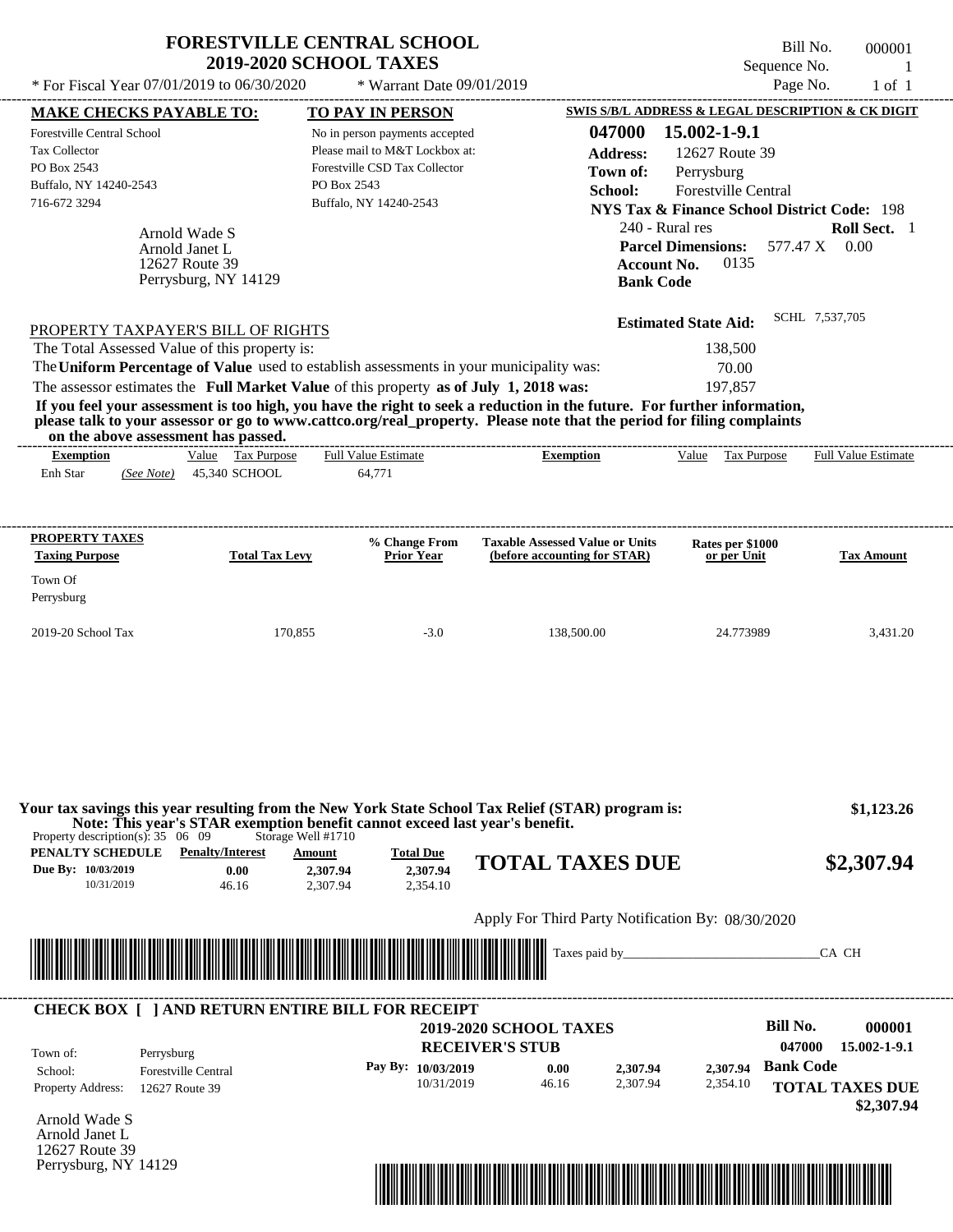| * For Fiscal Year 07/01/2019 to 06/30/2020<br><b>MAKE CHECKS PAYABLE TO:</b><br><b>Forestville Central School</b><br>Tax Collector<br>PO Box 2543<br>Buffalo, NY 14240-2543<br>716-672 3294 |                          | * Warrant Date 09/01/2019                                                               |                                                                                                                                                                                                                                                  | Sequence No.                                           | $\overline{2}$             |
|---------------------------------------------------------------------------------------------------------------------------------------------------------------------------------------------|--------------------------|-----------------------------------------------------------------------------------------|--------------------------------------------------------------------------------------------------------------------------------------------------------------------------------------------------------------------------------------------------|--------------------------------------------------------|----------------------------|
|                                                                                                                                                                                             |                          |                                                                                         |                                                                                                                                                                                                                                                  |                                                        | Page No.<br>$1$ of $1$     |
|                                                                                                                                                                                             |                          | TO PAY IN PERSON                                                                        |                                                                                                                                                                                                                                                  | SWIS S/B/L ADDRESS & LEGAL DESCRIPTION & CK DIGIT      |                            |
|                                                                                                                                                                                             |                          | No in person payments accepted                                                          | 047000                                                                                                                                                                                                                                           | 7.004-1-23.1                                           |                            |
|                                                                                                                                                                                             |                          | Please mail to M&T Lockbox at:                                                          | <b>Address:</b>                                                                                                                                                                                                                                  | 12573 Pudding Lane Rd                                  |                            |
|                                                                                                                                                                                             |                          | Forestville CSD Tax Collector                                                           | Town of:                                                                                                                                                                                                                                         | Perrysburg                                             |                            |
|                                                                                                                                                                                             |                          | PO Box 2543                                                                             | School:                                                                                                                                                                                                                                          | Forestville Central                                    |                            |
|                                                                                                                                                                                             |                          | Buffalo, NY 14240-2543                                                                  |                                                                                                                                                                                                                                                  | <b>NYS Tax &amp; Finance School District Code: 198</b> |                            |
|                                                                                                                                                                                             | <b>Bennett Michael</b>   |                                                                                         |                                                                                                                                                                                                                                                  | $314$ - Rural vac $<$ 10                               | Roll Sect. 1               |
|                                                                                                                                                                                             | <b>Bennett Kathy</b>     |                                                                                         |                                                                                                                                                                                                                                                  | <b>Parcel Dimensions:</b>                              | 63.00 X 391.00             |
| 225 Gray Rd                                                                                                                                                                                 |                          |                                                                                         | <b>Account No.</b>                                                                                                                                                                                                                               | 0032                                                   |                            |
|                                                                                                                                                                                             | Vanceboro, NC 28586-8181 |                                                                                         | <b>Bank Code</b>                                                                                                                                                                                                                                 |                                                        |                            |
|                                                                                                                                                                                             |                          |                                                                                         |                                                                                                                                                                                                                                                  | <b>Estimated State Aid:</b>                            | SCHL 7,537,705             |
| PROPERTY TAXPAYER'S BILL OF RIGHTS                                                                                                                                                          |                          |                                                                                         |                                                                                                                                                                                                                                                  |                                                        |                            |
| The Total Assessed Value of this property is:                                                                                                                                               |                          |                                                                                         |                                                                                                                                                                                                                                                  | 900                                                    |                            |
|                                                                                                                                                                                             |                          | The Uniform Percentage of Value used to establish assessments in your municipality was: |                                                                                                                                                                                                                                                  | 70.00                                                  |                            |
|                                                                                                                                                                                             |                          | The assessor estimates the Full Market Value of this property as of July 1, 2018 was:   |                                                                                                                                                                                                                                                  | 1.286                                                  |                            |
| on the above assessment has passed.                                                                                                                                                         |                          |                                                                                         | If you feel your assessment is too high, you have the right to seek a reduction in the future. For further information,<br>please talk to your assessor or go to www.cattco.org/real property. Please note that the period for filing complaints |                                                        |                            |
| <b>Exemption</b>                                                                                                                                                                            | Value Tax Purpose        | <b>Full Value Estimate</b>                                                              | <b>Exemption</b>                                                                                                                                                                                                                                 | Value Tax Purpose                                      | <b>Full Value Estimate</b> |
|                                                                                                                                                                                             |                          |                                                                                         |                                                                                                                                                                                                                                                  |                                                        |                            |
| <b>PROPERTY TAXES</b><br><b>Taxing Purpose</b><br>Town Of<br>Perrysburg                                                                                                                     | <b>Total Tax Levy</b>    | % Change From<br><b>Prior Year</b>                                                      | <b>Taxable Assessed Value or Units</b>                                                                                                                                                                                                           | Rates per \$1000<br>or per Unit                        | <b>Tax Amount</b>          |

Apply For Third Party Notification By: 08/30/2020



22.30

#### **RECEIVER'S STUB Bill No. 000002 Bank Code 22.30** Property Address: 12573 Pudding Lane Rd Perrysburg School: Forestville Central **TOTAL TAXES DUE \$22.30 2019-2020 SCHOOL TAXES 047000 7.004-1-23.1 Pay By: 10/03/2019** 10/31/2019 **0.00** 22.30 **22.30** 22.75 Town of: ---------------------------------------------------------------------------------------------------------------------------------------------------------------------------------------------------- **CHECK BOX [ ] AND RETURN ENTIRE BILL FOR RECEIPT**

22.75

Bennett Michael Bennett Kathy 225 Gray Rd Vanceboro, NC 28586-8181

10/31/2019 0.45

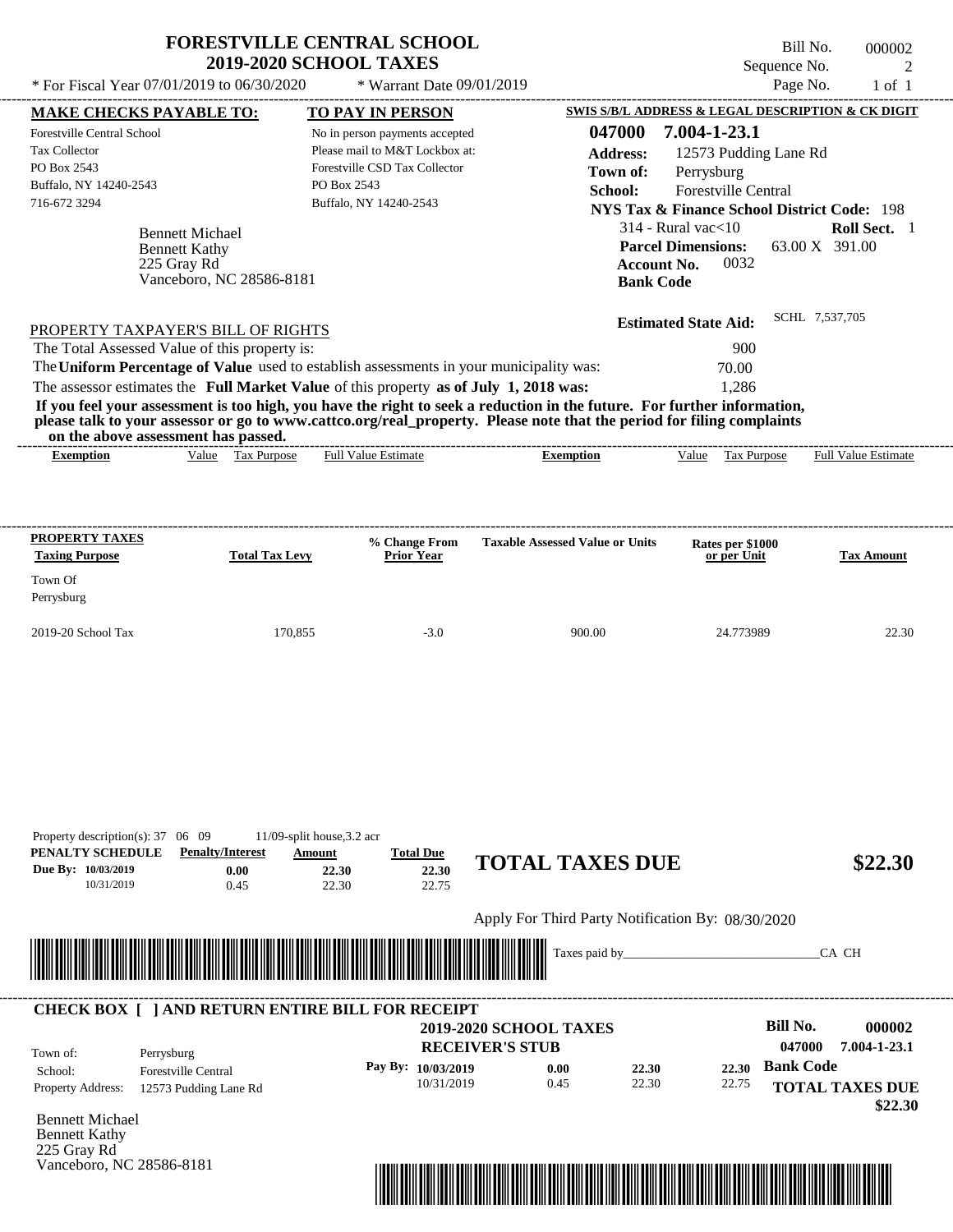|                                                                                                             |                                                        | <b>FORESTVILLE CENTRAL SCHOOL</b><br><b>2019-2020 SCHOOL TAXES</b>                                                                         |                                                                                                                                                                                                                                                  | Sequence No.                                                                                                                                                                                                          | Bill No.<br>000003<br>$\mathcal{R}$ |
|-------------------------------------------------------------------------------------------------------------|--------------------------------------------------------|--------------------------------------------------------------------------------------------------------------------------------------------|--------------------------------------------------------------------------------------------------------------------------------------------------------------------------------------------------------------------------------------------------|-----------------------------------------------------------------------------------------------------------------------------------------------------------------------------------------------------------------------|-------------------------------------|
| * For Fiscal Year 07/01/2019 to 06/30/2020                                                                  |                                                        | * Warrant Date 09/01/2019                                                                                                                  |                                                                                                                                                                                                                                                  | Page No.                                                                                                                                                                                                              | $1$ of $1$                          |
| <b>MAKE CHECKS PAYABLE TO:</b>                                                                              |                                                        | <b>TO PAY IN PERSON</b>                                                                                                                    |                                                                                                                                                                                                                                                  | SWIS S/B/L ADDRESS & LEGAL DESCRIPTION & CK DIGIT                                                                                                                                                                     |                                     |
| Forestville Central School<br><b>Tax Collector</b><br>PO Box 2543<br>Buffalo, NY 14240-2543<br>716-672 3294 | Borowski Daniel A<br>Borowski Teri J<br>12486 Route 39 | No in person payments accepted<br>Please mail to M&T Lockbox at:<br>Forestville CSD Tax Collector<br>PO Box 2543<br>Buffalo, NY 14240-2543 | 047000<br>Address:<br>Town of:<br>School:                                                                                                                                                                                                        | 7.004-1-17.3<br>Route 39<br>Perrysburg<br><b>Forestville Central</b><br><b>NYS Tax &amp; Finance School District Code: 198</b><br>105 - Vac farmland<br>59.20<br><b>Parcel Acreage:</b><br>0962<br><b>Account No.</b> | Roll Sect. 1                        |
| PROPERTY TAXPAYER'S BILL OF RIGHTS<br>The Total Assessed Value of this property is:                         | Perrysburg, NY 14129                                   | The Uniform Percentage of Value used to establish assessments in your municipality was:                                                    | <b>Bank Code</b>                                                                                                                                                                                                                                 | <b>Estimated State Aid:</b><br>28,300<br>70.00                                                                                                                                                                        | SCHL 7,537,705                      |
| on the above assessment has passed.                                                                         |                                                        | The assessor estimates the Full Market Value of this property as of July 1, 2018 was:                                                      | If you feel your assessment is too high, you have the right to seek a reduction in the future. For further information,<br>please talk to your assessor or go to www.cattco.org/real_property. Please note that the period for filing complaints | 40.429                                                                                                                                                                                                                |                                     |
| <b>Exemption</b>                                                                                            | Value Tax Purpose                                      | <b>Full Value Estimate</b>                                                                                                                 | <b>Exemption</b>                                                                                                                                                                                                                                 | Value<br>Tax Purpose                                                                                                                                                                                                  | <b>Full Value Estimate</b>          |
| PROPERTY TAXES<br><b>Taxing Purpose</b><br>Town Of<br>Perrysburg                                            | <b>Total Tax Levy</b>                                  | % Change From<br><b>Prior Year</b>                                                                                                         | <b>Taxable Assessed Value or Units</b>                                                                                                                                                                                                           | Rates per \$1000<br>or per Unit                                                                                                                                                                                       | <b>Tax Amount</b>                   |
| 2019-20 School Tax                                                                                          | 170,855                                                | $-3.0$                                                                                                                                     | 28.300.00                                                                                                                                                                                                                                        | 24.773989                                                                                                                                                                                                             | 701.10                              |

| <b>Penalty/Interest</b> | Amount              | <b>Total Due</b> |       |                                                                                                                                                  |                                                   |                                                             |
|-------------------------|---------------------|------------------|-------|--------------------------------------------------------------------------------------------------------------------------------------------------|---------------------------------------------------|-------------------------------------------------------------|
| 0.00<br>14.02           | 701.10<br>701.10    | 701.10<br>715.12 |       |                                                                                                                                                  |                                                   | \$701.10                                                    |
|                         |                     |                  |       |                                                                                                                                                  |                                                   |                                                             |
|                         |                     |                  |       |                                                                                                                                                  |                                                   | CA CH                                                       |
|                         |                     |                  |       |                                                                                                                                                  |                                                   |                                                             |
|                         |                     |                  |       |                                                                                                                                                  |                                                   |                                                             |
|                         |                     |                  |       |                                                                                                                                                  |                                                   | <b>Bill No.</b><br>000003                                   |
| Perrysburg              |                     |                  |       |                                                                                                                                                  |                                                   | 047000<br>7.004-1-17.3<br><b>Bank Code</b>                  |
| Route 39                |                     | 10/31/2019       | 14.02 | 701.10                                                                                                                                           | 715.12                                            | <b>TOTAL TAXES DUE</b>                                      |
|                         |                     |                  |       |                                                                                                                                                  |                                                   | \$701.10                                                    |
|                         |                     |                  |       |                                                                                                                                                  |                                                   |                                                             |
|                         |                     |                  |       |                                                                                                                                                  |                                                   |                                                             |
|                         | Forestville Central |                  |       | <b>CHECK BOX [ ] AND RETURN ENTIRE BILL FOR RECEIPT</b><br><b>2019-2020 SCHOOL TAXES</b><br><b>RECEIVER'S STUB</b><br>Pay By: 10/03/2019<br>0.00 | <b>TOTAL TAXES DUE</b><br>Taxes paid by<br>701.10 | Apply For Third Party Notification By: 08/30/2020<br>701.10 |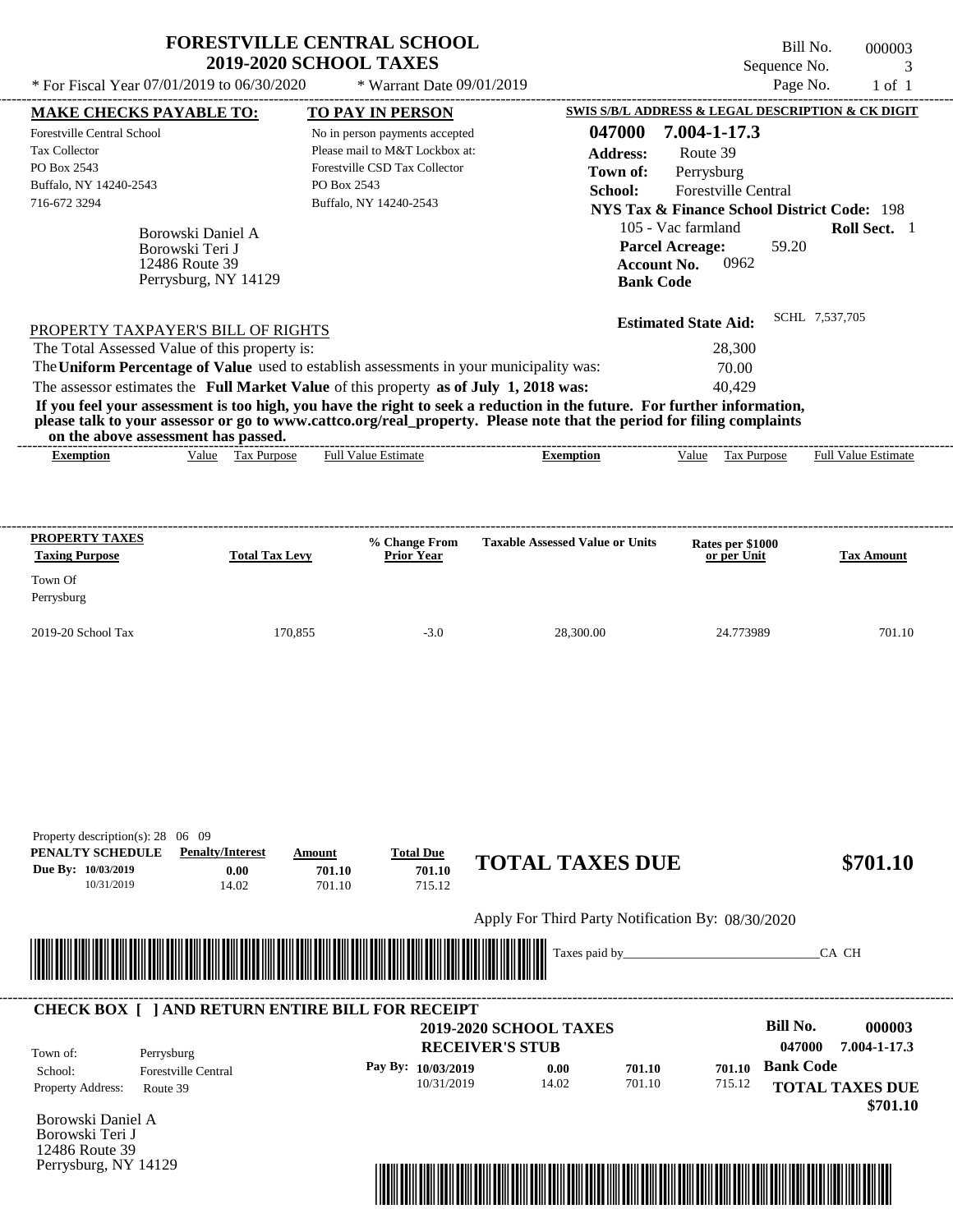|                                                                                                         | * For Fiscal Year 07/01/2019 to 06/30/2020 | <b>FORESTVILLE CENTRAL SCHOOL</b><br><b>2019-2020 SCHOOL TAXES</b><br>* Warrant Date 09/01/2019                                                          |                                                                                                                                                                                                                                                                                   | Sequence No.                                           | Bill No.<br>000004<br>$\overline{A}$<br>Page No.<br>$1$ of $1$ |
|---------------------------------------------------------------------------------------------------------|--------------------------------------------|----------------------------------------------------------------------------------------------------------------------------------------------------------|-----------------------------------------------------------------------------------------------------------------------------------------------------------------------------------------------------------------------------------------------------------------------------------|--------------------------------------------------------|----------------------------------------------------------------|
| <b>MAKE CHECKS PAYABLE TO:</b>                                                                          |                                            | <b>TO PAY IN PERSON</b>                                                                                                                                  |                                                                                                                                                                                                                                                                                   | SWIS S/B/L ADDRESS & LEGAL DESCRIPTION & CK DIGIT      |                                                                |
| <b>Forestville Central School</b>                                                                       |                                            | No in person payments accepted                                                                                                                           | 047000                                                                                                                                                                                                                                                                            | 7.004-1-17.2                                           |                                                                |
| Tax Collector                                                                                           |                                            | Please mail to M&T Lockbox at:                                                                                                                           | <b>Address:</b>                                                                                                                                                                                                                                                                   | 12486 Route 39                                         |                                                                |
| PO Box 2543                                                                                             |                                            | Forestville CSD Tax Collector                                                                                                                            | Town of:                                                                                                                                                                                                                                                                          | Perrysburg                                             |                                                                |
| Buffalo, NY 14240-2543                                                                                  |                                            | PO Box 2543                                                                                                                                              | School:                                                                                                                                                                                                                                                                           | Forestville Central                                    |                                                                |
| 716-672 3294                                                                                            |                                            | Buffalo, NY 14240-2543                                                                                                                                   |                                                                                                                                                                                                                                                                                   | <b>NYS Tax &amp; Finance School District Code: 198</b> |                                                                |
|                                                                                                         |                                            |                                                                                                                                                          |                                                                                                                                                                                                                                                                                   | 210 - 1 Family Res                                     | Roll Sect. 1                                                   |
|                                                                                                         | Borowski Teri J<br>12486 Route 39          |                                                                                                                                                          |                                                                                                                                                                                                                                                                                   | <b>Parcel Acreage:</b><br>1.90                         |                                                                |
|                                                                                                         | Perrysburg, NY 14129                       |                                                                                                                                                          | <b>Bank Code</b>                                                                                                                                                                                                                                                                  | 0880<br><b>Account No.</b>                             |                                                                |
| PROPERTY TAXPAYER'S BILL OF RIGHTS                                                                      |                                            |                                                                                                                                                          |                                                                                                                                                                                                                                                                                   | <b>Estimated State Aid:</b>                            | SCHL 7,537,705                                                 |
| The Total Assessed Value of this property is:                                                           |                                            |                                                                                                                                                          |                                                                                                                                                                                                                                                                                   | 37,400                                                 |                                                                |
|                                                                                                         |                                            | The Uniform Percentage of Value used to establish assessments in your municipality was:                                                                  |                                                                                                                                                                                                                                                                                   | 70.00                                                  |                                                                |
|                                                                                                         |                                            | The assessor estimates the Full Market Value of this property as of July 1, 2018 was:                                                                    |                                                                                                                                                                                                                                                                                   | 53,429                                                 |                                                                |
| on the above assessment has passed.                                                                     |                                            |                                                                                                                                                          | If you feel your assessment is too high, you have the right to seek a reduction in the future. For further information,<br>please talk to your assessor or go to www.cattco.org/real_property. Please note that the period for filing complaints<br>----------------------------- |                                                        |                                                                |
| <b>Exemption</b><br><b>Bas Star</b><br>(See Note)                                                       | Value Tax Purpose<br>19,800 SCHOOL         | <b>Full Value Estimate</b><br>28,286                                                                                                                     | <b>Exemption</b>                                                                                                                                                                                                                                                                  | Value Tax Purpose                                      | <b>Full Value Estimate</b>                                     |
|                                                                                                         |                                            |                                                                                                                                                          |                                                                                                                                                                                                                                                                                   |                                                        |                                                                |
| <b>PROPERTY TAXES</b>                                                                                   |                                            | % Change From                                                                                                                                            | <b>Taxable Assessed Value or Units</b>                                                                                                                                                                                                                                            | Rates per \$1000                                       |                                                                |
| <b>Taxing Purpose</b>                                                                                   | <b>Total Tax Levy</b>                      | <b>Prior Year</b>                                                                                                                                        | (before accounting for STAR)                                                                                                                                                                                                                                                      | or per Unit                                            | <b>Tax Amount</b>                                              |
| Town Of                                                                                                 |                                            |                                                                                                                                                          |                                                                                                                                                                                                                                                                                   |                                                        |                                                                |
| Perrysburg                                                                                              |                                            |                                                                                                                                                          |                                                                                                                                                                                                                                                                                   |                                                        |                                                                |
| 2019-20 School Tax                                                                                      | 170,855                                    | $-3.0$                                                                                                                                                   | 37,400.00                                                                                                                                                                                                                                                                         | 24.773989                                              | 926.55                                                         |
|                                                                                                         |                                            |                                                                                                                                                          |                                                                                                                                                                                                                                                                                   |                                                        |                                                                |
| Property description(s): $28 \quad 06 \quad 09$<br>PENALTY SCHEDULE<br>Due By: 10/03/2019<br>10/31/2019 | <b>Penalty/Interest</b><br>0.00<br>8.72    | Note: This year's STAR exemption benefit cannot exceed last year's benefit.<br><b>Total Due</b><br><b>Amount</b><br>436.02<br>436.02<br>436.02<br>444.74 | Your tax savings this year resulting from the New York State School Tax Relief (STAR) program is:<br><b>TOTAL TAXES DUE</b>                                                                                                                                                       |                                                        |                                                                |
|                                                                                                         |                                            |                                                                                                                                                          | Apply For Third Party Notification By: 08/30/2020                                                                                                                                                                                                                                 |                                                        | \$490.53<br>\$436.02                                           |
|                                                                                                         |                                            |                                                                                                                                                          |                                                                                                                                                                                                                                                                                   |                                                        | CA CH                                                          |
|                                                                                                         |                                            | <b>CHECK BOX [ ] AND RETURN ENTIRE BILL FOR RECEIPT</b>                                                                                                  |                                                                                                                                                                                                                                                                                   |                                                        |                                                                |
|                                                                                                         |                                            |                                                                                                                                                          | <b>2019-2020 SCHOOL TAXES</b>                                                                                                                                                                                                                                                     | <b>Bill No.</b>                                        | 000004                                                         |
| Perrysburg                                                                                              |                                            |                                                                                                                                                          | <b>RECEIVER'S STUB</b>                                                                                                                                                                                                                                                            | 047000                                                 | 7.004-1-17.2                                                   |
| Town of:<br>School:<br>Property Address:<br>12486 Route 39                                              | <b>Forestville Central</b>                 | Pay By: 10/03/2019<br>10/31/2019                                                                                                                         | 436.02<br>0.00<br>8.72<br>436.02                                                                                                                                                                                                                                                  | <b>Bank Code</b><br>436.02<br>444.74                   | <b>TOTAL TAXES DUE</b><br>\$436.02                             |

Borowski Teri J 12486 Route 39 Perrysburg, NY 14129

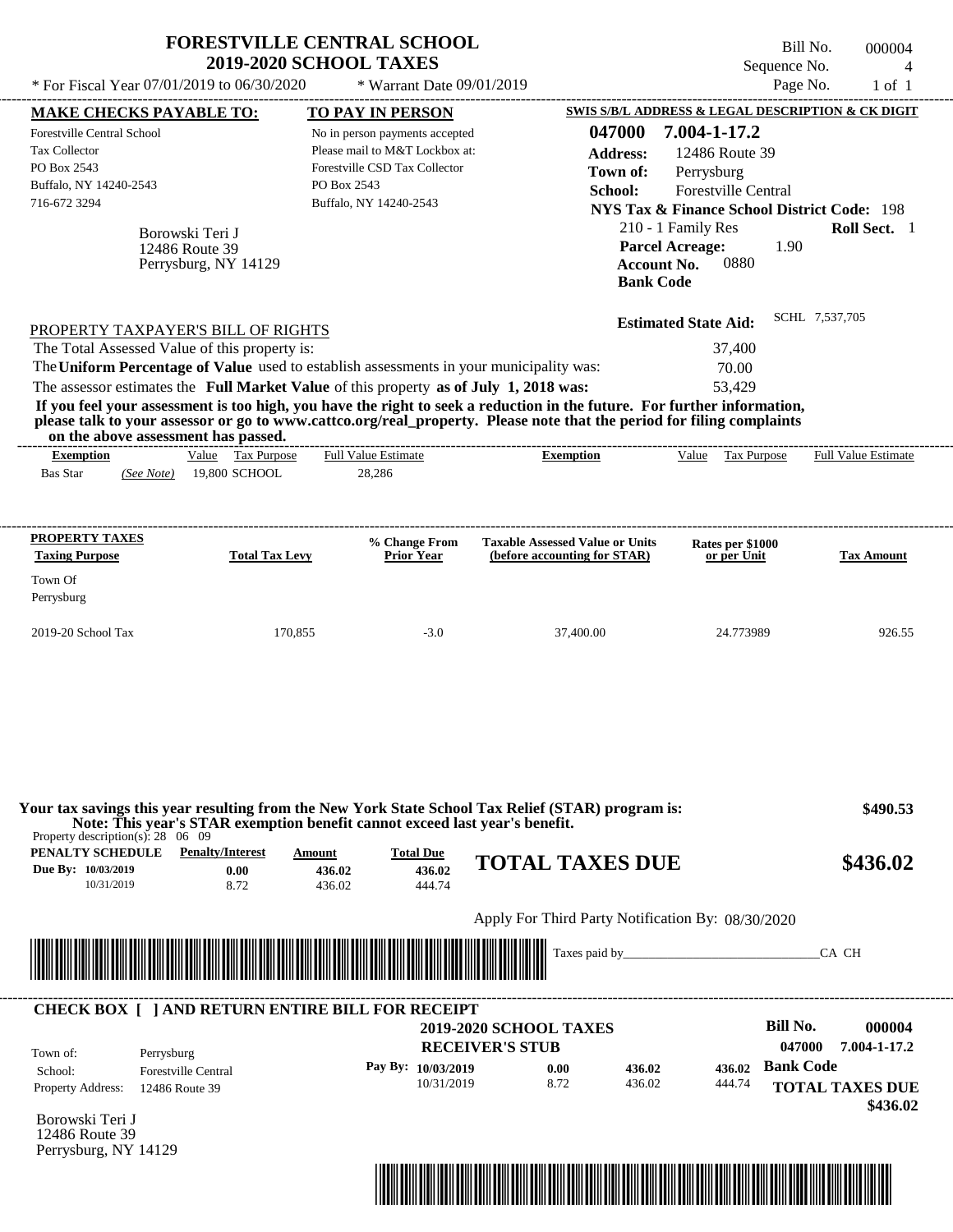| <b>FORESTVILLE CENTRAL SCHOOL</b> |
|-----------------------------------|
| <b>2019-2020 SCHOOL TAXES</b>     |

Bill No. 000005 Sequence No. 5  $*$  For Fiscal Year 07/01/2019 to 06/30/2020  $*$  Warrant Date 09/01/2019 Page No. 1 of 1

| <b>MAKE CHECKS PAYABLE TO:</b>                  |                                                                                                                         | <b>TO PAY IN PERSON</b>                                                                 |                                                                                                                         |                             | SWIS S/B/L ADDRESS & LEGAL DESCRIPTION & CK DIGIT      |
|-------------------------------------------------|-------------------------------------------------------------------------------------------------------------------------|-----------------------------------------------------------------------------------------|-------------------------------------------------------------------------------------------------------------------------|-----------------------------|--------------------------------------------------------|
| Forestville Central School                      |                                                                                                                         | No in person payments accepted                                                          | 047000                                                                                                                  | 15.002-1-11.1               |                                                        |
| Tax Collector                                   |                                                                                                                         | Please mail to M&T Lockbox at:                                                          | <b>Address:</b>                                                                                                         |                             | 10400 Edwards Corners Rd                               |
| PO Box 2543                                     |                                                                                                                         | Forestville CSD Tax Collector                                                           | Town of:                                                                                                                | Perrysburg                  |                                                        |
| Buffalo, NY 14240-2543                          |                                                                                                                         | PO Box 2543                                                                             | School:                                                                                                                 | Forestville Central         |                                                        |
| 716-672 3294                                    |                                                                                                                         | Buffalo, NY 14240-2543                                                                  |                                                                                                                         |                             | <b>NYS Tax &amp; Finance School District Code: 198</b> |
|                                                 |                                                                                                                         |                                                                                         |                                                                                                                         | 270 - Mfg housing           | Roll Sect. 1                                           |
|                                                 | <b>Bova Timothy</b>                                                                                                     |                                                                                         |                                                                                                                         | <b>Parcel Acreage:</b>      | 3.25                                                   |
|                                                 | <b>Bova Stacey</b><br>10400 Edwards Corners Rd                                                                          |                                                                                         |                                                                                                                         | 0128<br><b>Account No.</b>  |                                                        |
|                                                 | Perrysburg, NY 14129                                                                                                    |                                                                                         |                                                                                                                         | <b>Bank Code</b>            |                                                        |
|                                                 |                                                                                                                         |                                                                                         |                                                                                                                         |                             |                                                        |
|                                                 | PROPERTY TAXPAYER'S BILL OF RIGHTS                                                                                      |                                                                                         |                                                                                                                         | <b>Estimated State Aid:</b> | SCHL 7,537,705                                         |
|                                                 | The Total Assessed Value of this property is:                                                                           |                                                                                         |                                                                                                                         | 37,800                      |                                                        |
|                                                 |                                                                                                                         | The Uniform Percentage of Value used to establish assessments in your municipality was: |                                                                                                                         | 70.00                       |                                                        |
|                                                 |                                                                                                                         | The assessor estimates the Full Market Value of this property as of July 1, 2018 was:   |                                                                                                                         | 54,000                      |                                                        |
|                                                 |                                                                                                                         |                                                                                         | If you feel your assessment is too high, you have the right to seek a reduction in the future. For further information, |                             |                                                        |
|                                                 |                                                                                                                         |                                                                                         | please talk to your assessor or go to www.cattco.org/real_property. Please note that the period for filing complaints   |                             |                                                        |
| <b>Exemption</b>                                | on the above assessment has passed.<br>Value Tax Purpose                                                                | <b>Full Value Estimate</b>                                                              | <b>Exemption</b>                                                                                                        |                             | Value Tax Purpose Full Value Estimate                  |
| Bas Star                                        | (See Note) 19,800 SCHOOL                                                                                                | 28,286                                                                                  |                                                                                                                         |                             |                                                        |
|                                                 |                                                                                                                         |                                                                                         |                                                                                                                         |                             |                                                        |
|                                                 |                                                                                                                         |                                                                                         |                                                                                                                         |                             |                                                        |
| PROPERTY TAXES                                  |                                                                                                                         | % Change From                                                                           | <b>Taxable Assessed Value or Units</b>                                                                                  | Rates per \$1000            |                                                        |
| <b>Taxing Purpose</b>                           | <b>Total Tax Levy</b>                                                                                                   | <b>Prior Year</b>                                                                       | (before accounting for STAR)                                                                                            | or per Unit                 | <b>Tax Amount</b>                                      |
| Town Of                                         |                                                                                                                         |                                                                                         |                                                                                                                         |                             |                                                        |
| Perrysburg                                      |                                                                                                                         |                                                                                         |                                                                                                                         |                             |                                                        |
|                                                 |                                                                                                                         |                                                                                         |                                                                                                                         |                             |                                                        |
| 2019-20 School Tax                              |                                                                                                                         | 170,855<br>$-3.0$                                                                       | 37,800.00                                                                                                               | 24.773989                   | 936.46                                                 |
|                                                 |                                                                                                                         |                                                                                         |                                                                                                                         |                             |                                                        |
|                                                 |                                                                                                                         |                                                                                         |                                                                                                                         |                             |                                                        |
|                                                 |                                                                                                                         |                                                                                         |                                                                                                                         |                             |                                                        |
|                                                 |                                                                                                                         |                                                                                         |                                                                                                                         |                             |                                                        |
|                                                 |                                                                                                                         |                                                                                         |                                                                                                                         |                             |                                                        |
|                                                 |                                                                                                                         |                                                                                         |                                                                                                                         |                             |                                                        |
|                                                 |                                                                                                                         |                                                                                         | Your tax savings this year resulting from the New York State School Tax Relief (STAR) program is:                       |                             | \$490.53                                               |
| Property description(s): $27 \quad 06 \quad 09$ |                                                                                                                         | Note: This year's STAR exemption benefit cannot exceed last year's benefit.             |                                                                                                                         |                             |                                                        |
| PENALTY SCHEDULE                                | <b>Penalty/Interest</b>                                                                                                 | <b>Total Due</b><br>Amount                                                              | <b>TOTAL TAXES DUE</b>                                                                                                  |                             | \$445.93                                               |
| Due By: 10/03/2019<br>10/31/2019                | 0.00<br>8.92                                                                                                            | 445.93<br>445.93<br>445.93<br>454.85                                                    |                                                                                                                         |                             |                                                        |
|                                                 |                                                                                                                         |                                                                                         |                                                                                                                         |                             |                                                        |
|                                                 |                                                                                                                         |                                                                                         | Apply For Third Party Notification By: 08/30/2020                                                                       |                             |                                                        |
|                                                 |                                                                                                                         |                                                                                         |                                                                                                                         |                             | CA CH                                                  |
|                                                 | <u> Tanzania di Baratta di Baratta di Baratta di Baratta di Baratta di Baratta di Baratta di Baratta di Baratta di </u> |                                                                                         |                                                                                                                         |                             |                                                        |
|                                                 |                                                                                                                         |                                                                                         |                                                                                                                         |                             |                                                        |
|                                                 |                                                                                                                         | <b>CHECK BOX [ ] AND RETURN ENTIRE BILL FOR RECEIPT</b>                                 |                                                                                                                         |                             |                                                        |
|                                                 |                                                                                                                         |                                                                                         | <b>2019-2020 SCHOOL TAXES</b>                                                                                           |                             | <b>Bill No.</b><br>000005                              |
|                                                 |                                                                                                                         |                                                                                         | <b>RECEIVER'S STUB</b>                                                                                                  |                             | 047000<br>15.002-1-11.1                                |
| Town of:                                        | Perrysburg                                                                                                              | Pay By: 10/03/2019                                                                      |                                                                                                                         | 445.93                      | <b>Bank Code</b>                                       |
| School:                                         | <b>Forestville Central</b>                                                                                              | 10/31/2019                                                                              | 0.00<br>8.92                                                                                                            | 445.93<br>445.93<br>454.85  |                                                        |
| <b>Property Address:</b>                        | 10400 Edwards Corners Rd                                                                                                |                                                                                         |                                                                                                                         |                             | <b>TOTAL TAXES DUE</b>                                 |
| <b>Bova Timothy</b>                             |                                                                                                                         |                                                                                         |                                                                                                                         |                             | \$445.93                                               |
| <b>Bova Stacey</b>                              |                                                                                                                         |                                                                                         |                                                                                                                         |                             |                                                        |
|                                                 |                                                                                                                         |                                                                                         |                                                                                                                         |                             |                                                        |
| 10400 Edwards Corners Rd                        |                                                                                                                         |                                                                                         |                                                                                                                         |                             |                                                        |

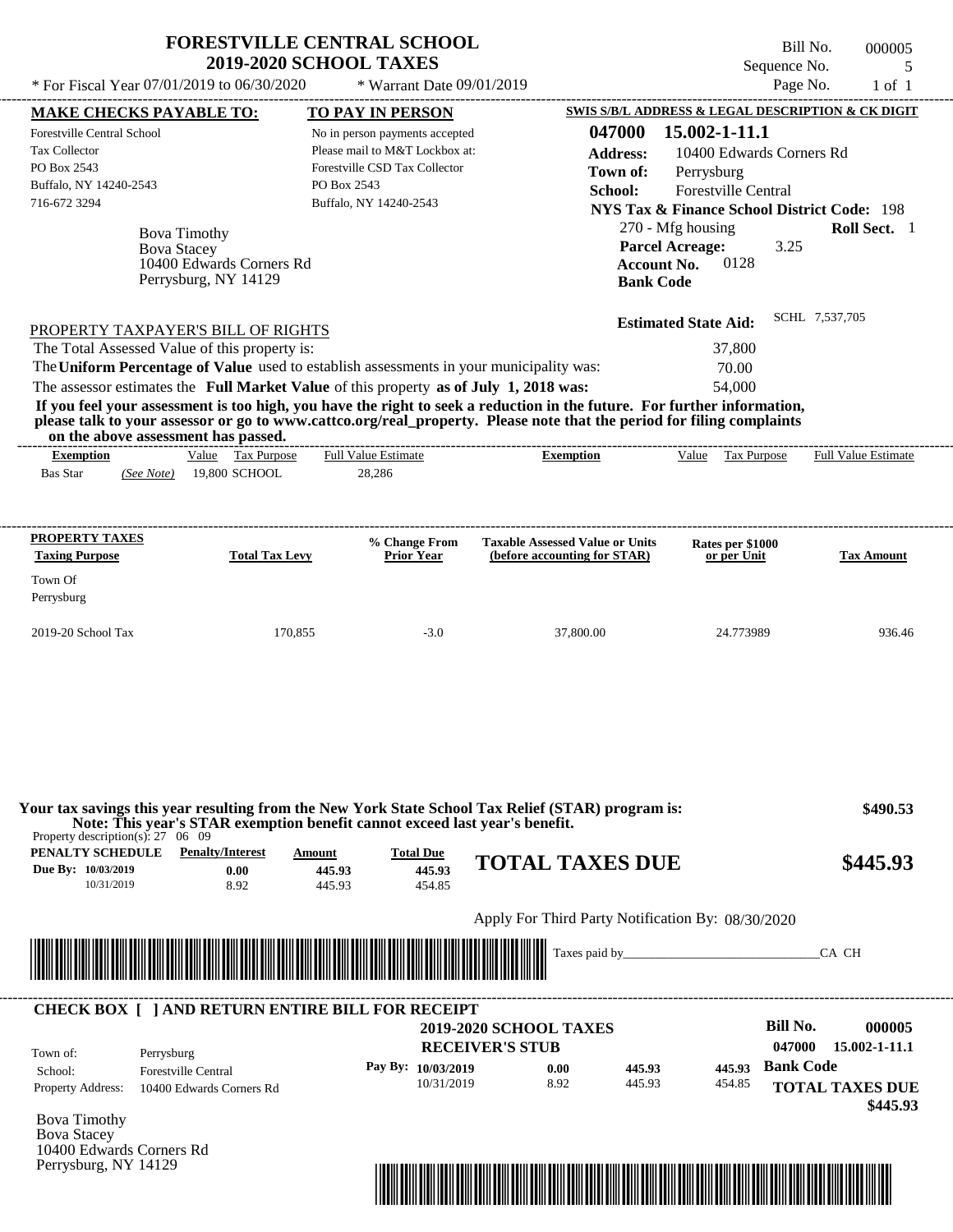| Sequence No.<br>* For Fiscal Year 07/01/2019 to 06/30/2020<br>Page No.<br>* Warrant Date 09/01/2019<br><b>MAKE CHECKS PAYABLE TO:</b><br><u>TO PAY IN PERSON</u><br>047000<br>15.002-1-14.2<br><b>Forestville Central School</b><br>No in person payments accepted<br>Please mail to M&T Lockbox at:<br><b>Tax Collector</b><br>12457 Route 39<br><b>Address:</b><br>PO Box 2543<br>Forestville CSD Tax Collector<br>Town of:<br>Perrysburg<br>PO Box 2543<br>Buffalo, NY 14240-2543<br>Forestville Central<br>School:<br>716-672 3294<br>Buffalo, NY 14240-2543<br>210 - 1 Family Res<br>Butcher Ricky D<br><b>Parcel Acreage:</b><br>1.85<br>Butcher Martha M<br>Account No.<br>1012<br>12457 Route 39<br>Perrysburg, NY 14129<br><b>Bank Code</b><br><b>Estimated State Aid:</b><br>PROPERTY TAXPAYER'S BILL OF RIGHTS<br>The Total Assessed Value of this property is:<br>72,100<br>The Uniform Percentage of Value used to establish assessments in your municipality was:<br>70.00<br>The assessor estimates the Full Market Value of this property as of July 1, 2018 was:<br>103,000<br>If you feel your assessment is too high, you have the right to seek a reduction in the future. For further information,<br>please talk to your assessor or go to www.cattco.org/real property. Please note that the period for filing complaints<br>on the above assessment has passed.<br>Value Tax Purpose<br><b>Exemption</b><br><b>Full Value Estimate</b><br>Value<br>Tax Purpose<br><b>Exemption</b><br><b>Bas Star</b><br>19,800 SCHOOL<br>28,286<br>(See Note) | $1$ of $1$<br>SWIS S/B/L ADDRESS & LEGAL DESCRIPTION & CK DIGIT<br><b>NYS Tax &amp; Finance School District Code: 198</b><br>Roll Sect. 1<br>SCHL 7,537,705 |
|------------------------------------------------------------------------------------------------------------------------------------------------------------------------------------------------------------------------------------------------------------------------------------------------------------------------------------------------------------------------------------------------------------------------------------------------------------------------------------------------------------------------------------------------------------------------------------------------------------------------------------------------------------------------------------------------------------------------------------------------------------------------------------------------------------------------------------------------------------------------------------------------------------------------------------------------------------------------------------------------------------------------------------------------------------------------------------------------------------------------------------------------------------------------------------------------------------------------------------------------------------------------------------------------------------------------------------------------------------------------------------------------------------------------------------------------------------------------------------------------------------------------------------------------------------------------|-------------------------------------------------------------------------------------------------------------------------------------------------------------|
|                                                                                                                                                                                                                                                                                                                                                                                                                                                                                                                                                                                                                                                                                                                                                                                                                                                                                                                                                                                                                                                                                                                                                                                                                                                                                                                                                                                                                                                                                                                                                                        |                                                                                                                                                             |
|                                                                                                                                                                                                                                                                                                                                                                                                                                                                                                                                                                                                                                                                                                                                                                                                                                                                                                                                                                                                                                                                                                                                                                                                                                                                                                                                                                                                                                                                                                                                                                        |                                                                                                                                                             |
|                                                                                                                                                                                                                                                                                                                                                                                                                                                                                                                                                                                                                                                                                                                                                                                                                                                                                                                                                                                                                                                                                                                                                                                                                                                                                                                                                                                                                                                                                                                                                                        |                                                                                                                                                             |
|                                                                                                                                                                                                                                                                                                                                                                                                                                                                                                                                                                                                                                                                                                                                                                                                                                                                                                                                                                                                                                                                                                                                                                                                                                                                                                                                                                                                                                                                                                                                                                        |                                                                                                                                                             |
|                                                                                                                                                                                                                                                                                                                                                                                                                                                                                                                                                                                                                                                                                                                                                                                                                                                                                                                                                                                                                                                                                                                                                                                                                                                                                                                                                                                                                                                                                                                                                                        |                                                                                                                                                             |
|                                                                                                                                                                                                                                                                                                                                                                                                                                                                                                                                                                                                                                                                                                                                                                                                                                                                                                                                                                                                                                                                                                                                                                                                                                                                                                                                                                                                                                                                                                                                                                        |                                                                                                                                                             |
|                                                                                                                                                                                                                                                                                                                                                                                                                                                                                                                                                                                                                                                                                                                                                                                                                                                                                                                                                                                                                                                                                                                                                                                                                                                                                                                                                                                                                                                                                                                                                                        |                                                                                                                                                             |
|                                                                                                                                                                                                                                                                                                                                                                                                                                                                                                                                                                                                                                                                                                                                                                                                                                                                                                                                                                                                                                                                                                                                                                                                                                                                                                                                                                                                                                                                                                                                                                        |                                                                                                                                                             |
|                                                                                                                                                                                                                                                                                                                                                                                                                                                                                                                                                                                                                                                                                                                                                                                                                                                                                                                                                                                                                                                                                                                                                                                                                                                                                                                                                                                                                                                                                                                                                                        |                                                                                                                                                             |
|                                                                                                                                                                                                                                                                                                                                                                                                                                                                                                                                                                                                                                                                                                                                                                                                                                                                                                                                                                                                                                                                                                                                                                                                                                                                                                                                                                                                                                                                                                                                                                        |                                                                                                                                                             |
|                                                                                                                                                                                                                                                                                                                                                                                                                                                                                                                                                                                                                                                                                                                                                                                                                                                                                                                                                                                                                                                                                                                                                                                                                                                                                                                                                                                                                                                                                                                                                                        |                                                                                                                                                             |
|                                                                                                                                                                                                                                                                                                                                                                                                                                                                                                                                                                                                                                                                                                                                                                                                                                                                                                                                                                                                                                                                                                                                                                                                                                                                                                                                                                                                                                                                                                                                                                        |                                                                                                                                                             |
|                                                                                                                                                                                                                                                                                                                                                                                                                                                                                                                                                                                                                                                                                                                                                                                                                                                                                                                                                                                                                                                                                                                                                                                                                                                                                                                                                                                                                                                                                                                                                                        |                                                                                                                                                             |
|                                                                                                                                                                                                                                                                                                                                                                                                                                                                                                                                                                                                                                                                                                                                                                                                                                                                                                                                                                                                                                                                                                                                                                                                                                                                                                                                                                                                                                                                                                                                                                        |                                                                                                                                                             |
|                                                                                                                                                                                                                                                                                                                                                                                                                                                                                                                                                                                                                                                                                                                                                                                                                                                                                                                                                                                                                                                                                                                                                                                                                                                                                                                                                                                                                                                                                                                                                                        |                                                                                                                                                             |
|                                                                                                                                                                                                                                                                                                                                                                                                                                                                                                                                                                                                                                                                                                                                                                                                                                                                                                                                                                                                                                                                                                                                                                                                                                                                                                                                                                                                                                                                                                                                                                        |                                                                                                                                                             |
|                                                                                                                                                                                                                                                                                                                                                                                                                                                                                                                                                                                                                                                                                                                                                                                                                                                                                                                                                                                                                                                                                                                                                                                                                                                                                                                                                                                                                                                                                                                                                                        |                                                                                                                                                             |
|                                                                                                                                                                                                                                                                                                                                                                                                                                                                                                                                                                                                                                                                                                                                                                                                                                                                                                                                                                                                                                                                                                                                                                                                                                                                                                                                                                                                                                                                                                                                                                        | <b>Full Value Estimate</b>                                                                                                                                  |
|                                                                                                                                                                                                                                                                                                                                                                                                                                                                                                                                                                                                                                                                                                                                                                                                                                                                                                                                                                                                                                                                                                                                                                                                                                                                                                                                                                                                                                                                                                                                                                        |                                                                                                                                                             |
|                                                                                                                                                                                                                                                                                                                                                                                                                                                                                                                                                                                                                                                                                                                                                                                                                                                                                                                                                                                                                                                                                                                                                                                                                                                                                                                                                                                                                                                                                                                                                                        |                                                                                                                                                             |
|                                                                                                                                                                                                                                                                                                                                                                                                                                                                                                                                                                                                                                                                                                                                                                                                                                                                                                                                                                                                                                                                                                                                                                                                                                                                                                                                                                                                                                                                                                                                                                        | PROPERTY TAXES<br>% Change From<br><b>Taxable Assessed Value or Units</b><br>Rates per \$1000                                                               |
| <b>Taxing Purpose</b><br><b>Total Tax Levy</b><br><b>Prior Year</b><br>(before accounting for STAR)<br>or per Unit                                                                                                                                                                                                                                                                                                                                                                                                                                                                                                                                                                                                                                                                                                                                                                                                                                                                                                                                                                                                                                                                                                                                                                                                                                                                                                                                                                                                                                                     | <b>Tax Amount</b>                                                                                                                                           |
| Town Of                                                                                                                                                                                                                                                                                                                                                                                                                                                                                                                                                                                                                                                                                                                                                                                                                                                                                                                                                                                                                                                                                                                                                                                                                                                                                                                                                                                                                                                                                                                                                                |                                                                                                                                                             |
| Perrysburg                                                                                                                                                                                                                                                                                                                                                                                                                                                                                                                                                                                                                                                                                                                                                                                                                                                                                                                                                                                                                                                                                                                                                                                                                                                                                                                                                                                                                                                                                                                                                             |                                                                                                                                                             |
| 2019-20 School Tax<br>170,855<br>$-3.0$<br>72,100.00<br>24.773989                                                                                                                                                                                                                                                                                                                                                                                                                                                                                                                                                                                                                                                                                                                                                                                                                                                                                                                                                                                                                                                                                                                                                                                                                                                                                                                                                                                                                                                                                                      | 1,786.20                                                                                                                                                    |

**PENALTY SCHEDULE Penalty/Interest Amount Total Due** Property description(s): 27 06 09

| і вімі і всперсее  | , спанудни сэс | лшоиш    | $I0$ and $I0$ and $I0$ |                        |            |
|--------------------|----------------|----------|------------------------|------------------------|------------|
| Due By: 10/03/2019 | 0.00           | 1.295.68 | 1.295.68               | <b>TOTAL TAXES DUE</b> | \$1,295.68 |
| 10/31/2019         | 25.91          | .295.68  | .321.59                |                        |            |
|                    |                |          |                        |                        |            |

# Apply For Third Party Notification By: 08/30/2020



| Town of:                 | Perrysburg                 |                      | <b>2019-2020 SCHOOL TAXES</b><br><b>RECEIVER'S STUB</b> |          |          | Bill No.<br>047000 | 000006<br>15.002-1-14.2              |
|--------------------------|----------------------------|----------------------|---------------------------------------------------------|----------|----------|--------------------|--------------------------------------|
| School:                  | <b>Forestville Central</b> | Pay By: $10/03/2019$ | 0.00                                                    | 1.295.68 | 1.295.68 | <b>Bank Code</b>   |                                      |
| <b>Property Address:</b> | 12457 Route 39             | 10/31/2019           | 25.91                                                   | 1,295.68 | 1,321.59 |                    | <b>TOTAL TAXES DUE</b><br>\$1,295.68 |

Butcher Ricky D Butcher Martha M 12457 Route 39 Perrysburg, NY 14129

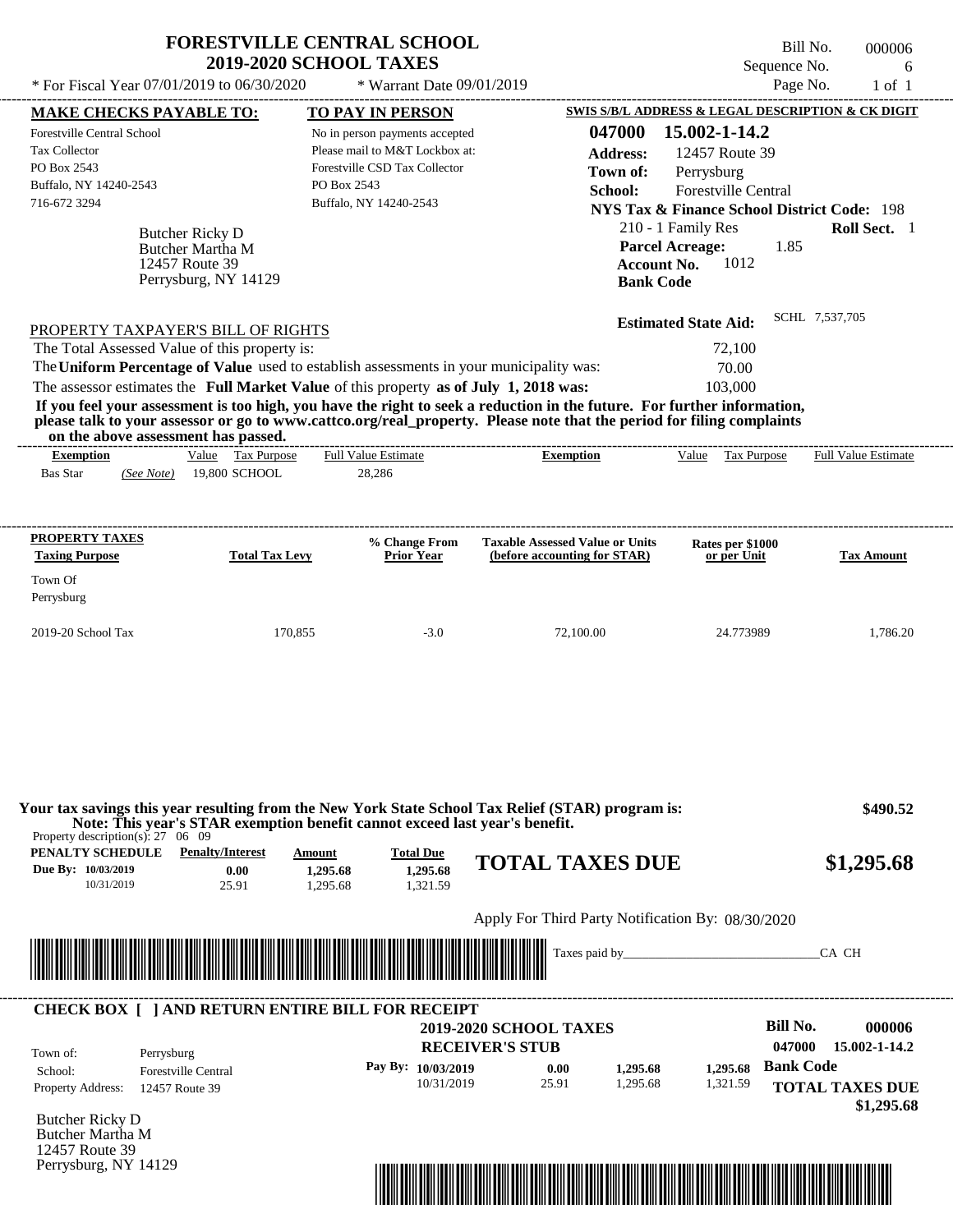|                                                                                               | 2019-2020 SCHOOL TAXES                                                      | <b>FORESTVILLE CENTRAL SCHOOL</b>        |                                                                                                                                                                                                                                                  | Bill No.<br>Sequence No.                               | 000007<br>7                         |
|-----------------------------------------------------------------------------------------------|-----------------------------------------------------------------------------|------------------------------------------|--------------------------------------------------------------------------------------------------------------------------------------------------------------------------------------------------------------------------------------------------|--------------------------------------------------------|-------------------------------------|
| * For Fiscal Year 07/01/2019 to 06/30/2020                                                    |                                                                             | * Warrant Date 09/01/2019                |                                                                                                                                                                                                                                                  | Page No.                                               | $1$ of $1$                          |
| <b>MAKE CHECKS PAYABLE TO:</b>                                                                |                                                                             | <b>TO PAY IN PERSON</b>                  |                                                                                                                                                                                                                                                  | SWIS S/B/L ADDRESS & LEGAL DESCRIPTION & CK DIGIT      |                                     |
| Forestville Central School                                                                    |                                                                             | No in person payments accepted           | 047000                                                                                                                                                                                                                                           | 15.002-1-13                                            |                                     |
| <b>Tax Collector</b>                                                                          |                                                                             | Please mail to M&T Lockbox at:           | <b>Address:</b>                                                                                                                                                                                                                                  | 10338 Edwards Corners Rd                               |                                     |
| PO Box 2543                                                                                   |                                                                             | Forestville CSD Tax Collector            | Town of:                                                                                                                                                                                                                                         | Perrysburg                                             |                                     |
| Buffalo, NY 14240-2543                                                                        | PO Box 2543                                                                 |                                          | School:                                                                                                                                                                                                                                          | <b>Forestville Central</b>                             |                                     |
| 716-672 3294                                                                                  |                                                                             | Buffalo, NY 14240-2543                   |                                                                                                                                                                                                                                                  | <b>NYS Tax &amp; Finance School District Code: 198</b> |                                     |
| Czarnota Barbara                                                                              |                                                                             |                                          | 240 - Rural res                                                                                                                                                                                                                                  |                                                        | Roll Sect. 1                        |
| 10338 Edwards Cr Rd                                                                           |                                                                             |                                          | <b>Parcel Acreage:</b>                                                                                                                                                                                                                           | 65.12                                                  |                                     |
|                                                                                               | Perrysburg, NY 14129                                                        |                                          | <b>Account No.</b>                                                                                                                                                                                                                               | 0758                                                   |                                     |
|                                                                                               |                                                                             |                                          | <b>Bank Code</b>                                                                                                                                                                                                                                 |                                                        |                                     |
|                                                                                               |                                                                             |                                          |                                                                                                                                                                                                                                                  |                                                        | SCHL 7,537,705                      |
| PROPERTY TAXPAYER'S BILL OF RIGHTS                                                            |                                                                             |                                          |                                                                                                                                                                                                                                                  | <b>Estimated State Aid:</b>                            |                                     |
| The Total Assessed Value of this property is:                                                 |                                                                             |                                          |                                                                                                                                                                                                                                                  | 139,320                                                |                                     |
| The Uniform Percentage of Value used to establish assessments in your municipality was:       |                                                                             |                                          |                                                                                                                                                                                                                                                  | 70.00                                                  |                                     |
| The assessor estimates the Full Market Value of this property as of July 1, 2018 was:         |                                                                             |                                          |                                                                                                                                                                                                                                                  | 199,029                                                |                                     |
|                                                                                               |                                                                             |                                          | If you feel your assessment is too high, you have the right to seek a reduction in the future. For further information,<br>please talk to your assessor or go to www.cattco.org/real_property. Please note that the period for filing complaints |                                                        |                                     |
| on the above assessment has passed.                                                           |                                                                             |                                          |                                                                                                                                                                                                                                                  |                                                        |                                     |
| <b>Exemption</b>                                                                              | Value Tax Purpose                                                           | <b>Full Value Estimate</b>               | <b>Exemption</b>                                                                                                                                                                                                                                 | Value Tax Purpose                                      | <b>Full Value Estimate</b>          |
| <b>Bas Star</b><br>(See Note)                                                                 | 19,800 SCHOOL                                                               | 28,286                                   |                                                                                                                                                                                                                                                  |                                                        |                                     |
|                                                                                               |                                                                             |                                          |                                                                                                                                                                                                                                                  |                                                        |                                     |
|                                                                                               |                                                                             |                                          |                                                                                                                                                                                                                                                  |                                                        |                                     |
| PROPERTY TAXES<br><b>Taxing Purpose</b>                                                       | <b>Total Tax Levy</b>                                                       | % Change From<br><b>Prior Year</b>       | <b>Taxable Assessed Value or Units</b><br>(before accounting for STAR)                                                                                                                                                                           | Rates per \$1000<br>or per Unit                        | <b>Tax Amount</b>                   |
|                                                                                               |                                                                             |                                          |                                                                                                                                                                                                                                                  |                                                        |                                     |
| Town Of                                                                                       |                                                                             |                                          |                                                                                                                                                                                                                                                  |                                                        |                                     |
| Perrysburg                                                                                    |                                                                             |                                          |                                                                                                                                                                                                                                                  |                                                        |                                     |
|                                                                                               |                                                                             |                                          |                                                                                                                                                                                                                                                  |                                                        |                                     |
|                                                                                               | 170,855                                                                     | $-3.0$                                   | 139,320.00                                                                                                                                                                                                                                       | 24.773989                                              | 3,451.51                            |
|                                                                                               |                                                                             |                                          |                                                                                                                                                                                                                                                  |                                                        |                                     |
| 2019-20 School Tax                                                                            |                                                                             |                                          |                                                                                                                                                                                                                                                  |                                                        |                                     |
| Property description(s): $27 \quad 06 \quad 09$                                               | Note: This year's STAR exemption benefit cannot exceed last year's benefit. |                                          | Your tax savings this year resulting from the New York State School Tax Relief (STAR) program is:                                                                                                                                                |                                                        | \$490.52                            |
| PENALTY SCHEDULE<br>Due By: 10/03/2019<br>10/31/2019                                          | <b>Penalty/Interest</b><br>Amount<br>0.00<br>2,960.99<br>59.22<br>2,960.99  | <b>Total Due</b><br>2.960.99<br>3,020.21 | <b>TOTAL TAXES DUE</b>                                                                                                                                                                                                                           |                                                        |                                     |
|                                                                                               |                                                                             |                                          | Apply For Third Party Notification By: 08/30/2020                                                                                                                                                                                                |                                                        |                                     |
|                                                                                               |                                                                             |                                          |                                                                                                                                                                                                                                                  |                                                        | CA CH                               |
|                                                                                               |                                                                             |                                          | Taxes paid by_                                                                                                                                                                                                                                   |                                                        |                                     |
|                                                                                               |                                                                             |                                          |                                                                                                                                                                                                                                                  |                                                        |                                     |
| <b>CHECK BOX [ ] AND RETURN ENTIRE BILL FOR RECEIPT</b>                                       |                                                                             |                                          | <b>2019-2020 SCHOOL TAXES</b>                                                                                                                                                                                                                    | <b>Bill No.</b>                                        |                                     |
|                                                                                               |                                                                             |                                          | <b>RECEIVER'S STUB</b>                                                                                                                                                                                                                           | 047000                                                 |                                     |
| Town of:<br>Perrysburg                                                                        |                                                                             |                                          |                                                                                                                                                                                                                                                  |                                                        | \$2,960.99<br>000007<br>15.002-1-13 |
| <b>Forestville Central</b><br>School:<br><b>Property Address:</b><br>10338 Edwards Corners Rd |                                                                             | Pay By: 10/03/2019<br>10/31/2019         | 0.00<br>2,960.99<br>59.22<br>2,960.99                                                                                                                                                                                                            | <b>Bank Code</b><br>2,960.99<br>3,020.21               | <b>TOTAL TAXES DUE</b>              |

Czarnota Barbara 10338 Edwards Cr Rd Perrysburg, NY 14129

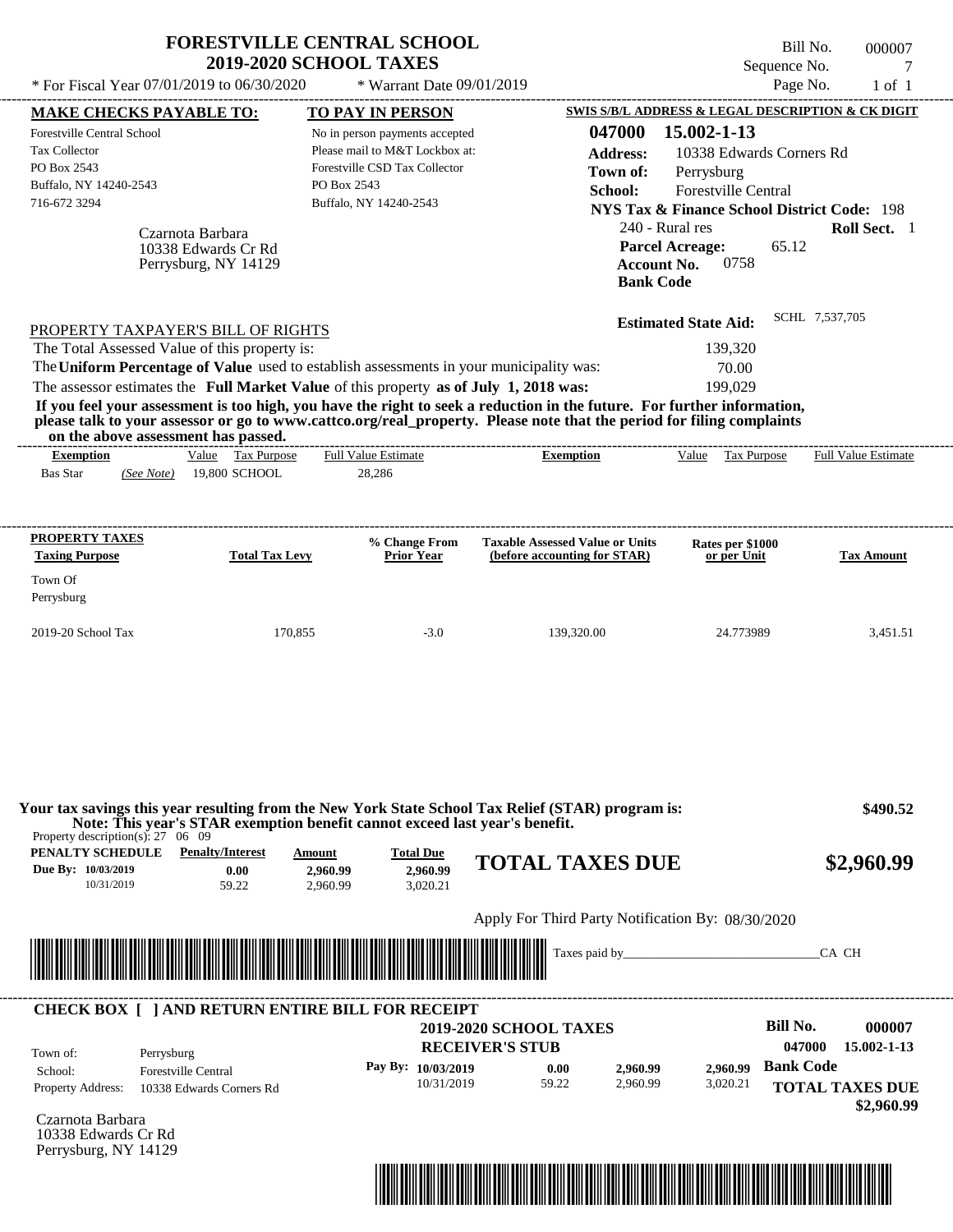| * For Fiscal Year 07/01/2019 to 06/30/2020<br>Page No.<br>* Warrant Date 09/01/2019<br>$1$ of $1$<br>SWIS S/B/L ADDRESS & LEGAL DESCRIPTION & CK DIGIT<br><b>MAKE CHECKS PAYABLE TO:</b><br><b>TO PAY IN PERSON</b><br>047000<br>7.004-1-31.3<br><b>Forestville Central School</b><br>No in person payments accepted<br>Please mail to M&T Lockbox at:<br>Tax Collector<br>12694 Route 39<br><b>Address:</b><br>Forestville CSD Tax Collector<br>PO Box 2543<br>Town of:<br>Perrysburg<br>Buffalo, NY 14240-2543<br>PO Box 2543<br>Forestville Central<br>School:<br>716-672 3294<br>Buffalo, NY 14240-2543<br><b>NYS Tax &amp; Finance School District Code: 198</b><br>270 - Mfg housing<br>DAVIS BONITA L.<br><b>Parcel Acreage:</b><br>2.85<br>12694 ROUTE 39<br>0297<br><b>Account No.</b><br>PERRYSBURG, NY 14129<br><b>Bank Code</b><br>SCHL 7,537,705<br><b>Estimated State Aid:</b><br>PROPERTY TAXPAYER'S BILL OF RIGHTS<br>The Total Assessed Value of this property is:<br>31,000<br>The Uniform Percentage of Value used to establish assessments in your municipality was:<br>70.00<br>The assessor estimates the Full Market Value of this property as of July 1, 2018 was:<br>44,286<br>If you feel your assessment is too high, you have the right to seek a reduction in the future. For further information,<br>please talk to your assessor or go to www.cattco.org/real_property. Please note that the period for filing complaints<br>on the above assessment has passed.<br>-----------------------------<br>Value Tax Purpose<br><b>Full Value Estimate</b><br>Value Tax Purpose<br><b>Exemption</b><br><b>Exemption</b><br><b>Full Value Estimate</b><br>31,000 SCHOOL<br>Enh Star<br>44,286<br>(See Note)<br><b>PROPERTY TAXES</b><br>% Change From<br><b>Taxable Assessed Value or Units</b><br>Rates per \$1000<br><b>Total Tax Levy</b><br><b>Taxing Purpose</b><br><b>Prior Year</b><br>(before accounting for STAR)<br>or per Unit<br><b>Tax Amount</b><br>Town Of<br>Perrysburg<br>2019-20 School Tax<br>170,855<br>$-3.0$<br>31,000.00<br>24.773989<br>Your tax savings this year resulting from the New York State School Tax Relief (STAR) program is:<br>Note: This year's STAR exemption benefit cannot exceed last year's benefit.<br>Property description(s): $36 \quad 06 \quad 09$<br>Ff 200.00<br><b>PENALTY SCHEDULE</b> Penalty/Interest<br><b>Total Due</b><br>Amount<br><b>TOTAL TAXES DUE</b><br>\$0.00<br>Due By:<br>Apply For Third Party Notification By: 08/30/2020<br><u> 1989 - Andrea Stadt British Stadt British Stadt British Stadt British Stadt British Stadt British Stadt British Stadt British Stadt British Stadt British Stadt British Stadt British Stadt British Stadt British Stadt Brit</u><br>CA CH<br><b>CHECK BOX [ ] AND RETURN ENTIRE BILL FOR RECEIPT</b> |  |                               |                 | Roll Sect. 1           |
|------------------------------------------------------------------------------------------------------------------------------------------------------------------------------------------------------------------------------------------------------------------------------------------------------------------------------------------------------------------------------------------------------------------------------------------------------------------------------------------------------------------------------------------------------------------------------------------------------------------------------------------------------------------------------------------------------------------------------------------------------------------------------------------------------------------------------------------------------------------------------------------------------------------------------------------------------------------------------------------------------------------------------------------------------------------------------------------------------------------------------------------------------------------------------------------------------------------------------------------------------------------------------------------------------------------------------------------------------------------------------------------------------------------------------------------------------------------------------------------------------------------------------------------------------------------------------------------------------------------------------------------------------------------------------------------------------------------------------------------------------------------------------------------------------------------------------------------------------------------------------------------------------------------------------------------------------------------------------------------------------------------------------------------------------------------------------------------------------------------------------------------------------------------------------------------------------------------------------------------------------------------------------------------------------------------------------------------------------------------------------------------------------------------------------------------------------------------------------------------------------------------------------------------------------------------------------------------------------------------------------------------------------------------------------------------------------------------------------------------------------------------------------------------------------------------------------------|--|-------------------------------|-----------------|------------------------|
|                                                                                                                                                                                                                                                                                                                                                                                                                                                                                                                                                                                                                                                                                                                                                                                                                                                                                                                                                                                                                                                                                                                                                                                                                                                                                                                                                                                                                                                                                                                                                                                                                                                                                                                                                                                                                                                                                                                                                                                                                                                                                                                                                                                                                                                                                                                                                                                                                                                                                                                                                                                                                                                                                                                                                                                                                                    |  |                               |                 |                        |
|                                                                                                                                                                                                                                                                                                                                                                                                                                                                                                                                                                                                                                                                                                                                                                                                                                                                                                                                                                                                                                                                                                                                                                                                                                                                                                                                                                                                                                                                                                                                                                                                                                                                                                                                                                                                                                                                                                                                                                                                                                                                                                                                                                                                                                                                                                                                                                                                                                                                                                                                                                                                                                                                                                                                                                                                                                    |  |                               |                 |                        |
|                                                                                                                                                                                                                                                                                                                                                                                                                                                                                                                                                                                                                                                                                                                                                                                                                                                                                                                                                                                                                                                                                                                                                                                                                                                                                                                                                                                                                                                                                                                                                                                                                                                                                                                                                                                                                                                                                                                                                                                                                                                                                                                                                                                                                                                                                                                                                                                                                                                                                                                                                                                                                                                                                                                                                                                                                                    |  |                               |                 |                        |
|                                                                                                                                                                                                                                                                                                                                                                                                                                                                                                                                                                                                                                                                                                                                                                                                                                                                                                                                                                                                                                                                                                                                                                                                                                                                                                                                                                                                                                                                                                                                                                                                                                                                                                                                                                                                                                                                                                                                                                                                                                                                                                                                                                                                                                                                                                                                                                                                                                                                                                                                                                                                                                                                                                                                                                                                                                    |  |                               |                 |                        |
|                                                                                                                                                                                                                                                                                                                                                                                                                                                                                                                                                                                                                                                                                                                                                                                                                                                                                                                                                                                                                                                                                                                                                                                                                                                                                                                                                                                                                                                                                                                                                                                                                                                                                                                                                                                                                                                                                                                                                                                                                                                                                                                                                                                                                                                                                                                                                                                                                                                                                                                                                                                                                                                                                                                                                                                                                                    |  |                               |                 | 767.99                 |
|                                                                                                                                                                                                                                                                                                                                                                                                                                                                                                                                                                                                                                                                                                                                                                                                                                                                                                                                                                                                                                                                                                                                                                                                                                                                                                                                                                                                                                                                                                                                                                                                                                                                                                                                                                                                                                                                                                                                                                                                                                                                                                                                                                                                                                                                                                                                                                                                                                                                                                                                                                                                                                                                                                                                                                                                                                    |  |                               |                 | \$767.99               |
|                                                                                                                                                                                                                                                                                                                                                                                                                                                                                                                                                                                                                                                                                                                                                                                                                                                                                                                                                                                                                                                                                                                                                                                                                                                                                                                                                                                                                                                                                                                                                                                                                                                                                                                                                                                                                                                                                                                                                                                                                                                                                                                                                                                                                                                                                                                                                                                                                                                                                                                                                                                                                                                                                                                                                                                                                                    |  |                               |                 |                        |
|                                                                                                                                                                                                                                                                                                                                                                                                                                                                                                                                                                                                                                                                                                                                                                                                                                                                                                                                                                                                                                                                                                                                                                                                                                                                                                                                                                                                                                                                                                                                                                                                                                                                                                                                                                                                                                                                                                                                                                                                                                                                                                                                                                                                                                                                                                                                                                                                                                                                                                                                                                                                                                                                                                                                                                                                                                    |  |                               |                 |                        |
|                                                                                                                                                                                                                                                                                                                                                                                                                                                                                                                                                                                                                                                                                                                                                                                                                                                                                                                                                                                                                                                                                                                                                                                                                                                                                                                                                                                                                                                                                                                                                                                                                                                                                                                                                                                                                                                                                                                                                                                                                                                                                                                                                                                                                                                                                                                                                                                                                                                                                                                                                                                                                                                                                                                                                                                                                                    |  |                               |                 |                        |
| <b>RECEIVER'S STUB</b><br>047000<br>Town of:<br>Perrysburg<br><b>Bank Code</b><br>Pay By:<br><b>Forestville Central</b><br>School:<br><b>TOTAL TAXES DUE</b><br>Property Address:<br>12694 Route 39<br>\$0.00<br>DAVIS BONITA L.                                                                                                                                                                                                                                                                                                                                                                                                                                                                                                                                                                                                                                                                                                                                                                                                                                                                                                                                                                                                                                                                                                                                                                                                                                                                                                                                                                                                                                                                                                                                                                                                                                                                                                                                                                                                                                                                                                                                                                                                                                                                                                                                                                                                                                                                                                                                                                                                                                                                                                                                                                                                   |  | <b>2019-2020 SCHOOL TAXES</b> | <b>Bill No.</b> | 000009<br>7.004-1-31.3 |

\*04700000000900000000000000\*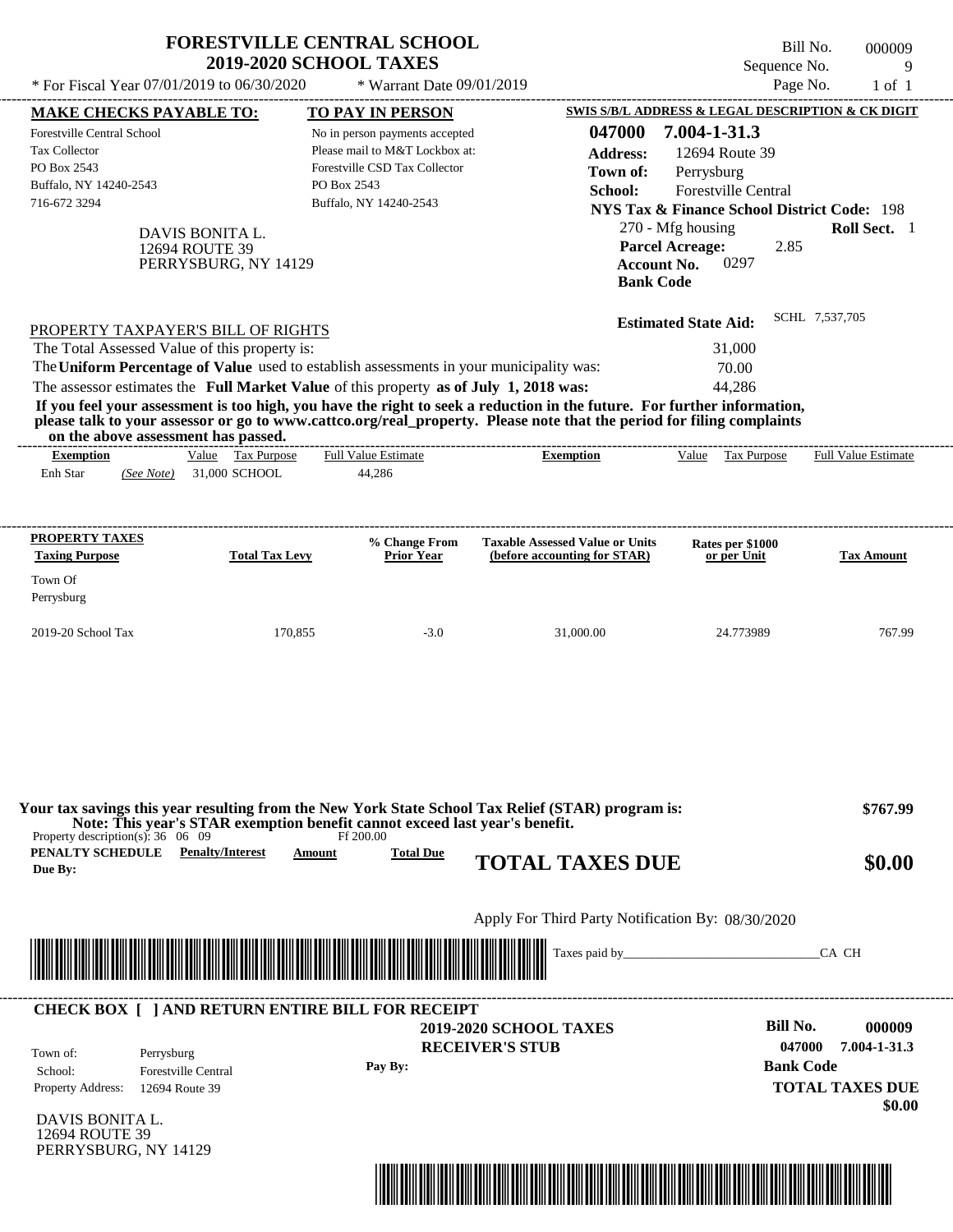| * For Fiscal Year $07/01/2019$ to $06/30/2020$ | <b>FORESTVILLE CENTRAL SCHOOL</b><br><b>2019-2020 SCHOOL TAXES</b><br>* Warrant Date $09/01/2019$ | Bill No.<br>000010<br>Sequence No.<br>10<br>Page No.<br>$1$ of $1$ |
|------------------------------------------------|---------------------------------------------------------------------------------------------------|--------------------------------------------------------------------|
| <b>MAKE CHECKS PAYABLE TO:</b>                 | <b>TO PAY IN PERSON</b>                                                                           | SWIS S/B/L ADDRESS & LEGAL DESCRIPTION & CK DIGIT                  |
| <b>Forestville Central School</b>              | No in person payments accepted                                                                    | 7.004-1-40.2<br>047000                                             |
| <b>Tax Collector</b>                           | Please mail to M&T Lockbox at:                                                                    | 12816 Route 39<br><b>Address:</b>                                  |
| PO Box 2543                                    | Forestville CSD Tax Collector                                                                     | Perrysburg<br>Town of:                                             |
| Buffalo, NY 14240-2543                         | PO Box 2543                                                                                       | <b>Forestville Central</b><br>School:                              |
| 716-672 3294                                   | Buffalo, NY 14240-2543                                                                            | <b>NYS Tax &amp; Finance School District Code: 198</b>             |
| $D_1, \ldots, D_k, \ldots, L$                  |                                                                                                   | Roll Sect.<br>210 - 1 Family Res                                   |

| Davis Eber J<br>Davis Bonita L<br>12806 Route 39<br>South Dayton, NY 14138              | 210 - 1 Family Res<br><b>Parcel Acreage:</b><br>0837<br><b>Account No.</b><br><b>Bank Code</b> | <b>Roll Sect.</b><br>11.60 |
|-----------------------------------------------------------------------------------------|------------------------------------------------------------------------------------------------|----------------------------|
| PROPERTY TAXPAYER'S BILL OF RIGHTS                                                      | <b>Estimated State Aid:</b>                                                                    | SCHL 7,537,705             |
| The Total Assessed Value of this property is:                                           | 47,200                                                                                         |                            |
| The Uniform Percentage of Value used to establish assessments in your municipality was: | 70.00                                                                                          |                            |
| The assessor estimates the Full Market Value of this property as of July 1, 2018 was:   | 67.429                                                                                         |                            |

**If you feel your assessment is too high, you have the right to seek a reduction in the future. For further information, please talk to your assessor or go to www.cattco.org/real\_property. Please note that the period for filing complaints on the above assessment has passed.** ----------------------------------------------------------------------------------------------------------------------------------------------------------------------------------------------------

| <b>Exemption</b> |            | Value | <b>Tax Purpose</b> | <b>Full Value Estimate</b> | <b>Exemption</b> | Value | Tax Purpose | <b>Full Value Estimate</b> |
|------------------|------------|-------|--------------------|----------------------------|------------------|-------|-------------|----------------------------|
| <b>Bas Star</b>  | (See Note) |       | 19.800 SCHOOL      | 28.286                     |                  |       |             |                            |
|                  |            |       |                    |                            |                  |       |             |                            |

| <b>PROPERTY TAXES</b><br><b>Taxing Purpose</b> | <b>Total Tax Levy</b> | % Change From<br><b>Prior Year</b> | <b>Taxable Assessed Value or Units</b><br>(before accounting for STAR) | Rates per \$1000<br>or per Unit | <b>Tax Amount</b> |
|------------------------------------------------|-----------------------|------------------------------------|------------------------------------------------------------------------|---------------------------------|-------------------|
| Town Of<br>Perrysburg                          |                       |                                    |                                                                        |                                 |                   |
| $2019-20$ School Tax                           | 170,855               | $-3.0$                             | 47,200.00                                                              | 24.773989                       | 1,169.33          |

| PENALTY SCHEDULE<br>Due By: 10/03/2019<br>10/31/2019 | <b>Penalty/Interest</b><br>0.00<br>13.58                | Amount<br>678.81<br>678.81 | <b>Total Due</b><br>678.81<br>692.39 | <b>TOTAL TAXES DUE</b>                                  | \$678.81                                     |
|------------------------------------------------------|---------------------------------------------------------|----------------------------|--------------------------------------|---------------------------------------------------------|----------------------------------------------|
|                                                      |                                                         |                            |                                      | Apply For Third Party Notification By: 08/30/2020       |                                              |
|                                                      |                                                         |                            |                                      |                                                         |                                              |
|                                                      | <b>CHECK BOX     AND RETURN ENTIRE BILL FOR RECEIPT</b> |                            |                                      | Taxes paid by                                           | CA CH                                        |
| Town of:                                             | Perrysburg                                              |                            |                                      | <b>2019-2020 SCHOOL TAXES</b><br><b>RECEIVER'S STUB</b> | Bill No.<br>000010<br>047000<br>7.004-1-40.2 |



South Dayton, NY 14138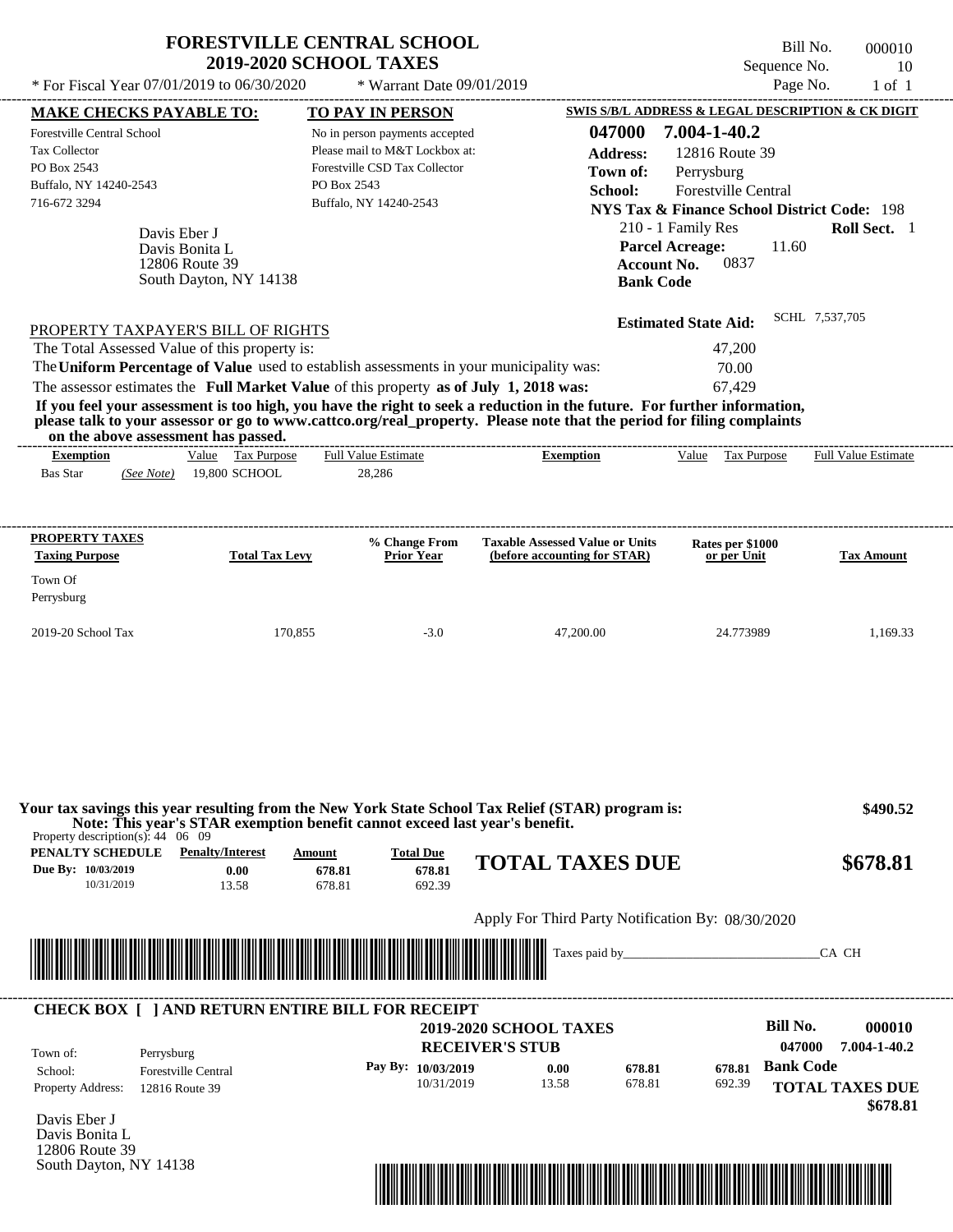|                                                                                                      | * For Fiscal Year $07/01/2019$ to $06/30/2020$                     | * Warrant Date 09/01/2019                                                                                                                  |                                                                                                                         |                                                                                                                                                                                              | Page No.<br>$1$ of $1$     |
|------------------------------------------------------------------------------------------------------|--------------------------------------------------------------------|--------------------------------------------------------------------------------------------------------------------------------------------|-------------------------------------------------------------------------------------------------------------------------|----------------------------------------------------------------------------------------------------------------------------------------------------------------------------------------------|----------------------------|
| <b>MAKE CHECKS PAYABLE TO:</b>                                                                       |                                                                    | TO PAY IN PERSON                                                                                                                           |                                                                                                                         | SWIS S/B/L ADDRESS & LEGAL DESCRIPTION & CK DIGIT                                                                                                                                            |                            |
| Forestville Central School<br>Tax Collector<br>PO Box 2543<br>Buffalo, NY 14240-2543<br>716-672 3294 | Dubaj George<br>Dubaj Deborah<br>48 Seneca St<br>Gowanda, NY 14070 | No in person payments accepted<br>Please mail to M&T Lockbox at:<br>Forestville CSD Tax Collector<br>PO Box 2543<br>Buffalo, NY 14240-2543 | 047000<br><b>Address:</b><br>Town of:<br>School:<br><b>Account No.</b><br><b>Bank Code</b>                              | 7.004-1-29.1<br>12596 Route 39<br>Perrysburg<br>Forestville Central<br><b>NYS Tax &amp; Finance School District Code: 198</b><br>312 - Vac w/imprv<br><b>Parcel Acreage:</b><br>2.75<br>0513 | <b>Roll Sect.</b> 1        |
|                                                                                                      |                                                                    |                                                                                                                                            |                                                                                                                         | <b>Estimated State Aid:</b>                                                                                                                                                                  | SCHL 7.537.705             |
| PROPERTY TAXPAYER'S BILL OF RIGHTS<br>The Total Assessed Value of this property is:                  |                                                                    |                                                                                                                                            |                                                                                                                         | 8.600                                                                                                                                                                                        |                            |
|                                                                                                      |                                                                    | The Uniform Percentage of Value used to establish assessments in your municipality was:                                                    |                                                                                                                         | 70.00                                                                                                                                                                                        |                            |
|                                                                                                      |                                                                    | The assessor estimates the Full Market Value of this property as of July 1, 2018 was:                                                      |                                                                                                                         | 12.286                                                                                                                                                                                       |                            |
|                                                                                                      |                                                                    |                                                                                                                                            | If you feel your assessment is too high, you have the right to seek a reduction in the future. For further information, |                                                                                                                                                                                              |                            |
|                                                                                                      | on the above assessment has passed.                                |                                                                                                                                            | please talk to your assessor or go to www.cattco.org/real_property. Please note that the period for filing complaints   |                                                                                                                                                                                              |                            |
| <b>Exemption</b>                                                                                     | Value Tax Purpose                                                  | <b>Full Value Estimate</b>                                                                                                                 | -------------------------<br><b>Exemption</b>                                                                           | Value Tax Purpose                                                                                                                                                                            | <b>Full Value Estimate</b> |
|                                                                                                      |                                                                    |                                                                                                                                            |                                                                                                                         |                                                                                                                                                                                              |                            |
| <b>PROPERTY TAXES</b>                                                                                |                                                                    | % Change From                                                                                                                              | <b>Taxable Assessed Value or Units</b>                                                                                  | Rates per \$1000                                                                                                                                                                             |                            |
| <b>Taxing Purpose</b>                                                                                | <b>Total Tax Levy</b>                                              | <b>Prior Year</b>                                                                                                                          |                                                                                                                         | or per Unit                                                                                                                                                                                  | <b>Tax Amount</b>          |
|                                                                                                      |                                                                    |                                                                                                                                            |                                                                                                                         |                                                                                                                                                                                              |                            |
| Town Of<br>Perrysburg                                                                                |                                                                    |                                                                                                                                            |                                                                                                                         |                                                                                                                                                                                              |                            |
|                                                                                                      | 170,855                                                            | $-3.0$                                                                                                                                     | 8,600.00                                                                                                                | 24.773989                                                                                                                                                                                    | 213.06                     |
|                                                                                                      |                                                                    |                                                                                                                                            |                                                                                                                         |                                                                                                                                                                                              |                            |
| 2019-20 School Tax<br>Property description(s): 36 06 09<br>PENALTY SCHEDULE<br>Due By: 10/03/2019    | 1 Gas Well<br><b>Penalty/Interest</b><br>0.00                      | 8/12-splt house, 1.90 ac o<br><b>Total Due</b><br>Amount                                                                                   | <b>TOTAL TAXES DUE</b>                                                                                                  |                                                                                                                                                                                              |                            |
| 10/31/2019                                                                                           | 4.26                                                               | 213.06<br>213.06<br>213.06<br>217.32                                                                                                       |                                                                                                                         |                                                                                                                                                                                              | \$213.06                   |
|                                                                                                      |                                                                    |                                                                                                                                            |                                                                                                                         |                                                                                                                                                                                              |                            |
|                                                                                                      |                                                                    |                                                                                                                                            | Apply For Third Party Notification By: 08/30/2020<br>Taxes paid by_                                                     |                                                                                                                                                                                              |                            |

| Town of:                 | Perrysburg                 | <b>2019-2020 SCHOOL TAXES</b><br><b>RECEIVER'S STUB</b> |      |        |        | Bill No.<br>047000 | 000011<br>7.004-1-29.1 |
|--------------------------|----------------------------|---------------------------------------------------------|------|--------|--------|--------------------|------------------------|
| School:                  | <b>Forestville Central</b> | Pay By: 10/03/2019                                      | 0.00 | 213.06 | 213.06 | <b>Bank Code</b>   |                        |
| <b>Property Address:</b> | 12596 Route 39             | 10/31/2019                                              | 4.26 | 213.06 | 217.32 |                    | <b>TOTAL TAXES DUE</b> |

Dubaj George Dubaj Deborah 48 Seneca St Gowanda, NY 14070

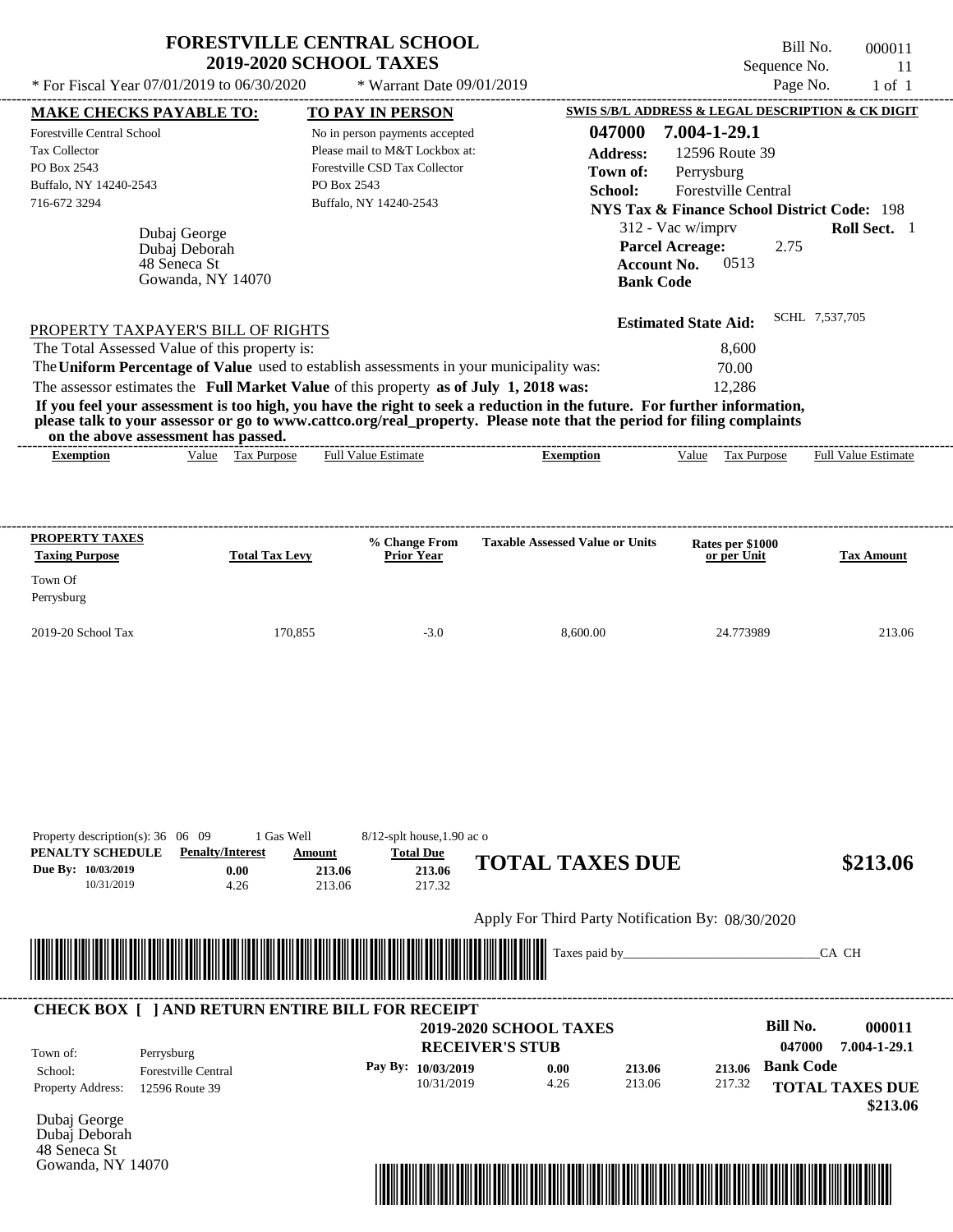| * For Fiscal Year 07/01/2019 to 06/30/2020                                                                                                                                                                                                                               | <b>2019-2020 SCHOOL TAXES</b>            | <b>FORESTVILLE CENTRAL SCHOOL</b><br>* Warrant Date 09/01/2019                                                                                  |                                                                                                                                                                                                                                                  | Sequence No.<br>Page No.                                                                                                            | Bill No.<br>000012<br>12<br>$1$ of $1$ |
|--------------------------------------------------------------------------------------------------------------------------------------------------------------------------------------------------------------------------------------------------------------------------|------------------------------------------|-------------------------------------------------------------------------------------------------------------------------------------------------|--------------------------------------------------------------------------------------------------------------------------------------------------------------------------------------------------------------------------------------------------|-------------------------------------------------------------------------------------------------------------------------------------|----------------------------------------|
| <b>MAKE CHECKS PAYABLE TO:</b>                                                                                                                                                                                                                                           |                                          | <b>TO PAY IN PERSON</b>                                                                                                                         | 047000                                                                                                                                                                                                                                           | SWIS S/B/L ADDRESS & LEGAL DESCRIPTION & CK DIGIT<br>15.002-1-4.2                                                                   |                                        |
| <b>Forestville Central School</b><br>Tax Collector<br>PO Box 2543<br>Buffalo, NY 14240-2543<br>716-672 3294                                                                                                                                                              | Duliba Ronald                            | No in person payments accepted<br>Please mail to M&T Lockbox at:<br>Forestville CSD Tax Collector<br>PO Box 2543<br>Buffalo, NY 14240-2543      | <b>Address:</b><br>Town of:<br>School:                                                                                                                                                                                                           | 12905 Route 39<br>Perrysburg<br>Forestville Central<br><b>NYS Tax &amp; Finance School District Code: 198</b><br>210 - 1 Family Res | Roll Sect. 1                           |
|                                                                                                                                                                                                                                                                          | 12905 Route 39<br>South Dayton, NY 14138 |                                                                                                                                                 | <b>Bank Code</b>                                                                                                                                                                                                                                 | <b>Parcel Acreage:</b><br>1.75<br>1231<br><b>Account No.</b>                                                                        |                                        |
| PROPERTY TAXPAYER'S BILL OF RIGHTS                                                                                                                                                                                                                                       |                                          |                                                                                                                                                 |                                                                                                                                                                                                                                                  | <b>Estimated State Aid:</b>                                                                                                         | SCHL 7,537,705                         |
| The Total Assessed Value of this property is:<br>The Uniform Percentage of Value used to establish assessments in your municipality was:<br>The assessor estimates the Full Market Value of this property as of July 1, 2018 was:<br>on the above assessment has passed. |                                          |                                                                                                                                                 | If you feel your assessment is too high, you have the right to seek a reduction in the future. For further information,<br>please talk to your assessor or go to www.cattco.org/real_property. Please note that the period for filing complaints | 66,500<br>70.00<br>95,000                                                                                                           |                                        |
| <b>Exemption</b><br><b>Bas Star</b><br>(See Note)                                                                                                                                                                                                                        | Value Tax Purpose<br>19,800 SCHOOL       | <b>Full Value Estimate</b><br>28,286                                                                                                            | ------------------------------<br><b>Exemption</b>                                                                                                                                                                                               | Value Tax Purpose                                                                                                                   | <b>Full Value Estimate</b>             |
| <b>PROPERTY TAXES</b>                                                                                                                                                                                                                                                    |                                          | % Change From                                                                                                                                   | <b>Taxable Assessed Value or Units</b>                                                                                                                                                                                                           | Rates per \$1000                                                                                                                    |                                        |
| <b>Taxing Purpose</b><br>Town Of<br>Perrysburg                                                                                                                                                                                                                           | <b>Total Tax Levy</b>                    | <b>Prior Year</b>                                                                                                                               | (before accounting for STAR)                                                                                                                                                                                                                     | or per Unit                                                                                                                         | <b>Tax Amount</b>                      |
| 2019-20 School Tax                                                                                                                                                                                                                                                       | 170,855                                  | $-3.0$                                                                                                                                          | 66,500.00                                                                                                                                                                                                                                        | 24.773989                                                                                                                           | 1,647.47                               |
| Property description(s): $8/09$ -split from 1-4<br><b>PENALTY SCHEDULE</b> Penalty/Interest<br>Due By: 10/03/2019<br>10/31/2019                                                                                                                                          | Amount<br>0.00<br>23.14                  | Note: This year's STAR exemption benefit cannot exceed last year's benefit.<br><b>Total Due</b><br>1,156.95<br>1,156.95<br>1,156.95<br>1.180.09 | Your tax savings this year resulting from the New York State School Tax Relief (STAR) program is:<br><b>TOTAL TAXES DUE</b>                                                                                                                      |                                                                                                                                     | \$490.52<br>\$1,156.95                 |
|                                                                                                                                                                                                                                                                          |                                          |                                                                                                                                                 | Apply For Third Party Notification By: 08/30/2020                                                                                                                                                                                                |                                                                                                                                     | CA CH                                  |
| <u> 1989 - Andrea Stadt British Stadt British Stadt British Stadt British Stadt British Stadt British Stadt British Stadt British Stadt British Stadt British Stadt British Stadt British Stadt British Stadt British Stadt Brit</u>                                     |                                          |                                                                                                                                                 |                                                                                                                                                                                                                                                  |                                                                                                                                     |                                        |
| <b>CHECK BOX [ ] AND RETURN ENTIRE BILL FOR RECEIPT</b><br>Town of:<br>Perrysburg<br>School:                                                                                                                                                                             | <b>Forestville Central</b>               | Pay By: 10/03/2019                                                                                                                              | <b>2019-2020 SCHOOL TAXES</b><br><b>RECEIVER'S STUB</b><br>0.00<br>1,156.95                                                                                                                                                                      | <b>Bill No.</b><br>047000<br><b>Bank Code</b><br>1,156.95                                                                           | 000012<br>15.002-1-4.2                 |
| Property Address:<br>12905 Route 39                                                                                                                                                                                                                                      |                                          | 10/31/2019                                                                                                                                      | 23.14<br>1,156.95                                                                                                                                                                                                                                | 1,180.09                                                                                                                            | <b>TOTAL TAXES DUE</b>                 |

12905 Route 39 South Dayton, NY 14138

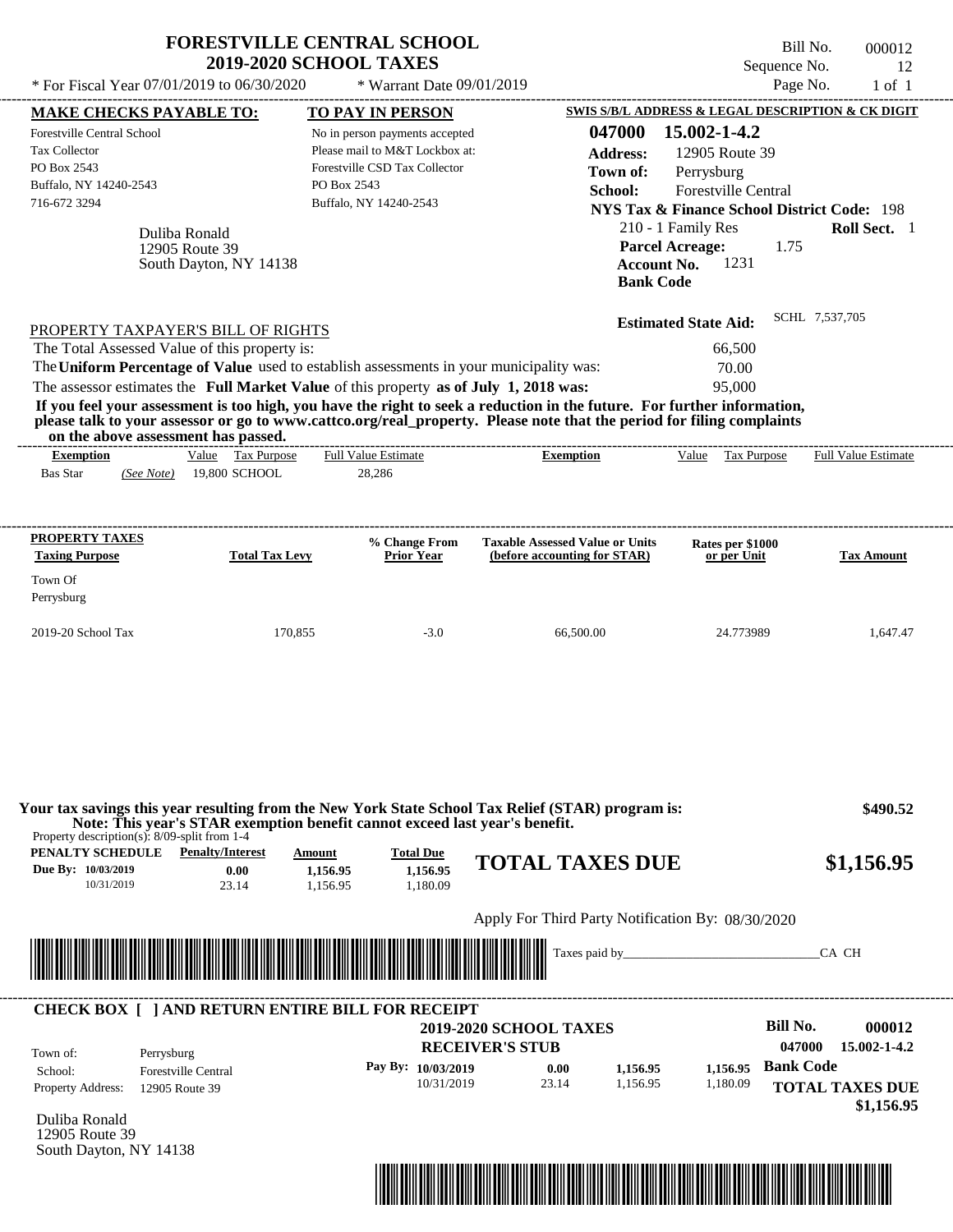|                                                                                                                                               | <b>FORESTVILLE CENTRAL SCHOOL</b><br><b>2019-2020 SCHOOL TAXES</b>                                                                                                                                                     |                                                                                                                                                                       |                                                                                                                                                                                                                                                  | Bill No.<br>Sequence No.                                                                                                                                                                                                                                    | 000014<br>13                    |
|-----------------------------------------------------------------------------------------------------------------------------------------------|------------------------------------------------------------------------------------------------------------------------------------------------------------------------------------------------------------------------|-----------------------------------------------------------------------------------------------------------------------------------------------------------------------|--------------------------------------------------------------------------------------------------------------------------------------------------------------------------------------------------------------------------------------------------|-------------------------------------------------------------------------------------------------------------------------------------------------------------------------------------------------------------------------------------------------------------|---------------------------------|
| * For Fiscal Year 07/01/2019 to 06/30/2020                                                                                                    |                                                                                                                                                                                                                        | * Warrant Date 09/01/2019                                                                                                                                             |                                                                                                                                                                                                                                                  | Page No.                                                                                                                                                                                                                                                    | $1$ of $1$                      |
| <b>MAKE CHECKS PAYABLE TO:</b><br>Forestville Central School<br><b>Tax Collector</b><br>PO Box 2543<br>Buffalo, NY 14240-2543<br>716-672 3294 | <b>Edwards Thomas M</b><br>12609 Pudding Lane Road<br>Perrysburg, NY 14129                                                                                                                                             | <b>TO PAY IN PERSON</b><br>No in person payments accepted<br>Please mail to M&T Lockbox at:<br>Forestville CSD Tax Collector<br>PO Box 2543<br>Buffalo, NY 14240-2543 | 047000<br><b>Address:</b><br>Town of:<br>School:<br><b>Account No.</b><br><b>Bank Code</b>                                                                                                                                                       | SWIS S/B/L ADDRESS & LEGAL DESCRIPTION & CK DIGIT<br>7.004-1-23.2<br>12609 Pudding Lane Rd<br>Perrysburg<br><b>Forestville Central</b><br><b>NYS Tax &amp; Finance School District Code: 198</b><br>210 - 1 Family Res<br><b>Parcel Dimensions:</b><br>0784 | Roll Sect. 1<br>235.00 X 160.60 |
| The Total Assessed Value of this property is:<br>on the above assessment has passed.                                                          | PROPERTY TAXPAYER'S BILL OF RIGHTS<br>The Uniform Percentage of Value used to establish assessments in your municipality was:<br>The assessor estimates the Full Market Value of this property as of July 1, 2018 was: |                                                                                                                                                                       | If you feel your assessment is too high, you have the right to seek a reduction in the future. For further information,<br>please talk to your assessor or go to www.cattco.org/real_property. Please note that the period for filing complaints | <b>Estimated State Aid:</b><br>8,700<br>70.00<br>12,429                                                                                                                                                                                                     | SCHL 7,537,705                  |
| <b>Exemption</b>                                                                                                                              | Value Tax Purpose                                                                                                                                                                                                      | <b>Full Value Estimate</b>                                                                                                                                            | <b>Exemption</b>                                                                                                                                                                                                                                 | Tax Purpose<br>Value                                                                                                                                                                                                                                        | <b>Full Value Estimate</b>      |
| <b>PROPERTY TAXES</b><br><b>Taxing Purpose</b><br>Town Of<br>Perrysburg<br>2019-20 School Tax                                                 | <b>Total Tax Levy</b><br>170,855                                                                                                                                                                                       | % Change From<br><b>Prior Year</b><br>$-3.0$                                                                                                                          | <b>Taxable Assessed Value or Units</b><br>8,700.00                                                                                                                                                                                               | Rates per \$1000<br>or per Unit<br>24.773989                                                                                                                                                                                                                | <b>Tax Amount</b><br>215.53     |
| Property description(s): 28<br>PENALTY SCHEDULE<br>Due By: 10/03/2019<br>10/31/2019                                                           | 09<br>06<br><b>Penalty/Interest</b><br>Amount<br>0.00<br>4.31                                                                                                                                                          | <b>Total Due</b><br>215.53<br>215.53<br>215.53<br>219.84                                                                                                              | <b>TOTAL TAXES DUE</b><br>Apply For Third Party Notification By: 08/30/2020                                                                                                                                                                      |                                                                                                                                                                                                                                                             | \$215.53                        |
|                                                                                                                                               |                                                                                                                                                                                                                        |                                                                                                                                                                       | Taxes paid by_                                                                                                                                                                                                                                   |                                                                                                                                                                                                                                                             | CA CH                           |
| Town of:<br>Perrysburg                                                                                                                        | <b>CHECK BOX [ ] AND RETURN ENTIRE BILL FOR RECEIPT</b>                                                                                                                                                                |                                                                                                                                                                       | <b>2019-2020 SCHOOL TAXES</b><br><b>RECEIVER'S STUB</b>                                                                                                                                                                                          | <b>Bill No.</b><br>047000                                                                                                                                                                                                                                   | 000014<br>7.004-1-23.2          |

**Pay By: 10/03/2019**

10/31/2019 4.31

**0.00**

Edwards Thomas M Property Address: 12609 Pudding Lane Rd 12609 Pudding Lane Road

Perrysburg, NY 14129

School: Forestville Central



215.53 **215.53**

**Bank Code 215.53**

219.84

**TOTAL TAXES DUE**

 **\$215.53**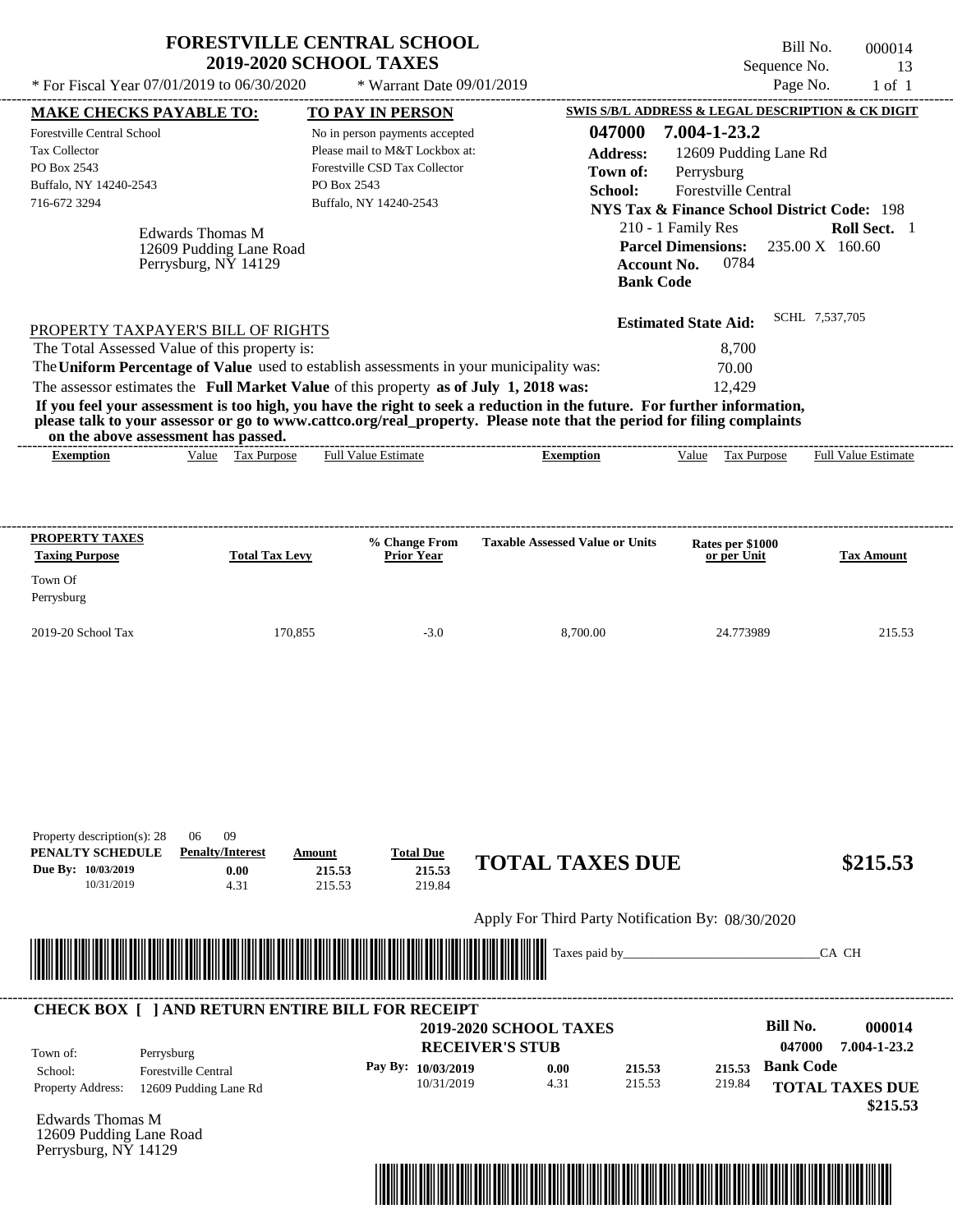| <b>MAKE CHECKS PAYABLE TO:</b>                                                                                                      |                                       |                                                                                                                                                                       |                                                                                                                         | Page No.                                                                                                                                                                                                                                              | $1$ of $1$                 |
|-------------------------------------------------------------------------------------------------------------------------------------|---------------------------------------|-----------------------------------------------------------------------------------------------------------------------------------------------------------------------|-------------------------------------------------------------------------------------------------------------------------|-------------------------------------------------------------------------------------------------------------------------------------------------------------------------------------------------------------------------------------------------------|----------------------------|
| <b>Forestville Central School</b><br>Tax Collector<br>PO Box 2543<br>Buffalo, NY 14240-2543<br>716-672 3294<br><b>Hoff Michelle</b> | Eggleston Richard C<br>12833 Route 39 | <b>TO PAY IN PERSON</b><br>No in person payments accepted<br>Please mail to M&T Lockbox at:<br>Forestville CSD Tax Collector<br>PO Box 2543<br>Buffalo, NY 14240-2543 | 047000<br><b>Address:</b><br>Town of:<br>School:<br><b>Account No.</b>                                                  | SWIS S/B/L ADDRESS & LEGAL DESCRIPTION & CK DIGIT<br>15.002-1-5<br>12831 Route 39<br>Perrysburg<br><b>Forestville Central</b><br><b>NYS Tax &amp; Finance School District Code: 198</b><br>240 - Rural res<br>41.31<br><b>Parcel Acreage:</b><br>0370 | Roll Sect. 1               |
|                                                                                                                                     | S Dayton, NY 14138                    |                                                                                                                                                                       | <b>Bank Code</b>                                                                                                        |                                                                                                                                                                                                                                                       |                            |
| PROPERTY TAXPAYER'S BILL OF RIGHTS                                                                                                  |                                       |                                                                                                                                                                       |                                                                                                                         | <b>Estimated State Aid:</b>                                                                                                                                                                                                                           | SCHL 7,537,705             |
| The Total Assessed Value of this property is:                                                                                       |                                       | The Uniform Percentage of Value used to establish assessments in your municipality was:                                                                               |                                                                                                                         | 82,900<br>70.00                                                                                                                                                                                                                                       |                            |
|                                                                                                                                     |                                       | The assessor estimates the Full Market Value of this property as of July 1, 2018 was:                                                                                 | If you feel your assessment is too high, you have the right to seek a reduction in the future. For further information, | 118.429                                                                                                                                                                                                                                               |                            |
| on the above assessment has passed.                                                                                                 |                                       |                                                                                                                                                                       | please talk to your assessor or go to www.cattco.org/real_property. Please note that the period for filing complaints   |                                                                                                                                                                                                                                                       |                            |
| <b>Exemption</b><br>(See Note)                                                                                                      | Value Tax Purpose<br>19,800 SCHOOL    | <b>Full Value Estimate</b><br>28,286                                                                                                                                  | <b>Exemption</b>                                                                                                        | Value<br>Tax Purpose                                                                                                                                                                                                                                  | <b>Full Value Estimate</b> |
| <b>Bas Star</b><br><b>PROPERTY TAXES</b><br><b>Taxing Purpose</b><br>Town Of<br>Perrysburg                                          | <b>Total Tax Levy</b>                 | % Change From<br><b>Prior Year</b>                                                                                                                                    | <b>Taxable Assessed Value or Units</b><br>(before accounting for STAR)                                                  | Rates per \$1000<br>or per Unit                                                                                                                                                                                                                       | <b>Tax Amount</b>          |

Property description(s): 43 06 09 Storage Well #943 **Note: This year's STAR exemption benefit cannot exceed last year's benefit.**

| PENALTY SCHEDULE   | <b>Penalty/Interest</b> | Amount   | <b>Total Due</b> |                        |            |
|--------------------|-------------------------|----------|------------------|------------------------|------------|
| Due By: 10/03/2019 | 0.00                    | 1,563.24 | 1,563.24         | <b>TOTAL TAXES DUE</b> | \$1,563.24 |
| 10/31/2019         | 31.26                   | .563.24  | .594.50          |                        |            |

Apply For Third Party Notification By: 08/30/2020



## **RECEIVER'S STUB Bill No. 000015** 0.00 **c** 1,563.24 **bank Code** Property Address: 12831 Route 39 Perrysburg School: Forestville Central **TOTAL TAXES DUE \$1,563.24 2019-2020 SCHOOL TAXES 047000 15.002-1-5 Pay By: 10/03/2019** 10/31/2019 1,563.24 **1,563.24** 1,594.50 **1,563.24** Town of: ---------------------------------------------------------------------------------------------------------------------------------------------------------------------------------------------------- **CHECK BOX [ ] AND RETURN ENTIRE BILL FOR RECEIPT**

Eggleston Richard C Hoff Michelle 12833 Route 39 S Dayton, NY 14138

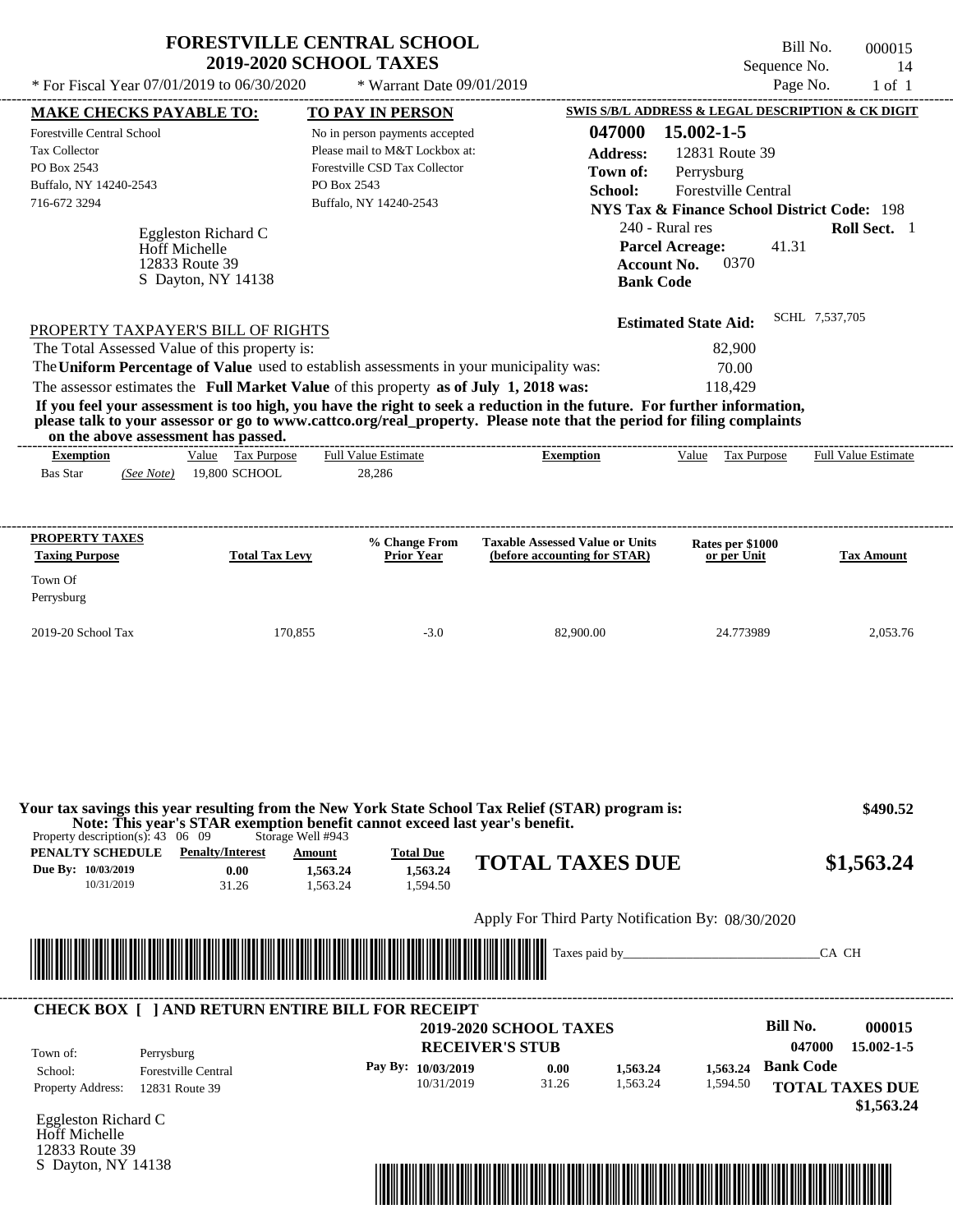|                                                                                                                                                                                                                                                                                         | <b>FORESTVILLE CENTRAL SCHOOL</b><br><b>2019-2020 SCHOOL TAXES</b> |                                                                                                   |                                                   |                                                       |                                                                   | Bill No.<br>Sequence No. | 000016<br>15           |
|-----------------------------------------------------------------------------------------------------------------------------------------------------------------------------------------------------------------------------------------------------------------------------------------|--------------------------------------------------------------------|---------------------------------------------------------------------------------------------------|---------------------------------------------------|-------------------------------------------------------|-------------------------------------------------------------------|--------------------------|------------------------|
| * For Fiscal Year 07/01/2019 to 06/30/2020                                                                                                                                                                                                                                              |                                                                    | * Warrant Date 09/01/2019                                                                         |                                                   |                                                       |                                                                   | Page No.                 | $1$ of $1$             |
| <b>MAKE CHECKS PAYABLE TO:</b>                                                                                                                                                                                                                                                          |                                                                    | TO PAY IN PERSON                                                                                  |                                                   |                                                       | SWIS S/B/L ADDRESS & LEGAL DESCRIPTION & CK DIGIT                 |                          |                        |
| <b>Forestville Central School</b><br>Tax Collector<br>PO Box 2543<br>Buffalo, NY 14240-2543                                                                                                                                                                                             | PO Box 2543                                                        | No in person payments accepted<br>Please mail to M&T Lockbox at:<br>Forestville CSD Tax Collector |                                                   | 047000<br><b>Address:</b><br>Town of:                 | 15.002-1-2<br>12951 Route 39<br>Perrysburg<br>Forestville Central |                          |                        |
| 716-672 3294<br>Flagler Jean A<br>PO Box 241                                                                                                                                                                                                                                            |                                                                    | Buffalo, NY 14240-2543                                                                            |                                                   | School:<br>117 - Horse farm<br><b>Parcel Acreage:</b> | <b>NYS Tax &amp; Finance School District Code: 198</b>            | 96.89                    | Roll Sect. 1           |
| Perrysburg, NY 14129                                                                                                                                                                                                                                                                    |                                                                    |                                                                                                   |                                                   | <b>Account No.</b><br><b>Bank Code</b>                | 0187                                                              |                          |                        |
| PROPERTY TAXPAYER'S BILL OF RIGHTS                                                                                                                                                                                                                                                      |                                                                    |                                                                                                   |                                                   |                                                       | <b>Estimated State Aid:</b>                                       | SCHL 7,537,705           |                        |
| The Total Assessed Value of this property is:                                                                                                                                                                                                                                           |                                                                    |                                                                                                   |                                                   |                                                       | 189,900                                                           |                          |                        |
| The Uniform Percentage of Value used to establish assessments in your municipality was:                                                                                                                                                                                                 |                                                                    |                                                                                                   |                                                   |                                                       | 70.00                                                             |                          |                        |
| The assessor estimates the Full Market Value of this property as of July 1, 2018 was:                                                                                                                                                                                                   |                                                                    |                                                                                                   |                                                   |                                                       | 271,286                                                           |                          |                        |
| If you feel your assessment is too high, you have the right to seek a reduction in the future. For further information,<br>please talk to your assessor or go to www.cattco.org/real_property. Please note that the period for filing complaints<br>on the above assessment has passed. |                                                                    |                                                                                                   |                                                   |                                                       |                                                                   |                          |                        |
| <b>Exemption</b>                                                                                                                                                                                                                                                                        | Value Tax Purpose                                                  | <b>Full Value Estimate</b>                                                                        | <b>Exemption</b>                                  |                                                       | Value Tax Purpose                                                 |                          | Full Value Estimate    |
| Ag Distout                                                                                                                                                                                                                                                                              | 7,779 CO/TOWN/SCH                                                  | 11,113                                                                                            | <b>Bas Star</b>                                   | (See Note)                                            | 19,800 SCHOOL                                                     |                          | 28,286                 |
| PROPERTY TAXES                                                                                                                                                                                                                                                                          |                                                                    | % Change From                                                                                     | <b>Taxable Assessed Value or Units</b>            |                                                       | Rates per \$1000                                                  |                          |                        |
| <b>Taxing Purpose</b><br>Town Of<br>Perrysburg                                                                                                                                                                                                                                          | <b>Total Tax Levy</b>                                              | Prior Year                                                                                        | (before accounting for STAR)                      |                                                       | or per Unit                                                       |                          | <b>Tax Amount</b>      |
| 2019-20 School Tax                                                                                                                                                                                                                                                                      | 170,855                                                            | $-3.0$                                                                                            | 182,121.00                                        |                                                       | 24.773989                                                         |                          | 4,511.86               |
| MAY BE SUBJECT TO PAYMENT UNDER AG DIST LAW UNTIL 2026                                                                                                                                                                                                                                  |                                                                    |                                                                                                   |                                                   |                                                       |                                                                   |                          |                        |
|                                                                                                                                                                                                                                                                                         |                                                                    |                                                                                                   |                                                   |                                                       |                                                                   |                          |                        |
| Your tax savings this year resulting from the New York State School Tax Relief (STAR) program is:<br>Note: This year's STAR exemption benefit cannot exceed last year's benefit.<br>Property description(s): $43 \quad 06 \quad 09$                                                     | Storage Well #1020                                                 |                                                                                                   |                                                   |                                                       |                                                                   |                          | \$490.52               |
| <b>PENALTY SCHEDULE</b> Penalty/Interest<br>Due By: 10/03/2019<br>10/31/2019                                                                                                                                                                                                            | <b>Amount</b><br>0.00<br>4,021.34<br>80.43<br>4,021.34             | <b>Total Due</b><br>4,021.34<br>4,101.77                                                          | <b>TOTAL TAXES DUE</b>                            |                                                       |                                                                   |                          | \$4,021.34             |
|                                                                                                                                                                                                                                                                                         |                                                                    |                                                                                                   | Apply For Third Party Notification By: 08/30/2020 |                                                       |                                                                   |                          |                        |
|                                                                                                                                                                                                                                                                                         |                                                                    |                                                                                                   | Taxes paid by                                     |                                                       |                                                                   | CA CH                    |                        |
| <b>CHECK BOX [ ] AND RETURN ENTIRE BILL FOR RECEIPT</b>                                                                                                                                                                                                                                 |                                                                    |                                                                                                   |                                                   |                                                       |                                                                   |                          |                        |
|                                                                                                                                                                                                                                                                                         |                                                                    |                                                                                                   | <b>2019-2020 SCHOOL TAXES</b>                     |                                                       |                                                                   | <b>Bill No.</b>          | 000016                 |
| Town of:<br>Perrysburg                                                                                                                                                                                                                                                                  |                                                                    | <b>RECEIVER'S STUB</b>                                                                            |                                                   |                                                       |                                                                   | 047000                   | $15.002 - 1 - 2$       |
| <b>Forestville Central</b><br>School:                                                                                                                                                                                                                                                   |                                                                    | Pay By: 10/03/2019                                                                                | 0.00                                              | 4,021.34                                              | 4,021.34                                                          | <b>Bank Code</b>         |                        |
| Property Address:<br>12951 Route 39                                                                                                                                                                                                                                                     |                                                                    | 10/31/2019                                                                                        | 80.43                                             | 4,021.34                                              | 4,101.77                                                          |                          | <b>TOTAL TAXES DUE</b> |

Flagler Jean A PO Box 241 Perrysburg, NY 14129



 **\$4,021.34**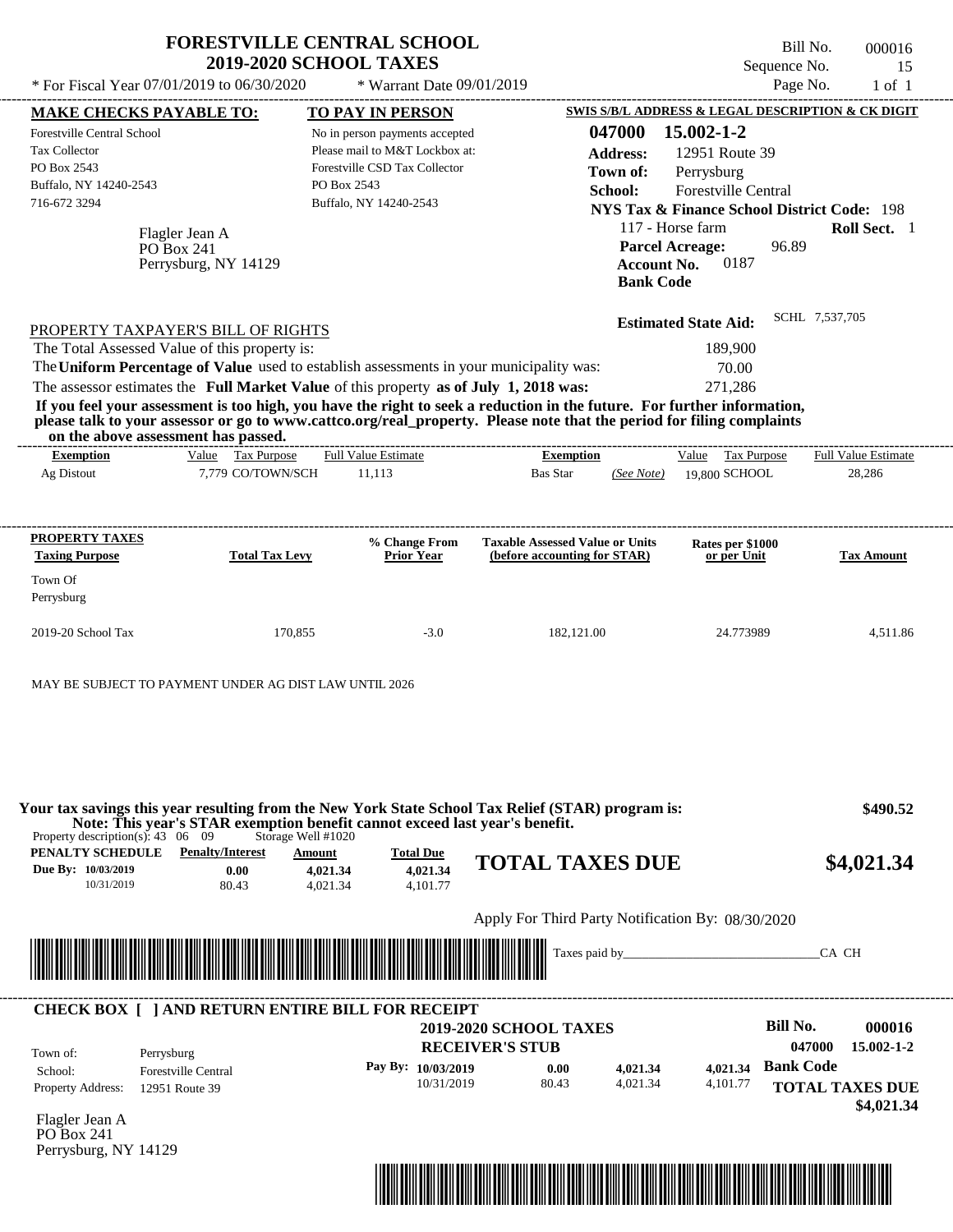|                                                                                                                                                                                                                                     | <b>FORESTVILLE CENTRAL SCHOOL</b><br><b>2019-2020 SCHOOL TAXES</b> |                                                    |                                                                        |                      |                                                        | Bill No.                 | 000017               |
|-------------------------------------------------------------------------------------------------------------------------------------------------------------------------------------------------------------------------------------|--------------------------------------------------------------------|----------------------------------------------------|------------------------------------------------------------------------|----------------------|--------------------------------------------------------|--------------------------|----------------------|
| * For Fiscal Year 07/01/2019 to 06/30/2020                                                                                                                                                                                          |                                                                    | * Warrant Date 09/01/2019                          |                                                                        |                      |                                                        | Sequence No.<br>Page No. | 16<br>$1$ of $1$     |
|                                                                                                                                                                                                                                     |                                                                    |                                                    |                                                                        |                      | SWIS S/B/L ADDRESS & LEGAL DESCRIPTION & CK DIGIT      |                          |                      |
| <b>MAKE CHECKS PAYABLE TO:</b><br>Forestville Central School                                                                                                                                                                        |                                                                    | TO PAY IN PERSON<br>No in person payments accepted |                                                                        | 047000               | 7.004-1-34                                             |                          |                      |
| <b>Tax Collector</b>                                                                                                                                                                                                                |                                                                    | Please mail to M&T Lockbox at:                     |                                                                        | <b>Address:</b>      | 10579 W Perrysburg Rd                                  |                          |                      |
| PO Box 2543                                                                                                                                                                                                                         |                                                                    | Forestville CSD Tax Collector                      |                                                                        | Town of:             | Perrysburg                                             |                          |                      |
| Buffalo, NY 14240-2543                                                                                                                                                                                                              | PO Box 2543                                                        |                                                    |                                                                        | School:              | Forestville Central                                    |                          |                      |
| 716-672 3294                                                                                                                                                                                                                        |                                                                    | Buffalo, NY 14240-2543                             |                                                                        |                      | <b>NYS Tax &amp; Finance School District Code: 198</b> |                          |                      |
| Flisakowski John F                                                                                                                                                                                                                  |                                                                    |                                                    |                                                                        |                      | 210 - 1 Family Res                                     |                          | Roll Sect. 1         |
| 10579 W Perrysburg Rd                                                                                                                                                                                                               |                                                                    |                                                    |                                                                        |                      | <b>Parcel Acreage:</b>                                 | 1.50                     |                      |
| Perrysburg, NY 14129                                                                                                                                                                                                                |                                                                    |                                                    |                                                                        |                      | 0394<br><b>Account No.</b>                             |                          |                      |
|                                                                                                                                                                                                                                     |                                                                    |                                                    |                                                                        | <b>Bank Code</b>     |                                                        |                          |                      |
|                                                                                                                                                                                                                                     |                                                                    |                                                    |                                                                        |                      | <b>Estimated State Aid:</b>                            | SCHL 7,537,705           |                      |
| PROPERTY TAXPAYER'S BILL OF RIGHTS                                                                                                                                                                                                  |                                                                    |                                                    |                                                                        |                      |                                                        |                          |                      |
| The Total Assessed Value of this property is:                                                                                                                                                                                       |                                                                    |                                                    |                                                                        |                      | 95,000                                                 |                          |                      |
| The Uniform Percentage of Value used to establish assessments in your municipality was:                                                                                                                                             |                                                                    |                                                    |                                                                        |                      | 70.00                                                  |                          |                      |
| The assessor estimates the Full Market Value of this property as of July 1, 2018 was:<br>If you feel your assessment is too high, you have the right to seek a reduction in the future. For further information,                    |                                                                    |                                                    |                                                                        |                      | 135,714                                                |                          |                      |
| please talk to your assessor or go to www.cattco.org/real_property. Please note that the period for filing complaints                                                                                                               |                                                                    |                                                    |                                                                        |                      |                                                        |                          |                      |
| on the above assessment has passed.                                                                                                                                                                                                 |                                                                    |                                                    |                                                                        |                      | Value Tax Purpose                                      |                          |                      |
| <b>Exemption</b><br><b>Bas Star</b><br>(See Note)                                                                                                                                                                                   | Value Tax Purpose<br>19,800 SCHOOL                                 | <b>Full Value Estimate</b><br>28,286               | <b>Exemption</b>                                                       |                      |                                                        |                          | Full Value Estimate  |
|                                                                                                                                                                                                                                     |                                                                    |                                                    |                                                                        |                      |                                                        |                          |                      |
| <b>PROPERTY TAXES</b>                                                                                                                                                                                                               |                                                                    |                                                    |                                                                        |                      |                                                        |                          |                      |
| <b>Taxing Purpose</b>                                                                                                                                                                                                               | <b>Total Tax Levy</b>                                              | % Change From<br><b>Prior Year</b>                 | <b>Taxable Assessed Value or Units</b><br>(before accounting for STAR) |                      | Rates per \$1000<br>or per Unit                        |                          | <b>Tax Amount</b>    |
| Town Of                                                                                                                                                                                                                             |                                                                    |                                                    |                                                                        |                      |                                                        |                          |                      |
| Perrysburg                                                                                                                                                                                                                          |                                                                    |                                                    |                                                                        |                      |                                                        |                          |                      |
|                                                                                                                                                                                                                                     |                                                                    |                                                    |                                                                        |                      |                                                        |                          |                      |
| 2019-20 School Tax                                                                                                                                                                                                                  | 170,855                                                            | $-3.0$                                             | 95,000.00                                                              |                      | 24.773989                                              |                          | 2,353.53             |
|                                                                                                                                                                                                                                     |                                                                    |                                                    |                                                                        |                      |                                                        |                          |                      |
|                                                                                                                                                                                                                                     |                                                                    |                                                    |                                                                        |                      |                                                        |                          |                      |
|                                                                                                                                                                                                                                     |                                                                    |                                                    |                                                                        |                      |                                                        |                          |                      |
| Your tax savings this year resulting from the New York State School Tax Relief (STAR) program is:<br>Note: This year's STAR exemption benefit cannot exceed last year's benefit.<br>Property description(s): $44 \quad 06 \quad 09$ |                                                                    |                                                    |                                                                        |                      |                                                        |                          | \$490.53             |
| <b>PENALTY SCHEDULE</b> Penalty/Interest<br>Due By: 10/03/2019<br>10/31/2019                                                                                                                                                        | Amount<br>0.00<br>1,863.00<br>37.26<br>1.863.00                    | <b>Total Due</b><br>1.863.00<br>1,900.26           | <b>TOTAL TAXES DUE</b>                                                 |                      |                                                        |                          | \$1,863.00           |
|                                                                                                                                                                                                                                     |                                                                    |                                                    | Apply For Third Party Notification By: 08/30/2020                      |                      |                                                        |                          |                      |
|                                                                                                                                                                                                                                     |                                                                    |                                                    |                                                                        |                      | Taxes paid by <u>example</u>                           | CA CH                    |                      |
|                                                                                                                                                                                                                                     |                                                                    |                                                    |                                                                        |                      |                                                        |                          |                      |
| <b>CHECK BOX [ ] AND RETURN ENTIRE BILL FOR RECEIPT</b>                                                                                                                                                                             |                                                                    |                                                    |                                                                        |                      |                                                        | <b>Bill No.</b>          |                      |
|                                                                                                                                                                                                                                     |                                                                    |                                                    | <b>2019-2020 SCHOOL TAXES</b><br><b>RECEIVER'S STUB</b>                |                      |                                                        | 047000                   | 000017<br>7.004-1-34 |
| Town of:<br>Perrysburg                                                                                                                                                                                                              |                                                                    |                                                    |                                                                        |                      |                                                        | <b>Bank Code</b>         |                      |
| <b>Forestville Central</b><br>School:                                                                                                                                                                                               |                                                                    | Pay By: 10/03/2019<br>10/31/2019                   | 0.00<br>37.26                                                          | 1,863.00<br>1.863.00 | 1,863.00<br>1,900.26                                   |                          |                      |
| Property Address:<br>10579 W Perrysburg Rd                                                                                                                                                                                          |                                                                    |                                                    |                                                                        |                      |                                                        | <b>TOTAL TAXES DUE</b>   |                      |
|                                                                                                                                                                                                                                     |                                                                    |                                                    |                                                                        |                      |                                                        |                          | \$1,863.00           |

Flisakowski John F 10579 W Perrysburg Rd Perrysburg, NY 14129

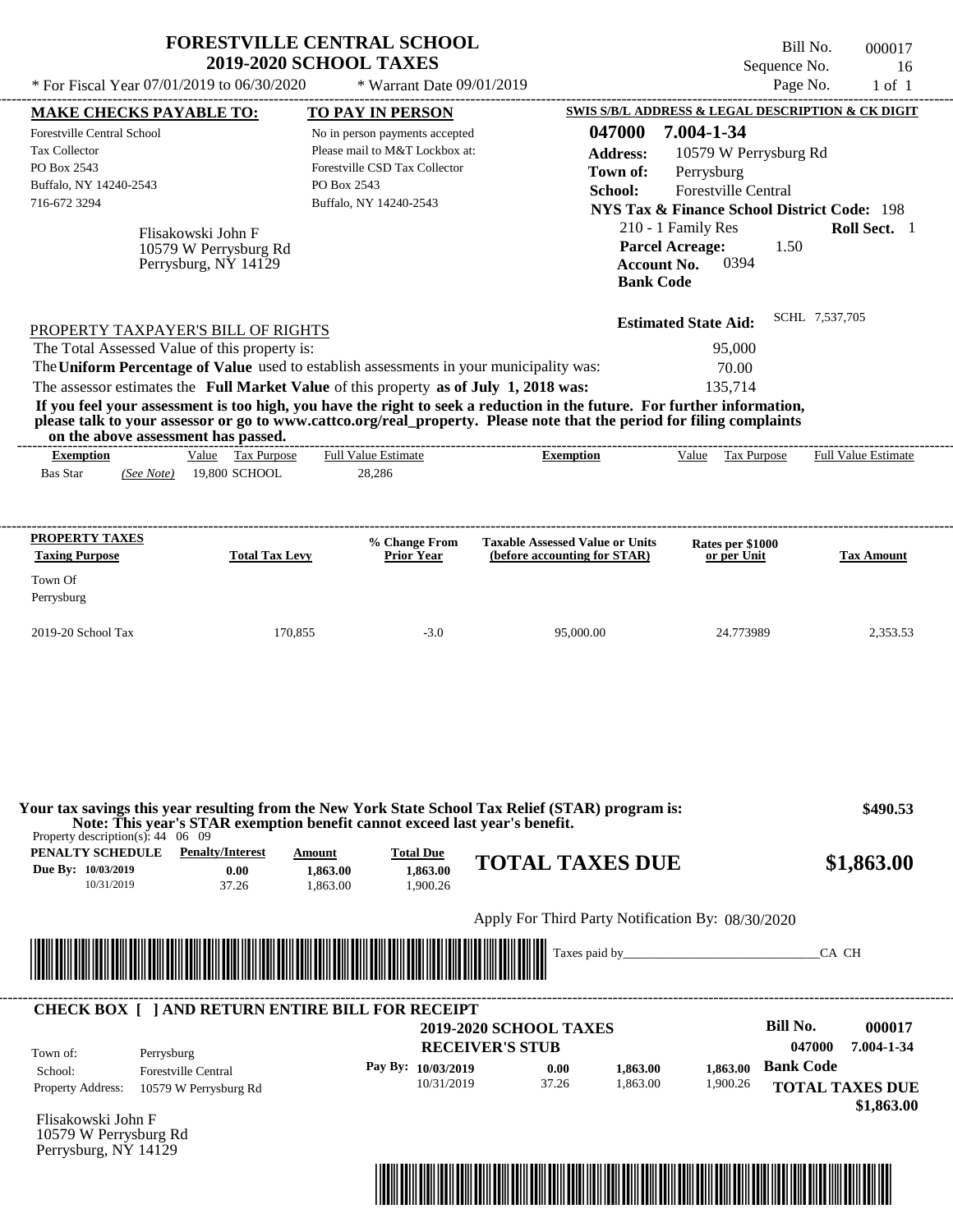|                                                                                                                                                                                                                                                                                                                                                                                                                                                                                                                                                                    | <b>FORESTVILLE CENTRAL SCHOOL</b><br><b>2019-2020 SCHOOL TAXES</b>                                                                         |                                                                        | Sequence No.                                                                                                                                                                                                                   | Bill No.<br>000018<br>17   |
|--------------------------------------------------------------------------------------------------------------------------------------------------------------------------------------------------------------------------------------------------------------------------------------------------------------------------------------------------------------------------------------------------------------------------------------------------------------------------------------------------------------------------------------------------------------------|--------------------------------------------------------------------------------------------------------------------------------------------|------------------------------------------------------------------------|--------------------------------------------------------------------------------------------------------------------------------------------------------------------------------------------------------------------------------|----------------------------|
| * For Fiscal Year 07/01/2019 to 06/30/2020                                                                                                                                                                                                                                                                                                                                                                                                                                                                                                                         | * Warrant Date 09/01/2019                                                                                                                  |                                                                        | Page No.                                                                                                                                                                                                                       | $1$ of $1$                 |
| <b>MAKE CHECKS PAYABLE TO:</b>                                                                                                                                                                                                                                                                                                                                                                                                                                                                                                                                     | <b>TO PAY IN PERSON</b>                                                                                                                    |                                                                        | SWIS S/B/L ADDRESS & LEGAL DESCRIPTION & CK DIGIT                                                                                                                                                                              |                            |
| Forestville Central School<br><b>Tax Collector</b><br>PO Box 2543<br>Buffalo, NY 14240-2543<br>716-672 3294<br><b>Frost Theresa</b><br>Frost Jack E Jr<br>12975 Route 39<br>Perrysburg, NY 14129                                                                                                                                                                                                                                                                                                                                                                   | No in person payments accepted<br>Please mail to M&T Lockbox at:<br>Forestville CSD Tax Collector<br>PO Box 2543<br>Buffalo, NY 14240-2543 | 047000<br><b>Address:</b><br>Town of:<br>School:<br><b>Bank Code</b>   | $15.002 - 1 - 1$<br>12975 Route 39<br>Perrysburg<br><b>Forestville Central</b><br><b>NYS Tax &amp; Finance School District Code: 198</b><br>210 - 1 Family Res<br>1.00<br><b>Parcel Acreage:</b><br>0160<br><b>Account No.</b> | Roll Sect. 1               |
| PROPERTY TAXPAYER'S BILL OF RIGHTS<br>The Total Assessed Value of this property is:<br>The Uniform Percentage of Value used to establish assessments in your municipality was:<br>The assessor estimates the Full Market Value of this property as of July 1, 2018 was:<br>If you feel your assessment is too high, you have the right to seek a reduction in the future. For further information,<br>please talk to your assessor or go to www.cattco.org/real_property. Please note that the period for filing complaints<br>on the above assessment has passed. |                                                                                                                                            |                                                                        | <b>Estimated State Aid:</b><br>37,600<br>70.00<br>53.714                                                                                                                                                                       | SCHL 7,537,705             |
| Value Tax Purpose<br><b>Exemption</b>                                                                                                                                                                                                                                                                                                                                                                                                                                                                                                                              | <b>Full Value Estimate</b>                                                                                                                 | <b>Exemption</b>                                                       | Value Tax Purpose                                                                                                                                                                                                              | <b>Full Value Estimate</b> |
| Enh Star<br>(See Note) 37,600 SCHOOL<br>PROPERTY TAXES<br><b>Taxing Purpose</b><br><b>Total Tax Levy</b>                                                                                                                                                                                                                                                                                                                                                                                                                                                           | 53.714<br>% Change From<br><b>Prior Year</b>                                                                                               | <b>Taxable Assessed Value or Units</b><br>(before accounting for STAR) | Rates per \$1000<br>or per Unit                                                                                                                                                                                                | <b>Tax Amount</b>          |
| Town Of<br>Perrysburg                                                                                                                                                                                                                                                                                                                                                                                                                                                                                                                                              |                                                                                                                                            |                                                                        |                                                                                                                                                                                                                                |                            |
| 2019-20 School Tax<br>170,855                                                                                                                                                                                                                                                                                                                                                                                                                                                                                                                                      | $-3.0$                                                                                                                                     | 37,600.00                                                              | 24.773989                                                                                                                                                                                                                      | 931.50                     |

| Property description(s): $43 \quad 06 \quad 09$ |                                                            |         | Your tax savings this year resulting from the New York State School Tax Relief (STAR) program is:<br>Note: This year's STAR exemption benefit cannot exceed last year's benefit. | \$931.50                                                                           |
|-------------------------------------------------|------------------------------------------------------------|---------|----------------------------------------------------------------------------------------------------------------------------------------------------------------------------------|------------------------------------------------------------------------------------|
| PENALTY SCHEDULE<br>Due By:                     | <b>Penalty/Interest</b>                                    | Amount  | <b>Total Due</b><br><b>TOTAL TAXES DUE</b>                                                                                                                                       | \$0.00                                                                             |
|                                                 |                                                            |         | Apply For Third Party Notification By: 08/30/2020                                                                                                                                |                                                                                    |
|                                                 |                                                            |         | <u> 1989 - Johann Stoff, Amerikaansk politiker († 1958)</u><br>Taxes paid by                                                                                                     | CA CH                                                                              |
|                                                 | <b>CHECK BOX   JAND RETURN ENTIRE BILL FOR RECEIPT</b>     |         |                                                                                                                                                                                  | Bill No.                                                                           |
| Town of:<br>School:<br>Property Address:        | Perrysburg<br><b>Forestville Central</b><br>12975 Route 39 | Pay By: | <b>2019-2020 SCHOOL TAXES</b><br><b>RECEIVER'S STUB</b>                                                                                                                          | 000018<br>047000<br>$15.002 - 1 - 1$<br><b>Bank Code</b><br><b>TOTAL TAXES DUE</b> |
| <b>Frost Theresa</b>                            |                                                            |         |                                                                                                                                                                                  | \$0.00                                                                             |

Frost Theresa Frost Jack E Jr 12975 Route 39 Perrysburg, NY 14129

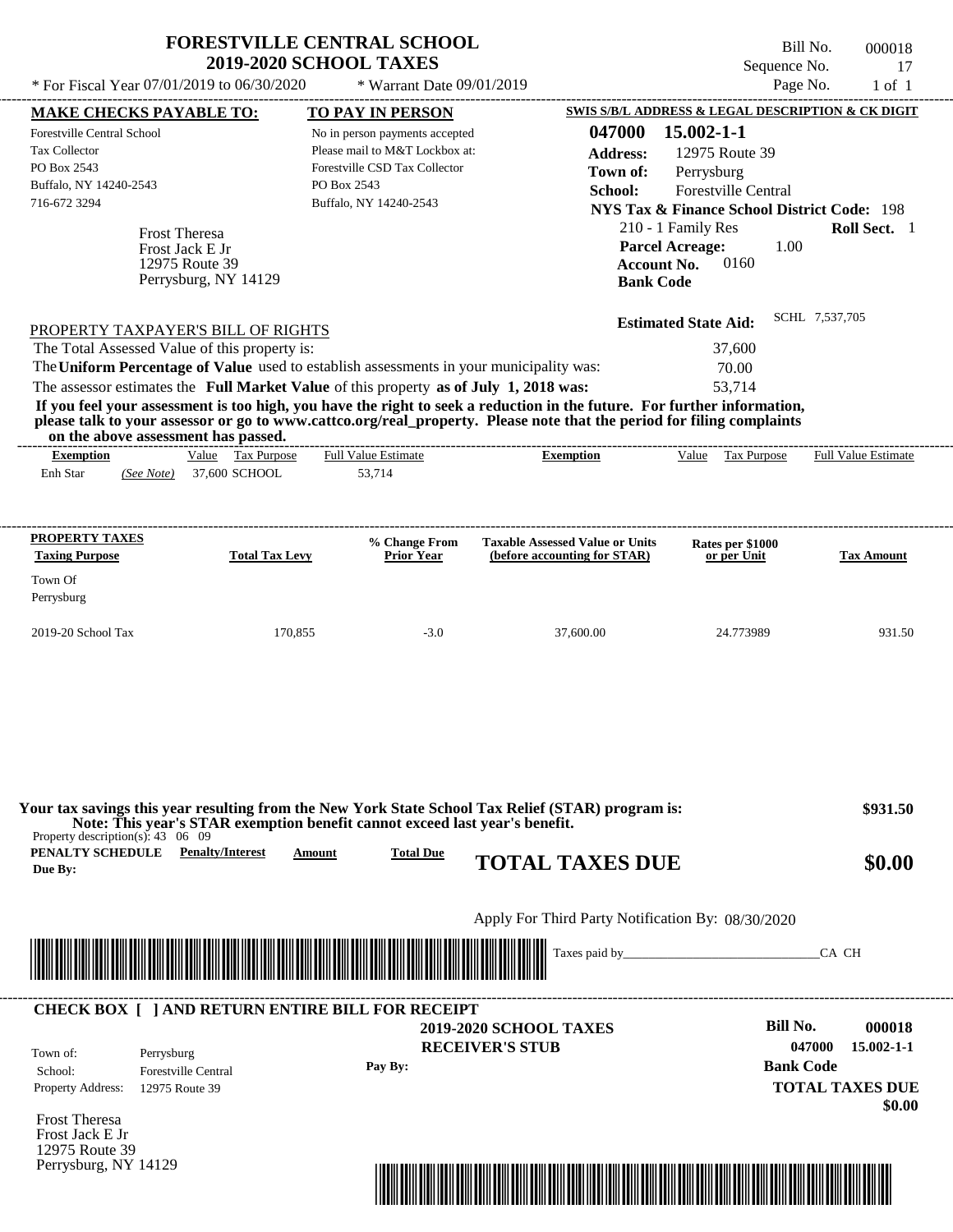| * For Fiscal Year 07/01/2019 to 06/30/2020                                                                                                                                                                                                                                                                                                                                                                                                                                                                                   | <b>FORESTVILLE CENTRAL SCHOOL</b><br><b>2019-2020 SCHOOL TAXES</b> |                            | * Warrant Date 09/01/2019                                                                                                                              |                                                   |                                                                                                            |                                                                    |                                              | Bill No.<br>Sequence No.<br>Page No. |                | 000019<br>18<br>$1$ of $1$  |
|------------------------------------------------------------------------------------------------------------------------------------------------------------------------------------------------------------------------------------------------------------------------------------------------------------------------------------------------------------------------------------------------------------------------------------------------------------------------------------------------------------------------------|--------------------------------------------------------------------|----------------------------|--------------------------------------------------------------------------------------------------------------------------------------------------------|---------------------------------------------------|------------------------------------------------------------------------------------------------------------|--------------------------------------------------------------------|----------------------------------------------|--------------------------------------|----------------|-----------------------------|
| <b>MAKE CHECKS PAYABLE TO:</b>                                                                                                                                                                                                                                                                                                                                                                                                                                                                                               |                                                                    |                            |                                                                                                                                                        |                                                   | SWIS S/B/L ADDRESS & LEGAL DESCRIPTION & CK DIGIT                                                          |                                                                    |                                              |                                      |                |                             |
| Forestville Central School<br><b>Tax Collector</b><br>PO Box 2543<br>Buffalo, NY 14240-2543<br>716-672 3294                                                                                                                                                                                                                                                                                                                                                                                                                  |                                                                    | PO Box 2543                | <b>TO PAY IN PERSON</b><br>No in person payments accepted<br>Please mail to M&T Lockbox at:<br>Forestville CSD Tax Collector<br>Buffalo, NY 14240-2543 |                                                   | 047000<br><b>Address:</b><br>Town of:<br>School:<br><b>NYS Tax &amp; Finance School District Code: 198</b> | 7.004-1-21<br>Perrysburg                                           | 12539 Pudding Lane Rd<br>Forestville Central |                                      |                |                             |
|                                                                                                                                                                                                                                                                                                                                                                                                                                                                                                                              | <b>Gibbons Nancey</b><br>399 Christy Rd<br>Irving, $NY$ 14081      |                            |                                                                                                                                                        |                                                   | <b>Bank Code</b>                                                                                           | 210 - 1 Family Res<br><b>Parcel Acreage:</b><br><b>Account No.</b> | 0356                                         | 5.28                                 |                | Roll Sect. 1                |
| PROPERTY TAXPAYER'S BILL OF RIGHTS                                                                                                                                                                                                                                                                                                                                                                                                                                                                                           |                                                                    |                            |                                                                                                                                                        |                                                   |                                                                                                            | <b>Estimated State Aid:</b>                                        |                                              |                                      | SCHL 7,537,705 |                             |
| The Total Assessed Value of this property is:<br>The Uniform Percentage of Value used to establish assessments in your municipality was:<br>The assessor estimates the Full Market Value of this property as of July 1, 2018 was:<br>If you feel your assessment is too high, you have the right to seek a reduction in the future. For further information,<br>please talk to your assessor or go to www.cattco.org/real_property. Please note that the period for filing complaints<br>on the above assessment has passed. |                                                                    |                            |                                                                                                                                                        |                                                   |                                                                                                            |                                                                    | 23,800<br>70.00<br>34,000                    |                                      |                |                             |
| <b>Exemption</b>                                                                                                                                                                                                                                                                                                                                                                                                                                                                                                             | Value Tax Purpose                                                  |                            | <b>Full Value Estimate</b>                                                                                                                             | <b>Exemption</b>                                  |                                                                                                            | Value                                                              | Tax Purpose                                  |                                      |                | <b>Full Value Estimate</b>  |
| <b>Taxing Purpose</b><br>Town Of<br>Perrysburg<br>2019-20 School Tax                                                                                                                                                                                                                                                                                                                                                                                                                                                         | <b>Total Tax Levy</b>                                              | 170,855                    | <b>Prior Year</b><br>$-3.0$                                                                                                                            | 23,800.00                                         |                                                                                                            |                                                                    | or per Unit<br>24.773989                     |                                      |                | <b>Tax Amount</b><br>589.62 |
| Property description(s): 37 06 09<br>PENALTY SCHEDULE<br>Due By: 10/03/2019<br>10/31/2019                                                                                                                                                                                                                                                                                                                                                                                                                                    | <b>Penalty/Interest</b><br>0.00<br>11.79                           | Amount<br>589.62<br>589.62 | <b>Total Due</b><br>589.62<br>601.41                                                                                                                   | <b>TOTAL TAXES DUE</b>                            |                                                                                                            |                                                                    |                                              |                                      |                | \$589.62                    |
|                                                                                                                                                                                                                                                                                                                                                                                                                                                                                                                              |                                                                    |                            |                                                                                                                                                        | Apply For Third Party Notification By: 08/30/2020 |                                                                                                            |                                                                    |                                              |                                      |                |                             |
|                                                                                                                                                                                                                                                                                                                                                                                                                                                                                                                              |                                                                    |                            |                                                                                                                                                        |                                                   | Taxes paid by_                                                                                             |                                                                    |                                              |                                      | CA CH          |                             |
| <b>CHECK BOX [ ] AND RETURN ENTIRE BILL FOR RECEIPT</b>                                                                                                                                                                                                                                                                                                                                                                                                                                                                      |                                                                    |                            |                                                                                                                                                        | 2019-2020 SCHOOL TAXES                            |                                                                                                            |                                                                    |                                              | <b>Bill No.</b>                      |                | 000019                      |

|                          |                                          |         | <b>RECEIVER'S STUB</b> | <b>2019-2020 SCHOOL TAXES</b> |        |        | BIII NO.<br>047000 | 000019<br>7.004-1-21               |
|--------------------------|------------------------------------------|---------|------------------------|-------------------------------|--------|--------|--------------------|------------------------------------|
| Town of:<br>School:      | Perrysburg<br><b>Forestville Central</b> | Pay By: | 10/03/2019             | 0.00                          | 589.62 | 589.62 | <b>Bank Code</b>   |                                    |
| <b>Property Address:</b> | 12539 Pudding Lane Rd                    |         | 10/31/2019             | 11.79                         | 589.62 | 601.41 |                    | <b>TOTAL TAXES DUE</b><br>\$589.62 |

Gibbons Nancey 399 Christy Rd Irving, NY 14081

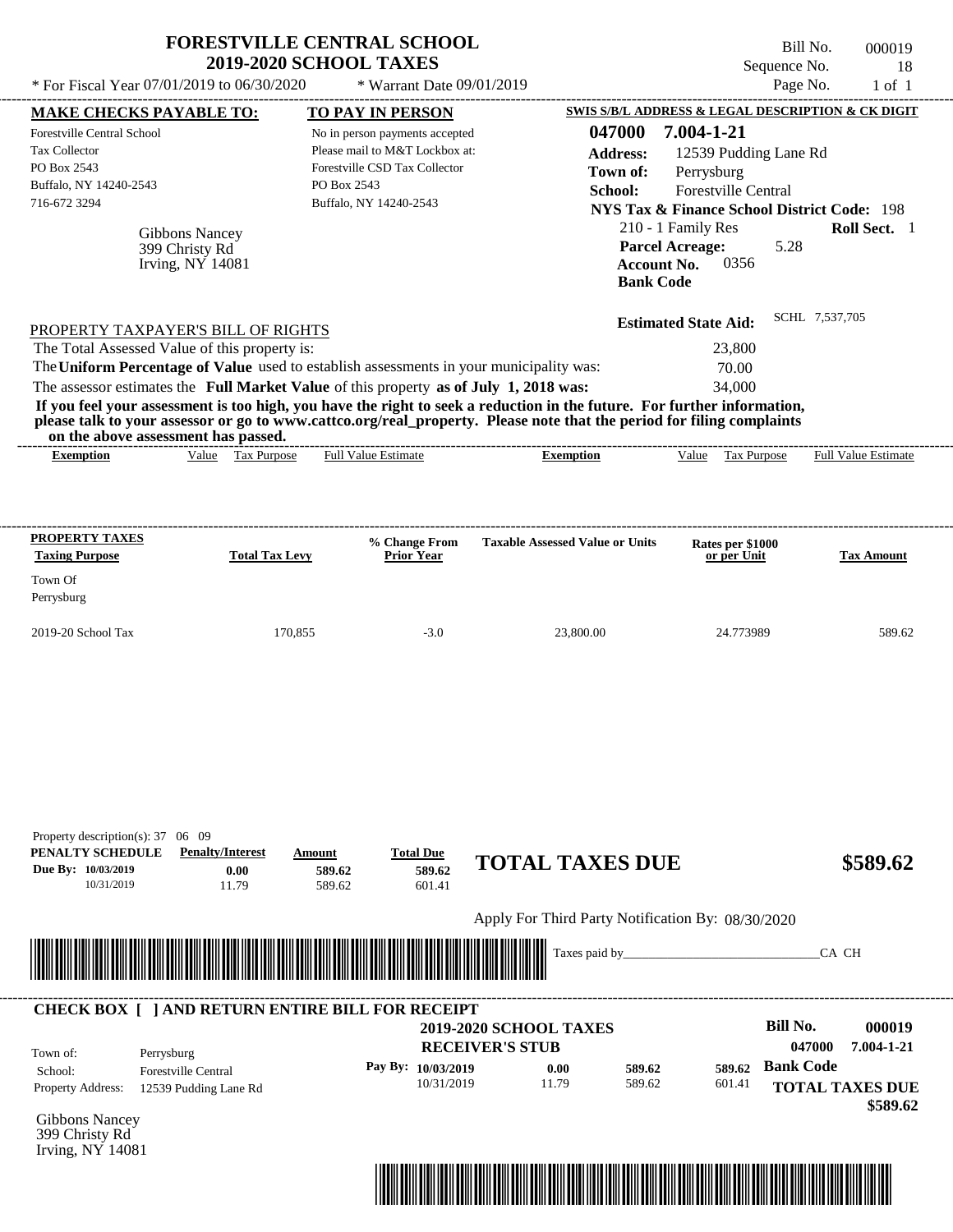|                                                                                                             |                                                                                     | <b>FORESTVILLE CENTRAL SCHOOL</b><br><b>2019-2020 SCHOOL TAXES</b>                                                                                                               |                                                                                                                                                                                                                                                  | Sequence No.                                                                                                                                                                                                                     | Bill No.<br>000020<br>19   |
|-------------------------------------------------------------------------------------------------------------|-------------------------------------------------------------------------------------|----------------------------------------------------------------------------------------------------------------------------------------------------------------------------------|--------------------------------------------------------------------------------------------------------------------------------------------------------------------------------------------------------------------------------------------------|----------------------------------------------------------------------------------------------------------------------------------------------------------------------------------------------------------------------------------|----------------------------|
|                                                                                                             | * For Fiscal Year 07/01/2019 to 06/30/2020                                          | * Warrant Date 09/01/2019                                                                                                                                                        |                                                                                                                                                                                                                                                  | Page No.                                                                                                                                                                                                                         | $1$ of $1$                 |
| <b>MAKE CHECKS PAYABLE TO:</b>                                                                              |                                                                                     | TO PAY IN PERSON                                                                                                                                                                 |                                                                                                                                                                                                                                                  | SWIS S/B/L ADDRESS & LEGAL DESCRIPTION & CK DIGIT                                                                                                                                                                                |                            |
| <b>Forestville Central School</b><br>Tax Collector<br>PO Box 2543<br>Buffalo, NY 14240-2543<br>716-672 3294 | Glovack John J<br>Glovack Kathryn L<br>12281 MacKinaw Rd<br>Perrysburg, NY 14129    | No in person payments accepted<br>Please mail to M&T Lockbox at:<br>Forestville CSD Tax Collector<br>PO Box 2543<br>Buffalo, NY 14240-2543                                       | 047000<br><b>Address:</b><br>Town of:<br>School:<br><b>Bank Code</b>                                                                                                                                                                             | 7.004-1-24.1<br>10818 W Perrysburg Rd<br>Perrysburg<br>Forestville Central<br><b>NYS Tax &amp; Finance School District Code: 198</b><br>$322$ - Rural vac $>10$<br><b>Parcel Acreage:</b><br>41.47<br><b>Account No.</b><br>0353 | Roll Sect. 1               |
|                                                                                                             | PROPERTY TAXPAYER'S BILL OF RIGHTS<br>The Total Assessed Value of this property is: | The Uniform Percentage of Value used to establish assessments in your municipality was:<br>The assessor estimates the Full Market Value of this property as of July 1, 2018 was: | If you feel your assessment is too high, you have the right to seek a reduction in the future. For further information,<br>please talk to your assessor or go to www.cattco.org/real_property. Please note that the period for filing complaints | <b>Estimated State Aid:</b><br>22,700<br>70.00<br>32.429                                                                                                                                                                         | SCHL 7,537,705             |
| on the above assessment has passed.<br><b>Exemption</b><br>Ag Dist                                          | Value Tax Purpose<br>4,578 CO/TOWN/SCH                                              | <b>Full Value Estimate</b><br>6,540                                                                                                                                              | <b>Exemption</b>                                                                                                                                                                                                                                 | Value Tax Purpose                                                                                                                                                                                                                | <b>Full Value Estimate</b> |
| PROPERTY TAXES<br><b>Taxing Purpose</b><br>Town Of<br>Perrysburg                                            | <b>Total Tax Levy</b>                                                               | % Change From<br><b>Prior Year</b>                                                                                                                                               | <b>Taxable Assessed Value or Units</b>                                                                                                                                                                                                           | Rates per \$1000<br>or per Unit                                                                                                                                                                                                  | <b>Tax Amount</b>          |
| 2019-20 School Tax                                                                                          | 170,855                                                                             | $-3.0$                                                                                                                                                                           | 18,122.00                                                                                                                                                                                                                                        | 24.773989                                                                                                                                                                                                                        | 448.95                     |
|                                                                                                             |                                                                                     |                                                                                                                                                                                  |                                                                                                                                                                                                                                                  |                                                                                                                                                                                                                                  |                            |
| Property description(s): 37 06 09                                                                           | MAY BE SUBJECT TO PAYMENT UNDER AG DIST LAW UNTIL 2023                              |                                                                                                                                                                                  |                                                                                                                                                                                                                                                  |                                                                                                                                                                                                                                  |                            |

|  | Apply For Third Party Notification By: 08/30/2020 |  |
|--|---------------------------------------------------|--|



448.95

#### **RECEIVER'S STUB Bill No. 000020 Bank Code 448.95** Property Address: 10818 W Perrysburg Rd Perrysburg School: Forestville Central **TOTAL TAXES DUE \$448.95 2019-2020 SCHOOL TAXES 047000 7.004-1-24.1 Pay By: 10/03/2019** 10/31/2019 8.98 **0.00** 448.95 **448.95** 457.93 Town of: ---------------------------------------------------------------------------------------------------------------------------------------------------------------------------------------------------- **CHECK BOX [ ] AND RETURN ENTIRE BILL FOR RECEIPT**

457.93

Glovack John J Glovack Kathryn L 12281 MacKinaw Rd Perrysburg, NY 14129

10/31/2019 8.98

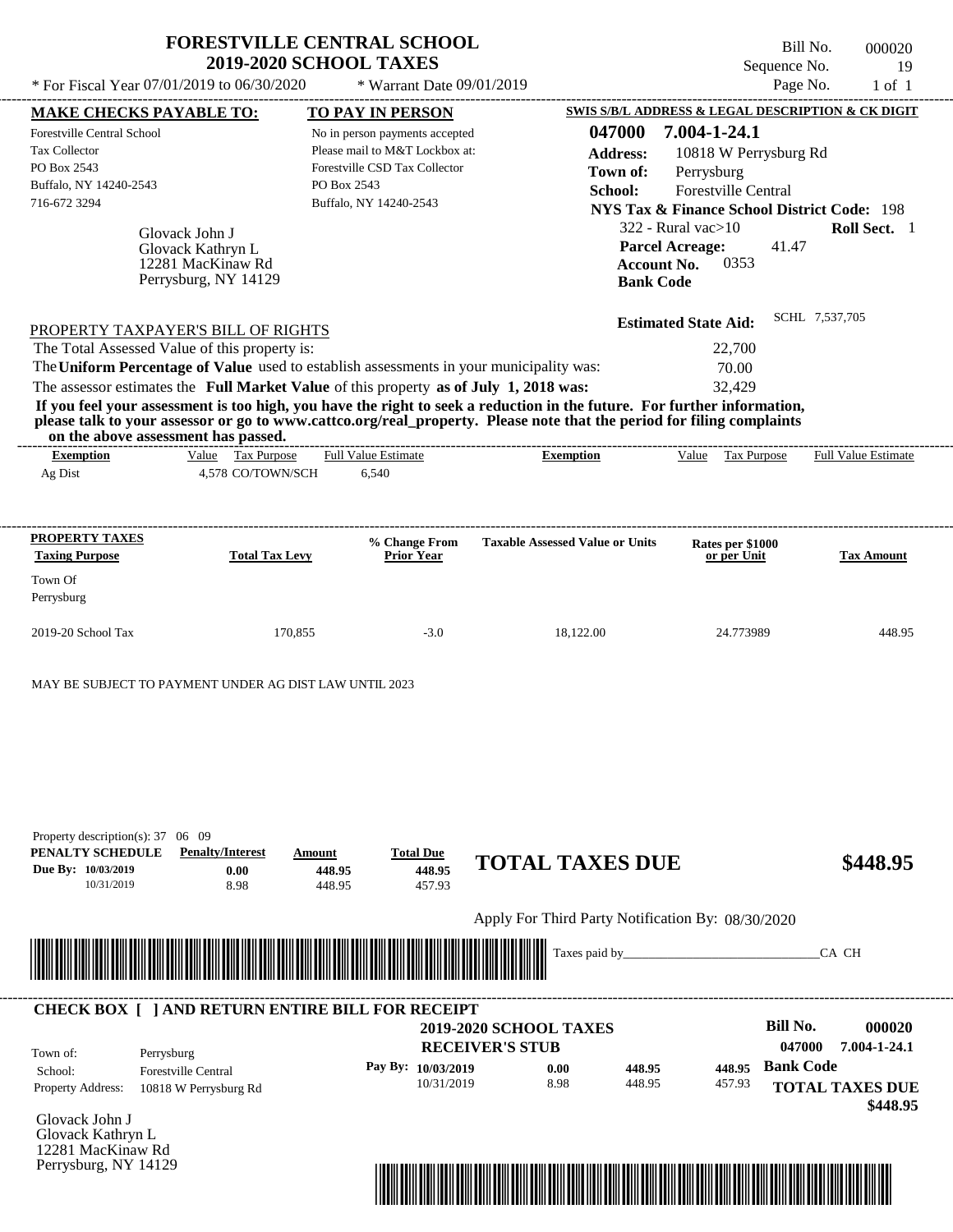|                                                     |                            | <b>FORESTVILLE CENTRAL SCHOOL</b><br><b>2019-2020 SCHOOL TAXES</b>                      |                                                                                                                                                                                                                                                  | Sequence No.                                           | Bill No.<br>000021<br>20   |
|-----------------------------------------------------|----------------------------|-----------------------------------------------------------------------------------------|--------------------------------------------------------------------------------------------------------------------------------------------------------------------------------------------------------------------------------------------------|--------------------------------------------------------|----------------------------|
| * For Fiscal Year 07/01/2019 to 06/30/2020          |                            | * Warrant Date 09/01/2019                                                               |                                                                                                                                                                                                                                                  | Page No.                                               | $1$ of $1$                 |
| <b>MAKE CHECKS PAYABLE TO:</b>                      |                            | TO PAY IN PERSON                                                                        |                                                                                                                                                                                                                                                  | SWIS S/B/L ADDRESS & LEGAL DESCRIPTION & CK DIGIT      |                            |
| Forestville Central School                          |                            | No in person payments accepted                                                          | 047000                                                                                                                                                                                                                                           | 7.004-1-37.1                                           |                            |
| <b>Tax Collector</b>                                |                            | Please mail to M&T Lockbox at:                                                          | <b>Address:</b>                                                                                                                                                                                                                                  | 12754 Route 39                                         |                            |
| PO Box 2543                                         |                            | Forestville CSD Tax Collector                                                           | Town of:                                                                                                                                                                                                                                         | Perrysburg                                             |                            |
| Buffalo, NY 14240-2543                              |                            | PO Box 2543                                                                             | School:                                                                                                                                                                                                                                          | Forestville Central                                    |                            |
| 716-672 3294                                        |                            | Buffalo, NY 14240-2543                                                                  |                                                                                                                                                                                                                                                  | <b>NYS Tax &amp; Finance School District Code: 198</b> |                            |
|                                                     | Griffin Bonnie             |                                                                                         |                                                                                                                                                                                                                                                  | 210 - 1 Family Res                                     | Roll Sect. 1               |
|                                                     | PO Box 155                 |                                                                                         |                                                                                                                                                                                                                                                  | <b>Parcel Acreage:</b><br>0.72                         |                            |
|                                                     | Perryburg, NY 14129        |                                                                                         | <b>Account No.</b><br><b>Bank Code</b>                                                                                                                                                                                                           | 0191                                                   |                            |
|                                                     |                            |                                                                                         |                                                                                                                                                                                                                                                  | <b>Estimated State Aid:</b>                            | SCHL 7,537,705             |
| PROPERTY TAXPAYER'S BILL OF RIGHTS                  |                            |                                                                                         |                                                                                                                                                                                                                                                  |                                                        |                            |
| The Total Assessed Value of this property is:       |                            |                                                                                         |                                                                                                                                                                                                                                                  | 53,600                                                 |                            |
|                                                     |                            | The Uniform Percentage of Value used to establish assessments in your municipality was: |                                                                                                                                                                                                                                                  | 70.00                                                  |                            |
|                                                     |                            | The assessor estimates the Full Market Value of this property as of July 1, 2018 was:   |                                                                                                                                                                                                                                                  | 76,571                                                 |                            |
|                                                     |                            |                                                                                         | If you feel your assessment is too high, you have the right to seek a reduction in the future. For further information,<br>please talk to your assessor or go to www.cattco.org/real_property. Please note that the period for filing complaints |                                                        |                            |
| on the above assessment has passed.                 |                            |                                                                                         |                                                                                                                                                                                                                                                  |                                                        |                            |
| <b>Exemption</b>                                    | Value Tax Purpose          | <b>Full Value Estimate</b>                                                              | <b>Exemption</b>                                                                                                                                                                                                                                 | Value Tax Purpose                                      | <b>Full Value Estimate</b> |
| Aged $C/t/s$                                        | 26,800 SCHOOL              | 38,286                                                                                  | Enh Star<br>(See Note)                                                                                                                                                                                                                           | 26,800 SCHOOL                                          | 38,286                     |
|                                                     |                            |                                                                                         |                                                                                                                                                                                                                                                  |                                                        |                            |
| <b>PROPERTY TAXES</b>                               |                            | % Change From                                                                           | <b>Taxable Assessed Value or Units</b>                                                                                                                                                                                                           | Rates per \$1000                                       |                            |
| <b>Taxing Purpose</b>                               | <b>Total Tax Levy</b>      | <b>Prior Year</b>                                                                       | (before accounting for STAR)                                                                                                                                                                                                                     | or per Unit                                            | <b>Tax Amount</b>          |
| Town Of                                             |                            |                                                                                         |                                                                                                                                                                                                                                                  |                                                        |                            |
| Perrysburg                                          |                            |                                                                                         |                                                                                                                                                                                                                                                  |                                                        |                            |
|                                                     |                            |                                                                                         |                                                                                                                                                                                                                                                  |                                                        |                            |
| 2019-20 School Tax                                  | 170,855                    | $-3.0$                                                                                  | 26,800.00                                                                                                                                                                                                                                        | 24.773989                                              | 663.94                     |
|                                                     |                            |                                                                                         |                                                                                                                                                                                                                                                  |                                                        |                            |
|                                                     |                            |                                                                                         |                                                                                                                                                                                                                                                  |                                                        |                            |
| Property description(s): $44 \quad 06 \quad 09$     |                            | Note: This year's STAR exemption benefit cannot exceed last year's benefit.             | Your tax savings this year resulting from the New York State School Tax Relief (STAR) program is:                                                                                                                                                |                                                        | \$663.94                   |
| <b>PENALTY SCHEDULE</b> Penalty/Interest<br>Due By: |                            | <b>Total Due</b><br>Amount                                                              | <b>TOTAL TAXES DUE</b>                                                                                                                                                                                                                           |                                                        | \$0.00                     |
|                                                     |                            |                                                                                         | Apply For Third Party Notification By: 08/30/2020                                                                                                                                                                                                |                                                        |                            |
|                                                     |                            |                                                                                         |                                                                                                                                                                                                                                                  |                                                        |                            |
|                                                     |                            |                                                                                         |                                                                                                                                                                                                                                                  |                                                        | CA CH                      |
|                                                     |                            | <b>CHECK BOX [ ] AND RETURN ENTIRE BILL FOR RECEIPT</b>                                 |                                                                                                                                                                                                                                                  |                                                        |                            |
|                                                     |                            |                                                                                         | <b>2019-2020 SCHOOL TAXES</b>                                                                                                                                                                                                                    | <b>Bill No.</b>                                        | 000021                     |
|                                                     |                            |                                                                                         | <b>RECEIVER'S STUB</b>                                                                                                                                                                                                                           | 047000                                                 | 7.004-1-37.1               |
| Town of:<br>Perrysburg                              |                            | Pay By:                                                                                 |                                                                                                                                                                                                                                                  | <b>Bank Code</b>                                       |                            |
| School:                                             | <b>Forestville Central</b> |                                                                                         |                                                                                                                                                                                                                                                  |                                                        |                            |
| Property Address:                                   | 12754 Route 39             |                                                                                         |                                                                                                                                                                                                                                                  |                                                        | <b>TOTAL TAXES DUE</b>     |
| Griffin Bonnie                                      |                            |                                                                                         |                                                                                                                                                                                                                                                  |                                                        | \$0.00                     |
|                                                     |                            |                                                                                         |                                                                                                                                                                                                                                                  |                                                        |                            |

PO Box 155 Perryburg, NY 14129

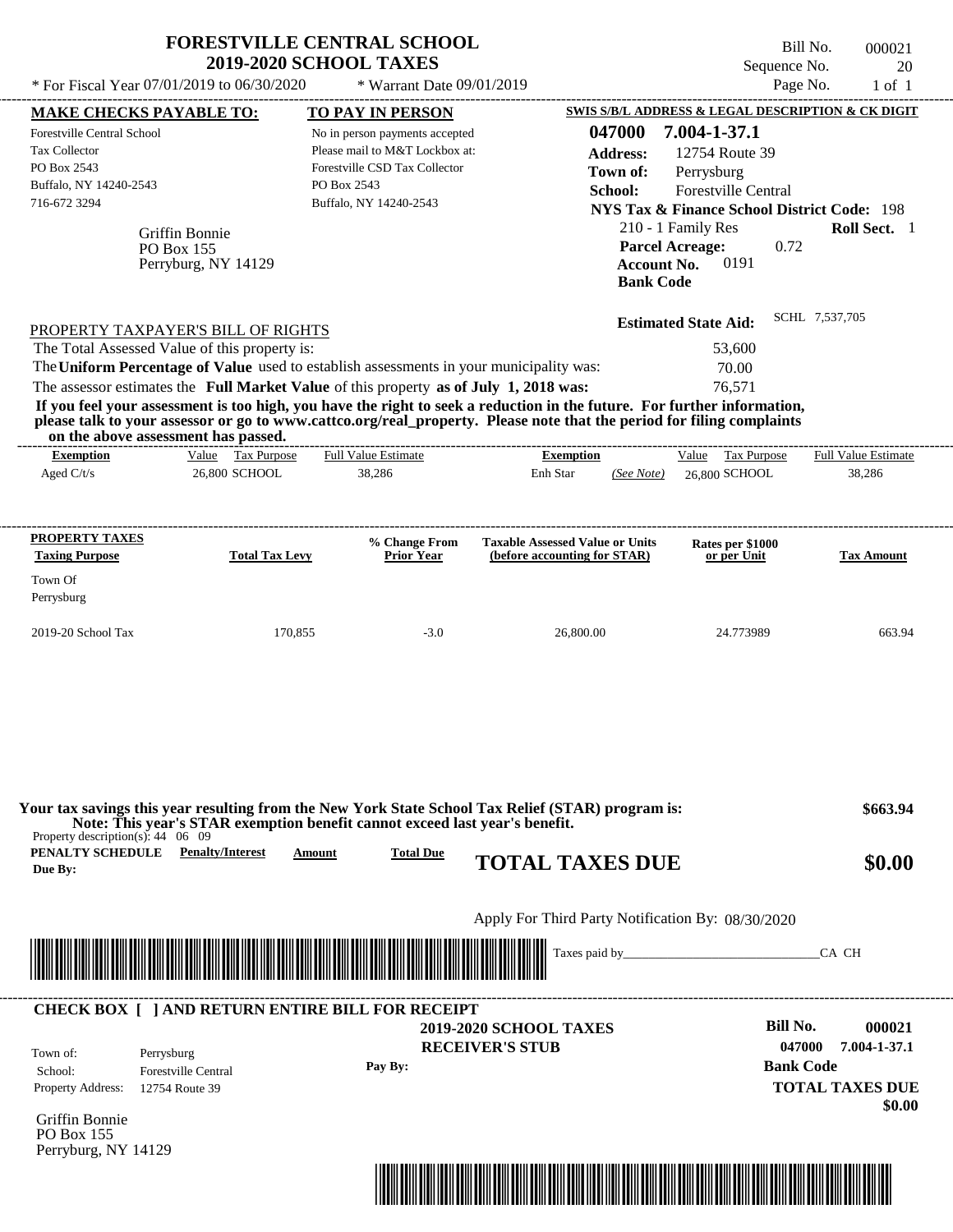|                                                         |                                               | <b>FORESTVILLE CENTRAL SCHOOL</b><br><b>2019-2020 SCHOOL TAXES</b>                                                                                                               |                                                                                                                                                                                                                                                  |                                                        | Bill No.<br>Sequence No. | 000022<br>21               |
|---------------------------------------------------------|-----------------------------------------------|----------------------------------------------------------------------------------------------------------------------------------------------------------------------------------|--------------------------------------------------------------------------------------------------------------------------------------------------------------------------------------------------------------------------------------------------|--------------------------------------------------------|--------------------------|----------------------------|
| * For Fiscal Year 07/01/2019 to 06/30/2020              |                                               | * Warrant Date 09/01/2019                                                                                                                                                        |                                                                                                                                                                                                                                                  |                                                        | Page No.                 | $1$ of $1$                 |
| <b>MAKE CHECKS PAYABLE TO:</b>                          |                                               | <b>TO PAY IN PERSON</b>                                                                                                                                                          |                                                                                                                                                                                                                                                  | SWIS S/B/L ADDRESS & LEGAL DESCRIPTION & CK DIGIT      |                          |                            |
| <b>Forestville Central School</b>                       |                                               | No in person payments accepted                                                                                                                                                   | 047000                                                                                                                                                                                                                                           | 7.004-1-40.1                                           |                          |                            |
| <b>Tax Collector</b>                                    |                                               | Please mail to M&T Lockbox at:                                                                                                                                                   | <b>Address:</b>                                                                                                                                                                                                                                  | Route 39                                               |                          |                            |
| PO Box 2543                                             |                                               | Forestville CSD Tax Collector                                                                                                                                                    | Town of:                                                                                                                                                                                                                                         | Perrysburg                                             |                          |                            |
| Buffalo, NY 14240-2543                                  |                                               | PO Box 2543                                                                                                                                                                      | School:                                                                                                                                                                                                                                          | <b>Forestville Central</b>                             |                          |                            |
| 716-672 3294                                            |                                               | Buffalo, NY 14240-2543                                                                                                                                                           |                                                                                                                                                                                                                                                  | <b>NYS Tax &amp; Finance School District Code: 198</b> |                          |                            |
|                                                         |                                               |                                                                                                                                                                                  |                                                                                                                                                                                                                                                  | 311 - Res vac land                                     |                          | Roll Sect. 1               |
|                                                         | Griffin James                                 |                                                                                                                                                                                  |                                                                                                                                                                                                                                                  | <b>Parcel Dimensions:</b>                              | $1.00 \text{ X}$ 180.00  |                            |
|                                                         | Griffin Bonnie<br>PO Box 155                  |                                                                                                                                                                                  | <b>Account No.</b>                                                                                                                                                                                                                               | 0838                                                   |                          |                            |
|                                                         | Perrysburg, NY 14129                          |                                                                                                                                                                                  | <b>Bank Code</b>                                                                                                                                                                                                                                 |                                                        |                          |                            |
|                                                         |                                               |                                                                                                                                                                                  |                                                                                                                                                                                                                                                  |                                                        |                          |                            |
|                                                         | PROPERTY TAXPAYER'S BILL OF RIGHTS            |                                                                                                                                                                                  |                                                                                                                                                                                                                                                  | <b>Estimated State Aid:</b>                            | SCHL 7,537,705           |                            |
|                                                         | The Total Assessed Value of this property is: |                                                                                                                                                                                  |                                                                                                                                                                                                                                                  | 500                                                    |                          |                            |
|                                                         |                                               |                                                                                                                                                                                  |                                                                                                                                                                                                                                                  |                                                        |                          |                            |
|                                                         |                                               |                                                                                                                                                                                  |                                                                                                                                                                                                                                                  |                                                        |                          |                            |
|                                                         |                                               | The Uniform Percentage of Value used to establish assessments in your municipality was:<br>The assessor estimates the Full Market Value of this property as of July 1, 2018 was: | If you feel your assessment is too high, you have the right to seek a reduction in the future. For further information,<br>please talk to your assessor or go to www.cattco.org/real_property. Please note that the period for filing complaints | 70.00<br>714                                           |                          |                            |
| on the above assessment has passed.<br><b>Exemption</b> | Value Tax Purpose                             | <b>Full Value Estimate</b>                                                                                                                                                       | <b>Exemption</b>                                                                                                                                                                                                                                 | Tax Purpose<br>Value                                   |                          | <b>Full Value Estimate</b> |
| PROPERTY TAXES                                          |                                               | % Change From                                                                                                                                                                    | <b>Taxable Assessed Value or Units</b>                                                                                                                                                                                                           | Rates per \$1000                                       |                          |                            |
| <b>Taxing Purpose</b>                                   | <b>Total Tax Levy</b>                         | <b>Prior Year</b>                                                                                                                                                                |                                                                                                                                                                                                                                                  | or per Unit                                            |                          |                            |
| Town Of                                                 |                                               |                                                                                                                                                                                  |                                                                                                                                                                                                                                                  |                                                        |                          |                            |
| Perrysburg                                              |                                               |                                                                                                                                                                                  |                                                                                                                                                                                                                                                  |                                                        |                          |                            |
| 2019-20 School Tax                                      | 170,855                                       | $-3.0$                                                                                                                                                                           | 500.00                                                                                                                                                                                                                                           | 24.773989                                              |                          | <b>Tax Amount</b>          |
|                                                         |                                               |                                                                                                                                                                                  |                                                                                                                                                                                                                                                  |                                                        |                          |                            |
|                                                         |                                               |                                                                                                                                                                                  |                                                                                                                                                                                                                                                  |                                                        |                          |                            |
|                                                         |                                               |                                                                                                                                                                                  |                                                                                                                                                                                                                                                  |                                                        |                          | 12.39                      |
|                                                         |                                               |                                                                                                                                                                                  |                                                                                                                                                                                                                                                  |                                                        |                          |                            |
|                                                         |                                               |                                                                                                                                                                                  |                                                                                                                                                                                                                                                  |                                                        |                          |                            |

| PENALTY SCHEDULE<br>Due By: 10/03/2019<br>10/31/2019 | <b>Penalty/Interest</b><br>0.00<br>0.25                 | Amount<br>12.39<br>12.39                                                                                             | <b>Total Due</b><br>12.39<br>12.64 | <b>TOTAL TAXES DUE</b>                            |       | \$12.39                                      |
|------------------------------------------------------|---------------------------------------------------------|----------------------------------------------------------------------------------------------------------------------|------------------------------------|---------------------------------------------------|-------|----------------------------------------------|
|                                                      |                                                         |                                                                                                                      |                                    | Apply For Third Party Notification By: 08/30/2020 |       |                                              |
|                                                      |                                                         | <u> 1989 - Johann Maria Maria Maria Maria Maria Maria Maria Maria Maria Maria Maria Maria Maria Maria Maria Mari</u> |                                    | Taxes paid by                                     |       | CA CH                                        |
|                                                      |                                                         |                                                                                                                      |                                    |                                                   |       |                                              |
|                                                      |                                                         |                                                                                                                      |                                    |                                                   |       |                                              |
|                                                      | <b>CHECK BOX [ ] AND RETURN ENTIRE BILL FOR RECEIPT</b> |                                                                                                                      | <b>RECEIVER'S STUB</b>             | <b>2019-2020 SCHOOL TAXES</b>                     |       | Bill No.<br>000022<br>047000<br>7.004-1-40.1 |
| Town of:<br>School:                                  | Perrysburg<br><b>Forestville Central</b>                |                                                                                                                      | Pay By: 10/03/2019                 | 0.00<br>12.39                                     | 12.39 | <b>Bank Code</b>                             |

Griffin James Griffin Bonnie PO Box 155 Perrysburg, NY 14129

Property description(s): 44 06 09

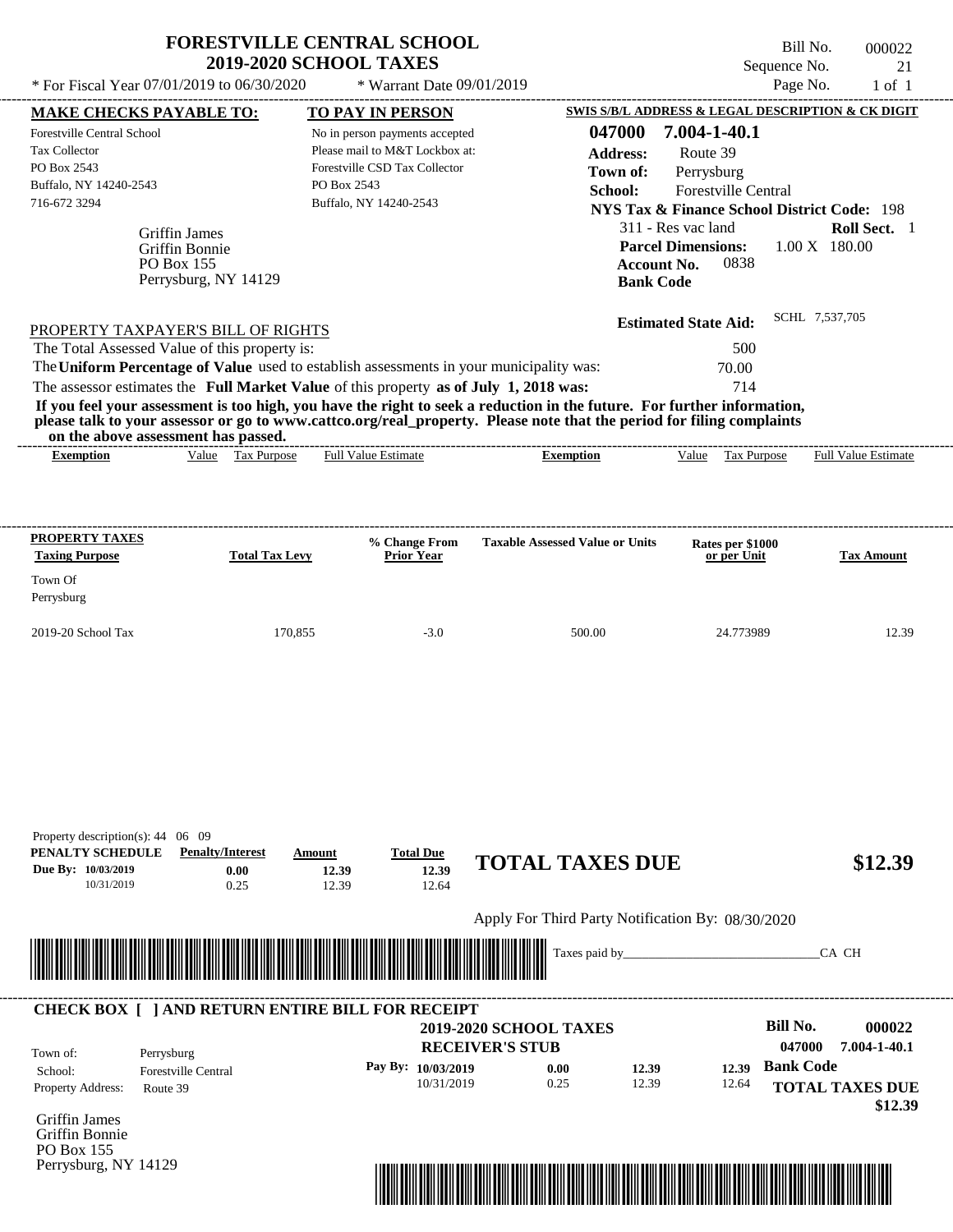|                                                                                                                                                                                                                                                                                                                                                                     | <b>2019-2020 SCHOOL TAXES</b>                                                             | <b>FORESTVILLE CENTRAL SCHOOL</b>                                                                                                                                     |                                                                                                                                                                                                                                                                      | Bill No.<br>Sequence No.                                                                                                                                                                          | 000023<br>22                                 |
|---------------------------------------------------------------------------------------------------------------------------------------------------------------------------------------------------------------------------------------------------------------------------------------------------------------------------------------------------------------------|-------------------------------------------------------------------------------------------|-----------------------------------------------------------------------------------------------------------------------------------------------------------------------|----------------------------------------------------------------------------------------------------------------------------------------------------------------------------------------------------------------------------------------------------------------------|---------------------------------------------------------------------------------------------------------------------------------------------------------------------------------------------------|----------------------------------------------|
| * For Fiscal Year 07/01/2019 to 06/30/2020                                                                                                                                                                                                                                                                                                                          |                                                                                           | * Warrant Date 09/01/2019                                                                                                                                             |                                                                                                                                                                                                                                                                      | Page No.                                                                                                                                                                                          | $1$ of $1$                                   |
| <b>MAKE CHECKS PAYABLE TO:</b><br><b>Forestville Central School</b><br>Tax Collector<br>PO Box 2543<br>Buffalo, NY 14240-2543<br>716-672 3294<br>Gruber Mark N<br>12878 Route 39                                                                                                                                                                                    | S. Dayton, NY 14138                                                                       | <b>TO PAY IN PERSON</b><br>No in person payments accepted<br>Please mail to M&T Lockbox at:<br>Forestville CSD Tax Collector<br>PO Box 2543<br>Buffalo, NY 14240-2543 | 047000<br><b>Address:</b><br>Town of:<br>School:<br>240 - Rural res<br><b>Parcel Acreage:</b><br><b>Account No.</b><br><b>Bank Code</b>                                                                                                                              | SWIS S/B/L ADDRESS & LEGAL DESCRIPTION & CK DIGIT<br>7.004-1-41<br>12878 Route 39<br>Perrysburg<br>Forestville Central<br><b>NYS Tax &amp; Finance School District Code: 198</b><br>33.27<br>0375 | Roll Sect. 1                                 |
| PROPERTY TAXPAYER'S BILL OF RIGHTS<br>The Total Assessed Value of this property is:<br>The Uniform Percentage of Value used to establish assessments in your municipality was:<br>The assessor estimates the Full Market Value of this property as of July 1, 2018 was:<br>on the above assessment has passed.<br><b>Exemption</b><br><b>Bas Star</b><br>(See Note) | Value Tax Purpose<br>19,800 SCHOOL                                                        | -----------------------------<br><b>Full Value Estimate</b><br>28,286                                                                                                 | If you feel your assessment is too high, you have the right to seek a reduction in the future. For further information,<br>please talk to your assessor or go to www.cattco.org/real_property. Please note that the period for filing complaints<br><b>Exemption</b> | <b>Estimated State Aid:</b><br>76,500<br>70.00<br>109,286<br>Value Tax Purpose                                                                                                                    | SCHL 7,537,705<br><b>Full Value Estimate</b> |
|                                                                                                                                                                                                                                                                                                                                                                     |                                                                                           |                                                                                                                                                                       |                                                                                                                                                                                                                                                                      |                                                                                                                                                                                                   |                                              |
| <b>PROPERTY TAXES</b>                                                                                                                                                                                                                                                                                                                                               |                                                                                           |                                                                                                                                                                       |                                                                                                                                                                                                                                                                      |                                                                                                                                                                                                   |                                              |
| <b>Taxing Purpose</b>                                                                                                                                                                                                                                                                                                                                               | <b>Total Tax Levy</b>                                                                     | % Change From<br><b>Prior Year</b>                                                                                                                                    | <b>Taxable Assessed Value or Units</b><br>(before accounting for STAR)                                                                                                                                                                                               | Rates per \$1000<br>or per Unit                                                                                                                                                                   | <b>Tax Amount</b>                            |
| Town Of<br>Perrysburg                                                                                                                                                                                                                                                                                                                                               |                                                                                           |                                                                                                                                                                       |                                                                                                                                                                                                                                                                      |                                                                                                                                                                                                   |                                              |
| 2019-20 School Tax                                                                                                                                                                                                                                                                                                                                                  | 170,855                                                                                   | $-3.0$                                                                                                                                                                | 76,500.00                                                                                                                                                                                                                                                            | 24.773989                                                                                                                                                                                         | 1,895.21                                     |
|                                                                                                                                                                                                                                                                                                                                                                     |                                                                                           |                                                                                                                                                                       |                                                                                                                                                                                                                                                                      |                                                                                                                                                                                                   |                                              |
| Property description(s): $44 \quad 06 \quad 09$<br>PENALTY SCHEDULE<br>Due By: 10/03/2019<br>10/31/2019                                                                                                                                                                                                                                                             | 2 Gas Wells<br><b>Penalty/Interest</b><br>Amount<br>0.00<br>1,404.69<br>28.09<br>1,404.69 | Note: This year's STAR exemption benefit cannot exceed last year's benefit.<br><b>Total Due</b><br>1.404.69<br>1,432.78                                               | Your tax savings this year resulting from the New York State School Tax Relief (STAR) program is:<br><b>TOTAL TAXES DUE</b>                                                                                                                                          |                                                                                                                                                                                                   | \$490.52<br>\$1,404.69                       |
|                                                                                                                                                                                                                                                                                                                                                                     |                                                                                           |                                                                                                                                                                       | Apply For Third Party Notification By: 08/30/2020                                                                                                                                                                                                                    |                                                                                                                                                                                                   |                                              |
|                                                                                                                                                                                                                                                                                                                                                                     |                                                                                           |                                                                                                                                                                       |                                                                                                                                                                                                                                                                      |                                                                                                                                                                                                   | CA CH                                        |
| <b>CHECK BOX [ ] AND RETURN ENTIRE BILL FOR RECEIPT</b>                                                                                                                                                                                                                                                                                                             |                                                                                           |                                                                                                                                                                       | <b>2019-2020 SCHOOL TAXES</b>                                                                                                                                                                                                                                        | <b>Bill No.</b>                                                                                                                                                                                   | 000023                                       |

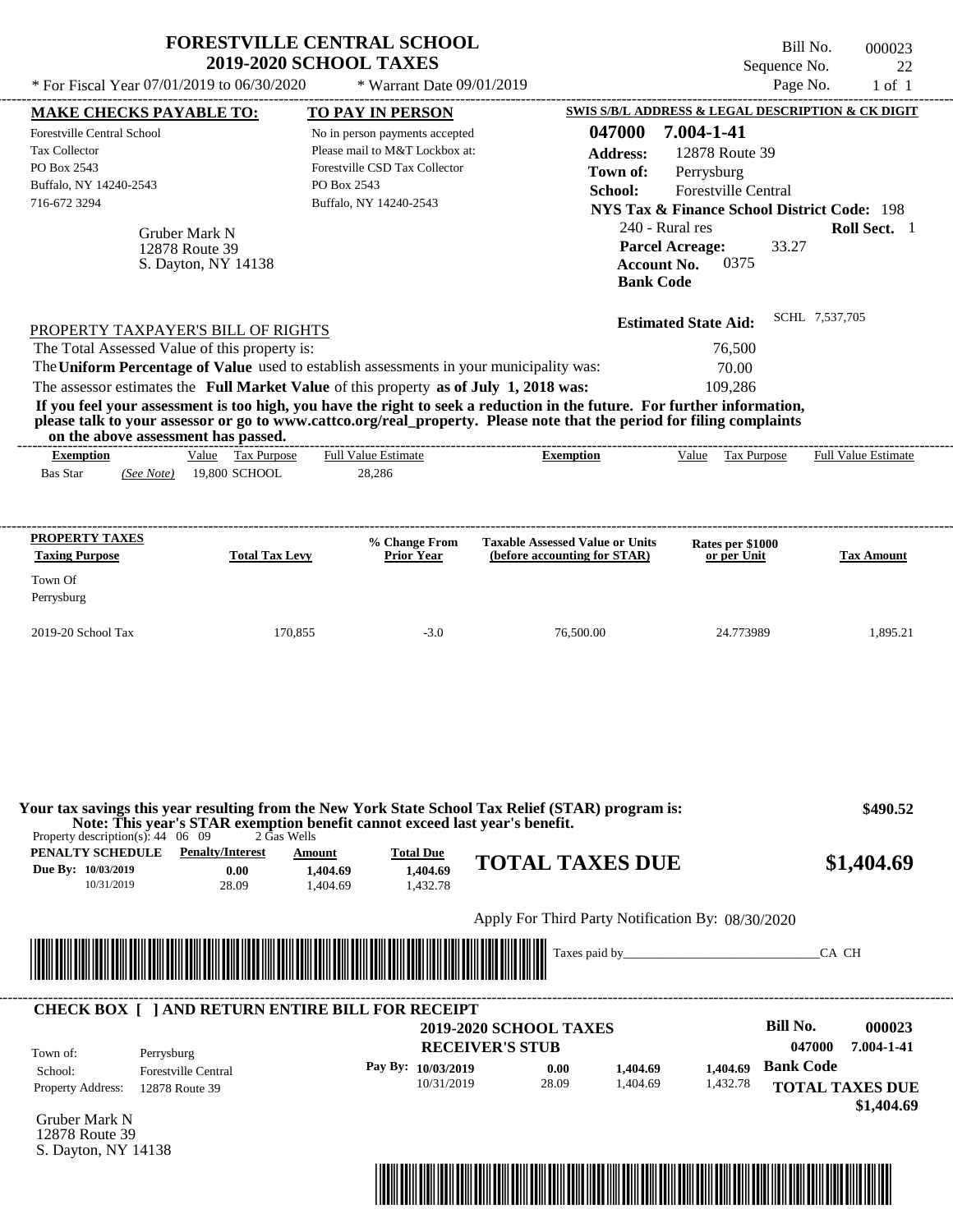| * For Fiscal Year 07/01/2019 to 06/30/2020                                                                                                                                                                                                                              | FORESTVILLE CENTRAL SCHOOL<br><b>2019-2020 SCHOOL TAXES</b><br>* Warrant Date 09/01/2019                                                                              | Bill No.<br>000024<br>Sequence No.<br>23<br>Page No.<br>$1$ of $1$                                                                                                                                                                                                                                                                                                             |
|-------------------------------------------------------------------------------------------------------------------------------------------------------------------------------------------------------------------------------------------------------------------------|-----------------------------------------------------------------------------------------------------------------------------------------------------------------------|--------------------------------------------------------------------------------------------------------------------------------------------------------------------------------------------------------------------------------------------------------------------------------------------------------------------------------------------------------------------------------|
| <b>MAKE CHECKS PAYABLE TO:</b><br>Forestville Central School<br><b>Tax Collector</b><br>PO Box 2543<br>Buffalo, NY 14240-2543<br>716-672 3294<br><b>HARPER COLLEN A</b><br><b>HARPER WILLIAM J</b><br>Jackie Luther<br>2676 Gowanda Zoar Rd<br>Gowanda, NY 14070        | <b>TO PAY IN PERSON</b><br>No in person payments accepted<br>Please mail to M&T Lockbox at:<br>Forestville CSD Tax Collector<br>PO Box 2543<br>Buffalo, NY 14240-2543 | SWIS S/B/L ADDRESS & LEGAL DESCRIPTION & CK DIGIT<br>7.004-1-29.3<br>047000<br>12586 Route 39<br><b>Address:</b><br>Town of:<br>Perrysburg<br>School:<br><b>Forestville Central</b><br><b>NYS Tax &amp; Finance School District Code: 198</b><br>210 - 1 Family Res<br><b>Roll Sect.</b> 1<br><b>Parcel Acreage:</b><br>1.90<br>1263<br><b>Account No.</b><br><b>Bank Code</b> |
| PROPERTY TAXPAYER'S BILL OF RIGHTS<br>The Total Assessed Value of this property is:<br>The Uniform Percentage of Value used to establish assessments in your municipality was:<br>The assessor estimates the Full Market Value of this property as of July 1, 2018 was: |                                                                                                                                                                       | SCHL 7,537,705<br><b>Estimated State Aid:</b><br>40,000<br>70.00<br>57,143                                                                                                                                                                                                                                                                                                     |

**If you feel your assessment is too high, you have the right to seek a reduction in the future. For further information, please talk to your assessor or go to www.cattco.org/real\_property. Please note that the period for filing complaints on the above assessment has passed.** ----------------------------------------------------------------------------------------------------------------------------------------------------------------------------------------------------

**FORESTVILLE CENTRAL SCHOOL**

| <b>Exemption</b>      | Value | Tax Purpose           | <b>Full Value Estimate</b> | <b>Exemption</b>                       | Tax Purpose<br>Value            | <b>Full Value Estimate</b> |
|-----------------------|-------|-----------------------|----------------------------|----------------------------------------|---------------------------------|----------------------------|
| Vetcom Cts            |       | CO/TOWN/SCH           |                            | <b>Bas Star</b><br>(See Note)          | 19,800 SCHOOL                   | 28,286                     |
|                       |       |                       |                            |                                        |                                 |                            |
|                       |       |                       |                            |                                        |                                 |                            |
| <b>PROPERTY TAXES</b> |       |                       | % Change From              | <b>Taxable Assessed Value or Units</b> | Rates per \$1000<br>or per Unit |                            |
| <b>Taxing Purpose</b> |       | <b>Total Tax Levy</b> | <b>Prior Year</b>          | (before accounting for STAR)           |                                 | <b>Tax Amount</b>          |
| Town Of               |       |                       |                            |                                        |                                 |                            |
| Perrysburg            |       |                       |                            |                                        |                                 |                            |
|                       |       |                       |                            |                                        |                                 |                            |
| 2019-20 School Tax    |       | 170,855               | $-3.0$                     | 40,000.00                              | 24.773989                       | 990.96                     |
|                       |       |                       |                            |                                        |                                 |                            |

| Your tax savings this year resulting from the New York State School Tax Relief (STAR) program is:<br>Note: This year's STAR exemption benefit cannot exceed last year's benefit. | \$490.53 |
|----------------------------------------------------------------------------------------------------------------------------------------------------------------------------------|----------|
|                                                                                                                                                                                  |          |

| PENALTY SCHEDULE   | <b>Penalty/Interest</b> | Amount | <b>Total Due</b> |                                                   |          |
|--------------------|-------------------------|--------|------------------|---------------------------------------------------|----------|
| Due By: 10/03/2019 | $0.00\,$                | 500.43 | 500.43           | <b>TOTAL TAXES DUE</b>                            | \$500.43 |
| 10/31/2019         | 10.01                   | 500.43 | 510.44           |                                                   |          |
|                    |                         |        |                  |                                                   |          |
|                    |                         |        |                  | Apply For Third Party Notification By: 08/30/2020 |          |



#### **RECEIVER'S STUB Bill No. 000024 Bank Code 500.43** Property Address: 12586 Route 39 Perrysburg School: Forestville Central **TOTAL TAXES DUE \$500.43 2019-2020 SCHOOL TAXES 047000 7.004-1-29.3 Pay By: 10/03/2019** 10/31/2019 10.01 **0.00** 500.43 **500.43** 510.44 Town of: ---------------------------------------------------------------------------------------------------------------------------------------------------------------------------------------------------- **CHECK BOX [ ] AND RETURN ENTIRE BILL FOR RECEIPT**

HARPER COLLEN A HARPER WILLIAM J Jackie Luther 2676 Gowanda Zoar Rd Gowanda, NY 14070

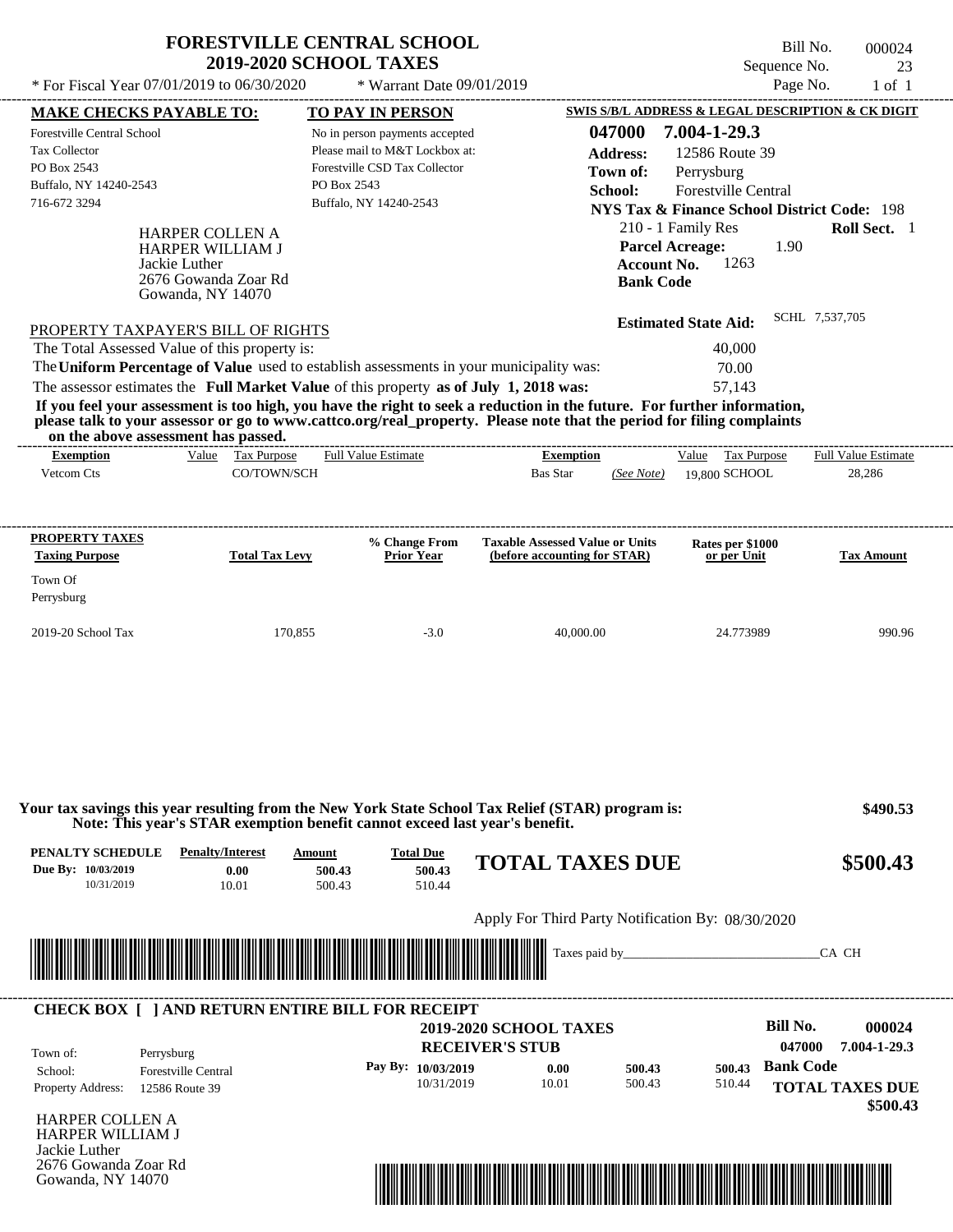|                                                                                                                                                                                                                                                                                                                                                                                                                                                                                                                                                                    | <b>FORESTVILLE CENTRAL SCHOOL</b><br><b>2019-2020 SCHOOL TAXES</b>                                                                          |                                                  | Sequence No.                                                                                                                                   | Bill No.<br>000025<br>24   |
|--------------------------------------------------------------------------------------------------------------------------------------------------------------------------------------------------------------------------------------------------------------------------------------------------------------------------------------------------------------------------------------------------------------------------------------------------------------------------------------------------------------------------------------------------------------------|---------------------------------------------------------------------------------------------------------------------------------------------|--------------------------------------------------|------------------------------------------------------------------------------------------------------------------------------------------------|----------------------------|
| * For Fiscal Year 07/01/2019 to 06/30/2020                                                                                                                                                                                                                                                                                                                                                                                                                                                                                                                         | * Warrant Date 09/01/2019                                                                                                                   |                                                  |                                                                                                                                                | Page No.<br>$1$ of $1$     |
| <b>MAKE CHECKS PAYABLE TO:</b><br>Forestville Central School<br><b>Tax Collector</b><br>PO Box 2543<br>Buffalo, NY 14240-2543                                                                                                                                                                                                                                                                                                                                                                                                                                      | <b>TO PAY IN PERSON</b><br>No in person payments accepted<br>Please mail to M&T Lockbox at:<br>Forestville CSD Tax Collector<br>PO Box 2543 | 047000<br><b>Address:</b><br>Town of:<br>School: | <b>SWIS S/B/L ADDRESS &amp; LEGAL DESCRIPTION &amp; CK DIGIT</b><br>7.004-1-44<br>County Line Rd<br>Perrysburg<br><b>Forestville Central</b>   |                            |
| 716-672 3294<br><b>Hartloff Gary P</b><br><b>Hartloff Jerry</b><br>4825 Big Tree Rd<br>Hamburg, NY 14075                                                                                                                                                                                                                                                                                                                                                                                                                                                           | Buffalo, NY 14240-2543                                                                                                                      | <b>Bank Code</b>                                 | <b>NYS Tax &amp; Finance School District Code: 198</b><br>323 - Vacant rural<br><b>Parcel Acreage:</b><br>104.66<br>0212<br><b>Account No.</b> | Roll Sect. 1               |
| PROPERTY TAXPAYER'S BILL OF RIGHTS<br>The Total Assessed Value of this property is:<br>The Uniform Percentage of Value used to establish assessments in your municipality was:<br>The assessor estimates the Full Market Value of this property as of July 1, 2018 was:<br>If you feel your assessment is too high, you have the right to seek a reduction in the future. For further information,<br>please talk to your assessor or go to www.cattco.org/real_property. Please note that the period for filing complaints<br>on the above assessment has passed. |                                                                                                                                             |                                                  | <b>Estimated State Aid:</b><br>31,500<br>70.00<br>45,000                                                                                       | SCHL 7,537,705             |
| Value Tax Purpose<br><b>Exemption</b>                                                                                                                                                                                                                                                                                                                                                                                                                                                                                                                              | <b>Full Value Estimate</b>                                                                                                                  | <b>Exemption</b>                                 | Value Tax Purpose                                                                                                                              | <b>Full Value Estimate</b> |
| <b>PROPERTY TAXES</b><br><b>Total Tax Levy</b><br><b>Taxing Purpose</b>                                                                                                                                                                                                                                                                                                                                                                                                                                                                                            | % Change From<br><b>Prior Year</b>                                                                                                          | <b>Taxable Assessed Value or Units</b>           | Rates per \$1000<br>or per Unit                                                                                                                | <b>Tax Amount</b>          |

| Town Of<br>Perrysburg |         |        |           |           |        |
|-----------------------|---------|--------|-----------|-----------|--------|
| 2019-20 School Tax    | 170,855 | $-3.0$ | 31,500.00 | 24.773989 | 780.38 |
|                       |         |        |           |           |        |

| PENALTY SCHEDULE         | <b>Penalty/Interest</b>                                | Amount                                                                                                               | <b>Total Due</b>     |                                                   |        |        |                        |            |
|--------------------------|--------------------------------------------------------|----------------------------------------------------------------------------------------------------------------------|----------------------|---------------------------------------------------|--------|--------|------------------------|------------|
| Due By: 10/03/2019       | 0.00                                                   | 780.38                                                                                                               | 780.38               | <b>TOTAL TAXES DUE</b>                            |        |        |                        | \$780.38   |
| 10/31/2019               | 15.61                                                  | 780.38                                                                                                               | 795.99               |                                                   |        |        |                        |            |
|                          |                                                        |                                                                                                                      |                      | Apply For Third Party Notification By: 08/30/2020 |        |        |                        |            |
|                          |                                                        |                                                                                                                      |                      |                                                   |        |        | CA CH                  |            |
|                          |                                                        | <u> 1989 - Andrew Maria Maria Maria Maria Maria Maria Maria Maria Maria Maria Maria Maria Maria Maria Maria Mari</u> |                      |                                                   |        |        |                        |            |
|                          |                                                        |                                                                                                                      |                      |                                                   |        |        |                        |            |
|                          | <b>CHECK BOX   JAND RETURN ENTIRE BILL FOR RECEIPT</b> |                                                                                                                      |                      |                                                   |        |        |                        |            |
|                          |                                                        |                                                                                                                      |                      | <b>2019-2020 SCHOOL TAXES</b>                     |        |        | Bill No.               | 000025     |
| Town of:                 | Perrysburg                                             |                                                                                                                      |                      | <b>RECEIVER'S STUB</b>                            |        |        | 047000                 | 7.004-1-44 |
| School:                  | <b>Forestville Central</b>                             |                                                                                                                      | Pay By: $10/03/2019$ | 0.00                                              | 780.38 | 780.38 | <b>Bank Code</b>       |            |
| <b>Property Address:</b> | County Line Rd                                         |                                                                                                                      | 10/31/2019           | 15.61                                             | 780.38 | 795.99 | <b>TOTAL TAXES DUE</b> |            |
|                          |                                                        |                                                                                                                      |                      |                                                   |        |        |                        | \$780.38   |
| Hartloff Gary P          |                                                        |                                                                                                                      |                      |                                                   |        |        |                        |            |

Hartloff Jerry 4825 Big Tree Rd Hamburg, NY 14075

Property description(s): 44 06 09 3 Gas Wells #944,956,1015

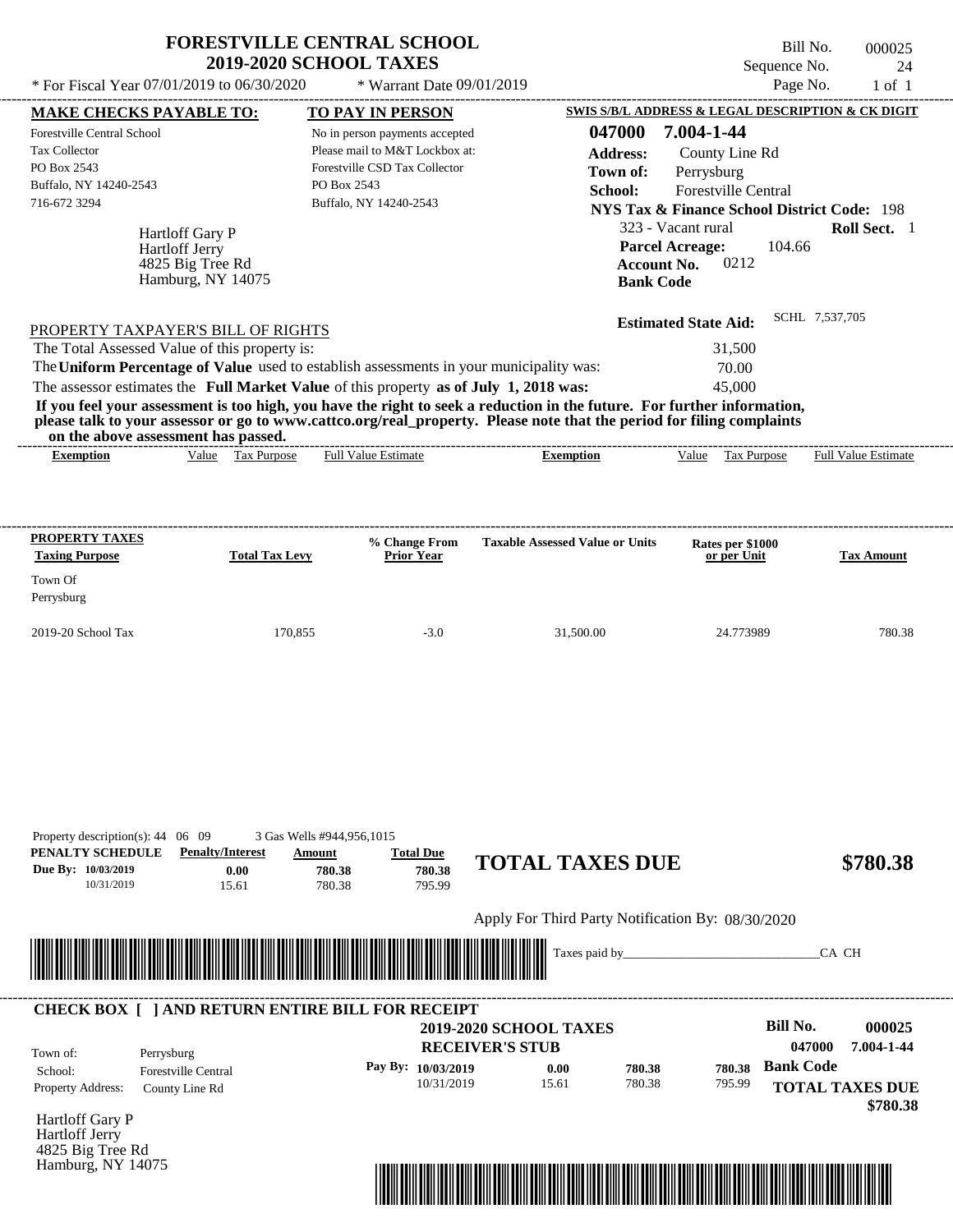| <b>FORESTVILLE CENTRAL SCHOOL</b> |  |
|-----------------------------------|--|
| <b>2019-2020 SCHOOL TAXES</b>     |  |

Arlington, TX 76094

Bill No. 000026 Sequence No. 25

| <b>MAKE CHECKS PAYABLE TO:</b>                                                                                                                                                                                                     |                                                                                       |                                                                                                                                                                                                                                                                                                                                |                                                                                                                                                                                                                                                                                                                                                |                                                                                                                                                                                                                                                             |                                |
|------------------------------------------------------------------------------------------------------------------------------------------------------------------------------------------------------------------------------------|---------------------------------------------------------------------------------------|--------------------------------------------------------------------------------------------------------------------------------------------------------------------------------------------------------------------------------------------------------------------------------------------------------------------------------|------------------------------------------------------------------------------------------------------------------------------------------------------------------------------------------------------------------------------------------------------------------------------------------------------------------------------------------------|-------------------------------------------------------------------------------------------------------------------------------------------------------------------------------------------------------------------------------------------------------------|--------------------------------|
|                                                                                                                                                                                                                                    |                                                                                       | TO PAY IN PERSON                                                                                                                                                                                                                                                                                                               |                                                                                                                                                                                                                                                                                                                                                | SWIS S/B/L ADDRESS & LEGAL DESCRIPTION & CK DIGIT                                                                                                                                                                                                           |                                |
| Forestville Central School<br>Tax Collector<br>PO Box 2543<br>Buffalo, NY 14240-2543<br>716-672 3294<br>PROPERTY TAXPAYER'S BILL OF RIGHTS<br>The Total Assessed Value of this property is:<br>on the above assessment has passed. | Hornburg Walter E Jr<br>PDS Comapnies-PNC Bank<br>PO Box 13519<br>Arlington, TX 76094 | No in person payments accepted<br>Please mail to M&T Lockbox at:<br>Forestville CSD Tax Collector<br>PO Box 2543<br>Buffalo, NY 14240-2543<br>The Uniform Percentage of Value used to establish assessments in your municipality was:<br>The assessor estimates the Full Market Value of this property as of July 1, 2018 was: | 047000<br><b>Address:</b><br>Town of:<br>School:<br><b>Account No.</b><br><b>Bank Code</b><br>If you feel your assessment is too high, you have the right to seek a reduction in the future. For further information,<br>please talk to your assessor or go to www.cattco.org/real_property. Please note that the period for filing complaints | 7.004-1-17.1<br>Route 39<br>Perrysburg<br><b>Forestville Central</b><br><b>NYS Tax &amp; Finance School District Code: 198</b><br>323 - Vacant rural<br><b>Parcel Acreage:</b><br>38.00<br>0016<br><b>Estimated State Aid:</b><br>31,900<br>70.00<br>45,571 | Roll Sect. 1<br>SCHL 7,537,705 |
| <b>Exemption</b>                                                                                                                                                                                                                   | Value Tax Purpose                                                                     | <b>Full Value Estimate</b>                                                                                                                                                                                                                                                                                                     | <b>Exemption</b>                                                                                                                                                                                                                                                                                                                               | Value Tax Purpose                                                                                                                                                                                                                                           | <b>Full Value Estimate</b>     |
| <b>PROPERTY TAXES</b><br><b>Taxing Purpose</b><br>Town Of<br>Perrysburg<br>2019-20 School Tax                                                                                                                                      | <b>Total Tax Levy</b><br>170,855                                                      | % Change From<br><b>Prior Year</b><br>$-3.0$                                                                                                                                                                                                                                                                                   | <b>Taxable Assessed Value or Units</b><br>31,900.00                                                                                                                                                                                                                                                                                            | Rates per \$1000<br>or per Unit<br>24.773989                                                                                                                                                                                                                | <b>Tax Amount</b><br>790.29    |
|                                                                                                                                                                                                                                    |                                                                                       |                                                                                                                                                                                                                                                                                                                                |                                                                                                                                                                                                                                                                                                                                                |                                                                                                                                                                                                                                                             |                                |
| Property description(s): $28 \quad 06 \quad 09$<br>PENALTY SCHEDULE<br>Due By: 10/03/2019<br>10/31/2019                                                                                                                            | <b>Penalty/Interest</b><br>0.00<br>15.81                                              | <b>Total Due</b><br>Amount<br>790.29<br>790.29<br>790.29<br>806.10                                                                                                                                                                                                                                                             | <b>TOTAL TAXES DUE</b><br>Apply For Third Party Notification By: 08/30/2020                                                                                                                                                                                                                                                                    |                                                                                                                                                                                                                                                             | \$790.29                       |

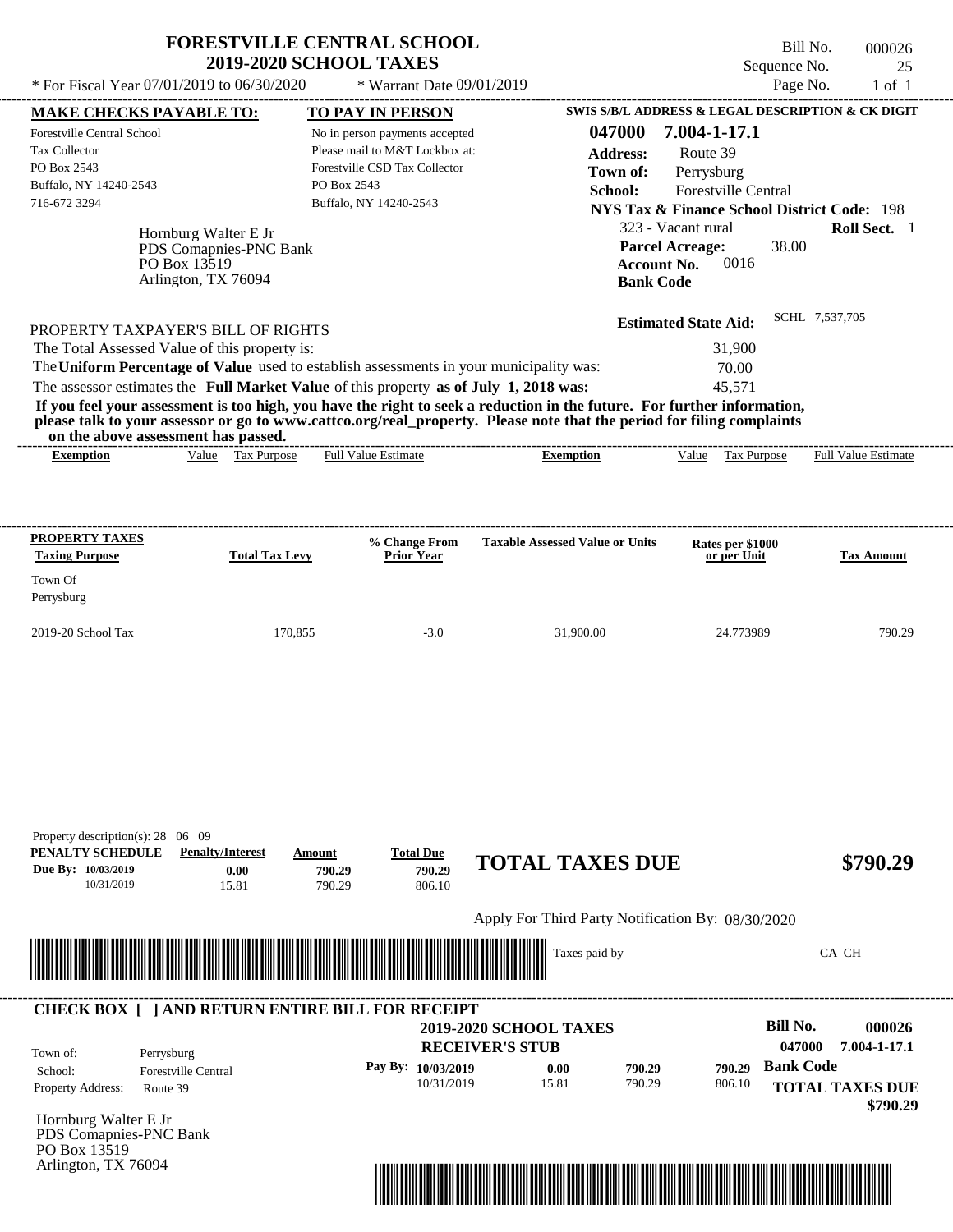| * For Fiscal Year $07/01/2019$ to $06/30/2020$                                                                                                                                                                  | <b>2019-2020 SCHOOL TAXES</b>                                         | <b>FORESTVILLE CENTRAL SCHOOL</b><br>* Warrant Date 09/01/2019                                                                                         |                                                                                                                                                                                                                                                               | Bill No.<br>Sequence No.<br>Page No.                                                                                                                                                            | 000027<br>26<br>$1$ of $1$      |
|-----------------------------------------------------------------------------------------------------------------------------------------------------------------------------------------------------------------|-----------------------------------------------------------------------|--------------------------------------------------------------------------------------------------------------------------------------------------------|---------------------------------------------------------------------------------------------------------------------------------------------------------------------------------------------------------------------------------------------------------------|-------------------------------------------------------------------------------------------------------------------------------------------------------------------------------------------------|---------------------------------|
|                                                                                                                                                                                                                 |                                                                       |                                                                                                                                                        |                                                                                                                                                                                                                                                               | SWIS S/B/L ADDRESS & LEGAL DESCRIPTION & CK DIGIT                                                                                                                                               |                                 |
| <b>MAKE CHECKS PAYABLE TO:</b><br><b>Forestville Central School</b><br>Tax Collector<br>PO Box 2543<br>Buffalo, NY 14240-2543<br>716-672 3294<br>Howard Arthur D Jr<br>12597 Pudding Ln<br>Perrysburg, NY 14129 | PO Box 2543                                                           | <b>TO PAY IN PERSON</b><br>No in person payments accepted<br>Please mail to M&T Lockbox at:<br>Forestville CSD Tax Collector<br>Buffalo, NY 14240-2543 | 047000<br><b>Address:</b><br>Town of:<br>School:<br><b>Account No.</b><br><b>Bank Code</b>                                                                                                                                                                    | 7.004-1-23.3<br>12593 Pudding Lane Rd<br>Perrysburg<br>Forestville Central<br><b>NYS Tax &amp; Finance School District Code: 198</b><br>323 - Vacant rural<br><b>Parcel Dimensions:</b><br>0796 | Roll Sect. 1<br>208.70 X 183.70 |
| PROPERTY TAXPAYER'S BILL OF RIGHTS                                                                                                                                                                              |                                                                       |                                                                                                                                                        |                                                                                                                                                                                                                                                               | <b>Estimated State Aid:</b>                                                                                                                                                                     | SCHL 7,537,705                  |
| The Total Assessed Value of this property is:                                                                                                                                                                   |                                                                       |                                                                                                                                                        |                                                                                                                                                                                                                                                               | 5,100                                                                                                                                                                                           |                                 |
| The Uniform Percentage of Value used to establish assessments in your municipality was:                                                                                                                         |                                                                       |                                                                                                                                                        |                                                                                                                                                                                                                                                               | 70.00                                                                                                                                                                                           |                                 |
| The assessor estimates the Full Market Value of this property as of July 1, 2018 was:                                                                                                                           |                                                                       |                                                                                                                                                        |                                                                                                                                                                                                                                                               | 7.286                                                                                                                                                                                           |                                 |
| on the above assessment has passed.<br><b>Exemption</b>                                                                                                                                                         | Value Tax Purpose                                                     | <b>Full Value Estimate</b>                                                                                                                             | If you feel your assessment is too high, you have the right to seek a reduction in the future. For further information,<br>please talk to your assessor or go to www.cattco.org/real_property. Please note that the period for filing complaints<br>Exemption | Value Tax Purpose                                                                                                                                                                               | <b>Full Value Estimate</b>      |
|                                                                                                                                                                                                                 |                                                                       |                                                                                                                                                        |                                                                                                                                                                                                                                                               |                                                                                                                                                                                                 |                                 |
|                                                                                                                                                                                                                 | <b>Total Tax Levy</b>                                                 | % Change From<br><b>Prior Year</b>                                                                                                                     | <b>Taxable Assessed Value or Units</b>                                                                                                                                                                                                                        | Rates per \$1000<br>or per Unit                                                                                                                                                                 | <b>Tax Amount</b>               |
| <b>Taxing Purpose</b>                                                                                                                                                                                           |                                                                       |                                                                                                                                                        |                                                                                                                                                                                                                                                               |                                                                                                                                                                                                 |                                 |
|                                                                                                                                                                                                                 | 170,855                                                               | $-3.0$                                                                                                                                                 | 5,100.00                                                                                                                                                                                                                                                      | 24.773989                                                                                                                                                                                       | 126.35                          |
| PROPERTY TAXES<br>Town Of<br>Perrysburg<br>2019-20 School Tax<br>Property description(s): 37 06 09<br>PENALTY SCHEDULE<br>Due By: 10/03/2019<br>10/31/2019                                                      | <b>Penalty/Interest</b><br>Amount<br>0.00<br>126.35<br>2.53<br>126.35 | <b>Total Due</b><br>126.35<br>128.88                                                                                                                   | <b>TOTAL TAXES DUE</b>                                                                                                                                                                                                                                        |                                                                                                                                                                                                 | \$126.35                        |
|                                                                                                                                                                                                                 |                                                                       |                                                                                                                                                        | Apply For Third Party Notification By: 08/30/2020                                                                                                                                                                                                             |                                                                                                                                                                                                 |                                 |
|                                                                                                                                                                                                                 |                                                                       |                                                                                                                                                        | Taxes paid by_                                                                                                                                                                                                                                                |                                                                                                                                                                                                 | CA CH                           |

| Town of:                 | Perrysburg                 |         | <b>2019-2020 SCHOOL TAXES</b><br><b>RECEIVER'S STUB</b> |      |        | <b>Bill No.</b><br>047000 | 000027<br>7.004-1-23.3 |                                    |
|--------------------------|----------------------------|---------|---------------------------------------------------------|------|--------|---------------------------|------------------------|------------------------------------|
| School:                  | <b>Forestville Central</b> | Pay By: | 10/03/2019                                              | 0.00 | 126.35 | 126.35                    | <b>Bank Code</b>       |                                    |
| <b>Property Address:</b> | 12593 Pudding Lane Rd      |         | 10/31/2019                                              | 2.53 | 126.35 | 128.88                    |                        | <b>TOTAL TAXES DUE</b><br>\$126.35 |

Howard Arthur D Jr 12597 Pudding Ln Perrysburg, NY 14129

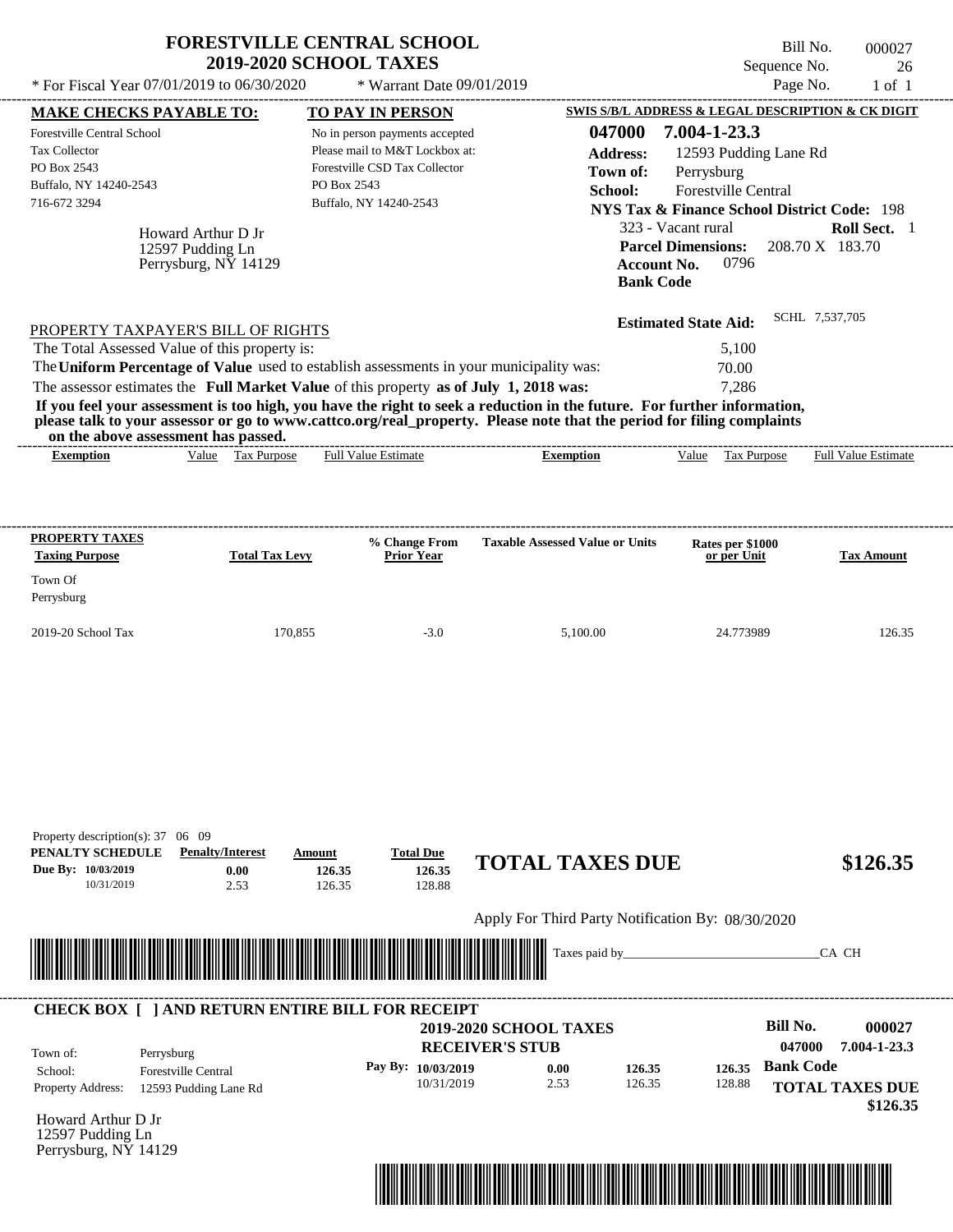|                                                | <b>FORESTVILLE CENTRAL SCHOOL</b><br><b>2019-2020 SCHOOL TAXES</b> | Bill No.<br>Sequence No.                          | 000028 |
|------------------------------------------------|--------------------------------------------------------------------|---------------------------------------------------|--------|
| * For Fiscal Year $07/01/2019$ to $06/30/2020$ | $*$ Warrant Date 09/01/2019                                        | Page No.                                          | 1 of 1 |
| <b>MAKE CHECKS PAYABLE TO:</b>                 | <b>TO PAY IN PERSON</b>                                            | SWIS S/B/L ADDRESS & LEGAL DESCRIPTION & CK DIGIT |        |
| <b>Forestville Central School</b>              | No in person payments accepted                                     | 047000<br>7.004-1-23.7                            |        |

| <b>Tax Collector</b><br>PO Box 2543<br>Buffalo, NY 14240-2543<br>716-672 3294                                              | Howard Arthur D Jr<br><b>Howard Laurie</b><br>12597 Pudding Ln<br>Perrysburg, NY 14129                                                                                           | Please mail to M&T Lockbox at:<br>Forestville CSD Tax Collector<br>PO Box 2543<br>Buffalo, NY 14240-2543 | <b>Address:</b><br>Town of:<br>School:<br><b>Account No.</b><br><b>Bank Code</b>                                                                                                                                                                 | 12597 Pudding Lane Rd<br>Perrysburg<br><b>Forestville Central</b><br><b>NYS Tax &amp; Finance School District Code: 198</b><br>270 - Mfg housing<br><b>Parcel Acreage:</b><br>1.90<br>0980 | Roll Sect. 1               |
|----------------------------------------------------------------------------------------------------------------------------|----------------------------------------------------------------------------------------------------------------------------------------------------------------------------------|----------------------------------------------------------------------------------------------------------|--------------------------------------------------------------------------------------------------------------------------------------------------------------------------------------------------------------------------------------------------|--------------------------------------------------------------------------------------------------------------------------------------------------------------------------------------------|----------------------------|
| PROPERTY TAXPAYER'S BILL OF RIGHTS<br>The Total Assessed Value of this property is:<br>on the above assessment has passed. | The Uniform Percentage of Value used to establish assessments in your municipality was:<br>The assessor estimates the Full Market Value of this property as of July 1, 2018 was: |                                                                                                          | If you feel your assessment is too high, you have the right to seek a reduction in the future. For further information,<br>please talk to your assessor or go to www.cattco.org/real_property. Please note that the period for filing complaints | <b>Estimated State Aid:</b><br>53,400<br>70.00<br>76.286                                                                                                                                   | SCHL 7,537,705             |
| <b>Exemption</b><br><b>Bas Star</b><br>(See Note)                                                                          | Value Tax Purpose<br>19,800 SCHOOL                                                                                                                                               | <b>Full Value Estimate</b><br>28,286                                                                     | <b>Exemption</b>                                                                                                                                                                                                                                 | Tax Purpose<br>Value                                                                                                                                                                       | <b>Full Value Estimate</b> |
| PROPERTY TAXES<br><b>Taxing Purpose</b><br>Town Of<br>Perrysburg                                                           | <b>Total Tax Levy</b>                                                                                                                                                            | % Change From<br><b>Prior Year</b>                                                                       | <b>Taxable Assessed Value or Units</b><br>(before accounting for STAR)                                                                                                                                                                           | Rates per \$1000<br>or per Unit                                                                                                                                                            | <b>Tax Amount</b>          |

| Your tax savings this year resulting from the New York State School Tax Relief (STAR) program is:<br>Note: This year's STAR exemption benefit cannot exceed last year's benefit.<br>Property description(s): $37 \quad 06 \quad 09$ | \$490.52                |        |                  |                        |          |
|-------------------------------------------------------------------------------------------------------------------------------------------------------------------------------------------------------------------------------------|-------------------------|--------|------------------|------------------------|----------|
| PENALTY SCHEDULE                                                                                                                                                                                                                    | <b>Penalty/Interest</b> | Amount | <b>Total Due</b> |                        |          |
| Due By: 10/03/2019                                                                                                                                                                                                                  | 0.00                    | 832.41 | 832.41           | <b>TOTAL TAXES DUE</b> | \$832.41 |
| 10/31/2019                                                                                                                                                                                                                          | 16.65                   | 832.41 | 849.06           |                        |          |

2019-20 School Tax 170,855 -3.0 53,400.00 24.773989 1,322.93

Apply For Third Party Notification By: 08/30/2020



| Town of:                 | Perrysburg                 | <b>2019-2020 SCHOOL TAXES</b><br><b>RECEIVER'S STUB</b> |       |        |        | Bill No.<br>047000 | 000028<br>7.004-1-23.7             |
|--------------------------|----------------------------|---------------------------------------------------------|-------|--------|--------|--------------------|------------------------------------|
| School:                  | <b>Forestville Central</b> | Pay By: $10/03/2019$                                    | 0.00  | 832.41 | 832.41 | <b>Bank Code</b>   |                                    |
| <b>Property Address:</b> | 12597 Pudding Lane Rd      | 10/31/2019                                              | 16.65 | 832.41 | 849.06 |                    | <b>TOTAL TAXES DUE</b><br>\$832.41 |

Howard Arthur D Jr Howard Laurie 12597 Pudding Ln Perrysburg, NY 14129

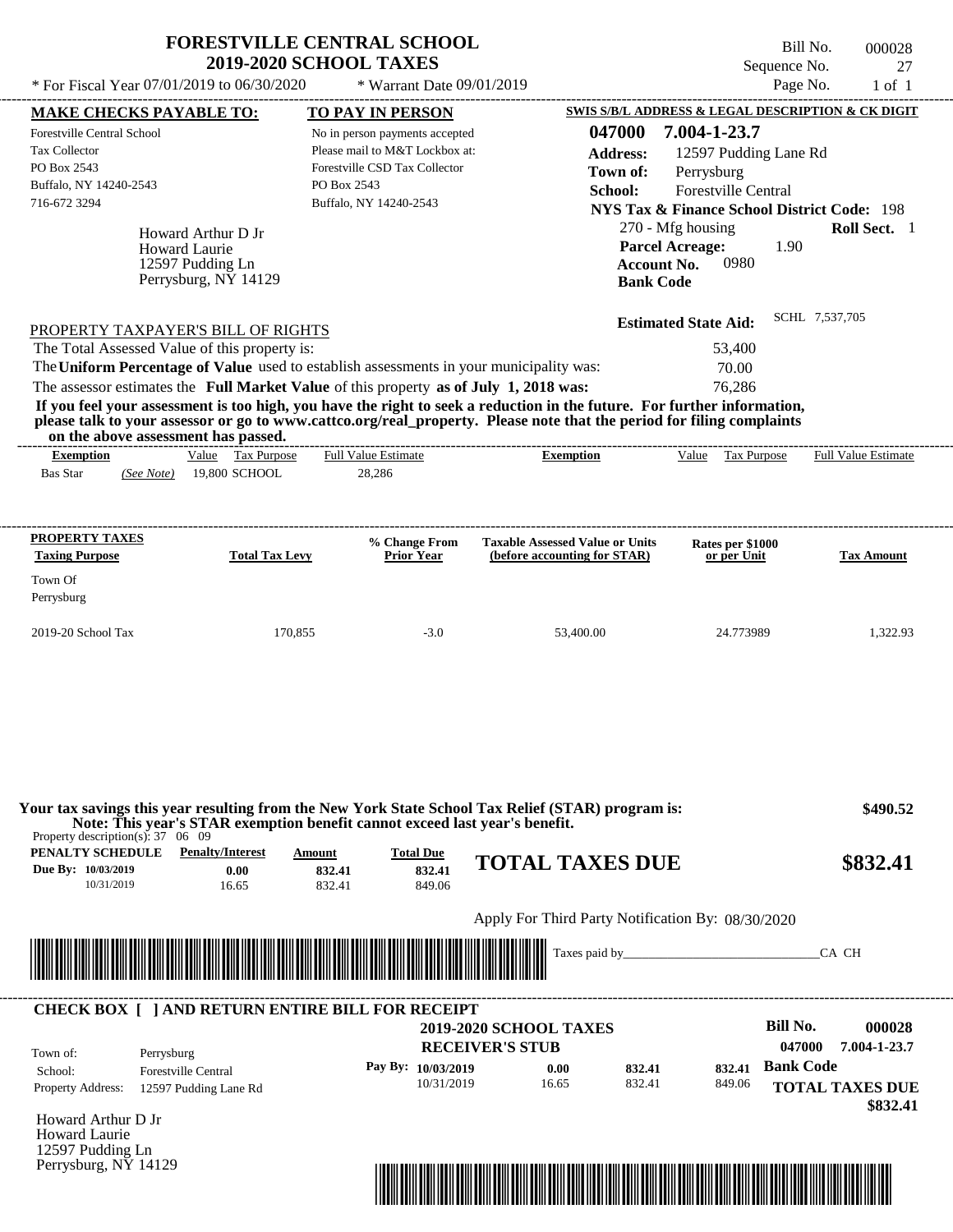| * For Fiscal Year 07/01/2019 to 06/30/2020                                                                                                                          | <b>FORESTVILLE CENTRAL SCHOOL</b><br><b>2019-2020 SCHOOL TAXES</b>                                                                                                                                                                          | * Warrant Date 09/01/2019                                                                                                                                             |                                                                                                                                                                                                                                                                                                        | Bill No.<br>Sequence No.<br>Page No.                                                                                                                                                                                                                                       | 000031<br>28<br>$1$ of $1$                   |
|---------------------------------------------------------------------------------------------------------------------------------------------------------------------|---------------------------------------------------------------------------------------------------------------------------------------------------------------------------------------------------------------------------------------------|-----------------------------------------------------------------------------------------------------------------------------------------------------------------------|--------------------------------------------------------------------------------------------------------------------------------------------------------------------------------------------------------------------------------------------------------------------------------------------------------|----------------------------------------------------------------------------------------------------------------------------------------------------------------------------------------------------------------------------------------------------------------------------|----------------------------------------------|
| <b>MAKE CHECKS PAYABLE TO:</b><br><b>Forestville Central School</b><br>Tax Collector<br>PO Box 2543<br>Buffalo, NY 14240-2543<br>716-672 3294<br><b>Ivett Roger</b> | 10133 Moser Rd<br>South Dayton, NY 14138                                                                                                                                                                                                    | <b>TO PAY IN PERSON</b><br>No in person payments accepted<br>Please mail to M&T Lockbox at:<br>Forestville CSD Tax Collector<br>PO Box 2543<br>Buffalo, NY 14240-2543 | 047000<br><b>Address:</b><br>Town of:<br>School:<br><b>Bank Code</b>                                                                                                                                                                                                                                   | SWIS S/B/L ADDRESS & LEGAL DESCRIPTION & CK DIGIT<br>15.002-1-35.2<br>10530 Mosher Rd<br>Perrysburg<br>Forestville Central<br><b>NYS Tax &amp; Finance School District Code: 198</b><br>281 - Multiple res<br><b>Parcel Acreage:</b><br>1.82<br>0829<br><b>Account No.</b> | Roll Sect. 1                                 |
| The Total Assessed Value of this property is:<br>on the above assessment has passed.<br><b>Exemption</b>                                                            | PROPERTY TAXPAYER'S BILL OF RIGHTS<br>The Uniform Percentage of Value used to establish assessments in your municipality was:<br>The assessor estimates the Full Market Value of this property as of July 1, 2018 was:<br>Value Tax Purpose | <b>Full Value Estimate</b>                                                                                                                                            | If you feel your assessment is too high, you have the right to seek a reduction in the future. For further information,<br>please talk to your assessor or go to www.cattco.org/real_property. Please note that the period for filing complaints<br>------------------------------<br><b>Exemption</b> | <b>Estimated State Aid:</b><br>35,600<br>70.00<br>50,857<br>Value Tax Purpose                                                                                                                                                                                              | SCHL 7,537,705<br><b>Full Value Estimate</b> |
| <b>Bas Star</b><br>(See Note)                                                                                                                                       | 19,800 SCHOOL                                                                                                                                                                                                                               | 28,286                                                                                                                                                                |                                                                                                                                                                                                                                                                                                        |                                                                                                                                                                                                                                                                            |                                              |
| <b>PROPERTY TAXES</b><br><b>Taxing Purpose</b><br>Town Of<br>Perrysburg                                                                                             | <b>Total Tax Levy</b>                                                                                                                                                                                                                       | % Change From<br><b>Prior Year</b>                                                                                                                                    | <b>Taxable Assessed Value or Units</b><br>(before accounting for STAR)                                                                                                                                                                                                                                 | Rates per \$1000<br>or per Unit                                                                                                                                                                                                                                            | <b>Tax Amount</b>                            |
| 2019-20 School Tax                                                                                                                                                  | 170,855                                                                                                                                                                                                                                     | $-3.0$                                                                                                                                                                | 35,600.00                                                                                                                                                                                                                                                                                              | 24.773989                                                                                                                                                                                                                                                                  | 881.95                                       |
|                                                                                                                                                                     | Note: This year's STAR exemption benefit cannot exceed last year's benefit.                                                                                                                                                                 |                                                                                                                                                                       | Your tax savings this year resulting from the New York State School Tax Relief (STAR) program is:                                                                                                                                                                                                      |                                                                                                                                                                                                                                                                            | \$490.52                                     |
| Property description(s): $42 \quad 06 \quad 09$<br>PENALTY SCHEDULE<br>Due By: 10/03/2019<br>10/31/2019                                                             | <b>Penalty/Interest</b><br><b>Amount</b><br>0.00<br>7.83                                                                                                                                                                                    | <b>Total Due</b><br>391.43<br>391.43<br>391.43<br>399.26                                                                                                              | <b>TOTAL TAXES DUE</b>                                                                                                                                                                                                                                                                                 |                                                                                                                                                                                                                                                                            | \$391.43                                     |
|                                                                                                                                                                     |                                                                                                                                                                                                                                             |                                                                                                                                                                       | Apply For Third Party Notification By: 08/30/2020                                                                                                                                                                                                                                                      |                                                                                                                                                                                                                                                                            |                                              |
| <u> 1989 - Andrea Stadt British, martin british bashkritish bashkritish bashkritish bashkritish bashkritish bash</u>                                                |                                                                                                                                                                                                                                             |                                                                                                                                                                       |                                                                                                                                                                                                                                                                                                        |                                                                                                                                                                                                                                                                            | CA CH                                        |
| Town of:<br>Perrysburg                                                                                                                                              | <b>CHECK BOX [ ] AND RETURN ENTIRE BILL FOR RECEIPT</b>                                                                                                                                                                                     |                                                                                                                                                                       | <b>2019-2020 SCHOOL TAXES</b><br><b>RECEIVER'S STUB</b>                                                                                                                                                                                                                                                | <b>Bill No.</b><br>047000                                                                                                                                                                                                                                                  | 000031<br>15.002-1-35.2                      |
| School:<br><b>Property Address:</b>                                                                                                                                 | <b>Forestville Central</b><br>10530 Mosher Rd                                                                                                                                                                                               | Pay By: 10/03/2019<br>10/31/2019                                                                                                                                      | 0.00<br>391.43<br>7.83<br>391.43                                                                                                                                                                                                                                                                       | <b>Bank Code</b><br>391.43<br>399.26                                                                                                                                                                                                                                       | <b>TOTAL TAXES DUE</b><br>\$391.43           |

Ivett Roger 10133 Moser Rd South Dayton, NY 14138

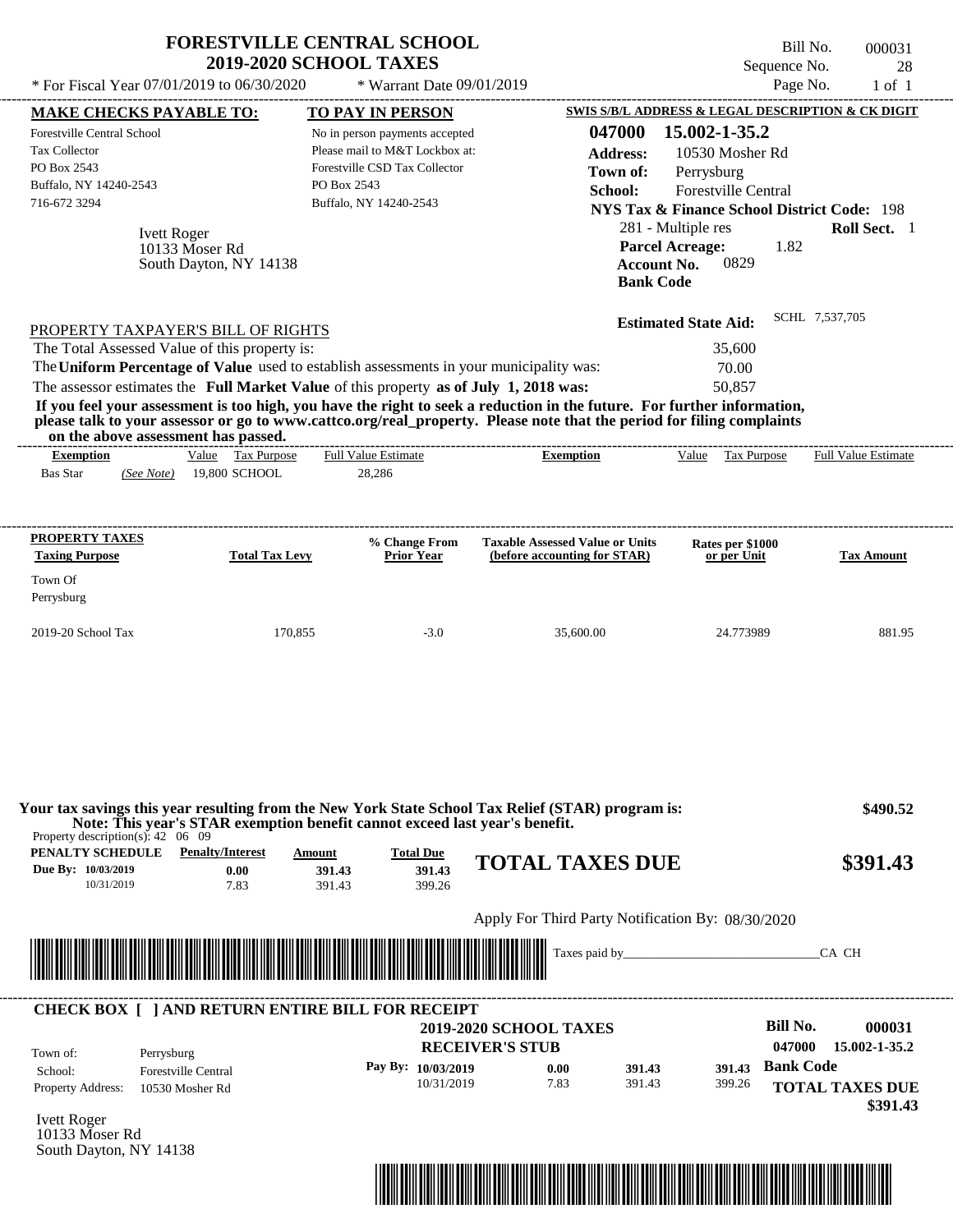|                                               | <b>FORESTVILLE CENTRAL SCHOOL</b>                                                                                     | Bill No.<br>000032                                                                                                      |  |
|-----------------------------------------------|-----------------------------------------------------------------------------------------------------------------------|-------------------------------------------------------------------------------------------------------------------------|--|
|                                               | <b>2019-2020 SCHOOL TAXES</b>                                                                                         | Sequence No.<br>30                                                                                                      |  |
| * For Fiscal Year 07/01/2019 to 06/30/2020    | * Warrant Date 09/01/2019                                                                                             | Page No.<br>$1$ of $1$                                                                                                  |  |
| <b>MAKE CHECKS PAYABLE TO:</b>                | <b>TO PAY IN PERSON</b>                                                                                               | SWIS S/B/L ADDRESS & LEGAL DESCRIPTION & CK DIGIT                                                                       |  |
| Forestville Central School                    | No in person payments accepted                                                                                        | 047000<br>15.002-1-11.2                                                                                                 |  |
| <b>Tax Collector</b>                          | Please mail to M&T Lockbox at:                                                                                        | <b>Address:</b><br>10402 Edwards Corners Rd                                                                             |  |
| PO Box 2543                                   | Forestville CSD Tax Collector                                                                                         | Perrysburg<br>Town of:                                                                                                  |  |
| Buffalo, NY 14240-2543                        | PO Box 2543                                                                                                           | School:<br><b>Forestville Central</b>                                                                                   |  |
| 716-672 3294                                  | Buffalo, NY 14240-2543                                                                                                | <b>NYS Tax &amp; Finance School District Code: 198</b>                                                                  |  |
| Ivett Roy & Arlene                            |                                                                                                                       | <b>Roll Sect.</b> 1<br>210 - 1 Family Res                                                                               |  |
| 10402 Edwards Corners Rd                      |                                                                                                                       | <b>Parcel Acreage:</b><br>4.80                                                                                          |  |
| Perrysburg, NY 14129                          |                                                                                                                       | <b>Account No.</b><br>0927                                                                                              |  |
|                                               |                                                                                                                       | <b>Bank Code</b>                                                                                                        |  |
| PROPERTY TAXPAYER'S BILL OF RIGHTS            |                                                                                                                       | SCHL 7,537,705<br><b>Estimated State Aid:</b>                                                                           |  |
| The Total Assessed Value of this property is: |                                                                                                                       | 59,700                                                                                                                  |  |
|                                               | The Uniform Percentage of Value used to establish assessments in your municipality was:                               | 70.00                                                                                                                   |  |
|                                               | The assessor estimates the Full Market Value of this property as of July 1, 2018 was:                                 | 85,286                                                                                                                  |  |
|                                               | please talk to your assessor or go to www.cattco.org/real_property. Please note that the period for filing complaints | If you feel your assessment is too high, you have the right to seek a reduction in the future. For further information, |  |

**on the above assessment has passed.**

|           |            | vn me above assessment nas basseu. |                            |                |       |                          |                            |
|-----------|------------|------------------------------------|----------------------------|----------------|-------|--------------------------|----------------------------|
| Exemption |            | <u>Value</u><br>I'ax Purpose       | <b>Full Value Estimate</b> | -<br>Exemption | Value | $\sim$<br>Гaх<br>Purpose | <b>Full Value Estimate</b> |
| Enh Star  | (See Note) | 45,340 SCHOOL                      | 1.77<br>64.7               |                |       |                          |                            |
|           |            |                                    |                            |                |       |                          |                            |

| <b>PROPERTY TAXES</b><br><b>Taxing Purpose</b> | <b>Total Tax Levy</b> | % Change From<br><b>Prior Year</b> | <b>Taxable Assessed Value or Units</b><br>(before accounting for STAR) | Rates per \$1000<br>or per Unit | <b>Tax Amount</b> |
|------------------------------------------------|-----------------------|------------------------------------|------------------------------------------------------------------------|---------------------------------|-------------------|
| Town Of<br>Perrysburg                          |                       |                                    |                                                                        |                                 |                   |
| $2019-20$ School Tax                           | 170.855               | $-3.0$                             | 59,700.00                                                              | 24.773989                       | 1.479.01          |

| PENALTY SCHEDULE<br>Due By: 10/03/2019<br>10/31/2019 | <b>Penalty/Interest</b><br>0.00<br>7.12                | Amount<br>355.75<br>355.75                                                                                            | <b>Total Due</b><br>355.75<br>362.87 | <b>TOTAL TAXES DUE</b>                            |                  | \$355.75                                    |
|------------------------------------------------------|--------------------------------------------------------|-----------------------------------------------------------------------------------------------------------------------|--------------------------------------|---------------------------------------------------|------------------|---------------------------------------------|
|                                                      |                                                        |                                                                                                                       |                                      | Apply For Third Party Notification By: 08/30/2020 |                  |                                             |
|                                                      |                                                        | <u> Harry Harry Harry Harry Harry Harry Harry Harry Harry Harry Harry Harry Harry Harry Harry Harry Harry Harry H</u> |                                      | Taxes paid by                                     |                  | CA CH                                       |
|                                                      | <b>CHECK BOX   JAND RETURN ENTIRE BILL FOR RECEIPT</b> |                                                                                                                       |                                      | <b>2019-2020 SCHOOL TAXES</b>                     |                  | Bill No.<br>000032                          |
| Town of:<br>School:                                  | Perrysburg<br><b>Forestville Central</b>               |                                                                                                                       | Pay By: 10/03/2019                   | <b>RECEIVER'S STUB</b><br>0.00                    | 355.75<br>355.75 | 047000<br>15.002-1-11.2<br><b>Bank Code</b> |

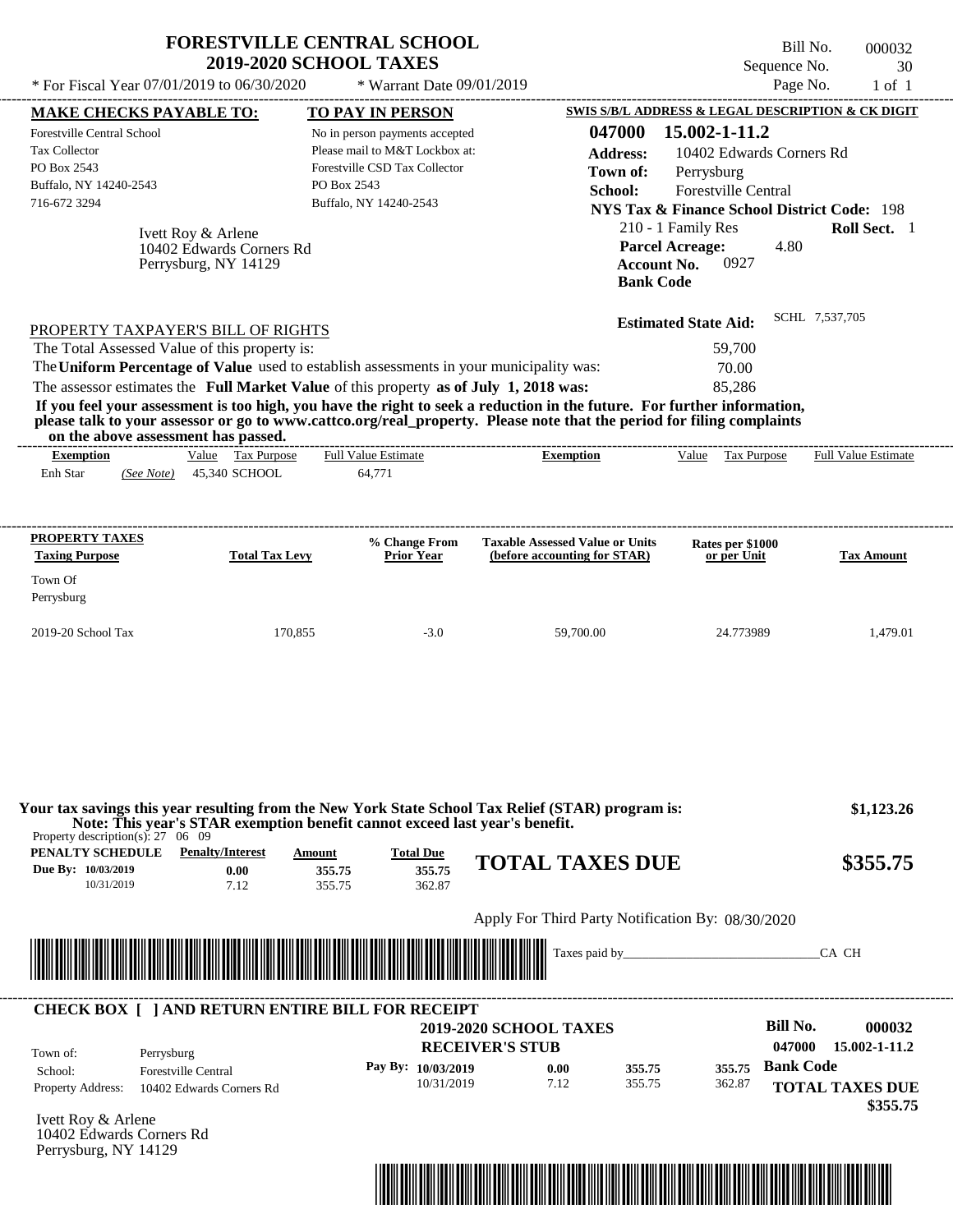| * For Fiscal Year 07/01/2019 to 06/30/2020                                                                                             | <b>FORESTVILLE CENTRAL SCHOOL</b>                        | <b>2019-2020 SCHOOL TAXES</b> | * Warrant Date 09/01/2019                                                                                                   |                                                                                                                                                                                                                                                  | Sequence No.<br>Page No.                                                                                                                                                                           | Bill No.<br>000033<br>31<br>$1$ of $1$ |
|----------------------------------------------------------------------------------------------------------------------------------------|----------------------------------------------------------|-------------------------------|-----------------------------------------------------------------------------------------------------------------------------|--------------------------------------------------------------------------------------------------------------------------------------------------------------------------------------------------------------------------------------------------|----------------------------------------------------------------------------------------------------------------------------------------------------------------------------------------------------|----------------------------------------|
|                                                                                                                                        |                                                          |                               | TO PAY IN PERSON                                                                                                            |                                                                                                                                                                                                                                                  | SWIS S/B/L ADDRESS & LEGAL DESCRIPTION & CK DIGIT                                                                                                                                                  |                                        |
| <b>MAKE CHECKS PAYABLE TO:</b><br>Forestville Central School<br>Tax Collector<br>PO Box 2543<br>Buffalo, NY 14240-2543<br>716-672 3294 | Jacob Carl Stephen<br>PO Box 372<br>Perrysburg, NY 14129 | PO Box 2543                   | No in person payments accepted<br>Please mail to M&T Lockbox at:<br>Forestville CSD Tax Collector<br>Buffalo, NY 14240-2543 | 047000<br><b>Address:</b><br>Town of:<br>School:<br><b>Account No.</b><br><b>Bank Code</b>                                                                                                                                                       | 7.004-1-39<br>12826 Route 39<br>Perrysburg<br><b>Forestville Central</b><br><b>NYS Tax &amp; Finance School District Code: 198</b><br>614 - Spec. school<br><b>Parcel Acreage:</b><br>7.20<br>0289 | Roll Sect. 1                           |
| PROPERTY TAXPAYER'S BILL OF RIGHTS                                                                                                     |                                                          |                               |                                                                                                                             |                                                                                                                                                                                                                                                  | <b>Estimated State Aid:</b>                                                                                                                                                                        | SCHL 7,537,705                         |
| The Total Assessed Value of this property is:                                                                                          |                                                          |                               |                                                                                                                             |                                                                                                                                                                                                                                                  | 86,600                                                                                                                                                                                             |                                        |
|                                                                                                                                        |                                                          |                               |                                                                                                                             | The Uniform Percentage of Value used to establish assessments in your municipality was:                                                                                                                                                          | 70.00                                                                                                                                                                                              |                                        |
| The assessor estimates the Full Market Value of this property as of July 1, 2018 was:                                                  |                                                          |                               |                                                                                                                             |                                                                                                                                                                                                                                                  | 123,714                                                                                                                                                                                            |                                        |
| on the above assessment has passed.                                                                                                    |                                                          |                               |                                                                                                                             | If you feel your assessment is too high, you have the right to seek a reduction in the future. For further information,<br>please talk to your assessor or go to www.cattco.org/real_property. Please note that the period for filing complaints |                                                                                                                                                                                                    |                                        |
| <b>Exemption</b>                                                                                                                       | Value Tax Purpose                                        |                               | <b>Full Value Estimate</b>                                                                                                  | <b>Exemption</b>                                                                                                                                                                                                                                 | Value Tax Purpose                                                                                                                                                                                  | <b>Full Value Estimate</b>             |
| <b>PROPERTY TAXES</b><br><b>Taxing Purpose</b><br>Town Of<br>Perrysburg                                                                | <b>Total Tax Levy</b>                                    |                               | % Change From<br><b>Prior Year</b>                                                                                          | <b>Taxable Assessed Value or Units</b>                                                                                                                                                                                                           | Rates per \$1000<br>or per Unit                                                                                                                                                                    | <b>Tax Amount</b>                      |
| 2019-20 School Tax                                                                                                                     |                                                          | 170,855                       | $-3.0$                                                                                                                      | 86,600.00                                                                                                                                                                                                                                        | 24.773989                                                                                                                                                                                          | 2,145.43                               |
| Property description(s): 44 06 09<br>PENALTY SCHEDULE                                                                                  | <b>Penalty/Interest</b>                                  | Amount                        | <b>Total Due</b>                                                                                                            |                                                                                                                                                                                                                                                  |                                                                                                                                                                                                    |                                        |
| Due By: 10/03/2019<br>10/31/2019                                                                                                       | 0.00<br>42.91                                            | 2,145.43<br>2,145.43          | 2,145.43<br>2,188.34                                                                                                        | <b>TOTAL TAXES DUE</b>                                                                                                                                                                                                                           |                                                                                                                                                                                                    | \$2,145.43                             |

Apply For Third Party Notification By: 08/30/2020



# **RECEIVER'S STUB Bill No. 000033 Pay By: 10/03/2019 b 0.00 c 2,145.43 b 2,145.43 Bank Code** Property Address: 12826 Route 39 Perrysburg School: Forestville Central **TOTAL TAXES DUE \$2,145.43 2019-2020 SCHOOL TAXES 047000 7.004-1-39** 10/31/2019 42.91 **0.00** 2,145.43 **2,145.43** 2,188.34 **2,145.43** Town of: ---------------------------------------------------------------------------------------------------------------------------------------------------------------------------------------------------- **CHECK BOX [ ] AND RETURN ENTIRE BILL FOR RECEIPT**

Jacob Carl Stephen PO Box 372 Perrysburg, NY 14129

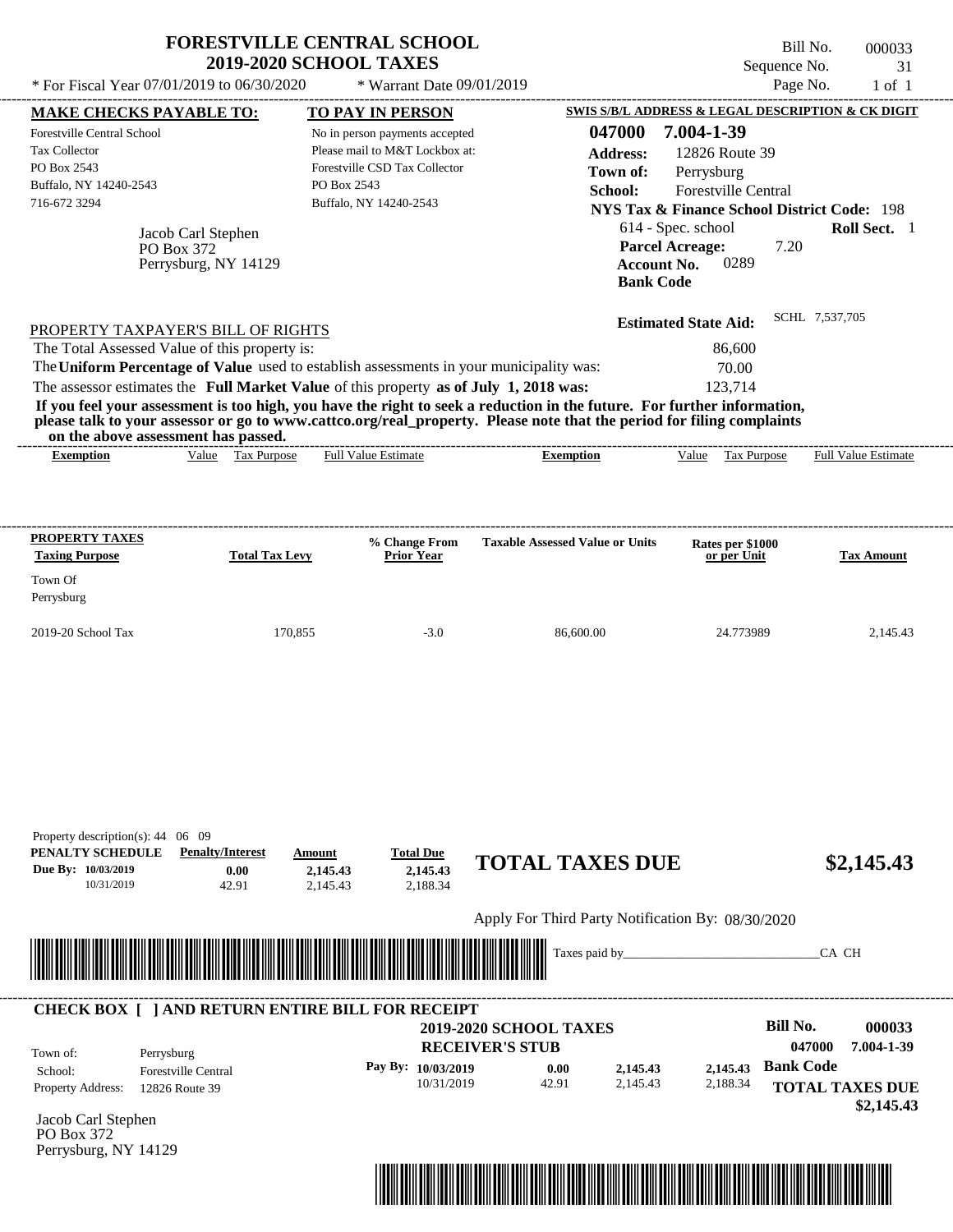| * For Fiscal Year $07/01/2019$ to $06/30/2020$ | <b>FORESTVILLE CENTRAL SCHOOL</b><br><b>2019-2020 SCHOOL TAXES</b><br>* Warrant Date $09/01/2019$ | Bill No.<br>000034<br>Sequence No.<br>32<br>Page No.<br>$1$ of $1$          |
|------------------------------------------------|---------------------------------------------------------------------------------------------------|-----------------------------------------------------------------------------|
| <b>MAKE CHECKS PAYABLE TO:</b>                 | <b>TO PAY IN PERSON</b>                                                                           | SWIS S/B/L ADDRESS & LEGAL DESCRIPTION & CK DIGIT                           |
| <b>Forestville Central School</b>              | No in person payments accepted                                                                    | 7.004-1-28<br>047000                                                        |
| Tax Collector                                  | Please mail to M&T Lockbox at:                                                                    | 12566 Route 39<br><b>Address:</b>                                           |
| PO Box 2543                                    | Forestyille CSD Tax Collector                                                                     | Perrysburg<br>Town of:                                                      |
| Buffalo, NY 14240-2543                         | PO Box 2543                                                                                       | School:<br><b>Forestville Central</b>                                       |
| 716-672 3294                                   | Buffalo, NY 14240-2543                                                                            | <b>NYS Tax &amp; Finance School District Code: 198</b>                      |
| Johnson Charles H<br>Johnson Kammie            |                                                                                                   | 210 - 1 Family Res<br><b>Roll Sect.</b> 1<br><b>Parcel Acreage:</b><br>1.04 |

| PROPERTY TAXPAYER'S BILL OF RIGHTS                                                      | <b>Estimated State Aid:</b> | SCHL 7,537,705 |
|-----------------------------------------------------------------------------------------|-----------------------------|----------------|
| The Total Assessed Value of this property is:                                           | 65,900                      |                |
| The Uniform Percentage of Value used to establish assessments in your municipality was: | 70.00                       |                |
| The assessor estimates the Full Market Value of this property as of July 1, 2018 was:   | 94.143                      |                |

**Account No.** 0098

**Bank Code**

**If you feel your assessment is too high, you have the right to seek a reduction in the future. For further information, please talk to your assessor or go to www.cattco.org/real\_property. Please note that the period for filing complaints on the above assessment has passed.** ----------------------------------------------------------------------------------------------------------------------------------------------------------------------------------------------------

12566 Route 39 Perrysburg, NY 14129

| <b>Exemption</b> |            | Value | Tax Purpose   | <b>Full Value Estimate</b> | <b>Exemption</b> | <u>Value</u> | Tax Purpose | <b>Full Value Estimate</b> |
|------------------|------------|-------|---------------|----------------------------|------------------|--------------|-------------|----------------------------|
| <b>Bas Star</b>  | (See Note) |       | 19,800 SCHOOL | 28.286                     |                  |              |             |                            |
|                  |            |       |               |                            |                  |              |             |                            |

| <b>PROPERTY TAXES</b><br><b>Taxing Purpose</b> | <b>Total Tax Levy</b> | % Change From<br><b>Prior Year</b> | <b>Taxable Assessed Value or Units</b><br>(before accounting for STAR) | <b>Rates per \$1000</b><br>or per Unit | <b>Tax Amount</b> |
|------------------------------------------------|-----------------------|------------------------------------|------------------------------------------------------------------------|----------------------------------------|-------------------|
| Town Of<br>Perrysburg                          |                       |                                    |                                                                        |                                        |                   |
| $2019-20$ School Tax                           | 170,855               | $-3.0$                             | 65,900.00                                                              | 24.773989                              | 1.632.61          |

| Property description(s): $36 \quad 06 \quad 09$      | Note: This year's STAR exemption benefit cannot exceed last year's benefit. |                                |                                          |                                                         |  |                    |                      |
|------------------------------------------------------|-----------------------------------------------------------------------------|--------------------------------|------------------------------------------|---------------------------------------------------------|--|--------------------|----------------------|
| PENALTY SCHEDULE<br>Due By: 10/03/2019<br>10/31/2019 | <b>Penalty/Interest</b><br>0.00<br>22.84                                    | Amount<br>1,142.08<br>1.142.08 | <b>Total Due</b><br>1,142.08<br>1.164.92 | <b>TOTAL TAXES DUE</b>                                  |  |                    | \$1,142.08           |
|                                                      |                                                                             |                                |                                          | Apply For Third Party Notification By: 08/30/2020       |  |                    |                      |
|                                                      |                                                                             |                                |                                          |                                                         |  | CA CH              |                      |
|                                                      |                                                                             |                                |                                          |                                                         |  |                    |                      |
| Town of:                                             | <b>CHECK BOX [ ] AND RETURN ENTIRE BILL FOR RECEIPT</b><br>Perrysburg       |                                |                                          | <b>2019-2020 SCHOOL TAXES</b><br><b>RECEIVER'S STUB</b> |  | Bill No.<br>047000 | 000034<br>7.004-1-28 |

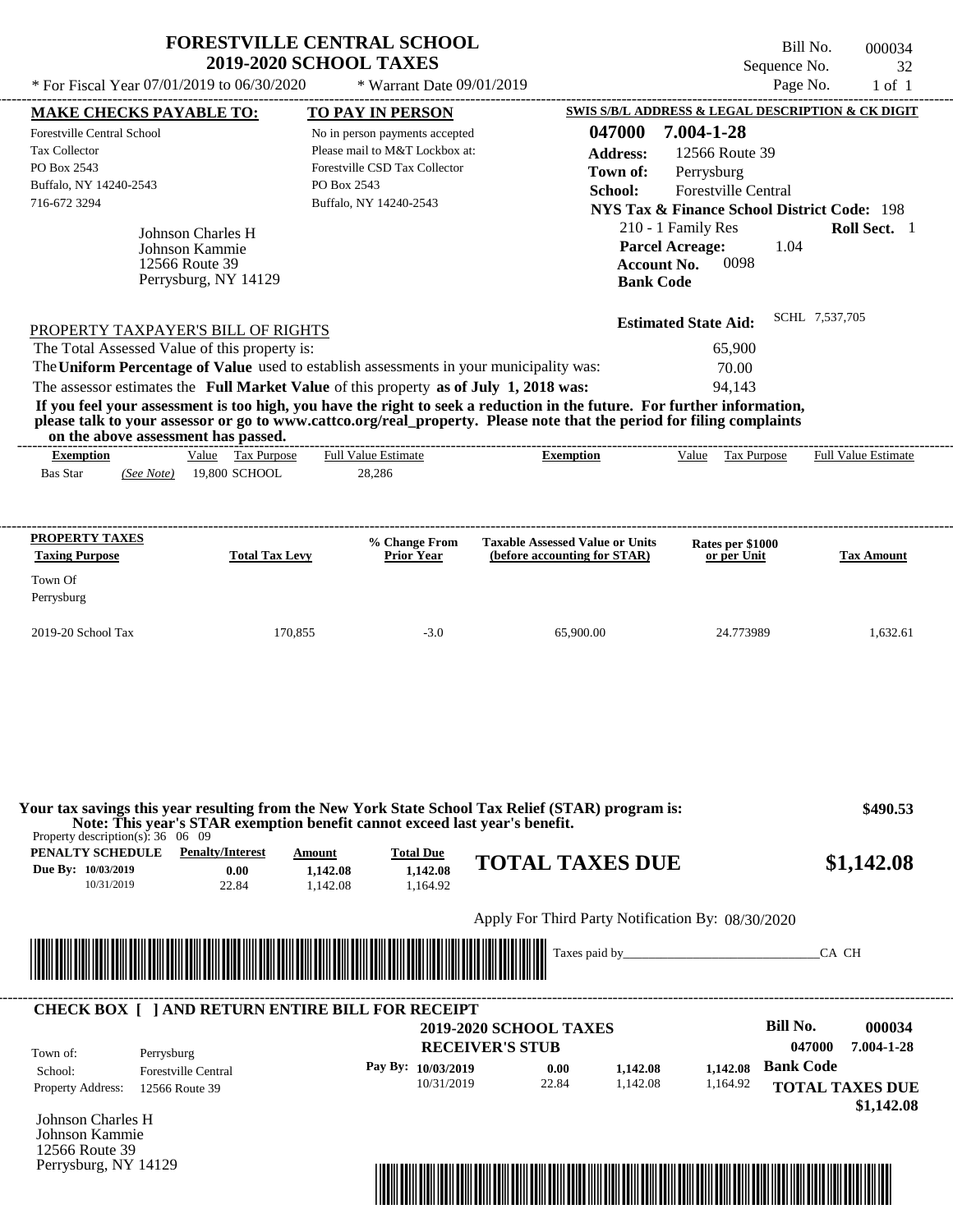| <b>FORESTVILLE CENTRAL SCHOOL</b> |  |
|-----------------------------------|--|
| <b>2019-2020 SCHOOL TAXES</b>     |  |

Bill No. 000035 Sequence No. 33

| * For Fiscal Year 07/01/2019 to 06/30/2020                                                                                                                                                                                          |                        |                                | * Warrant Date 09/01/2019 |                        |                                        |                  |                                                        | Page No.         | $1$ of $1$             |
|-------------------------------------------------------------------------------------------------------------------------------------------------------------------------------------------------------------------------------------|------------------------|--------------------------------|---------------------------|------------------------|----------------------------------------|------------------|--------------------------------------------------------|------------------|------------------------|
| <b>MAKE CHECKS PAYABLE TO:</b>                                                                                                                                                                                                      |                        | TO PAY IN PERSON               |                           |                        |                                        |                  | SWIS S/B/L ADDRESS & LEGAL DESCRIPTION & CK DIGIT      |                  |                        |
| <b>Forestville Central School</b>                                                                                                                                                                                                   |                        | No in person payments accepted |                           |                        | 047000                                 |                  | 7.004-1-38                                             |                  |                        |
| Tax Collector                                                                                                                                                                                                                       |                        | Please mail to M&T Lockbox at: |                           |                        | <b>Address:</b>                        |                  | 12806 Route 39                                         |                  |                        |
| PO Box 2543                                                                                                                                                                                                                         |                        | Forestville CSD Tax Collector  |                           |                        | Town of:                               |                  | Perrysburg                                             |                  |                        |
| Buffalo, NY 14240-2543                                                                                                                                                                                                              |                        | PO Box 2543                    |                           |                        | School:                                |                  | <b>Forestville Central</b>                             |                  |                        |
| 716-672 3294                                                                                                                                                                                                                        |                        | Buffalo, NY 14240-2543         |                           |                        |                                        |                  | <b>NYS Tax &amp; Finance School District Code: 198</b> |                  |                        |
| Lawless James J                                                                                                                                                                                                                     |                        |                                |                           |                        |                                        |                  | 210 - 1 Family Res                                     |                  | Roll Sect. 1           |
| Lawless Mary K                                                                                                                                                                                                                      |                        |                                |                           |                        |                                        |                  | <b>Parcel Acreage:</b>                                 | 2.00             |                        |
| 12806 Rte 39                                                                                                                                                                                                                        |                        |                                |                           |                        |                                        |                  | 0048<br><b>Account No.</b>                             |                  |                        |
|                                                                                                                                                                                                                                     | South Dayton, NY 14138 |                                |                           |                        |                                        | <b>Bank Code</b> |                                                        |                  |                        |
|                                                                                                                                                                                                                                     |                        |                                |                           |                        |                                        |                  | <b>Estimated State Aid:</b>                            | SCHL 7,537,705   |                        |
| PROPERTY TAXPAYER'S BILL OF RIGHTS<br>The Total Assessed Value of this property is:                                                                                                                                                 |                        |                                |                           |                        |                                        |                  | 61,000                                                 |                  |                        |
| The Uniform Percentage of Value used to establish assessments in your municipality was:                                                                                                                                             |                        |                                |                           |                        |                                        |                  | 70.00                                                  |                  |                        |
| The assessor estimates the Full Market Value of this property as of July 1, 2018 was:                                                                                                                                               |                        |                                |                           |                        |                                        |                  | 87,143                                                 |                  |                        |
| If you feel your assessment is too high, you have the right to seek a reduction in the future. For further information,                                                                                                             |                        |                                |                           |                        |                                        |                  |                                                        |                  |                        |
| please talk to your assessor or go to www.cattco.org/real property. Please note that the period for filing complaints                                                                                                               |                        |                                |                           |                        |                                        |                  |                                                        |                  |                        |
| on the above assessment has passed.                                                                                                                                                                                                 |                        |                                |                           |                        |                                        |                  |                                                        |                  |                        |
| <b>Exemption</b>                                                                                                                                                                                                                    | Value Tax Purpose      | <b>Full Value Estimate</b>     |                           |                        | <b>Exemption</b>                       |                  | Value Tax Purpose                                      |                  | Full Value Estimate    |
| <b>Bas Star</b><br>(See Note)                                                                                                                                                                                                       | 19,800 SCHOOL          | 28,286                         |                           |                        |                                        |                  |                                                        |                  |                        |
|                                                                                                                                                                                                                                     |                        |                                |                           |                        |                                        |                  |                                                        |                  |                        |
|                                                                                                                                                                                                                                     |                        |                                |                           |                        |                                        |                  |                                                        |                  |                        |
| <b>PROPERTY TAXES</b>                                                                                                                                                                                                               |                        |                                | % Change From             |                        | <b>Taxable Assessed Value or Units</b> |                  | Rates per \$1000                                       |                  |                        |
| <b>Taxing Purpose</b>                                                                                                                                                                                                               | <b>Total Tax Levy</b>  |                                | <b>Prior Year</b>         |                        | (before accounting for STAR)           |                  | or per Unit                                            |                  | <b>Tax Amount</b>      |
| Town Of                                                                                                                                                                                                                             |                        |                                |                           |                        |                                        |                  |                                                        |                  |                        |
| Perrysburg                                                                                                                                                                                                                          |                        |                                |                           |                        |                                        |                  |                                                        |                  |                        |
|                                                                                                                                                                                                                                     |                        |                                |                           |                        |                                        |                  |                                                        |                  |                        |
| 2019-20 School Tax                                                                                                                                                                                                                  | 170,855                |                                | $-3.0$                    |                        | 61,000.00                              |                  | 24.773989                                              |                  | 1,511.21               |
|                                                                                                                                                                                                                                     |                        |                                |                           |                        |                                        |                  |                                                        |                  |                        |
|                                                                                                                                                                                                                                     |                        |                                |                           |                        |                                        |                  |                                                        |                  |                        |
| Your tax savings this year resulting from the New York State School Tax Relief (STAR) program is:<br>Note: This year's STAR exemption benefit cannot exceed last year's benefit.<br>Property description(s): $44 \quad 06 \quad 09$ |                        |                                |                           |                        |                                        |                  |                                                        |                  | \$490.52               |
| <b>PENALTY SCHEDULE</b> Penalty/Interest                                                                                                                                                                                            |                        | <b>Amount</b>                  | <b>Total Due</b>          |                        |                                        |                  |                                                        |                  |                        |
| Due By: 10/03/2019                                                                                                                                                                                                                  | 0.00                   | 1,020.69                       | 1,020.69                  |                        | <b>TOTAL TAXES DUE</b>                 |                  |                                                        |                  | \$1,020.69             |
| 10/31/2019                                                                                                                                                                                                                          | 20.41                  | 1,020.69                       | 1,041.10                  |                        |                                        |                  |                                                        |                  |                        |
|                                                                                                                                                                                                                                     |                        |                                |                           |                        |                                        |                  | Apply For Third Party Notification By: 08/30/2020      |                  |                        |
|                                                                                                                                                                                                                                     |                        |                                |                           |                        |                                        |                  |                                                        |                  |                        |
|                                                                                                                                                                                                                                     |                        |                                |                           |                        |                                        |                  |                                                        |                  | CA CH                  |
|                                                                                                                                                                                                                                     |                        |                                |                           |                        |                                        |                  |                                                        |                  |                        |
| <b>CHECK BOX [ ] AND RETURN ENTIRE BILL FOR RECEIPT</b>                                                                                                                                                                             |                        |                                |                           | 2019-2020 SCHOOL TAXES |                                        |                  |                                                        | <b>Bill No.</b>  | 000035                 |
| Town of:<br>Perrysburg                                                                                                                                                                                                              |                        |                                |                           | <b>RECEIVER'S STUB</b> |                                        |                  |                                                        | 047000           | 7.004-1-38             |
| School:<br><b>Forestville Central</b>                                                                                                                                                                                               |                        |                                | Pay By: 10/03/2019        |                        | 0.00                                   | 1,020.69         | 1.020.69                                               | <b>Bank Code</b> |                        |
| <b>Property Address:</b><br>12806 Route 39                                                                                                                                                                                          |                        |                                | 10/31/2019                |                        | 20.41                                  | 1,020.69         | 1,041.10                                               |                  | <b>TOTAL TAXES DUE</b> |
|                                                                                                                                                                                                                                     |                        |                                |                           |                        |                                        |                  |                                                        |                  | \$1,020.69             |
| Lawless James J                                                                                                                                                                                                                     |                        |                                |                           |                        |                                        |                  |                                                        |                  |                        |
| Lawless Mary K<br>12806 Rte 39                                                                                                                                                                                                      |                        |                                |                           |                        |                                        |                  |                                                        |                  |                        |
| South Dayton, NY 14138                                                                                                                                                                                                              |                        |                                |                           |                        |                                        |                  |                                                        |                  |                        |
|                                                                                                                                                                                                                                     |                        |                                |                           |                        |                                        |                  |                                                        |                  |                        |

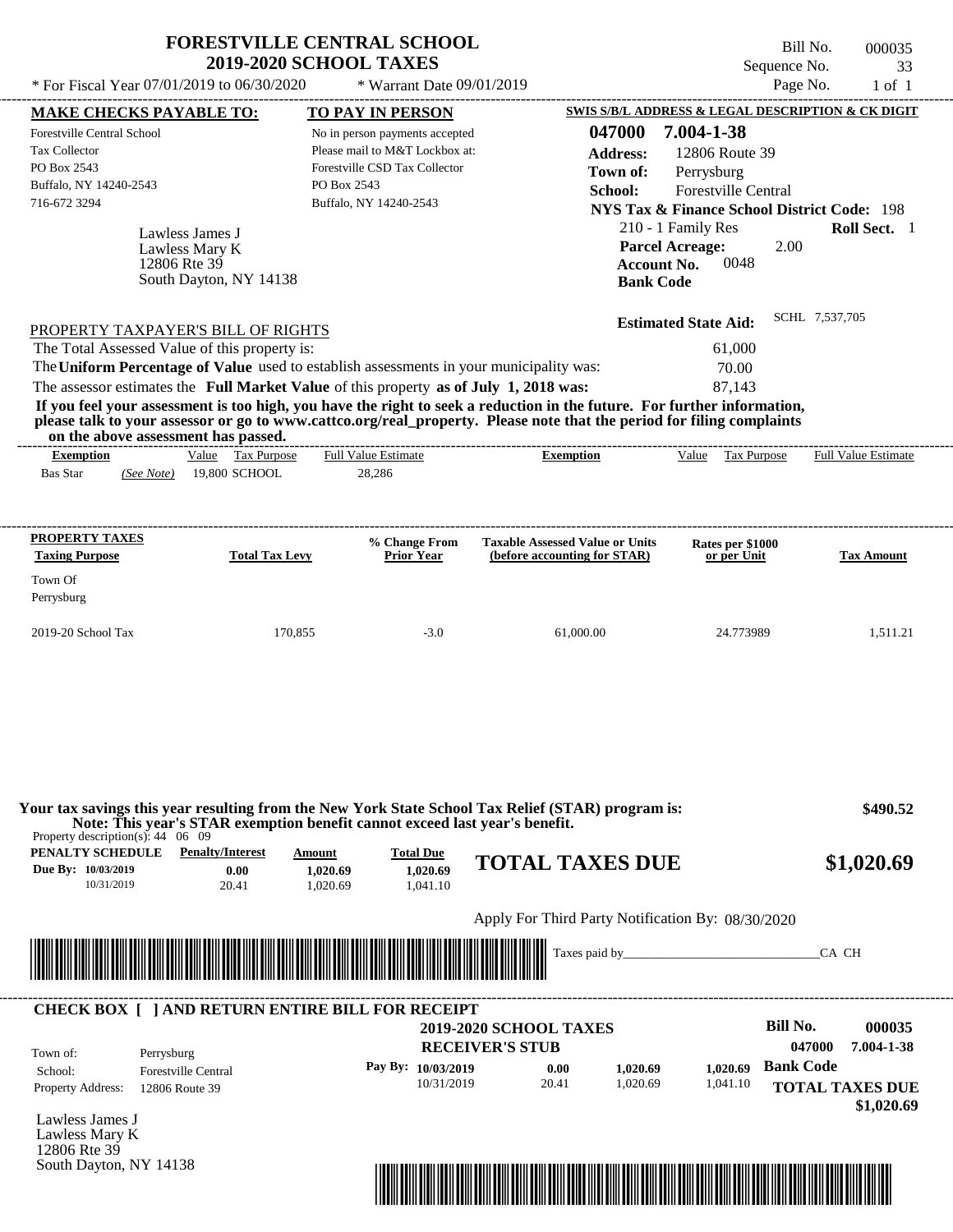|                                                                                         | <b>2019-2020 SCHOOL TAXES</b>                                                                                         |                                        | Bill No.<br>Sequence No.                               | 000036<br>34               |
|-----------------------------------------------------------------------------------------|-----------------------------------------------------------------------------------------------------------------------|----------------------------------------|--------------------------------------------------------|----------------------------|
| * For Fiscal Year 07/01/2019 to 06/30/2020                                              | * Warrant Date 09/01/2019                                                                                             |                                        | Page No.                                               | $1$ of $1$                 |
| <b>MAKE CHECKS PAYABLE TO:</b>                                                          | TO PAY IN PERSON                                                                                                      |                                        | SWIS S/B/L ADDRESS & LEGAL DESCRIPTION & CK DIGIT      |                            |
| Forestville Central School                                                              | No in person payments accepted                                                                                        | 047000                                 | 15.002-1-8                                             |                            |
| <b>Tax Collector</b>                                                                    | Please mail to M&T Lockbox at:                                                                                        | <b>Address:</b>                        | 12687 Route 39                                         |                            |
| PO Box 2543                                                                             | Forestville CSD Tax Collector                                                                                         | Town of:                               | Perrysburg                                             |                            |
| Buffalo, NY 14240-2543                                                                  | PO Box 2543                                                                                                           | School:                                | <b>Forestville Central</b>                             |                            |
| 716-672 3294                                                                            | Buffalo, NY 14240-2543                                                                                                |                                        | <b>NYS Tax &amp; Finance School District Code: 198</b> |                            |
| Locke Paul E Jr                                                                         |                                                                                                                       |                                        | 240 - Rural res                                        | Roll Sect. 1               |
| Locke Rachel E                                                                          |                                                                                                                       |                                        | 100.00<br><b>Parcel Acreage:</b>                       |                            |
| 12687 Route 39                                                                          |                                                                                                                       | <b>Account No.</b>                     | 0204                                                   |                            |
| Perrysburg, NY 14129                                                                    |                                                                                                                       | <b>Bank Code</b>                       |                                                        |                            |
|                                                                                         |                                                                                                                       |                                        | <b>Estimated State Aid:</b>                            | SCHL 7,537,705             |
| PROPERTY TAXPAYER'S BILL OF RIGHTS                                                      |                                                                                                                       |                                        |                                                        |                            |
| The Total Assessed Value of this property is:                                           |                                                                                                                       |                                        | 74,760                                                 |                            |
| The Uniform Percentage of Value used to establish assessments in your municipality was: |                                                                                                                       |                                        | 70.00                                                  |                            |
| The assessor estimates the Full Market Value of this property as of July 1, 2018 was:   |                                                                                                                       |                                        | 106,800                                                |                            |
|                                                                                         | please talk to your assessor or go to www.cattco.org/real_property. Please note that the period for filing complaints |                                        |                                                        |                            |
| on the above assessment has passed.<br>Value Tax Purpose<br><b>Exemption</b>            | <b>Full Value Estimate</b>                                                                                            | <b>Exemption</b>                       | Value<br>Tax Purpose                                   | <b>Full Value Estimate</b> |
| <b>Bas Star</b><br>19,800 SCHOOL<br>(See Note)                                          | 28,286                                                                                                                |                                        |                                                        |                            |
| PROPERTY TAXES                                                                          | % Change From                                                                                                         | <b>Taxable Assessed Value or Units</b> | Rates per \$1000                                       |                            |
| <b>Taxing Purpose</b>                                                                   | <b>Total Tax Levy</b><br>Prior Year                                                                                   | (before accounting for STAR)           | or per Unit                                            |                            |
|                                                                                         |                                                                                                                       |                                        |                                                        | <b>Tax Amount</b>          |
| Town Of<br>Perrysburg                                                                   |                                                                                                                       |                                        |                                                        |                            |
| 2019-20 School Tax                                                                      | 170,855<br>$-3.0$                                                                                                     | 74.760.00                              | 24.773989                                              | 1,852.10                   |
|                                                                                         |                                                                                                                       |                                        |                                                        |                            |

| PENALTY SCHEDULE   | <b>Penalty/Interest</b> | Amount  | <b>Total Due</b> |                        |            |
|--------------------|-------------------------|---------|------------------|------------------------|------------|
| Due By: 10/03/2019 | 0.00                    | .361.58 | 1.361.58         | <b>TOTAL TAXES DUE</b> | \$1,361.58 |
| 10/31/2019         |                         | .361.58 | .388.81          |                        |            |

# Apply For Third Party Notification By: 08/30/2020



| Town of:                 | Perrysburg                 | <b>2019-2020 SCHOOL TAXES</b><br><b>RECEIVER'S STUB</b> |       |          |          | Bill No.<br>047000     | 000036<br>$15.002 - 1 - 8$ |
|--------------------------|----------------------------|---------------------------------------------------------|-------|----------|----------|------------------------|----------------------------|
| School:                  | <b>Forestville Central</b> | Pay By: 10/03/2019                                      | 0.00  | 1.361.58 | 1.361.58 | <b>Bank Code</b>       |                            |
| <b>Property Address:</b> | 12687 Route 39             | 10/31/2019                                              | 27.23 | 1.361.58 | 1,388.81 | <b>TOTAL TAXES DUE</b> |                            |

Locke Paul E Jr Locke Rachel E 12687 Route 39 Perrysburg, NY 14129

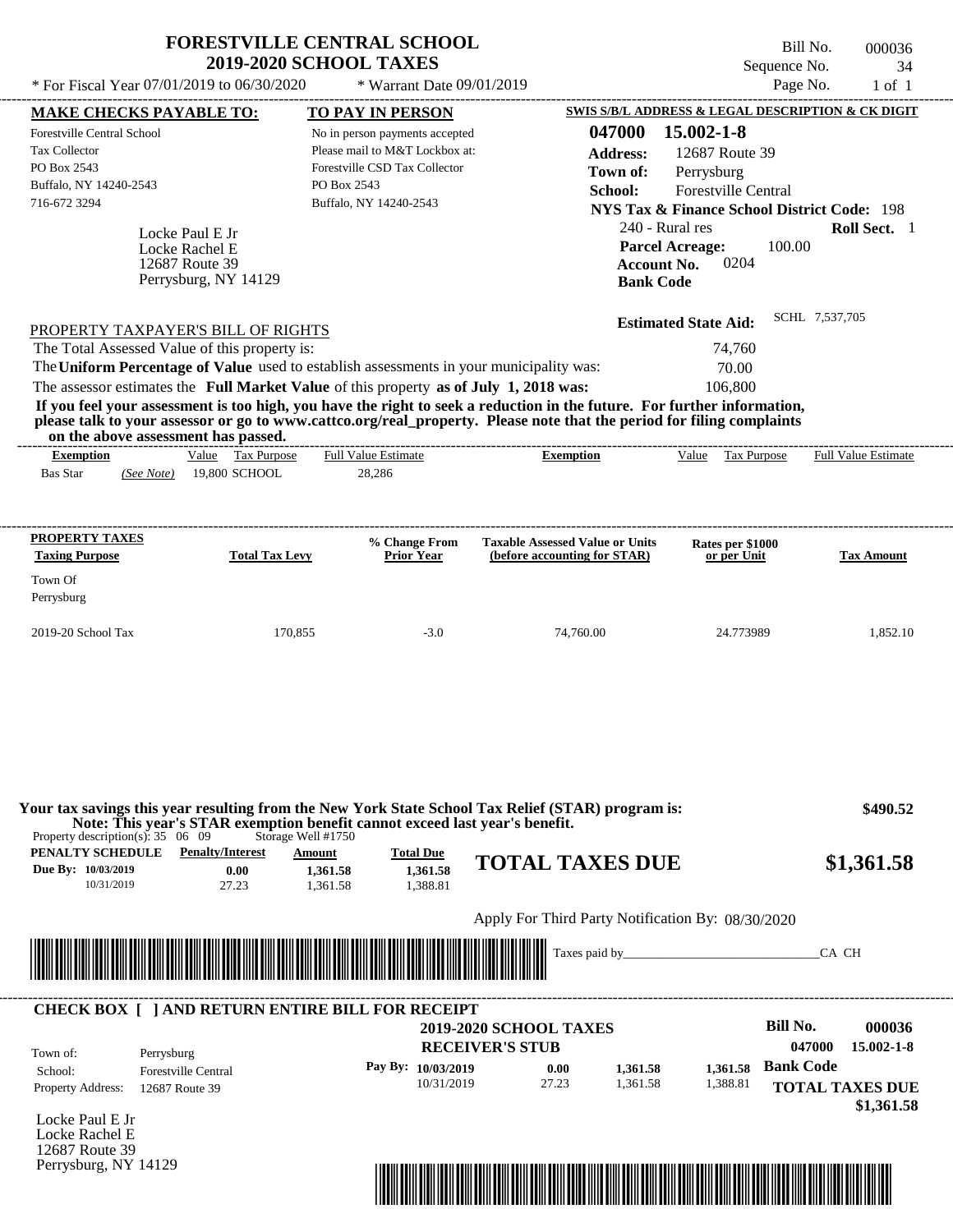| * For Fiscal Year 07/01/2019 to 06/30/2020                                                                                                                                                                                                                                                                                                                                                                                                                                                                                                                         | <b>FORESTVILLE CENTRAL SCHOOL</b><br><b>2019-2020 SCHOOL TAXES</b><br>* Warrant Date 09/01/2019                                                                       |                                                                        | Bill No.<br>Sequence No.<br>Page No.                                                                                                                                                                                                                                | 000037<br>35<br>$1$ of $1$ |
|--------------------------------------------------------------------------------------------------------------------------------------------------------------------------------------------------------------------------------------------------------------------------------------------------------------------------------------------------------------------------------------------------------------------------------------------------------------------------------------------------------------------------------------------------------------------|-----------------------------------------------------------------------------------------------------------------------------------------------------------------------|------------------------------------------------------------------------|---------------------------------------------------------------------------------------------------------------------------------------------------------------------------------------------------------------------------------------------------------------------|----------------------------|
| <b>MAKE CHECKS PAYABLE TO:</b><br><b>Forestville Central School</b><br><b>Tax Collector</b><br>PO Box 2543<br>Buffalo, NY 14240-2543<br>716-672 3294<br>Locke Sallie A<br>Smyntek Barbara<br>10127 Mosher Rd<br>South Dayton, NY 14138                                                                                                                                                                                                                                                                                                                             | <b>TO PAY IN PERSON</b><br>No in person payments accepted<br>Please mail to M&T Lockbox at:<br>Forestville CSD Tax Collector<br>PO Box 2543<br>Buffalo, NY 14240-2543 | 047000<br>Address:<br>Town of:<br>School:<br><b>Bank Code</b>          | SWIS S/B/L ADDRESS & LEGAL DESCRIPTION & CK DIGIT<br>15.002-1-34<br>10096 Mosher Rd<br>Perrysburg<br><b>Forestville Central</b><br>NYS Tax & Finance School District Code: 198<br>240 - Rural res<br><b>Parcel Acreage:</b><br>156.00<br>0470<br><b>Account No.</b> | Roll Sect. 1               |
| PROPERTY TAXPAYER'S BILL OF RIGHTS<br>The Total Assessed Value of this property is:<br>The Uniform Percentage of Value used to establish assessments in your municipality was:<br>The assessor estimates the Full Market Value of this property as of July 1, 2018 was:<br>If you feel your assessment is too high, you have the right to seek a reduction in the future. For further information,<br>please talk to your assessor or go to www.cattco.org/real_property. Please note that the period for filing complaints<br>on the above assessment has passed. |                                                                                                                                                                       |                                                                        | <b>Estimated State Aid:</b><br>89.200<br>70.00<br>127.429                                                                                                                                                                                                           | SCHL 7,537,705             |
| Value Tax Purpose<br><b>Exemption</b><br>Enh Star<br>45,340 SCHOOL<br>(See Note)                                                                                                                                                                                                                                                                                                                                                                                                                                                                                   | <b>Full Value Estimate</b><br>64,771                                                                                                                                  | <b>Exemption</b>                                                       | Value<br>Tax Purpose                                                                                                                                                                                                                                                | <b>Full Value Estimate</b> |
| PROPERTY TAXES<br><b>Taxing Purpose</b><br><b>Total Tax Levy</b>                                                                                                                                                                                                                                                                                                                                                                                                                                                                                                   | % Change From<br><b>Prior Year</b>                                                                                                                                    | <b>Taxable Assessed Value or Units</b><br>(before accounting for STAR) | Rates per \$1000<br>or per Unit                                                                                                                                                                                                                                     | <b>Tax Amount</b>          |

| Perrysburg         |         |        |           |           |          |
|--------------------|---------|--------|-----------|-----------|----------|
| 2019-20 School Tax | 170,855 | $-3.0$ | 89,200.00 | 24.773989 | 2,209.84 |
|                    |         |        |           |           |          |

Town Of

South Dayton, NY 14138

| Property description(s): $34 \quad 06 \quad 09$      | Your tax savings this year resulting from the New York State School Tax Relief (STAR) program is:<br>Note: This year's STAR exemption benefit cannot exceed last year's benefit. |                                | Storage Well #1745                       |                                                         |               | \$1,123.25                                  |
|------------------------------------------------------|----------------------------------------------------------------------------------------------------------------------------------------------------------------------------------|--------------------------------|------------------------------------------|---------------------------------------------------------|---------------|---------------------------------------------|
| PENALTY SCHEDULE<br>Due By: 10/03/2019<br>10/31/2019 | <b>Penalty/Interest</b><br>0.00<br>21.73                                                                                                                                         | Amount<br>1.086.59<br>1.086.59 | <b>Total Due</b><br>1.086.59<br>1,108.32 | <b>TOTAL TAXES DUE</b>                                  |               | \$1,086.59                                  |
|                                                      |                                                                                                                                                                                  |                                |                                          | Apply For Third Party Notification By: 08/30/2020       |               |                                             |
|                                                      |                                                                                                                                                                                  |                                |                                          |                                                         |               |                                             |
|                                                      |                                                                                                                                                                                  |                                |                                          | <u>' IIII IIII IIIII IIII III</u>                       | Taxes paid by | CA CH                                       |
| Town of:                                             | <b>CHECK BOX [ ] AND RETURN ENTIRE BILL FOR RECEIPT</b><br>Perrysburg                                                                                                            |                                |                                          | <b>2019-2020 SCHOOL TAXES</b><br><b>RECEIVER'S STUB</b> |               | Bill No.<br>000037<br>047000<br>15.002-1-34 |

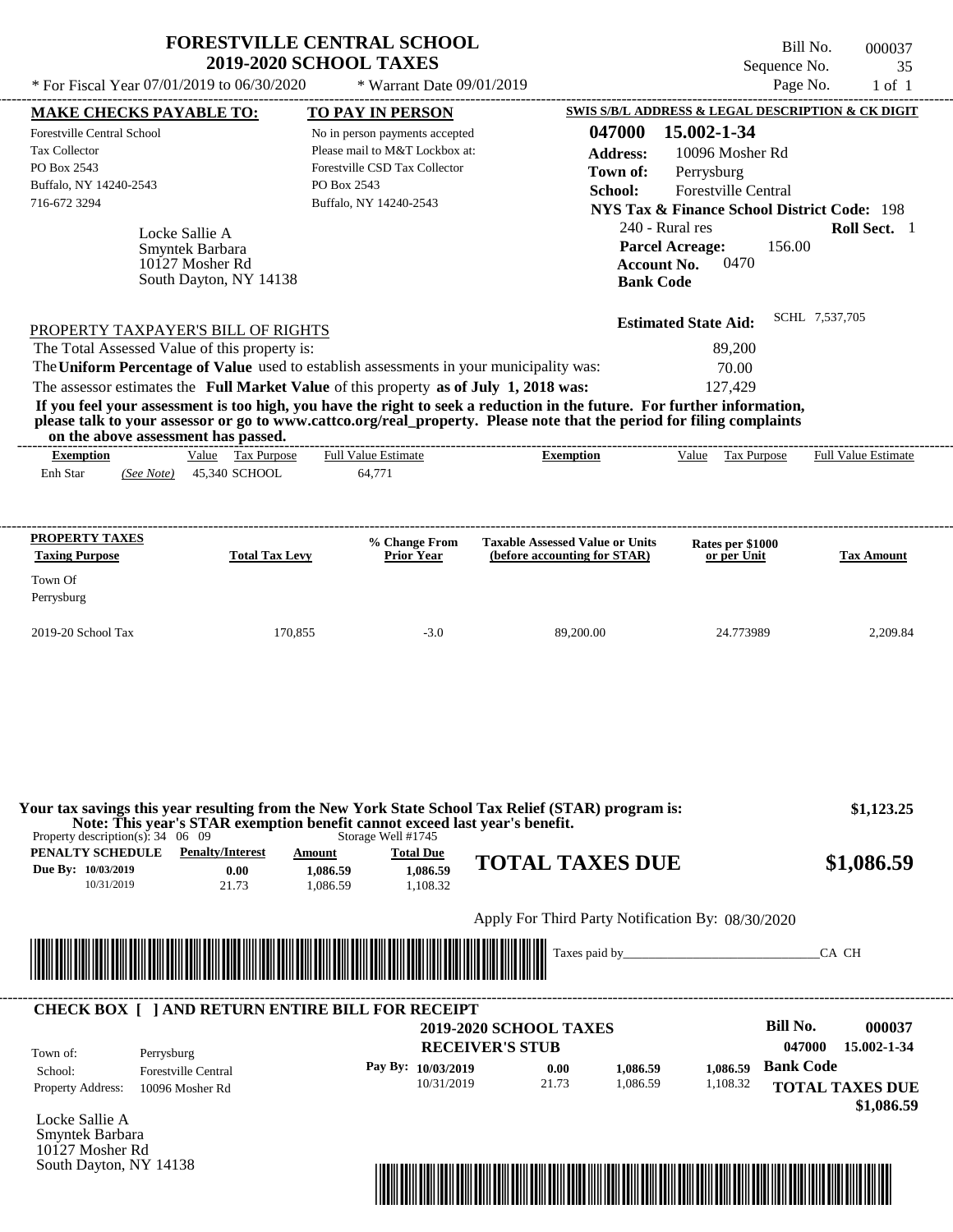|                                                                                                                                                            |                                                             | <b>FORESTVILLE CENTRAL SCHOOL</b><br><b>2019-2020 SCHOOL TAXES</b>                                                                                                               |                                                                                                                                                                                                                                                  | Bill No.<br>Sequence No.                                                                                                                                                                     | 000038<br>36        |
|------------------------------------------------------------------------------------------------------------------------------------------------------------|-------------------------------------------------------------|----------------------------------------------------------------------------------------------------------------------------------------------------------------------------------|--------------------------------------------------------------------------------------------------------------------------------------------------------------------------------------------------------------------------------------------------|----------------------------------------------------------------------------------------------------------------------------------------------------------------------------------------------|---------------------|
| * For Fiscal Year 07/01/2019 to 06/30/2020                                                                                                                 |                                                             | * Warrant Date 09/01/2019                                                                                                                                                        |                                                                                                                                                                                                                                                  | Page No.                                                                                                                                                                                     | $1$ of $1$          |
| <b>MAKE CHECKS PAYABLE TO:</b>                                                                                                                             |                                                             | <b>TO PAY IN PERSON</b>                                                                                                                                                          |                                                                                                                                                                                                                                                  | SWIS S/B/L ADDRESS & LEGAL DESCRIPTION & CK DIGIT                                                                                                                                            |                     |
| <b>Forestville Central School</b><br>Tax Collector<br>PO Box 2543<br>Buffalo, NY 14240-2543<br>716-672 3294                                                | Luce Jeremy R<br>10539 Maltbie Rd<br>Gowanda, NY 14070-9600 | No in person payments accepted<br>Please mail to M&T Lockbox at:<br>Forestville CSD Tax Collector<br>PO Box 2543<br>Buffalo, NY 14240-2543                                       | 047000<br><b>Address:</b><br>Town of:<br>School:<br><b>Account No.</b><br><b>Bank Code</b>                                                                                                                                                       | 15.002-1-6.1<br>12799 Route 39<br>Perrysburg<br>Forestville Central<br><b>NYS Tax &amp; Finance School District Code: 198</b><br>270 - Mfg housing<br><b>Parcel Acreage:</b><br>4.80<br>0358 | <b>Roll Sect.</b> 1 |
| PROPERTY TAXPAYER'S BILL OF RIGHTS<br>The Total Assessed Value of this property is:                                                                        |                                                             | The Uniform Percentage of Value used to establish assessments in your municipality was:<br>The assessor estimates the Full Market Value of this property as of July 1, 2018 was: | If you feel your assessment is too high, you have the right to seek a reduction in the future. For further information,<br>please talk to your assessor or go to www.cattco.org/real_property. Please note that the period for filing complaints | <b>Estimated State Aid:</b><br>27,900<br>70.00<br>39,857                                                                                                                                     | SCHL 7,537,705      |
| on the above assessment has passed.<br><b>Exemption</b>                                                                                                    | Value Tax Purpose                                           | <b>Full Value Estimate</b>                                                                                                                                                       | <b>Exemption</b>                                                                                                                                                                                                                                 | Value<br>Tax Purpose                                                                                                                                                                         | Full Value Estimate |
|                                                                                                                                                            |                                                             |                                                                                                                                                                                  |                                                                                                                                                                                                                                                  |                                                                                                                                                                                              |                     |
| <b>Taxing Purpose</b>                                                                                                                                      | <b>Total Tax Levy</b>                                       | % Change From<br><b>Prior Year</b>                                                                                                                                               | <b>Taxable Assessed Value or Units</b>                                                                                                                                                                                                           | Rates per \$1000<br>or per Unit                                                                                                                                                              | <b>Tax Amount</b>   |
|                                                                                                                                                            | 170,855                                                     | $-3.0$                                                                                                                                                                           | 27,900.00                                                                                                                                                                                                                                        | 24.773989                                                                                                                                                                                    |                     |
| PROPERTY TAXES<br>Town Of<br>Perrysburg<br>2019-20 School Tax<br>Property description(s): 43 06 09<br>PENALTY SCHEDULE<br>Due By: 10/03/2019<br>10/31/2019 | <b>Penalty/Interest</b><br>0.00<br>13.82                    | Storage Well #1526<br><b>Total Due</b><br>Amount<br>691.19<br>691.19<br>691.19<br>705.01                                                                                         | <b>TOTAL TAXES DUE</b>                                                                                                                                                                                                                           |                                                                                                                                                                                              | 691.19<br>\$691.19  |



## **RECEIVER'S STUB Bill No. 000038 Bank Code 691.19** Property Address: 12799 Route 39 Perrysburg School: Forestville Central **TOTAL TAXES DUE \$691.19 2019-2020 SCHOOL TAXES 047000 15.002-1-6.1 Pay By: 10/03/2019** 10/31/2019 **0.00** 691.19 **691.19** 705.01 Town of: ---------------------------------------------------------------------------------------------------------------------------------------------------------------------------------------------------- **CHECK BOX [ ] AND RETURN ENTIRE BILL FOR RECEIPT**

Luce Jeremy R 10539 Maltbie Rd Gowanda, NY 14070-9600

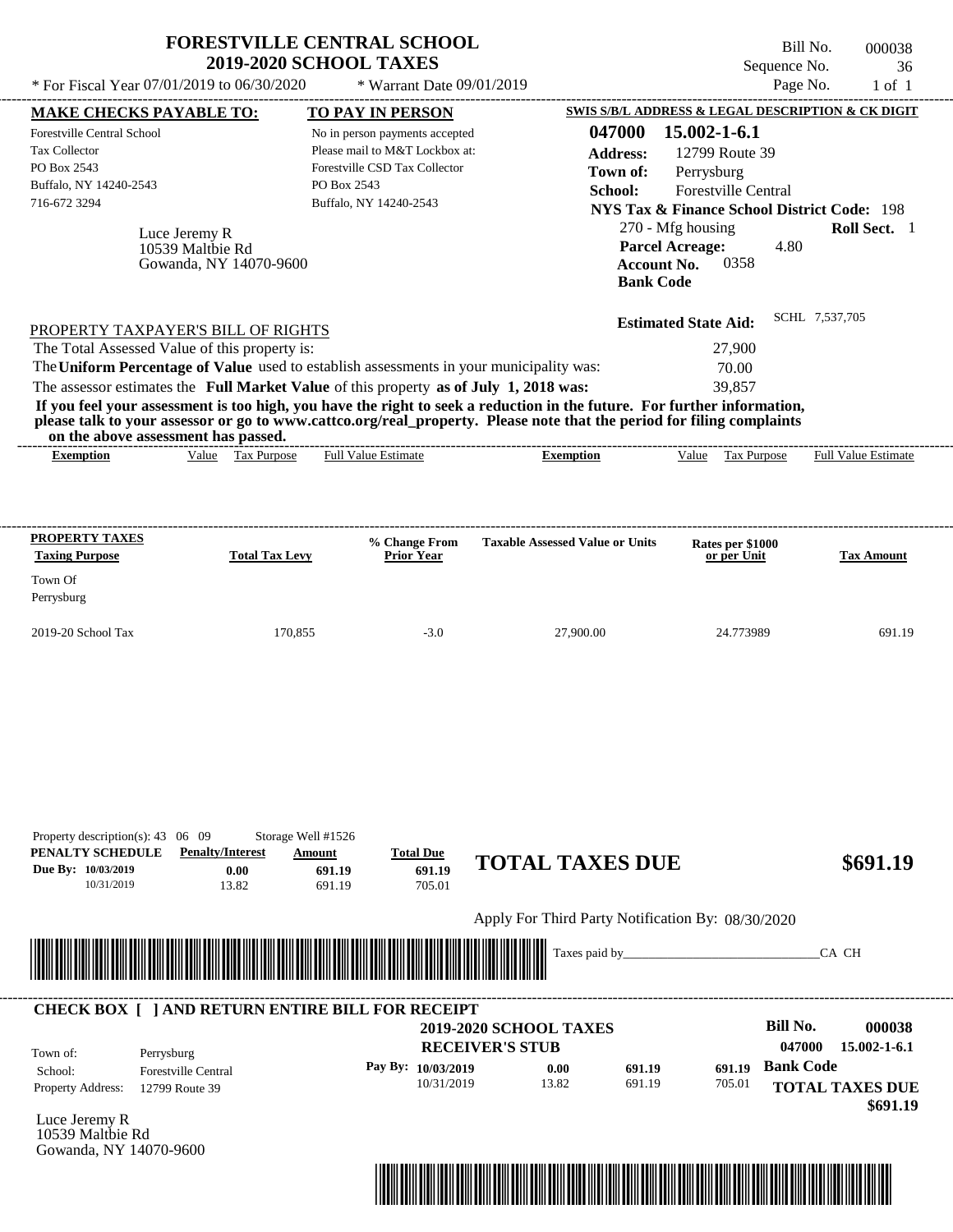| * For Fiscal Year 07/01/2019 to 06/30/2020                                                                                                                                                                                                                                                                     | <b>FORESTVILLE CENTRAL SCHOOL</b><br><b>2019-2020 SCHOOL TAXES</b> |                            | * Warrant Date 09/01/2019                                                                                                                       |                                                                                                                                                                                                                                                  | Sequence No.<br>Page No.                                                                                                                                                                                                                                                                         | Bill No.<br>000039<br>37<br>$1$ of $1$ |
|----------------------------------------------------------------------------------------------------------------------------------------------------------------------------------------------------------------------------------------------------------------------------------------------------------------|--------------------------------------------------------------------|----------------------------|-------------------------------------------------------------------------------------------------------------------------------------------------|--------------------------------------------------------------------------------------------------------------------------------------------------------------------------------------------------------------------------------------------------|--------------------------------------------------------------------------------------------------------------------------------------------------------------------------------------------------------------------------------------------------------------------------------------------------|----------------------------------------|
| <b>MAKE CHECKS PAYABLE TO:</b><br>Forestville Central School<br><b>Tax Collector</b><br>PO Box 2543<br>Buffalo, NY 14240-2543<br>716-672 3294                                                                                                                                                                  | Luce Jeremy R<br>10539 Maltbie Rd<br>Gowanda, NY 14070-9600        | PO Box 2543                | TO PAY IN PERSON<br>No in person payments accepted<br>Please mail to M&T Lockbox at:<br>Forestville CSD Tax Collector<br>Buffalo, NY 14240-2543 | 047000<br><b>Address:</b><br>Town of:<br>School:                                                                                                                                                                                                 | SWIS S/B/L ADDRESS & LEGAL DESCRIPTION & CK DIGIT<br>15.002-1-6.2<br>12799 Route 39<br>Perrysburg<br>Forestville Central<br><b>NYS Tax &amp; Finance School District Code: 198</b><br>322 - Rural vac $>10$<br><b>Parcel Acreage:</b><br>37.90<br>1038<br><b>Account No.</b><br><b>Bank Code</b> | Roll Sect. 1                           |
| PROPERTY TAXPAYER'S BILL OF RIGHTS<br>The Total Assessed Value of this property is:<br>The Uniform Percentage of Value used to establish assessments in your municipality was:<br>The assessor estimates the Full Market Value of this property as of July 1, 2018 was:<br>on the above assessment has passed. |                                                                    |                            |                                                                                                                                                 | If you feel your assessment is too high, you have the right to seek a reduction in the future. For further information,<br>please talk to your assessor or go to www.cattco.org/real_property. Please note that the period for filing complaints | <b>Estimated State Aid:</b><br>20,600<br>70.00<br>29.429                                                                                                                                                                                                                                         | SCHL 7,537,705                         |
| <b>Exemption</b>                                                                                                                                                                                                                                                                                               | Value Tax Purpose                                                  |                            | <b>Full Value Estimate</b>                                                                                                                      | <b>Exemption</b>                                                                                                                                                                                                                                 | <b>Tax Purpose</b><br>Value                                                                                                                                                                                                                                                                      | <b>Full Value Estimate</b>             |
| <b>PROPERTY TAXES</b><br><b>Taxing Purpose</b><br>Town Of<br>Perrysburg                                                                                                                                                                                                                                        | <b>Total Tax Levy</b>                                              |                            | % Change From<br><b>Prior Year</b>                                                                                                              | <b>Taxable Assessed Value or Units</b>                                                                                                                                                                                                           | Rates per \$1000<br>or per Unit                                                                                                                                                                                                                                                                  | <b>Tax Amount</b>                      |
| 2019-20 School Tax                                                                                                                                                                                                                                                                                             | 170,855                                                            |                            | $-3.0$                                                                                                                                          | 20,600.00                                                                                                                                                                                                                                        | 24.773989                                                                                                                                                                                                                                                                                        | 510.34                                 |
| Property description(s): 43 06 09<br>PENALTY SCHEDULE<br>Due Bv: 10/03/2019<br>10/31/2019                                                                                                                                                                                                                      | <b>Penalty/Interest</b><br>0.00<br>10.21                           | Amount<br>510.34<br>510.34 | <b>Total Due</b><br>510.34<br>520.55                                                                                                            | <b>TOTAL TAXES DUE</b>                                                                                                                                                                                                                           |                                                                                                                                                                                                                                                                                                  | \$510.34                               |
|                                                                                                                                                                                                                                                                                                                |                                                                    |                            |                                                                                                                                                 | Apply For Third Party Notification By: 08/30/2020                                                                                                                                                                                                |                                                                                                                                                                                                                                                                                                  |                                        |
|                                                                                                                                                                                                                                                                                                                |                                                                    |                            |                                                                                                                                                 | Taxes paid by_                                                                                                                                                                                                                                   |                                                                                                                                                                                                                                                                                                  | CA CH                                  |
| <b>CHECK BOX [ ] AND RETURN ENTIRE BILL FOR RECEIPT</b>                                                                                                                                                                                                                                                        |                                                                    |                            |                                                                                                                                                 | <b>2019-2020 SCHOOL TAXES</b><br><b>RECEIVER'S STUB</b>                                                                                                                                                                                          | <b>Bill No.</b><br>047000                                                                                                                                                                                                                                                                        | 000039<br>15.002-1-6.2                 |

| Town of:<br>School:      | Perrysburg                 | <b>RECEIVER'S STUB</b> |       |        |        | 047000<br>$15.002 - 1 - 6.2$ |  |  |
|--------------------------|----------------------------|------------------------|-------|--------|--------|------------------------------|--|--|
|                          | <b>Forestville Central</b> | Pay By: 10/03/2019     | 0.00  | 510.34 |        | 510.34 Bank Code             |  |  |
| <b>Property Address:</b> | 12799 Route 39             | 10/31/2019             | 10.21 | 510.34 | 520.55 | <b>TOTAL TAXES DUE</b>       |  |  |
|                          |                            |                        |       |        |        | \$510.34                     |  |  |

Luce Jeremy R 10539 Maltbie Rd Gowanda, NY 14070-9600



 **\$510.34**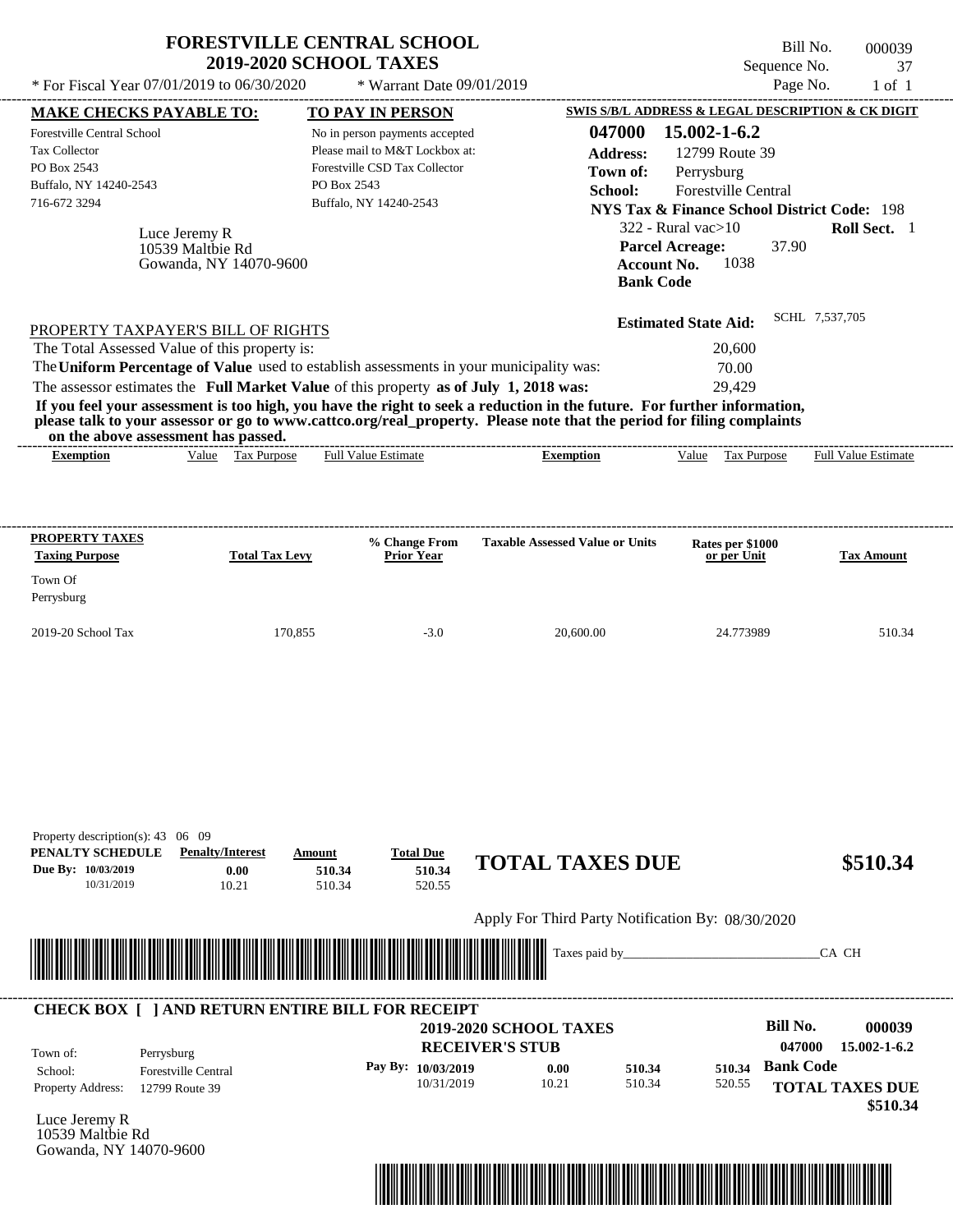|                                                                                                                                                                                                                                                                                                                | <b>FORESTVILLE CENTRAL SCHOOL</b><br><b>2019-2020 SCHOOL TAXES</b>             |                                       |                                                                                                   |                                                                                                                                                                                                                                                  | Sequence No.                                                                                                                               | Bill No.<br>000040<br>39      |
|----------------------------------------------------------------------------------------------------------------------------------------------------------------------------------------------------------------------------------------------------------------------------------------------------------------|--------------------------------------------------------------------------------|---------------------------------------|---------------------------------------------------------------------------------------------------|--------------------------------------------------------------------------------------------------------------------------------------------------------------------------------------------------------------------------------------------------|--------------------------------------------------------------------------------------------------------------------------------------------|-------------------------------|
| * For Fiscal Year 07/01/2019 to 06/30/2020                                                                                                                                                                                                                                                                     |                                                                                |                                       | * Warrant Date 09/01/2019                                                                         |                                                                                                                                                                                                                                                  |                                                                                                                                            | Page No.<br>$1$ of $1$        |
| MAKE CHECKS PAYABLE TO:                                                                                                                                                                                                                                                                                        |                                                                                | <b>TO PAY IN PERSON</b>               |                                                                                                   |                                                                                                                                                                                                                                                  | SWIS S/B/L ADDRESS & LEGAL DESCRIPTION & CK DIGIT                                                                                          |                               |
| Forestville Central School<br>Tax Collector<br>PO Box 2543<br>Buffalo, NY 14240-2543<br>716-672 3294                                                                                                                                                                                                           |                                                                                | PO Box 2543<br>Buffalo, NY 14240-2543 | No in person payments accepted<br>Please mail to M&T Lockbox at:<br>Forestville CSD Tax Collector | 047000<br><b>Address:</b><br>Town of:<br>School:                                                                                                                                                                                                 | 7.004-1-5<br>10922 W Perrysburg Rd<br>Perrysburg<br>Forestville Central                                                                    |                               |
|                                                                                                                                                                                                                                                                                                                | Lukasik Joseph E & Antoinet<br>10922 W. Perrysburg Rd.<br>Perrysburg, NÝ 14129 |                                       |                                                                                                   | <b>Bank Code</b>                                                                                                                                                                                                                                 | <b>NYS Tax &amp; Finance School District Code: 198</b><br>240 - Rural res<br><b>Parcel Acreage:</b><br>52.60<br>0213<br><b>Account No.</b> | Roll Sect. 1                  |
| PROPERTY TAXPAYER'S BILL OF RIGHTS<br>The Total Assessed Value of this property is:<br>The Uniform Percentage of Value used to establish assessments in your municipality was:<br>The assessor estimates the Full Market Value of this property as of July 1, 2018 was:<br>on the above assessment has passed. |                                                                                |                                       |                                                                                                   | If you feel your assessment is too high, you have the right to seek a reduction in the future. For further information,<br>please talk to your assessor or go to www.cattco.org/real property. Please note that the period for filing complaints | <b>Estimated State Aid:</b><br>120,300<br>70.00<br>171,857                                                                                 | SCHL 7,537,705                |
| <b>Exemption</b>                                                                                                                                                                                                                                                                                               | Tax Purpose<br>Value                                                           | <b>Full Value Estimate</b>            |                                                                                                   | <b>Exemption</b>                                                                                                                                                                                                                                 | Value<br>Tax Purpose                                                                                                                       | Full Value Estimate           |
| <b>Taxing Purpose</b><br>Town Of<br>Perrysburg<br>2019-20 School Tax                                                                                                                                                                                                                                           | <b>Total Tax Levy</b><br>170,855                                               |                                       | Prior Year<br>$-3.0$                                                                              | 120,300.00                                                                                                                                                                                                                                       | Rates per \$1000<br>or per Unit<br>24.773989                                                                                               | <b>Tax Amount</b><br>2,980.31 |
|                                                                                                                                                                                                                                                                                                                |                                                                                |                                       |                                                                                                   |                                                                                                                                                                                                                                                  |                                                                                                                                            |                               |
| Property description(s): 37 06 09<br>PENALTY SCHEDULE<br>Due By: 10/03/2019<br>10/31/2019                                                                                                                                                                                                                      | <b>Penalty/Interest</b><br>0.00<br>59.61                                       | Amount<br>2,980.31<br>2,980.31        | <b>Total Due</b><br>2.980.31<br>3,039.92                                                          | <b>TOTAL TAXES DUE</b>                                                                                                                                                                                                                           |                                                                                                                                            | \$2,980.31                    |
|                                                                                                                                                                                                                                                                                                                |                                                                                |                                       |                                                                                                   | Apply For Third Party Notification By: 08/30/2020                                                                                                                                                                                                |                                                                                                                                            |                               |
|                                                                                                                                                                                                                                                                                                                |                                                                                |                                       |                                                                                                   | Taxes paid by_                                                                                                                                                                                                                                   |                                                                                                                                            | CA CH                         |
|                                                                                                                                                                                                                                                                                                                |                                                                                |                                       |                                                                                                   |                                                                                                                                                                                                                                                  |                                                                                                                                            |                               |

| Town of:<br>School:      | Perrysburg<br><b>Forestville Central</b><br>10922 W Perrysburg Rd | <b>2019-2020 SCHOOL TAXES</b><br><b>RECEIVER'S STUB</b> |       |                      |                      | Bill No.<br>047000                   | 000040<br>$7.004 - 1 - 5$ |
|--------------------------|-------------------------------------------------------------------|---------------------------------------------------------|-------|----------------------|----------------------|--------------------------------------|---------------------------|
|                          |                                                                   | Pay By: $10/03/2019$                                    | 0.00  | 2,980.31<br>2.980.31 | 2.980.31<br>3.039.92 | <b>Bank Code</b>                     |                           |
| <b>Property Address:</b> |                                                                   | 10/31/2019                                              | 59.61 |                      |                      | <b>TOTAL TAXES DUE</b><br>\$2,980.31 |                           |

Lukasik Joseph E & Antoinet 10922 W. Perrysburg Rd. Perrysburg, NY 14129

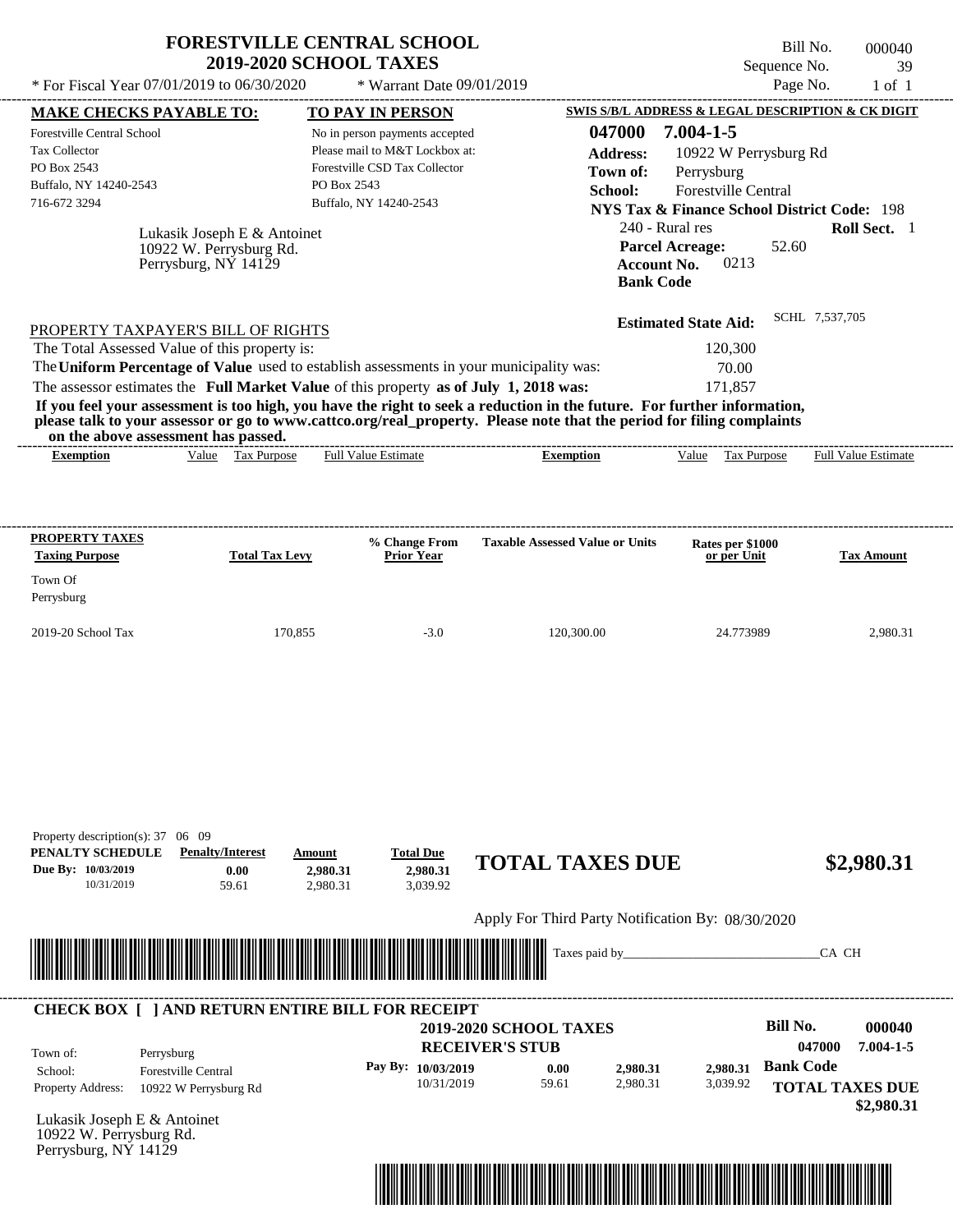|                                                                                                                                                                                                                                                                                                                                                                                                    | <b>FORESTVILLE CENTRAL SCHOOL</b><br><b>2019-2020 SCHOOL TAXES</b>                                                                                                    | Bill No.<br>000041<br>Sequence No.<br>40                                                                                                                                                                                                                                                                                |
|----------------------------------------------------------------------------------------------------------------------------------------------------------------------------------------------------------------------------------------------------------------------------------------------------------------------------------------------------------------------------------------------------|-----------------------------------------------------------------------------------------------------------------------------------------------------------------------|-------------------------------------------------------------------------------------------------------------------------------------------------------------------------------------------------------------------------------------------------------------------------------------------------------------------------|
| * For Fiscal Year $07/01/2019$ to $06/30/2020$                                                                                                                                                                                                                                                                                                                                                     | * Warrant Date 09/01/2019                                                                                                                                             | Page No.<br>$1$ of $1$                                                                                                                                                                                                                                                                                                  |
| <b>MAKE CHECKS PAYABLE TO:</b><br>Forestville Central School<br><b>Tax Collector</b><br>PO Box 2543<br>Buffalo, NY 14240-2543<br>716-672 3294                                                                                                                                                                                                                                                      | <b>TO PAY IN PERSON</b><br>No in person payments accepted<br>Please mail to M&T Lockbox at:<br>Forestville CSD Tax Collector<br>PO Box 2543<br>Buffalo, NY 14240-2543 | <b>SWIS S/B/L ADDRESS &amp; LEGAL DESCRIPTION &amp; CK DIGIT</b><br>047000<br>7.004-1-48.4<br><b>Address:</b><br>10803 W Perrysburg Rd<br>Perrysburg<br>Town of:<br><b>School:</b><br><b>Forestville Central</b><br><b>NYS Tax &amp; Finance School District Code: 198</b><br>210 - 1 Family Res<br><b>Roll Sect.</b> 1 |
| MacKinnon Allan R<br>MacKinnon Ann<br>10803 W Perrysburg Rd<br>Perrysburg, NY 14129                                                                                                                                                                                                                                                                                                                |                                                                                                                                                                       | <b>Parcel Acreage:</b><br>1.45<br>0888<br><b>Account No.</b><br><b>Bank Code</b>                                                                                                                                                                                                                                        |
| PROPERTY TAXPAYER'S BILL OF RIGHTS<br>The Total Assessed Value of this property is:<br>The Uniform Percentage of Value used to establish assessments in your municipality was:<br>The assessor estimates the Full Market Value of this property as of July 1, 2018 was:<br>If you feel your assessment is too high, you have the right to seek a reduction in the future. For further information, |                                                                                                                                                                       | SCHL 7,537,705<br><b>Estimated State Aid:</b><br>61,500<br>70.00<br>87.857                                                                                                                                                                                                                                              |

**If you feel your assessment is too high, you have the right to seek a reduction in the future. For further information, please talk to your assessor or go to www.cattco.org/real\_property. Please note that the period for filing complaints**

| on the above assessment has passed. |            |       |                    |                            |           |       |             |                            |
|-------------------------------------|------------|-------|--------------------|----------------------------|-----------|-------|-------------|----------------------------|
| Exemption                           |            | Value | <b>Tax Purpose</b> | <b>Full Value Estimate</b> | Exemption | Value | Tax Purpose | <b>Full Value Estimate</b> |
| Enh Star                            | (See Note) |       | 45.340 SCHOOL      | 177<br>64.7                |           |       |             |                            |
|                                     |            |       |                    |                            |           |       |             |                            |

| <b>PROPERTY TAXES</b><br><b>Taxing Purpose</b> | <b>Total Tax Levy</b> | % Change From<br><b>Prior Year</b> | <b>Taxable Assessed Value or Units</b><br>(before accounting for STAR) | <b>Rates per \$1000<br/>or per Unit</b> | <b>Tax Amount</b> |
|------------------------------------------------|-----------------------|------------------------------------|------------------------------------------------------------------------|-----------------------------------------|-------------------|
| Town Of<br>Perrysburg                          |                       |                                    |                                                                        |                                         |                   |
| $2019-20$ School Tax                           | 170,855               | $-3.0$                             | 61,500.00                                                              | 24.773989                               | 1,523.60          |

| PENALTY SCHEDULE<br>Due By: 10/03/2019<br>10/31/2019 | <b>Penalty/Interest</b><br>0.00<br>8.01                               | Amount<br>400.35<br>400.35     | <b>Total Due</b><br>400.35<br>408.36 | <b>TOTAL TAXES DUE</b>                                  |  |                    | \$400.35               |
|------------------------------------------------------|-----------------------------------------------------------------------|--------------------------------|--------------------------------------|---------------------------------------------------------|--|--------------------|------------------------|
|                                                      |                                                                       |                                |                                      | Apply For Third Party Notification By: 08/30/2020       |  |                    |                        |
|                                                      |                                                                       |                                |                                      |                                                         |  |                    |                        |
|                                                      |                                                                       | <u> Hillingin kanalikan ka</u> |                                      |                                                         |  |                    | CA CH                  |
| Town of:                                             | <b>CHECK BOX [ ] AND RETURN ENTIRE BILL FOR RECEIPT</b><br>Perrysburg |                                |                                      | <b>2019-2020 SCHOOL TAXES</b><br><b>RECEIVER'S STUB</b> |  | Bill No.<br>047000 | 000041<br>7.004-1-48.4 |

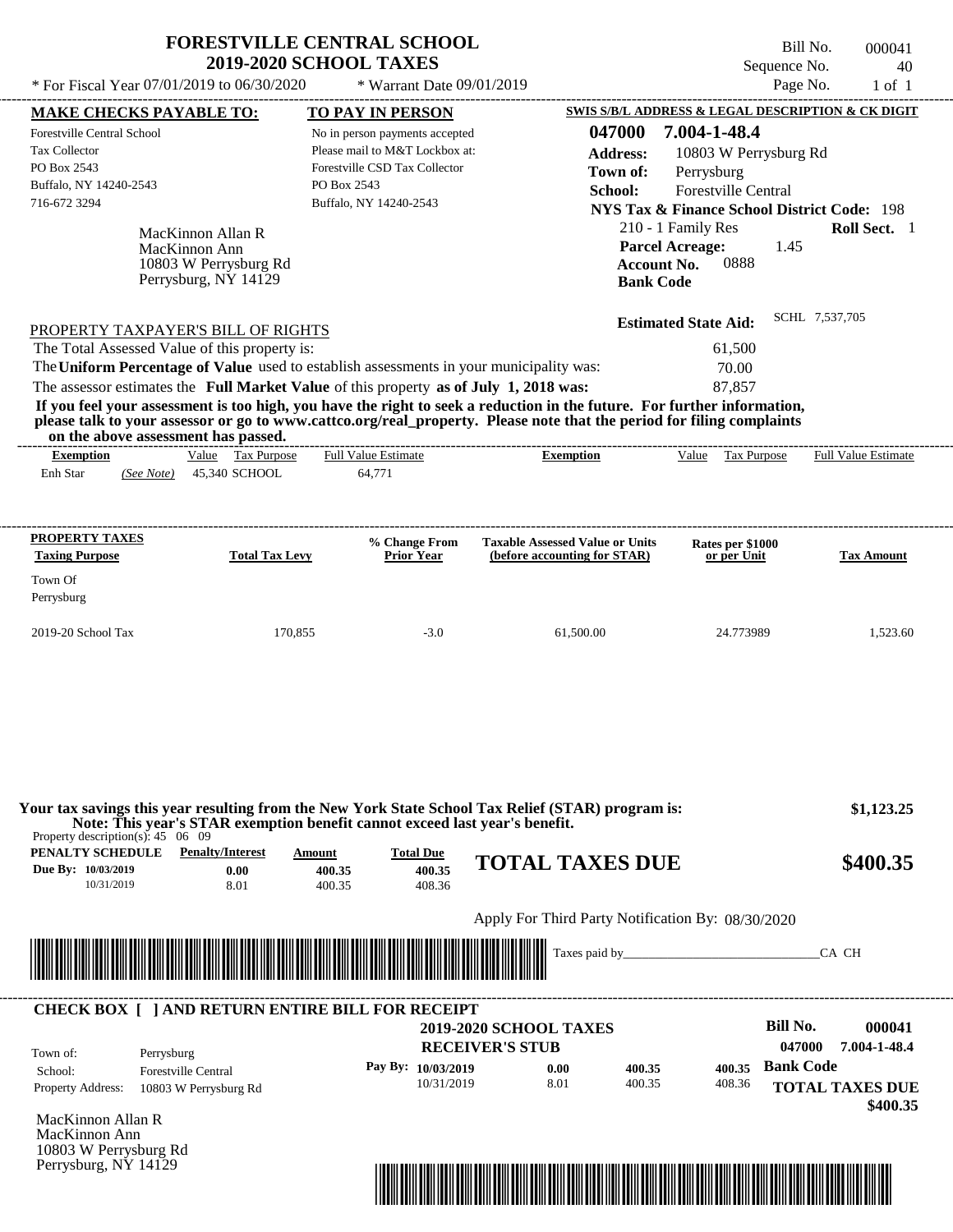| * For Fiscal Year 07/01/2019 to 06/30/2020<br>* Warrant Date 09/01/2019<br><b>MAKE CHECKS PAYABLE TO:</b><br>TO PAY IN PERSON<br>No in person payments accepted<br>Please mail to M&T Lockbox at:<br>Forestville CSD Tax Collector<br>PO Box 2543<br>Buffalo, NY 14240-2543<br>Maltby James A  | Page No.<br>$1$ of $1$<br>SWIS S/B/L ADDRESS & LEGAL DESCRIPTION & CK DIGIT<br>7.004-1-49.1<br>047000<br><b>Address:</b><br>10929 W Perrysburg Rd<br>Town of:<br>Perrysburg<br><b>Forestville Central</b><br>School:<br><b>NYS Tax &amp; Finance School District Code: 198</b><br>210 - 1 Family Res<br>Roll Sect. 1                                      |
|------------------------------------------------------------------------------------------------------------------------------------------------------------------------------------------------------------------------------------------------------------------------------------------------|-----------------------------------------------------------------------------------------------------------------------------------------------------------------------------------------------------------------------------------------------------------------------------------------------------------------------------------------------------------|
|                                                                                                                                                                                                                                                                                                |                                                                                                                                                                                                                                                                                                                                                           |
|                                                                                                                                                                                                                                                                                                |                                                                                                                                                                                                                                                                                                                                                           |
|                                                                                                                                                                                                                                                                                                |                                                                                                                                                                                                                                                                                                                                                           |
|                                                                                                                                                                                                                                                                                                |                                                                                                                                                                                                                                                                                                                                                           |
|                                                                                                                                                                                                                                                                                                |                                                                                                                                                                                                                                                                                                                                                           |
|                                                                                                                                                                                                                                                                                                |                                                                                                                                                                                                                                                                                                                                                           |
|                                                                                                                                                                                                                                                                                                |                                                                                                                                                                                                                                                                                                                                                           |
|                                                                                                                                                                                                                                                                                                |                                                                                                                                                                                                                                                                                                                                                           |
|                                                                                                                                                                                                                                                                                                | <b>Parcel Acreage:</b><br>4.15                                                                                                                                                                                                                                                                                                                            |
|                                                                                                                                                                                                                                                                                                | 0207<br><b>Account No.</b>                                                                                                                                                                                                                                                                                                                                |
|                                                                                                                                                                                                                                                                                                | <b>Bank Code</b>                                                                                                                                                                                                                                                                                                                                          |
| The Total Assessed Value of this property is:                                                                                                                                                                                                                                                  |                                                                                                                                                                                                                                                                                                                                                           |
| The Uniform Percentage of Value used to establish assessments in your municipality was:<br>The assessor estimates the Full Market Value of this property as of July 1, 2018 was:<br>on the above assessment has passed.<br>Value Tax Purpose<br><b>Full Value Estimate</b><br>19,800<br>28,286 | 122,000<br>70.00<br>174,286<br>If you feel your assessment is too high, you have the right to seek a reduction in the future. For further information,<br>please talk to your assessor or go to www.cattco.org/real_property. Please note that the period for filing complaints<br>Tax Purpose<br><b>Full Value Estimate</b><br>Value<br><b>Exemption</b> |
| % Change From<br><b>Total Tax Levy</b><br><b>Prior Year</b>                                                                                                                                                                                                                                    | <b>Taxable Assessed Value or Units</b><br>Rates per \$1000<br>or per Unit<br><b>Tax Amount</b>                                                                                                                                                                                                                                                            |
|                                                                                                                                                                                                                                                                                                |                                                                                                                                                                                                                                                                                                                                                           |
|                                                                                                                                                                                                                                                                                                |                                                                                                                                                                                                                                                                                                                                                           |
|                                                                                                                                                                                                                                                                                                |                                                                                                                                                                                                                                                                                                                                                           |
|                                                                                                                                                                                                                                                                                                | Maltby Sharon A<br>10920 W Perrysburg Rd<br>Perrysburg, NY 14129<br>PROPERTY TAXPAYER'S BILL OF RIGHTS                                                                                                                                                                                                                                                    |

**An estimated STAR check has been or will be mailed to you by the NYS Tax Department. Any overpayment or underpayment can be reconciled on your next tax return or STAR Credit Check.**

Property description(s): 45 06 09

| PENALTY SCHEDULE   | <b>Penalty/Interest</b> | Amount   | <b>Total Due</b> |                                                   |            |
|--------------------|-------------------------|----------|------------------|---------------------------------------------------|------------|
| Due By: 10/03/2019 | 0.00                    | 3.022.43 | 3.022.43         | <b>TOTAL TAXES DUE</b>                            | \$3,022.43 |
| 10/31/2019         | 60.45                   | 3.022.43 | 3.082.88         |                                                   |            |
|                    |                         |          |                  |                                                   |            |
|                    |                         |          |                  | Apply For Third Party Notification By: 08/30/2020 |            |



| Town of:                 | Perrysburg                 | <b>2019-2020 SCHOOL TAXES</b><br><b>RECEIVER'S STUB</b> |       |          |          | Bill No.<br>047000 | 000042<br>7.004-1-49.1               |
|--------------------------|----------------------------|---------------------------------------------------------|-------|----------|----------|--------------------|--------------------------------------|
| School:                  | <b>Forestville Central</b> | Pay By: $10/03/2019$                                    | 0.00  | 3,022.43 | 3.022.43 | <b>Bank Code</b>   |                                      |
| <b>Property Address:</b> | 10929 W Perrysburg Rd      | 10/31/2019                                              | 60.45 | 3.022.43 | 3,082.88 |                    | <b>TOTAL TAXES DUE</b><br>\$3,022.43 |

Maltby Sharon A 10920 W Perrysburg Rd Perrysburg, NY 14129

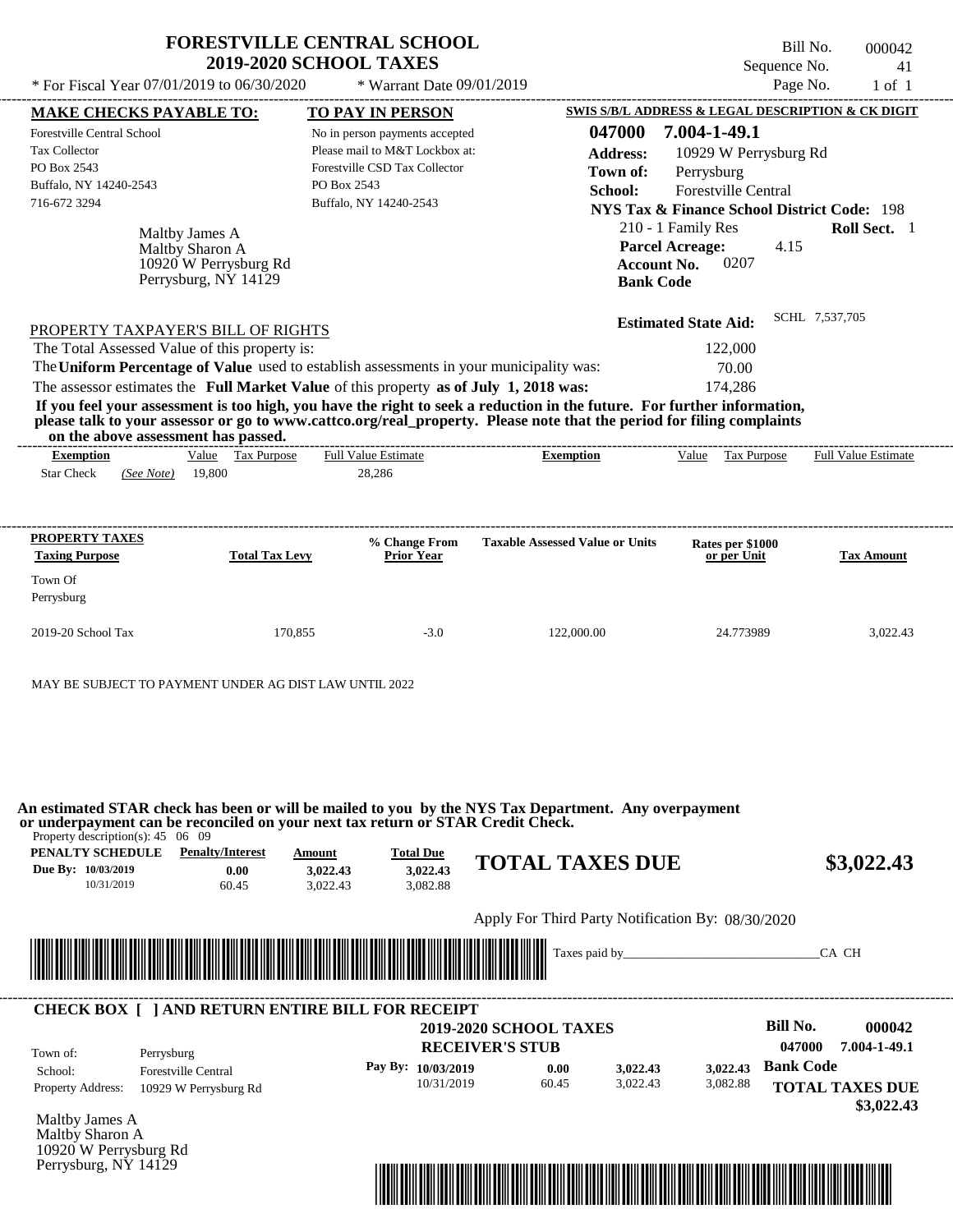|                                                                                                                                                                                                                                                                                                                                                                                                                                                                 |                                                                  | <b>FORESTVILLE CENTRAL SCHOOL</b><br><b>2019-2020 SCHOOL TAXES</b>                                                                                                      |                                                                       |                                                   |                                                                                                                                                                                                                                                                                                                                                    | Bill No.<br>Sequence No.                      | 000043<br>42                                   |
|-----------------------------------------------------------------------------------------------------------------------------------------------------------------------------------------------------------------------------------------------------------------------------------------------------------------------------------------------------------------------------------------------------------------------------------------------------------------|------------------------------------------------------------------|-------------------------------------------------------------------------------------------------------------------------------------------------------------------------|-----------------------------------------------------------------------|---------------------------------------------------|----------------------------------------------------------------------------------------------------------------------------------------------------------------------------------------------------------------------------------------------------------------------------------------------------------------------------------------------------|-----------------------------------------------|------------------------------------------------|
|                                                                                                                                                                                                                                                                                                                                                                                                                                                                 |                                                                  |                                                                                                                                                                         |                                                                       |                                                   |                                                                                                                                                                                                                                                                                                                                                    |                                               | $1$ of $1$                                     |
| * For Fiscal Year 07/01/2019 to 06/30/2020<br><b>MAKE CHECKS PAYABLE TO:</b><br>Forestville Central School<br>Tax Collector<br>PO Box 2543<br>Buffalo, NY 14240-2543<br>716-672 3294<br>PROPERTY TAXPAYER'S BILL OF RIGHTS<br>The Total Assessed Value of this property is:<br>The Uniform Percentage of Value used to establish assessments in your municipality was:<br>The assessor estimates the Full Market Value of this property as of July 1, 2018 was: | Martin Margaret<br>10802 W Perrysburg Rd<br>Perrysburg, NY 14129 | <b>TO PAY IN PERSON</b><br>No in person payments accepted<br>Please mail to M&T Lockbox at:<br>Forestville CSD Tax Collector<br>PO Box 2543<br>Buffalo, NY 14240-2543   | * Warrant Date 09/01/2019                                             | 047000<br><b>Address:</b><br>Town of:<br>School:  | SWIS S/B/L ADDRESS & LEGAL DESCRIPTION & CK DIGIT<br>7.004-1-25<br>10802 W Perrysburg Rd<br>Perrysburg<br>Forestville Central<br><b>NYS Tax &amp; Finance School District Code: 198</b><br>240 - Rural res<br><b>Parcel Acreage:</b><br>0328<br><b>Account No.</b><br><b>Bank Code</b><br><b>Estimated State Aid:</b><br>52,700<br>70.00<br>75,286 | Page No.<br>47.88<br>SCHL 7,537,705           | Roll Sect. 1                                   |
| If you feel your assessment is too high, you have the right to seek a reduction in the future. For further information,<br>please talk to your assessor or go to www.cattco.org/real_property. Please note that the period for filing complaints<br>on the above assessment has passed.                                                                                                                                                                         |                                                                  |                                                                                                                                                                         |                                                                       |                                                   |                                                                                                                                                                                                                                                                                                                                                    |                                               |                                                |
| <b>Exemption</b><br><b>Bas Star</b><br>(See Note)                                                                                                                                                                                                                                                                                                                                                                                                               | Value Tax Purpose<br>19,800 SCHOOL                               | <b>Full Value Estimate</b><br>28,286                                                                                                                                    | ------------------------------                                        | <b>Exemption</b>                                  | Value Tax Purpose                                                                                                                                                                                                                                                                                                                                  |                                               | <b>Full Value Estimate</b>                     |
| <b>PROPERTY TAXES</b>                                                                                                                                                                                                                                                                                                                                                                                                                                           |                                                                  | % Change From                                                                                                                                                           |                                                                       | <b>Taxable Assessed Value or Units</b>            | Rates per \$1000                                                                                                                                                                                                                                                                                                                                   |                                               |                                                |
| <b>Taxing Purpose</b><br>Town Of<br>Perrysburg                                                                                                                                                                                                                                                                                                                                                                                                                  | <b>Total Tax Levy</b>                                            | <b>Prior Year</b>                                                                                                                                                       |                                                                       | (before accounting for STAR)                      | or per Unit                                                                                                                                                                                                                                                                                                                                        |                                               | <b>Tax Amount</b>                              |
| 2019-20 School Tax                                                                                                                                                                                                                                                                                                                                                                                                                                              | 170,855                                                          | $-3.0$                                                                                                                                                                  |                                                                       | 52,700.00                                         | 24.773989                                                                                                                                                                                                                                                                                                                                          |                                               | 1,305.59                                       |
| Your tax savings this year resulting from the New York State School Tax Relief (STAR) program is:<br>Property description(s): $37 \quad 06 \quad 09$<br>PENALTY SCHEDULE<br>Due By: 10/03/2019<br>10/31/2019                                                                                                                                                                                                                                                    | <b>Penalty/Interest</b><br>0.00<br>16.30                         | Note: This year's STAR exemption benefit cannot exceed last year's benefit.<br>Storage Well #1725<br><b>Total Due</b><br>Amount<br>815.06<br>815.06<br>815.06<br>831.36 |                                                                       | <b>TOTAL TAXES DUE</b>                            |                                                                                                                                                                                                                                                                                                                                                    |                                               | \$490.53<br>\$815.06                           |
|                                                                                                                                                                                                                                                                                                                                                                                                                                                                 |                                                                  |                                                                                                                                                                         |                                                                       | Apply For Third Party Notification By: 08/30/2020 |                                                                                                                                                                                                                                                                                                                                                    |                                               |                                                |
| <u> Harry Harry Harry Harry Harry Harry Harry Harry Harry Harry Harry Harry Harry Harry Harry Harry Harry Harry Harry Harry Harry Harry Harry Harry Harry Harry Harry Harry Harry Harry Harry Harry Harry Harry Harry Harry Harr</u>                                                                                                                                                                                                                            |                                                                  |                                                                                                                                                                         |                                                                       |                                                   |                                                                                                                                                                                                                                                                                                                                                    | CA CH                                         |                                                |
| <b>CHECK BOX [ ] AND RETURN ENTIRE BILL FOR RECEIPT</b><br>Town of:<br>Perrysburg<br>School:<br><b>Property Address:</b>                                                                                                                                                                                                                                                                                                                                        | <b>Forestville Central</b><br>10802 W Perrysburg Rd              | Pay By: 10/03/2019                                                                                                                                                      | <b>2019-2020 SCHOOL TAXES</b><br><b>RECEIVER'S STUB</b><br>10/31/2019 | 815.06<br>0.00<br>16.30<br>815.06                 | 815.06<br>831.36                                                                                                                                                                                                                                                                                                                                   | <b>Bill No.</b><br>047000<br><b>Bank Code</b> | 000043<br>7.004-1-25<br><b>TOTAL TAXES DUE</b> |
| Martin Margaret<br>10802 W Perrysburg Rd                                                                                                                                                                                                                                                                                                                                                                                                                        |                                                                  |                                                                                                                                                                         |                                                                       |                                                   |                                                                                                                                                                                                                                                                                                                                                    |                                               | \$815.06                                       |

Perrysburg, NY 14129

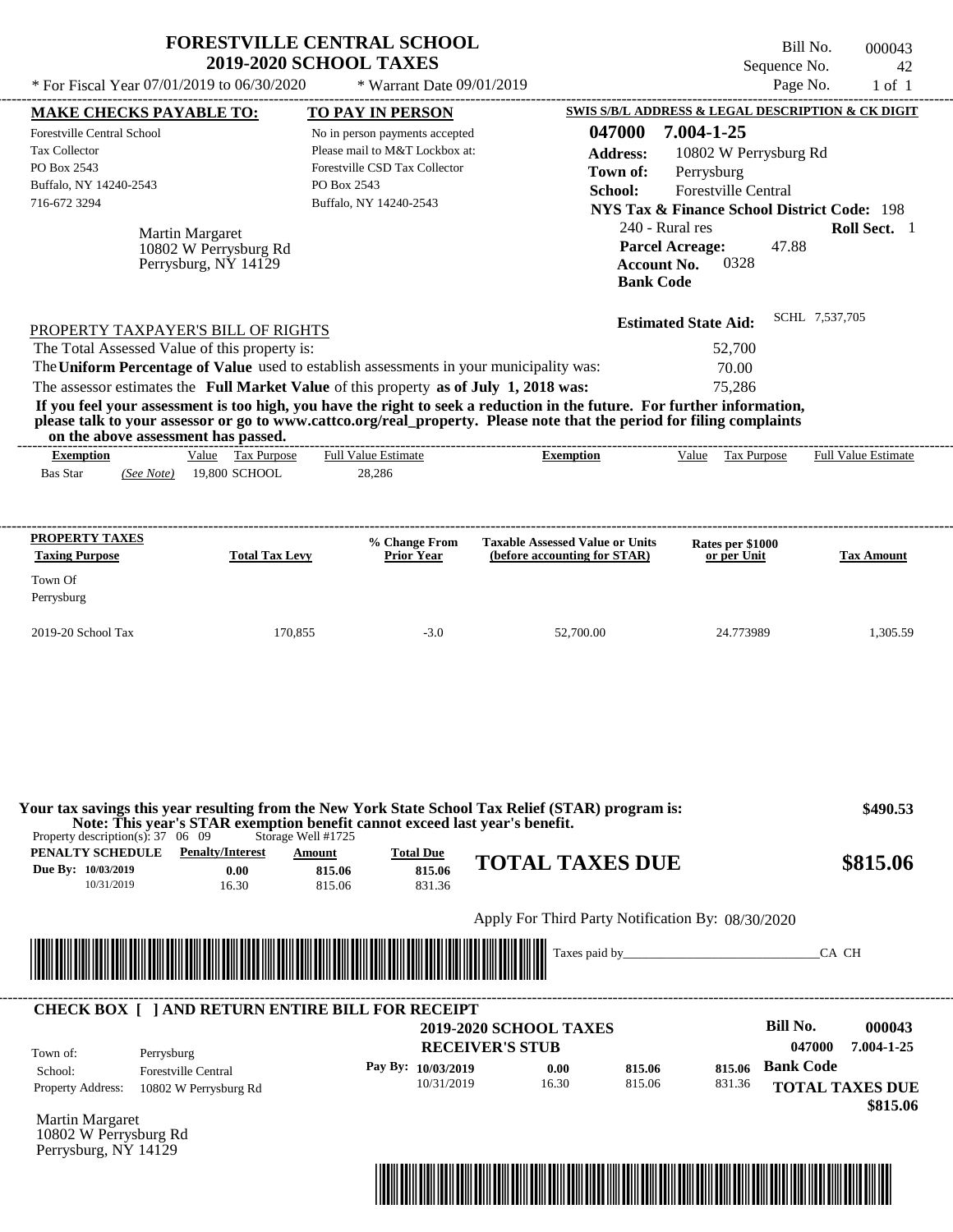| <b>MAKE CHECKS PAYABLE TO:</b>                                                                                                                                                    | * For Fiscal Year 07/01/2019 to 06/30/2020                       | <b>FORESTVILLE CENTRAL SCHOOL</b><br><b>2019-2020 SCHOOL TAXES</b><br>* Warrant Date 09/01/2019                                                                                                                                                                                                                                                                                                                                                                                                           |                                                                                            | Sequence No.<br>Page No.                                                                                                                                                                  | Bill No.<br>000044<br>43<br>$1$ of $1$       |
|-----------------------------------------------------------------------------------------------------------------------------------------------------------------------------------|------------------------------------------------------------------|-----------------------------------------------------------------------------------------------------------------------------------------------------------------------------------------------------------------------------------------------------------------------------------------------------------------------------------------------------------------------------------------------------------------------------------------------------------------------------------------------------------|--------------------------------------------------------------------------------------------|-------------------------------------------------------------------------------------------------------------------------------------------------------------------------------------------|----------------------------------------------|
|                                                                                                                                                                                   |                                                                  |                                                                                                                                                                                                                                                                                                                                                                                                                                                                                                           |                                                                                            | SWIS S/B/L ADDRESS & LEGAL DESCRIPTION & CK DIGIT                                                                                                                                         |                                              |
| <b>Forestville Central School</b><br><b>Tax Collector</b><br>PO Box 2543<br>Buffalo, NY 14240-2543<br>716-672 3294                                                                | <b>MAYS TERRENCE J</b><br>12657 Route 39<br>Perrysburg, NY 14129 | <b>TO PAY IN PERSON</b><br>No in person payments accepted<br>Please mail to M&T Lockbox at:<br>Forestville CSD Tax Collector<br>PO Box 2543<br>Buffalo, NY 14240-2543                                                                                                                                                                                                                                                                                                                                     | 047000<br><b>Address:</b><br>Town of:<br>School:<br><b>Account No.</b><br><b>Bank Code</b> | 15.002-1-9.2<br>12657 Route 39<br>Perrysburg<br><b>Forestville Central</b><br>NYS Tax & Finance School District Code: 198<br>210 - 1 Family Res<br><b>Parcel Acreage:</b><br>3.31<br>0839 | Roll Sect. 1                                 |
| PROPERTY TAXPAYER'S BILL OF RIGHTS<br>The Total Assessed Value of this property is:<br>on the above assessment has passed.<br><b>Exemption</b><br><b>Star Check</b><br>(See Note) | Value Tax Purpose<br>19,800                                      | The Uniform Percentage of Value used to establish assessments in your municipality was:<br>The assessor estimates the Full Market Value of this property as of July 1, 2018 was:<br>If you feel your assessment is too high, you have the right to seek a reduction in the future. For further information,<br>please talk to your assessor or go to www.cattco.org/real_property. Please note that the period for filing complaints<br>-------------------------<br><b>Full Value Estimate</b><br>28,286 | <b>Exemption</b>                                                                           | <b>Estimated State Aid:</b><br>86,200<br>70.00<br>123,143<br>Value Tax Purpose                                                                                                            | SCHL 7.537.705<br><b>Full Value Estimate</b> |
|                                                                                                                                                                                   |                                                                  |                                                                                                                                                                                                                                                                                                                                                                                                                                                                                                           |                                                                                            |                                                                                                                                                                                           |                                              |
| <b>PROPERTY TAXES</b><br><b>Taxing Purpose</b>                                                                                                                                    | <b>Total Tax Levy</b>                                            | % Change From<br><b>Prior Year</b>                                                                                                                                                                                                                                                                                                                                                                                                                                                                        | <b>Taxable Assessed Value or Units</b>                                                     | Rates per \$1000<br>or per Unit                                                                                                                                                           | <b>Tax Amount</b>                            |
| Town Of<br>Perrysburg                                                                                                                                                             |                                                                  |                                                                                                                                                                                                                                                                                                                                                                                                                                                                                                           |                                                                                            |                                                                                                                                                                                           |                                              |

**An estimated STAR check has been or will be mailed to you by the NYS Tax Department. Any overpayment or underpayment can be reconciled on your next tax return or STAR Credit Check.**

Property description(s): 35 06 09

| PENALTY SCHEDULE   | <b>Penalty/Interest</b> | Amount   | <b>Total Due</b> |                        |            |
|--------------------|-------------------------|----------|------------------|------------------------|------------|
| Due By: 10/03/2019 | 0.00                    | 2.135.52 | 2,135.52         | <b>TOTAL TAXES DUE</b> | \$2,135.52 |
| 10/31/2019         |                         | 2.135.52 | 2.178.23         |                        |            |
|                    |                         |          |                  |                        |            |

Apply For Third Party Notification By: 08/30/2020



| Town of:                 | Perrysburg                 | <b>2019-2020 SCHOOL TAXES</b><br><b>RECEIVER'S STUB</b> |       |          |          | Bill No.<br>047000 | 000044<br>15.002-1-9.2 |
|--------------------------|----------------------------|---------------------------------------------------------|-------|----------|----------|--------------------|------------------------|
| School:                  | <b>Forestville Central</b> | Pay By: $10/03/2019$                                    | 0.00  | 2,135.52 | 2,135.52 | <b>Bank Code</b>   |                        |
| <b>Property Address:</b> | 12657 Route 39             | 10/31/2019                                              | 42.71 | 2.135.52 | 2,178.23 |                    | <b>TOTAL TAXES DUE</b> |

MAYS TERRENCE J 12657 Route 39 Perrysburg, NY 14129

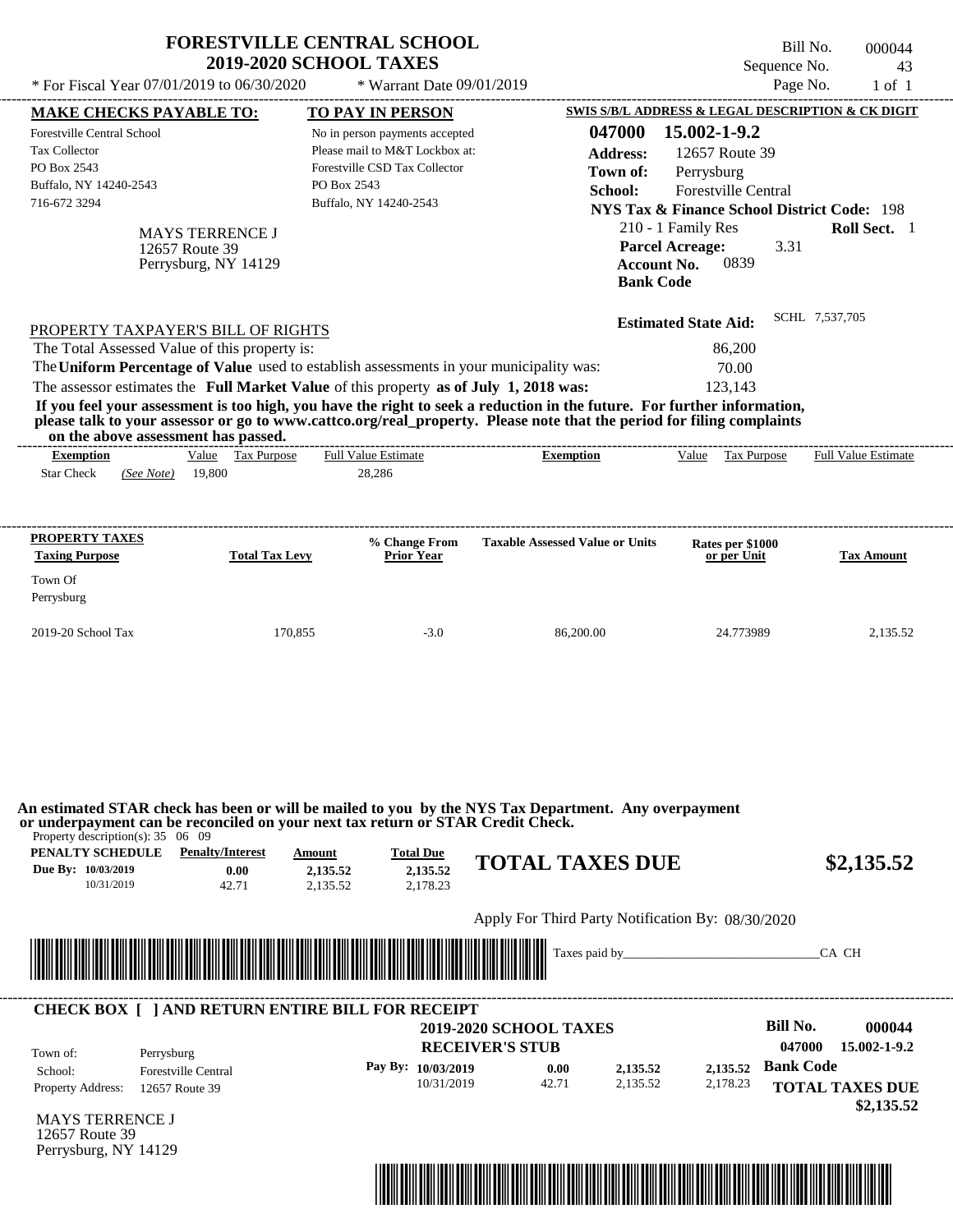| * For Fiscal Year 07/01/2019 to 06/30/2020                                                                                                                                                                                                                                                                     | <b>FORESTVILLE CENTRAL SCHOOL</b><br><b>2019-2020 SCHOOL TAXES</b>                    | * Warrant Date 09/01/2019                                                                                                   |                                                                                                                                                                                                                                                  | Sequence No.                                                                                                                                                                                             | Bill No.<br>000045<br>45<br>Page No.<br>$1$ of $1$ |
|----------------------------------------------------------------------------------------------------------------------------------------------------------------------------------------------------------------------------------------------------------------------------------------------------------------|---------------------------------------------------------------------------------------|-----------------------------------------------------------------------------------------------------------------------------|--------------------------------------------------------------------------------------------------------------------------------------------------------------------------------------------------------------------------------------------------|----------------------------------------------------------------------------------------------------------------------------------------------------------------------------------------------------------|----------------------------------------------------|
| <b>MAKE CHECKS PAYABLE TO:</b>                                                                                                                                                                                                                                                                                 |                                                                                       | <b>TO PAY IN PERSON</b>                                                                                                     |                                                                                                                                                                                                                                                  |                                                                                                                                                                                                          | SWIS S/B/L ADDRESS & LEGAL DESCRIPTION & CK DIGIT  |
| <b>Forestville Central School</b><br><b>Tax Collector</b><br>PO Box 2543<br>Buffalo, NY 14240-2543<br>716-672 3294<br>Mikula Joseph<br>PO Box 390                                                                                                                                                              | PO Box 2543<br>Cassadaga, NY 14718                                                    | No in person payments accepted<br>Please mail to M&T Lockbox at:<br>Forestville CSD Tax Collector<br>Buffalo, NY 14240-2543 | 047000<br><b>Address:</b><br>Town of:<br>School:<br><b>Account No.</b><br><b>Bank Code</b>                                                                                                                                                       | 15.002-1-33<br><b>Edwards Corners Rd</b><br>Perrysburg<br>Forestville Central<br><b>NYS Tax &amp; Finance School District Code: 198</b><br>323 - Vacant rural<br><b>Parcel Acreage:</b><br>75.00<br>0346 | Roll Sect. 1                                       |
| PROPERTY TAXPAYER'S BILL OF RIGHTS<br>The Total Assessed Value of this property is:<br>The Uniform Percentage of Value used to establish assessments in your municipality was:<br>The assessor estimates the Full Market Value of this property as of July 1, 2018 was:<br>on the above assessment has passed. |                                                                                       |                                                                                                                             | If you feel your assessment is too high, you have the right to seek a reduction in the future. For further information,<br>please talk to your assessor or go to www.cattco.org/real_property. Please note that the period for filing complaints | <b>Estimated State Aid:</b><br>30,000<br>70.00<br>42,857                                                                                                                                                 | SCHL 7,537,705                                     |
| <b>Exemption</b>                                                                                                                                                                                                                                                                                               | Value Tax Purpose                                                                     | <b>Full Value Estimate</b>                                                                                                  | <b>Exemption</b>                                                                                                                                                                                                                                 | Tax Purpose<br>Value                                                                                                                                                                                     | <b>Full Value Estimate</b>                         |
|                                                                                                                                                                                                                                                                                                                |                                                                                       |                                                                                                                             |                                                                                                                                                                                                                                                  |                                                                                                                                                                                                          |                                                    |
| <b>Taxing Purpose</b>                                                                                                                                                                                                                                                                                          | <b>Total Tax Levy</b>                                                                 | % Change From<br><b>Prior Year</b>                                                                                          | <b>Taxable Assessed Value or Units</b>                                                                                                                                                                                                           | Rates per \$1000<br>or per Unit                                                                                                                                                                          | <b>Tax Amount</b>                                  |
| Town Of<br>Perrysburg<br>2019-20 School Tax                                                                                                                                                                                                                                                                    | 170,855                                                                               | $-3.0$                                                                                                                      | 30,000.00                                                                                                                                                                                                                                        | 24.773989                                                                                                                                                                                                | 743.22                                             |
| <b>PROPERTY TAXES</b><br>Property description(s): 34 06 09<br>PENALTY SCHEDULE<br>Due Bv: 10/03/2019<br>10/31/2019                                                                                                                                                                                             | No Frontage<br><b>Penalty/Interest</b><br>Amount<br>0.00<br>743.22<br>743.22<br>14.86 | <b>Total Due</b><br>743.22<br>758.08                                                                                        | <b>TOTAL TAXES DUE</b>                                                                                                                                                                                                                           |                                                                                                                                                                                                          | \$743.22                                           |
|                                                                                                                                                                                                                                                                                                                |                                                                                       |                                                                                                                             | Apply For Third Party Notification By: 08/30/2020                                                                                                                                                                                                |                                                                                                                                                                                                          |                                                    |

|                          | <b>CHECK BOX   JAND RETURN ENTIRE BILL FOR RECEIPT</b> |                        |                               |        |        |                  |                                    |
|--------------------------|--------------------------------------------------------|------------------------|-------------------------------|--------|--------|------------------|------------------------------------|
|                          |                                                        |                        | <b>2019-2020 SCHOOL TAXES</b> |        |        | Bill No.         | 000045                             |
| Town of:                 | Perrysburg                                             | <b>RECEIVER'S STUB</b> |                               |        |        | 047000           | 15.002-1-33                        |
| School:                  | <b>Forestville Central</b>                             | Pay By: $10/03/2019$   | 0.00                          | 743.22 |        | 743.22 Bank Code |                                    |
| <b>Property Address:</b> | <b>Edwards Corners Rd</b>                              | 10/31/2019             | 14.86                         | 743.22 | 758.08 |                  | <b>TOTAL TAXES DUE</b><br>\$743.22 |

Mikula Joseph PO Box 390 Cassadaga, NY 14718

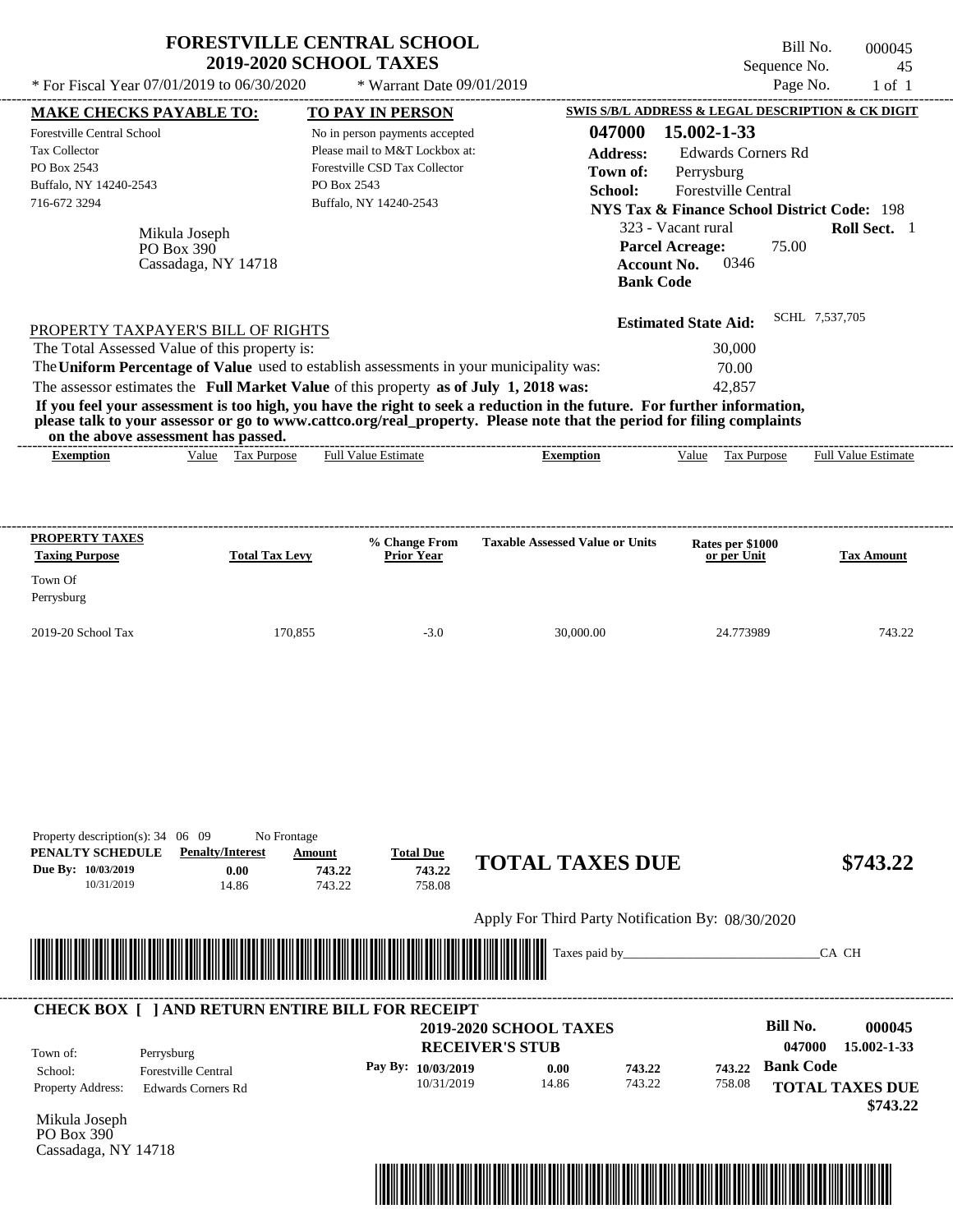|                                                         | <b>2019-2020 SCHOOL TAXES</b>              |                                                                                                                                                                                  |                                                                                                                                                                                                                                                  | Sequence No.                                           | 46                         |
|---------------------------------------------------------|--------------------------------------------|----------------------------------------------------------------------------------------------------------------------------------------------------------------------------------|--------------------------------------------------------------------------------------------------------------------------------------------------------------------------------------------------------------------------------------------------|--------------------------------------------------------|----------------------------|
|                                                         | * For Fiscal Year 07/01/2019 to 06/30/2020 | * Warrant Date 09/01/2019                                                                                                                                                        |                                                                                                                                                                                                                                                  |                                                        | Page No.<br>$1$ of $1$     |
| <b>MAKE CHECKS PAYABLE TO:</b>                          |                                            | <b>TO PAY IN PERSON</b>                                                                                                                                                          |                                                                                                                                                                                                                                                  | SWIS S/B/L ADDRESS & LEGAL DESCRIPTION & CK DIGIT      |                            |
| Forestville Central School                              |                                            | No in person payments accepted                                                                                                                                                   | 047000                                                                                                                                                                                                                                           | 7.004-1-40.5                                           |                            |
| <b>Tax Collector</b>                                    |                                            | Please mail to M&T Lockbox at:                                                                                                                                                   | <b>Address:</b>                                                                                                                                                                                                                                  | 10581 W Perrysburg Rd                                  |                            |
| PO Box 2543                                             |                                            | Forestville CSD Tax Collector                                                                                                                                                    | Town of:                                                                                                                                                                                                                                         | Perrysburg                                             |                            |
| Buffalo, NY 14240-2543                                  |                                            | PO Box 2543                                                                                                                                                                      | School:                                                                                                                                                                                                                                          | Forestville Central                                    |                            |
| 716-672 3294                                            |                                            | Buffalo, NY 14240-2543                                                                                                                                                           |                                                                                                                                                                                                                                                  | <b>NYS Tax &amp; Finance School District Code: 198</b> |                            |
|                                                         | Nash Gary W                                |                                                                                                                                                                                  |                                                                                                                                                                                                                                                  | 270 - Mfg housing                                      | Roll Sect. 1               |
|                                                         | Nash Linda L                               |                                                                                                                                                                                  |                                                                                                                                                                                                                                                  | <b>Parcel Acreage:</b><br>1.67                         |                            |
|                                                         | PO Box 227                                 |                                                                                                                                                                                  |                                                                                                                                                                                                                                                  | 0861<br><b>Account No.</b>                             |                            |
|                                                         | Perrysburg, NY 14129                       |                                                                                                                                                                                  | <b>Bank Code</b>                                                                                                                                                                                                                                 |                                                        |                            |
| PROPERTY TAXPAYER'S BILL OF RIGHTS                      |                                            |                                                                                                                                                                                  |                                                                                                                                                                                                                                                  | <b>Estimated State Aid:</b>                            | SCHL 7,537,705             |
|                                                         |                                            |                                                                                                                                                                                  |                                                                                                                                                                                                                                                  | 68,800                                                 |                            |
|                                                         |                                            |                                                                                                                                                                                  |                                                                                                                                                                                                                                                  |                                                        |                            |
| The Total Assessed Value of this property is:           |                                            |                                                                                                                                                                                  |                                                                                                                                                                                                                                                  |                                                        |                            |
|                                                         |                                            | The Uniform Percentage of Value used to establish assessments in your municipality was:<br>The assessor estimates the Full Market Value of this property as of July 1, 2018 was: | If you feel your assessment is too high, you have the right to seek a reduction in the future. For further information,<br>please talk to your assessor or go to www.cattco.org/real_property. Please note that the period for filing complaints | 70.00<br>98,286                                        |                            |
| on the above assessment has passed.<br><b>Exemption</b> | Value Tax Purpose                          | <b>Full Value Estimate</b>                                                                                                                                                       | <b>Exemption</b>                                                                                                                                                                                                                                 | Value<br><b>Tax Purpose</b>                            | <b>Full Value Estimate</b> |
| Enh Star<br>(See Note)                                  | 45.340 SCHOOL                              | 64,771                                                                                                                                                                           |                                                                                                                                                                                                                                                  |                                                        |                            |
| PROPERTY TAXES<br><b>Taxing Purpose</b>                 | <b>Total Tax Levy</b>                      | % Change From<br><b>Prior Year</b>                                                                                                                                               | <b>Taxable Assessed Value or Units</b><br>(before accounting for STAR)                                                                                                                                                                           | Rates per \$1000<br>or per Unit                        | <b>Tax Amount</b>          |
| Town Of<br>Perrysburg                                   |                                            |                                                                                                                                                                                  |                                                                                                                                                                                                                                                  |                                                        |                            |

| Property description(s): $44 \quad 06 \quad 09$      |                                          |                            |                                      | Your tax savings this year resulting from the New York State School Tax Relief (STAR) program is:<br>Note: This year's STAR exemption benefit cannot exceed last year's benefit. | \$1,123.25 |
|------------------------------------------------------|------------------------------------------|----------------------------|--------------------------------------|----------------------------------------------------------------------------------------------------------------------------------------------------------------------------------|------------|
| PENALTY SCHEDULE<br>Due By: 10/03/2019<br>10/31/2019 | <b>Penalty/Interest</b><br>0.00<br>11.62 | Amount<br>581.20<br>581.20 | <b>Total Due</b><br>581.20<br>592.82 | <b>TOTAL TAXES DUE</b>                                                                                                                                                           | \$581.20   |

## Apply For Third Party Notification By: 08/30/2020



| Town of:                 | Perrysburg                 | <b>RECEIVER'S STUB</b> | <b>2019-2020 SCHOOL TAXES</b> |        |        | Bill No.<br>047000 | 000046<br>7.004-1-40.5 |
|--------------------------|----------------------------|------------------------|-------------------------------|--------|--------|--------------------|------------------------|
| School:                  | <b>Forestville Central</b> | Pay By: 10/03/2019     | 0.00                          | 581.20 | 581.20 | <b>Bank Code</b>   |                        |
| <b>Property Address:</b> | 10581 W Perrysburg Rd      | 10/31/2019             | 11.62                         | 581.20 | 592.82 |                    | <b>TOTAL TAXES DUE</b> |

Nash Gary W Nash Linda L PO Box 227 Perrysburg, NY 14129

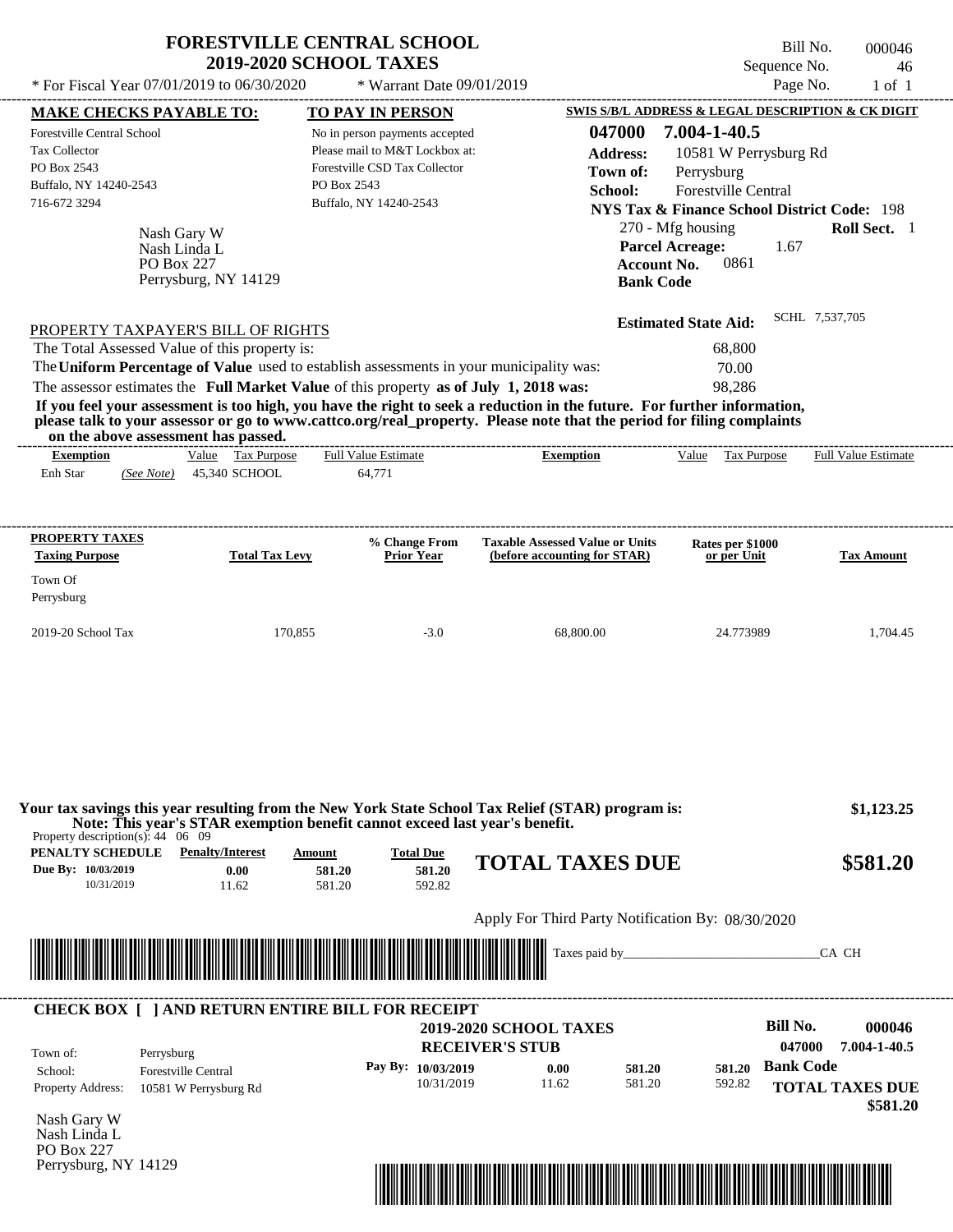|                                                | <b>FORESTVILLE CENTRAL SCHOOL</b><br><b>2019-2020 SCHOOL TAXES</b> |                 | Bill No.<br>Sequence No.                          | 000048<br>-47 |
|------------------------------------------------|--------------------------------------------------------------------|-----------------|---------------------------------------------------|---------------|
| * For Fiscal Year $07/01/2019$ to $06/30/2020$ | $*$ Warrant Date 09/01/2019                                        |                 | Page No.                                          | 1 of 1        |
| <b>MAKE CHECKS PAYABLE TO:</b>                 | <b>TO PAY IN PERSON</b>                                            |                 | SWIS S/B/L ADDRESS & LEGAL DESCRIPTION & CK DIGIT |               |
| <b>Forestville Central School</b>              | No in person payments accepted                                     | 047000          | 7.004-1-1                                         |               |
| Tax Collector                                  | Please mail to M&T Lockbox at:                                     | <b>Address:</b> | County Line Rd                                    |               |

| PO Box 2543<br>Buffalo, NY 14240-2543<br>716-672 3294                    | Forestville CSD Tax Collector<br>PO Box 2543<br>Buffalo, NY 14240-2543                                                                                                                                                                           | Town of:<br>School: | Perrysburg<br>323 - Vacant rural      | <b>Forestville Central</b> |       | <b>NYS Tax &amp; Finance School District Code: 198</b><br><b>Roll Sect.</b> 1 |
|--------------------------------------------------------------------------|--------------------------------------------------------------------------------------------------------------------------------------------------------------------------------------------------------------------------------------------------|---------------------|---------------------------------------|----------------------------|-------|-------------------------------------------------------------------------------|
| Pagett James<br>Pageett Penny<br>8793 Route 62<br>South Dayton, NY 14138 |                                                                                                                                                                                                                                                  | <b>Bank Code</b>    | <b>Parcel Acreage:</b><br>Account No. | 0340                       | 13.65 |                                                                               |
| PROPERTY TAXPAYER'S BILL OF RIGHTS                                       |                                                                                                                                                                                                                                                  |                     | <b>Estimated State Aid:</b>           |                            |       | SCHL 7,537,705                                                                |
| The Total Assessed Value of this property is:                            |                                                                                                                                                                                                                                                  |                     |                                       | 8,600                      |       |                                                                               |
|                                                                          | The Uniform Percentage of Value used to establish assessments in your municipality was:                                                                                                                                                          |                     |                                       | 70.00                      |       |                                                                               |
|                                                                          | The assessor estimates the Full Market Value of this property as of July 1, 2018 was:                                                                                                                                                            |                     |                                       | 12.286                     |       |                                                                               |
| on the above assessment has passed.                                      | If you feel your assessment is too high, you have the right to seek a reduction in the future. For further information,<br>please talk to your assessor or go to www.cattco.org/real_property. Please note that the period for filing complaints |                     |                                       |                            |       |                                                                               |
| Tax Purpose<br><b>Exemption</b><br>Value                                 | <b>Full Value Estimate</b><br>Exemption                                                                                                                                                                                                          |                     | Value                                 | Tax Purpose                |       | <b>Full Value Estimate</b>                                                    |

| <b>PROPERTY TAXES</b><br><b>Taxing Purpose</b> | <b>Total Tax Levy</b> | % Change From<br><b>Prior Year</b> | <b>Taxable Assessed Value or Units</b> | <b>Rates per \$1000<br/>or per Unit</b> | <b>Tax Amount</b> |
|------------------------------------------------|-----------------------|------------------------------------|----------------------------------------|-----------------------------------------|-------------------|
| Town Of<br>Perrysburg                          |                       |                                    |                                        |                                         |                   |
| $2019-20$ School Tax                           | 170.855               | $-3.0$                             | 8,600.00                               | 24.773989                               | 213.06            |

| Property description(s): $45 \quad 06 \quad 09$<br>PENALTY SCHEDULE<br>Due By: 10/03/2019<br>10/31/2019 | <b>Penalty/Interest</b><br>0.00<br>4.26                               | Amount<br>213.06<br>213.06                                  | <b>Total Due</b><br>213.06<br>217.32 | <b>TOTAL TAXES DUE</b>                            |                  |                  |                                            | \$213.06                  |
|---------------------------------------------------------------------------------------------------------|-----------------------------------------------------------------------|-------------------------------------------------------------|--------------------------------------|---------------------------------------------------|------------------|------------------|--------------------------------------------|---------------------------|
|                                                                                                         |                                                                       |                                                             |                                      | Apply For Third Party Notification By: 08/30/2020 |                  |                  |                                            |                           |
|                                                                                                         |                                                                       | <u> 1989 - Johann Stoff, Amerikaansk politiker († 1958)</u> |                                      |                                                   |                  |                  | CA CH                                      |                           |
| Town of:                                                                                                | <b>CHECK BOX     AND RETURN ENTIRE BILL FOR RECEIPT</b><br>Perrysburg |                                                             | <b>RECEIVER'S STUB</b>               | <b>2019-2020 SCHOOL TAXES</b>                     |                  |                  | Bill No.<br>047000                         | 000048<br>$7.004 - 1 - 1$ |
|                                                                                                         |                                                                       |                                                             |                                      |                                                   |                  |                  |                                            |                           |
| School:<br>Property Address:                                                                            | <b>Forestville Central</b><br>County Line Rd                          |                                                             | Pay By: 10/03/2019<br>10/31/2019     | 0.00<br>4.26                                      | 213.06<br>213.06 | 213.06<br>217.32 | <b>Bank Code</b><br><b>TOTAL TAXES DUE</b> | \$213.06                  |

South Dayton, NY 14138

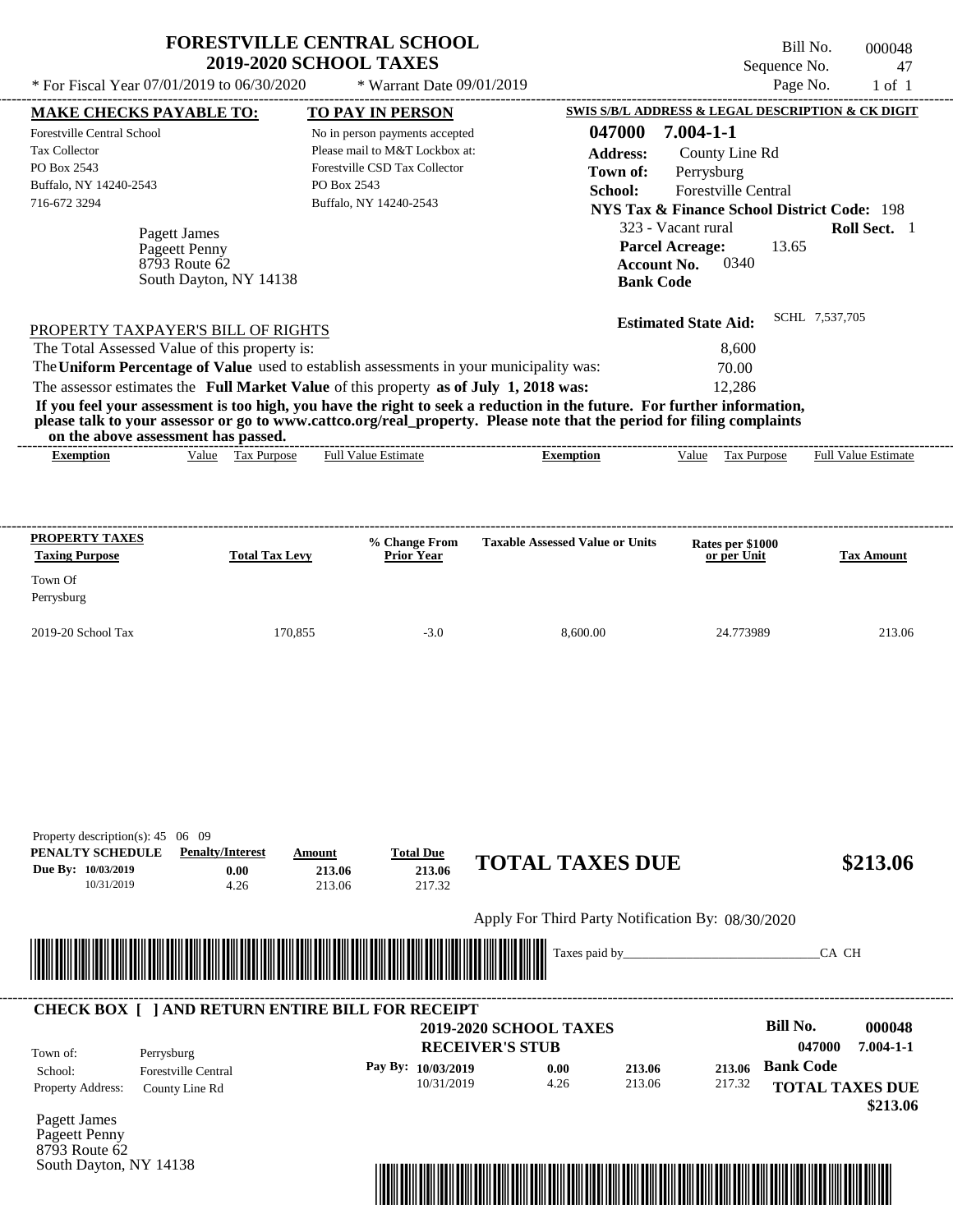|                                                                                                                                                                                                                                                                                                                | 2019-2020 SCHOOL TAXES                                   | <b>FORESTVILLE CENTRAL SCHOOL</b>                                                                                                                                     |                                                                                                                                                                                                                                                  | Bill No.<br>Sequence No.                                                                                                                                                                                                            | 000051<br>48               |
|----------------------------------------------------------------------------------------------------------------------------------------------------------------------------------------------------------------------------------------------------------------------------------------------------------------|----------------------------------------------------------|-----------------------------------------------------------------------------------------------------------------------------------------------------------------------|--------------------------------------------------------------------------------------------------------------------------------------------------------------------------------------------------------------------------------------------------|-------------------------------------------------------------------------------------------------------------------------------------------------------------------------------------------------------------------------------------|----------------------------|
| * For Fiscal Year 07/01/2019 to 06/30/2020                                                                                                                                                                                                                                                                     |                                                          | * Warrant Date 09/01/2019                                                                                                                                             |                                                                                                                                                                                                                                                  | Page No.                                                                                                                                                                                                                            | $1$ of $1$                 |
| <b>MAKE CHECKS PAYABLE TO:</b><br><b>Forestville Central School</b><br>Tax Collector<br>PO Box 2543<br>Buffalo, NY 14240-2543<br>716-672 3294                                                                                                                                                                  | Rood Dorothy S<br>6769 Boston St Rd<br>Hamburg, NY 14075 | <b>TO PAY IN PERSON</b><br>No in person payments accepted<br>Please mail to M&T Lockbox at:<br>Forestville CSD Tax Collector<br>PO Box 2543<br>Buffalo, NY 14240-2543 | 047000<br><b>Address:</b><br>Town of:<br>School:<br><b>Parcel Acreage:</b><br><b>Account No.</b><br><b>Bank Code</b>                                                                                                                             | SWIS S/B/L ADDRESS & LEGAL DESCRIPTION & CK DIGIT<br>15.002-1-12<br><b>Edwards Corners Rd</b><br>Perrysburg<br>Forestville Central<br><b>NYS Tax &amp; Finance School District Code: 198</b><br>322 - Rural vac>10<br>23.64<br>0426 | <b>Roll Sect.</b> 1        |
| PROPERTY TAXPAYER'S BILL OF RIGHTS<br>The Total Assessed Value of this property is:<br>The Uniform Percentage of Value used to establish assessments in your municipality was:<br>The assessor estimates the Full Market Value of this property as of July 1, 2018 was:<br>on the above assessment has passed. |                                                          |                                                                                                                                                                       | If you feel your assessment is too high, you have the right to seek a reduction in the future. For further information,<br>please talk to your assessor or go to www.cattco.org/real_property. Please note that the period for filing complaints | SCHL 7,537,705<br><b>Estimated State Aid:</b><br>27,800<br>70.00<br>39,714                                                                                                                                                          |                            |
| <b>Exemption</b>                                                                                                                                                                                                                                                                                               | Value Tax Purpose                                        | <b>Full Value Estimate</b>                                                                                                                                            | <b>Exemption</b>                                                                                                                                                                                                                                 | Value Tax Purpose                                                                                                                                                                                                                   | <b>Full Value Estimate</b> |
| <b>PROPERTY TAXES</b><br><b>Taxing Purpose</b>                                                                                                                                                                                                                                                                 | <b>Total Tax Levy</b>                                    | % Change From<br>Prior Year                                                                                                                                           | <b>Taxable Assessed Value or Units</b>                                                                                                                                                                                                           | Rates per \$1000<br>or per Unit                                                                                                                                                                                                     | <b>Tax Amount</b>          |
| Town Of<br>Perrysburg                                                                                                                                                                                                                                                                                          |                                                          |                                                                                                                                                                       |                                                                                                                                                                                                                                                  |                                                                                                                                                                                                                                     |                            |
| 2019-20 School Tax                                                                                                                                                                                                                                                                                             | 170,855                                                  | $-3.0$                                                                                                                                                                | 27,800.00                                                                                                                                                                                                                                        | 24.773989                                                                                                                                                                                                                           | 688.72                     |
| Property description(s): $27 \quad 06 \quad 09$                                                                                                                                                                                                                                                                | <b>Penalty/Interest</b><br>Amount<br>0.00<br>688.72      | <b>Total Due</b><br>688.72                                                                                                                                            | <b>TOTAL TAXES DUE</b>                                                                                                                                                                                                                           |                                                                                                                                                                                                                                     | \$688.72                   |
| PENALTY SCHEDULE<br>Due By: 10/03/2019                                                                                                                                                                                                                                                                         |                                                          |                                                                                                                                                                       |                                                                                                                                                                                                                                                  |                                                                                                                                                                                                                                     |                            |
| 10/31/2019                                                                                                                                                                                                                                                                                                     | 688.72<br>13.77                                          | 702.49                                                                                                                                                                |                                                                                                                                                                                                                                                  |                                                                                                                                                                                                                                     |                            |
|                                                                                                                                                                                                                                                                                                                |                                                          |                                                                                                                                                                       | Apply For Third Party Notification By: 08/30/2020                                                                                                                                                                                                |                                                                                                                                                                                                                                     |                            |

| Town of:                 | Perrysburg                 | <b>RECEIVER'S STUB</b> | <b>2019-2020 SCHOOL TAXES</b> |        |        | Bill No.<br>047000 | 000051<br>15.002-1-12  |
|--------------------------|----------------------------|------------------------|-------------------------------|--------|--------|--------------------|------------------------|
| School:                  | <b>Forestville Central</b> | Pay By: $10/03/2019$   | 0.00                          | 688.72 | 688.72 | <b>Bank Code</b>   |                        |
| <b>Property Address:</b> | Edwards Corners Rd         | 10/31/2019             | 13.77                         | 688.72 | 702.49 |                    | <b>TOTAL TAXES DUE</b> |

Rood Dorothy S 6769 Boston St Rd Hamburg, NY 14075

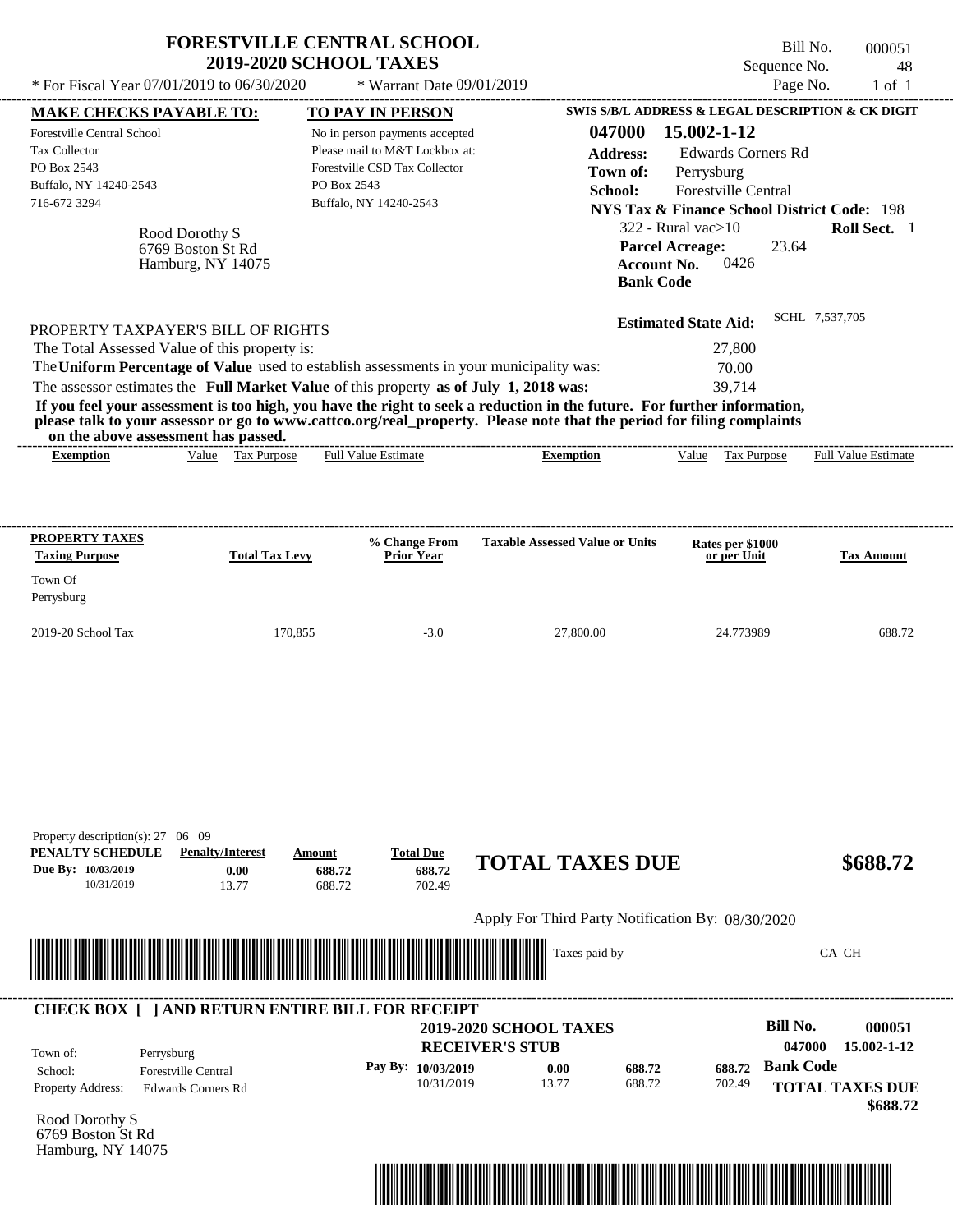| <b>FORESTVILLE CENTRAL SCHOOL</b> |
|-----------------------------------|
| <b>2019-2020 SCHOOL TAXES</b>     |

Bill No. 000052 Sequence No. 49

| * For Fiscal Year 07/01/2019 to 06/30/2020                                                                                                                                                                                                                                                                                           | * Warrant Date 09/01/2019                                                                                                 |                                                                        | Page No.                                               | $1$ of $1$               |
|--------------------------------------------------------------------------------------------------------------------------------------------------------------------------------------------------------------------------------------------------------------------------------------------------------------------------------------|---------------------------------------------------------------------------------------------------------------------------|------------------------------------------------------------------------|--------------------------------------------------------|--------------------------|
| <b>MAKE CHECKS PAYABLE TO:</b>                                                                                                                                                                                                                                                                                                       | TO PAY IN PERSON                                                                                                          |                                                                        | SWIS S/B/L ADDRESS & LEGAL DESCRIPTION & CK DIGIT      |                          |
| Forestville Central School                                                                                                                                                                                                                                                                                                           | No in person payments accepted                                                                                            | 047000                                                                 | 15.002-1-35.1                                          |                          |
| Tax Collector                                                                                                                                                                                                                                                                                                                        | Please mail to M&T Lockbox at:                                                                                            | <b>Address:</b>                                                        | 10127 Mosher Rd                                        |                          |
| PO Box 2543                                                                                                                                                                                                                                                                                                                          | Forestville CSD Tax Collector                                                                                             | Town of:                                                               | Perrysburg                                             |                          |
| Buffalo, NY 14240-2543<br>716-672 3294                                                                                                                                                                                                                                                                                               | PO Box 2543                                                                                                               | School:                                                                | <b>Forestville Central</b>                             |                          |
|                                                                                                                                                                                                                                                                                                                                      | Buffalo, NY 14240-2543                                                                                                    |                                                                        | <b>NYS Tax &amp; Finance School District Code: 198</b> |                          |
| Sallie A. Locke, trustee of the                                                                                                                                                                                                                                                                                                      |                                                                                                                           |                                                                        | 240 - Rural res                                        | Roll Sect. 1             |
| Revocable Trust I, u/a dated A                                                                                                                                                                                                                                                                                                       |                                                                                                                           |                                                                        | <b>Parcel Acreage:</b><br>252.90                       |                          |
| 10127 Mosher Road<br>South Dayton, NY 14138                                                                                                                                                                                                                                                                                          |                                                                                                                           | <b>Account No.</b><br><b>Bank Code</b>                                 | 0306                                                   |                          |
|                                                                                                                                                                                                                                                                                                                                      |                                                                                                                           |                                                                        |                                                        |                          |
| PROPERTY TAXPAYER'S BILL OF RIGHTS                                                                                                                                                                                                                                                                                                   |                                                                                                                           |                                                                        | <b>Estimated State Aid:</b>                            | SCHL 7,537,705           |
| The Total Assessed Value of this property is:                                                                                                                                                                                                                                                                                        |                                                                                                                           |                                                                        | 198,700                                                |                          |
| The Uniform Percentage of Value used to establish assessments in your municipality was:                                                                                                                                                                                                                                              |                                                                                                                           |                                                                        | 70.00                                                  |                          |
| The assessor estimates the Full Market Value of this property as of July 1, 2018 was:                                                                                                                                                                                                                                                |                                                                                                                           |                                                                        | 283,857                                                |                          |
| If you feel your assessment is too high, you have the right to seek a reduction in the future. For further information,<br>please talk to your assessor or go to www.cattco.org/real property. Please note that the period for filing complaints                                                                                     |                                                                                                                           |                                                                        |                                                        |                          |
| on the above assessment has passed.<br>Value Tax Purpose<br><b>Exemption</b>                                                                                                                                                                                                                                                         | <b>Full Value Estimate</b>                                                                                                | <b>Exemption</b>                                                       | Value Tax Purpose                                      | Full Value Estimate      |
| 45,340 SCHOOL<br>Enh Star<br>(See Note)                                                                                                                                                                                                                                                                                              | 64,771                                                                                                                    |                                                                        |                                                        |                          |
|                                                                                                                                                                                                                                                                                                                                      |                                                                                                                           |                                                                        |                                                        |                          |
| <b>PROPERTY TAXES</b><br><b>Taxing Purpose</b><br><b>Total Tax Levy</b>                                                                                                                                                                                                                                                              | % Change From<br><b>Prior Year</b>                                                                                        | <b>Taxable Assessed Value or Units</b><br>(before accounting for STAR) | Rates per \$1000<br>or per Unit                        | <b>Tax Amount</b>        |
|                                                                                                                                                                                                                                                                                                                                      |                                                                                                                           |                                                                        |                                                        |                          |
| Town Of<br>Perrysburg                                                                                                                                                                                                                                                                                                                |                                                                                                                           |                                                                        |                                                        |                          |
|                                                                                                                                                                                                                                                                                                                                      |                                                                                                                           |                                                                        |                                                        |                          |
| 2019-20 School Tax                                                                                                                                                                                                                                                                                                                   | 170,855<br>$-3.0$                                                                                                         | 198,700.00                                                             | 24.773989                                              | 4,922.59                 |
| Your tax savings this year resulting from the New York State School Tax Relief (STAR) program is:<br>Note: This year's STAR exemption benefit cannot exceed last year's benefit.<br>Property description(s): $42 \quad 06 \quad 09$<br><b>PENALTY SCHEDULE</b> Penalty/Interest<br>Due By: 10/03/2019<br>0.00<br>10/31/2019<br>75.99 | Storage Wells #934 & 939 Storage Well #1735<br><b>Total Due</b><br>Amount<br>3,799.34<br>3,799.34<br>3,875.33<br>3,799.34 | <b>TOTAL TAXES DUE</b>                                                 |                                                        | \$1,123.25<br>\$3,799.34 |
|                                                                                                                                                                                                                                                                                                                                      |                                                                                                                           | Apply For Third Party Notification By: 08/30/2020                      |                                                        |                          |
|                                                                                                                                                                                                                                                                                                                                      |                                                                                                                           |                                                                        |                                                        |                          |
| <u> Indian State of the State of the State of the State of the State of the State of the State of the State of the State of the State of the State of the State of the State of the State of the State of the State of the State</u>                                                                                                 |                                                                                                                           |                                                                        |                                                        | CA CH                    |
| <b>CHECK BOX [ ] AND RETURN ENTIRE BILL FOR RECEIPT</b>                                                                                                                                                                                                                                                                              |                                                                                                                           |                                                                        |                                                        |                          |
|                                                                                                                                                                                                                                                                                                                                      |                                                                                                                           | <b>2019-2020 SCHOOL TAXES</b>                                          | <b>Bill No.</b>                                        | 000052                   |
| Town of:<br>Perrysburg                                                                                                                                                                                                                                                                                                               |                                                                                                                           | <b>RECEIVER'S STUB</b>                                                 | 047000                                                 | 15.002-1-35.1            |
| School:<br><b>Forestville Central</b>                                                                                                                                                                                                                                                                                                | Pay By: 10/03/2019                                                                                                        | 3,799.34<br>0.00                                                       | <b>Bank Code</b><br>3,799.34                           |                          |
| <b>Property Address:</b><br>10127 Mosher Rd                                                                                                                                                                                                                                                                                          | 10/31/2019                                                                                                                | 75.99<br>3,799.34                                                      | 3,875.33                                               | <b>TOTAL TAXES DUE</b>   |
|                                                                                                                                                                                                                                                                                                                                      |                                                                                                                           |                                                                        |                                                        | \$3,799.34               |
| Sallie A. Locke, trustee of the<br>Revocable Trust I, u/a dated A                                                                                                                                                                                                                                                                    |                                                                                                                           |                                                                        |                                                        |                          |
| 10127 Mosher Road                                                                                                                                                                                                                                                                                                                    |                                                                                                                           |                                                                        |                                                        |                          |
| South Dayton, NY 14138                                                                                                                                                                                                                                                                                                               |                                                                                                                           |                                                                        |                                                        |                          |
|                                                                                                                                                                                                                                                                                                                                      |                                                                                                                           |                                                                        |                                                        |                          |
|                                                                                                                                                                                                                                                                                                                                      |                                                                                                                           |                                                                        |                                                        |                          |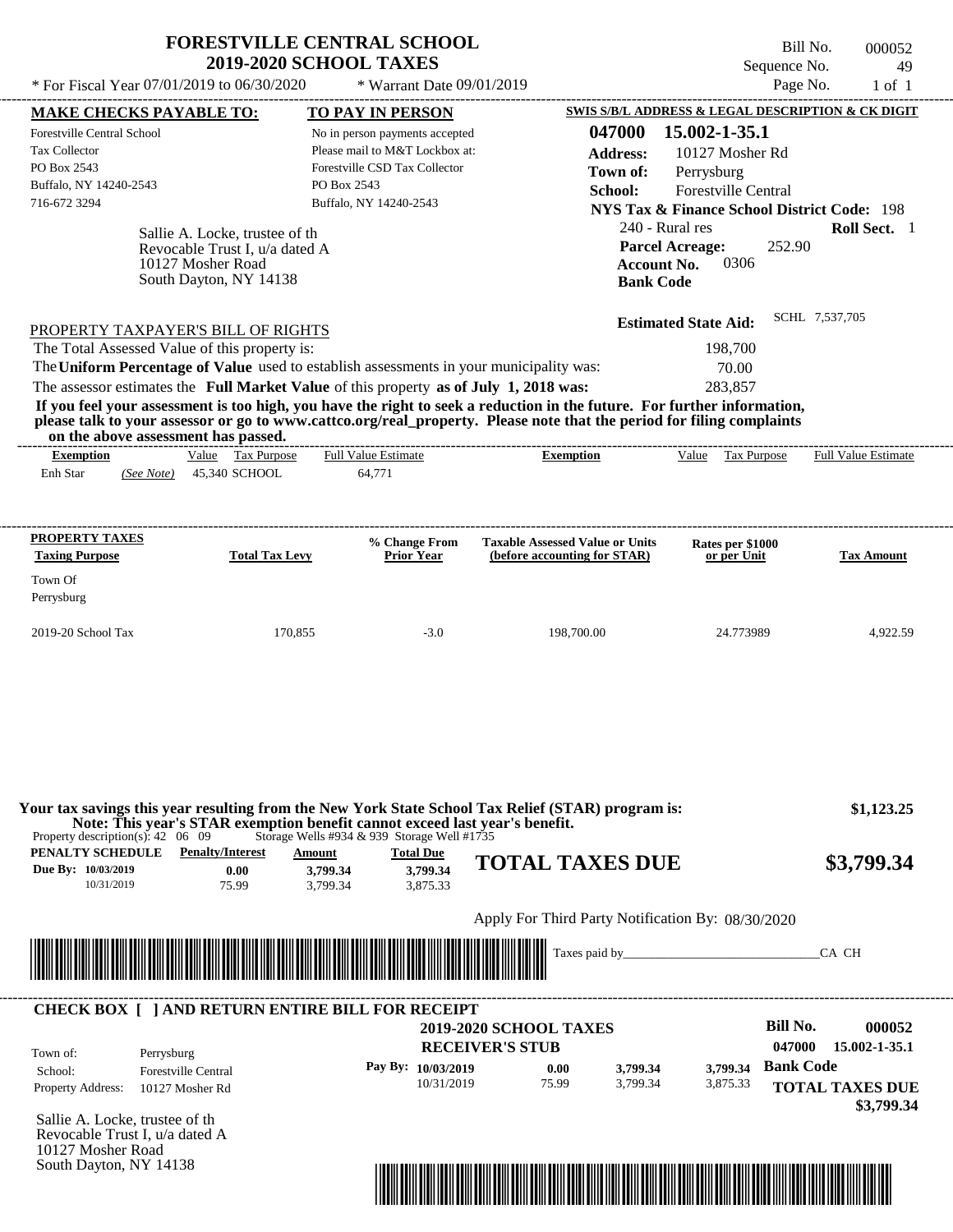| * For Fiscal Year 07/01/2019 to 06/30/2020                                                                                                                                                                                                       | <b>FORESTVILLE CENTRAL SCHOOL</b><br><b>2019-2020 SCHOOL TAXES</b> | * Warrant Date 09/01/2019                                                                                                    |                                                   | Sequence No.<br>Page No.                                                                                   | Bill No.<br>000053<br>50<br>$1$ of $1$ |
|--------------------------------------------------------------------------------------------------------------------------------------------------------------------------------------------------------------------------------------------------|--------------------------------------------------------------------|------------------------------------------------------------------------------------------------------------------------------|---------------------------------------------------|------------------------------------------------------------------------------------------------------------|----------------------------------------|
|                                                                                                                                                                                                                                                  |                                                                    |                                                                                                                              |                                                   | SWIS S/B/L ADDRESS & LEGAL DESCRIPTION & CK DIGIT                                                          |                                        |
| <b>MAKE CHECKS PAYABLE TO:</b><br>Forestville Central School<br><b>Tax Collector</b><br>PO Box 2543                                                                                                                                              |                                                                    | <b>TO PAY IN PERSON</b><br>No in person payments accepted<br>Please mail to M&T Lockbox at:<br>Forestville CSD Tax Collector | 047000<br><b>Address:</b><br>Town of:             | 7.004-1-43.2<br>10620 County Line Rd<br>Perrysburg                                                         |                                        |
| Buffalo, NY 14240-2543<br>716-672 3294                                                                                                                                                                                                           | PO Box 2543                                                        | Buffalo, NY 14240-2543                                                                                                       | School:                                           | <b>Forestville Central</b><br><b>NYS Tax &amp; Finance School District Code: 198</b><br>210 - 1 Family Res | Roll Sect. 1                           |
| Sanders Lee R<br>10620 County Line Rd<br>Forestville, NY 14062                                                                                                                                                                                   |                                                                    |                                                                                                                              | <b>Bank Code</b>                                  | <b>Parcel Acreage:</b><br>2.20<br>0963<br><b>Account No.</b>                                               |                                        |
| PROPERTY TAXPAYER'S BILL OF RIGHTS                                                                                                                                                                                                               |                                                                    |                                                                                                                              |                                                   | <b>Estimated State Aid:</b>                                                                                | SCHL 7,537,705                         |
| The Total Assessed Value of this property is:<br>The Uniform Percentage of Value used to establish assessments in your municipality was:                                                                                                         |                                                                    |                                                                                                                              |                                                   | 76,100                                                                                                     |                                        |
| The assessor estimates the Full Market Value of this property as of July 1, 2018 was:                                                                                                                                                            |                                                                    |                                                                                                                              |                                                   | 70.00<br>108,714                                                                                           |                                        |
| If you feel your assessment is too high, you have the right to seek a reduction in the future. For further information,<br>please talk to your assessor or go to www.cattco.org/real_property. Please note that the period for filing complaints |                                                                    |                                                                                                                              |                                                   |                                                                                                            |                                        |
| on the above assessment has passed.<br><b>Exemption</b>                                                                                                                                                                                          | Value Tax Purpose                                                  | <b>Full Value Estimate</b>                                                                                                   | <b>Exemption</b>                                  | Value Tax Purpose                                                                                          | <b>Full Value Estimate</b>             |
| <b>Bas Star</b><br>(See Note)                                                                                                                                                                                                                    | 19,800 SCHOOL                                                      | 28,286                                                                                                                       |                                                   |                                                                                                            |                                        |
|                                                                                                                                                                                                                                                  |                                                                    |                                                                                                                              |                                                   |                                                                                                            |                                        |
| PROPERTY TAXES                                                                                                                                                                                                                                   |                                                                    | % Change From                                                                                                                | <b>Taxable Assessed Value or Units</b>            | Rates per \$1000                                                                                           |                                        |
| <b>Taxing Purpose</b>                                                                                                                                                                                                                            | <b>Total Tax Levy</b>                                              | <b>Prior Year</b>                                                                                                            | (before accounting for STAR)                      | or per Unit                                                                                                | <b>Tax Amount</b>                      |
| Town Of                                                                                                                                                                                                                                          |                                                                    |                                                                                                                              |                                                   |                                                                                                            |                                        |
| Perrysburg                                                                                                                                                                                                                                       |                                                                    |                                                                                                                              |                                                   |                                                                                                            |                                        |
| 2019-20 School Tax                                                                                                                                                                                                                               | 170,855                                                            | $-3.0$                                                                                                                       | 76,100.00                                         | 24.773989                                                                                                  | 1,885.30                               |
|                                                                                                                                                                                                                                                  |                                                                    |                                                                                                                              |                                                   |                                                                                                            |                                        |
| Your tax savings this year resulting from the New York State School Tax Relief (STAR) program is:<br>Note: This year's STAR exemption benefit cannot exceed last year's benefit.<br>Property description(s): $44 \quad 06 \quad 09$              |                                                                    |                                                                                                                              |                                                   |                                                                                                            | \$490.52                               |
| <b>PENALTY SCHEDULE</b> Penalty/Interest<br>Due By: 10/03/2019                                                                                                                                                                                   | Amount                                                             | <b>Total Due</b><br>1.394.78                                                                                                 | <b>TOTAL TAXES DUE</b>                            |                                                                                                            | \$1,394.78                             |
| 10/31/2019                                                                                                                                                                                                                                       | 0.00<br>1,394.78<br>27.90<br>1,394.78                              | 1,422.68                                                                                                                     |                                                   |                                                                                                            |                                        |
|                                                                                                                                                                                                                                                  |                                                                    |                                                                                                                              | Apply For Third Party Notification By: 08/30/2020 |                                                                                                            |                                        |
|                                                                                                                                                                                                                                                  |                                                                    |                                                                                                                              | Taxes paid by                                     |                                                                                                            | CA CH                                  |
|                                                                                                                                                                                                                                                  |                                                                    |                                                                                                                              |                                                   |                                                                                                            |                                        |
| <b>CHECK BOX [ ] AND RETURN ENTIRE BILL FOR RECEIPT</b>                                                                                                                                                                                          |                                                                    |                                                                                                                              |                                                   |                                                                                                            |                                        |
|                                                                                                                                                                                                                                                  |                                                                    |                                                                                                                              | <b>2019-2020 SCHOOL TAXES</b>                     | <b>Bill No.</b>                                                                                            | 000053                                 |
| Town of:<br>Perrysburg                                                                                                                                                                                                                           |                                                                    |                                                                                                                              | <b>RECEIVER'S STUB</b>                            | 047000<br><b>Bank Code</b>                                                                                 | 7.004-1-43.2                           |
| <b>Forestville Central</b><br>School:<br>Property Address:<br>10620 County Line Rd                                                                                                                                                               |                                                                    | Pay By: 10/03/2019<br>10/31/2019                                                                                             | 0.00<br>1,394.78<br>27.90<br>1.394.78             | 1,394.78<br>1,422.68                                                                                       | <b>TOTAL TAXES DUE</b>                 |
| Sanders Lee R<br>10620 County Line Rd<br>Forestville, NY 14062                                                                                                                                                                                   |                                                                    |                                                                                                                              |                                                   |                                                                                                            | \$1,394.78                             |

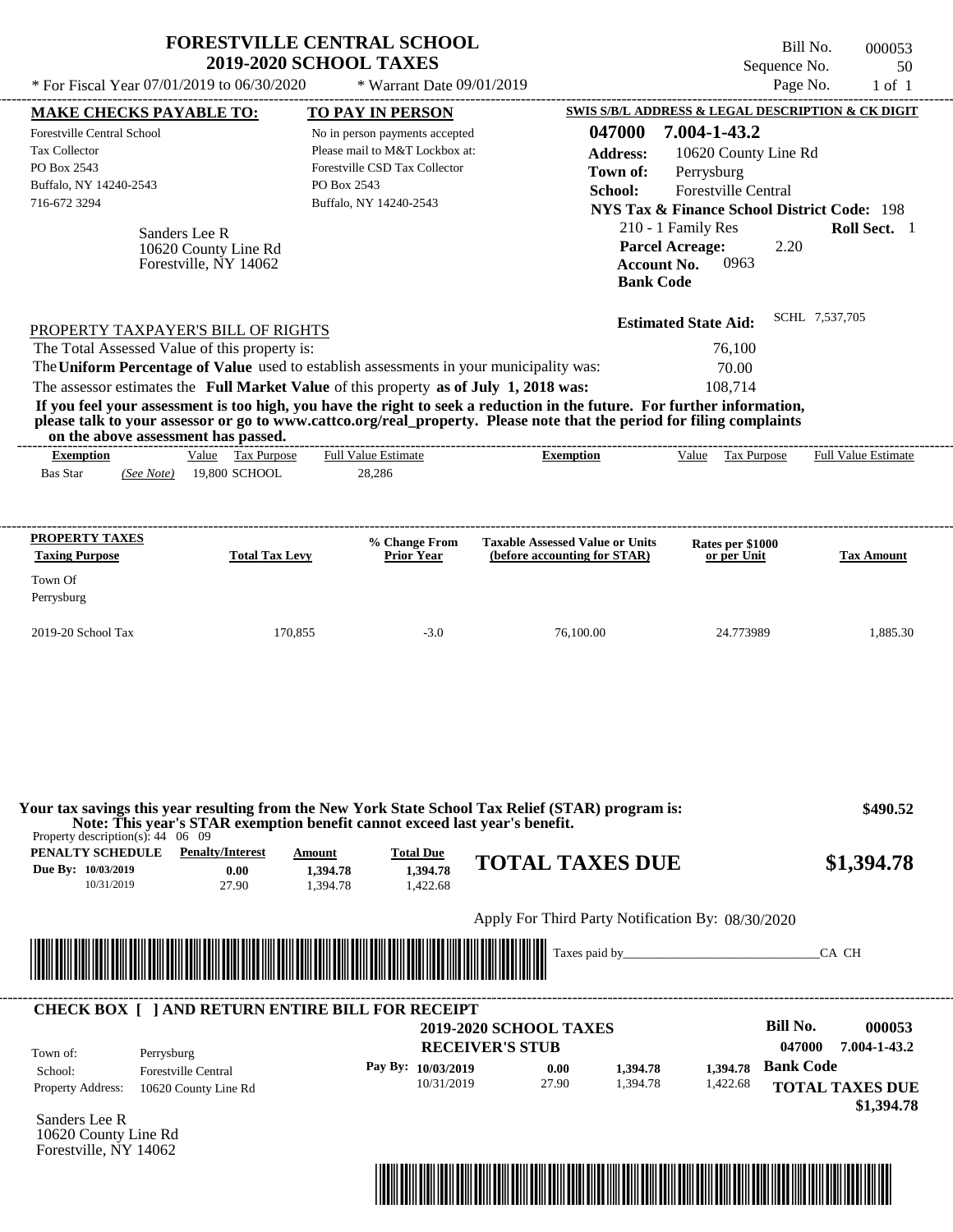| * For Fiscal Year 07/01/2019 to 06/30/2020                                                                                                                                                                                                                                                                                                                                                                                                                                                                                                                         |                                                                |                       | <b>FORESTVILLE CENTRAL SCHOOL</b><br><b>2019-2020 SCHOOL TAXES</b>                                                                                                    | * Warrant Date 09/01/2019                |                                                   |                                                                                                                                                                                     |                                                                                          |                                               | Bill No.<br>Sequence No.<br>Page No. |       | 000054<br>51<br>$1$ of $1$ |
|--------------------------------------------------------------------------------------------------------------------------------------------------------------------------------------------------------------------------------------------------------------------------------------------------------------------------------------------------------------------------------------------------------------------------------------------------------------------------------------------------------------------------------------------------------------------|----------------------------------------------------------------|-----------------------|-----------------------------------------------------------------------------------------------------------------------------------------------------------------------|------------------------------------------|---------------------------------------------------|-------------------------------------------------------------------------------------------------------------------------------------------------------------------------------------|------------------------------------------------------------------------------------------|-----------------------------------------------|--------------------------------------|-------|----------------------------|
| <b>MAKE CHECKS PAYABLE TO:</b><br><b>Forestville Central School</b><br><b>Tax Collector</b><br>PO Box 2543<br>Buffalo, NY 14240-2543<br>716-672 3294                                                                                                                                                                                                                                                                                                                                                                                                               | Sanders Lee R<br>10620 County Line Rd<br>Forestville, NY 14062 |                       | <b>TO PAY IN PERSON</b><br>No in person payments accepted<br>Please mail to M&T Lockbox at:<br>Forestville CSD Tax Collector<br>PO Box 2543<br>Buffalo, NY 14240-2543 |                                          |                                                   | SWIS S/B/L ADDRESS & LEGAL DESCRIPTION & CK DIGIT<br>047000<br><b>Address:</b><br>Town of:<br>School:<br><b>NYS Tax &amp; Finance School District Code: 198</b><br><b>Bank Code</b> | 15.002-1-4.1<br>Perrysburg<br>312 - Vac w/imprv<br><b>Parcel Acreage:</b><br>Account No. | 12871 Route 39<br>Forestville Central<br>0438 | 93.80                                |       | Roll Sect. 1               |
| PROPERTY TAXPAYER'S BILL OF RIGHTS<br>The Total Assessed Value of this property is:<br>The Uniform Percentage of Value used to establish assessments in your municipality was:<br>The assessor estimates the Full Market Value of this property as of July 1, 2018 was:<br>If you feel your assessment is too high, you have the right to seek a reduction in the future. For further information,<br>please talk to your assessor or go to www.cattco.org/real_property. Please note that the period for filing complaints<br>on the above assessment has passed. |                                                                |                       |                                                                                                                                                                       |                                          | -----------------------------                     |                                                                                                                                                                                     | <b>Estimated State Aid:</b>                                                              | 49,100<br>70.00<br>70,143                     | SCHL 7,537,705                       |       |                            |
| <b>Exemption</b><br>Ag Dist                                                                                                                                                                                                                                                                                                                                                                                                                                                                                                                                        | Value Tax Purpose                                              | CO/TOWN/SCH           | <b>Full Value Estimate</b>                                                                                                                                            |                                          | <b>Exemption</b>                                  |                                                                                                                                                                                     |                                                                                          | Value Tax Purpose                             |                                      |       | <b>Full Value Estimate</b> |
| PROPERTY TAXES<br><b>Taxing Purpose</b><br>Town Of<br>Perrysburg                                                                                                                                                                                                                                                                                                                                                                                                                                                                                                   |                                                                | <b>Total Tax Levy</b> |                                                                                                                                                                       | % Change From<br><b>Prior Year</b>       | <b>Taxable Assessed Value or Units</b>            |                                                                                                                                                                                     |                                                                                          | Rates per \$1000<br>or per Unit               |                                      |       | <b>Tax Amount</b>          |
| 2019-20 School Tax                                                                                                                                                                                                                                                                                                                                                                                                                                                                                                                                                 |                                                                | 170,855               |                                                                                                                                                                       | $-3.0$                                   | 49,100.00                                         |                                                                                                                                                                                     |                                                                                          | 24.773989                                     |                                      |       | 1,216.40                   |
| MAY BE SUBJECT TO PAYMENT UNDER AG DIST LAW UNTIL 2023<br>Property description(s): $43 \quad 06 \quad 09$<br>PENALTY SCHEDULE<br>Due By: 10/03/2019<br>10/31/2019                                                                                                                                                                                                                                                                                                                                                                                                  | <b>Penalty/Interest</b><br>0.00<br>24.33                       |                       | Storage Well #989, 1736 split0ff house/1.75 acres<br>Amount<br>1,216.40<br>1,216.40                                                                                   | <b>Total Due</b><br>1,216.40<br>1,240.73 | <b>TOTAL TAXES DUE</b>                            |                                                                                                                                                                                     |                                                                                          |                                               |                                      |       | \$1,216.40                 |
|                                                                                                                                                                                                                                                                                                                                                                                                                                                                                                                                                                    |                                                                |                       |                                                                                                                                                                       |                                          | Apply For Third Party Notification By: 08/30/2020 |                                                                                                                                                                                     |                                                                                          |                                               |                                      |       |                            |
|                                                                                                                                                                                                                                                                                                                                                                                                                                                                                                                                                                    |                                                                |                       |                                                                                                                                                                       |                                          |                                                   | Taxes paid by_                                                                                                                                                                      |                                                                                          |                                               |                                      | CA CH |                            |
|                                                                                                                                                                                                                                                                                                                                                                                                                                                                                                                                                                    |                                                                |                       |                                                                                                                                                                       |                                          |                                                   |                                                                                                                                                                                     |                                                                                          |                                               |                                      |       |                            |

Forestville, NY 14062

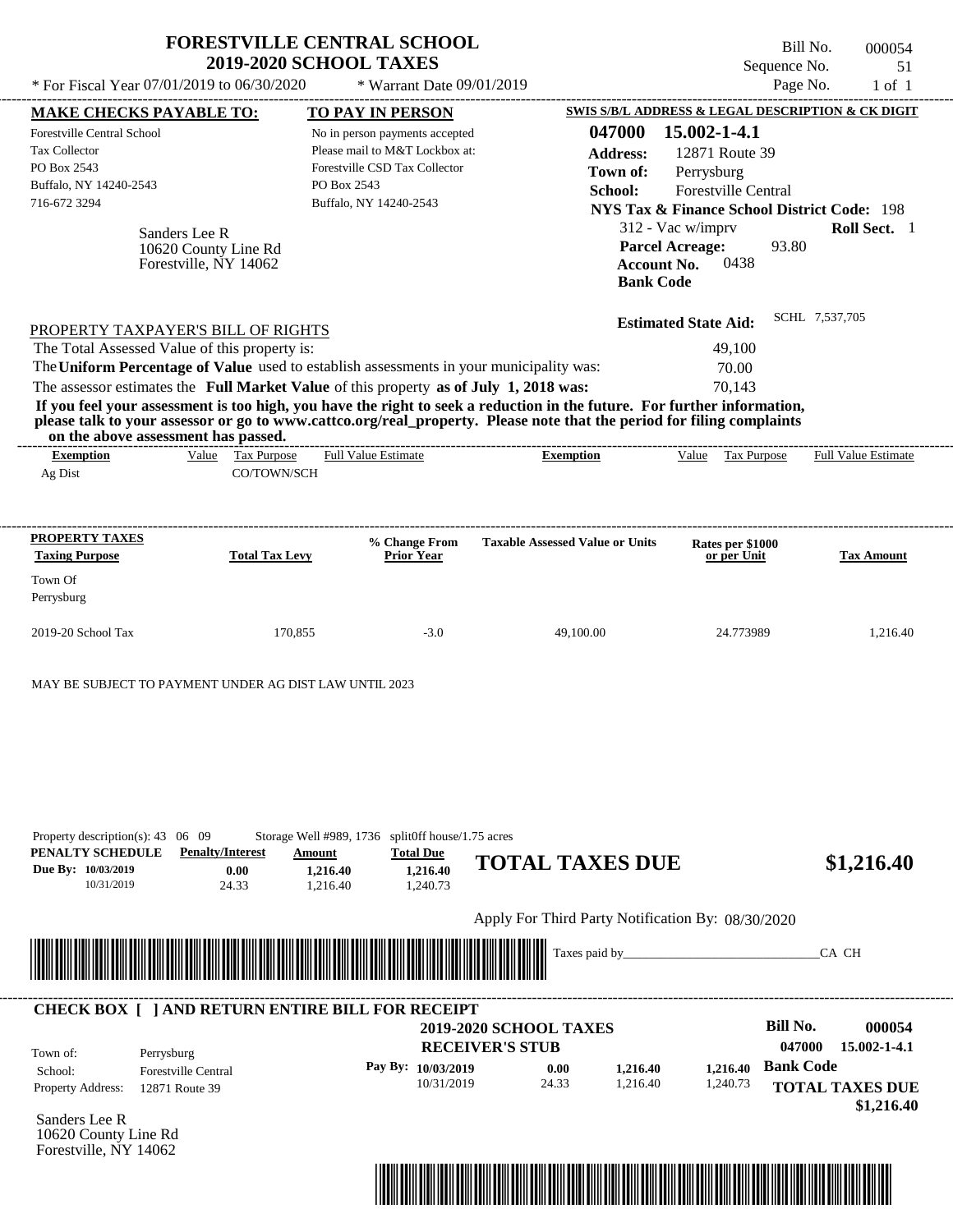| * For Fiscal Year $07/01/2019$ to $06/30/2020$                                                                                                                                                                                                                                                                                                                                   | <b>FORESTVILLE CENTRAL SCHOOL</b><br><b>2019-2020 SCHOOL TAXES</b><br>* Warrant Date 09/01/2019                                            |                                                  |                                                                                                                                            | Bill No.<br>Sequence No.<br>Page No. | 000055<br>52<br>$1$ of $1$ |
|----------------------------------------------------------------------------------------------------------------------------------------------------------------------------------------------------------------------------------------------------------------------------------------------------------------------------------------------------------------------------------|--------------------------------------------------------------------------------------------------------------------------------------------|--------------------------------------------------|--------------------------------------------------------------------------------------------------------------------------------------------|--------------------------------------|----------------------------|
| <b>MAKE CHECKS PAYABLE TO:</b>                                                                                                                                                                                                                                                                                                                                                   | <b>TO PAY IN PERSON</b>                                                                                                                    |                                                  | SWIS S/B/L ADDRESS & LEGAL DESCRIPTION & CK DIGIT                                                                                          |                                      |                            |
| <b>Forestville Central School</b><br><b>Tax Collector</b><br>PO Box 2543<br>Buffalo, NY 14240-2543<br>716-672 3294                                                                                                                                                                                                                                                               | No in person payments accepted<br>Please mail to M&T Lockbox at:<br>Forestville CSD Tax Collector<br>PO Box 2543<br>Buffalo, NY 14240-2543 | 047000<br><b>Address:</b><br>Town of:<br>School: | 7.004-1-43.1<br>10582 County Line Rd<br>Perrysburg<br><b>Forestville Central</b><br><b>NYS Tax &amp; Finance School District Code: 198</b> |                                      |                            |
| Sanders Ray L<br>Sanders Marilyn H<br>10582 County Line Rd<br>Forestville, NY 14062                                                                                                                                                                                                                                                                                              |                                                                                                                                            |                                                  | 240 - Rural res<br><b>Parcel Acreage:</b><br>0439<br><b>Account No.</b><br><b>Bank Code</b>                                                | 47.70                                | Roll Sect. 1               |
| PROPERTY TAXPAYER'S BILL OF RIGHTS<br>The Total Assessed Value of this property is:<br>The Uniform Percentage of Value used to establish assessments in your municipality was:                                                                                                                                                                                                   |                                                                                                                                            |                                                  | <b>Estimated State Aid:</b><br>87,600<br>70.00                                                                                             | SCHL 7,537,705                       |                            |
| The assessor estimates the Full Market Value of this property as of July 1, 2018 was:<br>If you feel your assessment is too high, you have the right to seek a reduction in the future. For further information,<br>please talk to your assessor or go to www.cattco.org/real_property. Please note that the period for filing complaints<br>on the above assessment has passed. |                                                                                                                                            |                                                  | 125.143                                                                                                                                    |                                      |                            |
| Value Tax Purpose<br><b>Exemption</b>                                                                                                                                                                                                                                                                                                                                            | <b>Full Value Estimate</b>                                                                                                                 | <b>Exemption</b>                                 | Tax Purpose<br>Value                                                                                                                       |                                      | <b>Full Value Estimate</b> |
| 11.401 CO/TOWN/SCH<br>Ag Distout                                                                                                                                                                                                                                                                                                                                                 | 16,287                                                                                                                                     | Enh Star<br>(See Note)                           | 45.340 SCHOOL                                                                                                                              |                                      | 64.771                     |

| <b>PROPERTY TAXES</b><br><b>Taxing Purpose</b> | <b>Total Tax Levy</b> | % Change From<br><b>Prior Year</b> | <b>Taxable Assessed Value or Units</b><br>(before accounting for STAR) | Rates per \$1000<br>or per Unit | <b>Tax Amount</b> |
|------------------------------------------------|-----------------------|------------------------------------|------------------------------------------------------------------------|---------------------------------|-------------------|
| Town Of<br>Perrysburg                          |                       |                                    |                                                                        |                                 |                   |
| $2019-20$ School Tax                           | 170,855               | $-3.0$                             | 76.199.00                                                              | 24.773989                       | 1.887.75          |

MAY BE SUBJECT TO PAYMENT UNDER AG DIST LAW UNTIL 2026

**PENALTY SCHEDULE Penalty/Interest Amount Total Due Due By: 10/03/2019** 10/31/2019 15.29 **0.00** 764.50 **764.50** 779.79 **764.50 TOTAL TAXES DUE \$764.50** Apply For Third Party Notification By: 08/30/2020 Sanders Ray L **RECEIVER'S STUB Bill No. 000055 Bank Code 764.50** Property Address: 10582 County Line Rd Perrysburg School: Forestville Central **TOTAL TAXES DUE \$764.50 2019-2020 SCHOOL TAXES \$1,123.25 047000 7.004-1-43.1 Pay By: 10/03/2019** 10/31/2019 15.29 **0.00** 764.50 **764.50** 779.79 Taxes paid by\_\_\_\_\_\_\_\_\_\_\_\_\_\_\_\_\_\_\_\_\_\_\_\_\_\_\_\_\_\_\_CA CH Property description(s): 44 06 09 Town of: **Your tax savings this year resulting from the New York State School Tax Relief (STAR) program is: Note: This year's STAR exemption benefit cannot exceed last year's benefit.** ---------------------------------------------------------------------------------------------------------------------------------------------------------------------------------------------------- **CHECK BOX [ ] AND RETURN ENTIRE BILL FOR RECEIPT** \*04700000005500000000076450\*

Sanders Marilyn H 10582 County Line Rd Forestville, NY 14062

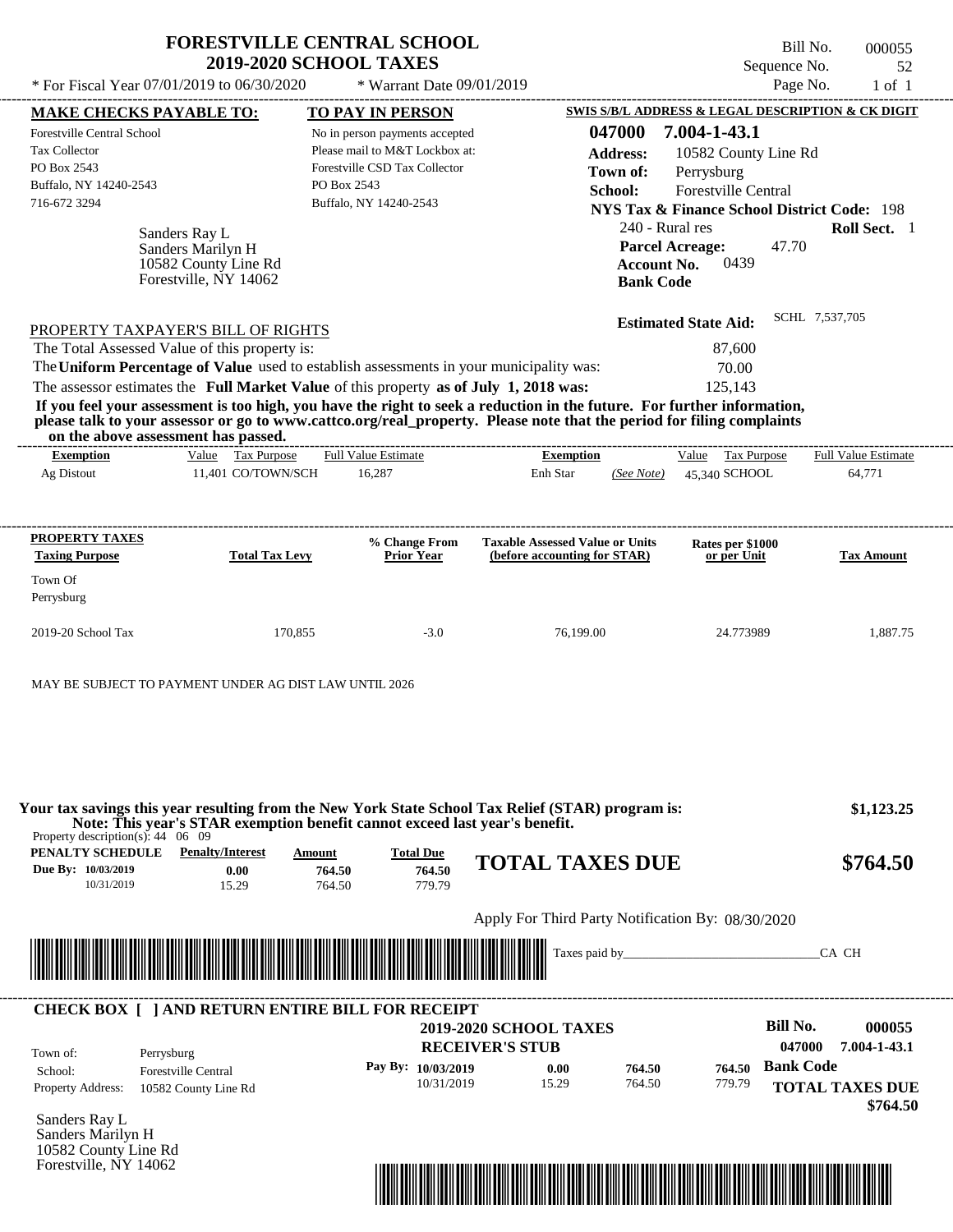|                                                | <b>2019-2020 SCHOOL TAXES</b><br>* For Fiscal Year 07/01/2019 to 06/30/2020                               | * Warrant Date 09/01/2019                                                                                                                                                                                                                                                                                                                                                                                                                                          |                                        | Sequence No.                                           | 53<br>Page No.<br>$1$ of $1$ |
|------------------------------------------------|-----------------------------------------------------------------------------------------------------------|--------------------------------------------------------------------------------------------------------------------------------------------------------------------------------------------------------------------------------------------------------------------------------------------------------------------------------------------------------------------------------------------------------------------------------------------------------------------|----------------------------------------|--------------------------------------------------------|------------------------------|
| <b>MAKE CHECKS PAYABLE TO:</b>                 |                                                                                                           | TO PAY IN PERSON                                                                                                                                                                                                                                                                                                                                                                                                                                                   |                                        | SWIS S/B/L ADDRESS & LEGAL DESCRIPTION & CK DIGIT      |                              |
| Forestville Central School                     |                                                                                                           | No in person payments accepted                                                                                                                                                                                                                                                                                                                                                                                                                                     | 047000                                 | 15.002-1-9.5                                           |                              |
| <b>Tax Collector</b>                           |                                                                                                           | Please mail to M&T Lockbox at:                                                                                                                                                                                                                                                                                                                                                                                                                                     | <b>Address:</b>                        | Route 39                                               |                              |
| PO Box 2543                                    |                                                                                                           | Forestville CSD Tax Collector                                                                                                                                                                                                                                                                                                                                                                                                                                      | Town of:                               | Perrysburg                                             |                              |
| Buffalo, NY 14240-2543                         |                                                                                                           | PO Box 2543                                                                                                                                                                                                                                                                                                                                                                                                                                                        | School:                                | Forestville Central                                    |                              |
| 716-672 3294                                   |                                                                                                           | Buffalo, NY 14240-2543                                                                                                                                                                                                                                                                                                                                                                                                                                             |                                        | <b>NYS Tax &amp; Finance School District Code: 198</b> |                              |
|                                                |                                                                                                           |                                                                                                                                                                                                                                                                                                                                                                                                                                                                    |                                        | $322$ - Rural vac $>10$                                | Roll Sect. 1                 |
|                                                | Spagnoli John J                                                                                           |                                                                                                                                                                                                                                                                                                                                                                                                                                                                    |                                        | <b>Parcel Dimensions:</b>                              | 836.00 X 0.00                |
|                                                | Spagnoli Sharon R<br>115 Elmhurst                                                                         |                                                                                                                                                                                                                                                                                                                                                                                                                                                                    | <b>Account No.</b>                     | 1057                                                   |                              |
|                                                | Orchard Park, NY 14127                                                                                    |                                                                                                                                                                                                                                                                                                                                                                                                                                                                    | <b>Bank Code</b>                       |                                                        |                              |
|                                                | PROPERTY TAXPAYER'S BILL OF RIGHTS                                                                        |                                                                                                                                                                                                                                                                                                                                                                                                                                                                    |                                        |                                                        |                              |
| <b>Exemption</b>                               | The Total Assessed Value of this property is:<br>on the above assessment has passed.<br>Value Tax Purpose | The Uniform Percentage of Value used to establish assessments in your municipality was:<br>The assessor estimates the Full Market Value of this property as of July 1, 2018 was:<br>If you feel your assessment is too high, you have the right to seek a reduction in the future. For further information,<br>please talk to your assessor or go to www.cattco.org/real_property. Please note that the period for filing complaints<br><b>Full Value Estimate</b> | <b>Exemption</b>                       | 31,520<br>70.00<br>45,029<br>Value Tax Purpose         | <b>Full Value Estimate</b>   |
| <b>PROPERTY TAXES</b><br><b>Taxing Purpose</b> | <b>Total Tax Levy</b>                                                                                     | % Change From<br><b>Prior Year</b>                                                                                                                                                                                                                                                                                                                                                                                                                                 | <b>Taxable Assessed Value or Units</b> | Rates per \$1000<br>or per Unit                        | <b>Tax Amount</b>            |
|                                                |                                                                                                           |                                                                                                                                                                                                                                                                                                                                                                                                                                                                    |                                        |                                                        |                              |
|                                                |                                                                                                           |                                                                                                                                                                                                                                                                                                                                                                                                                                                                    |                                        |                                                        |                              |
| Town Of<br>Perrysburg                          |                                                                                                           |                                                                                                                                                                                                                                                                                                                                                                                                                                                                    |                                        |                                                        |                              |

| Property description(s): $35 \quad 06 \quad 09$<br>PENALTY SCHEDULE<br>Due By: 10/03/2019<br>10/31/2019 | <b>Penalty/Interest</b><br>0.00<br>15.62 | Amount<br>780.88<br>780.88                              | <b>Total Due</b><br>780.88<br>796.50 | <b>TOTAL TAXES DUE</b>                                  |        |        | \$780.88                                            |
|---------------------------------------------------------------------------------------------------------|------------------------------------------|---------------------------------------------------------|--------------------------------------|---------------------------------------------------------|--------|--------|-----------------------------------------------------|
|                                                                                                         |                                          |                                                         |                                      | Apply For Third Party Notification By: 08/30/2020       |        |        |                                                     |
|                                                                                                         |                                          |                                                         |                                      |                                                         |        |        | CA CH                                               |
|                                                                                                         |                                          |                                                         |                                      |                                                         |        |        |                                                     |
|                                                                                                         |                                          | <b>CHECK BOX [ ] AND RETURN ENTIRE BILL FOR RECEIPT</b> |                                      |                                                         |        |        |                                                     |
| Town of:                                                                                                | Perrysburg                               |                                                         |                                      | <b>2019-2020 SCHOOL TAXES</b><br><b>RECEIVER'S STUB</b> |        |        | <b>Bill No.</b><br>000056<br>047000<br>15.002-1-9.5 |
| School:                                                                                                 | <b>Forestville Central</b>               |                                                         | Pay By: 10/03/2019                   | 0.00                                                    | 780.88 | 780.88 | <b>Bank Code</b>                                    |
| Property Address:                                                                                       | Route 39                                 |                                                         | 10/31/2019                           | 15.62                                                   | 780.88 | 796.50 | <b>TOTAL TAXES DUE</b><br>\$780.88                  |
| Spagnoli John J<br>Spagnoli Sharon R                                                                    |                                          |                                                         |                                      |                                                         |        |        |                                                     |
| $1\overline{1}5$ Elmhurst<br>Orchard Park, NY 14127                                                     |                                          |                                                         |                                      |                                                         |        |        |                                                     |
|                                                                                                         |                                          |                                                         |                                      |                                                         |        |        |                                                     |
|                                                                                                         |                                          |                                                         |                                      |                                                         |        |        |                                                     |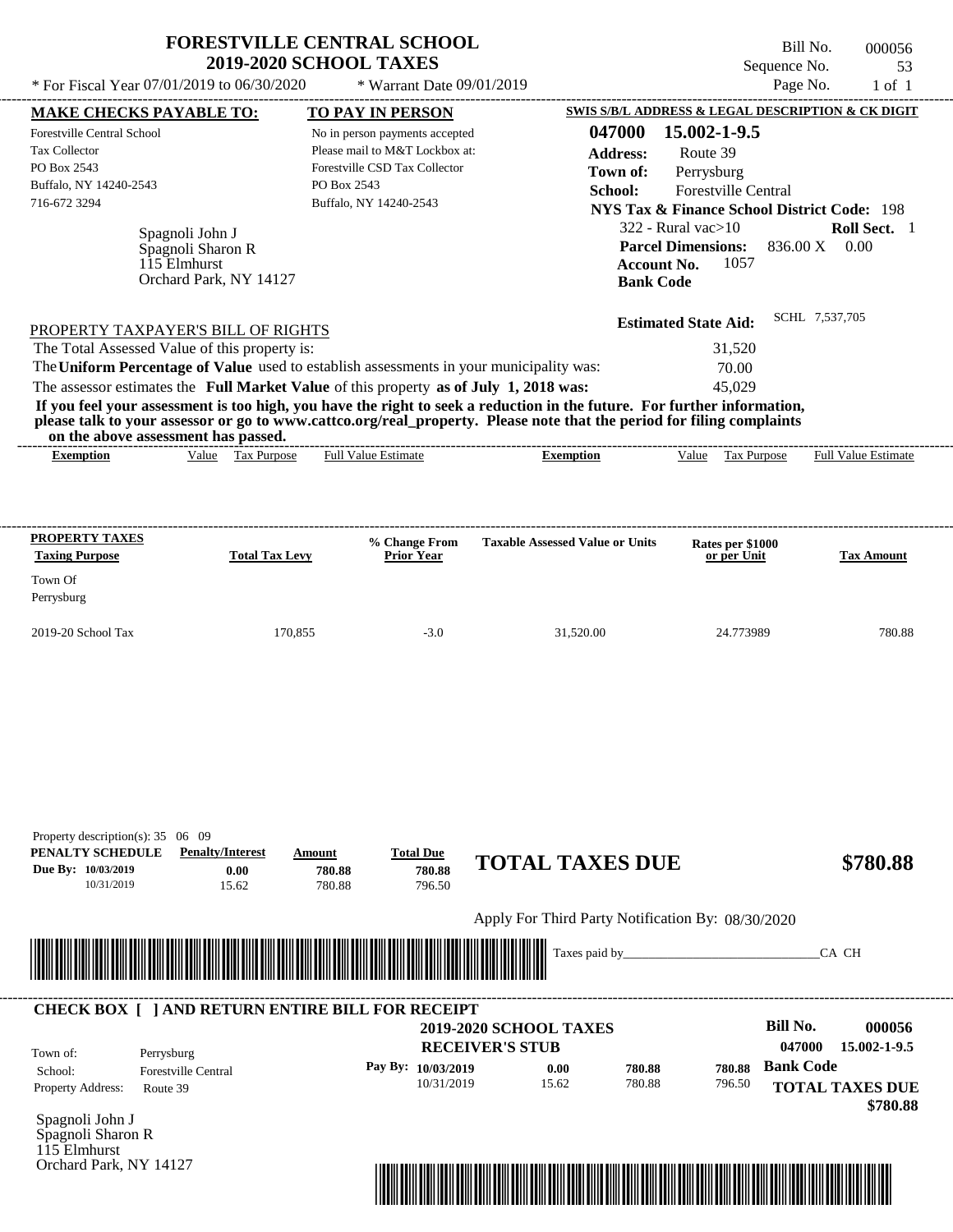|                                                                                                                                               | <b>FORESTVILLE CENTRAL SCHOOL</b><br><b>2019-2020 SCHOOL TAXES</b><br>* For Fiscal Year 07/01/2019 to 06/30/2020                                                                                                                                                                                               |                                                                                                                                                                       | * Warrant Date 09/01/2019            |                                                                                                                                                                                                                                                  | Sequence No.                                                                                                                                                                              | Bill No.<br>000057<br>54<br>Page No. |
|-----------------------------------------------------------------------------------------------------------------------------------------------|----------------------------------------------------------------------------------------------------------------------------------------------------------------------------------------------------------------------------------------------------------------------------------------------------------------|-----------------------------------------------------------------------------------------------------------------------------------------------------------------------|--------------------------------------|--------------------------------------------------------------------------------------------------------------------------------------------------------------------------------------------------------------------------------------------------|-------------------------------------------------------------------------------------------------------------------------------------------------------------------------------------------|--------------------------------------|
|                                                                                                                                               |                                                                                                                                                                                                                                                                                                                |                                                                                                                                                                       |                                      |                                                                                                                                                                                                                                                  |                                                                                                                                                                                           | $1$ of $1$                           |
| <b>MAKE CHECKS PAYABLE TO:</b><br><b>Forestville Central School</b><br>Tax Collector<br>PO Box 2543<br>Buffalo, NY 14240-2543<br>716-672 3294 |                                                                                                                                                                                                                                                                                                                | <b>TO PAY IN PERSON</b><br>No in person payments accepted<br>Please mail to M&T Lockbox at:<br>Forestville CSD Tax Collector<br>PO Box 2543<br>Buffalo, NY 14240-2543 |                                      | 047000<br><b>Address:</b><br>Town of:<br>School:                                                                                                                                                                                                 | SWIS S/B/L ADDRESS & LEGAL DESCRIPTION & CK DIGIT<br>7.004-1-49.2<br>10929 W Perrysburg Rd<br>Perrysburg<br>Forestville Central<br><b>NYS Tax &amp; Finance School District Code: 198</b> |                                      |
|                                                                                                                                               | Sprague Daniel R.<br>Sprague Jane K.<br>12435 Versailles Road<br><b>Irving, NY 14081</b>                                                                                                                                                                                                                       |                                                                                                                                                                       |                                      |                                                                                                                                                                                                                                                  | 152 - Vineyard<br><b>Parcel Acreage:</b><br>88.25<br>0207<br><b>Account No.</b><br><b>Bank Code</b>                                                                                       | Roll Sect. 1                         |
|                                                                                                                                               | PROPERTY TAXPAYER'S BILL OF RIGHTS<br>The Total Assessed Value of this property is:<br>The Uniform Percentage of Value used to establish assessments in your municipality was:<br>The assessor estimates the Full Market Value of this property as of July 1, 2018 was:<br>on the above assessment has passed. |                                                                                                                                                                       |                                      | If you feel your assessment is too high, you have the right to seek a reduction in the future. For further information,<br>please talk to your assessor or go to www.cattco.org/real_property. Please note that the period for filing complaints | <b>Estimated State Aid:</b><br>92,400<br>70.00<br>132,000                                                                                                                                 | SCHL 7,537,705                       |
| <b>Exemption</b><br>Ag Dist                                                                                                                   | Value Tax Purpose<br>53,796 CO/TOWN/SCH                                                                                                                                                                                                                                                                        | Full Value Estimate<br>76,851                                                                                                                                         |                                      | <b>Exemption</b>                                                                                                                                                                                                                                 | Value<br>Tax Purpose                                                                                                                                                                      | <b>Full Value Estimate</b>           |
| PROPERTY TAXES<br><b>Taxing Purpose</b><br>Town Of                                                                                            | <b>Total Tax Levy</b>                                                                                                                                                                                                                                                                                          |                                                                                                                                                                       | % Change From<br>Prior Year          | <b>Taxable Assessed Value or Units</b>                                                                                                                                                                                                           | Rates per \$1000<br>or per Unit                                                                                                                                                           | <b>Tax Amount</b>                    |
| Perrysburg                                                                                                                                    |                                                                                                                                                                                                                                                                                                                |                                                                                                                                                                       |                                      |                                                                                                                                                                                                                                                  |                                                                                                                                                                                           |                                      |
| 2019-20 School Tax                                                                                                                            | 170,855                                                                                                                                                                                                                                                                                                        |                                                                                                                                                                       | $-3.0$                               | 38,604.00                                                                                                                                                                                                                                        | 24.773989                                                                                                                                                                                 | 956.38                               |
|                                                                                                                                               | MAY BE SUBJECT TO PAYMENT UNDER AG DIST LAW UNTIL 2023                                                                                                                                                                                                                                                         |                                                                                                                                                                       |                                      |                                                                                                                                                                                                                                                  |                                                                                                                                                                                           |                                      |
| Property description(s): 45 06 09<br>PENALTY SCHEDULE<br>Due Bv: 10/03/2019<br>10/31/2019                                                     | <b>Penalty/Interest</b><br>0.00<br>19.13                                                                                                                                                                                                                                                                       | Amount<br>956.38<br>956.38                                                                                                                                            | <b>Total Due</b><br>956.38<br>975.51 | <b>TOTAL TAXES DUE</b>                                                                                                                                                                                                                           |                                                                                                                                                                                           | \$956.38                             |
|                                                                                                                                               |                                                                                                                                                                                                                                                                                                                |                                                                                                                                                                       |                                      | Apply For Third Party Notification By: 08/30/2020                                                                                                                                                                                                |                                                                                                                                                                                           |                                      |
|                                                                                                                                               |                                                                                                                                                                                                                                                                                                                |                                                                                                                                                                       |                                      | Taxes paid by_                                                                                                                                                                                                                                   |                                                                                                                                                                                           | CA CH                                |
|                                                                                                                                               |                                                                                                                                                                                                                                                                                                                |                                                                                                                                                                       |                                      |                                                                                                                                                                                                                                                  |                                                                                                                                                                                           |                                      |

|                          |                                          | <b>RECEIVER'S STUB</b> | <b>2019-2020 SCHOOL TAXES</b> |        |        | <b>Bill No.</b><br>047000 | 000057<br>7.004-1-49.2             |
|--------------------------|------------------------------------------|------------------------|-------------------------------|--------|--------|---------------------------|------------------------------------|
| Town of:<br>School:      | Perrysburg<br><b>Forestville Central</b> | Pay By: $10/03/2019$   | 0.00                          | 956.38 | 956.38 | <b>Bank Code</b>          |                                    |
| <b>Property Address:</b> | 10929 W Perrysburg Rd                    | 10/31/2019             | 19.13                         | 956.38 | 975.51 |                           | <b>TOTAL TAXES DUE</b><br>\$956.38 |

Sprague Daniel R. Sprague Jane K. 12435 Versailles Road Irving, NY 14081

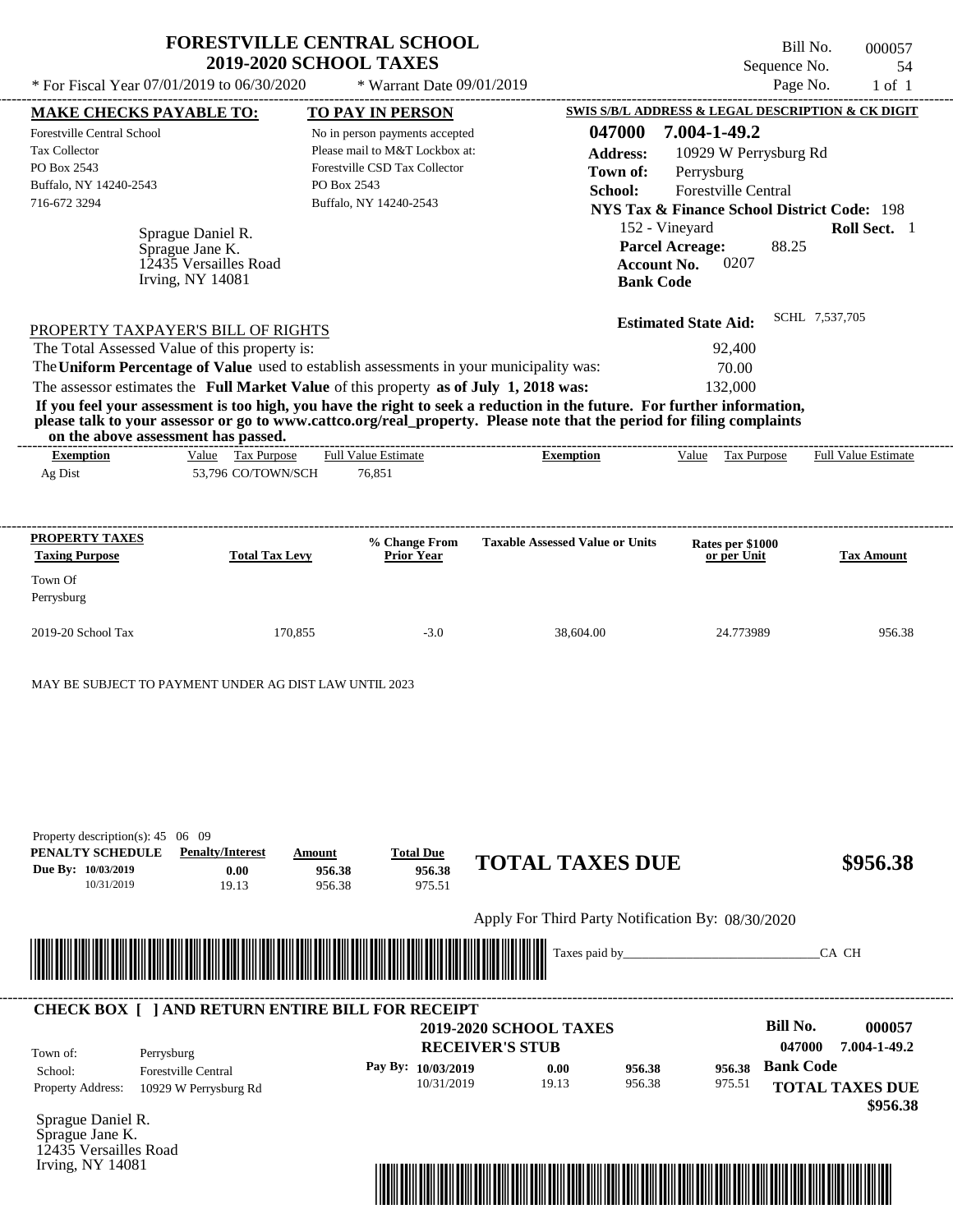|                                                                                                                                                                                                                                                                                                                                                                                                                                                                                                                                                                    | <b>FORESTVILLE CENTRAL SCHOOL</b>                                                                                       | <b>2019-2020 SCHOOL TAXES</b>                                                                                                                                         |                                      |                                                                        |                                                                                                                      | Sequence No.                                                 | Bill No.<br>000058<br>55                                                                                                    |
|--------------------------------------------------------------------------------------------------------------------------------------------------------------------------------------------------------------------------------------------------------------------------------------------------------------------------------------------------------------------------------------------------------------------------------------------------------------------------------------------------------------------------------------------------------------------|-------------------------------------------------------------------------------------------------------------------------|-----------------------------------------------------------------------------------------------------------------------------------------------------------------------|--------------------------------------|------------------------------------------------------------------------|----------------------------------------------------------------------------------------------------------------------|--------------------------------------------------------------|-----------------------------------------------------------------------------------------------------------------------------|
| * For Fiscal Year 07/01/2019 to 06/30/2020                                                                                                                                                                                                                                                                                                                                                                                                                                                                                                                         |                                                                                                                         |                                                                                                                                                                       | * Warrant Date 09/01/2019            |                                                                        |                                                                                                                      | Page No.                                                     | $1$ of $1$                                                                                                                  |
| <b>MAKE CHECKS PAYABLE TO:</b><br>Forestville Central School<br>Tax Collector<br>PO Box 2543<br>Buffalo, NY 14240-2543<br>716-672 3294                                                                                                                                                                                                                                                                                                                                                                                                                             | Sprague Mary<br>10817 W Perrysburg Rd<br>Perrysburg, NY 14129                                                           | <b>TO PAY IN PERSON</b><br>No in person payments accepted<br>Please mail to M&T Lockbox at:<br>Forestville CSD Tax Collector<br>PO Box 2543<br>Buffalo, NY 14240-2543 |                                      | 047000<br><b>Address:</b><br>Town of:<br>School:                       | 7.004-1-48.2<br>Perrysburg<br>210 - 1 Family Res<br><b>Parcel Acreage:</b><br><b>Account No.</b><br><b>Bank Code</b> | 10817 W Perrysburg Rd<br>Forestville Central<br>1.05<br>0771 | SWIS S/B/L ADDRESS & LEGAL DESCRIPTION & CK DIGIT<br><b>NYS Tax &amp; Finance School District Code: 198</b><br>Roll Sect. 1 |
| PROPERTY TAXPAYER'S BILL OF RIGHTS<br>The Total Assessed Value of this property is:<br>The Uniform Percentage of Value used to establish assessments in your municipality was:<br>The assessor estimates the Full Market Value of this property as of July 1, 2018 was:<br>If you feel your assessment is too high, you have the right to seek a reduction in the future. For further information,<br>please talk to your assessor or go to www.cattco.org/real_property. Please note that the period for filing complaints<br>on the above assessment has passed. |                                                                                                                         |                                                                                                                                                                       |                                      |                                                                        | <b>Estimated State Aid:</b>                                                                                          | 55,900<br>70.00<br>79,857                                    | SCHL 7,537,705                                                                                                              |
| <b>Exemption</b><br><b>Bas Star</b><br>(See Note)                                                                                                                                                                                                                                                                                                                                                                                                                                                                                                                  | Value Tax Purpose<br>19,800 SCHOOL                                                                                      | <b>Full Value Estimate</b><br>28,286                                                                                                                                  |                                      | <b>Exemption</b>                                                       |                                                                                                                      | Value Tax Purpose                                            | <b>Full Value Estimate</b>                                                                                                  |
| <b>PROPERTY TAXES</b><br><b>Taxing Purpose</b><br>Town Of<br>Perrysburg                                                                                                                                                                                                                                                                                                                                                                                                                                                                                            | <b>Total Tax Levy</b>                                                                                                   |                                                                                                                                                                       | % Change From<br><b>Prior Year</b>   | <b>Taxable Assessed Value or Units</b><br>(before accounting for STAR) |                                                                                                                      | Rates per \$1000<br>or per Unit                              | <b>Tax Amount</b>                                                                                                           |
| 2019-20 School Tax                                                                                                                                                                                                                                                                                                                                                                                                                                                                                                                                                 | 170,855                                                                                                                 |                                                                                                                                                                       | $-3.0$                               | 55,900.00                                                              |                                                                                                                      | 24.773989                                                    | 1,384.87                                                                                                                    |
| Your tax savings this year resulting from the New York State School Tax Relief (STAR) program is:<br>Property description(s): $45 \quad 06 \quad 09$<br>PENALTY SCHEDULE<br>Due By: 10/03/2019<br>10/31/2019                                                                                                                                                                                                                                                                                                                                                       | Note: This year's STAR exemption benefit cannot exceed last year's benefit.<br><b>Penalty/Interest</b><br>0.00<br>17.89 | Amount<br>894.34<br>894.34                                                                                                                                            | <b>Total Due</b><br>894.34<br>912.23 | <b>TOTAL TAXES DUE</b>                                                 |                                                                                                                      |                                                              | \$490.53<br>\$894.34                                                                                                        |
|                                                                                                                                                                                                                                                                                                                                                                                                                                                                                                                                                                    |                                                                                                                         |                                                                                                                                                                       |                                      | Apply For Third Party Notification By: 08/30/2020                      |                                                                                                                      |                                                              |                                                                                                                             |
|                                                                                                                                                                                                                                                                                                                                                                                                                                                                                                                                                                    |                                                                                                                         | <u> 1989 - Johann Amerikaanse kommunister (* 1950)</u>                                                                                                                |                                      |                                                                        |                                                                                                                      |                                                              | CA CH                                                                                                                       |
|                                                                                                                                                                                                                                                                                                                                                                                                                                                                                                                                                                    |                                                                                                                         |                                                                                                                                                                       |                                      |                                                                        |                                                                                                                      |                                                              |                                                                                                                             |

Perrysburg, NY 14129

\*04700000005800000000089434\*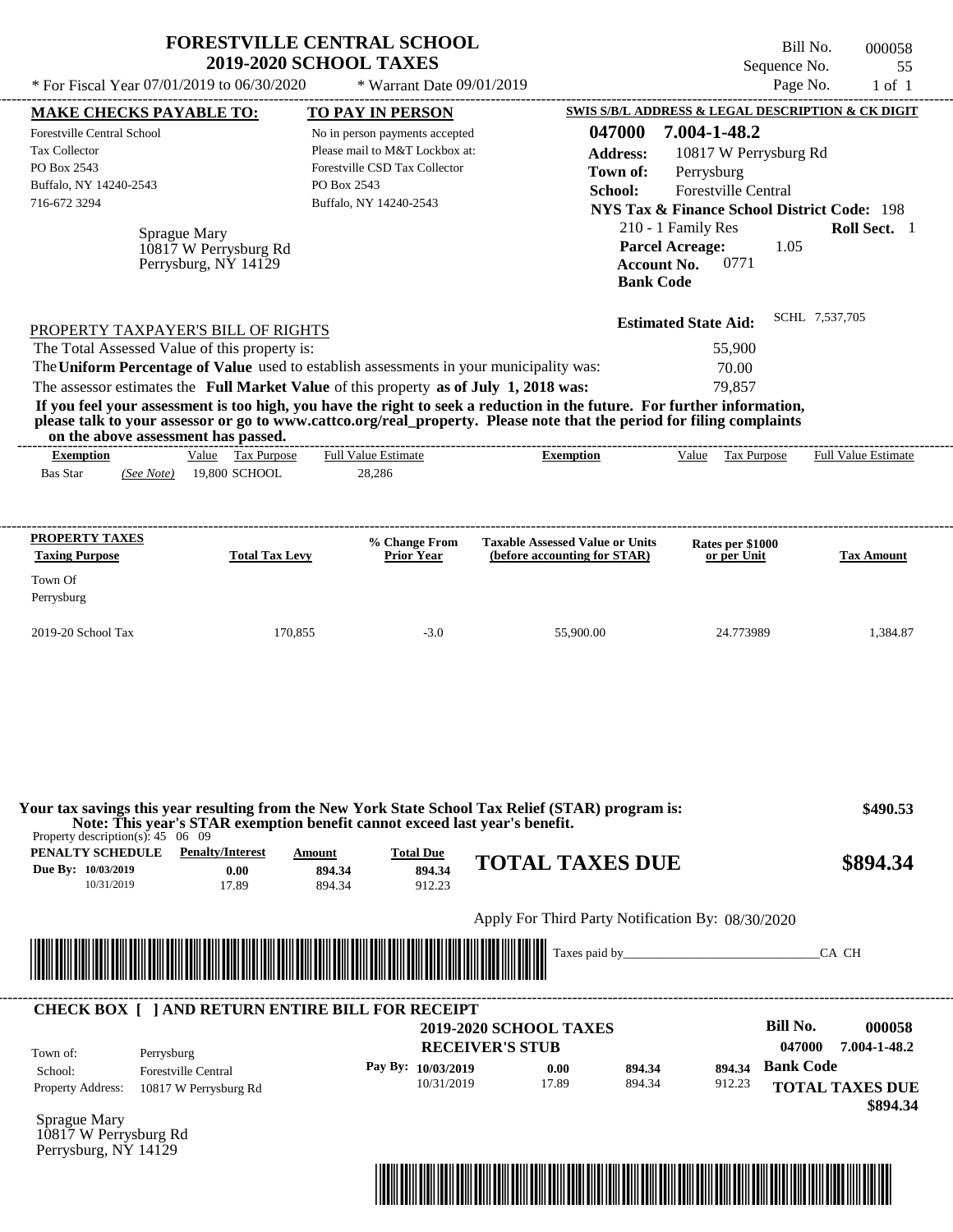| * For Fiscal Year 07/01/2019 to 06/30/2020                                          |                                               | * Warrant Date 09/01/2019                                                               |                                                                                                                                                         | SWIS S/B/L ADDRESS & LEGAL DESCRIPTION & CK DIGIT      | Page No.<br>$1$ of $1$     |
|-------------------------------------------------------------------------------------|-----------------------------------------------|-----------------------------------------------------------------------------------------|---------------------------------------------------------------------------------------------------------------------------------------------------------|--------------------------------------------------------|----------------------------|
| <b>MAKE CHECKS PAYABLE TO:</b><br><b>Forestville Central School</b>                 |                                               | TO PAY IN PERSON<br>No in person payments accepted                                      | 047000                                                                                                                                                  | 7.004-1-6                                              |                            |
| <b>Tax Collector</b>                                                                |                                               | Please mail to M&T Lockbox at:                                                          |                                                                                                                                                         |                                                        |                            |
| PO Box 2543                                                                         |                                               | Forestville CSD Tax Collector                                                           | <b>Address:</b>                                                                                                                                         | 12589 Pudding Lane Rd                                  |                            |
| Buffalo, NY 14240-2543                                                              |                                               | PO Box 2543                                                                             | Town of:                                                                                                                                                | Perrysburg                                             |                            |
| 716-672 3294                                                                        |                                               | Buffalo, NY 14240-2543                                                                  | School:                                                                                                                                                 | Forestville Central                                    |                            |
|                                                                                     |                                               |                                                                                         |                                                                                                                                                         | <b>NYS Tax &amp; Finance School District Code: 198</b> |                            |
|                                                                                     | <b>Stanton Shirley M</b>                      |                                                                                         |                                                                                                                                                         | 270 - Mfg housing                                      | <b>Roll Sect.</b> 1        |
|                                                                                     | Stanton Ethel M                               |                                                                                         |                                                                                                                                                         | <b>Parcel Acreage:</b><br>16.15                        |                            |
|                                                                                     | 12589 Pudding Lane Rd<br>Perrysburg, NY 14129 |                                                                                         | <b>Account No.</b>                                                                                                                                      | 0762                                                   |                            |
|                                                                                     |                                               |                                                                                         | <b>Bank Code</b>                                                                                                                                        |                                                        |                            |
|                                                                                     |                                               |                                                                                         |                                                                                                                                                         | <b>Estimated State Aid:</b>                            | SCHL 7,537,705             |
| PROPERTY TAXPAYER'S BILL OF RIGHTS<br>The Total Assessed Value of this property is: |                                               |                                                                                         |                                                                                                                                                         | 107,600                                                |                            |
|                                                                                     |                                               | The Uniform Percentage of Value used to establish assessments in your municipality was: |                                                                                                                                                         | 70.00                                                  |                            |
|                                                                                     |                                               | The assessor estimates the Full Market Value of this property as of July 1, 2018 was:   |                                                                                                                                                         | 153,714                                                |                            |
|                                                                                     |                                               |                                                                                         | If you feel your assessment is too high, you have the right to seek a reduction in the future. For further information,                                 |                                                        |                            |
| on the above assessment has passed.                                                 |                                               |                                                                                         | please talk to your assessor or go to www.cattco.org/real_property. Please note that the period for filing complaints<br>______________________________ |                                                        |                            |
| <b>Exemption</b><br>Bas Star<br>(See Note)                                          | Value Tax Purpose<br>19,800 SCHOOL            | <b>Full Value Estimate</b><br>28,286                                                    | <b>Exemption</b>                                                                                                                                        | Value Tax Purpose                                      | <b>Full Value Estimate</b> |
| PROPERTY TAXES<br><b>Taxing Purpose</b><br>Town Of<br>Perrysburg                    | <b>Total Tax Levy</b>                         | % Change From<br><b>Prior Year</b>                                                      | <b>Taxable Assessed Value or Units</b><br>(before accounting for STAR)                                                                                  | Rates per \$1000<br>or per Unit                        | <b>Tax Amount</b>          |

**Due By: 10/03/2019** 10/31/2019 43.50 **0.00** 2,175.16 **2,175.16** 2,218.66 <u><sup>2,175.16</sub> **TOTAL TAXES DUE** \$2,175.16</u></u></sup> Apply For Third Party Notification By: 08/30/2020 **RECEIVER'S STUB Bill No. 000059 Pay By: 10/03/2019 b 0.00 c 2,175.16 b 2,175.16 Bank Code** Property Address: 12589 Pudding Lane Rd Perrysburg School: Forestville Central **TOTAL TAXES DUE \$2,175.16 2019-2020 SCHOOL TAXES 047000 7.004-1-6** 10/31/2019 43.50 **0.00** 2,175.16 **2,175.16** 2,218.66 **2,175.16** Taxes paid by\_\_\_\_\_\_\_\_\_\_\_\_\_\_\_\_\_\_\_\_\_\_\_\_\_\_\_\_\_\_\_CA CH Town of: ---------------------------------------------------------------------------------------------------------------------------------------------------------------------------------------------------- **CHECK BOX [ ] AND RETURN ENTIRE BILL FOR RECEIPT** \*04700000005900000000217516\*

Stanton Shirley M Stanton Ethel M 12589 Pudding Lane Rd Perrysburg, NY 14129

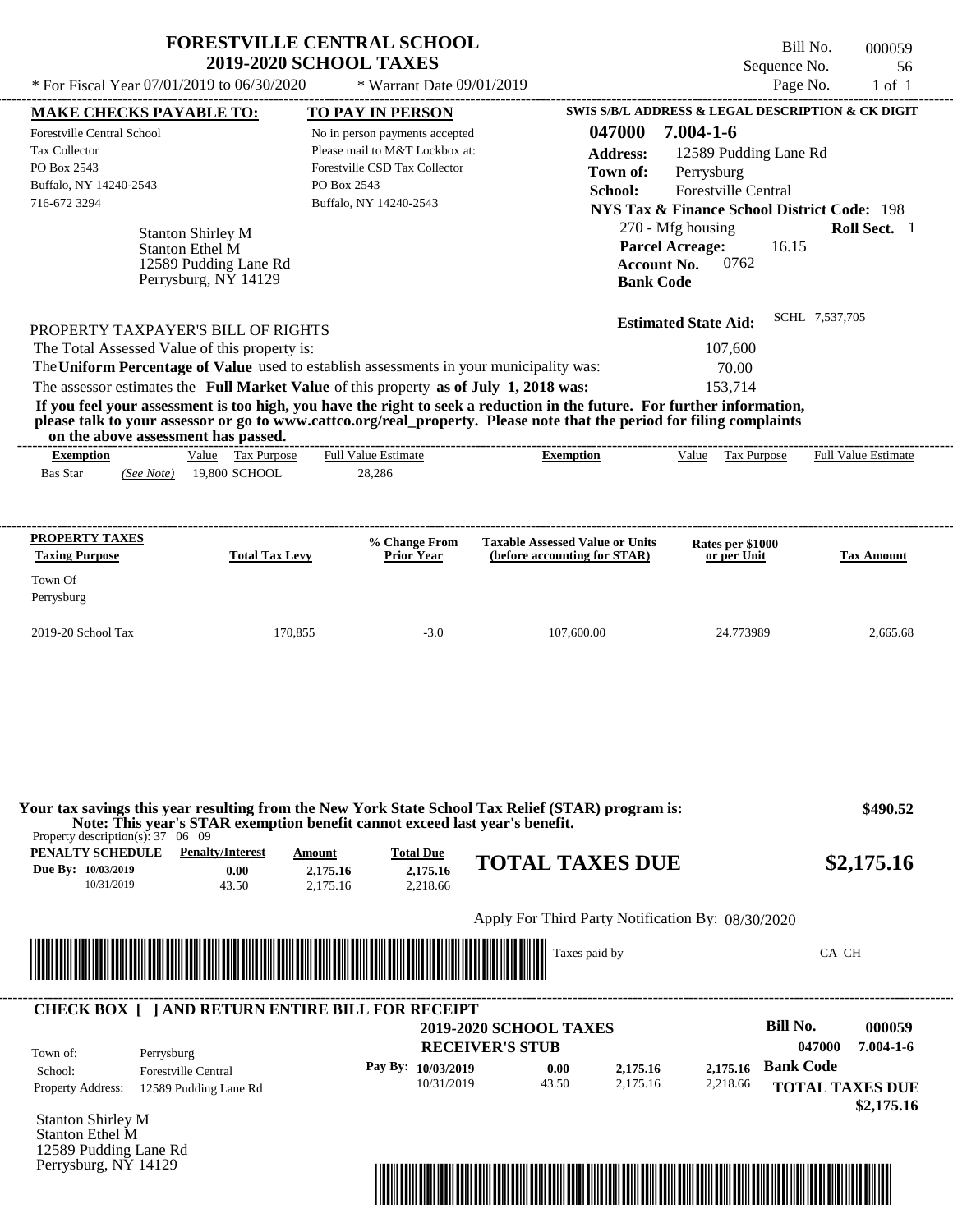|                                                                                                                                                                                                                                                                                                             | <b>FORESTVILLE CENTRAL SCHOOL</b><br><b>2019-2020 SCHOOL TAXES</b>                          |                                                                  |                                                                             |                                                                  |                                                        | Bill No.<br>Sequence No.  | 000060<br>57           |
|-------------------------------------------------------------------------------------------------------------------------------------------------------------------------------------------------------------------------------------------------------------------------------------------------------------|---------------------------------------------------------------------------------------------|------------------------------------------------------------------|-----------------------------------------------------------------------------|------------------------------------------------------------------|--------------------------------------------------------|---------------------------|------------------------|
| * For Fiscal Year 07/01/2019 to 06/30/2020                                                                                                                                                                                                                                                                  |                                                                                             | * Warrant Date 09/01/2019                                        |                                                                             |                                                                  |                                                        | Page No.                  | $1$ of $1$             |
| <b>MAKE CHECKS PAYABLE TO:</b>                                                                                                                                                                                                                                                                              |                                                                                             | TO PAY IN PERSON                                                 |                                                                             |                                                                  | SWIS S/B/L ADDRESS & LEGAL DESCRIPTION & CK DIGIT      |                           |                        |
| Forestville Central School                                                                                                                                                                                                                                                                                  |                                                                                             | No in person payments accepted                                   |                                                                             | 047000                                                           | 7.004-1-48.3                                           |                           |                        |
| <b>Tax Collector</b>                                                                                                                                                                                                                                                                                        |                                                                                             | Please mail to M&T Lockbox at:                                   |                                                                             | <b>Address:</b>                                                  | 11728 County Line Rd                                   |                           |                        |
| PO Box 2543                                                                                                                                                                                                                                                                                                 |                                                                                             | Forestville CSD Tax Collector                                    |                                                                             | Town of:                                                         | Perrysburg                                             |                           |                        |
| Buffalo, NY 14240-2543                                                                                                                                                                                                                                                                                      | PO Box 2543                                                                                 |                                                                  |                                                                             | School:                                                          | Forestville Central                                    |                           |                        |
| 716-672 3294                                                                                                                                                                                                                                                                                                |                                                                                             | Buffalo, NY 14240-2543                                           |                                                                             |                                                                  | <b>NYS Tax &amp; Finance School District Code: 198</b> |                           |                        |
|                                                                                                                                                                                                                                                                                                             |                                                                                             |                                                                  |                                                                             |                                                                  | 323 - Vacant rural                                     |                           | Roll Sect. 1           |
| Sweda Ryan R<br>Indianpolis, IN 46234                                                                                                                                                                                                                                                                       | 10890 Cambridge Rd Apt 3H                                                                   |                                                                  |                                                                             | <b>Parcel Acreage:</b><br><b>Account No.</b><br><b>Bank Code</b> | 0248                                                   | 48.66                     |                        |
| PROPERTY TAXPAYER'S BILL OF RIGHTS                                                                                                                                                                                                                                                                          |                                                                                             |                                                                  |                                                                             |                                                                  | <b>Estimated State Aid:</b>                            | SCHL 7,537,705            |                        |
| The Total Assessed Value of this property is:                                                                                                                                                                                                                                                               |                                                                                             |                                                                  |                                                                             |                                                                  | 19,900                                                 |                           |                        |
| The Uniform Percentage of Value used to establish assessments in your municipality was:                                                                                                                                                                                                                     |                                                                                             |                                                                  |                                                                             |                                                                  | 70.00                                                  |                           |                        |
| The assessor estimates the Full Market Value of this property as of July 1, 2018 was:                                                                                                                                                                                                                       |                                                                                             |                                                                  |                                                                             |                                                                  | 28,429                                                 |                           |                        |
| If you feel your assessment is too high, you have the right to seek a reduction in the future. For further information,<br>please talk to your assessor or go to www.cattco.org/real_property. Please note that the period for filing complaints<br>on the above assessment has passed.<br><b>Exemption</b> | Value Tax Purpose                                                                           | <b>Full Value Estimate</b>                                       | <b>Exemption</b>                                                            |                                                                  | Value<br>Tax Purpose                                   |                           | Full Value Estimate    |
|                                                                                                                                                                                                                                                                                                             |                                                                                             |                                                                  |                                                                             |                                                                  |                                                        |                           |                        |
| <b>PROPERTY TAXES</b>                                                                                                                                                                                                                                                                                       |                                                                                             | % Change From                                                    | <b>Taxable Assessed Value or Units</b>                                      |                                                                  | Rates per \$1000                                       |                           |                        |
| <b>Taxing Purpose</b>                                                                                                                                                                                                                                                                                       | <b>Total Tax Levy</b>                                                                       | Prior Year                                                       |                                                                             |                                                                  | or per Unit                                            |                           | <b>Tax Amount</b>      |
| Town Of                                                                                                                                                                                                                                                                                                     |                                                                                             |                                                                  |                                                                             |                                                                  |                                                        |                           |                        |
| Perrysburg                                                                                                                                                                                                                                                                                                  |                                                                                             |                                                                  |                                                                             |                                                                  |                                                        |                           |                        |
|                                                                                                                                                                                                                                                                                                             |                                                                                             |                                                                  |                                                                             |                                                                  |                                                        |                           |                        |
| 2019-20 School Tax                                                                                                                                                                                                                                                                                          | 170,855                                                                                     | $-3.0$                                                           | 19,900.00                                                                   |                                                                  | 24.773989                                              |                           | 493.00                 |
| Property description(s): $45 \quad 06 \quad 09$<br>PENALTY SCHEDULE<br>Due By: 10/03/2019<br>10/31/2019                                                                                                                                                                                                     | Storage Well #1653<br><b>Penalty/Interest</b><br>Amount<br>493.00<br>0.00<br>9.86<br>493.00 | 3/3010-split 2 acres off<br><b>Total Due</b><br>493.00<br>502.86 | <b>TOTAL TAXES DUE</b><br>Apply For Third Party Notification By: 08/30/2020 |                                                                  |                                                        |                           | \$493.00               |
|                                                                                                                                                                                                                                                                                                             |                                                                                             |                                                                  |                                                                             | Taxes paid by_                                                   |                                                        | CA CH                     |                        |
| <b>CHECK BOX [ ] AND RETURN ENTIRE BILL FOR RECEIPT</b>                                                                                                                                                                                                                                                     |                                                                                             |                                                                  |                                                                             |                                                                  |                                                        |                           |                        |
| Town of:<br>Perrysburg                                                                                                                                                                                                                                                                                      |                                                                                             |                                                                  | <b>2019-2020 SCHOOL TAXES</b><br><b>RECEIVER'S STUB</b>                     |                                                                  |                                                        | <b>Bill No.</b><br>047000 | 000060<br>7.004-1-48.3 |
| Forestville Central<br>School:                                                                                                                                                                                                                                                                              |                                                                                             | Pay By: 10/03/2019                                               | 0.00                                                                        | 493.00                                                           | 493.00                                                 | <b>Bank Code</b>          |                        |
| <b>Property Address:</b><br>11728 County Line Rd                                                                                                                                                                                                                                                            |                                                                                             |                                                                  |                                                                             |                                                                  |                                                        |                           |                        |

Sweda Ryan R 10890 Cambridge Rd Apt 3H Indianpolis, IN 46234

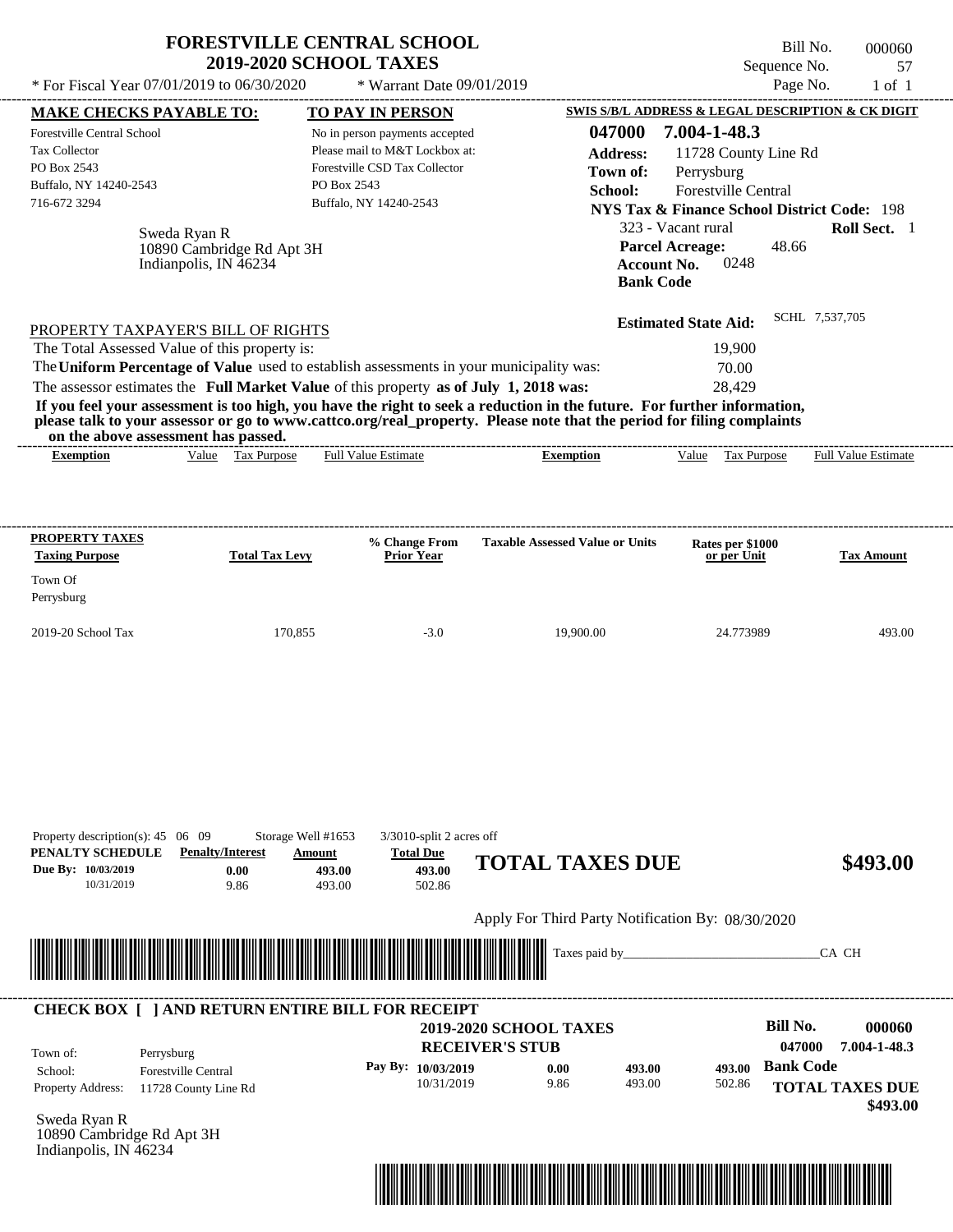|                                                    | * For Fiscal Year 07/01/2019 to 06/30/2020               | * Warrant Date 09/01/2019                                                               |                                                                                                                                                                                                                                                  | Page No.                                                         | $1$ of $1$                 |
|----------------------------------------------------|----------------------------------------------------------|-----------------------------------------------------------------------------------------|--------------------------------------------------------------------------------------------------------------------------------------------------------------------------------------------------------------------------------------------------|------------------------------------------------------------------|----------------------------|
| <b>MAKE CHECKS PAYABLE TO:</b>                     |                                                          | <b>TO PAY IN PERSON</b>                                                                 |                                                                                                                                                                                                                                                  | <b>SWIS S/B/L ADDRESS &amp; LEGAL DESCRIPTION &amp; CK DIGIT</b> |                            |
| Forestville Central School                         |                                                          | No in person payments accepted                                                          | 047000                                                                                                                                                                                                                                           | 7.004-1-27                                                       |                            |
| <b>Tax Collector</b>                               |                                                          | Please mail to M&T Lockbox at:                                                          | <b>Address:</b>                                                                                                                                                                                                                                  | 12532 Route 39                                                   |                            |
| PO Box 2543                                        |                                                          | Forestville CSD Tax Collector                                                           | Town of:                                                                                                                                                                                                                                         | Perrysburg                                                       |                            |
| Buffalo, NY 14240-2543                             |                                                          | PO Box 2543                                                                             | School:                                                                                                                                                                                                                                          | Forestville Central                                              |                            |
| 716-672 3294                                       |                                                          | Buffalo, NY 14240-2543                                                                  |                                                                                                                                                                                                                                                  | <b>NYS Tax &amp; Finance School District Code: 198</b>           |                            |
|                                                    | Thamasett Otto J                                         |                                                                                         |                                                                                                                                                                                                                                                  | 120 - Field crops                                                | Roll Sect. 1               |
|                                                    | <b>Otto Thamasett Trust</b>                              |                                                                                         |                                                                                                                                                                                                                                                  | <b>Parcel Acreage:</b><br>163.85                                 |                            |
|                                                    | 6025 Sherborn Ln                                         |                                                                                         |                                                                                                                                                                                                                                                  | <b>Account No.</b><br>0517                                       |                            |
|                                                    | Springfield, VA 22152                                    |                                                                                         |                                                                                                                                                                                                                                                  | <b>Bank Code</b>                                                 |                            |
|                                                    |                                                          |                                                                                         |                                                                                                                                                                                                                                                  |                                                                  | SCHL 7,537,705             |
|                                                    | PROPERTY TAXPAYER'S BILL OF RIGHTS                       |                                                                                         |                                                                                                                                                                                                                                                  | <b>Estimated State Aid:</b>                                      |                            |
|                                                    | The Total Assessed Value of this property is:            |                                                                                         |                                                                                                                                                                                                                                                  | 129,500                                                          |                            |
|                                                    |                                                          | The Uniform Percentage of Value used to establish assessments in your municipality was: |                                                                                                                                                                                                                                                  | 70.00                                                            |                            |
|                                                    |                                                          | The assessor estimates the Full Market Value of this property as of July 1, 2018 was:   |                                                                                                                                                                                                                                                  |                                                                  |                            |
|                                                    |                                                          |                                                                                         | If you feel your assessment is too high, you have the right to seek a reduction in the future. For further information,<br>please talk to your assessor or go to www.cattco.org/real_property. Please note that the period for filing complaints | 185,000                                                          |                            |
| <b>Exemption</b>                                   | on the above assessment has passed.<br>Value Tax Purpose | <b>Full Value Estimate</b>                                                              | <b>Exemption</b>                                                                                                                                                                                                                                 | <b>Tax Purpose</b><br>Value                                      | <b>Full Value Estimate</b> |
| PROPERTY TAXES<br><b>Taxing Purpose</b><br>Town Of | <b>Total Tax Levy</b>                                    | % Change From<br><b>Prior Year</b>                                                      | <b>Taxable Assessed Value or Units</b>                                                                                                                                                                                                           | Rates per \$1000<br>or per Unit                                  | <b>Tax Amount</b>          |
| Perrysburg                                         |                                                          |                                                                                         |                                                                                                                                                                                                                                                  |                                                                  |                            |

| Property description(s): $28 \quad 06 \quad 09$ |                         | Strg Wells #969-975-1731 Trustees |                  |              |
|-------------------------------------------------|-------------------------|-----------------------------------|------------------|--------------|
| PENALTY SCHEDULE                                | <b>Penalty/Interest</b> | Amount                            | <b>Total Due</b> |              |
| Due By: 10/03/2019                              | 0.00                    | 3.208.23                          | 3.208.23         | <b>TOTAL</b> |
| 10/31/2019                                      | 64.16                   | 3.208.23                          | 3.272.39         |              |

# **3,208.23 \$3,208.23**

Apply For Third Party Notification By: 08/30/2020



#### **RECEIVER'S STUB Bill No. 000062 Bank Code** Property Address: 12532 Route 39 Perrysburg School: Forestville Central **TOTAL TAXES DUE \$3,208.23 2019-2020 SCHOOL TAXES 047000 7.004-1-27 Pay By: 10/03/2019** 10/31/2019 64.16 **0.00** 3,208.23 **3,208.23** 3,272.39 **3,208.23** Town of: ---------------------------------------------------------------------------------------------------------------------------------------------------------------------------------------------------- **CHECK BOX [ ] AND RETURN ENTIRE BILL FOR RECEIPT**

Thamasett Otto J Otto Thamasett Trust 6025 Sherborn Ln Springfield, VA 22152

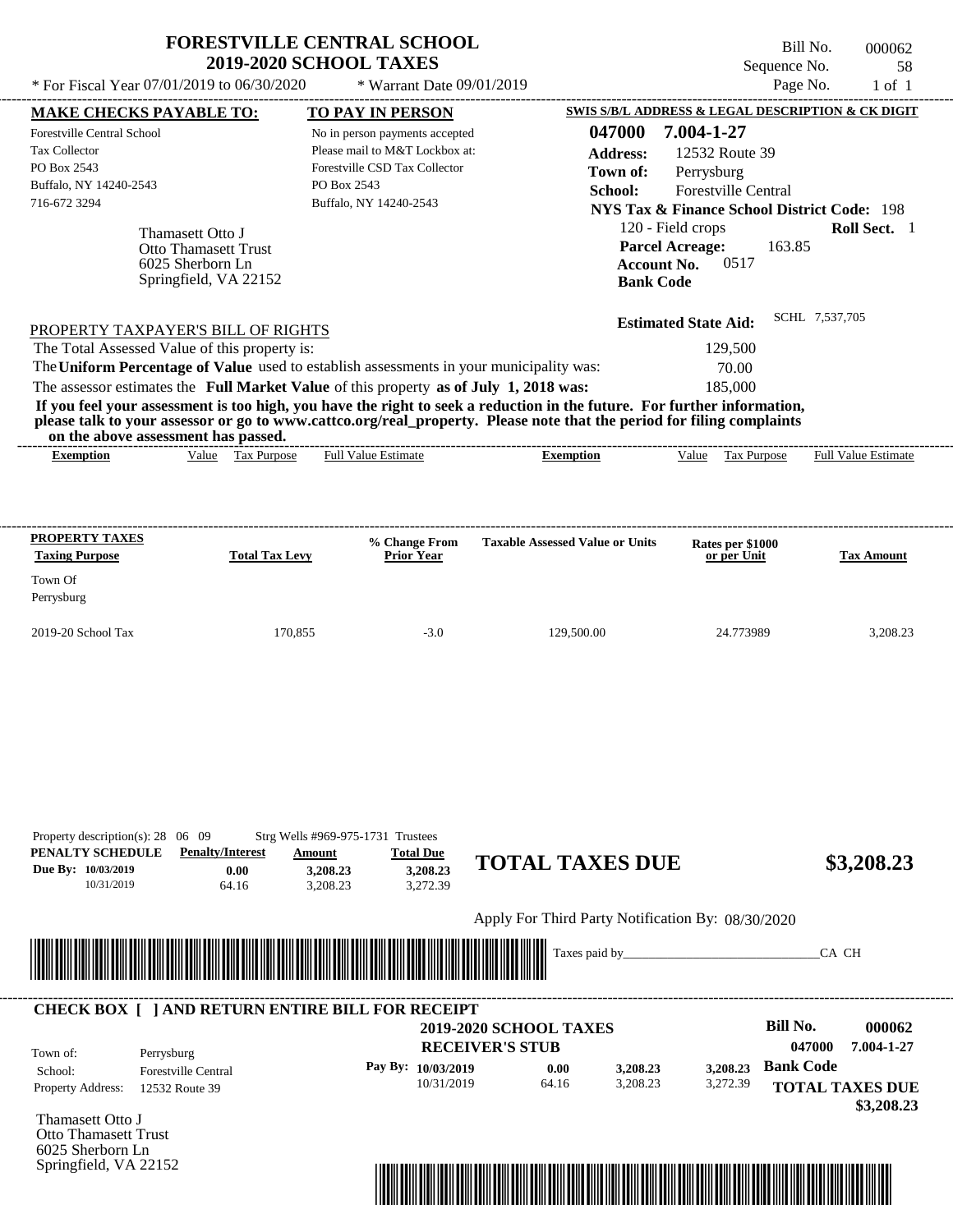| * For Fiscal Year $07/01/2019$ to $06/30/2020$                                                                                                       |                                                                   | <b>FORESTVILLE CENTRAL SCHOOL</b><br><b>2019-2020 SCHOOL TAXES</b><br>* Warrant Date 09/01/2019                                                                                  |                                                                                                                                                                                                                                                  | Bill No.<br>Sequence No.<br>Page No.                                                                                                                                                                                                              | 000063<br>59<br>$1$ of $1$    |
|------------------------------------------------------------------------------------------------------------------------------------------------------|-------------------------------------------------------------------|----------------------------------------------------------------------------------------------------------------------------------------------------------------------------------|--------------------------------------------------------------------------------------------------------------------------------------------------------------------------------------------------------------------------------------------------|---------------------------------------------------------------------------------------------------------------------------------------------------------------------------------------------------------------------------------------------------|-------------------------------|
|                                                                                                                                                      |                                                                   |                                                                                                                                                                                  |                                                                                                                                                                                                                                                  |                                                                                                                                                                                                                                                   |                               |
| <b>MAKE CHECKS PAYABLE TO:</b><br><b>Forestville Central School</b><br><b>Tax Collector</b><br>PO Box 2543<br>Buffalo, NY 14240-2543<br>716-672 3294 | Thamasett Richard J<br>4621 Madison Dr<br><b>Vestal, NY 13850</b> | <b>TO PAY IN PERSON</b><br>No in person payments accepted<br>Please mail to M&T Lockbox at:<br>Forestville CSD Tax Collector<br>PO Box 2543<br>Buffalo, NY 14240-2543            | 047000<br><b>Address:</b><br>Town of:<br>School:<br><b>Account No.</b><br><b>Bank Code</b>                                                                                                                                                       | SWIS S/B/L ADDRESS & LEGAL DESCRIPTION & CK DIGIT<br>15.002-1-7.1<br>10439 Mosher Rd<br>Perrysburg<br>Forestville Central<br><b>NYS Tax &amp; Finance School District Code: 198</b><br>240 - Rural res<br><b>Parcel Acreage:</b><br>63.56<br>0516 | Roll Sect. 1                  |
| PROPERTY TAXPAYER'S BILL OF RIGHTS<br>The Total Assessed Value of this property is:                                                                  |                                                                   | The Uniform Percentage of Value used to establish assessments in your municipality was:<br>The assessor estimates the Full Market Value of this property as of July 1, 2018 was: | If you feel your assessment is too high, you have the right to seek a reduction in the future. For further information,<br>please talk to your assessor or go to www.cattco.org/real_property. Please note that the period for filing complaints | <b>Estimated State Aid:</b><br>57,400<br>70.00<br>82,000                                                                                                                                                                                          | SCHL 7,537,705                |
| on the above assessment has passed.<br><b>Exemption</b>                                                                                              | Value Tax Purpose                                                 | <b>Full Value Estimate</b>                                                                                                                                                       | <b>Exemption</b>                                                                                                                                                                                                                                 | Value Tax Purpose                                                                                                                                                                                                                                 | <b>Full Value Estimate</b>    |
|                                                                                                                                                      |                                                                   |                                                                                                                                                                                  |                                                                                                                                                                                                                                                  |                                                                                                                                                                                                                                                   |                               |
|                                                                                                                                                      | <b>Total Tax Levy</b><br>170,855                                  | % Change From<br>Prior Year<br>$-3.0$                                                                                                                                            | <b>Taxable Assessed Value or Units</b><br>57.400.00                                                                                                                                                                                              | Rates per \$1000<br>or per Unit<br>24.773989                                                                                                                                                                                                      | <b>Tax Amount</b><br>1,422.03 |
| <b>PROPERTY TAXES</b><br><b>Taxing Purpose</b><br>Town Of<br>Perrysburg<br>2019-20 School Tax<br>Property description(s): $43 \quad 06 \quad 09$     |                                                                   | Storage Well #976<br>$3/09$ -splt 4.25 ac to Town                                                                                                                                |                                                                                                                                                                                                                                                  |                                                                                                                                                                                                                                                   |                               |
| PENALTY SCHEDULE<br>Due By: 10/03/2019<br>10/31/2019                                                                                                 | <b>Penalty/Interest</b><br>0.00<br>28.44                          | Amount<br><b>Total Due</b><br>1,422.03<br>1,422.03<br>1,450.47<br>1,422.03                                                                                                       | <b>TOTAL TAXES DUE</b>                                                                                                                                                                                                                           |                                                                                                                                                                                                                                                   |                               |
|                                                                                                                                                      |                                                                   |                                                                                                                                                                                  | Apply For Third Party Notification By: 08/30/2020                                                                                                                                                                                                |                                                                                                                                                                                                                                                   | \$1,422.03                    |

| Town of:                 | Perrysburg                 | <b>2019-2020 SCHOOL TAXES</b><br><b>RECEIVER'S STUB</b> |       |          |          | Bill No.<br>047000 | 000063<br>15.002-1-7.1 |
|--------------------------|----------------------------|---------------------------------------------------------|-------|----------|----------|--------------------|------------------------|
| School:                  | <b>Forestville Central</b> | Pay By: $10/03/2019$                                    | 0.00  | 1,422.03 | 1.422.03 | <b>Bank Code</b>   |                        |
| <b>Property Address:</b> | 10439 Mosher Rd            | 10/31/2019                                              | 28.44 | 1,422.03 | 1,450.47 |                    | <b>TOTAL TAXES DUE</b> |

Thamasett Richard J 4621 Madison Dr Vestal, NY 13850

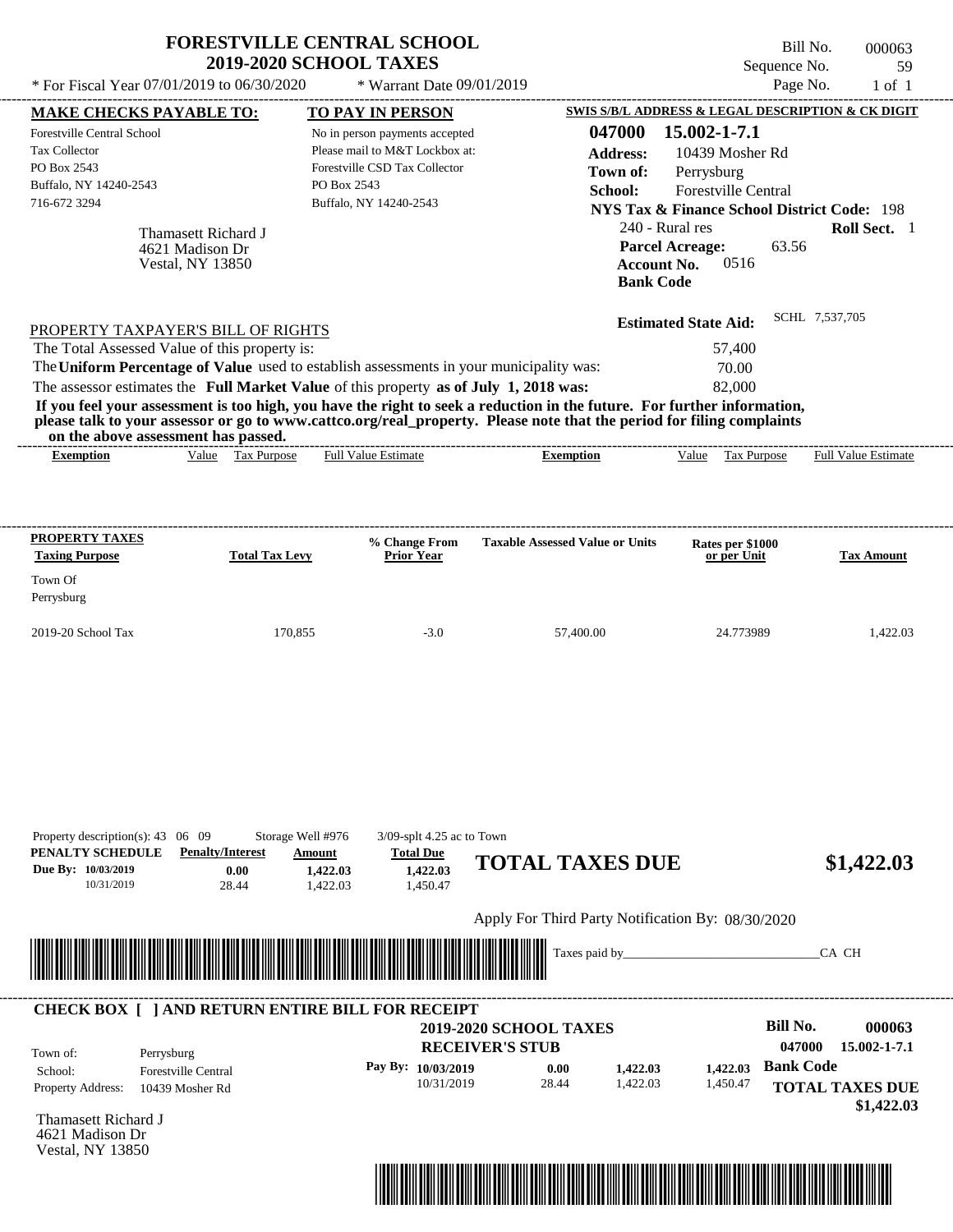|                                                                                                                                                                                                       | <b>FORESTVILLE CENTRAL SCHOOL</b><br><b>2019-2020 SCHOOL TAXES</b> |                                        | Sequence No.                                                                    | Bill No.<br>000064<br>60   |
|-------------------------------------------------------------------------------------------------------------------------------------------------------------------------------------------------------|--------------------------------------------------------------------|----------------------------------------|---------------------------------------------------------------------------------|----------------------------|
| * For Fiscal Year 07/01/2019 to 06/30/2020                                                                                                                                                            | * Warrant Date 09/01/2019                                          |                                        |                                                                                 | Page No.<br>$1$ of $1$     |
| <b>MAKE CHECKS PAYABLE TO:</b><br><b>Forestville Central School</b>                                                                                                                                   | <b>TO PAY IN PERSON</b>                                            | 047000                                 | <b>SWIS S/B/L ADDRESS &amp; LEGAL DESCRIPTION &amp; CK DIGIT</b><br>15.002-1-10 |                            |
| <b>Tax Collector</b>                                                                                                                                                                                  | No in person payments accepted<br>Please mail to M&T Lockbox at:   | <b>Address:</b>                        | Route 39                                                                        |                            |
| PO Box 2543                                                                                                                                                                                           | Forestville CSD Tax Collector                                      | Town of:                               | Perrysburg                                                                      |                            |
| Buffalo, NY 14240-2543                                                                                                                                                                                | PO Box 2543                                                        | School:                                | <b>Forestville Central</b>                                                      |                            |
| 716-672 3294                                                                                                                                                                                          | Buffalo, NY 14240-2543                                             |                                        | <b>NYS Tax &amp; Finance School District Code: 198</b>                          |                            |
| Thamasett Richard J                                                                                                                                                                                   |                                                                    |                                        | $322$ - Rural vac $>10$                                                         | Roll Sect. 1               |
| 4621 Madison Ave                                                                                                                                                                                      |                                                                    |                                        | <b>Parcel Acreage:</b><br>34.03                                                 |                            |
| <b>Vestal, NY 13850</b>                                                                                                                                                                               |                                                                    | <b>Account No.</b><br><b>Bank Code</b> | 0514                                                                            |                            |
| PROPERTY TAXPAYER'S BILL OF RIGHTS                                                                                                                                                                    |                                                                    |                                        | <b>Estimated State Aid:</b>                                                     | SCHL 7,537,705             |
| The Total Assessed Value of this property is:                                                                                                                                                         |                                                                    |                                        | 13,960                                                                          |                            |
| The Uniform Percentage of Value used to establish assessments in your municipality was:                                                                                                               |                                                                    |                                        | 70.00                                                                           |                            |
| The assessor estimates the Full Market Value of this property as of July 1, 2018 was:                                                                                                                 |                                                                    |                                        | 19.943                                                                          |                            |
| please talk to your assessor or go to www.cattco.org/real_property. Please note that the period for filing complaints<br>on the above assessment has passed.<br>Value Tax Purpose<br><b>Exemption</b> | <b>Full Value Estimate</b>                                         | <b>Exemption</b>                       | Value Tax Purpose                                                               | <b>Full Value Estimate</b> |
|                                                                                                                                                                                                       |                                                                    |                                        |                                                                                 |                            |
| PROPERTY TAXES<br><b>Taxing Purpose</b><br><b>Total Tax Levy</b>                                                                                                                                      | % Change From<br>Prior Year                                        | <b>Taxable Assessed Value or Units</b> | Rates per \$1000<br>or per Unit                                                 | <b>Tax Amount</b>          |
| Town Of<br>Perrysburg                                                                                                                                                                                 |                                                                    |                                        |                                                                                 |                            |
| 2019-20 School Tax                                                                                                                                                                                    | 170,855<br>$-3.0$                                                  | 13.960.00                              | 24.773989                                                                       | 345.84                     |
| Property description(s): 35 06 09<br>PENALTY SCHEDULE<br><b>Penalty/Interest</b><br>Due By: 10/03/2019<br>0.00<br>10/31/2019<br>6.92                                                                  | <b>Total Due</b><br>Amount<br>345.84<br>345.84<br>345.84<br>352.76 | <b>TOTAL TAXES DUE</b>                 |                                                                                 | \$345.84                   |

Apply For Third Party Notification By: 08/30/2020



#### **RECEIVER'S STUB Bill No. 000064 Bank Code** Property Address: Route 39 Perrysburg School: Forestville Central **TOTAL TAXES DUE \$345.84 2019-2020 SCHOOL TAXES 047000 15.002-1-10 Pay By: 10/03/2019** 10/31/2019 6.92 **0.00** 345.84 **345.84** 352.76 **345.84** Town of: ---------------------------------------------------------------------------------------------------------------------------------------------------------------------------------------------------- **CHECK BOX [ ] AND RETURN ENTIRE BILL FOR RECEIPT**

Thamasett Richard J 4621 Madison Ave Vestal, NY 13850

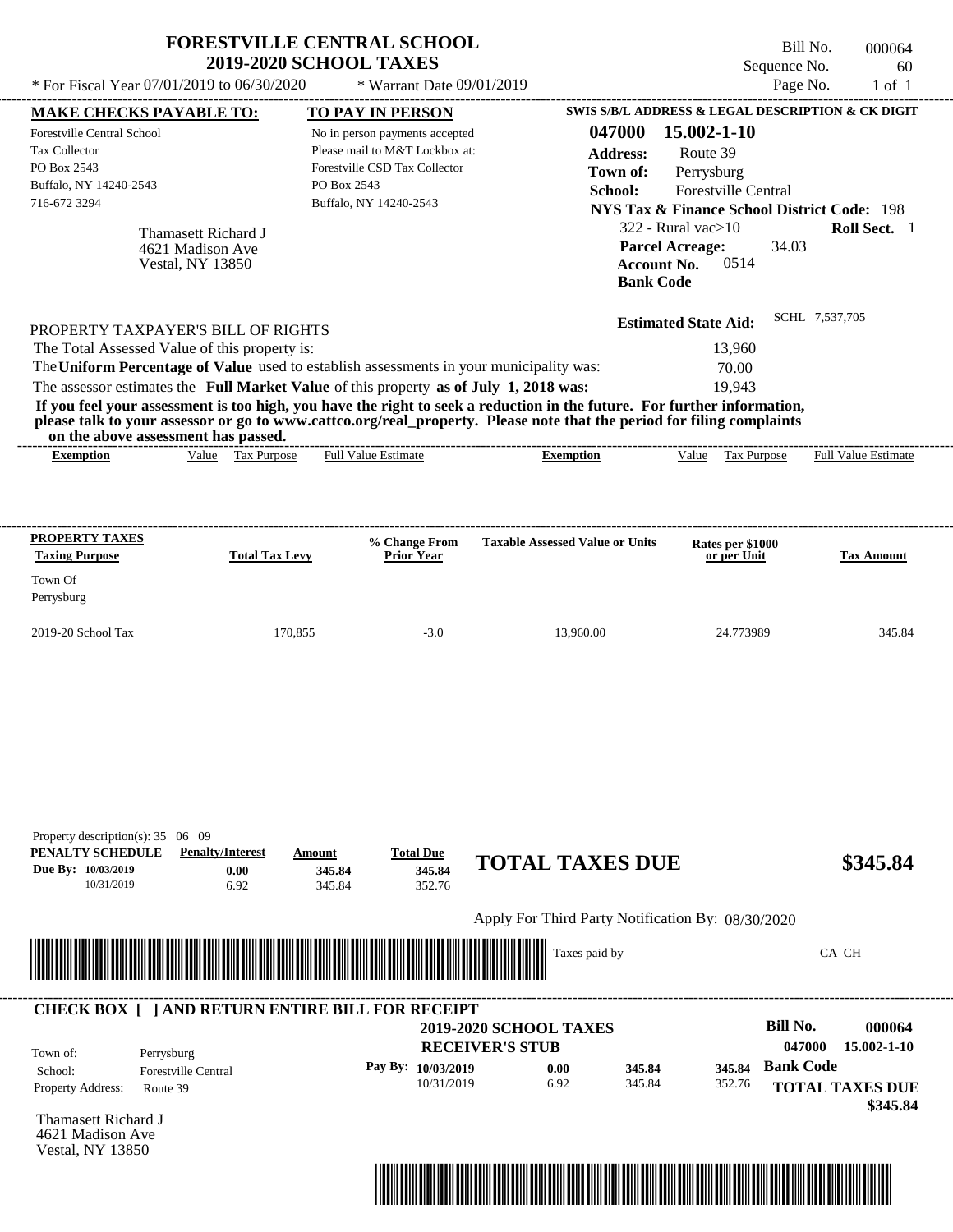|                                                                                             | <b>FORESTVILLE CENTRAL SCHOOL</b>                                           | <b>2019-2020 SCHOOL TAXES</b> |                                |                                                                                                   | Sequence No.                                           | Bill No.<br>000065<br>62   |
|---------------------------------------------------------------------------------------------|-----------------------------------------------------------------------------|-------------------------------|--------------------------------|---------------------------------------------------------------------------------------------------|--------------------------------------------------------|----------------------------|
| * For Fiscal Year 07/01/2019 to 06/30/2020                                                  |                                                                             |                               | * Warrant Date 09/01/2019      |                                                                                                   | Page No.                                               | $1$ of $1$                 |
| <b>MAKE CHECKS PAYABLE TO:</b>                                                              |                                                                             |                               | TO PAY IN PERSON               |                                                                                                   | SWIS S/B/L ADDRESS & LEGAL DESCRIPTION & CK DIGIT      |                            |
| <b>Forestville Central School</b>                                                           |                                                                             |                               | No in person payments accepted | 047000                                                                                            | 15.002-1-9.4                                           |                            |
| <b>Tax Collector</b>                                                                        |                                                                             |                               | Please mail to M&T Lockbox at: | <b>Address:</b>                                                                                   | 12545 Route 39                                         |                            |
| PO Box 2543                                                                                 |                                                                             |                               | Forestville CSD Tax Collector  | Town of:                                                                                          | Perrysburg                                             |                            |
| Buffalo, NY 14240-2543                                                                      |                                                                             | PO Box 2543                   |                                | School:                                                                                           | Forestville Central                                    |                            |
| 716-672 3294                                                                                |                                                                             |                               | Buffalo, NY 14240-2543         |                                                                                                   | <b>NYS Tax &amp; Finance School District Code: 198</b> |                            |
|                                                                                             |                                                                             |                               |                                | 240 - Rural res                                                                                   |                                                        | Roll Sect. 1               |
|                                                                                             | Kuczka Kenneth A & Melissa                                                  |                               |                                |                                                                                                   | <b>Parcel Acreage:</b><br>54.40                        |                            |
|                                                                                             | 12545 Route 39<br>Perrysburg, NY 14129                                      |                               |                                | <b>Account No.</b>                                                                                | 0920                                                   |                            |
|                                                                                             |                                                                             |                               |                                | <b>Bank Code</b>                                                                                  |                                                        |                            |
|                                                                                             |                                                                             |                               |                                |                                                                                                   |                                                        | SCHL 7,537,705             |
| PROPERTY TAXPAYER'S BILL OF RIGHTS                                                          |                                                                             |                               |                                |                                                                                                   | <b>Estimated State Aid:</b>                            |                            |
| The Total Assessed Value of this property is:                                               |                                                                             |                               |                                |                                                                                                   | 117,170                                                |                            |
| The Uniform Percentage of Value used to establish assessments in your municipality was:     |                                                                             |                               |                                |                                                                                                   | 70.00                                                  |                            |
| The assessor estimates the Full Market Value of this property as of July 1, 2018 was:       |                                                                             |                               |                                |                                                                                                   | 167,386                                                |                            |
|                                                                                             |                                                                             |                               |                                |                                                                                                   |                                                        |                            |
| <b>Exemption</b>                                                                            | on the above assessment has passed.<br>Value Tax Purpose                    |                               | <b>Full Value Estimate</b>     | <b>Exemption</b>                                                                                  | Value Tax Purpose                                      | <b>Full Value Estimate</b> |
| <b>Bas Star</b><br>(See Note)                                                               | 19,800 SCHOOL                                                               |                               | 28,286                         |                                                                                                   |                                                        |                            |
| PROPERTY TAXES                                                                              |                                                                             |                               | % Change From                  | <b>Taxable Assessed Value or Units</b>                                                            | Rates per \$1000                                       |                            |
| <b>Taxing Purpose</b>                                                                       | <b>Total Tax Levy</b>                                                       |                               | <b>Prior Year</b>              | (before accounting for STAR)                                                                      | or per Unit                                            | <b>Tax Amount</b>          |
|                                                                                             |                                                                             |                               |                                |                                                                                                   |                                                        |                            |
|                                                                                             |                                                                             |                               |                                |                                                                                                   |                                                        |                            |
| Town Of                                                                                     |                                                                             |                               |                                |                                                                                                   |                                                        |                            |
| Perrysburg<br>2019-20 School Tax                                                            |                                                                             | 170,855                       | $-3.0$                         | 117,170.00                                                                                        | 24.773989                                              |                            |
|                                                                                             | Note: This year's STAR exemption benefit cannot exceed last year's benefit. |                               |                                | Your tax savings this year resulting from the New York State School Tax Relief (STAR) program is: |                                                        | 2,902.77<br>\$490.53       |
| Property description(s): $35 \quad 06 \quad 09$<br><b>PENALTY SCHEDULE</b> Penalty/Interest |                                                                             | <b>Amount</b>                 | <b>Total Due</b>               | <b>TOTAL TAXES DUE</b>                                                                            |                                                        | \$2,412.24                 |

| Apply For Third Party Notification By: 08/30/2020 |  |
|---------------------------------------------------|--|
|                                                   |  |



2,412.24

| Town of:                 | Perrysburg                 | <b>2019-2020 SCHOOL TAXES</b><br><b>RECEIVER'S STUB</b> |       |          |          | Bill No.<br>047000 | 000065<br>15.002-1-9.4 |
|--------------------------|----------------------------|---------------------------------------------------------|-------|----------|----------|--------------------|------------------------|
| School:                  | <b>Forestville Central</b> | Pay By: $10/03/2019$                                    | 0.00  | 2.412.24 | 2.412.24 | <b>Bank Code</b>   |                        |
| <b>Property Address:</b> | 12545 Route 39             | 10/31/2019                                              | 48.24 | 2.412.24 | 2,460.48 |                    | <b>TOTAL TAXES DUE</b> |

2,460.48

Kuczka Kenneth A & Melissa 12545 Route 39 Perrysburg, NY 14129

10/31/2019 48.24

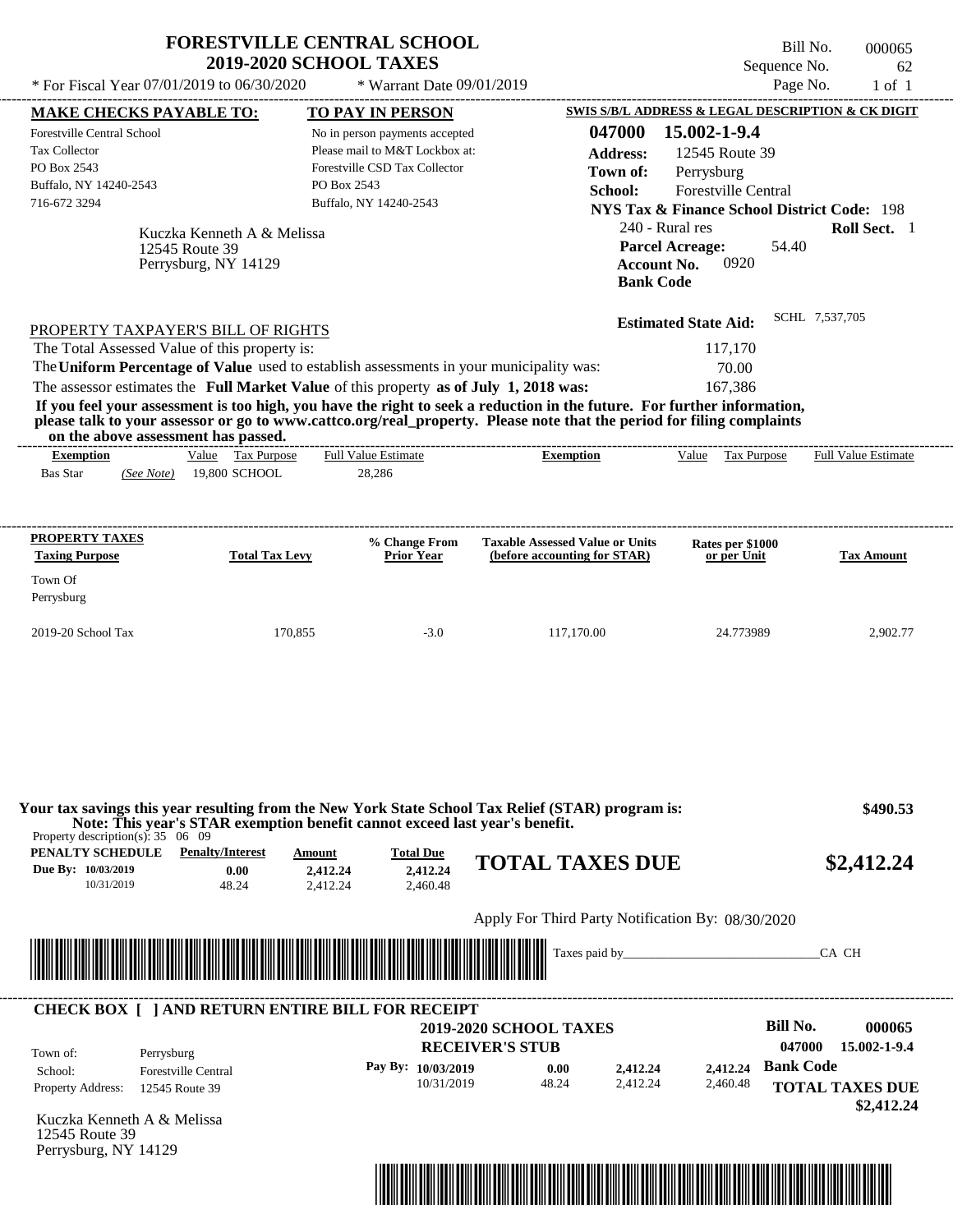|                                                                                                                                                                                                                                                                                                                                                                                                                                                                                                                                                                    | <b>FORESTVILLE CENTRAL SCHOOL</b><br><b>2019-2020 SCHOOL TAXES</b>                                                                         |                                                                                                  | Bill No.<br>Sequence No.                                                                                                                                                                               | 000066<br>63                         |
|--------------------------------------------------------------------------------------------------------------------------------------------------------------------------------------------------------------------------------------------------------------------------------------------------------------------------------------------------------------------------------------------------------------------------------------------------------------------------------------------------------------------------------------------------------------------|--------------------------------------------------------------------------------------------------------------------------------------------|--------------------------------------------------------------------------------------------------|--------------------------------------------------------------------------------------------------------------------------------------------------------------------------------------------------------|--------------------------------------|
| * For Fiscal Year 07/01/2019 to 06/30/2020                                                                                                                                                                                                                                                                                                                                                                                                                                                                                                                         | * Warrant Date 09/01/2019                                                                                                                  |                                                                                                  | Page No.                                                                                                                                                                                               | $1$ of $1$                           |
| <b>MAKE CHECKS PAYABLE TO:</b>                                                                                                                                                                                                                                                                                                                                                                                                                                                                                                                                     | <b>TO PAY IN PERSON</b>                                                                                                                    |                                                                                                  | SWIS S/B/L ADDRESS & LEGAL DESCRIPTION & CK DIGIT                                                                                                                                                      |                                      |
| Forestville Central School<br><b>Tax Collector</b><br>PO Box 2543<br>Buffalo, NY 14240-2543<br>716-672 3294<br>Town Lynda L<br>PO Box 291<br>Perrysburg, NY 14129                                                                                                                                                                                                                                                                                                                                                                                                  | No in person payments accepted<br>Please mail to M&T Lockbox at:<br>Forestville CSD Tax Collector<br>PO Box 2543<br>Buffalo, NY 14240-2543 | 047000<br><b>Address:</b><br>Town of:<br>School:<br><b>Account No.</b><br><b>Bank Code</b>       | 15.002-1-14.1<br>12451 Route 39<br>Perrysburg<br><b>Forestville Central</b><br><b>NYS Tax &amp; Finance School District Code: 198</b><br>210 - 1 Family Res<br><b>Parcel Acreage:</b><br>51.15<br>0522 | Roll Sect. 1                         |
| PROPERTY TAXPAYER'S BILL OF RIGHTS<br>The Total Assessed Value of this property is:<br>The Uniform Percentage of Value used to establish assessments in your municipality was:<br>The assessor estimates the Full Market Value of this property as of July 1, 2018 was:<br>If you feel your assessment is too high, you have the right to seek a reduction in the future. For further information,<br>please talk to your assessor or go to www.cattco.org/real_property. Please note that the period for filing complaints<br>on the above assessment has passed. |                                                                                                                                            |                                                                                                  | <b>Estimated State Aid:</b><br>86,760<br>70.00<br>123,943                                                                                                                                              | SCHL 7,537,705                       |
| Value Tax Purpose<br><b>Exemption</b><br><b>Bas Star</b><br>19,800 SCHOOL<br>(See Note)                                                                                                                                                                                                                                                                                                                                                                                                                                                                            | <b>Full Value Estimate</b><br>28,286                                                                                                       | <b>Exemption</b>                                                                                 | Value<br>Tax Purpose                                                                                                                                                                                   | <b>Full Value Estimate</b>           |
| <b>PROPERTY TAXES</b><br><b>Taxing Purpose</b><br><b>Total Tax Levy</b>                                                                                                                                                                                                                                                                                                                                                                                                                                                                                            | % Change From<br>Prior Year                                                                                                                | <b>Taxable Assessed Value or Units</b><br>(before accounting for STAR)                           | Rates per \$1000<br>or per Unit                                                                                                                                                                        | <b>Tax Amount</b>                    |
| Town Of<br>Perrysburg                                                                                                                                                                                                                                                                                                                                                                                                                                                                                                                                              |                                                                                                                                            |                                                                                                  |                                                                                                                                                                                                        |                                      |
| 2019-20 School Tax                                                                                                                                                                                                                                                                                                                                                                                                                                                                                                                                                 | 170,855<br>$-3.0$                                                                                                                          | 86,760.00                                                                                        | 24.773989                                                                                                                                                                                              | 2,149.39                             |
| Your tax savings this year resulting from the New York State School Tax Relief (STAR) program is:<br>Note: This year's STAR exemption benefit cannot exceed last year's benefit.<br>Property description(s): $27 \quad 06 \quad 09$<br>PENALTY SCHEDULE<br><b>Penalty/Interest</b><br>Due By: 10/03/2019<br>0.00<br>10/31/2019<br>33.18                                                                                                                                                                                                                            | Amount<br><b>Total Due</b><br>1,658.87<br>1,658.87<br>1.658.87<br>1.692.05                                                                 | <b>TOTAL TAXES DUE</b>                                                                           |                                                                                                                                                                                                        | \$490.52<br>\$1,658.87               |
|                                                                                                                                                                                                                                                                                                                                                                                                                                                                                                                                                                    |                                                                                                                                            | Apply For Third Party Notification By: 08/30/2020                                                |                                                                                                                                                                                                        |                                      |
|                                                                                                                                                                                                                                                                                                                                                                                                                                                                                                                                                                    |                                                                                                                                            | Taxes paid by_                                                                                   |                                                                                                                                                                                                        | CA CH                                |
| <b>CHECK BOX [ ] AND RETURN ENTIRE BILL FOR RECEIPT</b>                                                                                                                                                                                                                                                                                                                                                                                                                                                                                                            |                                                                                                                                            |                                                                                                  |                                                                                                                                                                                                        |                                      |
| Perrysburg<br>Town of:<br><b>Forestville Central</b><br>School:                                                                                                                                                                                                                                                                                                                                                                                                                                                                                                    | Pay By: 10/03/2019<br>10/31/2019                                                                                                           | <b>2019-2020 SCHOOL TAXES</b><br><b>RECEIVER'S STUB</b><br>0.00<br>1,658.87<br>33.18<br>1,658.87 | <b>Bill No.</b><br>047000<br><b>Bank Code</b><br>1,658.87<br>1,692.05                                                                                                                                  | 000066<br>15.002-1-14.1              |
| Property Address:<br>12451 Route 39<br>$T_{\text{atm}}$ I $\text{mda}$ I                                                                                                                                                                                                                                                                                                                                                                                                                                                                                           |                                                                                                                                            |                                                                                                  |                                                                                                                                                                                                        | <b>TOTAL TAXES DUE</b><br>\$1,658.87 |

Town Lynda L PO Box 291 Perrysburg, NY 14129

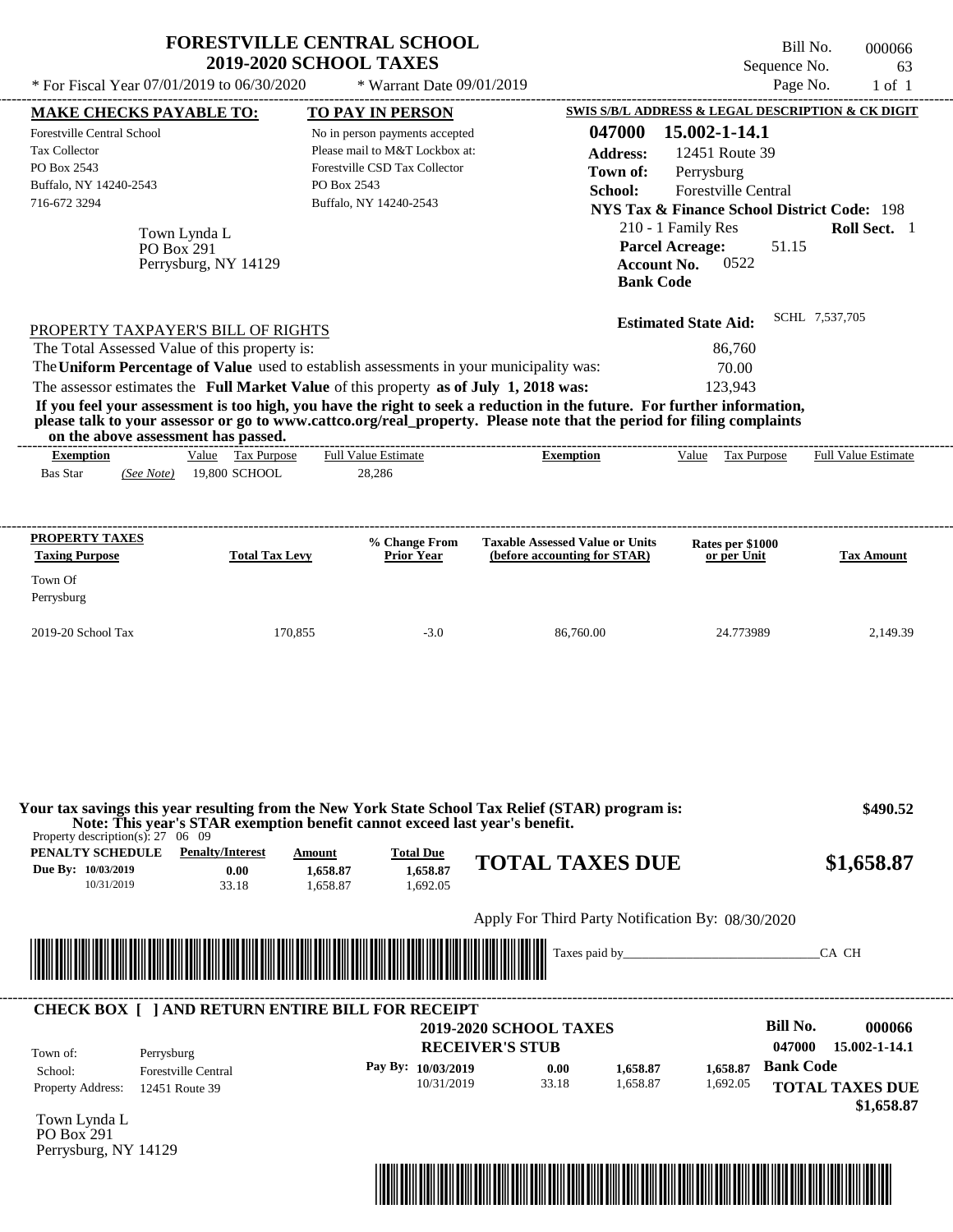| * For Fiscal Year 07/01/2019 to 06/30/2020<br><b>MAKE CHECKS PAYABLE TO:</b><br>Forestville Central School<br>Tax Collector<br>PO Box 2543                                                                                                                                                                                                                                                                                                                                                                                                                         | <b>TO PAY IN PERSON</b>                                                                                                                    | * Warrant Date 09/01/2019                  |                                                                                                                                                                                                                                                                                                                                                   | Page No.<br>$1$ of $1$                  |
|--------------------------------------------------------------------------------------------------------------------------------------------------------------------------------------------------------------------------------------------------------------------------------------------------------------------------------------------------------------------------------------------------------------------------------------------------------------------------------------------------------------------------------------------------------------------|--------------------------------------------------------------------------------------------------------------------------------------------|--------------------------------------------|---------------------------------------------------------------------------------------------------------------------------------------------------------------------------------------------------------------------------------------------------------------------------------------------------------------------------------------------------|-----------------------------------------|
| Buffalo, NY 14240-2543<br>716-672 3294<br><b>TROUTMAN SCOTT</b><br><b>39 CARLTON AVE</b><br>FALCONER, NY 14733                                                                                                                                                                                                                                                                                                                                                                                                                                                     | No in person payments accepted<br>Please mail to M&T Lockbox at:<br>Forestville CSD Tax Collector<br>PO Box 2543<br>Buffalo, NY 14240-2543 |                                            | SWIS S/B/L ADDRESS & LEGAL DESCRIPTION & CK DIGIT<br>047000<br>7.004-1-7<br>12578 Pudding Lane Rd<br><b>Address:</b><br>Perrysburg<br>Town of:<br>Forestville Central<br>School:<br><b>NYS Tax &amp; Finance School District Code: 198</b><br>$322$ - Rural vac $>10$<br><b>Parcel Acreage:</b><br>0327<br><b>Account No.</b><br><b>Bank Code</b> | Roll Sect. 1<br>34.09                   |
| PROPERTY TAXPAYER'S BILL OF RIGHTS<br>The Total Assessed Value of this property is:<br>The Uniform Percentage of Value used to establish assessments in your municipality was:<br>The assessor estimates the Full Market Value of this property as of July 1, 2018 was:<br>If you feel your assessment is too high, you have the right to seek a reduction in the future. For further information,<br>please talk to your assessor or go to www.cattco.org/real_property. Please note that the period for filing complaints<br>on the above assessment has passed. |                                                                                                                                            |                                            | <b>Estimated State Aid:</b><br>18,300<br>70.00<br>26,143                                                                                                                                                                                                                                                                                          | SCHL 7,537,705                          |
| Value<br><b>Exemption</b>                                                                                                                                                                                                                                                                                                                                                                                                                                                                                                                                          | <b>Full Value Estimate</b><br><b>Tax Purpose</b>                                                                                           | <b>Exemption</b>                           | $V$ alue<br>Tax Purpose                                                                                                                                                                                                                                                                                                                           | Full Value Estimate                     |
| PROPERTY TAXES<br><b>Taxing Purpose</b><br>Town Of<br>Perrysburg                                                                                                                                                                                                                                                                                                                                                                                                                                                                                                   | % Change From<br><b>Total Tax Levy</b><br>Prior Year                                                                                       | <b>Taxable Assessed Value or Units</b>     | Rates per \$1000<br>or per Unit                                                                                                                                                                                                                                                                                                                   | <b>Tax Amount</b>                       |
| 2019-20 School Tax                                                                                                                                                                                                                                                                                                                                                                                                                                                                                                                                                 | 170,855                                                                                                                                    | $-3.0$<br>18,300.00                        | 24.773989                                                                                                                                                                                                                                                                                                                                         | 453.36                                  |
| Property description(s): $29 \quad 06 \quad 09$                                                                                                                                                                                                                                                                                                                                                                                                                                                                                                                    |                                                                                                                                            |                                            |                                                                                                                                                                                                                                                                                                                                                   |                                         |
| PENALTY SCHEDULE<br><b>Penalty/Interest</b><br>Due By: 10/03/2019<br>0.00<br>9.07<br>10/31/2019                                                                                                                                                                                                                                                                                                                                                                                                                                                                    | <b>Total Due</b><br>Amount<br>453.36<br>453.36                                                                                             | <b>TOTAL TAXES DUE</b><br>453.36<br>462.43 |                                                                                                                                                                                                                                                                                                                                                   | \$453.36                                |
|                                                                                                                                                                                                                                                                                                                                                                                                                                                                                                                                                                    |                                                                                                                                            |                                            | Apply For Third Party Notification By: 08/30/2020                                                                                                                                                                                                                                                                                                 |                                         |
|                                                                                                                                                                                                                                                                                                                                                                                                                                                                                                                                                                    |                                                                                                                                            | Taxes paid by_                             |                                                                                                                                                                                                                                                                                                                                                   | CA CH                                   |
| <b>CHECK BOX [ ] AND RETURN ENTIRE BILL FOR RECEIPT</b>                                                                                                                                                                                                                                                                                                                                                                                                                                                                                                            |                                                                                                                                            | 2019-2020 SCHOOL TAXES                     |                                                                                                                                                                                                                                                                                                                                                   | <b>Bill No.</b><br>000067               |
| Town of:<br>Perrysburg                                                                                                                                                                                                                                                                                                                                                                                                                                                                                                                                             | Pay By: 10/03/2019                                                                                                                         | <b>RECEIVER'S STUB</b>                     | 453.36                                                                                                                                                                                                                                                                                                                                            | 7.004-1-7<br>047000<br><b>Bank Code</b> |

TROUTMAN SCOTT 39 CARLTON AVE FALCONER, NY 14733

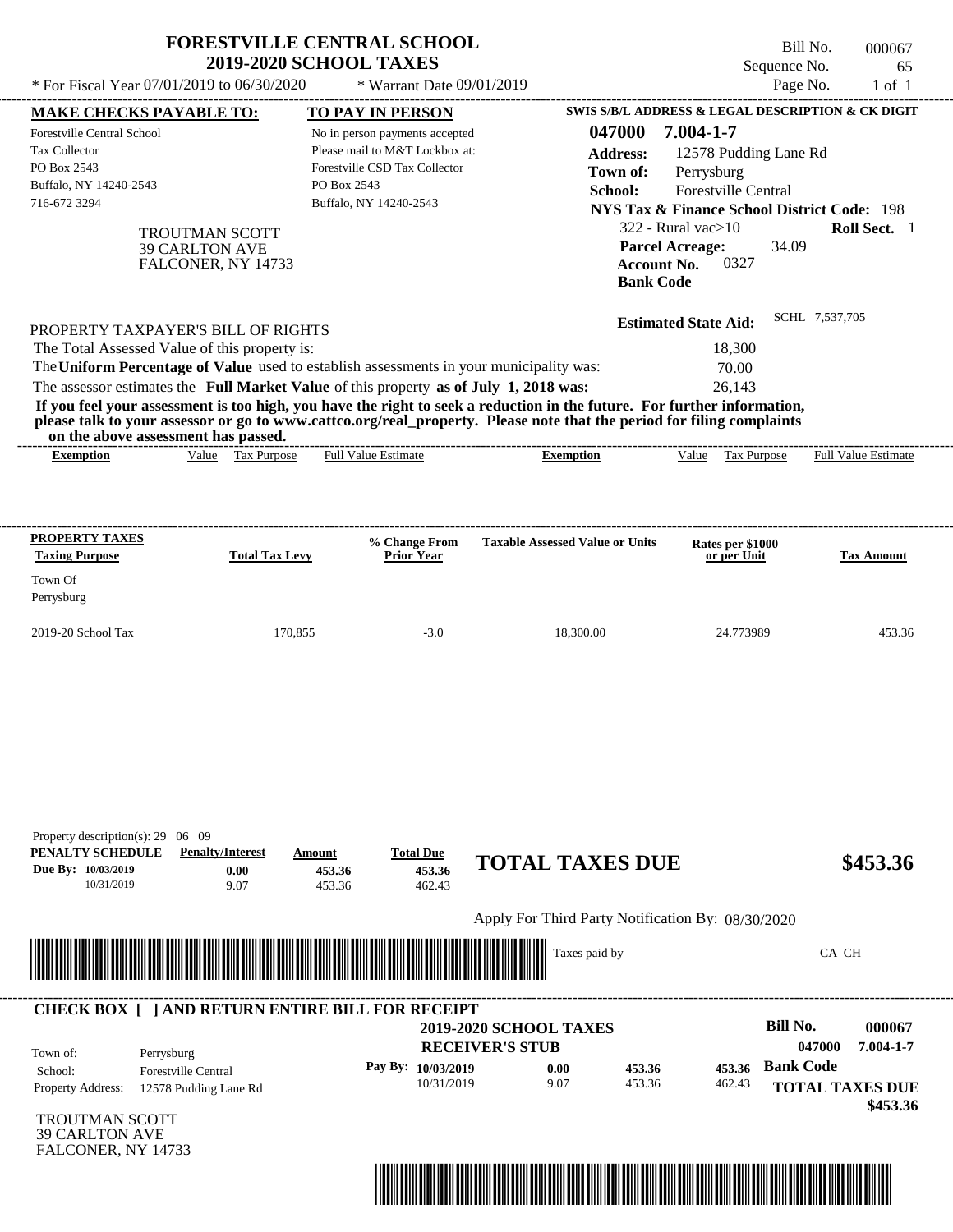| * For Fiscal Year 07/01/2019 to 06/30/2020                                                                                   |                                               | <b>FORESTVILLE CENTRAL SCHOOL</b><br><b>2019-2020 SCHOOL TAXES</b><br>* Warrant Date 09/01/2019                                                                                  |                                                                                                                                                                                                                                                  | Bill No.<br>Sequence No.<br>Page No.                                                                                                                                     | 000068<br>66<br>$1$ of $1$    |
|------------------------------------------------------------------------------------------------------------------------------|-----------------------------------------------|----------------------------------------------------------------------------------------------------------------------------------------------------------------------------------|--------------------------------------------------------------------------------------------------------------------------------------------------------------------------------------------------------------------------------------------------|--------------------------------------------------------------------------------------------------------------------------------------------------------------------------|-------------------------------|
| <b>MAKE CHECKS PAYABLE TO:</b>                                                                                               |                                               | <b>TO PAY IN PERSON</b>                                                                                                                                                          |                                                                                                                                                                                                                                                  | SWIS S/B/L ADDRESS & LEGAL DESCRIPTION & CK DIGIT                                                                                                                        |                               |
| Forestville Central School<br>Tax Collector<br>PO Box 2543<br>Buffalo, NY 14240-2543<br>716-672 3294<br><b>Ulmer Phyllis</b> | 10575 W Perrysburg Rd<br>Perrysburg, NY 14129 | No in person payments accepted<br>Please mail to M&T Lockbox at:<br>Forestville CSD Tax Collector<br>PO Box 2543<br>Buffalo, NY 14240-2543                                       | 047000<br><b>Address:</b><br>Town of:<br>School:<br><b>Parcel Acreage:</b><br><b>Account No.</b><br><b>Bank Code</b>                                                                                                                             | 7.004-1-35<br>10575 W Perrysburg Rd<br>Perrysburg<br>Forestville Central<br><b>NYS Tax &amp; Finance School District Code: 198</b><br>210 - 1 Family Res<br>2.18<br>0081 | Roll Sect. 1                  |
| PROPERTY TAXPAYER'S BILL OF RIGHTS<br>The Total Assessed Value of this property is:<br>on the above assessment has passed.   |                                               | The Uniform Percentage of Value used to establish assessments in your municipality was:<br>The assessor estimates the Full Market Value of this property as of July 1, 2018 was: | If you feel your assessment is too high, you have the right to seek a reduction in the future. For further information,<br>please talk to your assessor or go to www.cattco.org/real_property. Please note that the period for filing complaints | <b>Estimated State Aid:</b><br>103,900<br>70.00<br>148,429                                                                                                               | SCHL 7,537,705                |
| <b>Exemption</b><br><b>Bas Star</b><br>(See Note)                                                                            | Value Tax Purpose<br>19,800 SCHOOL            | <b>Full Value Estimate</b><br>28,286                                                                                                                                             | <b>Exemption</b>                                                                                                                                                                                                                                 | Value Tax Purpose                                                                                                                                                        | <b>Full Value Estimate</b>    |
| <b>PROPERTY TAXES</b><br><b>Taxing Purpose</b><br>Town Of<br>Perrysburg<br>2019-20 School Tax                                | <b>Total Tax Levy</b><br>170,855              | % Change From<br><b>Prior Year</b><br>$-3.0$                                                                                                                                     | <b>Taxable Assessed Value or Units</b><br>(before accounting for STAR)<br>103,900.00                                                                                                                                                             | Rates per \$1000<br>or per Unit<br>24.773989                                                                                                                             | <b>Tax Amount</b><br>2,574.02 |
|                                                                                                                              |                                               |                                                                                                                                                                                  | Your tax savings this year resulting from the New York State School Tax Relief (STAR) program is:                                                                                                                                                |                                                                                                                                                                          | \$490.53                      |
| Property description(s): $44 \quad 06 \quad 09$<br><b>PENALTY SCHEDULE</b> Penalty/Interest                                  | Amount                                        | Note: This year's STAR exemption benefit cannot exceed last year's benefit.<br><b>Total Due</b>                                                                                  |                                                                                                                                                                                                                                                  |                                                                                                                                                                          |                               |
| Due By: 10/03/2019<br>10/31/2019                                                                                             | 0.00<br>41.67                                 | 2,083.49<br>2.083.49<br>2,083.49<br>2,125.16                                                                                                                                     | <b>TOTAL TAXES DUE</b>                                                                                                                                                                                                                           |                                                                                                                                                                          | \$2,083.49                    |
|                                                                                                                              |                                               |                                                                                                                                                                                  | Apply For Third Party Notification By: 08/30/2020                                                                                                                                                                                                |                                                                                                                                                                          |                               |
|                                                                                                                              |                                               |                                                                                                                                                                                  | Taxes paid by_                                                                                                                                                                                                                                   |                                                                                                                                                                          | CA CH                         |

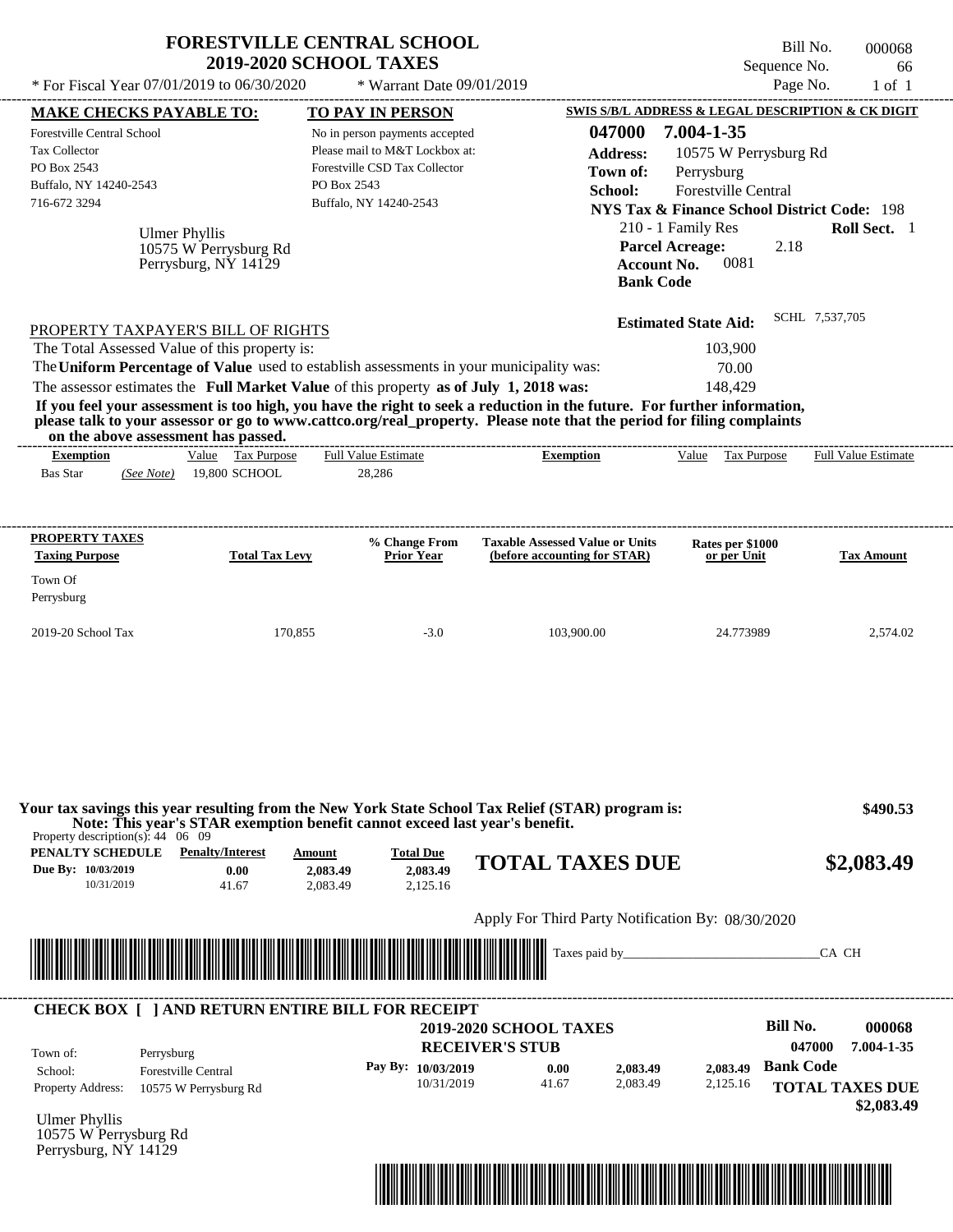| * For Fiscal Year 07/01/2019 to 06/30/2020                                                                                                                                                                                                                                                                     |                                                  | <b>FORESTVILLE CENTRAL SCHOOL</b><br><b>2019-2020 SCHOOL TAXES</b><br>* Warrant Date 09/01/2019                                            |                                                                                                                                                                                                                                                  | Bill No.<br>Sequence No.<br>Page No.                                                                                                                                   | 000069<br>67<br>$1$ of $1$                                             |
|----------------------------------------------------------------------------------------------------------------------------------------------------------------------------------------------------------------------------------------------------------------------------------------------------------------|--------------------------------------------------|--------------------------------------------------------------------------------------------------------------------------------------------|--------------------------------------------------------------------------------------------------------------------------------------------------------------------------------------------------------------------------------------------------|------------------------------------------------------------------------------------------------------------------------------------------------------------------------|------------------------------------------------------------------------|
| <b>MAKE CHECKS PAYABLE TO:</b>                                                                                                                                                                                                                                                                                 |                                                  | <b>TO PAY IN PERSON</b>                                                                                                                    |                                                                                                                                                                                                                                                  | SWIS S/B/L ADDRESS & LEGAL DESCRIPTION & CK DIGIT                                                                                                                      |                                                                        |
| Forestville Central School<br><b>Tax Collector</b><br>PO Box 2543<br>Buffalo, NY 14240-2543<br>716-672 3294<br>2640 Hemlock Rd<br>Elden, NY 14057                                                                                                                                                              | Van Koughnett Rachel                             | No in person payments accepted<br>Please mail to M&T Lockbox at:<br>Forestville CSD Tax Collector<br>PO Box 2543<br>Buffalo, NY 14240-2543 | 047000<br><b>Address:</b><br>Town of:<br>School:<br>240 - Rural res<br><b>Account No.</b><br><b>Bank Code</b>                                                                                                                                    | 7.004-1-42<br>12902 Route 39<br>Perrysburg<br>Forestville Central<br><b>NYS Tax &amp; Finance School District Code: 198</b><br>13.97<br><b>Parcel Acreage:</b><br>0495 | Roll Sect. 1                                                           |
| PROPERTY TAXPAYER'S BILL OF RIGHTS<br>The Total Assessed Value of this property is:<br>The Uniform Percentage of Value used to establish assessments in your municipality was:<br>The assessor estimates the Full Market Value of this property as of July 1, 2018 was:<br>on the above assessment has passed. |                                                  |                                                                                                                                            | If you feel your assessment is too high, you have the right to seek a reduction in the future. For further information,<br>please talk to your assessor or go to www.cattco.org/real_property. Please note that the period for filing complaints | <b>Estimated State Aid:</b><br>77,600<br>70.00<br>110,857                                                                                                              | SCHL 7,537,705                                                         |
| <b>Exemption</b>                                                                                                                                                                                                                                                                                               | Value Tax Purpose                                | <b>Full Value Estimate</b>                                                                                                                 | <b>Exemption</b>                                                                                                                                                                                                                                 | Tax Purpose<br>Value                                                                                                                                                   | <b>Full Value Estimate</b>                                             |
| <b>PROPERTY TAXES</b>                                                                                                                                                                                                                                                                                          |                                                  | % Change From                                                                                                                              | <b>Taxable Assessed Value or Units</b>                                                                                                                                                                                                           | Rates per \$1000                                                                                                                                                       |                                                                        |
| <b>Taxing Purpose</b><br>Town Of<br>Perrysburg                                                                                                                                                                                                                                                                 | <b>Total Tax Levy</b>                            | <b>Prior Year</b>                                                                                                                          |                                                                                                                                                                                                                                                  | or per Unit                                                                                                                                                            | <b>Tax Amount</b>                                                      |
| 2019-20 School Tax                                                                                                                                                                                                                                                                                             | 170,855                                          | $-3.0$                                                                                                                                     | 77,600.00                                                                                                                                                                                                                                        | 24.773989                                                                                                                                                              | 1,922.46                                                               |
| Property description(s): 44 06 09<br>PENALTY SCHEDULE<br>Due By: 10/03/2019<br>10/31/2019                                                                                                                                                                                                                      | Pond<br><b>Penalty/Interest</b><br>0.00<br>38.45 | Stg Wells #949,1009,1732<br><b>Total Due</b><br>Amount<br>1.922.46<br>1,922.46<br>1,922.46<br>1,960.91                                     | <b>TOTAL TAXES DUE</b>                                                                                                                                                                                                                           |                                                                                                                                                                        | \$1,922.46                                                             |
|                                                                                                                                                                                                                                                                                                                |                                                  |                                                                                                                                            | Apply For Third Party Notification By: 08/30/2020                                                                                                                                                                                                |                                                                                                                                                                        |                                                                        |
| <u> 1989 - Andrea Stadt Britain, Amerikaansk politiker (* 1951)</u>                                                                                                                                                                                                                                            |                                                  |                                                                                                                                            | Taxes paid by_                                                                                                                                                                                                                                   |                                                                                                                                                                        | CA CH                                                                  |
| <b>CHECK BOX [ ] AND RETURN ENTIRE BILL FOR RECEIPT</b><br>Town of:<br>Perrysburg<br><b>Forestville Central</b><br>School:<br>Property Address:<br>12902 Route 39                                                                                                                                              |                                                  | Pay By: 10/03/2019<br>10/31/2019                                                                                                           | <b>2019-2020 SCHOOL TAXES</b><br><b>RECEIVER'S STUB</b><br>0.00<br>1,922.46<br>38.45<br>1,922.46                                                                                                                                                 | <b>Bill No.</b><br><b>Bank Code</b><br>1,922.46<br>1,960.91                                                                                                            | 000069<br>047000<br>7.004-1-42<br><b>TOTAL TAXES DUE</b><br>\$1,922.46 |
| Van Koughnett Rachel                                                                                                                                                                                                                                                                                           |                                                  |                                                                                                                                            |                                                                                                                                                                                                                                                  |                                                                                                                                                                        |                                                                        |

2640 Hemlock Rd Elden, NY 14057

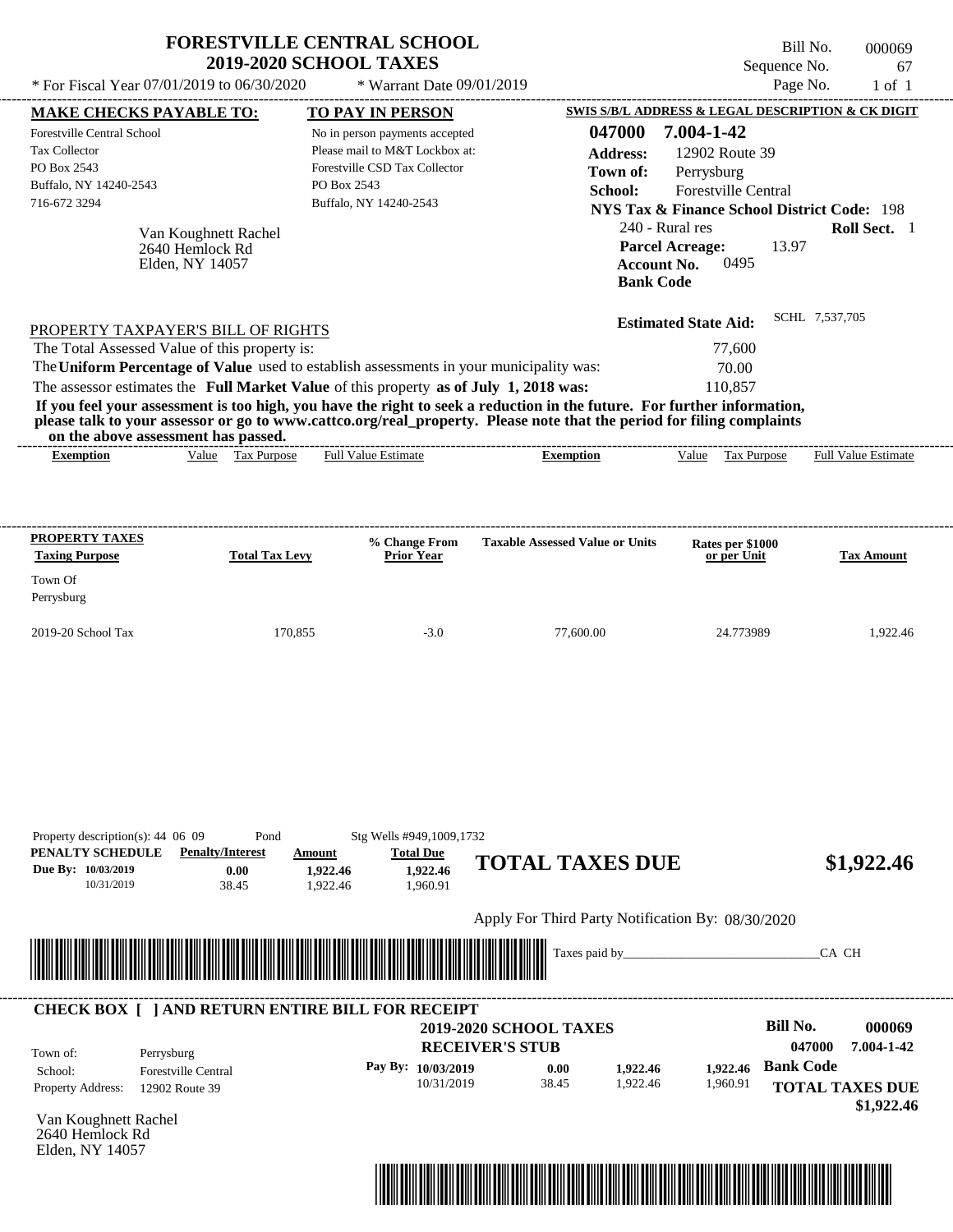|                                                                                                                                                                                                                                                                                         | <b>FORESTVILLE CENTRAL SCHOOL</b><br><b>2019-2020 SCHOOL TAXES</b>                                             |                                       |                                                                                                   |                                                                        |                                                  |                                        | Sequence No.                                                                                                                                                                          | Bill No.       | 000070<br>69         |
|-----------------------------------------------------------------------------------------------------------------------------------------------------------------------------------------------------------------------------------------------------------------------------------------|----------------------------------------------------------------------------------------------------------------|---------------------------------------|---------------------------------------------------------------------------------------------------|------------------------------------------------------------------------|--------------------------------------------------|----------------------------------------|---------------------------------------------------------------------------------------------------------------------------------------------------------------------------------------|----------------|----------------------|
| * For Fiscal Year 07/01/2019 to 06/30/2020                                                                                                                                                                                                                                              |                                                                                                                |                                       | * Warrant Date 09/01/2019                                                                         |                                                                        |                                                  |                                        |                                                                                                                                                                                       | Page No.       | $1$ of $1$           |
| <b>MAKE CHECKS PAYABLE TO:</b>                                                                                                                                                                                                                                                          |                                                                                                                |                                       | <b>TO PAY IN PERSON</b>                                                                           |                                                                        |                                                  |                                        | SWIS S/B/L ADDRESS & LEGAL DESCRIPTION & CK DIGIT                                                                                                                                     |                |                      |
| <b>Forestville Central School</b><br><b>Tax Collector</b><br>PO Box 2543<br>Buffalo, NY 14240-2543<br>716-672 3294                                                                                                                                                                      | WADE ANNE, R.LU<br>12616 ROUTE 39<br>PERRYSBURG, NY 14129                                                      | PO Box 2543<br>Buffalo, NY 14240-2543 | No in person payments accepted<br>Please mail to M&T Lockbox at:<br>Forestville CSD Tax Collector |                                                                        | 047000<br><b>Address:</b><br>Town of:<br>School: | <b>Account No.</b><br><b>Bank Code</b> | 7.004-1-29.2<br>12616 Route 39<br>Perrysburg<br>Forestville Central<br><b>NYS Tax &amp; Finance School District Code: 198</b><br>240 - Rural res<br><b>Parcel Dimensions:</b><br>1054 | 653.80 X 0.00  | Roll Sect. 1         |
| PROPERTY TAXPAYER'S BILL OF RIGHTS<br>The Total Assessed Value of this property is:<br>The Uniform Percentage of Value used to establish assessments in your municipality was:<br>The assessor estimates the Full Market Value of this property as of July 1, 2018 was:                 |                                                                                                                |                                       |                                                                                                   |                                                                        |                                                  |                                        | <b>Estimated State Aid:</b><br>54,000<br>70.00<br>77,143                                                                                                                              | SCHL 7,537,705 |                      |
| If you feel your assessment is too high, you have the right to seek a reduction in the future. For further information,<br>please talk to your assessor or go to www.cattco.org/real_property. Please note that the period for filing complaints<br>on the above assessment has passed. |                                                                                                                |                                       |                                                                                                   |                                                                        |                                                  |                                        |                                                                                                                                                                                       |                |                      |
| <b>Exemption</b>                                                                                                                                                                                                                                                                        | Value Tax Purpose                                                                                              | <b>Full Value Estimate</b>            |                                                                                                   |                                                                        | <b>Exemption</b>                                 |                                        | Value Tax Purpose                                                                                                                                                                     |                | Full Value Estimate  |
| Silo T/c/s                                                                                                                                                                                                                                                                              | 6.400 CO/TOWN/SCH                                                                                              |                                       | 9,143                                                                                             | <b>Bas Star</b>                                                        |                                                  | (See Note)                             | 19,800 SCHOOL                                                                                                                                                                         |                | 28,286               |
| PROPERTY TAXES<br><b>Taxing Purpose</b><br>Town Of<br>Perrysburg                                                                                                                                                                                                                        | <b>Total Tax Levy</b>                                                                                          |                                       | % Change From<br><b>Prior Year</b>                                                                | <b>Taxable Assessed Value or Units</b><br>(before accounting for STAR) |                                                  |                                        | Rates per \$1000<br>or per Unit                                                                                                                                                       |                | <b>Tax Amount</b>    |
| 2019-20 School Tax                                                                                                                                                                                                                                                                      | 170,855                                                                                                        |                                       | $-3.0$                                                                                            |                                                                        | 47,600.00                                        |                                        | 24.773989                                                                                                                                                                             |                | 1,179.24             |
| Your tax savings this year resulting from the New York State School Tax Relief (STAR) program is:<br>Property description(s): $36 \quad 06 \quad 09$<br>PENALTY SCHEDULE<br>Due By: 10/03/2019                                                                                          | Note: This year's STAR exemption benefit cannot exceed last year's benefit.<br><b>Penalty/Interest</b><br>0.00 | Amount<br>688.72                      | <b>Total Due</b><br>688.72                                                                        | <b>TOTAL TAXES DUE</b>                                                 |                                                  |                                        |                                                                                                                                                                                       |                | \$490.52<br>\$688.72 |
| 10/31/2019                                                                                                                                                                                                                                                                              | 13.77                                                                                                          | 688.72                                | 702.49                                                                                            |                                                                        |                                                  |                                        | Apply For Third Party Notification By: 08/30/2020                                                                                                                                     |                |                      |
|                                                                                                                                                                                                                                                                                         |                                                                                                                |                                       |                                                                                                   |                                                                        |                                                  |                                        |                                                                                                                                                                                       |                |                      |

| Town of:                 | Perrysburg                 | <b>RECEIVER'S STUB</b> | <b>2019-2020 SCHOOL TAXES</b> |        |        | Bill No.<br>047000 | 000070<br>7.004-1-29.2 |
|--------------------------|----------------------------|------------------------|-------------------------------|--------|--------|--------------------|------------------------|
| School:                  | <b>Forestville Central</b> | Pay By: $10/03/2019$   | 0.00                          | 688.72 | 688.72 | <b>Bank Code</b>   |                        |
| <b>Property Address:</b> | 12616 Route 39             | 10/31/2019             | 13.77                         | 688.72 | 702.49 |                    | <b>TOTAL TAXES DUE</b> |

WADE ANNE, R.LU 12616 ROUTE 39 PERRYSBURG, NY 14129

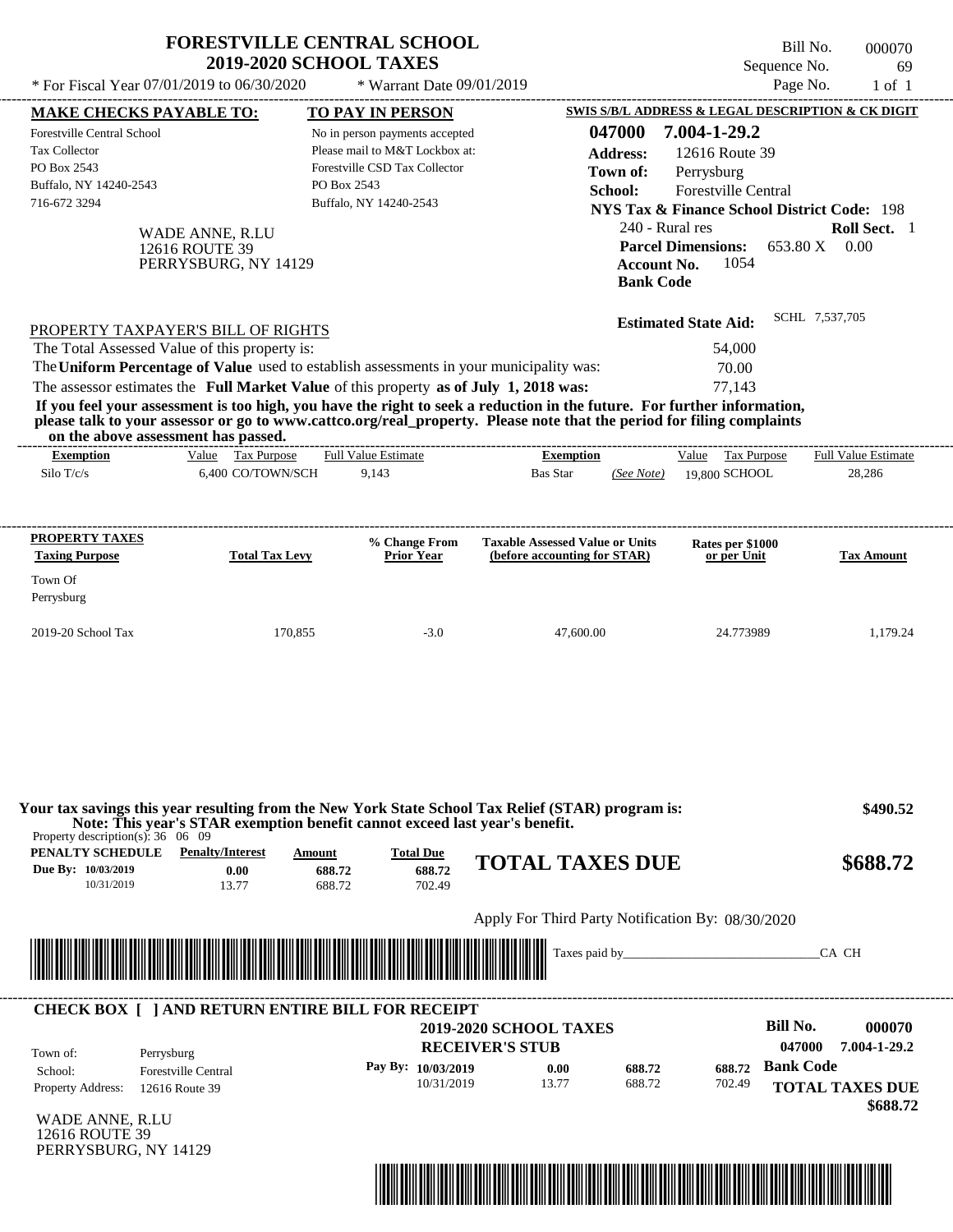|                                                                                         | <b>2019-2020 SCHOOL TAXES</b>                                               | <b>FORESTVILLE CENTRAL SCHOOL</b> |                                                                                                                                                                                                                                                  | Sequence No.                                           | Bill No.<br>000071<br>70   |
|-----------------------------------------------------------------------------------------|-----------------------------------------------------------------------------|-----------------------------------|--------------------------------------------------------------------------------------------------------------------------------------------------------------------------------------------------------------------------------------------------|--------------------------------------------------------|----------------------------|
| * For Fiscal Year 07/01/2019 to 06/30/2020                                              |                                                                             | * Warrant Date 09/01/2019         |                                                                                                                                                                                                                                                  | Page No.                                               | $1$ of $1$                 |
| <b>MAKE CHECKS PAYABLE TO:</b>                                                          |                                                                             | <b>TO PAY IN PERSON</b>           |                                                                                                                                                                                                                                                  | SWIS S/B/L ADDRESS & LEGAL DESCRIPTION & CK DIGIT      |                            |
| <b>Forestville Central School</b>                                                       |                                                                             | No in person payments accepted    | 047000                                                                                                                                                                                                                                           | 7.004-1-30.2                                           |                            |
| Tax Collector                                                                           |                                                                             | Please mail to M&T Lockbox at:    | <b>Address:</b>                                                                                                                                                                                                                                  | 12664 Route 39                                         |                            |
| PO Box 2543                                                                             |                                                                             | Forestville CSD Tax Collector     | Town of:                                                                                                                                                                                                                                         | Perrysburg                                             |                            |
| Buffalo, NY 14240-2543                                                                  | PO Box 2543                                                                 |                                   | School:                                                                                                                                                                                                                                          | Forestville Central                                    |                            |
| 716-672 3294                                                                            |                                                                             | Buffalo, NY 14240-2543            |                                                                                                                                                                                                                                                  | <b>NYS Tax &amp; Finance School District Code: 198</b> |                            |
|                                                                                         |                                                                             |                                   | 240 - Rural res                                                                                                                                                                                                                                  |                                                        | Roll Sect. 1               |
| Weber Brandy A<br>Burke Donald J                                                        |                                                                             |                                   | <b>Parcel Acreage:</b>                                                                                                                                                                                                                           | 30.35                                                  |                            |
| PO Box 77                                                                               |                                                                             |                                   | <b>Account No.</b>                                                                                                                                                                                                                               | 1211                                                   |                            |
|                                                                                         | Perrysburg, NY 14129                                                        |                                   | <b>Bank Code</b>                                                                                                                                                                                                                                 |                                                        |                            |
|                                                                                         |                                                                             |                                   |                                                                                                                                                                                                                                                  | <b>Estimated State Aid:</b>                            | SCHL 7,537,705             |
| PROPERTY TAXPAYER'S BILL OF RIGHTS                                                      |                                                                             |                                   |                                                                                                                                                                                                                                                  |                                                        |                            |
| The Total Assessed Value of this property is:                                           |                                                                             |                                   |                                                                                                                                                                                                                                                  | 129,500                                                |                            |
| The Uniform Percentage of Value used to establish assessments in your municipality was: |                                                                             |                                   |                                                                                                                                                                                                                                                  | 70.00                                                  |                            |
| The assessor estimates the Full Market Value of this property as of July 1, 2018 was:   |                                                                             |                                   |                                                                                                                                                                                                                                                  | 185,000                                                |                            |
| on the above assessment has passed.                                                     |                                                                             |                                   | If you feel your assessment is too high, you have the right to seek a reduction in the future. For further information,<br>please talk to your assessor or go to www.cattco.org/real_property. Please note that the period for filing complaints |                                                        |                            |
| <b>Exemption</b>                                                                        | Value Tax Purpose                                                           | <b>Full Value Estimate</b>        | <b>Exemption</b>                                                                                                                                                                                                                                 | Value Tax Purpose                                      | <b>Full Value Estimate</b> |
| <b>Bas Star</b><br>(See Note)                                                           | 19,800 SCHOOL                                                               | 28,286                            |                                                                                                                                                                                                                                                  |                                                        |                            |
|                                                                                         |                                                                             |                                   |                                                                                                                                                                                                                                                  |                                                        |                            |
| <b>PROPERTY TAXES</b>                                                                   |                                                                             | % Change From                     | <b>Taxable Assessed Value or Units</b>                                                                                                                                                                                                           | Rates per \$1000                                       |                            |
| <b>Taxing Purpose</b>                                                                   | <b>Total Tax Levy</b>                                                       | <b>Prior Year</b>                 | (before accounting for STAR)                                                                                                                                                                                                                     | or per Unit                                            | <b>Tax Amount</b>          |
| Town Of                                                                                 |                                                                             |                                   |                                                                                                                                                                                                                                                  |                                                        |                            |
| Perrysburg                                                                              |                                                                             |                                   |                                                                                                                                                                                                                                                  |                                                        |                            |
| 2019-20 School Tax                                                                      | 170,855                                                                     | $-3.0$                            | 129,500.00                                                                                                                                                                                                                                       | 24.773989                                              | 3,208.23                   |
|                                                                                         |                                                                             |                                   |                                                                                                                                                                                                                                                  |                                                        |                            |
|                                                                                         |                                                                             |                                   |                                                                                                                                                                                                                                                  |                                                        |                            |
|                                                                                         |                                                                             |                                   |                                                                                                                                                                                                                                                  |                                                        |                            |
| Property description(s): split off $1-30$ (5/2008) 351.8' frontage                      | Note: This year's STAR exemption benefit cannot exceed last year's benefit. |                                   | Your tax savings this year resulting from the New York State School Tax Relief (STAR) program is:                                                                                                                                                |                                                        | \$490.52                   |
|                                                                                         | Amount                                                                      | <b>Total Due</b>                  | <b>TOTAL TAXES DUE</b>                                                                                                                                                                                                                           |                                                        |                            |
| 10/31/2019                                                                              | 0.00<br>2,717.71<br>54.35<br>2.717.71                                       | 2,717.71<br>2,772.06              |                                                                                                                                                                                                                                                  |                                                        | \$2,717.71                 |
|                                                                                         |                                                                             |                                   |                                                                                                                                                                                                                                                  |                                                        |                            |
|                                                                                         |                                                                             |                                   | Apply For Third Party Notification By: 08/30/2020                                                                                                                                                                                                |                                                        |                            |
| <b>PENALTY SCHEDULE</b> Penalty/Interest<br>Due By: 10/03/2019                          |                                                                             |                                   | Taxes paid by_                                                                                                                                                                                                                                   |                                                        | CA CH                      |
|                                                                                         |                                                                             |                                   |                                                                                                                                                                                                                                                  |                                                        |                            |
|                                                                                         |                                                                             |                                   | <b>2019-2020 SCHOOL TAXES</b>                                                                                                                                                                                                                    | <b>Bill No.</b>                                        |                            |
| <b>CHECK BOX [ ] AND RETURN ENTIRE BILL FOR RECEIPT</b><br>Town of:<br>Perrysburg       |                                                                             |                                   | <b>RECEIVER'S STUB</b>                                                                                                                                                                                                                           | 047000                                                 | 000071<br>7.004-1-30.2     |

10/31/2019 54.35

Property Address: 12664 Route 39 School: Forestville Central

Weber Brandy A Burke Donald J PO Box 77 Perrysburg, NY 14129



2,717.71

2,772.06

**TOTAL TAXES DUE**

 **\$2,717.71**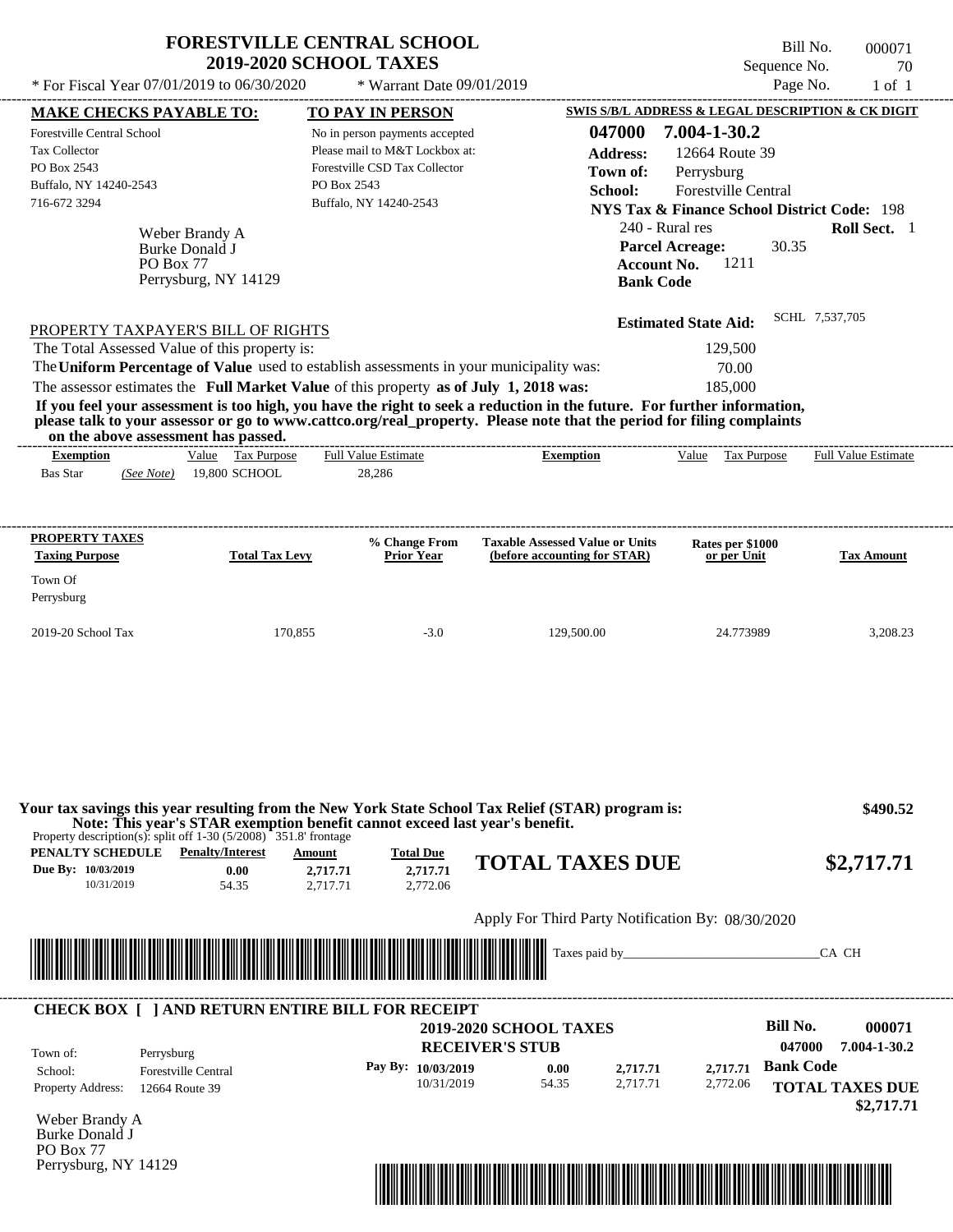|                                                                                         | <b>FORESTVILLE CENTRAL SCHOOL</b><br><b>2019-2020 SCHOOL TAXES</b>                                |                                          |                                                                                                                         | Bill No.<br>Sequence No.                               | 000072<br>71               |
|-----------------------------------------------------------------------------------------|---------------------------------------------------------------------------------------------------|------------------------------------------|-------------------------------------------------------------------------------------------------------------------------|--------------------------------------------------------|----------------------------|
| * For Fiscal Year 07/01/2019 to 06/30/2020                                              |                                                                                                   | * Warrant Date 09/01/2019                |                                                                                                                         | Page No.                                               | $1$ of $1$                 |
| <b>MAKE CHECKS PAYABLE TO:</b>                                                          |                                                                                                   | <b>TO PAY IN PERSON</b>                  |                                                                                                                         | SWIS S/B/L ADDRESS & LEGAL DESCRIPTION & CK DIGIT      |                            |
| Forestville Central School                                                              |                                                                                                   | No in person payments accepted           | 047000                                                                                                                  | 7.004-1-32.1                                           |                            |
| <b>Tax Collector</b>                                                                    |                                                                                                   | Please mail to M&T Lockbox at:           | <b>Address:</b>                                                                                                         | 10660 W Perrysburg Rd                                  |                            |
| PO Box 2543                                                                             |                                                                                                   | Forestville CSD Tax Collector            | Town of:                                                                                                                | Perrysburg                                             |                            |
| Buffalo, NY 14240-2543                                                                  |                                                                                                   | PO Box 2543                              | School:                                                                                                                 | Forestville Central                                    |                            |
| 716-672 3294                                                                            |                                                                                                   | Buffalo, NY 14240-2543                   |                                                                                                                         | <b>NYS Tax &amp; Finance School District Code: 198</b> |                            |
|                                                                                         | Weber Charles J                                                                                   |                                          | 240 - Rural res                                                                                                         |                                                        | Roll Sect. 1               |
|                                                                                         | Weber Barbara A                                                                                   |                                          |                                                                                                                         | <b>Parcel Dimensions:</b><br>440.00 X                  | 0.00                       |
| PO Box 195                                                                              |                                                                                                   |                                          | <b>Account No.</b>                                                                                                      | 0186                                                   |                            |
|                                                                                         | Perrysburg, NY 14129                                                                              |                                          | <b>Bank Code</b>                                                                                                        |                                                        |                            |
|                                                                                         |                                                                                                   |                                          |                                                                                                                         |                                                        | SCHL 7,537,705             |
| PROPERTY TAXPAYER'S BILL OF RIGHTS                                                      |                                                                                                   |                                          |                                                                                                                         | <b>Estimated State Aid:</b>                            |                            |
| The Total Assessed Value of this property is:                                           |                                                                                                   |                                          |                                                                                                                         | 176,400                                                |                            |
| The Uniform Percentage of Value used to establish assessments in your municipality was: |                                                                                                   |                                          |                                                                                                                         | 70.00                                                  |                            |
|                                                                                         | The assessor estimates the Full Market Value of this property as of July 1, 2018 was:             |                                          |                                                                                                                         | 252,000                                                |                            |
|                                                                                         |                                                                                                   |                                          | If you feel your assessment is too high, you have the right to seek a reduction in the future. For further information, |                                                        |                            |
| on the above assessment has passed.                                                     |                                                                                                   |                                          | please talk to your assessor or go to www.cattco.org/real_property. Please note that the period for filing complaints   |                                                        |                            |
| <b>Exemption</b>                                                                        | Value Tax Purpose                                                                                 | <b>Full Value Estimate</b>               | <b>Exemption</b>                                                                                                        | Value<br>Tax Purpose                                   | <b>Full Value Estimate</b> |
| <b>Bas Star</b><br>(See Note)                                                           | 19,800 SCHOOL                                                                                     | 28,286                                   |                                                                                                                         |                                                        |                            |
|                                                                                         |                                                                                                   |                                          |                                                                                                                         |                                                        |                            |
|                                                                                         |                                                                                                   |                                          |                                                                                                                         |                                                        |                            |
| <b>PROPERTY TAXES</b><br><b>Taxing Purpose</b>                                          | <b>Total Tax Levy</b>                                                                             | % Change From<br>Prior Year              | <b>Taxable Assessed Value or Units</b>                                                                                  | Rates per \$1000<br>or per Unit                        |                            |
|                                                                                         |                                                                                                   |                                          | (before accounting for STAR)                                                                                            |                                                        | <b>Tax Amount</b>          |
| Town Of                                                                                 |                                                                                                   |                                          |                                                                                                                         |                                                        |                            |
| Perrysburg                                                                              |                                                                                                   |                                          |                                                                                                                         |                                                        |                            |
| 2019-20 School Tax                                                                      | 170,855                                                                                           | $-3.0$                                   | 176,400.00                                                                                                              | 24.773989                                              | 4,370.13                   |
|                                                                                         |                                                                                                   |                                          |                                                                                                                         |                                                        |                            |
| Property description(s): $36 \quad 06 \quad 09$                                         | Note: This year's STAR exemption benefit cannot exceed last year's benefit.<br>Storage Well #1719 |                                          | Your tax savings this year resulting from the New York State School Tax Relief (STAR) program is:                       |                                                        | \$490.52                   |
| PENALTY SCHEDULE<br>Due By: 10/03/2019<br>10/31/2019                                    | <b>Penalty/Interest</b><br>Amount<br>0.00<br>3,879.61<br>77.59<br>3,879.61                        | <b>Total Due</b><br>3,879.61<br>3,957.20 | <b>TOTAL TAXES DUE</b>                                                                                                  |                                                        | \$3,879.61                 |
|                                                                                         |                                                                                                   |                                          | Apply For Third Party Notification By: 08/30/2020                                                                       |                                                        |                            |
|                                                                                         |                                                                                                   |                                          | Taxes paid by_                                                                                                          |                                                        | CA CH                      |
|                                                                                         |                                                                                                   |                                          |                                                                                                                         |                                                        |                            |
|                                                                                         | <b>CHECK BOX [ ] AND RETURN ENTIRE BILL FOR RECEIPT</b>                                           |                                          |                                                                                                                         |                                                        |                            |
|                                                                                         |                                                                                                   |                                          | <b>2019-2020 SCHOOL TAXES</b>                                                                                           | <b>Bill No.</b>                                        | 000072                     |
| Perrysburg<br>Town of:                                                                  |                                                                                                   |                                          | <b>RECEIVER'S STUB</b>                                                                                                  | 047000                                                 | 7.004-1-32.1               |
| <b>Forestville Central</b><br>School:                                                   |                                                                                                   | Pay By: 10/03/2019                       | 3,879.61<br>0.00                                                                                                        | <b>Bank Code</b><br>3,879.61                           |                            |
| <b>Property Address:</b>                                                                | 10660 W Perrysburg Rd                                                                             | 10/31/2019                               | 77.59<br>3,879.61                                                                                                       | 3,957.20                                               | <b>TOTAL TAXES DUE</b>     |
|                                                                                         |                                                                                                   |                                          |                                                                                                                         |                                                        |                            |
|                                                                                         |                                                                                                   |                                          |                                                                                                                         |                                                        | \$3,879.61                 |

Weber Charles J Weber Barbara A PO Box 195 Perrysburg, NY 14129

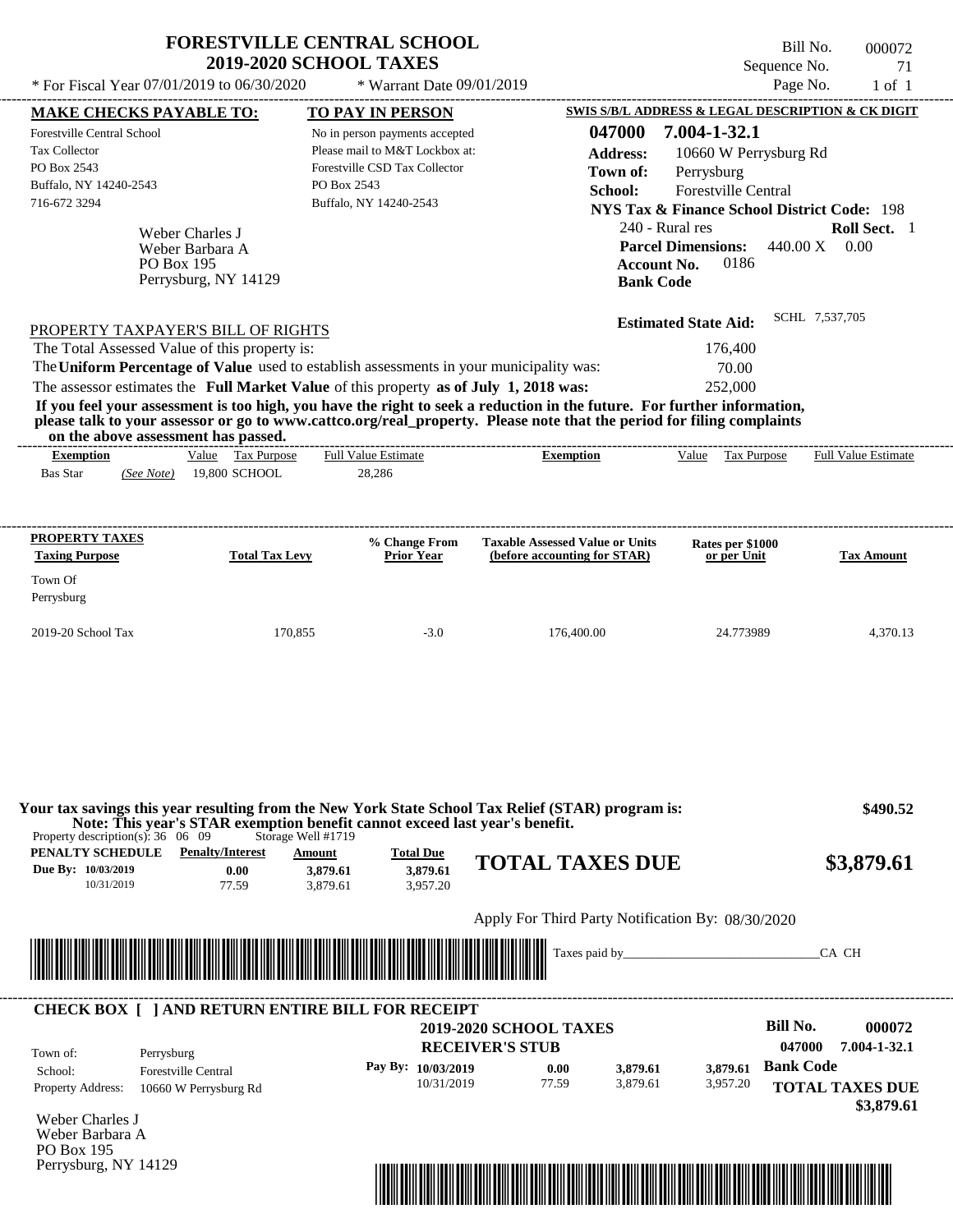|                                                                                                                                                                                                                                                                                                                                                            | <b>FORESTVILLE CENTRAL SCHOOL</b><br><b>2019-2020 SCHOOL TAXES</b> | Bill No.<br>000073<br>Sequence No.<br>72                                                                                                                                                                                                         |
|------------------------------------------------------------------------------------------------------------------------------------------------------------------------------------------------------------------------------------------------------------------------------------------------------------------------------------------------------------|--------------------------------------------------------------------|--------------------------------------------------------------------------------------------------------------------------------------------------------------------------------------------------------------------------------------------------|
| * For Fiscal Year $07/01/2019$ to $06/30/2020$                                                                                                                                                                                                                                                                                                             | * Warrant Date $09/01/2019$                                        | Page No.<br>$1$ of $1$                                                                                                                                                                                                                           |
| <b>MAKE CHECKS PAYABLE TO:</b>                                                                                                                                                                                                                                                                                                                             | <b>TO PAY IN PERSON</b>                                            | SWIS S/B/L ADDRESS & LEGAL DESCRIPTION & CK DIGIT                                                                                                                                                                                                |
| Forestville Central School                                                                                                                                                                                                                                                                                                                                 | No in person payments accepted                                     | 7.004-1-33<br>047000                                                                                                                                                                                                                             |
| <b>Tax Collector</b>                                                                                                                                                                                                                                                                                                                                       | Please mail to M&T Lockbox at:                                     | <b>Address:</b><br>Route 39                                                                                                                                                                                                                      |
| PO Box 2543                                                                                                                                                                                                                                                                                                                                                | Forestville CSD Tax Collector                                      | Perrysburg<br>Town of:                                                                                                                                                                                                                           |
| Buffalo, NY 14240-2543                                                                                                                                                                                                                                                                                                                                     | PO Box 2543                                                        | <b>Forestville Central</b><br>School:                                                                                                                                                                                                            |
| 716-672 3294                                                                                                                                                                                                                                                                                                                                               | Buffalo, NY 14240-2543                                             | <b>NYS Tax &amp; Finance School District Code: 198</b>                                                                                                                                                                                           |
| Weber Charles J<br>Weber Barbara A<br><b>PO Box 195</b><br>Perrysburg, NY 14129<br>PROPERTY TAXPAYER'S BILL OF RIGHTS<br>The Total Assessed Value of this property is:<br>The Uniform Percentage of Value used to establish assessments in your municipality was:<br>The assessor estimates the Full Market Value of this property as of July 1, 2018 was: |                                                                    | $416$ - Mfg hsing pk<br>Roll Sect. 1<br><b>Parcel Acreage:</b><br>51.30<br>0543<br><b>Account No.</b><br><b>Bank Code</b><br>SCHL 7,537,705<br><b>Estimated State Aid:</b><br>77.600<br>70.00<br>110.857                                         |
| on the above assessment has passed.                                                                                                                                                                                                                                                                                                                        |                                                                    | If you feel your assessment is too high, you have the right to seek a reduction in the future. For further information,<br>please talk to your assessor or go to www.cattco.org/real_property. Please note that the period for filing complaints |
| Value<br><b>Exemption</b>                                                                                                                                                                                                                                                                                                                                  | <b>Full Value Estimate</b><br>Tax Purpose                          | Tax Purpose<br><b>Full Value Estimate</b><br><b>Exemption</b><br>Value                                                                                                                                                                           |

| <b>PROPERTY TAXES</b><br><b>Taxing Purpose</b> | <b>Total Tax Levy</b> | % Change From<br><b>Prior Year</b> | <b>Taxable Assessed Value or Units</b> | Rates per \$1000<br>or per Unit | <b>Tax Amount</b> |
|------------------------------------------------|-----------------------|------------------------------------|----------------------------------------|---------------------------------|-------------------|
| Town Of<br>Perrysburg                          |                       |                                    |                                        |                                 |                   |
| $2019-20$ School Tax                           | 170,855               | $-3.0$                             | 77,600.00                              | 24.773989                       | 1.922.46          |

**One or more residents of this parcel may be entitled to a STAR check from the NYS Tax Department.**

| Property description(s): $36 \quad 06 \quad 09$<br>PENALTY SCHEDULE<br>Due By: 10/03/2019<br>10/31/2019 | <b>Penalty/Interest</b><br>0.00<br>38.45 | Mobil Court<br>Storage Well #968<br><b>Total Due</b><br>Amount<br>1,922.46<br>1,922.46<br>1,922.46<br>1,960.91 |                                                         | <b>TOTAL TAXES DUE</b>                            |                      | \$1,922.46                                               |
|---------------------------------------------------------------------------------------------------------|------------------------------------------|----------------------------------------------------------------------------------------------------------------|---------------------------------------------------------|---------------------------------------------------|----------------------|----------------------------------------------------------|
|                                                                                                         |                                          |                                                                                                                |                                                         | Apply For Third Party Notification By: 08/30/2020 |                      |                                                          |
|                                                                                                         |                                          |                                                                                                                |                                                         | Taxes paid by_                                    |                      | CA CH                                                    |
| Town of:                                                                                                | Perrysburg                               | <b>CHECK BOX [ ] AND RETURN ENTIRE BILL FOR RECEIPT</b>                                                        | <b>2019-2020 SCHOOL TAXES</b><br><b>RECEIVER'S STUB</b> |                                                   |                      | Bill No.<br>000073<br>7.004-1-33<br>047000               |
| School:<br>Property Address:                                                                            | <b>Forestville Central</b><br>Route 39   | Pay By: 10/03/2019                                                                                             | 10/31/2019                                              | 0.00<br>1,922.46<br>1,922.46<br>38.45             | 1,922.46<br>1,960.91 | <b>Bank Code</b><br><b>TOTAL TAXES DUE</b><br>\$1,922.46 |
| Weber Charles J<br>Weber Barbara A<br>PO Box 195<br>Perrysburg, NY 14129                                |                                          |                                                                                                                |                                                         |                                                   |                      |                                                          |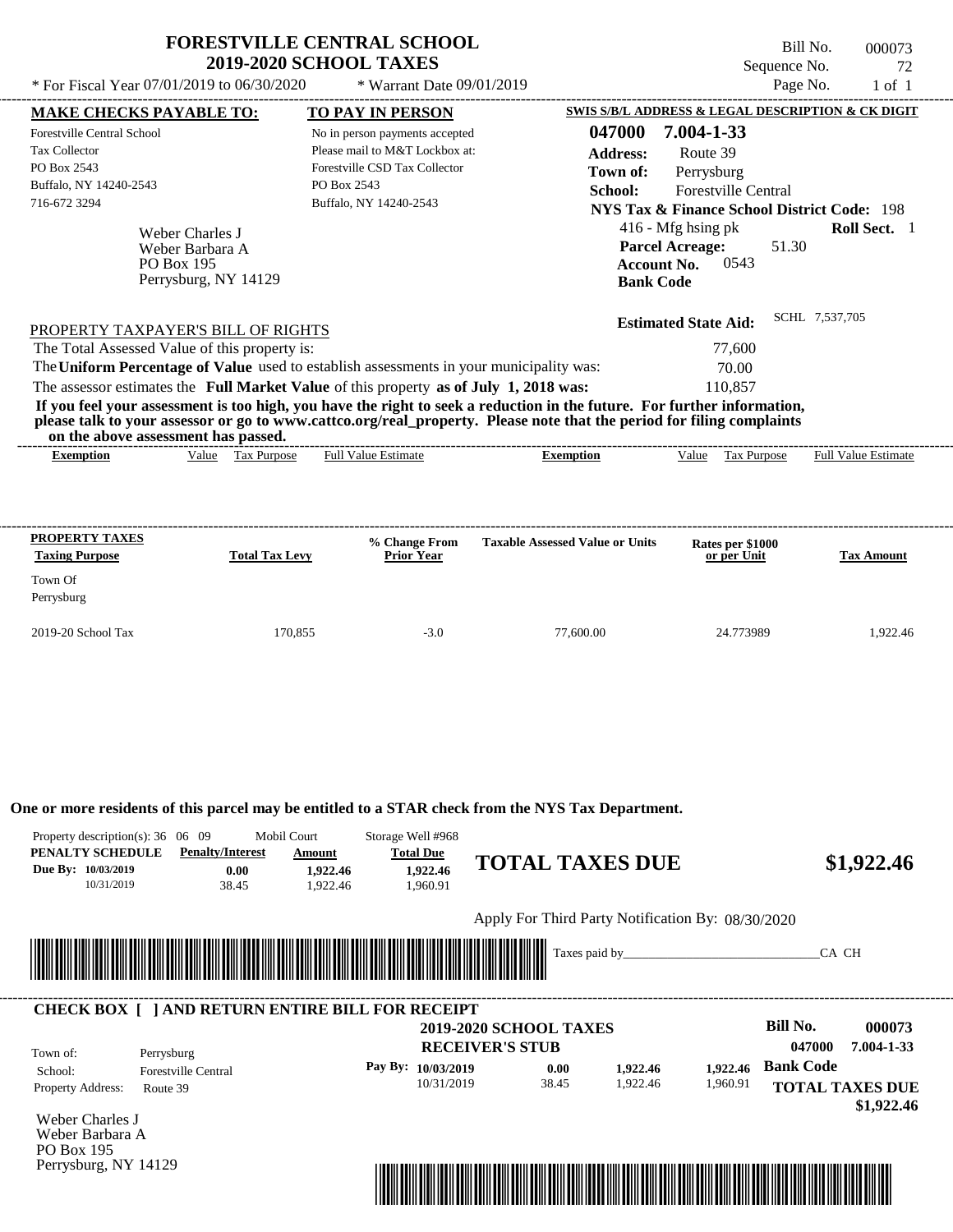| <b>FORESTVILLE CENTRAL SCHOOL</b> |  |
|-----------------------------------|--|
| <b>2019-2020 SCHOOL TAXES</b>     |  |

Perrysburg, NY 14129

Bill No. 000074 Sequence No. 73

| * For Fiscal Year 07/01/2019 to 06/30/2020                                                                                                                                                                                                                                                                                                                                                                                                                                                                                  |                                         | * Warrant Date 09/01/2019                                                                                                   |                                                                         |                                                                                                                                                                                                          | Page No.<br>$1$ of $1$                                                                                        |
|-----------------------------------------------------------------------------------------------------------------------------------------------------------------------------------------------------------------------------------------------------------------------------------------------------------------------------------------------------------------------------------------------------------------------------------------------------------------------------------------------------------------------------|-----------------------------------------|-----------------------------------------------------------------------------------------------------------------------------|-------------------------------------------------------------------------|----------------------------------------------------------------------------------------------------------------------------------------------------------------------------------------------------------|---------------------------------------------------------------------------------------------------------------|
| <b>MAKE CHECKS PAYABLE TO:</b>                                                                                                                                                                                                                                                                                                                                                                                                                                                                                              |                                         | <b>TO PAY IN PERSON</b>                                                                                                     |                                                                         |                                                                                                                                                                                                          | <b>SWIS S/B/L ADDRESS &amp; LEGAL DESCRIPTION &amp; CK DIGIT</b>                                              |
| Forestville Central School<br>Tax Collector<br>PO Box 2543<br>Buffalo, NY 14240-2543<br>716-672 3294<br>Weber Charles J.<br>Weber Barbara A.<br>10660 West Perrysburg Road<br>Perrysburg, NY 14129                                                                                                                                                                                                                                                                                                                          | PO Box 2543                             | No in person payments accepted<br>Please mail to M&T Lockbox at:<br>Forestville CSD Tax Collector<br>Buffalo, NY 14240-2543 | School:                                                                 | 7.004-1-31.1<br>047000<br><b>Address:</b><br>Route 39<br>Town of:<br>Perrysburg<br>Forestville Central<br>311 - Res vac land<br><b>Parcel Acreage:</b><br>0297<br><b>Account No.</b><br><b>Bank Code</b> | <b>NYS Tax &amp; Finance School District Code: 198</b><br>Roll Sect. 1<br>1.60                                |
|                                                                                                                                                                                                                                                                                                                                                                                                                                                                                                                             |                                         |                                                                                                                             |                                                                         | <b>Estimated State Aid:</b>                                                                                                                                                                              | SCHL 7,537,705                                                                                                |
| PROPERTY TAXPAYER'S BILL OF RIGHTS<br>The Total Assessed Value of this property is:<br>The Uniform Percentage of Value used to establish assessments in your municipality was:<br>The assessor estimates the Full Market Value of this property as of July 1, 2018 was:<br>If you feel your assessment is too high, you have the right to seek a reduction in the future. For further information,<br>please talk to your assessor or go to www.cattco.org/real_property. Please note that the period for filing complaints |                                         |                                                                                                                             |                                                                         | 8,600<br>70.00<br>12,286                                                                                                                                                                                 |                                                                                                               |
| on the above assessment has passed.<br>Value Tax Purpose<br><b>Exemption</b>                                                                                                                                                                                                                                                                                                                                                                                                                                                |                                         | <b>Full Value Estimate</b>                                                                                                  | <b>Exemption</b>                                                        | Value Tax Purpose                                                                                                                                                                                        | <b>Full Value Estimate</b>                                                                                    |
| <b>PROPERTY TAXES</b><br><b>Taxing Purpose</b><br>Town Of<br>Perrysburg<br>2019-20 School Tax                                                                                                                                                                                                                                                                                                                                                                                                                               | <b>Total Tax Levy</b><br>170,855        | % Change From<br><b>Prior Year</b><br>$-3.0$                                                                                | <b>Taxable Assessed Value or Units</b><br>8,600.00                      | Rates per \$1000<br>or per Unit<br>24.773989                                                                                                                                                             | <b>Tax Amount</b><br>213.06                                                                                   |
| Property description(s): $36 \quad 06 \quad 09$<br>PENALTY SCHEDULE<br><b>Penalty/Interest</b><br>Due By: 10/03/2019<br>0.00<br>10/31/2019<br>4.26                                                                                                                                                                                                                                                                                                                                                                          | Ff 200.00<br>Amount<br>213.06<br>213.06 | <b>Total Due</b><br>213.06<br>217.32                                                                                        | <b>TOTAL TAXES DUE</b>                                                  |                                                                                                                                                                                                          | \$213.06                                                                                                      |
|                                                                                                                                                                                                                                                                                                                                                                                                                                                                                                                             |                                         |                                                                                                                             | Apply For Third Party Notification By: 08/30/2020                       |                                                                                                                                                                                                          |                                                                                                               |
| <u> Harry Harry Harry Harry Harry Harry Harry Harry Harry Harry Harry Harry Harry Harry Harry Harry Harry Harry Harry Harry Harry Harry Harry Harry Harry Harry Harry Harry Harry Harry Harry Harry Harry Harry Harry Harry Harr</u>                                                                                                                                                                                                                                                                                        |                                         |                                                                                                                             | Taxes paid by                                                           |                                                                                                                                                                                                          | CA CH                                                                                                         |
| <b>CHECK BOX [ ] AND RETURN ENTIRE BILL FOR RECEIPT</b><br>Town of:<br>Perrysburg<br>School:<br><b>Forestville Central</b><br>Property Address:<br>Route 39<br>Weber Charles J.<br>Weber Barbara A.                                                                                                                                                                                                                                                                                                                         |                                         | Pay By: 10/03/2019<br>10/31/2019                                                                                            | <b>2019-2020 SCHOOL TAXES</b><br><b>RECEIVER'S STUB</b><br>0.00<br>4.26 | 213.06<br>213.06<br>213.06<br>217.32                                                                                                                                                                     | <b>Bill No.</b><br>000074<br>047000<br>7.004-1-31.1<br><b>Bank Code</b><br><b>TOTAL TAXES DUE</b><br>\$213.06 |

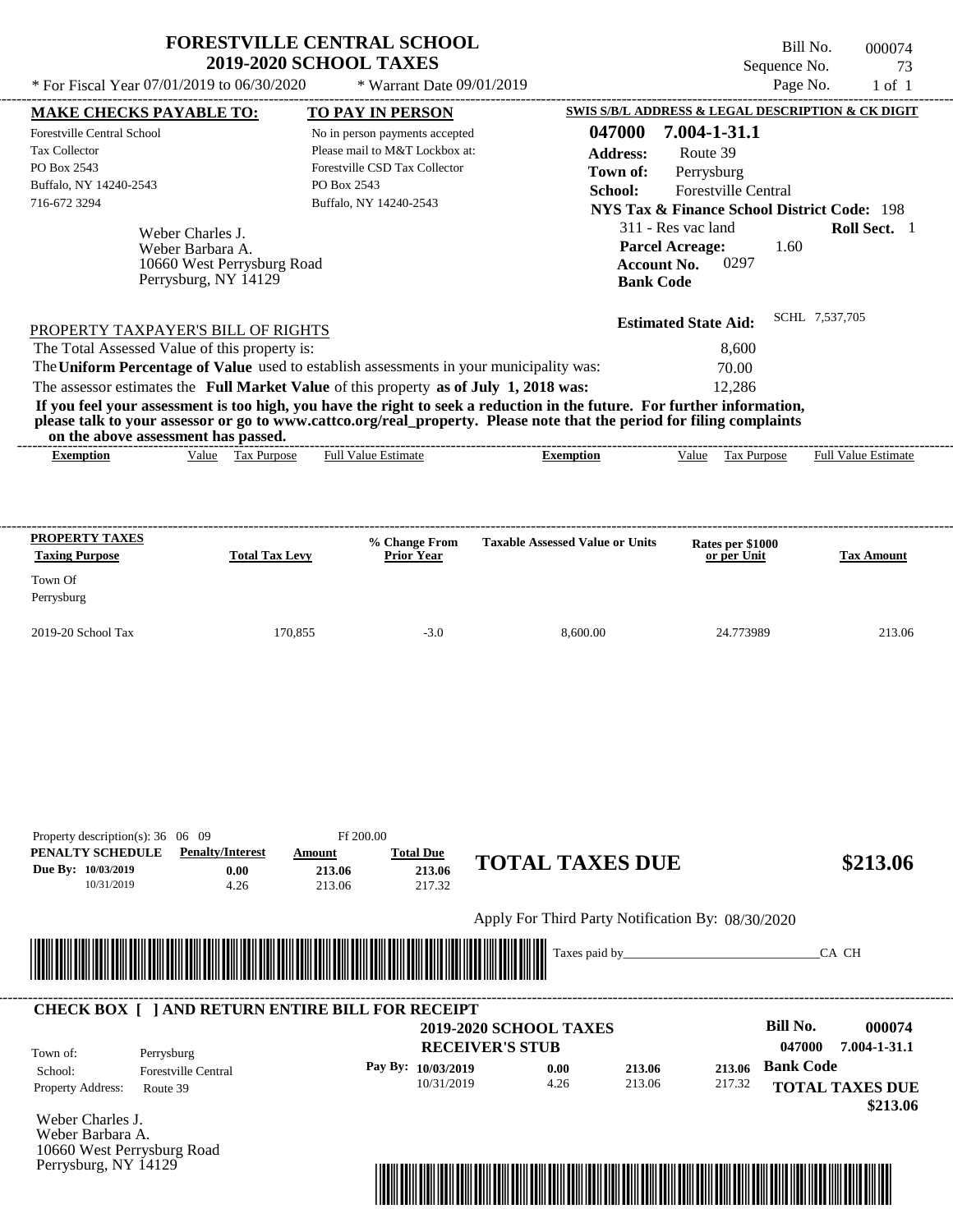|                                                                                                                                                                                                                                                                                                                                                                                                    | <b>FORESTVILLE CENTRAL SCHOOL</b><br><b>2019-2020 SCHOOL TAXES</b>                                                                         |                                                                                            | Bill No.                                                                                                                                                                                  | 000075                     |
|----------------------------------------------------------------------------------------------------------------------------------------------------------------------------------------------------------------------------------------------------------------------------------------------------------------------------------------------------------------------------------------------------|--------------------------------------------------------------------------------------------------------------------------------------------|--------------------------------------------------------------------------------------------|-------------------------------------------------------------------------------------------------------------------------------------------------------------------------------------------|----------------------------|
| * For Fiscal Year 07/01/2019 to 06/30/2020                                                                                                                                                                                                                                                                                                                                                         | * Warrant Date 09/01/2019                                                                                                                  |                                                                                            | Sequence No.<br>Page No.                                                                                                                                                                  | 74<br>$1$ of $1$           |
| <b>MAKE CHECKS PAYABLE TO:</b>                                                                                                                                                                                                                                                                                                                                                                     | <b>TO PAY IN PERSON</b>                                                                                                                    |                                                                                            | SWIS S/B/L ADDRESS & LEGAL DESCRIPTION & CK DIGIT                                                                                                                                         |                            |
| Forestville Central School<br><b>Tax Collector</b><br>PO Box 2543<br>Buffalo, NY 14240-2543<br>716-672 3294<br>Whitcomb Jordan L<br>whitcomb Stacy L<br>12816 Route 39<br>South Dayton, NY 14138                                                                                                                                                                                                   | No in person payments accepted<br>Please mail to M&T Lockbox at:<br>Forestville CSD Tax Collector<br>PO Box 2543<br>Buffalo, NY 14240-2543 | 047000<br><b>Address:</b><br>Town of:<br>School:<br><b>Account No.</b><br><b>Bank Code</b> | 7.004-1-37.2<br>12754 Route 39<br>Perrysburg<br><b>Forestville Central</b><br>NYS Tax & Finance School District Code: 198<br>210 - 1 Family Res<br><b>Parcel Acreage:</b><br>1.41<br>0191 | Roll Sect. 1               |
| PROPERTY TAXPAYER'S BILL OF RIGHTS<br>The Total Assessed Value of this property is:<br>The Uniform Percentage of Value used to establish assessments in your municipality was:<br>The assessor estimates the Full Market Value of this property as of July 1, 2018 was:<br>If you feel your assessment is too high, you have the right to seek a reduction in the future. For further information, |                                                                                                                                            |                                                                                            | <b>Estimated State Aid:</b><br>5.600<br>70.00<br>8.000                                                                                                                                    | SCHL 7,537,705             |
| please talk to your assessor or go to www.cattco.org/real_property. Please note that the period for filing complaints                                                                                                                                                                                                                                                                              |                                                                                                                                            |                                                                                            |                                                                                                                                                                                           |                            |
| on the above assessment has passed.<br>Value Tax Purpose<br><b>Exemption</b>                                                                                                                                                                                                                                                                                                                       | <b>Full Value Estimate</b>                                                                                                                 | <b>Exemption</b>                                                                           | <b>Tax Purpose</b><br>Value                                                                                                                                                               | <b>Full Value Estimate</b> |
| PROPERTY TAXES<br><b>Total Tax Levy</b><br><b>Taxing Purpose</b><br>Town Of<br>Perrysburg                                                                                                                                                                                                                                                                                                          | % Change From<br><b>Prior Year</b>                                                                                                         | <b>Taxable Assessed Value or Units</b>                                                     | Rates per \$1000<br>or per Unit                                                                                                                                                           | <b>Tax Amount</b>          |

| Property description(s): $44 \quad 06 \quad 09$<br>PENALTY SCHEDULE<br>Due By: 10/03/2019<br>10/31/2019 | <b>Penalty/Interest</b><br>0.00<br>2.77                 | Amount<br>138.73<br>138.73  | <b>Total Due</b><br>138.73<br>141.50 | <b>TOTAL TAXES DUE</b>                            |                |        |        |                  | \$138.73                           |
|---------------------------------------------------------------------------------------------------------|---------------------------------------------------------|-----------------------------|--------------------------------------|---------------------------------------------------|----------------|--------|--------|------------------|------------------------------------|
|                                                                                                         |                                                         |                             |                                      | Apply For Third Party Notification By: 08/30/2020 |                |        |        |                  |                                    |
|                                                                                                         |                                                         | <u> Tanzania (h. 1878).</u> |                                      |                                                   | Taxes paid by_ |        |        |                  | CA CH                              |
|                                                                                                         |                                                         |                             |                                      |                                                   |                |        |        |                  |                                    |
|                                                                                                         | <b>CHECK BOX [ ] AND RETURN ENTIRE BILL FOR RECEIPT</b> |                             |                                      | <b>2019-2020 SCHOOL TAXES</b>                     |                |        |        | Bill No.         | 000075                             |
| Town of:                                                                                                | Perrysburg                                              |                             |                                      | <b>RECEIVER'S STUB</b>                            |                |        |        | 047000           | 7.004-1-37.2                       |
| School:                                                                                                 | <b>Forestville Central</b>                              |                             | Pay By: 10/03/2019                   | 0.00                                              |                | 138.73 | 138.73 | <b>Bank Code</b> |                                    |
| Property Address:                                                                                       | 12754 Route 39                                          |                             | 10/31/2019                           | 2.77                                              |                | 138.73 | 141.50 |                  | <b>TOTAL TAXES DUE</b><br>\$138.73 |
| Whitcomb Jordan L                                                                                       |                                                         |                             |                                      |                                                   |                |        |        |                  |                                    |
| whitcomb Stacy L<br>12816 Route 39                                                                      |                                                         |                             |                                      |                                                   |                |        |        |                  |                                    |
| South Dayton, NY 14138                                                                                  |                                                         |                             |                                      |                                                   |                |        |        |                  |                                    |

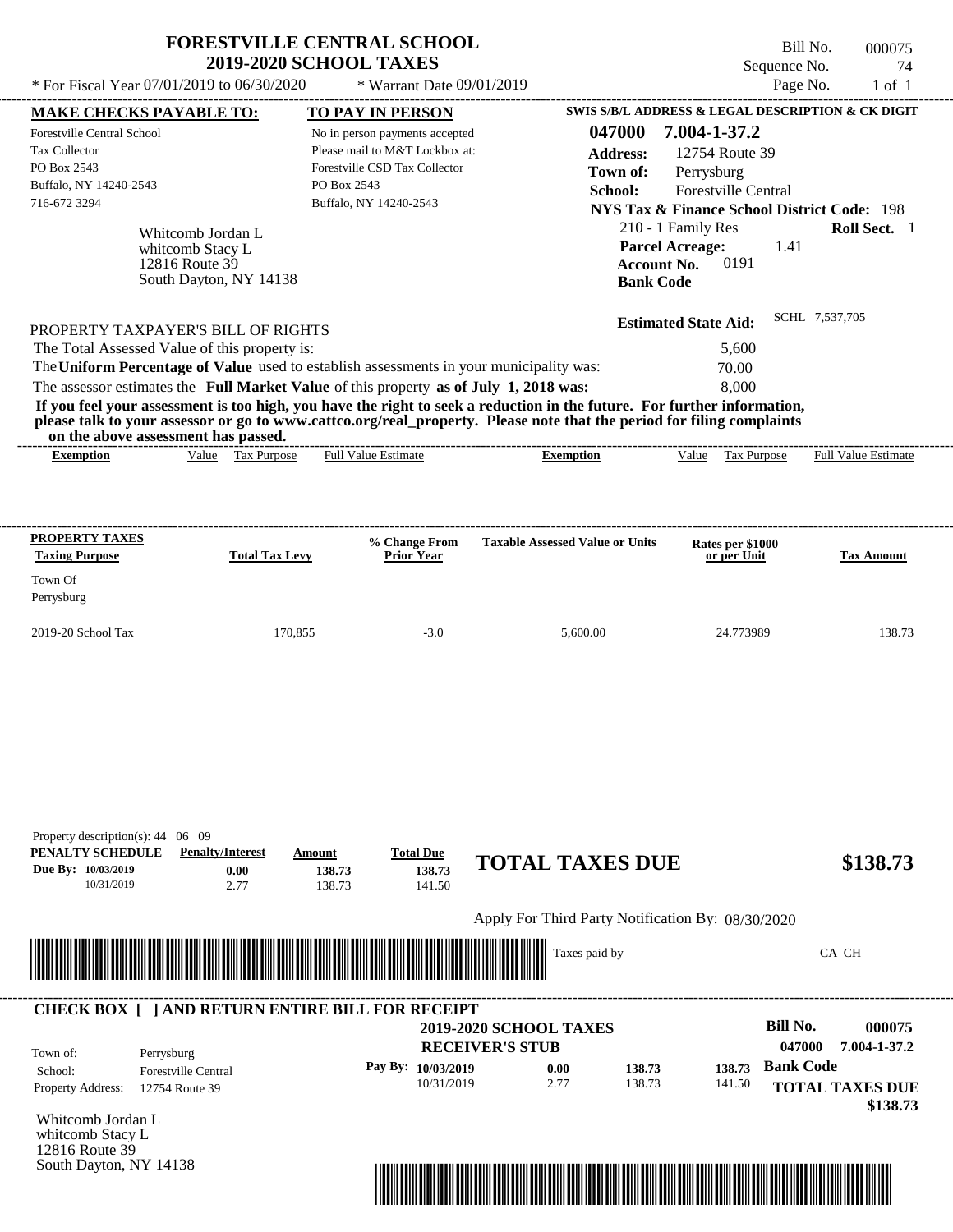| * For Fiscal Year $07/01/2019$ to $06/30/2020$                                                                                                                                                                                                                                                                 | <b>FORESTVILLE CENTRAL SCHOOL</b><br><b>2019-2020 SCHOOL TAXES</b>                   |                  | * Warrant Date 09/01/2019                                                                                                                              |                                                                                                                                                                                                                                                  |                                                                                                                                                                                                                                                                               | Bill No.<br>Sequence No.<br>Page No. | 000076<br>75<br>$1$ of $1$ |
|----------------------------------------------------------------------------------------------------------------------------------------------------------------------------------------------------------------------------------------------------------------------------------------------------------------|--------------------------------------------------------------------------------------|------------------|--------------------------------------------------------------------------------------------------------------------------------------------------------|--------------------------------------------------------------------------------------------------------------------------------------------------------------------------------------------------------------------------------------------------|-------------------------------------------------------------------------------------------------------------------------------------------------------------------------------------------------------------------------------------------------------------------------------|--------------------------------------|----------------------------|
| <b>MAKE CHECKS PAYABLE TO:</b><br>Forestville Central School<br>Tax Collector<br>PO Box 2543<br>Buffalo, NY 14240-2543<br>716-672 3294                                                                                                                                                                         | WHITCOMB JORDAN L.<br>WHITCOMB STACEY L.<br>12816 ROUTE 39<br>SOUTH DAYTON, NY 14138 | PO Box 2543      | <b>TO PAY IN PERSON</b><br>No in person payments accepted<br>Please mail to M&T Lockbox at:<br>Forestville CSD Tax Collector<br>Buffalo, NY 14240-2543 | 047000<br><b>Address:</b><br>Town of:<br>School:                                                                                                                                                                                                 | SWIS S/B/L ADDRESS & LEGAL DESCRIPTION & CK DIGIT<br>7.004-1-40.6<br>Route 39<br>Perrysburg<br>Forestville Central<br><b>NYS Tax &amp; Finance School District Code: 198</b><br>312 - Vac w/imprv<br><b>Parcel Acreage:</b><br>0838<br><b>Account No.</b><br><b>Bank Code</b> | 3.70<br>SCHL 7.537.705               | <b>Roll Sect.</b> 1        |
| PROPERTY TAXPAYER'S BILL OF RIGHTS<br>The Total Assessed Value of this property is:<br>The Uniform Percentage of Value used to establish assessments in your municipality was:<br>The assessor estimates the Full Market Value of this property as of July 1, 2018 was:<br>on the above assessment has passed. |                                                                                      |                  |                                                                                                                                                        | If you feel your assessment is too high, you have the right to seek a reduction in the future. For further information,<br>please talk to your assessor or go to www.cattco.org/real_property. Please note that the period for filing complaints | <b>Estimated State Aid:</b><br>14,800<br>70.00<br>21.143                                                                                                                                                                                                                      |                                      |                            |
| <b>Exemption</b>                                                                                                                                                                                                                                                                                               | Value Tax Purpose                                                                    |                  | <b>Full Value Estimate</b>                                                                                                                             | -------------------------<br><b>Exemption</b>                                                                                                                                                                                                    | Value Tax Purpose                                                                                                                                                                                                                                                             |                                      | <b>Full Value Estimate</b> |
| <b>PROPERTY TAXES</b><br><b>Taxing Purpose</b><br>Town Of<br>Perrysburg                                                                                                                                                                                                                                        | <b>Total Tax Levy</b>                                                                |                  | % Change From<br><b>Prior Year</b>                                                                                                                     | <b>Taxable Assessed Value or Units</b>                                                                                                                                                                                                           | Rates per \$1000<br>or per Unit                                                                                                                                                                                                                                               |                                      | <b>Tax Amount</b>          |
| 2019-20 School Tax                                                                                                                                                                                                                                                                                             |                                                                                      | 170,855          | $-3.0$                                                                                                                                                 | 14,800.00                                                                                                                                                                                                                                        | 24.773989                                                                                                                                                                                                                                                                     |                                      | 366.66                     |
|                                                                                                                                                                                                                                                                                                                |                                                                                      |                  |                                                                                                                                                        |                                                                                                                                                                                                                                                  |                                                                                                                                                                                                                                                                               |                                      |                            |
| Property description(s): 44 06 09<br>Due By: 10/03/2019                                                                                                                                                                                                                                                        | <b>Penalty/Interest</b><br>0.00                                                      | Amount<br>366.66 | <b>Total Due</b><br>366.66                                                                                                                             | <b>TOTAL TAXES DUE</b>                                                                                                                                                                                                                           |                                                                                                                                                                                                                                                                               |                                      | \$366.66                   |
| PENALTY SCHEDULE<br>10/31/2019                                                                                                                                                                                                                                                                                 | 7.33                                                                                 | 366.66           | 373.99                                                                                                                                                 | Apply For Third Party Notification By: 08/30/2020                                                                                                                                                                                                |                                                                                                                                                                                                                                                                               |                                      |                            |

| Town of:                 | Perrysburg                 | <b>2019-2020 SCHOOL TAXES</b><br><b>RECEIVER'S STUB</b> |      |        |        | Bill No.<br>047000 | 000076<br>7.004-1-40.6 |
|--------------------------|----------------------------|---------------------------------------------------------|------|--------|--------|--------------------|------------------------|
| School:                  | <b>Forestville Central</b> | Pay By: 10/03/2019                                      | 0.00 | 366.66 | 366.66 | <b>Bank Code</b>   |                        |
| <b>Property Address:</b> | Route 39                   | 10/31/2019                                              | 7.33 | 366.66 | 373.99 |                    | <b>TOTAL TAXES DUE</b> |

WHITCOMB JORDAN L. WHITCOMB STACEY L. 12816 ROUTE 39 SOUTH DAYTON, NY 14138

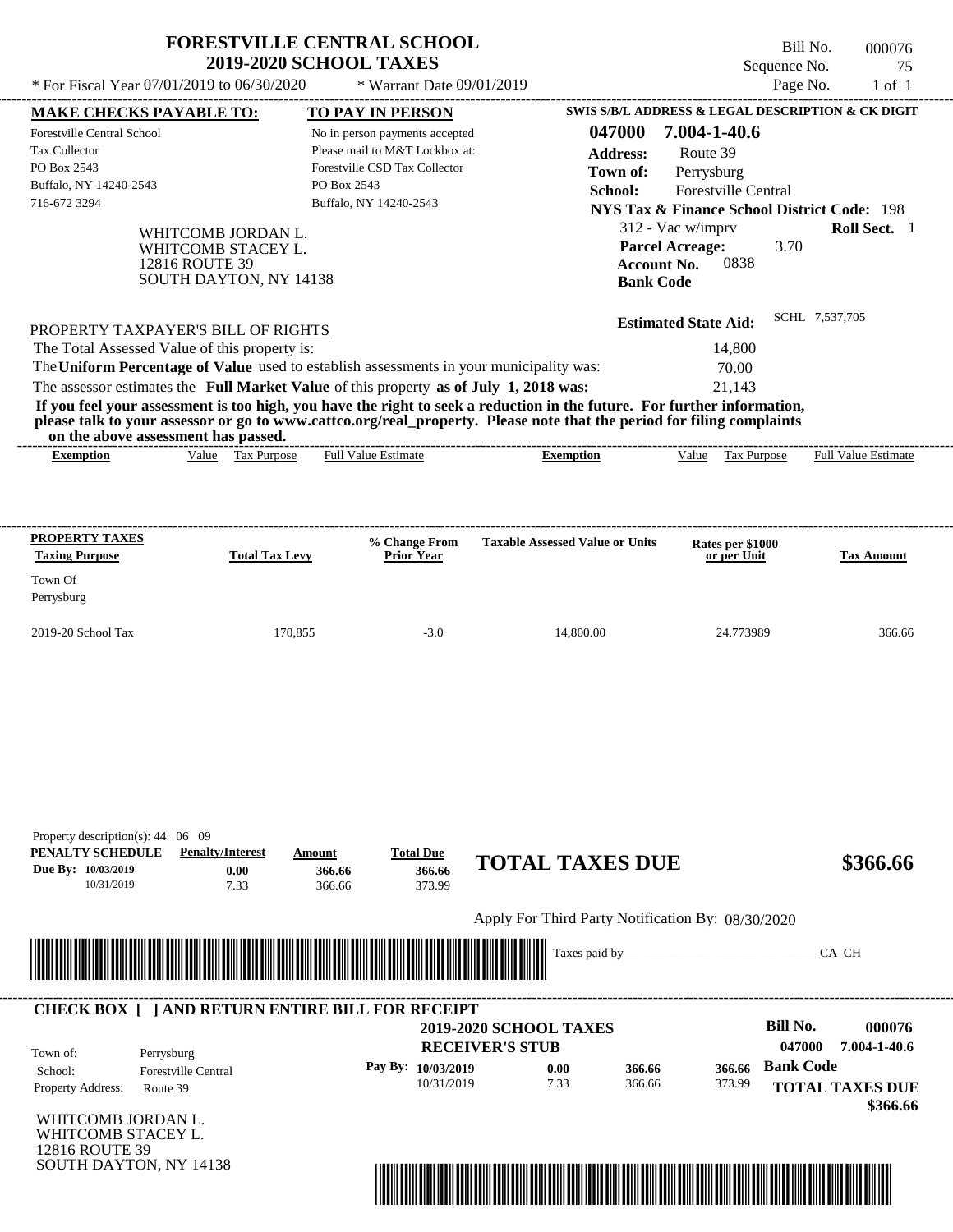|                                                                                                                                                                                                                                                                                                                                                                                                                                                                                                                                                                    | <b>FORESTVILLE CENTRAL SCHOOL</b>                       | <b>2019-2020 SCHOOL TAXES</b>                                                                                                                                  |                                    |                                                   |                                                                                                                                                                                                                          |                                                                          | Sequence No.                                                        | Bill No.       | 000077<br>76               |
|--------------------------------------------------------------------------------------------------------------------------------------------------------------------------------------------------------------------------------------------------------------------------------------------------------------------------------------------------------------------------------------------------------------------------------------------------------------------------------------------------------------------------------------------------------------------|---------------------------------------------------------|----------------------------------------------------------------------------------------------------------------------------------------------------------------|------------------------------------|---------------------------------------------------|--------------------------------------------------------------------------------------------------------------------------------------------------------------------------------------------------------------------------|--------------------------------------------------------------------------|---------------------------------------------------------------------|----------------|----------------------------|
| * For Fiscal Year 07/01/2019 to 06/30/2020                                                                                                                                                                                                                                                                                                                                                                                                                                                                                                                         |                                                         |                                                                                                                                                                | * Warrant Date 09/01/2019          |                                                   |                                                                                                                                                                                                                          |                                                                          |                                                                     | Page No.       | $1$ of $1$                 |
| <b>MAKE CHECKS PAYABLE TO:</b><br>Forestville Central School<br><b>Tax Collector</b><br>PO Box 2543<br>Buffalo, NY 14240-2543<br>716-672 3294                                                                                                                                                                                                                                                                                                                                                                                                                      | Zynda Stanley Jr<br>154 Woodlawn Ave<br>Depew, NY 14043 | TO PAY IN PERSON<br>No in person payments accepted<br>Please mail to M&T Lockbox at:<br>Forestville CSD Tax Collector<br>PO Box 2543<br>Buffalo, NY 14240-2543 |                                    |                                                   | <b>SWIS S/B/L ADDRESS &amp; LEGAL DESCRIPTION &amp; CK DIGIT</b><br>047000<br><b>Address:</b><br>Town of:<br>School:<br><b>NYS Tax &amp; Finance School District Code: 198</b><br><b>Account No.</b><br><b>Bank Code</b> | 7.004-1-22<br>Perrysburg<br>260 - Seasonal res<br><b>Parcel Acreage:</b> | 12549 Pudding Lane Rd<br><b>Forestville Central</b><br>6.50<br>0573 |                | Roll Sect. 1               |
| PROPERTY TAXPAYER'S BILL OF RIGHTS<br>The Total Assessed Value of this property is:<br>The Uniform Percentage of Value used to establish assessments in your municipality was:<br>The assessor estimates the Full Market Value of this property as of July 1, 2018 was:<br>If you feel your assessment is too high, you have the right to seek a reduction in the future. For further information,<br>please talk to your assessor or go to www.cattco.org/real_property. Please note that the period for filing complaints<br>on the above assessment has passed. |                                                         |                                                                                                                                                                |                                    |                                                   |                                                                                                                                                                                                                          | <b>Estimated State Aid:</b>                                              | 38,400<br>70.00<br>54,857                                           | SCHL 7,537,705 |                            |
| <b>Exemption</b>                                                                                                                                                                                                                                                                                                                                                                                                                                                                                                                                                   | <b>Tax Purpose</b><br>Value                             | <b>Full Value Estimate</b>                                                                                                                                     |                                    | <b>Exemption</b>                                  |                                                                                                                                                                                                                          | Value                                                                    | Tax Purpose                                                         |                | <b>Full Value Estimate</b> |
| <b>PROPERTY TAXES</b><br><b>Taxing Purpose</b><br>Town Of<br>Perrysburg                                                                                                                                                                                                                                                                                                                                                                                                                                                                                            | <b>Total Tax Levy</b>                                   |                                                                                                                                                                | % Change From<br><b>Prior Year</b> | <b>Taxable Assessed Value or Units</b>            |                                                                                                                                                                                                                          |                                                                          | Rates per \$1000<br>or per Unit                                     |                | <b>Tax Amount</b>          |
| 2019-20 School Tax                                                                                                                                                                                                                                                                                                                                                                                                                                                                                                                                                 | 170,855                                                 |                                                                                                                                                                | $-3.0$                             | 38,400.00                                         |                                                                                                                                                                                                                          |                                                                          | 24.773989                                                           |                | 951.32                     |
| Property description(s): 37 06 09<br>PENALTY SCHEDULE<br>Due By: 10/03/2019                                                                                                                                                                                                                                                                                                                                                                                                                                                                                        | <b>Penalty/Interest</b><br>0.00                         | Amount<br>951.32                                                                                                                                               | <b>Total Due</b><br>951.32         | <b>TOTAL TAXES DUE</b>                            |                                                                                                                                                                                                                          |                                                                          |                                                                     |                | \$951.32                   |
| 10/31/2019                                                                                                                                                                                                                                                                                                                                                                                                                                                                                                                                                         | 19.03                                                   | 951.32                                                                                                                                                         | 970.35                             |                                                   |                                                                                                                                                                                                                          |                                                                          |                                                                     |                |                            |
|                                                                                                                                                                                                                                                                                                                                                                                                                                                                                                                                                                    |                                                         |                                                                                                                                                                |                                    | Apply For Third Party Notification By: 08/30/2020 | Taxes paid by_                                                                                                                                                                                                           |                                                                          |                                                                     | CA CH          |                            |
| CHECK BOX [ ] AND RETURN ENTIRE BILL FOR RECEIPT                                                                                                                                                                                                                                                                                                                                                                                                                                                                                                                   |                                                         |                                                                                                                                                                |                                    |                                                   |                                                                                                                                                                                                                          |                                                                          |                                                                     |                |                            |

**RECEIVER'S STUB Bill No. 000077 Bank Code 951.32** Property Address: 12549 Pudding Lane Rd Perrysburg School: Forestville Central **TOTAL TAXES DUE \$951.32 2019-2020 SCHOOL TAXES 047000 7.004-1-22 Pay By: 10/03/2019** 10/31/2019 **0.00** 951.32 **951.32** 970.35 Town of:

Zynda Stanley Jr 154 Woodlawn Ave Depew, NY 14043

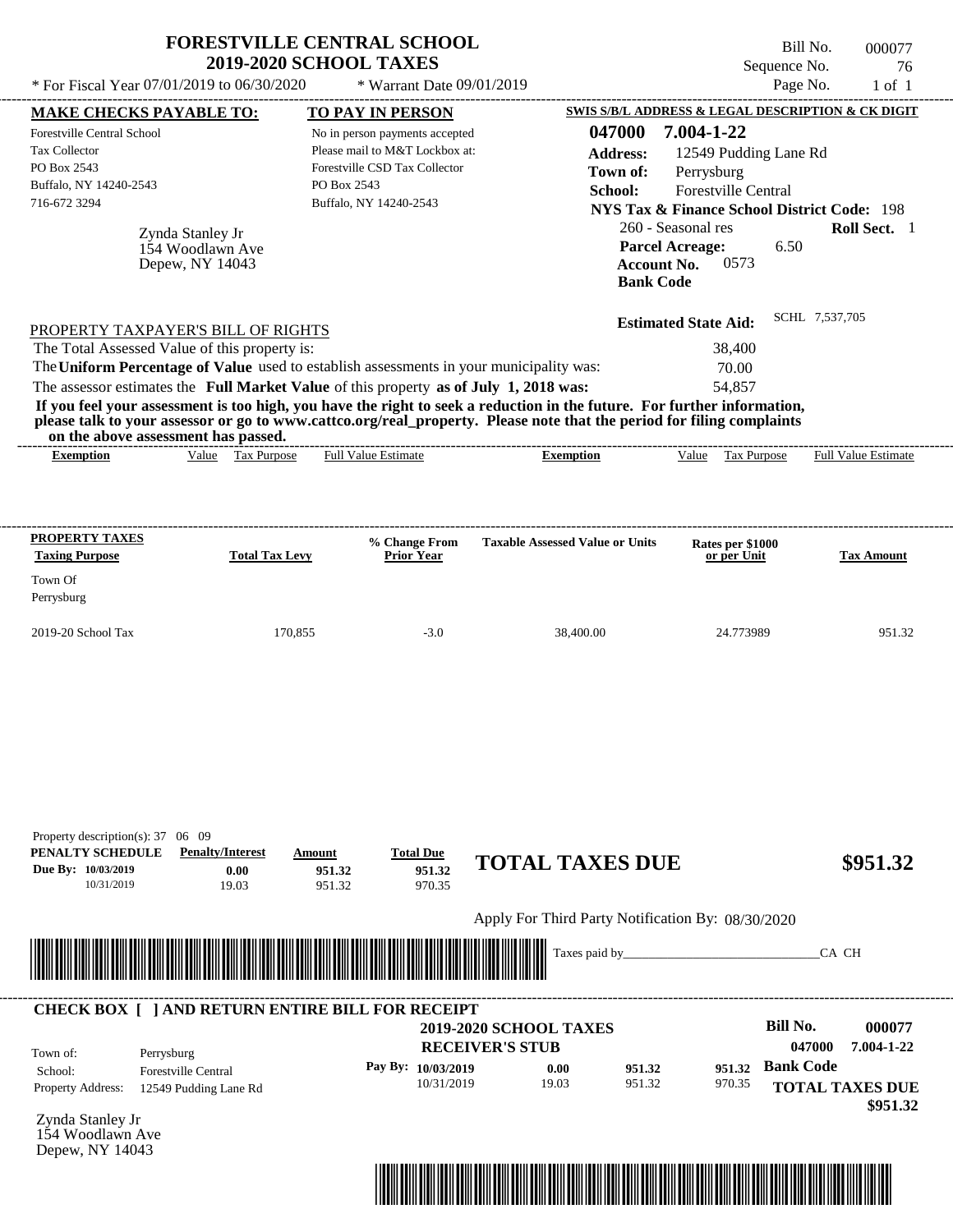| Bill No.<br>000013<br>77<br>$1$ of $1$ | Sequence No.<br>Page No.                               |                                                           | * Warrant Date 09/01/2019 | <b>FORESTVILLE CENTRAL SCHOOL</b><br><b>2019-2020 SCHOOL TAXES</b> |                    | * For Fiscal Year $07/01/2019$ to $06/30/2020$                                                                                                                                                                                                                                          |
|----------------------------------------|--------------------------------------------------------|-----------------------------------------------------------|---------------------------|--------------------------------------------------------------------|--------------------|-----------------------------------------------------------------------------------------------------------------------------------------------------------------------------------------------------------------------------------------------------------------------------------------|
|                                        | SWIS S/B/L ADDRESS & LEGAL DESCRIPTION & CK DIGIT      |                                                           |                           | <b>TO PAY IN PERSON</b>                                            |                    | <b>MAKE CHECKS PAYABLE TO:</b>                                                                                                                                                                                                                                                          |
|                                        | 7.004-1-45                                             | 047000                                                    |                           | No in person payments accepted                                     |                    | <b>Forestville Central School</b>                                                                                                                                                                                                                                                       |
|                                        | 10749 W Perrysburg Rd                                  | <b>Address:</b>                                           |                           | Please mail to M&T Lockbox at:<br>Forestville CSD Tax Collector    |                    | <b>Tax Collector</b><br>PO Box 2543                                                                                                                                                                                                                                                     |
|                                        | Perrysburg                                             | Town of:                                                  |                           | PO Box 2543                                                        |                    | Buffalo, NY 14240-2543                                                                                                                                                                                                                                                                  |
|                                        | <b>Forestville Central</b>                             | School:                                                   |                           | Buffalo, NY 14240-2543                                             |                    | 716-672 3294                                                                                                                                                                                                                                                                            |
|                                        | <b>NYS Tax &amp; Finance School District Code: 198</b> |                                                           |                           |                                                                    |                    |                                                                                                                                                                                                                                                                                         |
| <b>Roll Sect.</b> 1                    | <b>Parcel Acreage:</b><br>63.97<br>0199<br>017         | 240 - Rural res<br><b>Account No.</b><br><b>Bank Code</b> |                           |                                                                    |                    | Ebersole Ray L<br>Ebersole Phyllis K<br>10749 W Perrysburg Rd<br>Perrysburg, NY 14129                                                                                                                                                                                                   |
| SCHL 7,537,705                         | <b>Estimated State Aid:</b>                            |                                                           |                           |                                                                    |                    | PROPERTY TAXPAYER'S BILL OF RIGHTS                                                                                                                                                                                                                                                      |
|                                        | 85,600                                                 |                                                           |                           |                                                                    |                    | The Total Assessed Value of this property is:                                                                                                                                                                                                                                           |
|                                        | 70.00                                                  |                                                           |                           |                                                                    |                    | The Uniform Percentage of Value used to establish assessments in your municipality was:                                                                                                                                                                                                 |
|                                        | 122,286                                                |                                                           |                           |                                                                    |                    | The assessor estimates the Full Market Value of this property as of July 1, 2018 was:                                                                                                                                                                                                   |
|                                        |                                                        |                                                           |                           |                                                                    |                    | If you feel your assessment is too high, you have the right to seek a reduction in the future. For further information,<br>please talk to your assessor or go to www.cattco.org/real_property. Please note that the period for filing complaints<br>on the above assessment has passed. |
| <b>Full Value Estimate</b>             | Tax Purpose<br>Value                                   |                                                           | <b>Exemption</b>          | <b>Full Value Estimate</b>                                         | Value Tax Purpose  | <b>Exemption</b>                                                                                                                                                                                                                                                                        |
| 64,771                                 | 45,340 SCHOOL                                          | (See Note)                                                | Enh Star                  | 34,736                                                             | 24,315 CO/TOWN/SCH | Ag Dist                                                                                                                                                                                                                                                                                 |

| <b>PROPERTY TAXES</b><br><b>Taxing Purpose</b> | <b>Total Tax Levy</b> | % Change From<br><b>Prior Year</b> | <b>Taxable Assessed Value or Units</b><br>(before accounting for STAR) | <b>Rates per \$1000<br/>or per Unit</b> | <b>Tax Amount</b> |
|------------------------------------------------|-----------------------|------------------------------------|------------------------------------------------------------------------|-----------------------------------------|-------------------|
| Town Of<br>Perrysburg                          |                       |                                    |                                                                        |                                         |                   |
| $2019-20$ School Tax                           | 170,855               | $-3.0$                             | 61.285.00                                                              | 24.773989                               | 1.518.27          |

MAY BE SUBJECT TO PAYMENT UNDER AG DIST LAW UNTIL 2023

**PENALTY SCHEDULE Penalty/Interest Amount Total Due Due By: 10/03/2019** 10/31/2019 7.90 **0.00** 395.02 **395.02** 402.92 **395.02 TOTAL TAXES DUE \$395.02** Apply For Third Party Notification By: 08/30/2020 Ebersole Ray L **RECEIVER'S STUB Bill No. 000013 Bank Code 017 395.02** Property Address: 10749 W Perrysburg Rd Perrysburg School: Forestville Central **TOTAL TAXES DUE \$395.02 2019-2020 SCHOOL TAXES \$1,123.25 047000 7.004-1-45 Pay By: 10/03/2019** 10/31/2019 7.90 **0.00** 395.02 **395.02** 402.92 Taxes paid by\_\_\_\_\_\_\_\_\_\_\_\_\_\_\_\_\_\_\_\_\_\_\_\_\_\_\_\_\_\_\_CA CH Property description(s): 45 06 09 Town of: **Your tax savings this year resulting from the New York State School Tax Relief (STAR) program is: Note: This year's STAR exemption benefit cannot exceed last year's benefit.** ---------------------------------------------------------------------------------------------------------------------------------------------------------------------------------------------------- **CHECK BOX [ ] AND RETURN ENTIRE BILL FOR RECEIPT** \*04700000001300000000039502\*

Ebersole Phyllis K 10749 W Perrysburg Rd Perrysburg, NY 14129

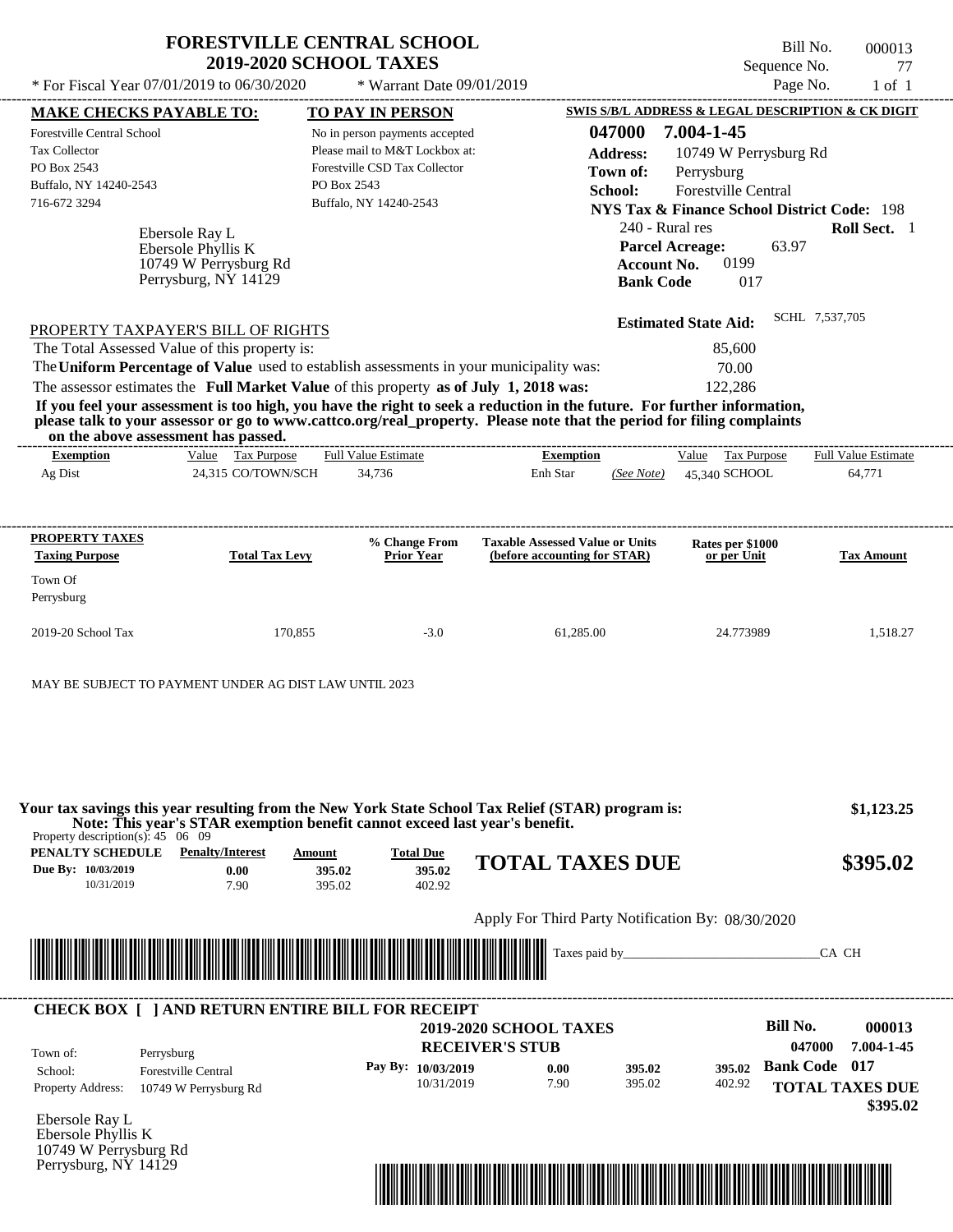|                                                                                                      |                                                                 | <b>FORESTVILLE CENTRAL SCHOOL</b><br><b>2019-2020 SCHOOL TAXES</b>                                                                         |                                                                                                                                                                        | Sequence No.                                                                                                                         | Bill No.<br>000029<br>78   |
|------------------------------------------------------------------------------------------------------|-----------------------------------------------------------------|--------------------------------------------------------------------------------------------------------------------------------------------|------------------------------------------------------------------------------------------------------------------------------------------------------------------------|--------------------------------------------------------------------------------------------------------------------------------------|----------------------------|
| * For Fiscal Year $07/01/2019$ to $06/30/2020$                                                       |                                                                 | * Warrant Date 09/01/2019                                                                                                                  |                                                                                                                                                                        |                                                                                                                                      | Page No.<br>$1$ of $1$     |
| <b>MAKE CHECKS PAYABLE TO:</b>                                                                       |                                                                 | <b>TO PAY IN PERSON</b>                                                                                                                    |                                                                                                                                                                        | SWIS S/B/L ADDRESS & LEGAL DESCRIPTION & CK DIGIT                                                                                    |                            |
| Forestville Central School<br>Tax Collector<br>PO Box 2543<br>Buffalo, NY 14240-2543<br>716-672 3294 |                                                                 | No in person payments accepted<br>Please mail to M&T Lockbox at:<br>Forestville CSD Tax Collector<br>PO Box 2543<br>Buffalo, NY 14240-2543 | 047000<br><b>Address:</b><br>Town of:<br>School:                                                                                                                       | 7.004-1-24.2<br>10818 W Perrysburg Rd<br>Perrysburg<br>Forestville Central<br><b>NYS Tax &amp; Finance School District Code: 198</b> |                            |
|                                                                                                      | HSBC Bank USA, N.A.<br>1 Mortgage Way<br>Mount Laurel, NJ 08054 |                                                                                                                                            |                                                                                                                                                                        | 210 - 1 Family Res<br><b>Parcel Acreage:</b><br>4.85<br>1219<br><b>Account No.</b><br><b>Bank Code</b><br>017                        | <b>Roll Sect.</b> 1        |
| PROPERTY TAXPAYER'S BILL OF RIGHTS                                                                   |                                                                 |                                                                                                                                            |                                                                                                                                                                        | <b>Estimated State Aid:</b>                                                                                                          | SCHL 7.537.705             |
| The Total Assessed Value of this property is:                                                        |                                                                 |                                                                                                                                            |                                                                                                                                                                        | 43,300                                                                                                                               |                            |
|                                                                                                      |                                                                 | The Uniform Percentage of Value used to establish assessments in your municipality was:                                                    |                                                                                                                                                                        | 70.00                                                                                                                                |                            |
|                                                                                                      |                                                                 | The assessor estimates the Full Market Value of this property as of July 1, 2018 was:                                                      |                                                                                                                                                                        | 61.857                                                                                                                               |                            |
|                                                                                                      |                                                                 |                                                                                                                                            | If you feel your assessment is too high, you have the right to seek a reduction in the future. For further information,                                                |                                                                                                                                      |                            |
| <b>Exemption</b>                                                                                     | on the above assessment has passed.<br>Value Tax Purpose        | <b>Full Value Estimate</b>                                                                                                                 | please talk to your assessor or go to www.cattco.org/real_property. Please note that the period for filing complaints<br>-------------------------<br><b>Exemption</b> | Value Tax Purpose                                                                                                                    | <b>Full Value Estimate</b> |
| <b>Taxing Purpose</b>                                                                                | <b>Total Tax Levy</b>                                           | % Change From<br><b>Prior Year</b>                                                                                                         | <b>Taxable Assessed Value or Units</b>                                                                                                                                 | Rates per \$1000<br>or per Unit                                                                                                      | <b>Tax Amount</b>          |
| <b>PROPERTY TAXES</b><br>Town Of<br>Perrysburg                                                       |                                                                 |                                                                                                                                            |                                                                                                                                                                        |                                                                                                                                      |                            |
| 2019-20 School Tax                                                                                   |                                                                 | 170,855<br>$-3.0$                                                                                                                          | 43,300.00                                                                                                                                                              | 24.773989                                                                                                                            | 1.072.71                   |

Apply For Third Party Notification By: 08/30/2020



### **RECEIVER'S STUB Bill No. 000029** 0.00 **1,072.71 1,072.71 Bank Code** 017 Property Address: 10818 W Perrysburg Rd Perrysburg School: Forestville Central **TOTAL TAXES DUE \$1,072.71 2019-2020 SCHOOL TAXES 047000 7.004-1-24.2 Pay By: 10/03/2019** 10/31/2019 1,072.71 **1,072.71** 1,094.16 **1,072.71** Town of: ---------------------------------------------------------------------------------------------------------------------------------------------------------------------------------------------------- **CHECK BOX [ ] AND RETURN ENTIRE BILL FOR RECEIPT**

HSBC Bank USA, N.A. 1 Mortgage Way Mount Laurel, NJ 08054

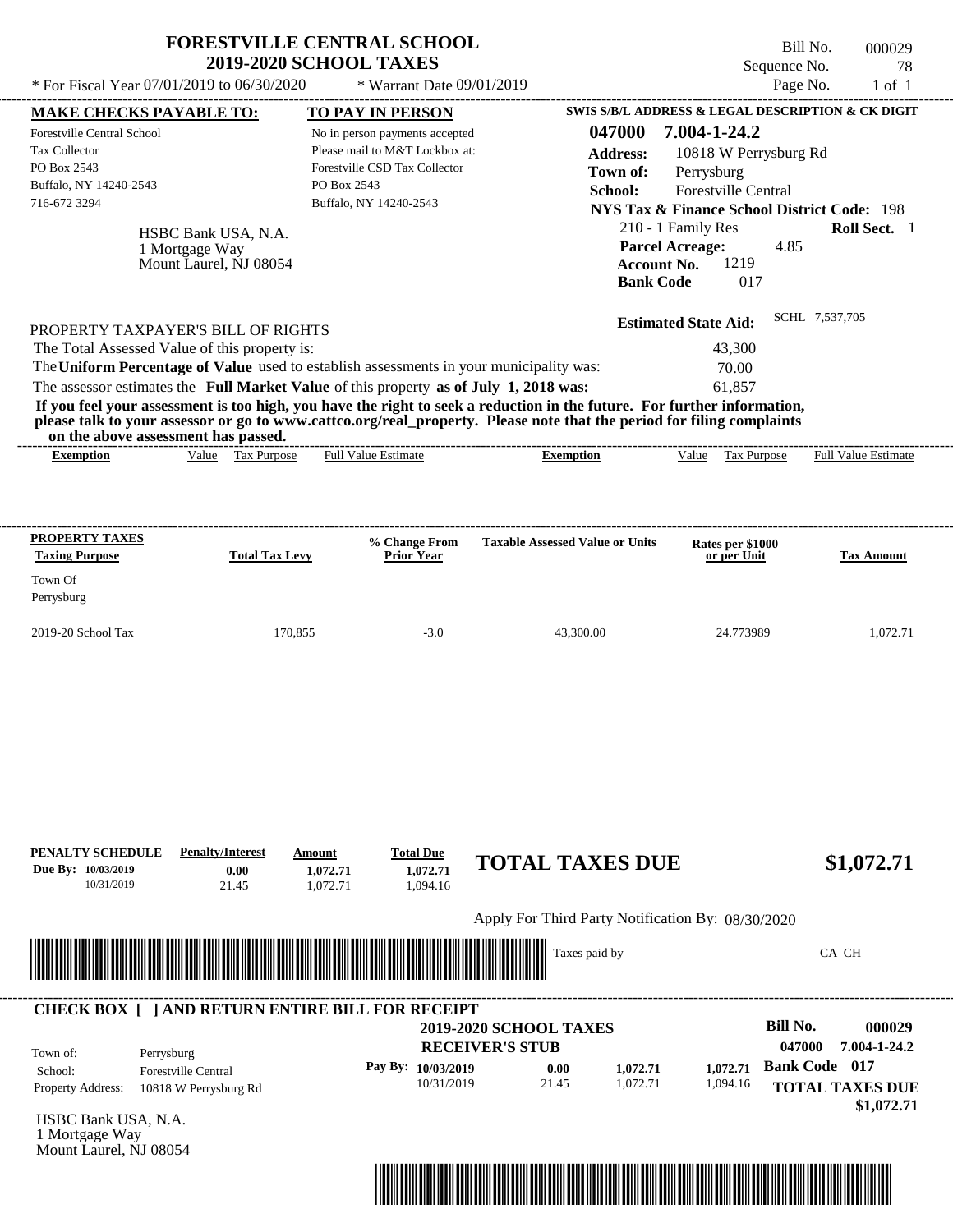| * For Fiscal Year 07/01/2019 to 06/30/2020                                                                                                                                                                          | <b>FORESTVILLE CENTRAL SCHOOL</b><br><b>2019-2020 SCHOOL TAXES</b>                                                                                                               | * Warrant Date 09/01/2019                                                                                                                       |                                                                                                                                                                                                                                                  | Sequence No.<br>Page No.                                                                                                                                                                                                                                         | Bill No.<br>000030<br>79<br>$1$ of $1$                                                 |
|---------------------------------------------------------------------------------------------------------------------------------------------------------------------------------------------------------------------|----------------------------------------------------------------------------------------------------------------------------------------------------------------------------------|-------------------------------------------------------------------------------------------------------------------------------------------------|--------------------------------------------------------------------------------------------------------------------------------------------------------------------------------------------------------------------------------------------------|------------------------------------------------------------------------------------------------------------------------------------------------------------------------------------------------------------------------------------------------------------------|----------------------------------------------------------------------------------------|
| <b>MAKE CHECKS PAYABLE TO:</b><br><b>Forestville Central School</b><br>Tax Collector<br>PO Box 2543<br>Buffalo, NY 14240-2543<br>716-672 3294<br>Irwin Harriet J                                                    | PO Box 2543<br>12569 Pudding Lane Rd<br>Perrysburg, NY 14129                                                                                                                     | TO PAY IN PERSON<br>No in person payments accepted<br>Please mail to M&T Lockbox at:<br>Forestville CSD Tax Collector<br>Buffalo, NY 14240-2543 | 047000<br><b>Address:</b><br>Town of:<br>School:<br><b>Account No.</b><br><b>Bank Code</b>                                                                                                                                                       | SWIS S/B/L ADDRESS & LEGAL DESCRIPTION & CK DIGIT<br>7.004-1-23.6<br>12569 Pudding Lane Rd<br>Perrysburg<br>Forestville Central<br><b>NYS Tax &amp; Finance School District Code: 198</b><br>270 - Mfg housing<br><b>Parcel Acreage:</b><br>37.20<br>0978<br>017 | Roll Sect. 1                                                                           |
| PROPERTY TAXPAYER'S BILL OF RIGHTS<br>The Total Assessed Value of this property is:<br>on the above assessment has passed.                                                                                          | The Uniform Percentage of Value used to establish assessments in your municipality was:<br>The assessor estimates the Full Market Value of this property as of July 1, 2018 was: |                                                                                                                                                 | If you feel your assessment is too high, you have the right to seek a reduction in the future. For further information,<br>please talk to your assessor or go to www.cattco.org/real_property. Please note that the period for filing complaints | <b>Estimated State Aid:</b><br>87,500<br>70.00<br>125,000                                                                                                                                                                                                        | SCHL 7,537,705                                                                         |
| <b>Exemption</b><br><b>Bas Star</b><br>(See Note)                                                                                                                                                                   | Value Tax Purpose<br>19,800 SCHOOL                                                                                                                                               | Full Value Estimate<br>28,286                                                                                                                   | <b>Exemption</b>                                                                                                                                                                                                                                 | Value Tax Purpose                                                                                                                                                                                                                                                | Full Value Estimate                                                                    |
| Perrysburg<br>2019-20 School Tax                                                                                                                                                                                    | 170,855                                                                                                                                                                          | $-3.0$                                                                                                                                          | 87,500.00                                                                                                                                                                                                                                        | 24.773989                                                                                                                                                                                                                                                        | 2,167.72                                                                               |
| Property description(s): $37 \quad 06 \quad 09$<br><b>PENALTY SCHEDULE</b> Penalty/Interest                                                                                                                         | Note: This year's STAR exemption benefit cannot exceed last year's benefit.<br>Amount                                                                                            | <b>Total Due</b>                                                                                                                                | Your tax savings this year resulting from the New York State School Tax Relief (STAR) program is:                                                                                                                                                |                                                                                                                                                                                                                                                                  | \$490.52                                                                               |
| Due By: 10/03/2019<br>10/31/2019                                                                                                                                                                                    | 0.00<br>1,677.20<br>33.54<br>1,677.20                                                                                                                                            | 1,677.20<br>1,710.74                                                                                                                            | <b>TOTAL TAXES DUE</b>                                                                                                                                                                                                                           |                                                                                                                                                                                                                                                                  | \$1,677.20                                                                             |
|                                                                                                                                                                                                                     |                                                                                                                                                                                  |                                                                                                                                                 | Apply For Third Party Notification By: 08/30/2020                                                                                                                                                                                                |                                                                                                                                                                                                                                                                  |                                                                                        |
|                                                                                                                                                                                                                     |                                                                                                                                                                                  |                                                                                                                                                 | Taxes paid by                                                                                                                                                                                                                                    |                                                                                                                                                                                                                                                                  | CA CH                                                                                  |
| <b>CHECK BOX [ ] AND RETURN ENTIRE BILL FOR RECEIPT</b><br>Town of:<br>Perrysburg<br>School:<br><b>Forestville Central</b><br>Property Address:<br>Irwin Harriet J<br>12569 Pudding Lane Rd<br>Perrysburg, NY 14129 | 12569 Pudding Lane Rd                                                                                                                                                            | Pay By: 10/03/2019<br>10/31/2019                                                                                                                | <b>2019-2020 SCHOOL TAXES</b><br><b>RECEIVER'S STUB</b><br>0.00<br>1,677.20<br>33.54<br>1,677.20                                                                                                                                                 | <b>Bill No.</b><br>047000<br>1,677.20<br>1,710.74                                                                                                                                                                                                                | 000030<br>7.004-1-23.6<br><b>Bank Code</b> 017<br><b>TOTAL TAXES DUE</b><br>\$1,677.20 |

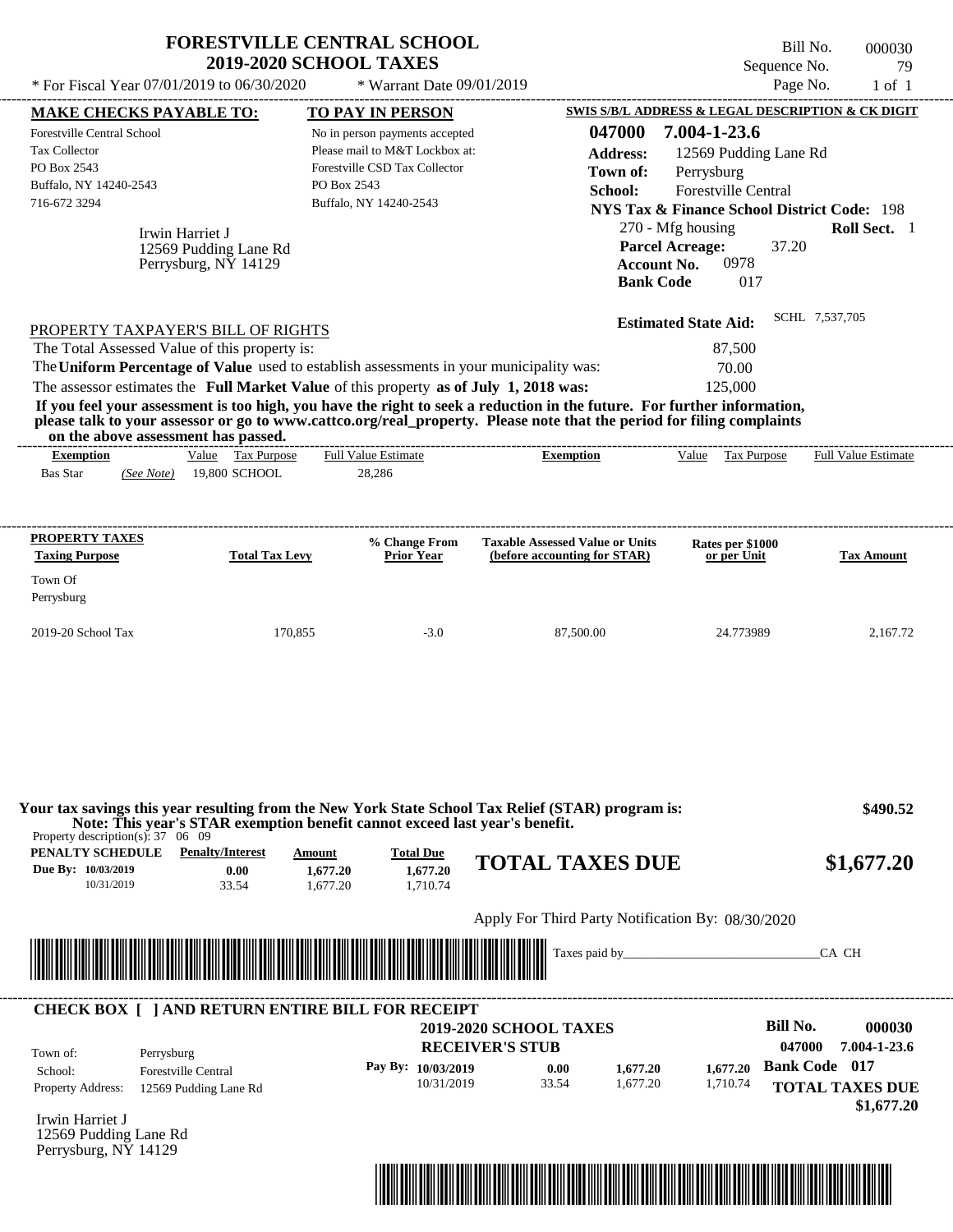|                                                                                                                    | * For Fiscal Year 07/01/2019 to 06/30/2020                                           | <b>FORESTVILLE CENTRAL SCHOOL</b><br><b>2019-2020 SCHOOL TAXES</b><br>* Warrant Date $09/01/2019$                                                                                |                                                                                                                                                                                                                                                  | Sequence No.                                                                                                                 | Bill No.<br>000047<br>80<br>Page No.<br>$1$ of $1$ |
|--------------------------------------------------------------------------------------------------------------------|--------------------------------------------------------------------------------------|----------------------------------------------------------------------------------------------------------------------------------------------------------------------------------|--------------------------------------------------------------------------------------------------------------------------------------------------------------------------------------------------------------------------------------------------|------------------------------------------------------------------------------------------------------------------------------|----------------------------------------------------|
| <b>MAKE CHECKS PAYABLE TO:</b>                                                                                     |                                                                                      | TO PAY IN PERSON                                                                                                                                                                 |                                                                                                                                                                                                                                                  | <b>SWIS S/B/L ADDRESS &amp; LEGAL DESCRIPTION &amp; CK DIGIT</b>                                                             |                                                    |
| <b>Forestville Central School</b><br><b>Tax Collector</b><br>PO Box 2543<br>Buffalo, NY 14240-2543<br>716-672 3294 |                                                                                      | No in person payments accepted<br>Please mail to M&T Lockbox at:<br>Forestville CSD Tax Collector<br>PO Box 2543<br>Buffalo, NY 14240-2543                                       | 047000<br><b>Address:</b><br>Town of:<br>School:                                                                                                                                                                                                 | 7.004-1-40.4<br>10659 W Perrysburg Rd<br>Perrysburg<br><b>Forestville Central</b>                                            |                                                    |
|                                                                                                                    | Newcomb Daniel L<br>Newcomb Barbara<br>10659 W Perrysburg Rd<br>Perrysburg, NY 14129 |                                                                                                                                                                                  | <b>Account No.</b><br><b>Bank Code</b>                                                                                                                                                                                                           | <b>NYS Tax &amp; Finance School District Code: 198</b><br>240 - Rural res<br><b>Parcel Acreage:</b><br>128.40<br>0365<br>017 | Roll Sect. 1                                       |
|                                                                                                                    | PROPERTY TAXPAYER'S BILL OF RIGHTS<br>The Total Assessed Value of this property is:  |                                                                                                                                                                                  |                                                                                                                                                                                                                                                  | <b>Estimated State Aid:</b><br>136,400                                                                                       |                                                    |
|                                                                                                                    | on the above assessment has passed.                                                  | The Uniform Percentage of Value used to establish assessments in your municipality was:<br>The assessor estimates the Full Market Value of this property as of July 1, 2018 was: | If you feel your assessment is too high, you have the right to seek a reduction in the future. For further information,<br>please talk to your assessor or go to www.cattco.org/real property. Please note that the period for filing complaints | 70.00<br>194,857                                                                                                             |                                                    |
| <b>Exemption</b>                                                                                                   | Value Tax Purpose                                                                    | <b>Full Value Estimate</b>                                                                                                                                                       | <b>Exemption</b>                                                                                                                                                                                                                                 | Tax Purpose<br>Value                                                                                                         | <b>Full Value Estimate</b>                         |
| Ag Dist<br>PROPERTY TAXES<br><b>Taxing Purpose</b><br>Town Of<br>Perrysburg                                        | 19.053 CO/TOWN/SCH<br><b>Total Tax Levy</b>                                          | 27,219<br>% Change From<br>Prior Year                                                                                                                                            | Enh Star<br>(See Note)<br><b>Taxable Assessed Value or Units</b><br>(before accounting for STAR)                                                                                                                                                 | 45.340 SCHOOL<br>Rates per \$1000<br>or per Unit                                                                             | 64,771<br><b>Tax Amount</b>                        |

| Property description(s): $44 \quad 06 \quad 09$      |                                          |                                | Storage Wells #1525, 1639 Storage Wells #1640, 1642 | Your tax savings this year resulting from the New York State School Tax Relief (STAR) program is:<br>Note: This year's STAR exemption benefit cannot exceed last year's benefit. | \$1,123.25 |
|------------------------------------------------------|------------------------------------------|--------------------------------|-----------------------------------------------------|----------------------------------------------------------------------------------------------------------------------------------------------------------------------------------|------------|
| PENALTY SCHEDULE<br>Due By: 10/03/2019<br>10/31/2019 | <b>Penalty/Interest</b><br>0.00<br>35.68 | Amount<br>1,783.90<br>1.783.90 | <b>Total Due</b><br>1,783.90<br>1.819.58            | <b>TOTAL TAXES DUE</b>                                                                                                                                                           | \$1,783.90 |
|                                                      |                                          |                                |                                                     | Apply For Third Party Notification By: 08/30/2020                                                                                                                                |            |



| Town of:                 | Perrysburg                 | <b>2019-2020 SCHOOL TAXES</b><br><b>RECEIVER'S STUB</b> |       |          |          | Bill No.<br>047000   | 000047<br>7.004-1-40.4 |
|--------------------------|----------------------------|---------------------------------------------------------|-------|----------|----------|----------------------|------------------------|
| School:                  | <b>Forestville Central</b> | Pay By: 10/03/2019                                      | 0.00  | 1,783.90 | 1.783.90 | <b>Bank Code</b> 017 |                        |
| <b>Property Address:</b> | 10659 W Perrysburg Rd      | 10/31/2019                                              | 35.68 | 1.783.90 | 1,819.58 |                      | <b>TOTAL TAXES DUE</b> |

Newcomb Daniel L Newcomb Barbara 10659 W Perrysburg Rd Perrysburg, NY 14129

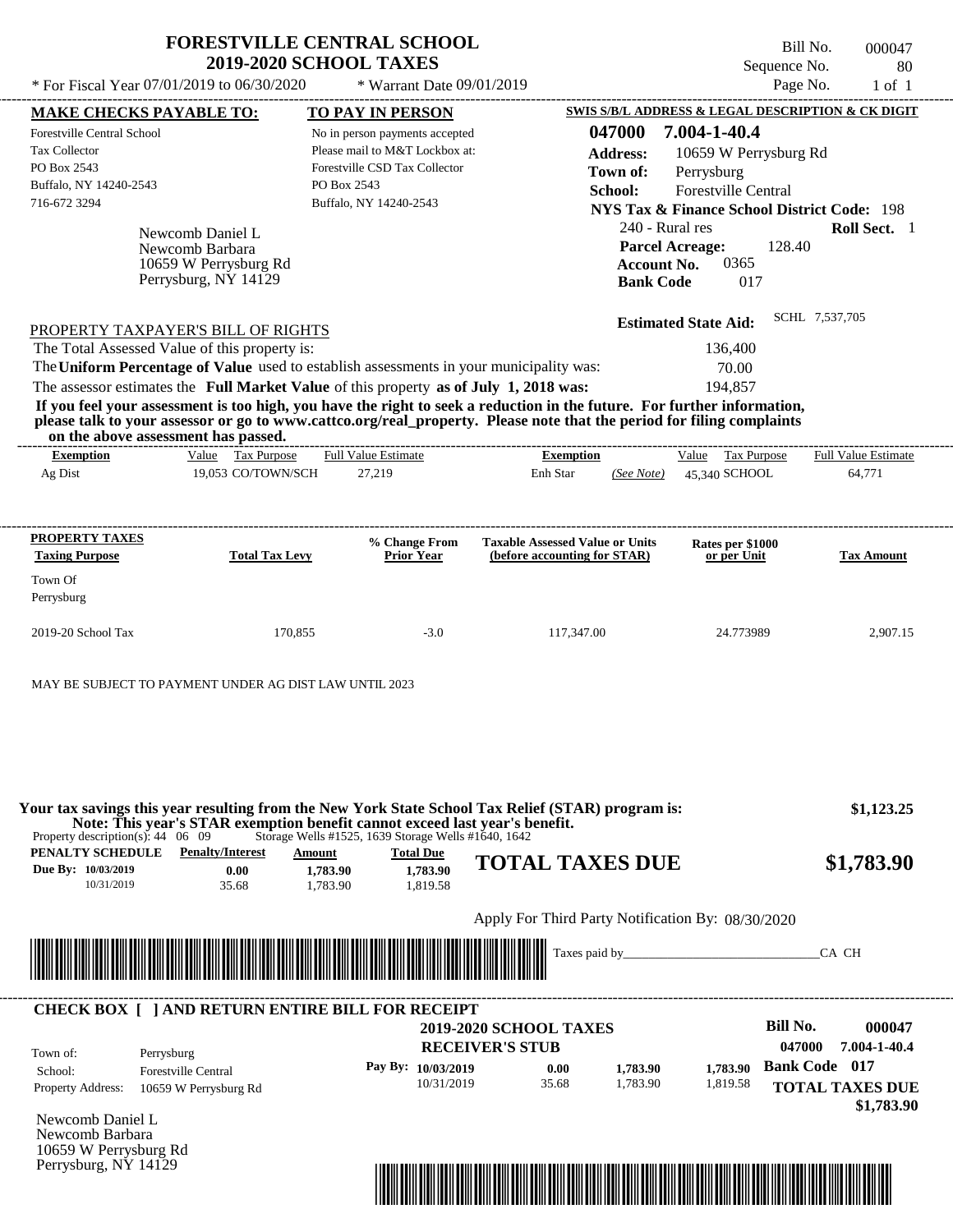|                                                                                                                                                                                                                                                                                                                                                                     | <b>FORESTVILLE CENTRAL SCHOOL</b><br><b>2019-2020 SCHOOL TAXES</b>                                                                                               |                                                                                                                                                        |                                                                                                                                                                                                                                                                      | Sequence No.                                                                                                                                                                                                                                                                           | Bill No.<br>000050<br>81                                                     |
|---------------------------------------------------------------------------------------------------------------------------------------------------------------------------------------------------------------------------------------------------------------------------------------------------------------------------------------------------------------------|------------------------------------------------------------------------------------------------------------------------------------------------------------------|--------------------------------------------------------------------------------------------------------------------------------------------------------|----------------------------------------------------------------------------------------------------------------------------------------------------------------------------------------------------------------------------------------------------------------------|----------------------------------------------------------------------------------------------------------------------------------------------------------------------------------------------------------------------------------------------------------------------------------------|------------------------------------------------------------------------------|
| * For Fiscal Year 07/01/2019 to 06/30/2020                                                                                                                                                                                                                                                                                                                          |                                                                                                                                                                  | * Warrant Date 09/01/2019                                                                                                                              |                                                                                                                                                                                                                                                                      | Page No.                                                                                                                                                                                                                                                                               | $1$ of $1$                                                                   |
| <b>MAKE CHECKS PAYABLE TO:</b><br>Forestville Central School<br>Tax Collector<br>PO Box 2543<br>Buffalo, NY 14240-2543<br>716-672 3294<br>Piehler Corey M                                                                                                                                                                                                           | PO Box 2543<br>10577 W Perrysburg Rd<br>Perrysburg, NY 14129                                                                                                     | <b>TO PAY IN PERSON</b><br>No in person payments accepted<br>Please mail to M&T Lockbox at:<br>Forestville CSD Tax Collector<br>Buffalo, NY 14240-2543 | 047000<br><b>Address:</b><br>Town of:<br>School:<br><b>Bank Code</b>                                                                                                                                                                                                 | SWIS S/B/L ADDRESS & LEGAL DESCRIPTION & CK DIGIT<br>7.004-1-40.3<br>10577 W Perrysburg Rd<br>Perrysburg<br>Forestville Central<br><b>NYS Tax &amp; Finance School District Code: 198</b><br>210 - 1 Family Res<br><b>Parcel Acreage:</b><br>1.75<br>0883<br><b>Account No.</b><br>017 | Roll Sect. 1                                                                 |
| PROPERTY TAXPAYER'S BILL OF RIGHTS<br>The Total Assessed Value of this property is:<br>The Uniform Percentage of Value used to establish assessments in your municipality was:<br>The assessor estimates the Full Market Value of this property as of July 1, 2018 was:<br>on the above assessment has passed.<br><b>Exemption</b><br><b>Bas Star</b><br>(See Note) | Value Tax Purpose<br>19,800 SCHOOL                                                                                                                               | <b>Full Value Estimate</b><br>28,286                                                                                                                   | If you feel your assessment is too high, you have the right to seek a reduction in the future. For further information,<br>please talk to your assessor or go to www.cattco.org/real_property. Please note that the period for filing complaints<br><b>Exemption</b> | <b>Estimated State Aid:</b><br>72,000<br>70.00<br>102,857<br>Value Tax Purpose                                                                                                                                                                                                         | SCHL 7,537,705<br><b>Full Value Estimate</b>                                 |
|                                                                                                                                                                                                                                                                                                                                                                     |                                                                                                                                                                  |                                                                                                                                                        |                                                                                                                                                                                                                                                                      |                                                                                                                                                                                                                                                                                        |                                                                              |
| <b>PROPERTY TAXES</b>                                                                                                                                                                                                                                                                                                                                               |                                                                                                                                                                  | % Change From                                                                                                                                          | <b>Taxable Assessed Value or Units</b>                                                                                                                                                                                                                               |                                                                                                                                                                                                                                                                                        |                                                                              |
| <b>Taxing Purpose</b>                                                                                                                                                                                                                                                                                                                                               | <b>Total Tax Levy</b>                                                                                                                                            | <b>Prior Year</b>                                                                                                                                      | (before accounting for STAR)                                                                                                                                                                                                                                         | Rates per \$1000<br>or per Unit                                                                                                                                                                                                                                                        | <b>Tax Amount</b>                                                            |
| Town Of<br>Perrysburg                                                                                                                                                                                                                                                                                                                                               |                                                                                                                                                                  |                                                                                                                                                        |                                                                                                                                                                                                                                                                      |                                                                                                                                                                                                                                                                                        |                                                                              |
| 2019-20 School Tax                                                                                                                                                                                                                                                                                                                                                  | 170,855                                                                                                                                                          | $-3.0$                                                                                                                                                 | 72,000.00                                                                                                                                                                                                                                                            | 24.773989                                                                                                                                                                                                                                                                              | 1,783.73                                                                     |
| Property description(s): $44 \quad 06 \quad 09$<br>PENALTY SCHEDULE<br>Due By: 10/03/2019<br>10/31/2019                                                                                                                                                                                                                                                             | Note: This year's STAR exemption benefit cannot exceed last year's benefit.<br><b>Penalty/Interest</b><br><b>Amount</b><br>0.00<br>1.293.20<br>25.86<br>1,293.20 | <b>Total Due</b><br>1,293.20<br>1.319.06                                                                                                               | Your tax savings this year resulting from the New York State School Tax Relief (STAR) program is:<br><b>TOTAL TAXES DUE</b>                                                                                                                                          |                                                                                                                                                                                                                                                                                        | \$490.53<br>\$1,293.20                                                       |
|                                                                                                                                                                                                                                                                                                                                                                     |                                                                                                                                                                  |                                                                                                                                                        | Apply For Third Party Notification By: 08/30/2020                                                                                                                                                                                                                    |                                                                                                                                                                                                                                                                                        |                                                                              |
|                                                                                                                                                                                                                                                                                                                                                                     |                                                                                                                                                                  |                                                                                                                                                        |                                                                                                                                                                                                                                                                      |                                                                                                                                                                                                                                                                                        | CA CH                                                                        |
| <b>CHECK BOX [ ] AND RETURN ENTIRE BILL FOR RECEIPT</b>                                                                                                                                                                                                                                                                                                             |                                                                                                                                                                  |                                                                                                                                                        | <b>2019-2020 SCHOOL TAXES</b>                                                                                                                                                                                                                                        | <b>Bill No.</b>                                                                                                                                                                                                                                                                        | 000050                                                                       |
| Town of:<br>Perrysburg<br><b>Forestville Central</b><br>School:<br><b>Property Address:</b><br>10577 W Perrysburg Rd<br>Piehler Corey M<br>10577 W Perrysburg Rd<br>Perrysburg, NY 14129                                                                                                                                                                            |                                                                                                                                                                  | Pay By: 10/03/2019<br>10/31/2019                                                                                                                       | <b>RECEIVER'S STUB</b><br>0.00<br>1,293.20<br>25.86<br>1,293.20                                                                                                                                                                                                      | 047000<br>1,293.20<br>1,319.06                                                                                                                                                                                                                                                         | 7.004-1-40.3<br><b>Bank Code 017</b><br><b>TOTAL TAXES DUE</b><br>\$1,293.20 |

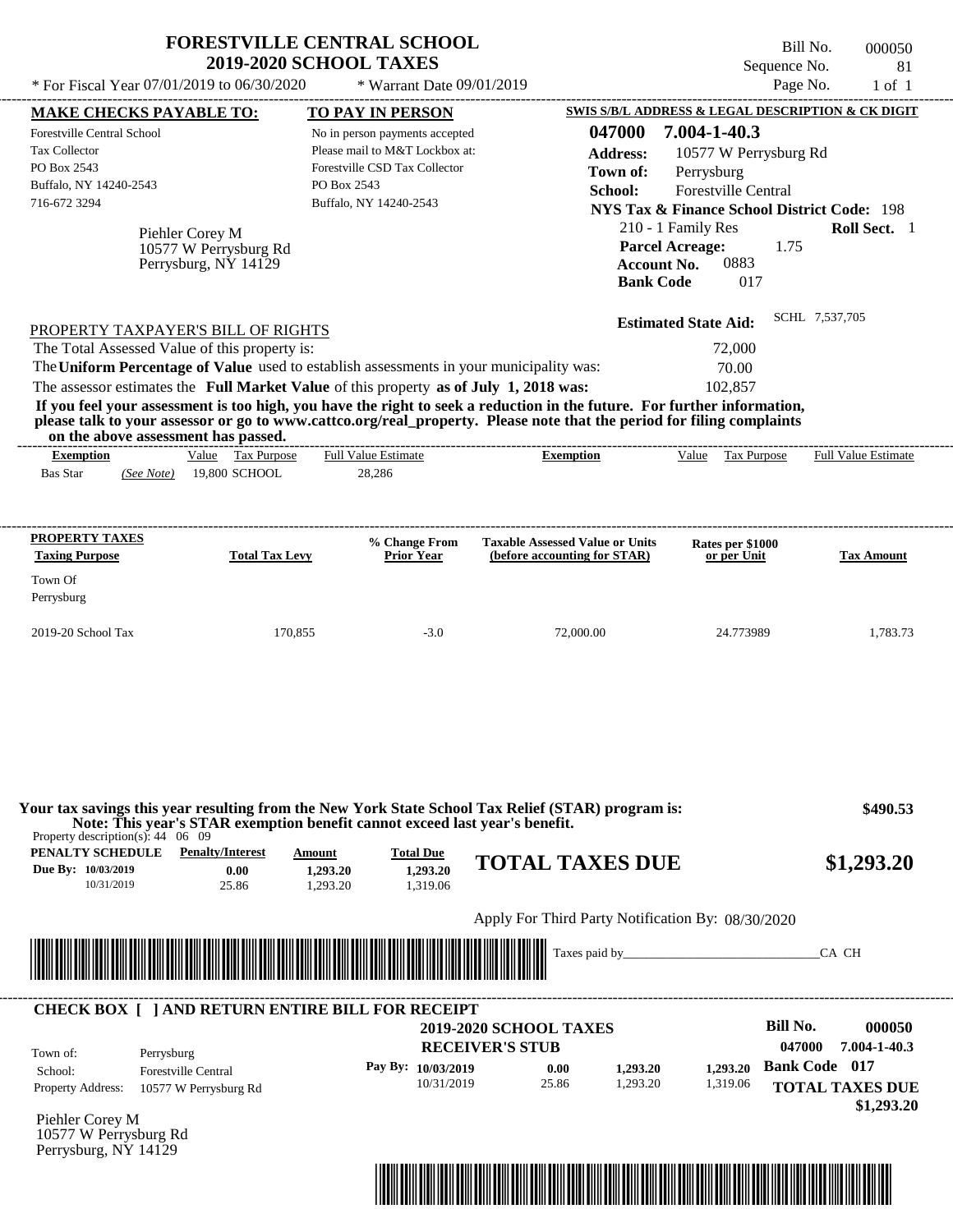|                                                                                                                                               |                                                                  |                       | <b>FORESTVILLE CENTRAL SCHOOL</b><br><b>2019-2020 SCHOOL TAXES</b>                                                                                                                                                                                                                                                                                                                                                                   |                                                                        |                                                                                                                                                                                                           |                                                                                                          |                                 | Bill No.<br>Sequence No.                          |       | 000061<br>82               |
|-----------------------------------------------------------------------------------------------------------------------------------------------|------------------------------------------------------------------|-----------------------|--------------------------------------------------------------------------------------------------------------------------------------------------------------------------------------------------------------------------------------------------------------------------------------------------------------------------------------------------------------------------------------------------------------------------------------|------------------------------------------------------------------------|-----------------------------------------------------------------------------------------------------------------------------------------------------------------------------------------------------------|----------------------------------------------------------------------------------------------------------|---------------------------------|---------------------------------------------------|-------|----------------------------|
| * For Fiscal Year 07/01/2019 to 06/30/2020                                                                                                    |                                                                  |                       | * Warrant Date 09/01/2019                                                                                                                                                                                                                                                                                                                                                                                                            |                                                                        |                                                                                                                                                                                                           |                                                                                                          |                                 | Page No.                                          |       | $1$ of $1$                 |
| <b>MAKE CHECKS PAYABLE TO:</b><br>Forestville Central School<br><b>Tax Collector</b><br>PO Box 2543<br>Buffalo, NY 14240-2543<br>716-672 3294 | Szafranski Michael S<br>12577 Pudding Ln<br>Perrysburg, NY 14129 |                       | TO PAY IN PERSON<br>No in person payments accepted<br>Please mail to M&T Lockbox at:<br>Forestville CSD Tax Collector<br>PO Box 2543<br>Buffalo, NY 14240-2543                                                                                                                                                                                                                                                                       |                                                                        | SWIS S/B/L ADDRESS & LEGAL DESCRIPTION & CK DIGIT<br>047000<br><b>Address:</b><br>Town of:<br>School:<br><b>NYS Tax &amp; Finance School District Code: 198</b><br><b>Account No.</b><br><b>Bank Code</b> | 7.004-1-23.8<br>Perrysburg<br><b>Forestville Central</b><br>210 - 1 Family Res<br><b>Parcel Acreage:</b> | 12577 Pudding Ln<br>1233<br>017 | 3.20                                              |       | Roll Sect. 1               |
| PROPERTY TAXPAYER'S BILL OF RIGHTS<br>The Total Assessed Value of this property is:<br>on the above assessment has passed.                    |                                                                  |                       | The Uniform Percentage of Value used to establish assessments in your municipality was:<br>The assessor estimates the Full Market Value of this property as of July 1, 2018 was:<br>If you feel your assessment is too high, you have the right to seek a reduction in the future. For further information,<br>please talk to your assessor or go to www.cattco.org/real_property. Please note that the period for filing complaints |                                                                        |                                                                                                                                                                                                           | <b>Estimated State Aid:</b>                                                                              | 40,300<br>70.00<br>57,571       | SCHL 7,537,705                                    |       |                            |
| <b>Exemption</b><br><b>Bas Star</b><br>(See Note)                                                                                             | Value Tax Purpose<br>19,800 SCHOOL                               |                       | <b>Full Value Estimate</b><br>28,286                                                                                                                                                                                                                                                                                                                                                                                                 | <b>Exemption</b>                                                       |                                                                                                                                                                                                           | Value                                                                                                    | Tax Purpose                     |                                                   |       | <b>Full Value Estimate</b> |
| PROPERTY TAXES<br><b>Taxing Purpose</b><br>Town Of<br>Perrysburg                                                                              |                                                                  | <b>Total Tax Levy</b> | % Change From<br>Prior Year                                                                                                                                                                                                                                                                                                                                                                                                          | <b>Taxable Assessed Value or Units</b><br>(before accounting for STAR) |                                                                                                                                                                                                           |                                                                                                          | Rates per \$1000<br>or per Unit |                                                   |       | <b>Tax Amount</b>          |
|                                                                                                                                               |                                                                  |                       |                                                                                                                                                                                                                                                                                                                                                                                                                                      |                                                                        |                                                                                                                                                                                                           |                                                                                                          |                                 |                                                   |       |                            |
| Property description(s): $11/09$ -split from 7.004-1-                                                                                         |                                                                  |                       | Your tax savings this year resulting from the New York State School Tax Relief (STAR) program is:<br>Note: This year's STAR exemption benefit cannot exceed last year's benefit.                                                                                                                                                                                                                                                     |                                                                        |                                                                                                                                                                                                           |                                                                                                          |                                 |                                                   |       | \$490.52                   |
| <b>PENALTY SCHEDULE</b> Penalty/Interest<br>Due By: 10/03/2019<br>10/31/2019                                                                  | 0.00<br>10.16                                                    | Amount                | <b>Total Due</b><br>507.87<br>507.87<br>507.87<br>518.03                                                                                                                                                                                                                                                                                                                                                                             | <b>TOTAL TAXES DUE</b>                                                 |                                                                                                                                                                                                           |                                                                                                          |                                 |                                                   |       | \$507.87                   |
|                                                                                                                                               |                                                                  |                       |                                                                                                                                                                                                                                                                                                                                                                                                                                      | Apply For Third Party Notification By: 08/30/2020                      |                                                                                                                                                                                                           |                                                                                                          |                                 |                                                   |       |                            |
|                                                                                                                                               |                                                                  |                       |                                                                                                                                                                                                                                                                                                                                                                                                                                      |                                                                        |                                                                                                                                                                                                           |                                                                                                          |                                 |                                                   | CA CH |                            |
|                                                                                                                                               |                                                                  |                       |                                                                                                                                                                                                                                                                                                                                                                                                                                      |                                                                        |                                                                                                                                                                                                           |                                                                                                          |                                 |                                                   |       |                            |
|                                                                                                                                               |                                                                  |                       | <b>CHECK BOX [ ] AND RETURN ENTIRE BILL FOR RECEIPT</b>                                                                                                                                                                                                                                                                                                                                                                              |                                                                        |                                                                                                                                                                                                           |                                                                                                          |                                 |                                                   |       |                            |
| Town of:<br>Perrysburg                                                                                                                        |                                                                  |                       | Pay By: 10/03/2019                                                                                                                                                                                                                                                                                                                                                                                                                   | 2019-2020 SCHOOL TAXES<br><b>RECEIVER'S STUB</b>                       |                                                                                                                                                                                                           |                                                                                                          |                                 | <b>Bill No.</b><br>047000<br><b>Bank Code</b> 017 |       | 000061<br>7.004-1-23.8     |

Szafranski Michael S 12577 Pudding Ln Perrysburg, NY 14129



 **\$507.87**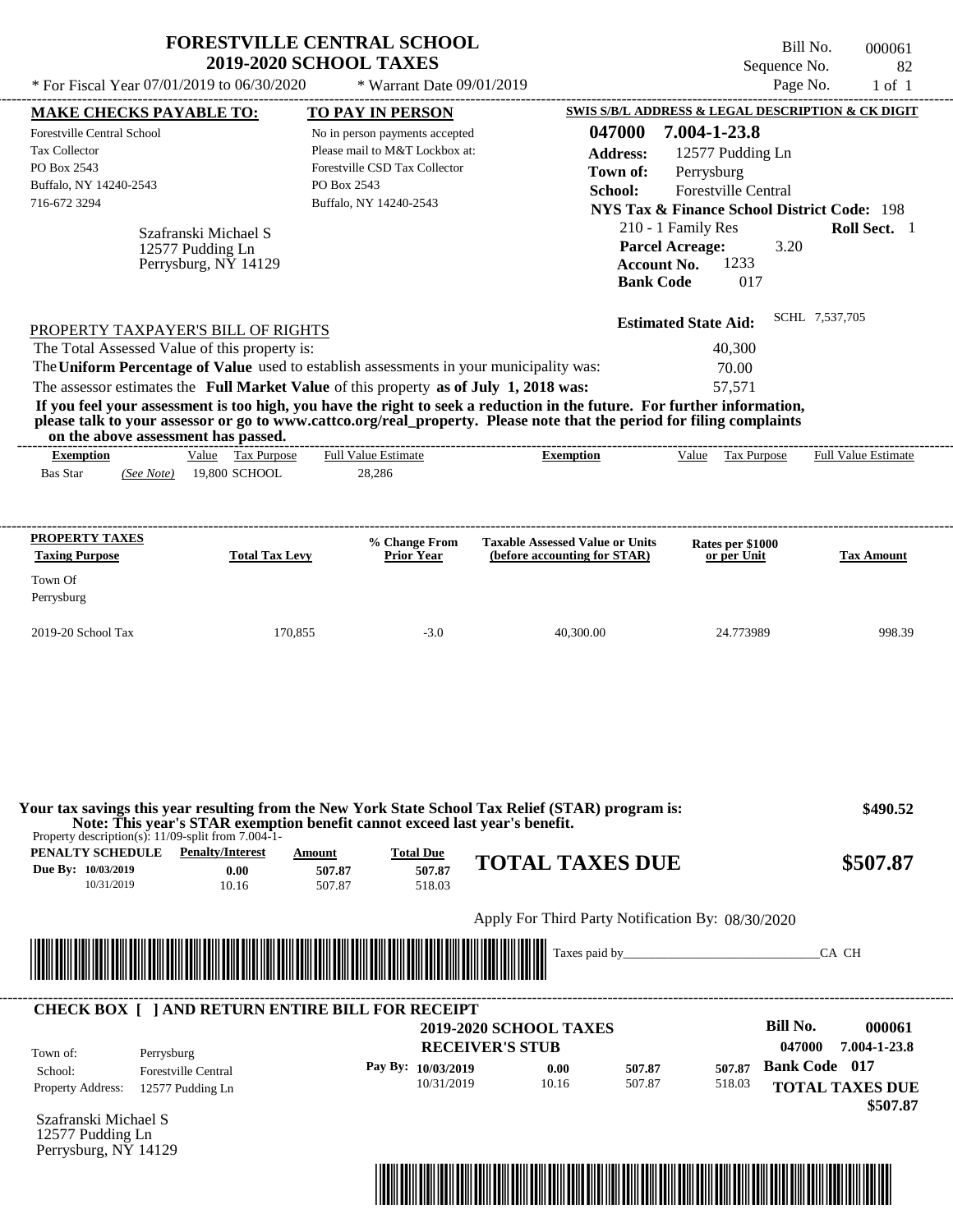| * For Fiscal Year 07/01/2019 to 06/30/2020                                                                                                                                                                                                                              | <b>FORESTVILLE CENTRAL SCHOOL</b><br><b>2019-2020 SCHOOL TAXES</b>                                                             | * Warrant Date 09/01/2019                                                                                                                                             |                                                                                                                                                                                                                                                                      | Sequence No.                                                                                                                                                                                                                                    | Bill No.<br>000049<br>83<br>Page No.<br>$1$ of $1$                                               |
|-------------------------------------------------------------------------------------------------------------------------------------------------------------------------------------------------------------------------------------------------------------------------|--------------------------------------------------------------------------------------------------------------------------------|-----------------------------------------------------------------------------------------------------------------------------------------------------------------------|----------------------------------------------------------------------------------------------------------------------------------------------------------------------------------------------------------------------------------------------------------------------|-------------------------------------------------------------------------------------------------------------------------------------------------------------------------------------------------------------------------------------------------|--------------------------------------------------------------------------------------------------|
| <b>MAKE CHECKS PAYABLE TO:</b><br>Forestville Central School<br><b>Tax Collector</b><br>PO Box 2543<br>Buffalo, NY 14240-2543<br>716-672 3294                                                                                                                           | Perison Jessie C.<br>10773 W Perrysburg Rd                                                                                     | <b>TO PAY IN PERSON</b><br>No in person payments accepted<br>Please mail to M&T Lockbox at:<br>Forestville CSD Tax Collector<br>PO Box 2543<br>Buffalo, NY 14240-2543 | 047000<br><b>Address:</b><br>Town of:<br>School:                                                                                                                                                                                                                     | SWIS S/B/L ADDRESS & LEGAL DESCRIPTION & CK DIGIT<br>7.004-1-48.1<br>10773 W Perrysburg Rd<br>Perrysburg<br>Forestville Central<br><b>NYS Tax &amp; Finance School District Code: 198</b><br>240 - Rural res<br><b>Parcel Acreage:</b><br>48.25 | Roll Sect. 1                                                                                     |
| PROPERTY TAXPAYER'S BILL OF RIGHTS<br>The Total Assessed Value of this property is:<br>The Uniform Percentage of Value used to establish assessments in your municipality was:<br>The assessor estimates the Full Market Value of this property as of July 1, 2018 was: | Perrysburg, NY 14129                                                                                                           |                                                                                                                                                                       | <b>Bank Code</b><br>If you feel your assessment is too high, you have the right to seek a reduction in the future. For further information,<br>please talk to your assessor or go to www.cattco.org/real_property. Please note that the period for filing complaints | 0251<br><b>Account No.</b><br>032<br><b>Estimated State Aid:</b><br>81,000<br>70.00<br>115,714                                                                                                                                                  | SCHL 7,537,705                                                                                   |
| on the above assessment has passed.<br><b>Exemption</b><br><b>Bas Star</b><br>(See Note)                                                                                                                                                                                | Value Tax Purpose<br>19,800 SCHOOL                                                                                             | <b>Full Value Estimate</b><br>28,286                                                                                                                                  | <b>Exemption</b>                                                                                                                                                                                                                                                     | Value Tax Purpose                                                                                                                                                                                                                               | <b>Full Value Estimate</b>                                                                       |
| PROPERTY TAXES<br><b>Taxing Purpose</b><br>Town Of<br>Perrysburg                                                                                                                                                                                                        | <b>Total Tax Levy</b>                                                                                                          | % Change From<br><b>Prior Year</b>                                                                                                                                    | <b>Taxable Assessed Value or Units</b><br>(before accounting for STAR)                                                                                                                                                                                               | Rates per \$1000<br>or per Unit                                                                                                                                                                                                                 | <b>Tax Amount</b>                                                                                |
| 2019-20 School Tax                                                                                                                                                                                                                                                      | 170,855                                                                                                                        | $-3.0$                                                                                                                                                                | 81,000.00                                                                                                                                                                                                                                                            | 24.773989                                                                                                                                                                                                                                       | 2,006.69                                                                                         |
| Property description(s): $45 \quad 06 \quad 09$<br><b>PENALTY SCHEDULE</b> Penalty/Interest<br>Due By: 10/03/2019<br>10/31/2019                                                                                                                                         | Note: This year's STAR exemption benefit cannot exceed last year's benefit.<br>Amount<br>0.00<br>1,516.17<br>30.32<br>1,516.17 | <b>Total Due</b><br>1,516.17<br>1.546.49                                                                                                                              | Your tax savings this year resulting from the New York State School Tax Relief (STAR) program is:<br><b>TOTAL TAXES DUE</b>                                                                                                                                          |                                                                                                                                                                                                                                                 | \$490.52<br>\$1,516.17                                                                           |
|                                                                                                                                                                                                                                                                         |                                                                                                                                |                                                                                                                                                                       | Apply For Third Party Notification By: 08/30/2020<br>Taxes paid by                                                                                                                                                                                                   |                                                                                                                                                                                                                                                 | CA CH                                                                                            |
| <b>CHECK BOX [ ] AND RETURN ENTIRE BILL FOR RECEIPT</b><br>Town of:<br>Perrysburg<br>School:<br>Property Address:<br>Perison Jessie C.<br>10773 W Perrysburg Rd<br>Perrysburg, NY 14129                                                                                 | <b>Forestville Central</b><br>10773 W Perrysburg Rd                                                                            | Pay By: 10/03/2019<br>10/31/2019                                                                                                                                      | <b>2019-2020 SCHOOL TAXES</b><br><b>RECEIVER'S STUB</b><br>0.00<br>1,516.17<br>30.32<br>1.516.17                                                                                                                                                                     | <b>Bill No.</b><br>1,516.17<br>1,546.49                                                                                                                                                                                                         | 000049<br>047000<br>7.004-1-48.1<br><b>Bank Code</b> 032<br><b>TOTAL TAXES DUE</b><br>\$1,516.17 |

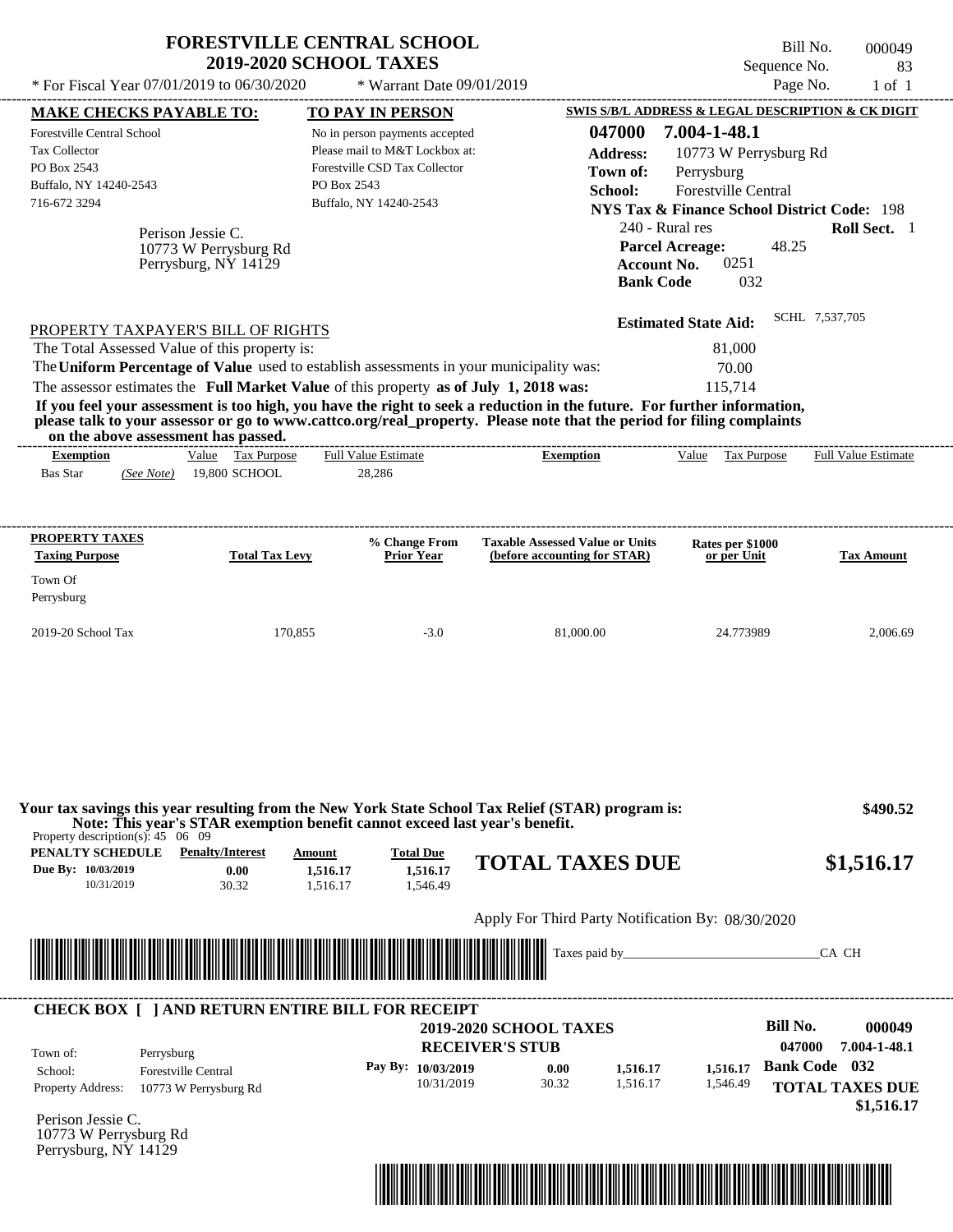| * For Fiscal Year 07/01/2019 to 06/30/2020                                                                                                                                                                                                                              | <b>2019-2020 SCHOOL TAXES</b>                                    | <b>FORESTVILLE CENTRAL SCHOOL</b><br>* Warrant Date 09/01/2019                                                                                                 |                                                                                                                                                                                                                                                  | Sequence No.<br>Page No.                                                                                                                                                                                                                     | Bill No.<br>000008<br>84<br>$1$ of $1$ |
|-------------------------------------------------------------------------------------------------------------------------------------------------------------------------------------------------------------------------------------------------------------------------|------------------------------------------------------------------|----------------------------------------------------------------------------------------------------------------------------------------------------------------|--------------------------------------------------------------------------------------------------------------------------------------------------------------------------------------------------------------------------------------------------|----------------------------------------------------------------------------------------------------------------------------------------------------------------------------------------------------------------------------------------------|----------------------------------------|
|                                                                                                                                                                                                                                                                         |                                                                  |                                                                                                                                                                |                                                                                                                                                                                                                                                  |                                                                                                                                                                                                                                              |                                        |
| <b>MAKE CHECKS PAYABLE TO:</b><br><b>Forestville Central School</b><br>Tax Collector<br>PO Box 2543<br>Buffalo, NY 14240-2543<br>716-672 3294                                                                                                                           | Dailey Sandra K<br>10784 County Line Rd<br>Forestville, NY 14062 | TO PAY IN PERSON<br>No in person payments accepted<br>Please mail to M&T Lockbox at:<br>Forestville CSD Tax Collector<br>PO Box 2543<br>Buffalo, NY 14240-2543 | 047000<br><b>Address:</b><br>Town of:<br>School:<br><b>Parcel Acreage:</b><br><b>Account No.</b><br><b>Bank Code</b>                                                                                                                             | SWIS S/B/L ADDRESS & LEGAL DESCRIPTION & CK DIGIT<br>7.004-1-48.5<br>10784 County Line Rd<br>Perrysburg<br><b>Forestville Central</b><br><b>NYS Tax &amp; Finance School District Code: 198</b><br>210 - 1 Family Res<br>2.00<br>1240<br>055 | Roll Sect. 1                           |
| PROPERTY TAXPAYER'S BILL OF RIGHTS<br>The Total Assessed Value of this property is:<br>The Uniform Percentage of Value used to establish assessments in your municipality was:<br>The assessor estimates the Full Market Value of this property as of July 1, 2018 was: |                                                                  |                                                                                                                                                                | If you feel your assessment is too high, you have the right to seek a reduction in the future. For further information,<br>please talk to your assessor or go to www.cattco.org/real_property. Please note that the period for filing complaints | <b>Estimated State Aid:</b><br>90,700<br>70.00<br>129,571                                                                                                                                                                                    | SCHL 7,537,705                         |
| on the above assessment has passed.<br><b>Exemption</b><br><b>Star Check</b><br>(See Note)                                                                                                                                                                              | Value Tax Purpose<br>19,800                                      | <b>Full Value Estimate</b><br>28,286                                                                                                                           | <b>Exemption</b>                                                                                                                                                                                                                                 | Value Tax Purpose                                                                                                                                                                                                                            | <b>Full Value Estimate</b>             |
| <b>PROPERTY TAXES</b><br><b>Taxing Purpose</b>                                                                                                                                                                                                                          | <b>Total Tax Levy</b>                                            | % Change From<br><b>Prior Year</b>                                                                                                                             | <b>Taxable Assessed Value or Units</b>                                                                                                                                                                                                           | Rates per \$1000<br>or per Unit                                                                                                                                                                                                              | <b>Tax Amount</b>                      |
| Town Of<br>Perrysburg                                                                                                                                                                                                                                                   |                                                                  |                                                                                                                                                                |                                                                                                                                                                                                                                                  |                                                                                                                                                                                                                                              |                                        |
|                                                                                                                                                                                                                                                                         |                                                                  |                                                                                                                                                                |                                                                                                                                                                                                                                                  |                                                                                                                                                                                                                                              |                                        |
| 2019-20 School Tax                                                                                                                                                                                                                                                      | 170,855                                                          | $-3.0$                                                                                                                                                         | 90,700.00                                                                                                                                                                                                                                        | 24.773989                                                                                                                                                                                                                                    | 2,247.00                               |
| or underpayment can be reconciled on your next tax return or STAR Credit Check.<br>Property description(s): 3/10-split from 1-48.3<br><b>PENALTY SCHEDULE</b> Penalty/Interest<br>Due By: 10/03/2019<br>10/31/2019                                                      | Amount<br>0.00<br>44.94                                          | <b>Total Due</b><br>2,247.00<br>2,247.00<br>2,291.94<br>2,247.00                                                                                               | An estimated STAR check has been or will be mailed to you by the NYS Tax Department. Any overpayment<br><b>TOTAL TAXES DUE</b>                                                                                                                   |                                                                                                                                                                                                                                              |                                        |
|                                                                                                                                                                                                                                                                         |                                                                  |                                                                                                                                                                | Apply For Third Party Notification By: 08/30/2020                                                                                                                                                                                                |                                                                                                                                                                                                                                              | \$2,247.00                             |



Dailey Sandra K 10784 County Line Rd Forestville, NY 14062

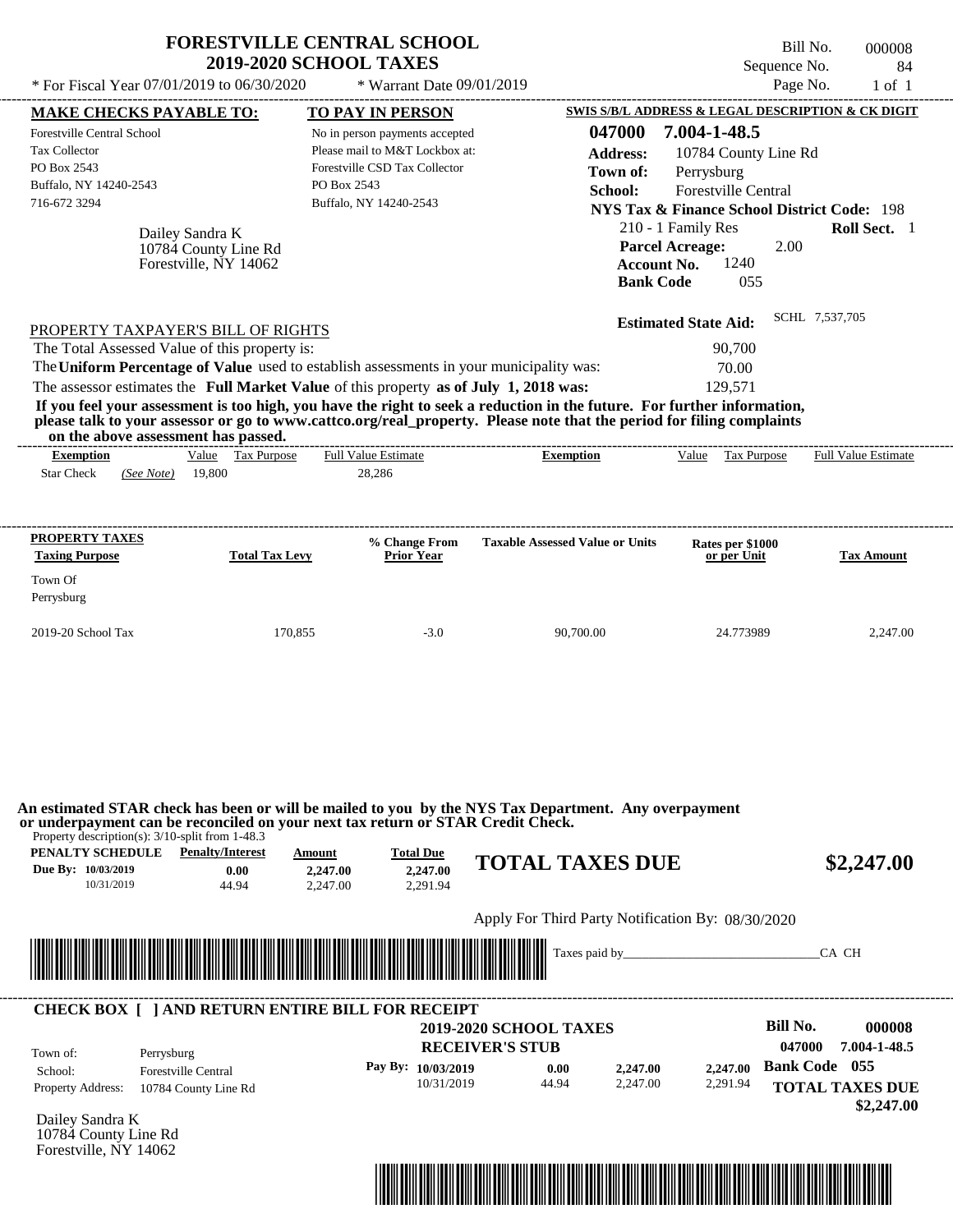|                                                | <b>FORESTVILLE CENTRAL SCHOOL</b><br><b>2019-2020 SCHOOL TAXES</b>                                                                                                                                                                               |                                                                  |                                                   | Bill No.                   | 000078           |
|------------------------------------------------|--------------------------------------------------------------------------------------------------------------------------------------------------------------------------------------------------------------------------------------------------|------------------------------------------------------------------|---------------------------------------------------|----------------------------|------------------|
| * For Fiscal Year $07/01/2019$ to $06/30/2020$ | * Warrant Date 09/01/2019                                                                                                                                                                                                                        |                                                                  | Sequence No.                                      | Page No.                   | 85<br>$1$ of $1$ |
| <b>MAKE CHECKS PAYABLE TO:</b>                 | <b>TO PAY IN PERSON</b>                                                                                                                                                                                                                          |                                                                  | SWIS S/B/L ADDRESS & LEGAL DESCRIPTION & CK DIGIT |                            |                  |
| Forestville Central School                     | No in person payments accepted                                                                                                                                                                                                                   | 047000                                                           | 570.089-9917-745                                  |                            |                  |
| <b>Tax Collector</b>                           | Please mail to M&T Lockbox at:                                                                                                                                                                                                                   | <b>Address:</b>                                                  | Special Franchise                                 |                            |                  |
| PO Box 2543                                    | Forestville CSD Tax Collector                                                                                                                                                                                                                    | Town of:                                                         | Perrysburg                                        |                            |                  |
| Buffalo, NY 14240-2543                         | PO Box 2543                                                                                                                                                                                                                                      | School:                                                          | <b>Forestville Central</b>                        |                            |                  |
| 716-672 3294                                   | Buffalo, NY 14240-2543                                                                                                                                                                                                                           |                                                                  | NYS Tax & Finance School District Code: 198       |                            |                  |
| 700 W Miineral Ave<br>Littleton, CO 80120      |                                                                                                                                                                                                                                                  | <b>Parcel Acreage:</b><br><b>Account No.</b><br><b>Bank Code</b> | 1086                                              |                            |                  |
| PROPERTY TAXPAYER'S BILL OF RIGHTS             |                                                                                                                                                                                                                                                  |                                                                  | <b>Estimated State Aid:</b>                       | SCHL 7,537,705             |                  |
| The Total Assessed Value of this property is:  |                                                                                                                                                                                                                                                  |                                                                  | 60,908                                            |                            |                  |
|                                                | The Uniform Percentage of Value used to establish assessments in your municipality was:                                                                                                                                                          |                                                                  | 70.00                                             |                            |                  |
|                                                | The assessor estimates the Full Market Value of this property as of July 1, 2018 was:                                                                                                                                                            |                                                                  | 87.011                                            |                            |                  |
| on the above assessment has passed.            | If you feel your assessment is too high, you have the right to seek a reduction in the future. For further information,<br>please talk to your assessor or go to www.cattco.org/real_property. Please note that the period for filing complaints |                                                                  |                                                   |                            |                  |
|                                                | <b>Full Value Estimate</b><br><b>Tax Purpose</b>                                                                                                                                                                                                 | <b>Exemption</b>                                                 | Tax Purpose<br>Value                              | <b>Full Value Estimate</b> |                  |

| <b>PROPERTY TAXES</b><br><b>Taxing Purpose</b> | <b>Total Tax Levy</b> | % Change From<br><b>Prior Year</b> | <b>Taxable Assessed Value or Units</b> | <b>Rates per \$1000<br/>or per Unit</b> | <b>Tax Amount</b> |
|------------------------------------------------|-----------------------|------------------------------------|----------------------------------------|-----------------------------------------|-------------------|
| Town Of<br>Perrysburg                          |                       |                                    |                                        |                                         |                   |
| $2019-20$ School Tax                           | 170.855               | $-3.0$                             | 60,908.00                              | 24.773989                               | 1,508.93          |

| PENALTY SCHEDULE<br>Due By: 10/03/2019<br>10/31/2019 | Property description(s): TOWN OUTSIDE<br><b>Penalty/Interest</b><br>0.00<br>30.18 | 21% FORESTVILLE<br>Amount<br>1,508.93<br>1,508.93 | <b>Total Due</b><br>1,508.93<br>1,539.11 | <b>TOTAL TAXES DUE</b>                                  |                      |                      | \$1,508.93                                              |
|------------------------------------------------------|-----------------------------------------------------------------------------------|---------------------------------------------------|------------------------------------------|---------------------------------------------------------|----------------------|----------------------|---------------------------------------------------------|
|                                                      |                                                                                   |                                                   |                                          | Apply For Third Party Notification By: 08/30/2020       |                      |                      |                                                         |
|                                                      |                                                                                   |                                                   |                                          | Taxes paid by_                                          |                      |                      | CA CH                                                   |
|                                                      | <b>CHECK BOX [ ] AND RETURN ENTIRE BILL FOR RECEIPT</b>                           |                                                   |                                          |                                                         |                      |                      |                                                         |
| Town of:                                             | Perrysburg                                                                        |                                                   |                                          | <b>2019-2020 SCHOOL TAXES</b><br><b>RECEIVER'S STUB</b> |                      |                      | <b>Bill No.</b><br>000078<br>047000<br>570.089-9917-745 |
| School:                                              | <b>Forestville Central</b>                                                        |                                                   | Pay By: 10/03/2019<br>10/31/2019         | 0.00<br>30.18                                           | 1,508.93<br>1,508.93 | 1,508.93<br>1,539.11 | <b>Bank Code</b><br><b>TOTAL TAXES DUE</b>              |
| Property Address:                                    | Special Franchise                                                                 |                                                   |                                          |                                                         |                      |                      |                                                         |
| 700 W Miineral Ave<br>Littleton, CO 80120            | Century Link Communications LL                                                    |                                                   |                                          |                                                         |                      |                      | \$1,508.93                                              |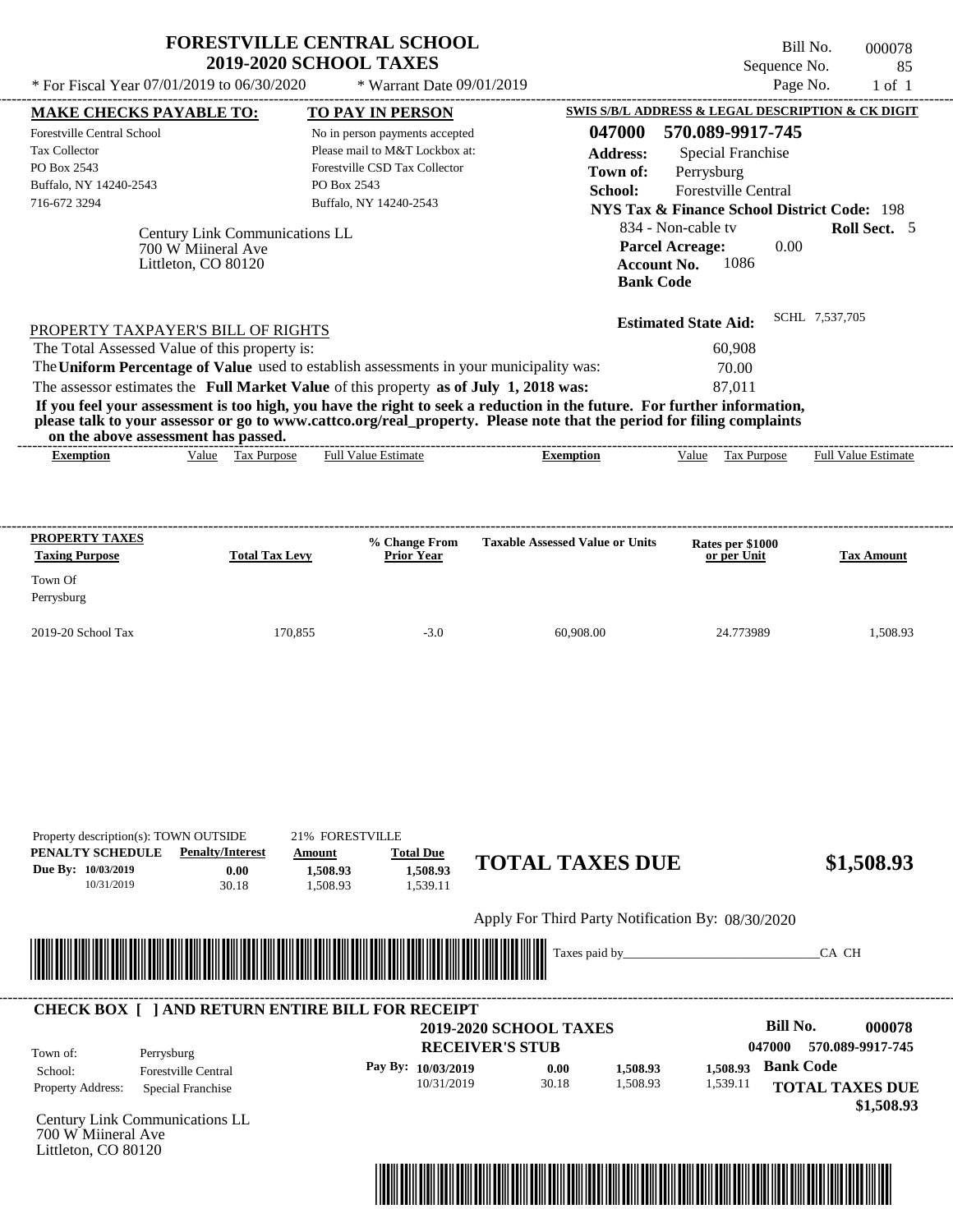|                                                                                                                                                                                                                                                                                                                                                                                  | <b>FORESTVILLE CENTRAL SCHOOL</b><br><b>2019-2020 SCHOOL TAXES</b>                                                                         |                                                  | Sequence No.                                                                                                                                            | Bill No.<br>000079<br>86   |
|----------------------------------------------------------------------------------------------------------------------------------------------------------------------------------------------------------------------------------------------------------------------------------------------------------------------------------------------------------------------------------|--------------------------------------------------------------------------------------------------------------------------------------------|--------------------------------------------------|---------------------------------------------------------------------------------------------------------------------------------------------------------|----------------------------|
| * For Fiscal Year 07/01/2019 to 06/30/2020                                                                                                                                                                                                                                                                                                                                       | * Warrant Date 09/01/2019                                                                                                                  |                                                  |                                                                                                                                                         | Page No.<br>$1$ of $1$     |
| <b>MAKE CHECKS PAYABLE TO:</b>                                                                                                                                                                                                                                                                                                                                                   | <b>TO PAY IN PERSON</b>                                                                                                                    |                                                  | SWIS S/B/L ADDRESS & LEGAL DESCRIPTION & CK DIGIT                                                                                                       |                            |
| <b>Forestville Central School</b><br><b>Tax Collector</b><br>PO Box 2543<br>Buffalo, NY 14240-2543<br>716-672 3294                                                                                                                                                                                                                                                               | No in person payments accepted<br>Please mail to M&T Lockbox at:<br>Forestville CSD Tax Collector<br>PO Box 2543<br>Buffalo, NY 14240-2543 | 047000<br><b>Address:</b><br>Town of:<br>School: | 570.089-9917-602.500<br>Special Franchise<br>Perrysburg<br><b>Forestville Central</b><br>NYS Tax & Finance School District Code: 198<br>866 - Telephone | Roll Sect. 5               |
| <b>Global Crossing North American</b><br>Attn: Property Tax Department<br>1025 Eldorado Blyd<br>Broomfield, CO 80021                                                                                                                                                                                                                                                             |                                                                                                                                            | <b>Bank Code</b>                                 | <b>Parcel Acreage:</b><br>0.00<br>1109<br>Account No.                                                                                                   |                            |
| PROPERTY TAXPAYER'S BILL OF RIGHTS                                                                                                                                                                                                                                                                                                                                               |                                                                                                                                            |                                                  | <b>Estimated State Aid:</b>                                                                                                                             | SCHL 7,537,705             |
| The Total Assessed Value of this property is:<br>The Uniform Percentage of Value used to establish assessments in your municipality was:                                                                                                                                                                                                                                         |                                                                                                                                            |                                                  | 10.650<br>70.00                                                                                                                                         |                            |
|                                                                                                                                                                                                                                                                                                                                                                                  |                                                                                                                                            |                                                  | 15.214                                                                                                                                                  |                            |
| The assessor estimates the Full Market Value of this property as of July 1, 2018 was:<br>If you feel your assessment is too high, you have the right to seek a reduction in the future. For further information,<br>please talk to your assessor or go to www.cattco.org/real_property. Please note that the period for filing complaints<br>on the above assessment has passed. |                                                                                                                                            |                                                  |                                                                                                                                                         |                            |
| Value Tax Purpose<br><b>Exemption</b>                                                                                                                                                                                                                                                                                                                                            | <b>Full Value Estimate</b>                                                                                                                 | <b>Exemption</b>                                 | Value<br>Tax Purpose                                                                                                                                    | <b>Full Value Estimate</b> |
| PROPERTY TAXES<br><b>Total Tax Levy</b><br><b>Taxing Purpose</b>                                                                                                                                                                                                                                                                                                                 | % Change From<br><b>Prior Year</b>                                                                                                         | <b>Taxable Assessed Value or Units</b>           | Rates per \$1000<br>or per Unit                                                                                                                         | <b>Tax Amount</b>          |

2019-20 School Tax 170,855 120,855 -3.0 10,650.00 24.773989 263.84

| Property description(s):<br>PENALTY SCHEDULE | <b>Penalty/Interest</b>                                         | <b>22 % FORESTVILLESD</b>                                                                                                                                                                                                            |                                      |                                                   |                  |                                          |
|----------------------------------------------|-----------------------------------------------------------------|--------------------------------------------------------------------------------------------------------------------------------------------------------------------------------------------------------------------------------------|--------------------------------------|---------------------------------------------------|------------------|------------------------------------------|
| Due By: 10/03/2019<br>10/31/2019             | 0.00<br>5.28                                                    | Amount<br>263.84<br>263.84                                                                                                                                                                                                           | <b>Total Due</b><br>263.84<br>269.12 | <b>TOTAL TAXES DUE</b>                            |                  | \$263.84                                 |
|                                              |                                                                 |                                                                                                                                                                                                                                      |                                      | Apply For Third Party Notification By: 08/30/2020 |                  |                                          |
|                                              |                                                                 | <u> 1989 - Andrea Stadt British Stadt British Stadt British Stadt British Stadt British Stadt British Stadt British Stadt British Stadt British Stadt British Stadt British Stadt British Stadt British Stadt British Stadt Brit</u> |                                      |                                                   |                  | CA CH                                    |
|                                              |                                                                 |                                                                                                                                                                                                                                      |                                      |                                                   |                  |                                          |
|                                              | <b>CHECK BOX [ ] AND RETURN ENTIRE BILL FOR RECEIPT</b>         |                                                                                                                                                                                                                                      |                                      | <b>2019-2020 SCHOOL TAXES</b>                     |                  | <b>Bill No.</b><br>000079                |
| Town of:<br>School:                          | Perrysburg<br><b>Forestville Central</b>                        |                                                                                                                                                                                                                                      | Pay By: 10/03/2019                   | <b>RECEIVER'S STUB</b><br>263.84<br>0.00          | 047000<br>263.84 | 570.089-9917-602.500<br><b>Bank Code</b> |
| Property Address:                            | Special Franchise                                               |                                                                                                                                                                                                                                      | 10/31/2019                           | 263.84<br>5.28                                    | 269.12           | <b>TOTAL TAXES DUE</b><br>\$263.84       |
|                                              | Global Crossing North American<br>Attn: Property Tax Department |                                                                                                                                                                                                                                      |                                      |                                                   |                  |                                          |
| 1025 Eldorado Blvd                           |                                                                 |                                                                                                                                                                                                                                      |                                      |                                                   |                  |                                          |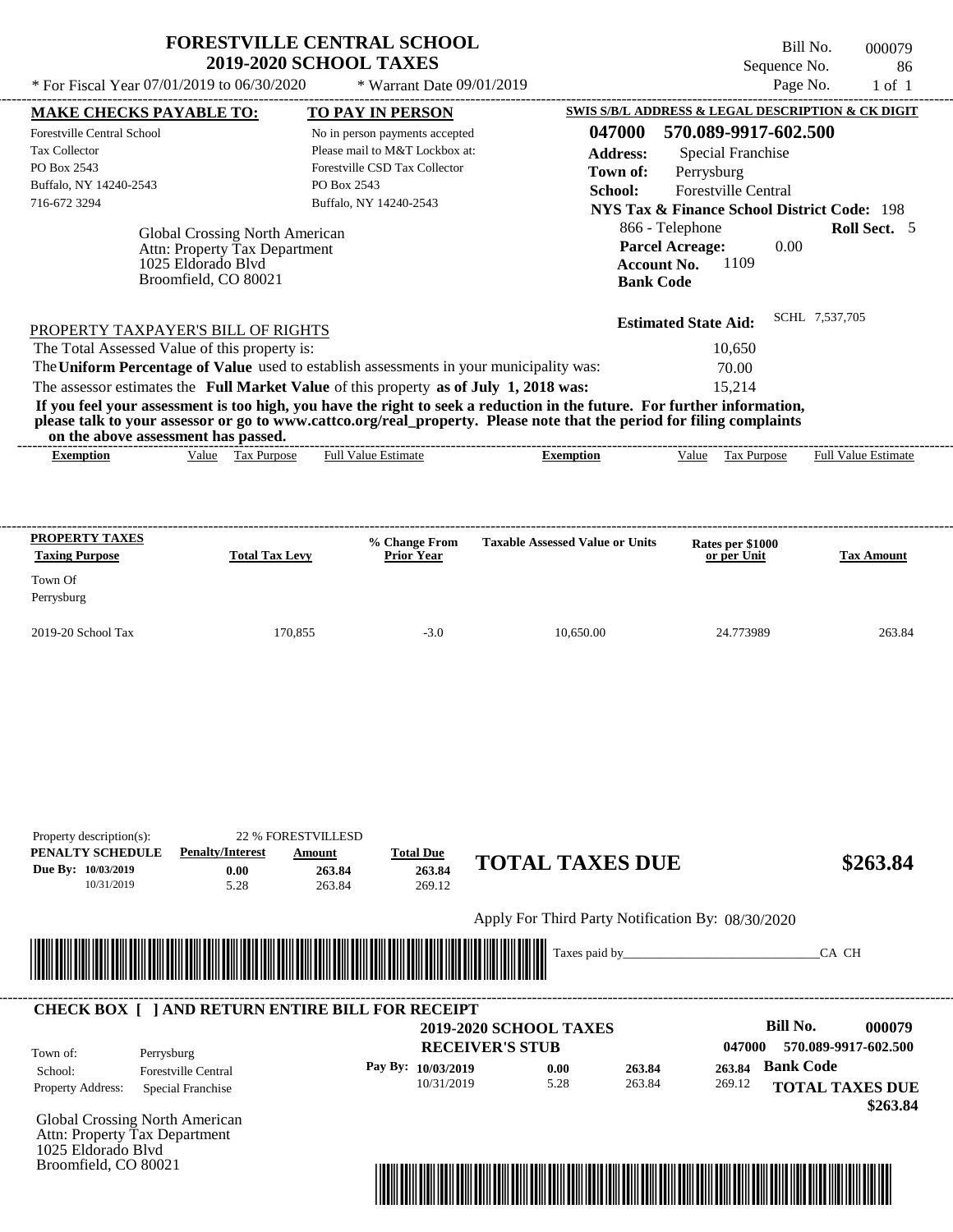| <b>MAKE CHECKS PAYABLE TO:</b><br><b>Forestville Central School</b><br><b>Tax Collector</b><br>PO Box 2543<br>Buffalo, NY 14240-2543<br>716-672 3294 | <b>Intellifiber Networks</b><br>PO Box 2629<br>Addison1, TX 75001 | TO PAY IN PERSON<br>No in person payments accepted<br>Please mail to M&T Lockbox at:<br>Forestville CSD Tax Collector<br>PO Box 2543<br>Buffalo, NY 14240-2543 | 047000<br><b>Address:</b><br>Town of:<br>School:                                                                                                                                                                                                 | SWIS S/B/L ADDRESS & LEGAL DESCRIPTION & CK DIGIT<br>570.089-9917-744.850<br><b>Special Franchise</b><br>Perrysburg<br>Forestville Central<br><b>NYS Tax &amp; Finance School District Code: 198</b><br>866 - Telephone |                            |
|------------------------------------------------------------------------------------------------------------------------------------------------------|-------------------------------------------------------------------|----------------------------------------------------------------------------------------------------------------------------------------------------------------|--------------------------------------------------------------------------------------------------------------------------------------------------------------------------------------------------------------------------------------------------|-------------------------------------------------------------------------------------------------------------------------------------------------------------------------------------------------------------------------|----------------------------|
|                                                                                                                                                      |                                                                   |                                                                                                                                                                |                                                                                                                                                                                                                                                  |                                                                                                                                                                                                                         |                            |
|                                                                                                                                                      |                                                                   |                                                                                                                                                                |                                                                                                                                                                                                                                                  |                                                                                                                                                                                                                         |                            |
|                                                                                                                                                      |                                                                   |                                                                                                                                                                |                                                                                                                                                                                                                                                  |                                                                                                                                                                                                                         |                            |
|                                                                                                                                                      |                                                                   |                                                                                                                                                                |                                                                                                                                                                                                                                                  |                                                                                                                                                                                                                         |                            |
|                                                                                                                                                      |                                                                   |                                                                                                                                                                |                                                                                                                                                                                                                                                  |                                                                                                                                                                                                                         |                            |
|                                                                                                                                                      |                                                                   |                                                                                                                                                                |                                                                                                                                                                                                                                                  |                                                                                                                                                                                                                         |                            |
|                                                                                                                                                      |                                                                   |                                                                                                                                                                |                                                                                                                                                                                                                                                  |                                                                                                                                                                                                                         | Roll Sect. 5               |
|                                                                                                                                                      |                                                                   |                                                                                                                                                                |                                                                                                                                                                                                                                                  | <b>Parcel Acreage:</b>                                                                                                                                                                                                  | 0.00                       |
|                                                                                                                                                      |                                                                   |                                                                                                                                                                |                                                                                                                                                                                                                                                  | 1134<br><b>Account No.</b>                                                                                                                                                                                              |                            |
|                                                                                                                                                      |                                                                   |                                                                                                                                                                |                                                                                                                                                                                                                                                  | <b>Bank Code</b>                                                                                                                                                                                                        |                            |
|                                                                                                                                                      |                                                                   |                                                                                                                                                                |                                                                                                                                                                                                                                                  | <b>Estimated State Aid:</b>                                                                                                                                                                                             | SCHL 7.537.705             |
| PROPERTY TAXPAYER'S BILL OF RIGHTS                                                                                                                   |                                                                   |                                                                                                                                                                |                                                                                                                                                                                                                                                  |                                                                                                                                                                                                                         |                            |
| The Total Assessed Value of this property is:                                                                                                        |                                                                   |                                                                                                                                                                |                                                                                                                                                                                                                                                  | 544                                                                                                                                                                                                                     |                            |
|                                                                                                                                                      |                                                                   |                                                                                                                                                                | The Uniform Percentage of Value used to establish assessments in your municipality was:                                                                                                                                                          | 70.00                                                                                                                                                                                                                   |                            |
|                                                                                                                                                      |                                                                   |                                                                                                                                                                | The assessor estimates the Full Market Value of this property as of July 1, 2018 was:                                                                                                                                                            | 777                                                                                                                                                                                                                     |                            |
|                                                                                                                                                      | on the above assessment has passed.                               |                                                                                                                                                                | If you feel your assessment is too high, you have the right to seek a reduction in the future. For further information,<br>please talk to your assessor or go to www.cattco.org/real_property. Please note that the period for filing complaints |                                                                                                                                                                                                                         |                            |
| <b>Exemption</b>                                                                                                                                     | Value Tax Purpose                                                 | <b>Full Value Estimate</b>                                                                                                                                     | <b>Exemption</b>                                                                                                                                                                                                                                 | Value Tax Purpose                                                                                                                                                                                                       | <b>Full Value Estimate</b> |
|                                                                                                                                                      |                                                                   |                                                                                                                                                                |                                                                                                                                                                                                                                                  |                                                                                                                                                                                                                         |                            |
| PROPERTY TAXES<br><b>Taxing Purpose</b><br>Town Of<br>Perrysburg                                                                                     | <b>Total Tax Levy</b>                                             | % Change From<br><b>Prior Year</b>                                                                                                                             | <b>Taxable Assessed Value or Units</b>                                                                                                                                                                                                           | Rates per \$1000<br>or per Unit                                                                                                                                                                                         | <b>Tax Amount</b>          |

| PENALTY SCHEDULE                     | <b>Penalty/Interest</b>    | Amount                                                  | <b>Total Due</b>     |                                                   |       |        |                           |
|--------------------------------------|----------------------------|---------------------------------------------------------|----------------------|---------------------------------------------------|-------|--------|---------------------------|
| Due By: 10/03/2019                   | 0.00                       | 13.48                                                   | 13.48                | <b>TOTAL TAXES DUE</b>                            |       |        | \$13.48                   |
| 10/31/2019                           | 0.27                       | 13.48                                                   | 13.75                |                                                   |       |        |                           |
|                                      |                            |                                                         |                      | Apply For Third Party Notification By: 08/30/2020 |       |        |                           |
|                                      |                            |                                                         |                      |                                                   |       |        | CA CH                     |
|                                      | ▓                          |                                                         |                      | Taxes paid by_                                    |       |        |                           |
|                                      |                            |                                                         |                      |                                                   |       |        |                           |
|                                      |                            | <b>CHECK BOX     AND RETURN ENTIRE BILL FOR RECEIPT</b> |                      |                                                   |       |        |                           |
|                                      |                            |                                                         |                      | <b>2019-2020 SCHOOL TAXES</b>                     |       |        | <b>Bill No.</b><br>000080 |
| Town of:                             | Perrysburg                 |                                                         |                      | <b>RECEIVER'S STUB</b>                            |       | 047000 | 570.089-9917-744.850      |
| School:                              | <b>Forestville Central</b> |                                                         | Pay By: $10/03/2019$ | 0.00                                              | 13.48 | 13.48  | <b>Bank Code</b>          |
| Property Address:                    | Special Franchise          |                                                         | 10/31/2019           | 0.27                                              | 13.48 | 13.75  | <b>TOTAL TAXES DUE</b>    |
|                                      |                            |                                                         |                      |                                                   |       |        | \$13.48                   |
| Intellifiber Networks<br>PO Box 2629 |                            |                                                         |                      |                                                   |       |        |                           |
|                                      |                            |                                                         |                      |                                                   |       |        |                           |



Property description(s): TOWN OUTSIDE 21% FORESTVILLE

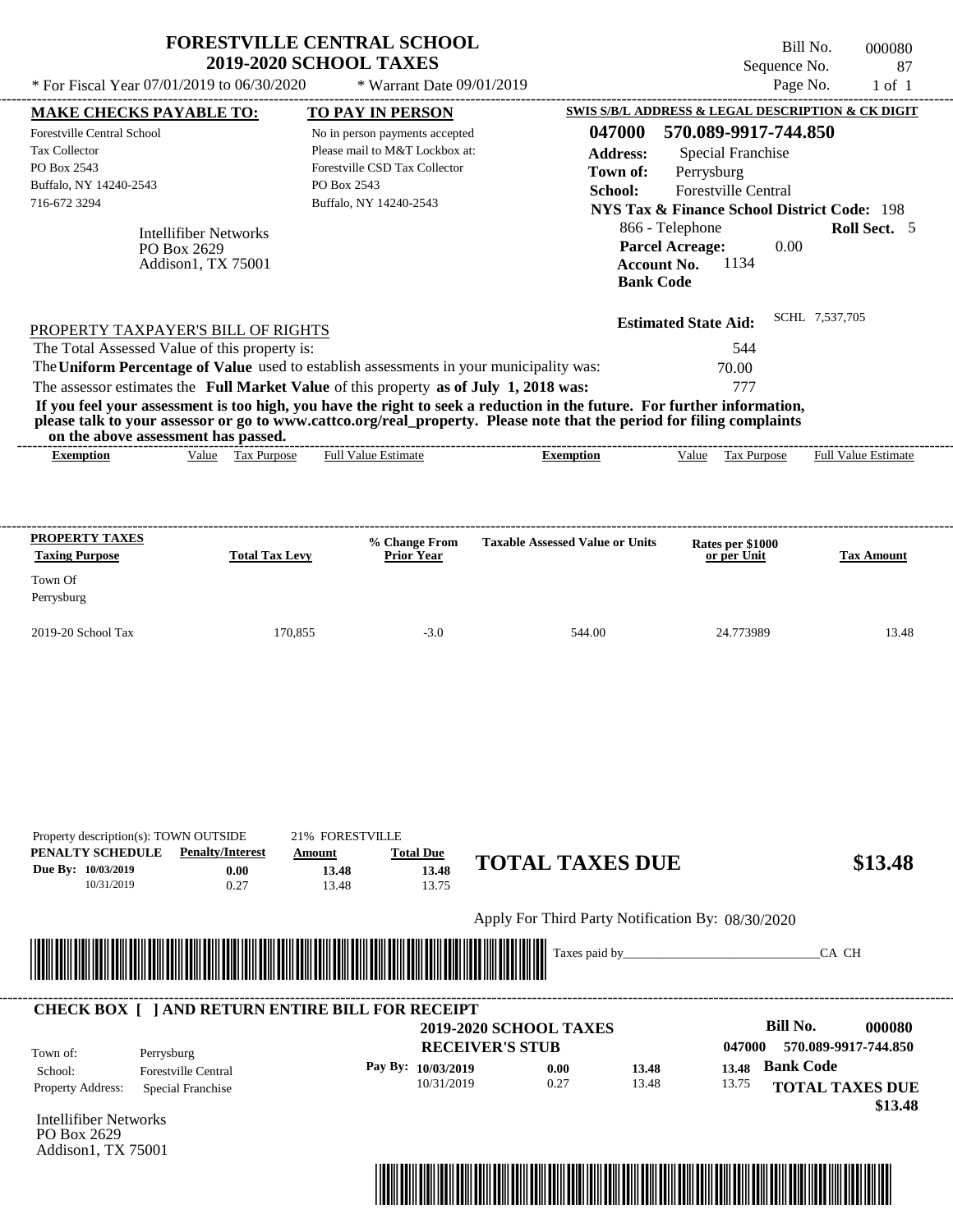| * For Fiscal Year 07/01/2019 to 06/30/2020                                                                                                                                       |                        |                       |                                                                                                                                                                                                                                                                                                                                                                                                                                      |                                        |                  |                                                                  | Sequence No. | 88                         |
|----------------------------------------------------------------------------------------------------------------------------------------------------------------------------------|------------------------|-----------------------|--------------------------------------------------------------------------------------------------------------------------------------------------------------------------------------------------------------------------------------------------------------------------------------------------------------------------------------------------------------------------------------------------------------------------------------|----------------------------------------|------------------|------------------------------------------------------------------|--------------|----------------------------|
|                                                                                                                                                                                  |                        |                       | * Warrant Date 09/01/2019                                                                                                                                                                                                                                                                                                                                                                                                            |                                        |                  |                                                                  | Page No.     | $1$ of $1$                 |
| <b>MAKE CHECKS PAYABLE TO:</b>                                                                                                                                                   |                        |                       | TO PAY IN PERSON                                                                                                                                                                                                                                                                                                                                                                                                                     |                                        |                  | <b>SWIS S/B/L ADDRESS &amp; LEGAL DESCRIPTION &amp; CK DIGIT</b> |              |                            |
| Forestville Central School                                                                                                                                                       |                        |                       | No in person payments accepted                                                                                                                                                                                                                                                                                                                                                                                                       |                                        | 047000           | 570.089-9917-760.700                                             |              |                            |
| <b>Tax Collector</b>                                                                                                                                                             |                        |                       | Please mail to M&T Lockbox at:                                                                                                                                                                                                                                                                                                                                                                                                       |                                        | <b>Address:</b>  | <b>Special Franchise</b>                                         |              |                            |
| PO Box 2543                                                                                                                                                                      |                        |                       | Forestville CSD Tax Collector                                                                                                                                                                                                                                                                                                                                                                                                        |                                        | Town of:         | Perrysburg                                                       |              |                            |
| Buffalo, NY 14240-2543                                                                                                                                                           |                        |                       | PO Box 2543                                                                                                                                                                                                                                                                                                                                                                                                                          |                                        | School:          | Forestville Central                                              |              |                            |
| 716-672 3294                                                                                                                                                                     |                        |                       | Buffalo, NY 14240-2543                                                                                                                                                                                                                                                                                                                                                                                                               |                                        |                  | <b>NYS Tax &amp; Finance School District Code: 198</b>           |              |                            |
|                                                                                                                                                                                  | Level 3 Communications |                       |                                                                                                                                                                                                                                                                                                                                                                                                                                      |                                        |                  | 866 - Telephone                                                  |              | Roll Sect. 5               |
|                                                                                                                                                                                  | 1025 Eldorado Blyd     |                       |                                                                                                                                                                                                                                                                                                                                                                                                                                      |                                        |                  | <b>Parcel Acreage:</b>                                           | 0.00         |                            |
|                                                                                                                                                                                  | Broomfield, CO 80021   |                       |                                                                                                                                                                                                                                                                                                                                                                                                                                      |                                        |                  | 1110<br><b>Account No.</b>                                       |              |                            |
|                                                                                                                                                                                  |                        |                       |                                                                                                                                                                                                                                                                                                                                                                                                                                      |                                        | <b>Bank Code</b> |                                                                  |              |                            |
|                                                                                                                                                                                  |                        |                       |                                                                                                                                                                                                                                                                                                                                                                                                                                      |                                        |                  | <b>Estimated State Aid:</b>                                      |              | SCHL 7,537,705             |
|                                                                                                                                                                                  |                        |                       |                                                                                                                                                                                                                                                                                                                                                                                                                                      |                                        |                  |                                                                  |              |                            |
|                                                                                                                                                                                  |                        |                       |                                                                                                                                                                                                                                                                                                                                                                                                                                      |                                        |                  |                                                                  |              |                            |
|                                                                                                                                                                                  |                        |                       |                                                                                                                                                                                                                                                                                                                                                                                                                                      |                                        |                  | 71.223                                                           |              |                            |
|                                                                                                                                                                                  |                        |                       | The Uniform Percentage of Value used to establish assessments in your municipality was:<br>The assessor estimates the Full Market Value of this property as of July 1, 2018 was:<br>If you feel your assessment is too high, you have the right to seek a reduction in the future. For further information,<br>please talk to your assessor or go to www.cattco.org/real_property. Please note that the period for filing complaints |                                        |                  | 70.00<br>101.747                                                 |              |                            |
| <b>Exemption</b>                                                                                                                                                                 |                        | Value Tax Purpose     | <b>Full Value Estimate</b>                                                                                                                                                                                                                                                                                                                                                                                                           | <b>Exemption</b>                       |                  | Value Tax Purpose                                                |              | <b>Full Value Estimate</b> |
| PROPERTY TAXPAYER'S BILL OF RIGHTS<br>The Total Assessed Value of this property is:<br>on the above assessment has passed.<br>PROPERTY TAXES<br><b>Taxing Purpose</b><br>Town Of |                        | <b>Total Tax Levy</b> | % Change From<br><b>Prior Year</b>                                                                                                                                                                                                                                                                                                                                                                                                   | <b>Taxable Assessed Value or Units</b> |                  | Rates per \$1000<br>or per Unit                                  |              | <b>Tax Amount</b>          |
| Perrysburg                                                                                                                                                                       |                        |                       |                                                                                                                                                                                                                                                                                                                                                                                                                                      |                                        |                  |                                                                  |              |                            |

| Property description(s): TOWN OUTSIDE       |                    |       |  |  |  |
|---------------------------------------------|--------------------|-------|--|--|--|
| PENALTY SCHEDULE<br><b>Penalty/Interest</b> |                    |       |  |  |  |
|                                             | Due By: 10/03/2019 | 0.00  |  |  |  |
|                                             | 10/31/2019         | 35.29 |  |  |  |

1,764.48 **1,764.48**

**PENALTY SCHEDULE PENALTY PENALTY PENALTY PENALTY PENALTY PENALTY PENALTY PENALTY PENALTY PENALTY PENALTY PENALTY PENALTY PENALTY PENALTY PENALTY PENALTY PENALTY PENALTY PENALTY PE** 1,799.77 25% FORESTVILLE

# **1,764.48 TOTAL TAXES DUE \$1,764.48**

Apply For Third Party Notification By: 08/30/2020



# Level 3 Communications **RECEIVER'S STUB Bill No. 000081 Bank Code 1,764.48 1,764.48** Property Address: Special Franchise Perrysburg School: Forestville Central **TOTAL TAXES DUE \$1,764.48 2019-2020 SCHOOL TAXES 047000 570.089-9917-760.700 Pay By: 10/03/2019** 10/31/2019 35.29 **0.00** 1,764.48 1,799.77 Town of: ---------------------------------------------------------------------------------------------------------------------------------------------------------------------------------------------------- **CHECK BOX [ ] AND RETURN ENTIRE BILL FOR RECEIPT**

1025 Eldorado Blvd Broomfield, CO 80021

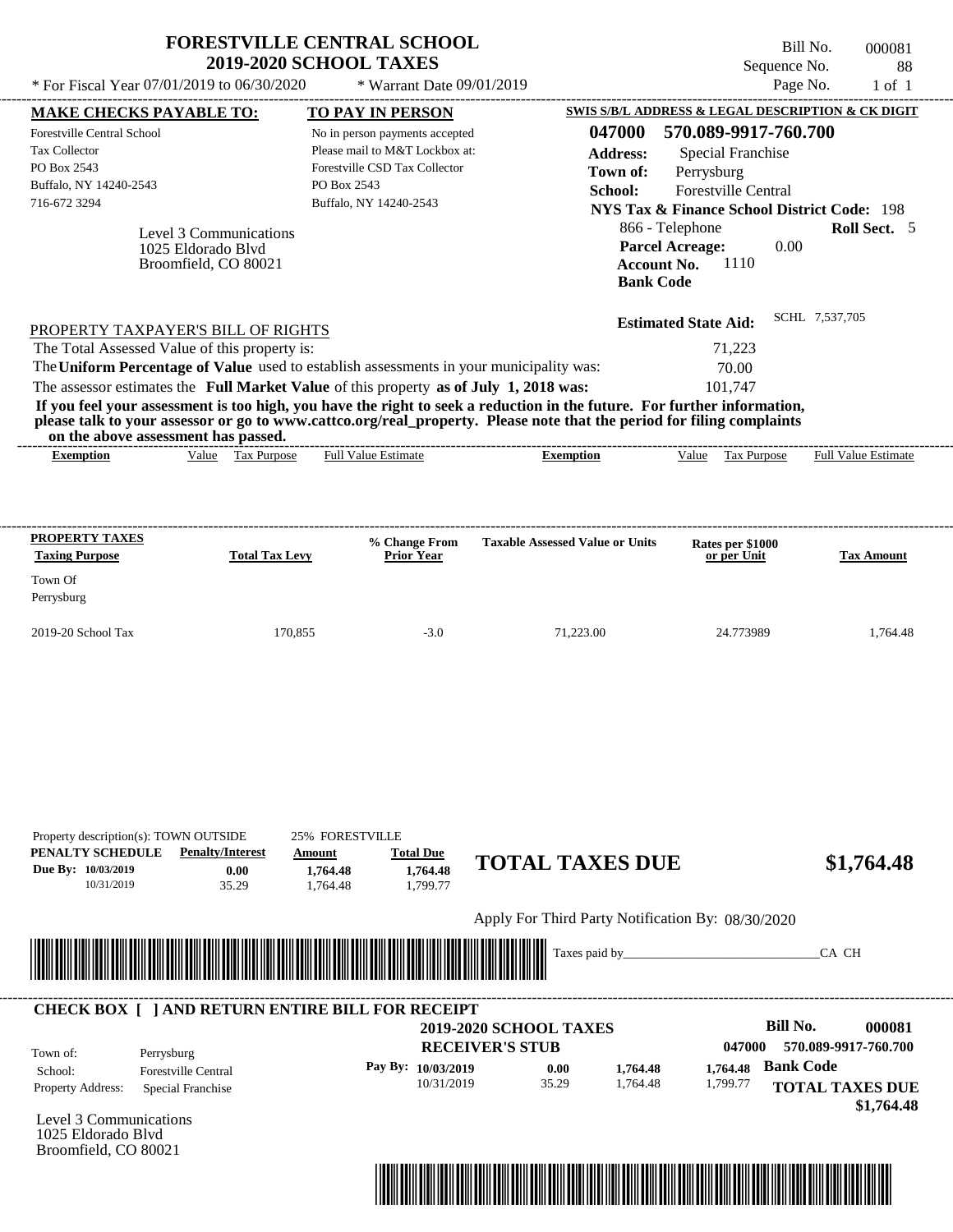| <b>FORESTVILLE CENTRAL SCHOOL</b><br><b>2019-2020 SCHOOL TAXES</b>                                                                                           |                                                                                                                         |                                                   |                                                                                 | Bill No.<br>Sequence No.   | 000082                                                 |
|--------------------------------------------------------------------------------------------------------------------------------------------------------------|-------------------------------------------------------------------------------------------------------------------------|---------------------------------------------------|---------------------------------------------------------------------------------|----------------------------|--------------------------------------------------------|
| * For Fiscal Year 07/01/2019 to 06/30/2020                                                                                                                   | * Warrant Date 09/01/2019                                                                                               |                                                   |                                                                                 | Page No.                   | $1$ of $1$                                             |
| <b>MAKE CHECKS PAYABLE TO:</b>                                                                                                                               | <b>TO PAY IN PERSON</b>                                                                                                 | SWIS S/B/L ADDRESS & LEGAL DESCRIPTION & CK DIGIT |                                                                                 |                            |                                                        |
| Forestville Central School                                                                                                                                   | No in person payments accepted                                                                                          | 047000                                            |                                                                                 | 570.089-9917-123.700       |                                                        |
| <b>Tax Collector</b>                                                                                                                                         | Please mail to M&T Lockbox at:                                                                                          | <b>Address:</b>                                   |                                                                                 | Special Franchise          |                                                        |
| PO Box 2543                                                                                                                                                  | Forestville CSD Tax Collector                                                                                           | Town of:                                          | Perrysburg                                                                      |                            |                                                        |
| Buffalo, NY 14240-2543                                                                                                                                       | PO Box 2543                                                                                                             | School:                                           |                                                                                 | <b>Forestville Central</b> |                                                        |
| 716-672 3294                                                                                                                                                 | Buffalo, NY 14240-2543                                                                                                  |                                                   |                                                                                 |                            | <b>NYS Tax &amp; Finance School District Code: 198</b> |
| National Fuel Gas Dist<br>6363 Main St<br>Williamsville, NY 14221-5887                                                                                       |                                                                                                                         |                                                   | $861$ - Elec & gas<br><b>Parcel Acreage:</b><br>Account No.<br><b>Bank Code</b> | 0.00<br>1144               | Roll Sect. 5                                           |
| PROPERTY TAXPAYER'S BILL OF RIGHTS                                                                                                                           |                                                                                                                         |                                                   | <b>Estimated State Aid:</b>                                                     |                            | SCHL 7.537.705                                         |
| The Total Assessed Value of this property is:                                                                                                                |                                                                                                                         |                                                   |                                                                                 | 30.126                     |                                                        |
| The Uniform Percentage of Value used to establish assessments in your municipality was:                                                                      |                                                                                                                         |                                                   |                                                                                 | 70.00                      |                                                        |
| The assessor estimates the Full Market Value of this property as of July 1, 2018 was:                                                                        |                                                                                                                         |                                                   |                                                                                 | 43.037                     |                                                        |
| please talk to your assessor or go to www.cattco.org/real_property. Please note that the period for filing complaints<br>on the above assessment has passed. | If you feel your assessment is too high, you have the right to seek a reduction in the future. For further information, |                                                   |                                                                                 |                            |                                                        |
|                                                                                                                                                              | <b>Full Value Estimate</b><br>Tax Purpose                                                                               |                                                   | Value                                                                           | <b>Tax Purpose</b>         | <b>Full Value Estimate</b>                             |

| <b>PROPERTY TAXES</b><br><b>Taxing Purpose</b> | <b>Total Tax Levy</b> | % Change From<br><b>Prior Year</b> | <b>Taxable Assessed Value or Units</b> | Rates per \$1000<br>or per Unit | <b>Tax Amount</b> |
|------------------------------------------------|-----------------------|------------------------------------|----------------------------------------|---------------------------------|-------------------|
| Town Of<br>Perrysburg                          |                       |                                    |                                        |                                 |                   |
| $2019-20$ School Tax                           | 170.855               | $-3.0$                             | 30,126.00                              | 24.773989                       | 746.34            |

----------------------------------------------------------------------------------------------------------------------------------------------------------------------------------------------------

| Property description(s): Town Outside<br>PENALTY SCHEDULE<br>Due By: 10/03/2019<br>10/31/2019 | <b>Penalty/Interest</b><br>0.00<br>14.93                | <b>8% FORESTVILLE</b><br>Amount<br>746.34<br>746.34  | <b>Total Due</b><br>746.34<br>761.27 | <b>TOTAL TAXES DUE</b>                                  |        |        |                  | \$746.34                           |
|-----------------------------------------------------------------------------------------------|---------------------------------------------------------|------------------------------------------------------|--------------------------------------|---------------------------------------------------------|--------|--------|------------------|------------------------------------|
|                                                                                               |                                                         |                                                      |                                      | Apply For Third Party Notification By: 08/30/2020       |        |        |                  |                                    |
|                                                                                               |                                                         | <u> 1989 - Johann Stoff, Amerikaansk politiker (</u> |                                      |                                                         |        |        |                  | CA CH                              |
|                                                                                               | <b>CHECK BOX [ ] AND RETURN ENTIRE BILL FOR RECEIPT</b> |                                                      |                                      |                                                         |        |        |                  |                                    |
| Town of:                                                                                      | Perrysburg                                              |                                                      |                                      | <b>2019-2020 SCHOOL TAXES</b><br><b>RECEIVER'S STUB</b> |        | 047000 | <b>Bill No.</b>  | 000082<br>570.089-9917-123.700     |
| School:                                                                                       | <b>Forestville Central</b>                              |                                                      | Pay By: 10/03/2019                   | 0.00                                                    | 746.34 | 746.34 | <b>Bank Code</b> |                                    |
| Property Address:                                                                             | Special Franchise                                       |                                                      | 10/31/2019                           | 14.93                                                   | 746.34 | 761.27 |                  | <b>TOTAL TAXES DUE</b><br>\$746.34 |
| National Fuel Gas Dist<br>6363 Main St                                                        | Williamsville, NY 14221-5887                            |                                                      |                                      |                                                         |        |        |                  |                                    |
|                                                                                               |                                                         |                                                      |                                      |                                                         |        |        |                  |                                    |

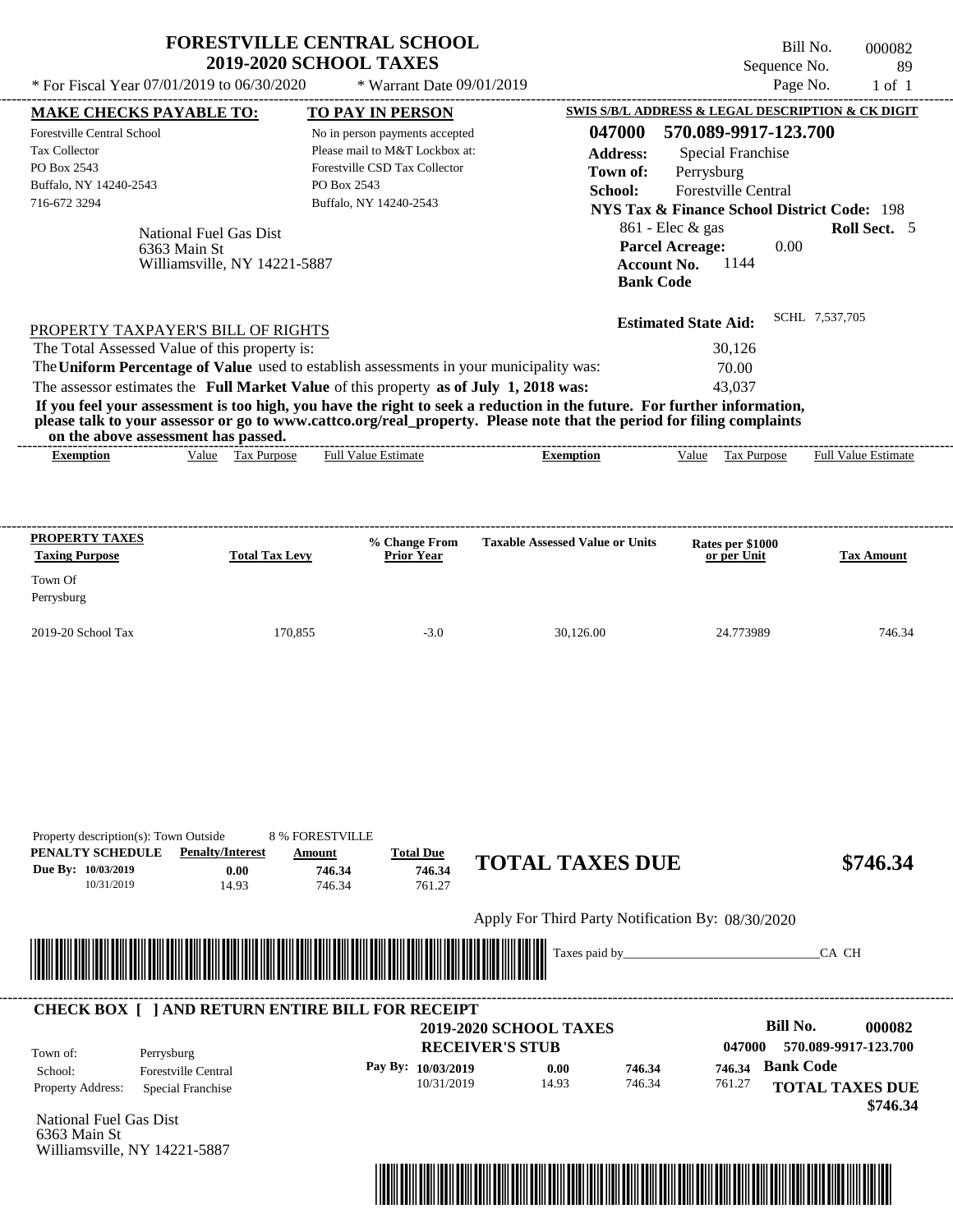| * For Fiscal Year 07/01/2019 to 06/30/2020              |                                                 |                       | <b>2019-2020 SCHOOL TAXES</b>                                                           |                                                                                                                                                                                                                                                  | Sequence No.                                           | 90                         |
|---------------------------------------------------------|-------------------------------------------------|-----------------------|-----------------------------------------------------------------------------------------|--------------------------------------------------------------------------------------------------------------------------------------------------------------------------------------------------------------------------------------------------|--------------------------------------------------------|----------------------------|
|                                                         |                                                 |                       | * Warrant Date 09/01/2019                                                               |                                                                                                                                                                                                                                                  |                                                        | Page No.<br>$1$ of $1$     |
| <b>MAKE CHECKS PAYABLE TO:</b>                          |                                                 |                       | TO PAY IN PERSON                                                                        |                                                                                                                                                                                                                                                  | SWIS S/B/L ADDRESS & LEGAL DESCRIPTION & CK DIGIT      |                            |
| <b>Forestville Central School</b>                       |                                                 |                       | No in person payments accepted                                                          | 047000                                                                                                                                                                                                                                           | 570.089-9917-132.350                                   |                            |
| Tax Collector                                           |                                                 |                       | Please mail to M&T Lockbox at:                                                          | <b>Address:</b>                                                                                                                                                                                                                                  | <b>Special Franchise</b>                               |                            |
| PO Box 2543                                             |                                                 |                       | Forestville CSD Tax Collector                                                           | Town of:                                                                                                                                                                                                                                         | Perrysburg                                             |                            |
| Buffalo, NY 14240-2543                                  |                                                 |                       | PO Box 2543                                                                             | School:                                                                                                                                                                                                                                          | Forestville Central                                    |                            |
| 716-672 3294                                            |                                                 |                       | Buffalo, NY 14240-2543                                                                  |                                                                                                                                                                                                                                                  | <b>NYS Tax &amp; Finance School District Code: 198</b> |                            |
|                                                         |                                                 |                       |                                                                                         |                                                                                                                                                                                                                                                  | 861 - Elec & gas                                       | Roll Sect. 5               |
|                                                         | Niagara Mohawk Power Corp<br>300 Erie Blvd West |                       |                                                                                         |                                                                                                                                                                                                                                                  | <b>Parcel Acreage:</b><br>0.00                         |                            |
|                                                         | Syracuse, NY 13202                              |                       |                                                                                         |                                                                                                                                                                                                                                                  | 0845<br><b>Account No.</b>                             |                            |
|                                                         |                                                 |                       |                                                                                         |                                                                                                                                                                                                                                                  | <b>Bank Code</b>                                       |                            |
|                                                         |                                                 |                       |                                                                                         |                                                                                                                                                                                                                                                  | <b>Estimated State Aid:</b>                            | SCHL 7,537,705             |
| PROPERTY TAXPAYER'S BILL OF RIGHTS                      |                                                 |                       |                                                                                         |                                                                                                                                                                                                                                                  |                                                        |                            |
| The Total Assessed Value of this property is:           |                                                 |                       |                                                                                         |                                                                                                                                                                                                                                                  | 172,479                                                |                            |
|                                                         |                                                 |                       | The Uniform Percentage of Value used to establish assessments in your municipality was: |                                                                                                                                                                                                                                                  | 70.00                                                  |                            |
|                                                         |                                                 |                       |                                                                                         |                                                                                                                                                                                                                                                  |                                                        |                            |
|                                                         |                                                 |                       | The assessor estimates the Full Market Value of this property as of July 1, 2018 was:   | If you feel your assessment is too high, you have the right to seek a reduction in the future. For further information,<br>please talk to your assessor or go to www.cattco.org/real_property. Please note that the period for filing complaints | 246.399                                                |                            |
| on the above assessment has passed.<br><b>Exemption</b> | Value Tax Purpose                               |                       | <b>Full Value Estimate</b>                                                              | <b>Exemption</b>                                                                                                                                                                                                                                 | Tax Purpose<br>Value                                   | <b>Full Value Estimate</b> |
| PROPERTY TAXES<br><b>Taxing Purpose</b><br>Town Of      |                                                 | <b>Total Tax Levy</b> | % Change From<br>Prior Year                                                             | <b>Taxable Assessed Value or Units</b>                                                                                                                                                                                                           | Rates per \$1000<br>or per Unit                        | <b>Tax Amount</b>          |
| Perrysburg                                              |                                                 |                       |                                                                                         |                                                                                                                                                                                                                                                  |                                                        |                            |

| Property description(s): Town Outside |                         | 22% FORESTVILLE      |                      |                        |            |
|---------------------------------------|-------------------------|----------------------|----------------------|------------------------|------------|
| PENALTY SCHEDULE                      | <b>Penalty/Interest</b> | Amount               | <b>Total Due</b>     | <b>TOTAL TAXES DUE</b> | \$4,272.99 |
| Due By: 10/03/2019<br>10/31/2019      | 0.00<br>85.46           | 4,272.99<br>4.272.99 | 4,272.99<br>4.358.45 |                        |            |
|                                       |                         |                      |                      |                        |            |

Apply For Third Party Notification By: 08/30/2020



### Niagara Mohawk Power Corp **RECEIVER'S STUB Bill No. 000083 Bank Code** Property Address: Special Franchise Perrysburg School: Forestville Central **TOTAL TAXES DUE \$4,272.99 2019-2020 SCHOOL TAXES 047000 570.089-9917-132.350 Pay By: 10/03/2019** 10/31/2019 85.46 **0.00** 4,272.99 **4,272.99** 4,358.45 **4,272.99** Town of: ---------------------------------------------------------------------------------------------------------------------------------------------------------------------------------------------------- **CHECK BOX [ ] AND RETURN ENTIRE BILL FOR RECEIPT**



300 Erie Blvd West Syracuse, NY 13202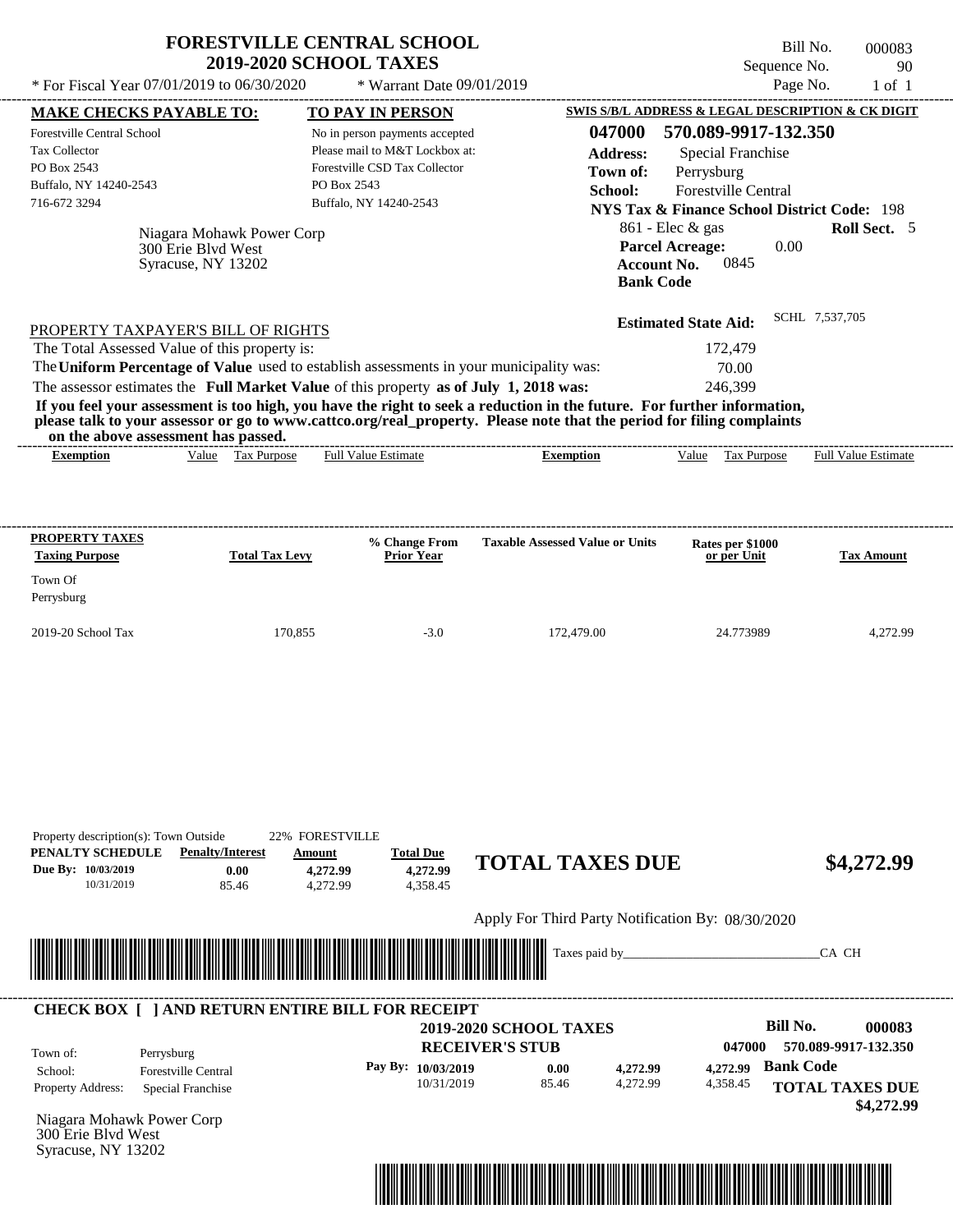|                                               |                                                               | <b>FORESTVILLE CENTRAL SCHOOL</b><br><b>2019-2020 SCHOOL TAXES</b>                      |                                                                                                                                                                                                                                                  | Sequence No.                                                                   | Bill No.<br>000084<br>91   |
|-----------------------------------------------|---------------------------------------------------------------|-----------------------------------------------------------------------------------------|--------------------------------------------------------------------------------------------------------------------------------------------------------------------------------------------------------------------------------------------------|--------------------------------------------------------------------------------|----------------------------|
| * For Fiscal Year 07/01/2019 to 06/30/2020    |                                                               | * Warrant Date 09/01/2019                                                               |                                                                                                                                                                                                                                                  |                                                                                | Page No.<br>$1$ of $1$     |
| <b>MAKE CHECKS PAYABLE TO:</b>                |                                                               | <b>TO PAY IN PERSON</b>                                                                 |                                                                                                                                                                                                                                                  | SWIS S/B/L ADDRESS & LEGAL DESCRIPTION & CK DIGIT                              |                            |
| Forestville Central School                    |                                                               | No in person payments accepted                                                          | 047000                                                                                                                                                                                                                                           | 570.089-9917-131.600                                                           |                            |
| <b>Tax Collector</b>                          |                                                               | Please mail to M&T Lockbox at:                                                          | <b>Address:</b>                                                                                                                                                                                                                                  | <b>Special Franchise</b>                                                       |                            |
| PO Box 2543                                   |                                                               | Forestville CSD Tax Collector                                                           | Town of:                                                                                                                                                                                                                                         | Perrysburg                                                                     |                            |
| Buffalo, NY 14240-2543                        |                                                               | PO Box 2543                                                                             | School:                                                                                                                                                                                                                                          | <b>Forestville Central</b>                                                     |                            |
| 716-672 3294                                  |                                                               | Buffalo, NY 14240-2543                                                                  |                                                                                                                                                                                                                                                  | <b>NYS Tax &amp; Finance School District Code: 198</b>                         |                            |
|                                               | Nys Electric & Gas Corp<br>162 Canco Rd<br>Portland, ME 04103 |                                                                                         | <b>Bank Code</b>                                                                                                                                                                                                                                 | $861$ - Elec $\&$ gas<br><b>Parcel Acreage:</b><br>0.00<br>0847<br>Account No. | <b>Roll Sect.</b> 5        |
| PROPERTY TAXPAYER'S BILL OF RIGHTS            |                                                               |                                                                                         |                                                                                                                                                                                                                                                  | <b>Estimated State Aid:</b>                                                    | SCHL 7.537.705             |
| The Total Assessed Value of this property is: |                                                               |                                                                                         |                                                                                                                                                                                                                                                  | 92,084                                                                         |                            |
|                                               |                                                               | The Uniform Percentage of Value used to establish assessments in your municipality was: |                                                                                                                                                                                                                                                  | 70.00                                                                          |                            |
|                                               |                                                               | The assessor estimates the Full Market Value of this property as of July 1, 2018 was:   |                                                                                                                                                                                                                                                  | 131,549                                                                        |                            |
| on the above assessment has passed.           |                                                               |                                                                                         | If you feel your assessment is too high, you have the right to seek a reduction in the future. For further information,<br>please talk to your assessor or go to www.cattco.org/real_property. Please note that the period for filing complaints |                                                                                |                            |
| <b>Exemption</b>                              | Value Tax Purpose                                             | <b>Full Value Estimate</b>                                                              | <b>Exemption</b>                                                                                                                                                                                                                                 | Value Tax Purpose                                                              | <b>Full Value Estimate</b> |
|                                               |                                                               |                                                                                         |                                                                                                                                                                                                                                                  |                                                                                |                            |
| PROPERTY TAXES<br><b>Taxing Purpose</b>       | <b>Total Tax Levy</b>                                         | % Change From<br><b>Prior Year</b>                                                      | <b>Taxable Assessed Value or Units</b>                                                                                                                                                                                                           | Rates per \$1000<br>or per Unit                                                | <b>Tax Amount</b>          |
| Town Of<br>Perrysburg                         |                                                               |                                                                                         |                                                                                                                                                                                                                                                  |                                                                                |                            |
| 2019-20 School Tax                            | 170.855                                                       | $-3.0$                                                                                  | 92.084.00                                                                                                                                                                                                                                        | 24.773989                                                                      | 2.281.29                   |

| PENALTY SCHEDULE                        | <b>Penalty/Interest</b>                                 | Amount   | <b>Total Due</b>   |                                                   |          |          |                  |                        |
|-----------------------------------------|---------------------------------------------------------|----------|--------------------|---------------------------------------------------|----------|----------|------------------|------------------------|
| Due By: 10/03/2019                      | 0.00                                                    | 2,281.29 | 2,281.29           | <b>TOTAL TAXES DUE</b>                            |          |          |                  | \$2,281.29             |
| 10/31/2019                              | 45.63                                                   | 2,281.29 | 2,326.92           |                                                   |          |          |                  |                        |
|                                         |                                                         |          |                    | Apply For Third Party Notification By: 08/30/2020 |          |          |                  |                        |
|                                         |                                                         |          |                    |                                                   |          |          |                  | CA CH                  |
|                                         | <u> Tanzania (h. 1888).</u>                             |          |                    |                                                   |          |          |                  |                        |
|                                         |                                                         |          |                    |                                                   |          |          |                  |                        |
|                                         | <b>CHECK BOX     AND RETURN ENTIRE BILL FOR RECEIPT</b> |          |                    | <b>2019-2020 SCHOOL TAXES</b>                     |          |          | Bill No.         | 000084                 |
| Town of:                                | Perrysburg                                              |          |                    | <b>RECEIVER'S STUB</b>                            |          | 047000   |                  | 570.089-9917-131.600   |
| School:                                 | <b>Forestville Central</b>                              |          | Pay By: 10/03/2019 | 0.00                                              | 2,281.29 | 2,281.29 | <b>Bank Code</b> |                        |
| Property Address:                       | Special Franchise                                       |          | 10/31/2019         | 45.63                                             | 2,281.29 | 2,326.92 |                  | <b>TOTAL TAXES DUE</b> |
|                                         |                                                         |          |                    |                                                   |          |          |                  | \$2,281.29             |
| Nys Electric & Gas Corp<br>162 Canco Rd |                                                         |          |                    |                                                   |          |          |                  |                        |
| Portland, ME 04103                      |                                                         |          |                    |                                                   |          |          |                  |                        |

Property description(s): Town Outside 22% FORESTVILLE

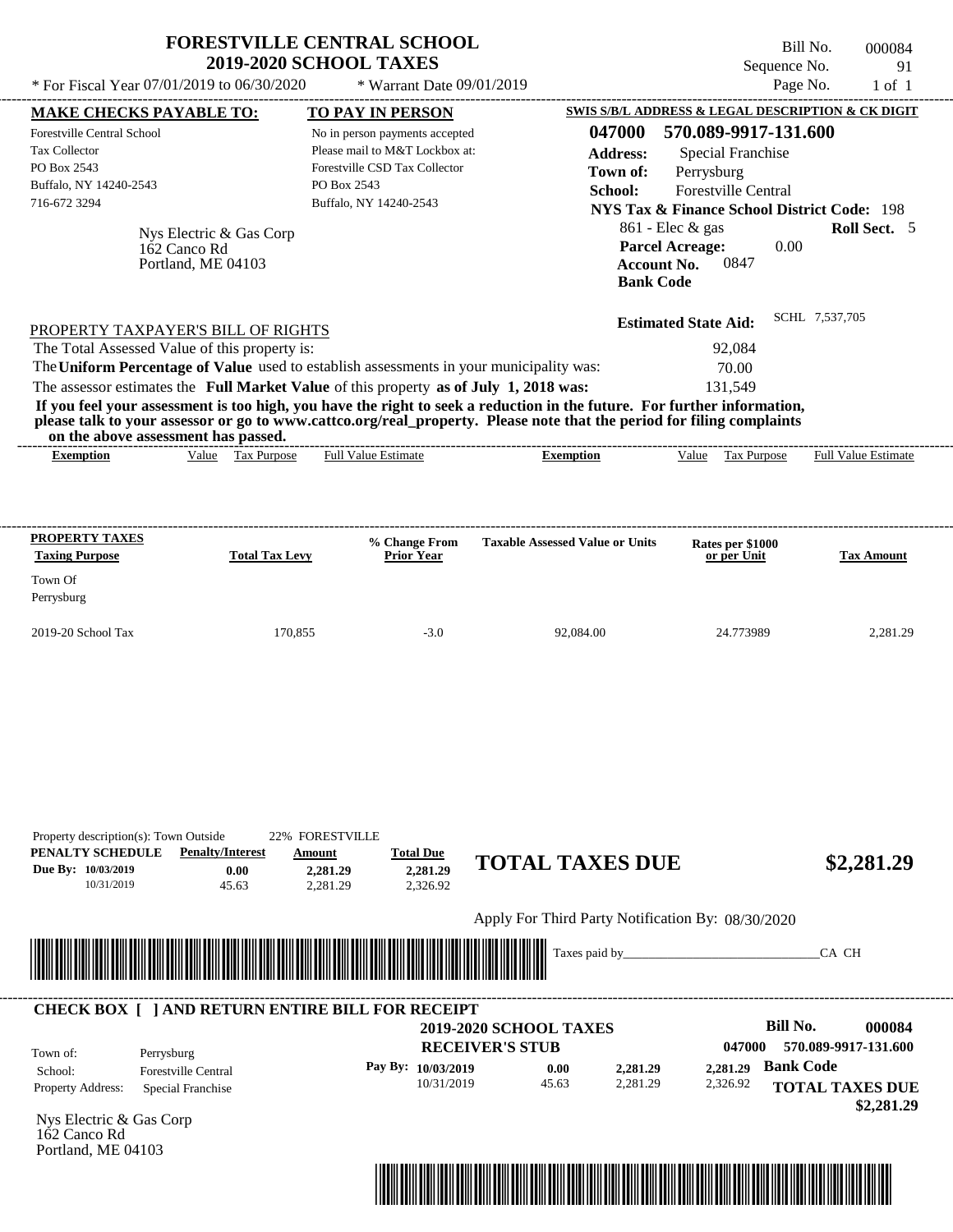|                                                                                     | <b>FORESTVILLE CENTRAL SCHOOL</b><br><b>2019-2020 SCHOOL TAXES</b>                      | Bill No.<br>000085<br>Sequence No.<br>92                                                                                                                                                                                                         |
|-------------------------------------------------------------------------------------|-----------------------------------------------------------------------------------------|--------------------------------------------------------------------------------------------------------------------------------------------------------------------------------------------------------------------------------------------------|
| * For Fiscal Year $07/01/2019$ to $06/30/2020$                                      | * Warrant Date 09/01/2019                                                               | Page No.<br>$1$ of $1$                                                                                                                                                                                                                           |
| <b>MAKE CHECKS PAYABLE TO:</b>                                                      | <b>TO PAY IN PERSON</b>                                                                 | SWIS S/B/L ADDRESS & LEGAL DESCRIPTION & CK DIGIT                                                                                                                                                                                                |
| Forestville Central School                                                          | No in person payments accepted                                                          | 047000<br>570.089-9917-631.900                                                                                                                                                                                                                   |
| <b>Tax Collector</b>                                                                | Please mail to M&T Lockbox at:                                                          | <b>Address:</b><br>Special Franchise                                                                                                                                                                                                             |
| PO Box 2543                                                                         | Forestville CSD Tax Collector                                                           | Town of:<br>Perrysburg                                                                                                                                                                                                                           |
| Buffalo, NY 14240-2543                                                              | PO Box 2543                                                                             | School:<br><b>Forestville Central</b>                                                                                                                                                                                                            |
| 716-672 3294                                                                        | Buffalo, NY 14240-2543                                                                  | <b>NYS Tax &amp; Finance School District Code: 198</b>                                                                                                                                                                                           |
| Verizon New York Inc<br>Duff & Phelps<br>PO Box 2749<br>Addison, TX 75001           |                                                                                         | 866 - Telephone<br><b>Roll Sect.</b> 5<br><b>Parcel Acreage:</b><br>0.00<br><b>Account No.</b><br>0844<br><b>Bank Code</b>                                                                                                                       |
| PROPERTY TAXPAYER'S BILL OF RIGHTS<br>The Total Assessed Value of this property is: |                                                                                         | SCHL 7,537,705<br><b>Estimated State Aid:</b><br>8,561                                                                                                                                                                                           |
|                                                                                     | The Uniform Percentage of Value used to establish assessments in your municipality was: | 70.00                                                                                                                                                                                                                                            |
|                                                                                     | The assessor estimates the Full Market Value of this property as of July 1, 2018 was:   | 12,230                                                                                                                                                                                                                                           |
| on the above accessment has nacced                                                  |                                                                                         | If you feel your assessment is too high, you have the right to seek a reduction in the future. For further information,<br>please talk to your assessor or go to www.cattco.org/real_property. Please note that the period for filing complaints |

| the<br>or<br>. abov | har<br>passeq.<br>reman.<br>ээнг |                       |       |              |                             |                                |
|---------------------|----------------------------------|-----------------------|-------|--------------|-----------------------------|--------------------------------|
| *xemption           | value<br>аx<br>.rdose            | ∴stımə±<br>Ful<br>. . | ption | - 1<br>∕alue | $\sim$<br>'urpos<br>"<br>__ | Full<br><b>Estimate</b><br>alu |
|                     |                                  |                       |       |              |                             |                                |

| <b>PROPERTY TAXES</b><br><b>Taxing Purpose</b> | <b>Total Tax Levy</b> | % Change From<br><b>Prior Year</b> | <b>Taxable Assessed Value or Units</b> | Rates per \$1000<br>or per Unit | <b>Tax Amount</b> |
|------------------------------------------------|-----------------------|------------------------------------|----------------------------------------|---------------------------------|-------------------|
| Town Of<br>Perrysburg                          |                       |                                    |                                        |                                 |                   |
| $2019-20$ School Tax                           | 170.855               | $-3.0$                             | 8.561.00                               | 24.773989                       | 212.09            |

| Property description(s): Town Outside |                                                         | <b>7% FORESTVILLE</b>                                                                                                |                    |                                                   |        |        |                  |                        |
|---------------------------------------|---------------------------------------------------------|----------------------------------------------------------------------------------------------------------------------|--------------------|---------------------------------------------------|--------|--------|------------------|------------------------|
| PENALTY SCHEDULE                      | <b>Penalty/Interest</b>                                 | Amount                                                                                                               | <b>Total Due</b>   | <b>TOTAL TAXES DUE</b>                            |        |        |                  |                        |
| Due By: 10/03/2019                    | 0.00                                                    | 212.09                                                                                                               | 212.09             |                                                   |        |        |                  | \$212.09               |
| 10/31/2019                            | 4.24                                                    | 212.09                                                                                                               | 216.33             |                                                   |        |        |                  |                        |
|                                       |                                                         |                                                                                                                      |                    | Apply For Third Party Notification By: 08/30/2020 |        |        |                  |                        |
|                                       |                                                         |                                                                                                                      |                    | Taxes paid by_                                    |        |        |                  | CA CH                  |
|                                       |                                                         | <u> Tanzania di Baratta di Baratta di Baratta di Baratta di Baratta di Baratta di Baratta di Baratta di Baratta </u> |                    |                                                   |        |        |                  |                        |
|                                       |                                                         |                                                                                                                      |                    |                                                   |        |        |                  |                        |
|                                       | <b>CHECK BOX [ ] AND RETURN ENTIRE BILL FOR RECEIPT</b> |                                                                                                                      |                    |                                                   |        |        |                  |                        |
|                                       |                                                         |                                                                                                                      |                    | <b>2019-2020 SCHOOL TAXES</b>                     |        |        | Bill No.         | 000085                 |
| Town of:                              | Perrysburg                                              |                                                                                                                      |                    | <b>RECEIVER'S STUB</b>                            |        | 047000 |                  | 570.089-9917-631.900   |
| School:                               | <b>Forestville Central</b>                              |                                                                                                                      | Pay By: 10/03/2019 | 0.00                                              | 212.09 | 212.09 | <b>Bank Code</b> |                        |
| <b>Property Address:</b>              | Special Franchise                                       |                                                                                                                      | 10/31/2019         | 4.24                                              | 212.09 | 216.33 |                  | <b>TOTAL TAXES DUE</b> |
|                                       |                                                         |                                                                                                                      |                    |                                                   |        |        |                  | \$212.09               |
| Verizon New York Inc                  |                                                         |                                                                                                                      |                    |                                                   |        |        |                  |                        |
| Duff & Phelps<br>PO Box 2749          |                                                         |                                                                                                                      |                    |                                                   |        |        |                  |                        |
| Addison, TX 75001                     |                                                         |                                                                                                                      |                    |                                                   |        |        |                  |                        |

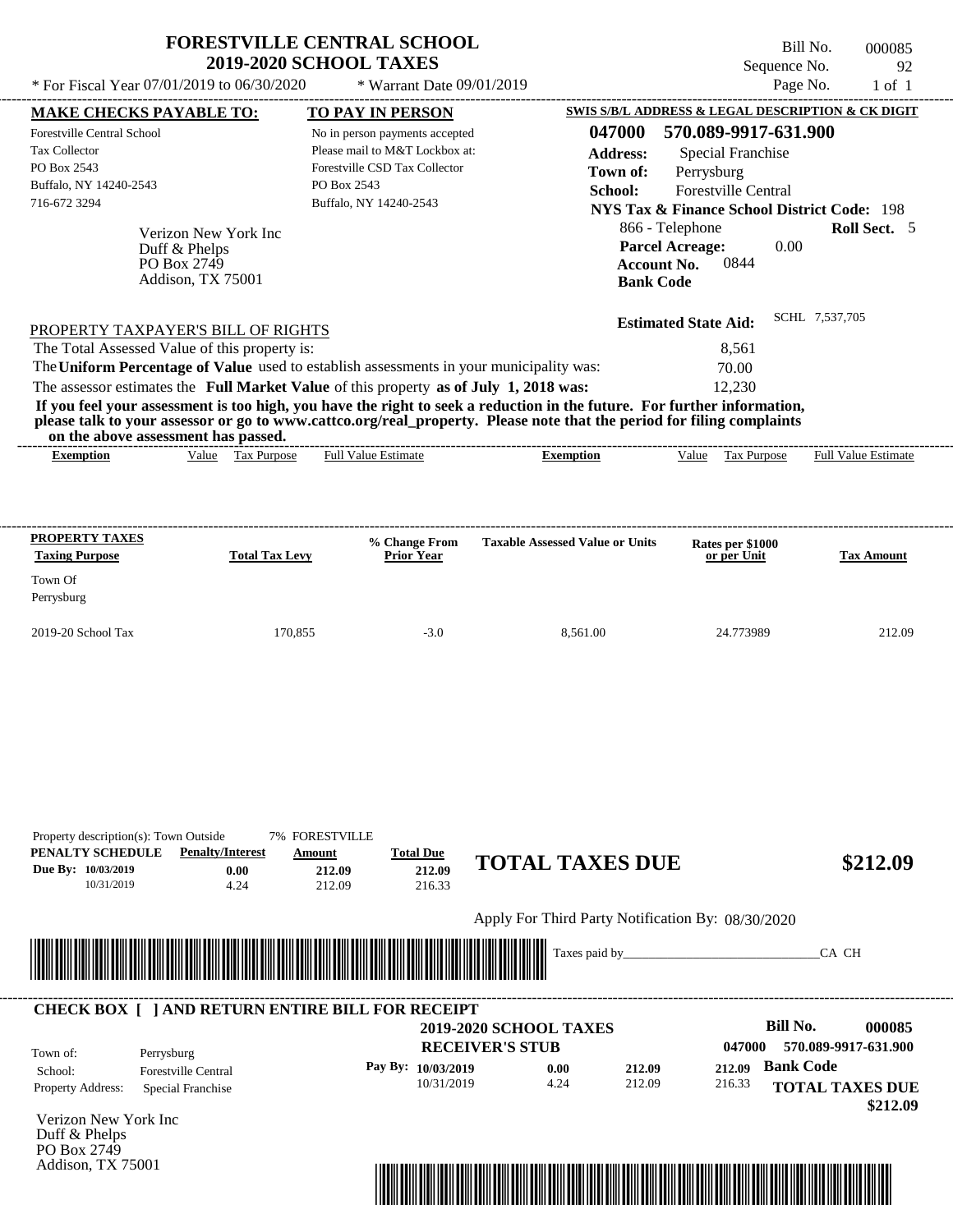| <b>FORESTVILLE CENTRAL SCHOOL</b>          |                             | Bill No.     | 000086 |
|--------------------------------------------|-----------------------------|--------------|--------|
| <b>2019-2020 SCHOOL TAXES</b>              |                             | Sequence No. | - 93   |
| * For Fiscal Year 07/01/2019 to 06/30/2020 | $*$ Warrant Date 09/01/2019 | Page No.     | 1 of 1 |

| <b>MAKE CHECKS PAYABLE TO:</b>                                                                                                                                                                                                                   |                                         | <b>TO PAY IN PERSON</b>                       |                                      |                                                   |                    | SWIS S/B/L ADDRESS & LEGAL DESCRIPTION & CK DIGIT      |                  |                            |
|--------------------------------------------------------------------------------------------------------------------------------------------------------------------------------------------------------------------------------------------------|-----------------------------------------|-----------------------------------------------|--------------------------------------|---------------------------------------------------|--------------------|--------------------------------------------------------|------------------|----------------------------|
| Forestville Central School                                                                                                                                                                                                                       |                                         | No in person payments accepted                |                                      |                                                   |                    | 047000 570.089-9917-775.000                            |                  |                            |
| Tax Collector                                                                                                                                                                                                                                    |                                         | Please mail to M&T Lockbox at:                |                                      |                                                   | <b>Address:</b>    | <b>Special Franchise</b>                               |                  |                            |
| PO Box 2543                                                                                                                                                                                                                                      |                                         | Forestville CSD Tax Collector                 |                                      |                                                   | Town of:           | Perrysburg                                             |                  |                            |
| Buffalo, NY 14240-2543                                                                                                                                                                                                                           |                                         | PO Box 2543                                   |                                      |                                                   | School:            | Forestville Central                                    |                  |                            |
| 716-672 3294                                                                                                                                                                                                                                     |                                         | Buffalo, NY 14240-2543                        |                                      |                                                   |                    | <b>NYS Tax &amp; Finance School District Code: 198</b> |                  |                            |
|                                                                                                                                                                                                                                                  | <b>WilTel Communications</b>            |                                               |                                      |                                                   |                    | 866 - Telephone                                        |                  | <b>Roll Sect.</b> 5        |
|                                                                                                                                                                                                                                                  | Attn: Property Tax Dept                 |                                               |                                      |                                                   |                    | <b>Parcel Acreage:</b>                                 | 0.00             |                            |
|                                                                                                                                                                                                                                                  | 1025 Eldorado Blvd                      |                                               |                                      |                                                   | <b>Account No.</b> | 1136                                                   |                  |                            |
|                                                                                                                                                                                                                                                  | Broomfield, CO 80021-9943               |                                               |                                      |                                                   | <b>Bank Code</b>   |                                                        |                  |                            |
|                                                                                                                                                                                                                                                  |                                         |                                               |                                      |                                                   |                    |                                                        | SCHL 7,537,705   |                            |
| PROPERTY TAXPAYER'S BILL OF RIGHTS                                                                                                                                                                                                               |                                         |                                               |                                      |                                                   |                    | <b>Estimated State Aid:</b>                            |                  |                            |
| The Total Assessed Value of this property is:                                                                                                                                                                                                    |                                         |                                               |                                      |                                                   |                    | 18,879                                                 |                  |                            |
| The Uniform Percentage of Value used to establish assessments in your municipality was:                                                                                                                                                          |                                         |                                               |                                      |                                                   |                    | 70.00                                                  |                  |                            |
| The assessor estimates the Full Market Value of this property as of July 1, 2018 was:                                                                                                                                                            |                                         |                                               |                                      |                                                   |                    | 26,970                                                 |                  |                            |
| If you feel your assessment is too high, you have the right to seek a reduction in the future. For further information,<br>please talk to your assessor or go to www.cattco.org/real_property. Please note that the period for filing complaints |                                         |                                               |                                      |                                                   |                    |                                                        |                  |                            |
| on the above assessment has passed.                                                                                                                                                                                                              |                                         |                                               |                                      |                                                   |                    |                                                        |                  |                            |
| <b>Exemption</b>                                                                                                                                                                                                                                 | Value Tax Purpose                       | <b>Full Value Estimate</b>                    |                                      | <b>Exemption</b>                                  |                    | Value Tax Purpose                                      |                  | <b>Full Value Estimate</b> |
|                                                                                                                                                                                                                                                  |                                         |                                               |                                      |                                                   |                    |                                                        |                  |                            |
| PROPERTY TAXES                                                                                                                                                                                                                                   |                                         |                                               |                                      |                                                   |                    |                                                        |                  |                            |
| <b>Taxing Purpose</b>                                                                                                                                                                                                                            | <b>Total Tax Levy</b>                   |                                               | % Change From<br><b>Prior Year</b>   | <b>Taxable Assessed Value or Units</b>            |                    | Rates per \$1000<br>or per Unit                        |                  | <b>Tax Amount</b>          |
| Town Of                                                                                                                                                                                                                                          |                                         |                                               |                                      |                                                   |                    |                                                        |                  |                            |
| Perrysburg                                                                                                                                                                                                                                       |                                         |                                               |                                      |                                                   |                    |                                                        |                  |                            |
| 2019-20 School Tax                                                                                                                                                                                                                               |                                         | 170,855                                       | $-3.0$                               | 18,879.00                                         |                    | 24.773989                                              |                  | 467.71                     |
|                                                                                                                                                                                                                                                  |                                         |                                               |                                      |                                                   |                    |                                                        |                  |                            |
| Property description(s): TOWN OUTSIDE<br>PENALTY SCHEDULE<br>Due By: 10/03/2019<br>10/31/2019                                                                                                                                                    | <b>Penalty/Interest</b><br>0.00<br>9.35 | 21% FORESTVILLE<br>Amount<br>467.71<br>467.71 | <b>Total Due</b><br>467.71<br>477.06 | <b>TOTAL TAXES DUE</b>                            |                    |                                                        |                  | \$467.71                   |
|                                                                                                                                                                                                                                                  |                                         |                                               |                                      | Apply For Third Party Notification By: 08/30/2020 |                    |                                                        |                  |                            |
|                                                                                                                                                                                                                                                  |                                         |                                               |                                      |                                                   |                    |                                                        |                  |                            |
|                                                                                                                                                                                                                                                  |                                         |                                               |                                      | Taxes paid by_                                    |                    |                                                        |                  | CA CH                      |
| <b>CHECK BOX [ ] AND RETURN ENTIRE BILL FOR RECEIPT</b>                                                                                                                                                                                          |                                         |                                               |                                      |                                                   |                    |                                                        |                  |                            |
|                                                                                                                                                                                                                                                  |                                         |                                               |                                      | <b>2019-2020 SCHOOL TAXES</b>                     |                    |                                                        | <b>Bill No.</b>  | 000086                     |
| Town of:<br>Perrysburg                                                                                                                                                                                                                           |                                         |                                               |                                      | <b>RECEIVER'S STUB</b>                            |                    | 047000                                                 |                  | 570.089-9917-775.000       |
| School:                                                                                                                                                                                                                                          | <b>Forestville Central</b>              |                                               | Pay By: 10/03/2019                   | 0.00                                              | 467.71             | 467.71                                                 | <b>Bank Code</b> |                            |
| Property Address:                                                                                                                                                                                                                                | Special Franchise                       |                                               | 10/31/2019                           | 9.35                                              | 467.71             | 477.06                                                 |                  | <b>TOTAL TAXES DUE</b>     |
|                                                                                                                                                                                                                                                  |                                         |                                               |                                      |                                                   |                    |                                                        |                  | \$467.71                   |
| WilTel Communications                                                                                                                                                                                                                            |                                         |                                               |                                      |                                                   |                    |                                                        |                  |                            |
| Attn: Property Tax Dept                                                                                                                                                                                                                          |                                         |                                               |                                      |                                                   |                    |                                                        |                  |                            |
| 1025 Eldorado Blvd                                                                                                                                                                                                                               |                                         |                                               |                                      |                                                   |                    |                                                        |                  |                            |
| Broomfield, CO 80021-9943                                                                                                                                                                                                                        |                                         |                                               |                                      |                                                   |                    |                                                        |                  |                            |

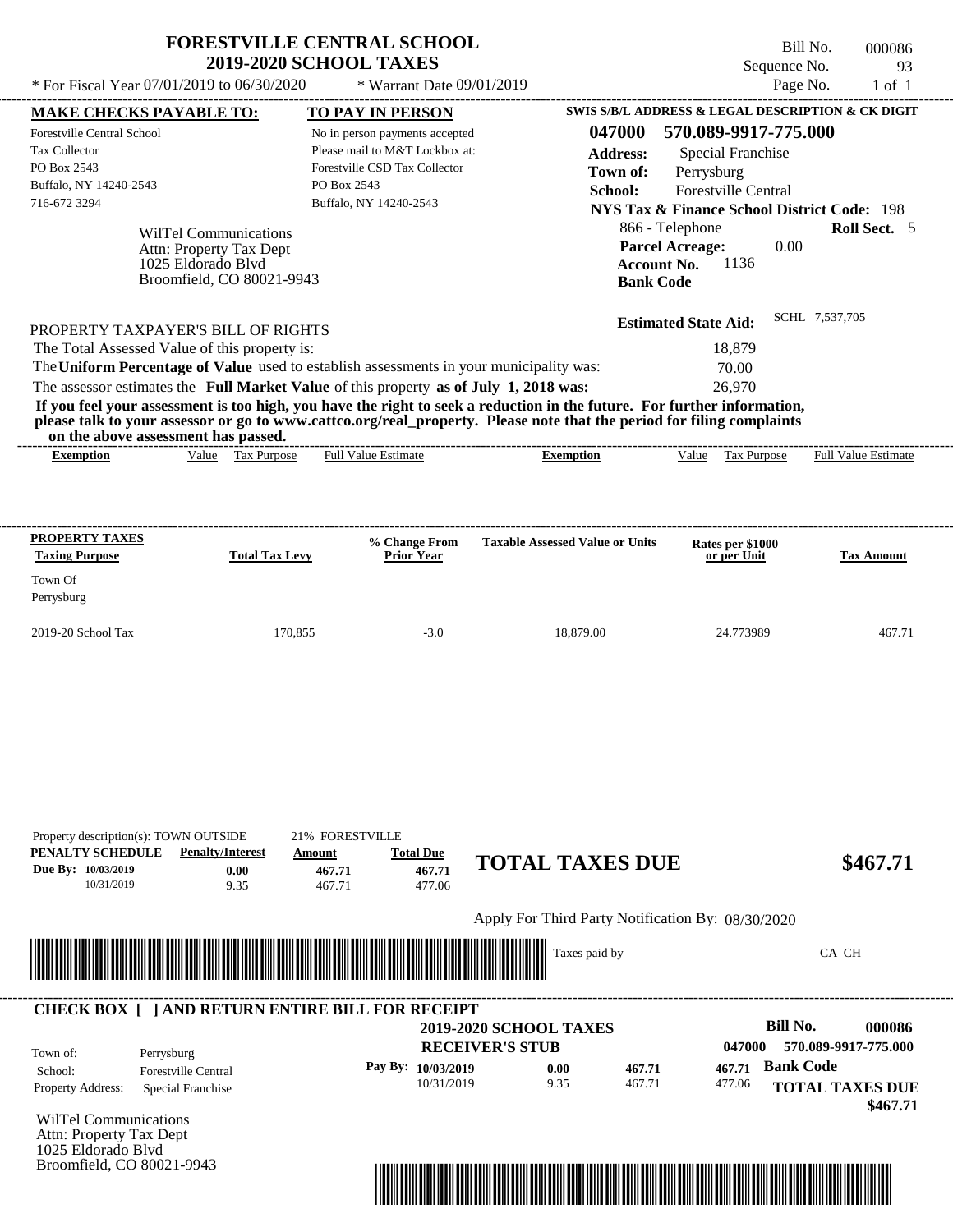|                                                                                                                           | * For Fiscal Year $07/01/2019$ to $06/30/2020$    | * Warrant Date 09/01/2019                                                                                                                  |                                                                                                                                                                                                                                                  | Page No.                                                                                                                                                                                            | $1$ of $1$                 |
|---------------------------------------------------------------------------------------------------------------------------|---------------------------------------------------|--------------------------------------------------------------------------------------------------------------------------------------------|--------------------------------------------------------------------------------------------------------------------------------------------------------------------------------------------------------------------------------------------------|-----------------------------------------------------------------------------------------------------------------------------------------------------------------------------------------------------|----------------------------|
| <b>MAKE CHECKS PAYABLE TO:</b>                                                                                            |                                                   | TO PAY IN PERSON                                                                                                                           |                                                                                                                                                                                                                                                  | SWIS S/B/L ADDRESS & LEGAL DESCRIPTION & CK DIGIT                                                                                                                                                   |                            |
| Forestville Central School<br><b>Tax Collector</b><br>PO Box 2543<br>Buffalo, NY 14240-2543<br>716-672 3294<br>PO Box 209 | DFT DLocal Service Corp<br>Fredonia, NY 14063     | No in person payments accepted<br>Please mail to M&T Lockbox at:<br>Forestville CSD Tax Collector<br>PO Box 2543<br>Buffalo, NY 14240-2543 | 047000<br><b>Address:</b><br>Town of:<br>School:<br><b>Account No.</b><br><b>Bank Code</b>                                                                                                                                                       | 670.000-0000-707.000/1882<br>Telecommunications<br>Perrysburg<br>Forestville Central<br><b>NYS Tax &amp; Finance School District Code: 198</b><br>831 - Tele Comm<br><b>Parcel Acreage:</b><br>0.00 | <b>Roll Sect.</b> 6        |
| PROPERTY TAXPAYER'S BILL OF RIGHTS                                                                                        |                                                   |                                                                                                                                            |                                                                                                                                                                                                                                                  | <b>Estimated State Aid:</b>                                                                                                                                                                         | SCHL 7,537,705             |
| The Total Assessed Value of this property is:                                                                             |                                                   |                                                                                                                                            |                                                                                                                                                                                                                                                  | 63                                                                                                                                                                                                  |                            |
| The Uniform Percentage of Value used to establish assessments in your municipality was:                                   |                                                   |                                                                                                                                            |                                                                                                                                                                                                                                                  | 70.00                                                                                                                                                                                               |                            |
| The assessor estimates the Full Market Value of this property as of July 1, 2018 was:                                     |                                                   |                                                                                                                                            | If you feel your assessment is too high, you have the right to seek a reduction in the future. For further information,<br>please talk to your assessor or go to www.cattco.org/real property. Please note that the period for filing complaints | 90                                                                                                                                                                                                  |                            |
| on the above assessment has passed.                                                                                       |                                                   |                                                                                                                                            |                                                                                                                                                                                                                                                  |                                                                                                                                                                                                     |                            |
| <b>Exemption</b>                                                                                                          | Value Tax Purpose                                 | <b>Full Value Estimate</b>                                                                                                                 | <b>Exemption</b>                                                                                                                                                                                                                                 | Value<br>Tax Purpose                                                                                                                                                                                | <b>Full Value Estimate</b> |
|                                                                                                                           |                                                   |                                                                                                                                            |                                                                                                                                                                                                                                                  |                                                                                                                                                                                                     |                            |
| <b>PROPERTY TAXES</b><br><b>Taxing Purpose</b><br>Town Of<br>Perrysburg                                                   | <b>Total Tax Levy</b>                             | % Change From<br><b>Prior Year</b>                                                                                                         | <b>Taxable Assessed Value or Units</b>                                                                                                                                                                                                           | Rates per \$1000<br>or per Unit                                                                                                                                                                     | <b>Tax Amount</b>          |
| 2019-20 School Tax                                                                                                        | 170,855                                           | $-3.0$                                                                                                                                     | 63.00                                                                                                                                                                                                                                            | 24.773989                                                                                                                                                                                           | 1.56                       |
| Property description(s): .6% Forestville<br>PENALTY SCHEDULE<br>Due By: 10/03/2019<br>10/31/2019                          | <b>Penalty/Interest</b><br>Amount<br>0.00<br>0.03 | <b>Total Due</b><br>1.56<br>1.56<br>1.59<br>1.56                                                                                           | <b>TOTAL TAXES DUE</b><br>Apply For Third Party Notification By: 08/30/2020                                                                                                                                                                      |                                                                                                                                                                                                     | \$1.56                     |
|                                                                                                                           |                                                   |                                                                                                                                            |                                                                                                                                                                                                                                                  |                                                                                                                                                                                                     |                            |



DFT DLocal Service Corp PO Box 209 Fredonia, NY 14063

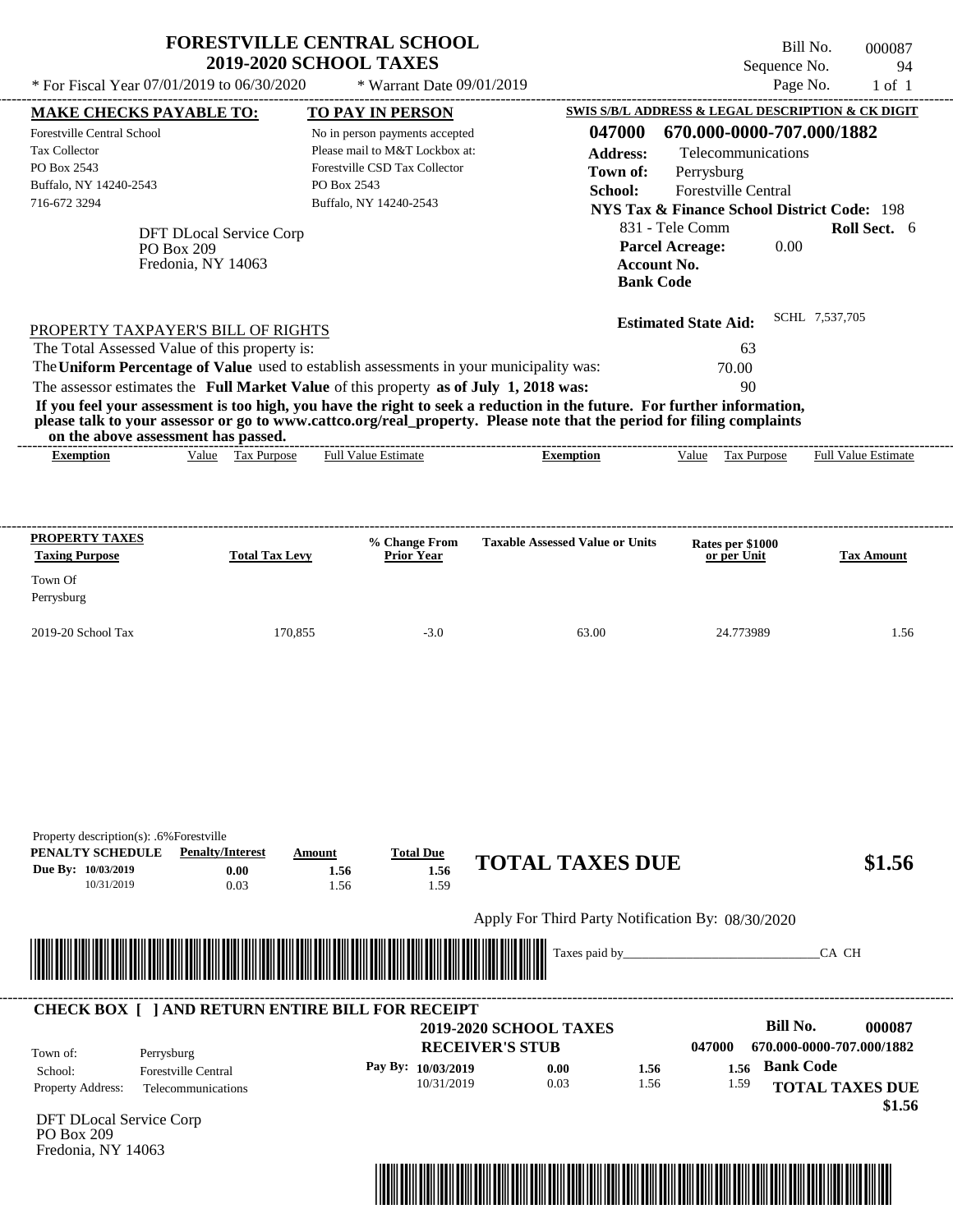| <b>FORESTVILLE CENTRAL SCHOOL</b> |  |
|-----------------------------------|--|
| <b>2019-2020 SCHOOL TAXES</b>     |  |

Williamsville, NY 14221

Bill No. 000088 Sequence No. 95

| * For Fiscal Year 07/01/2019 to 06/30/2020                                                                                                                                  |                                | * Warrant Date 09/01/2019                                        |                                                   |                                                     | Page No.<br>$1$ of $1$                                   |
|-----------------------------------------------------------------------------------------------------------------------------------------------------------------------------|--------------------------------|------------------------------------------------------------------|---------------------------------------------------|-----------------------------------------------------|----------------------------------------------------------|
| <b>MAKE CHECKS PAYABLE TO:</b>                                                                                                                                              | <b>TO PAY IN PERSON</b>        |                                                                  |                                                   |                                                     | SWIS S/B/L ADDRESS & LEGAL DESCRIPTION & CK DIGIT        |
| <b>Forestville Central School</b>                                                                                                                                           |                                | No in person payments accepted                                   | 047000                                            |                                                     | 670.089-9915-123.700/288                                 |
| Tax Collector<br>PO Box 2543                                                                                                                                                |                                | Please mail to M&T Lockbox at:<br>Forestville CSD Tax Collector  | <b>Address:</b>                                   | <b>Outside Plant</b>                                |                                                          |
| Buffalo, NY 14240-2543                                                                                                                                                      | PO Box 2543                    |                                                                  | Town of:                                          | Perrysburg                                          |                                                          |
| 716-672 3294                                                                                                                                                                | Buffalo, NY 14240-2543         |                                                                  | School:                                           | Forestville Central                                 |                                                          |
|                                                                                                                                                                             |                                |                                                                  |                                                   |                                                     | <b>NYS Tax &amp; Finance School District Code: 198</b>   |
| National Fuel Gas Dist<br>Attn: Real Property Tax Servic<br>6363 Main St<br>Williamsville, NY 14221                                                                         |                                |                                                                  | <b>Account No.</b><br><b>Bank Code</b>            | 885 - Gas Outside<br><b>Parcel Acreage:</b><br>0853 | Roll Sect. 6<br>0.00                                     |
| PROPERTY TAXPAYER'S BILL OF RIGHTS                                                                                                                                          |                                |                                                                  |                                                   | <b>Estimated State Aid:</b>                         | SCHL 7,537,705                                           |
| The Total Assessed Value of this property is:                                                                                                                               |                                |                                                                  |                                                   | 262,600                                             |                                                          |
| The Uniform Percentage of Value used to establish assessments in your municipality was:                                                                                     |                                |                                                                  |                                                   | 70.00                                               |                                                          |
| The assessor estimates the Full Market Value of this property as of July 1, 2018 was:                                                                                       |                                |                                                                  |                                                   | 375,143                                             |                                                          |
| If you feel your assessment is too high, you have the right to seek a reduction in the future. For further information,                                                     |                                |                                                                  |                                                   |                                                     |                                                          |
| please talk to your assessor or go to www.cattco.org/real_property. Please note that the period for filing complaints                                                       |                                |                                                                  |                                                   |                                                     |                                                          |
| on the above assessment has passed.<br>Value Tax Purpose<br><b>Exemption</b>                                                                                                | <b>Full Value Estimate</b>     |                                                                  | <b>Exemption</b>                                  | Tax Purpose<br>Value                                | <b>Full Value Estimate</b>                               |
| <b>PROPERTY TAXES</b>                                                                                                                                                       |                                | % Change From                                                    | <b>Taxable Assessed Value or Units</b>            | Rates per \$1000                                    |                                                          |
| <b>Taxing Purpose</b>                                                                                                                                                       | <b>Total Tax Levy</b>          | <b>Prior Year</b>                                                |                                                   | or per Unit                                         | <b>Tax Amount</b>                                        |
| Town Of                                                                                                                                                                     |                                |                                                                  |                                                   |                                                     |                                                          |
| Perrysburg                                                                                                                                                                  |                                |                                                                  |                                                   |                                                     |                                                          |
| 2019-20 School Tax                                                                                                                                                          | 170,855                        | $-3.0$                                                           | 262,600.00                                        | 24.773989                                           | 6,505.65                                                 |
| Property description(s): 888888 & 160703 & 160716 0.3220 - Forestville<br>PENALTY SCHEDULE<br><b>Penalty/Interest</b><br>Due By: 10/03/2019<br>0.00<br>10/31/2019<br>130.11 | Amount<br>6,505.65<br>6,505.65 | Op & Reg Sta & Equip<br><b>Total Due</b><br>6,505.65<br>6,635.76 | <b>TOTAL TAXES DUE</b>                            |                                                     | \$6,505.65                                               |
|                                                                                                                                                                             |                                |                                                                  | Apply For Third Party Notification By: 08/30/2020 |                                                     |                                                          |
|                                                                                                                                                                             |                                |                                                                  |                                                   |                                                     |                                                          |
|                                                                                                                                                                             |                                |                                                                  | Taxes paid by_                                    |                                                     | CA CH                                                    |
| <b>CHECK BOX [ ] AND RETURN ENTIRE BILL FOR RECEIPT</b>                                                                                                                     |                                |                                                                  |                                                   |                                                     |                                                          |
|                                                                                                                                                                             |                                |                                                                  | <b>2019-2020 SCHOOL TAXES</b>                     |                                                     | <b>Bill No.</b><br>000088                                |
| Town of:<br>Perrysburg                                                                                                                                                      |                                |                                                                  | <b>RECEIVER'S STUB</b>                            | 047000                                              | 670.089-9915-123.700/288                                 |
| School:<br><b>Forestville Central</b><br>Property Address:<br><b>Outside Plant</b>                                                                                          |                                | Pay By: 10/03/2019<br>10/31/2019                                 | 6,505.65<br>0.00<br>130.11<br>6,505.65            | 6,505.65<br>6,635.76                                | <b>Bank Code</b><br><b>TOTAL TAXES DUE</b><br>\$6,505.65 |
| <b>National Fuel Gas Dist</b><br>Attn: Real Property Tax Servic<br>6363 Main St                                                                                             |                                |                                                                  |                                                   |                                                     |                                                          |

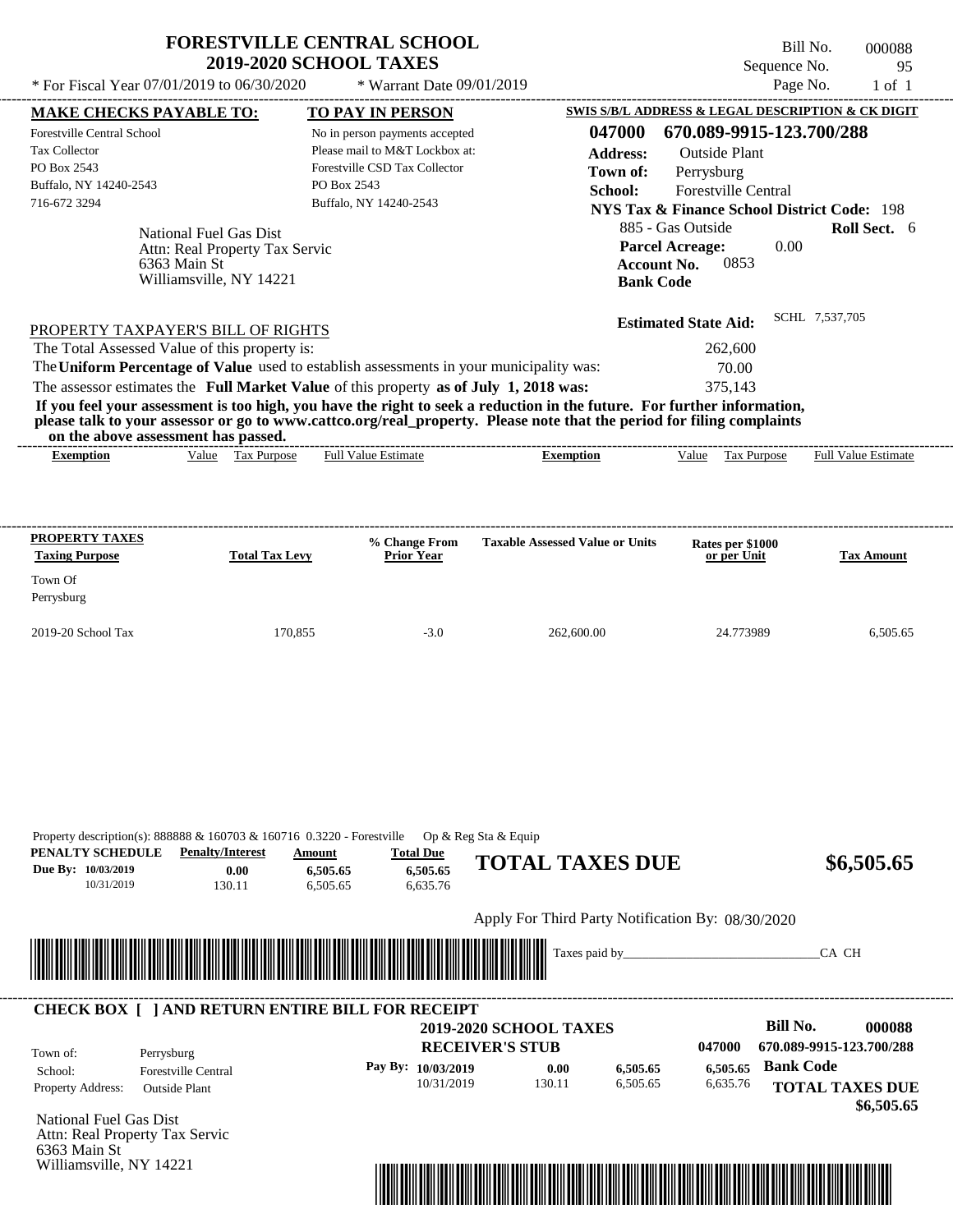| <b>FORESTVILLE CENTRAL SCHOOL</b> |
|-----------------------------------|
| <b>2019-2020 SCHOOL TAXES</b>     |

Bill No. 000089 Sequence No. 96

| <b>MAKE CHECKS PAYABLE TO:</b>                                                                                                                               |                                | <b>TO PAY IN PERSON</b>                          |                                                   | SWIS S/B/L ADDRESS & LEGAL DESCRIPTION & CK DIGIT                                  |                                       |
|--------------------------------------------------------------------------------------------------------------------------------------------------------------|--------------------------------|--------------------------------------------------|---------------------------------------------------|------------------------------------------------------------------------------------|---------------------------------------|
| <b>Forestville Central School</b>                                                                                                                            |                                | No in person payments accepted                   | 047000                                            | 670.089-9915-123.710/288                                                           |                                       |
| Tax Collector                                                                                                                                                |                                | Please mail to M&T Lockbox at:                   | <b>Address:</b>                                   | <b>Gas Distribution</b>                                                            |                                       |
| PO Box 2543<br>Buffalo, NY 14240-2543                                                                                                                        |                                | Forestville CSD Tax Collector<br>PO Box 2543     | Town of:                                          | Perrysburg                                                                         |                                       |
| 716-672 3294                                                                                                                                                 |                                | Buffalo, NY 14240-2543                           | School:                                           | Forestville Central                                                                |                                       |
|                                                                                                                                                              |                                |                                                  |                                                   | <b>NYS Tax &amp; Finance School District Code: 198</b>                             |                                       |
| National Fuel Gas Supply<br>Attn: Real Property Tax Servic<br>6363 Main St                                                                                   |                                |                                                  |                                                   | 871 - Elec-Gas Fac<br><b>Parcel Acreage:</b><br>0.00<br><b>Account No.</b><br>0854 | Roll Sect. 6                          |
| Williamsville, NY 14221                                                                                                                                      |                                |                                                  | <b>Bank Code</b>                                  |                                                                                    |                                       |
| PROPERTY TAXPAYER'S BILL OF RIGHTS                                                                                                                           |                                |                                                  |                                                   | <b>Estimated State Aid:</b>                                                        | SCHL 7,537,705                        |
| The Total Assessed Value of this property is:                                                                                                                |                                |                                                  |                                                   | 954,200                                                                            |                                       |
| The Uniform Percentage of Value used to establish assessments in your municipality was:                                                                      |                                |                                                  |                                                   | 70.00                                                                              |                                       |
| The assessor estimates the Full Market Value of this property as of July 1, 2018 was:                                                                        |                                |                                                  |                                                   | 1,363,143                                                                          |                                       |
| If you feel your assessment is too high, you have the right to seek a reduction in the future. For further information,                                      |                                |                                                  |                                                   |                                                                                    |                                       |
| please talk to your assessor or go to www.cattco.org/real_property. Please note that the period for filing complaints<br>on the above assessment has passed. |                                |                                                  |                                                   |                                                                                    |                                       |
| <b>Exemption</b>                                                                                                                                             | Value Tax Purpose              | <b>Full Value Estimate</b>                       | <b>Exemption</b>                                  | Tax Purpose<br>Value                                                               | <b>Full Value Estimate</b>            |
| <b>PROPERTY TAXES</b>                                                                                                                                        |                                |                                                  |                                                   |                                                                                    |                                       |
| <b>Taxing Purpose</b>                                                                                                                                        | <b>Total Tax Levy</b>          | % Change From<br><b>Prior Year</b>               | <b>Taxable Assessed Value or Units</b>            | Rates per \$1000<br>or per Unit                                                    | <b>Tax Amount</b>                     |
| Town Of                                                                                                                                                      |                                |                                                  |                                                   |                                                                                    |                                       |
| Perrysburg                                                                                                                                                   |                                |                                                  |                                                   |                                                                                    |                                       |
|                                                                                                                                                              | 170,855                        |                                                  |                                                   |                                                                                    |                                       |
| 2019-20 School Tax                                                                                                                                           |                                | $-3.0$                                           | 954,200.00                                        | 24.773989                                                                          | 23,639.34                             |
| Property description(s): 160754<br>PENALTY SCHEDULE<br><b>Penalty/Interest</b>                                                                               | 0.3920 - Forestville<br>Amount | 34 Storage Wells<br><b>Total Due</b>             | <b>TOTAL TAXES DUE</b>                            |                                                                                    |                                       |
| Due By: 10/03/2019<br>10/31/2019                                                                                                                             | 0.00<br>472.79                 | 23,639.34<br>23,639.34<br>23,639.34<br>24.112.13 |                                                   |                                                                                    | \$23,639.34                           |
|                                                                                                                                                              |                                |                                                  | Apply For Third Party Notification By: 08/30/2020 |                                                                                    |                                       |
|                                                                                                                                                              |                                |                                                  |                                                   |                                                                                    |                                       |
|                                                                                                                                                              |                                |                                                  | Taxes paid by_                                    |                                                                                    | CA CH                                 |
| <b>CHECK BOX [ ] AND RETURN ENTIRE BILL FOR RECEIPT</b>                                                                                                      |                                |                                                  |                                                   |                                                                                    |                                       |
|                                                                                                                                                              |                                |                                                  | <b>2019-2020 SCHOOL TAXES</b>                     | <b>Bill No.</b>                                                                    | 000089                                |
|                                                                                                                                                              |                                |                                                  | <b>RECEIVER'S STUB</b>                            | 047000                                                                             | 670.089-9915-123.710/288              |
| Town of:<br>Perrysburg                                                                                                                                       |                                |                                                  |                                                   |                                                                                    | <b>Bank Code</b>                      |
| <b>Forestville Central</b><br>School:                                                                                                                        |                                | Pay By: 10/03/2019<br>10/31/2019                 | 23,639.34<br>0.00<br>472.79<br>23,639.34          | 23,639.34<br>24,112.13                                                             |                                       |
| Property Address:<br><b>Gas Distribution</b>                                                                                                                 |                                |                                                  |                                                   |                                                                                    | <b>TOTAL TAXES DUE</b><br>\$23,639.34 |



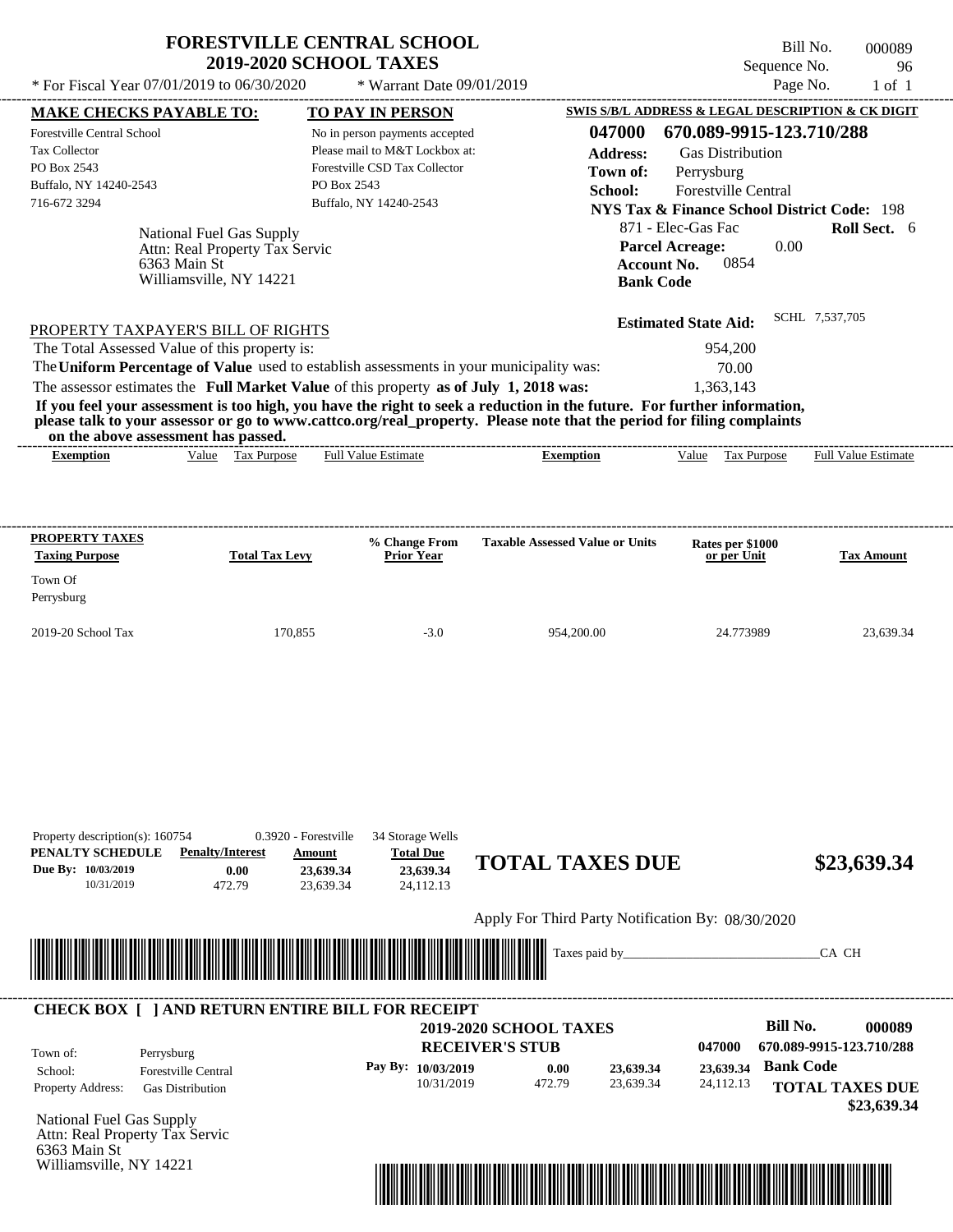| * For Fiscal Year $07/01/2019$ to $06/30/2020$                                      |                                |                       | <b>2019-2020 SCHOOL TAXES</b><br>* Warrant Date $09/01/2019$                                                                                                                                                                                                                                                                                                                                                                         |                                        |                        |                                                                  | Bill No.<br>Sequence No.<br>Page No. |                | 000090<br>97<br>$1$ of $1$ |
|-------------------------------------------------------------------------------------|--------------------------------|-----------------------|--------------------------------------------------------------------------------------------------------------------------------------------------------------------------------------------------------------------------------------------------------------------------------------------------------------------------------------------------------------------------------------------------------------------------------------|----------------------------------------|------------------------|------------------------------------------------------------------|--------------------------------------|----------------|----------------------------|
|                                                                                     |                                |                       |                                                                                                                                                                                                                                                                                                                                                                                                                                      |                                        |                        | <b>SWIS S/B/L ADDRESS &amp; LEGAL DESCRIPTION &amp; CK DIGIT</b> |                                      |                |                            |
| <b>MAKE CHECKS PAYABLE TO:</b>                                                      |                                |                       | TO PAY IN PERSON                                                                                                                                                                                                                                                                                                                                                                                                                     | 047000                                 |                        | 670.089-9915-123.710/2881                                        |                                      |                |                            |
| <b>Forestville Central School</b><br><b>Tax Collector</b>                           |                                |                       | No in person payments accepted<br>Please mail to M&T Lockbox at:                                                                                                                                                                                                                                                                                                                                                                     |                                        |                        |                                                                  |                                      |                |                            |
| PO Box 2543                                                                         |                                |                       | Forestville CSD Tax Collector                                                                                                                                                                                                                                                                                                                                                                                                        | <b>Address:</b>                        |                        | <b>Outside Plant</b>                                             |                                      |                |                            |
| Buffalo, NY 14240-2543                                                              |                                |                       | PO Box 2543                                                                                                                                                                                                                                                                                                                                                                                                                          | Town of:                               |                        | Perrysburg                                                       |                                      |                |                            |
| 716-672 3294                                                                        |                                |                       | Buffalo, NY 14240-2543                                                                                                                                                                                                                                                                                                                                                                                                               | School:                                |                        | Forestville Central                                              |                                      |                |                            |
|                                                                                     |                                |                       |                                                                                                                                                                                                                                                                                                                                                                                                                                      |                                        |                        | <b>NYS Tax &amp; Finance School District Code: 198</b>           |                                      |                |                            |
|                                                                                     | National Fuel Gas Supply       |                       |                                                                                                                                                                                                                                                                                                                                                                                                                                      |                                        | 885 - Gas Outside      |                                                                  |                                      |                | Roll Sect. 6               |
|                                                                                     | Attn: Real Property Tax Servic |                       |                                                                                                                                                                                                                                                                                                                                                                                                                                      |                                        | <b>Parcel Acreage:</b> |                                                                  | 0.00                                 |                |                            |
|                                                                                     | 6363 Main St Rm 1000           |                       |                                                                                                                                                                                                                                                                                                                                                                                                                                      |                                        | <b>Account No.</b>     | 1072                                                             |                                      |                |                            |
|                                                                                     | Williamsville, NY 14221        |                       |                                                                                                                                                                                                                                                                                                                                                                                                                                      |                                        | <b>Bank Code</b>       |                                                                  |                                      |                |                            |
| PROPERTY TAXPAYER'S BILL OF RIGHTS<br>The Total Assessed Value of this property is: |                                |                       |                                                                                                                                                                                                                                                                                                                                                                                                                                      |                                        |                        | <b>Estimated State Aid:</b><br>390,700                           |                                      | SCHL 7,537,705 |                            |
| on the above assessment has passed.                                                 |                                |                       | The Uniform Percentage of Value used to establish assessments in your municipality was:<br>The assessor estimates the Full Market Value of this property as of July 1, 2018 was:<br>If you feel your assessment is too high, you have the right to seek a reduction in the future. For further information,<br>please talk to your assessor or go to www.cattco.org/real_property. Please note that the period for filing complaints |                                        |                        | 70.00<br>558,143                                                 |                                      |                |                            |
| <b>Exemption</b>                                                                    | Value Tax Purpose              |                       | <b>Full Value Estimate</b>                                                                                                                                                                                                                                                                                                                                                                                                           | <b>Exemption</b>                       |                        | Value<br>Tax Purpose                                             |                                      |                | <b>Full Value Estimate</b> |
| PROPERTY TAXES<br><b>Taxing Purpose</b><br>Town Of                                  |                                | <b>Total Tax Levy</b> | % Change From<br><b>Prior Year</b>                                                                                                                                                                                                                                                                                                                                                                                                   | <b>Taxable Assessed Value or Units</b> |                        | Rates per \$1000<br>or per Unit                                  |                                      |                | <b>Tax Amount</b>          |
| Perrysburg                                                                          |                                |                       |                                                                                                                                                                                                                                                                                                                                                                                                                                      |                                        |                        |                                                                  |                                      |                |                            |

| PENALTY SCHEDULE<br>Due By: 10/03/2019<br>10/31/2019 | Property description(s): $888888 \& 160703$<br><b>Penalty/Interest</b><br>0.00<br>193.58 | 0.3920 - Forestville<br>Amount<br>9,679.20<br>9,679.20                                                                | Op & Reg Sta & Equip<br><b>Total Due</b><br>9,679.20<br>9,872.78 | <b>TOTAL TAXES DUE</b>                                  |                      |                      | \$9,679.20                                 |
|------------------------------------------------------|------------------------------------------------------------------------------------------|-----------------------------------------------------------------------------------------------------------------------|------------------------------------------------------------------|---------------------------------------------------------|----------------------|----------------------|--------------------------------------------|
|                                                      |                                                                                          |                                                                                                                       |                                                                  | Apply For Third Party Notification By: 08/30/2020       |                      |                      |                                            |
|                                                      | ▓                                                                                        | <u> Tanzania di Barattania di Barattania di Barattania di Barattania di Barattania di Barattania di Barattania di</u> |                                                                  |                                                         |                      |                      | CA CH                                      |
|                                                      | <b>CHECK BOX [ ] AND RETURN ENTIRE BILL FOR RECEIPT</b>                                  |                                                                                                                       |                                                                  |                                                         |                      |                      | Bill No.                                   |
| Town of:                                             | Perrysburg                                                                               |                                                                                                                       |                                                                  | <b>2019-2020 SCHOOL TAXES</b><br><b>RECEIVER'S STUB</b> |                      | 047000               | 000090<br>670.089-9915-123.710/2881        |
| School:<br>Property Address:                         | <b>Forestville Central</b><br><b>Outside Plant</b>                                       |                                                                                                                       | Pay By: 10/03/2019<br>10/31/2019                                 | 0.00<br>193.58                                          | 9,679.20<br>9,679.20 | 9,679.20<br>9,872.78 | <b>Bank Code</b><br><b>TOTAL TAXES DUE</b> |
|                                                      | National Fuel Gas Supply                                                                 |                                                                                                                       |                                                                  |                                                         |                      |                      | \$9,679.20                                 |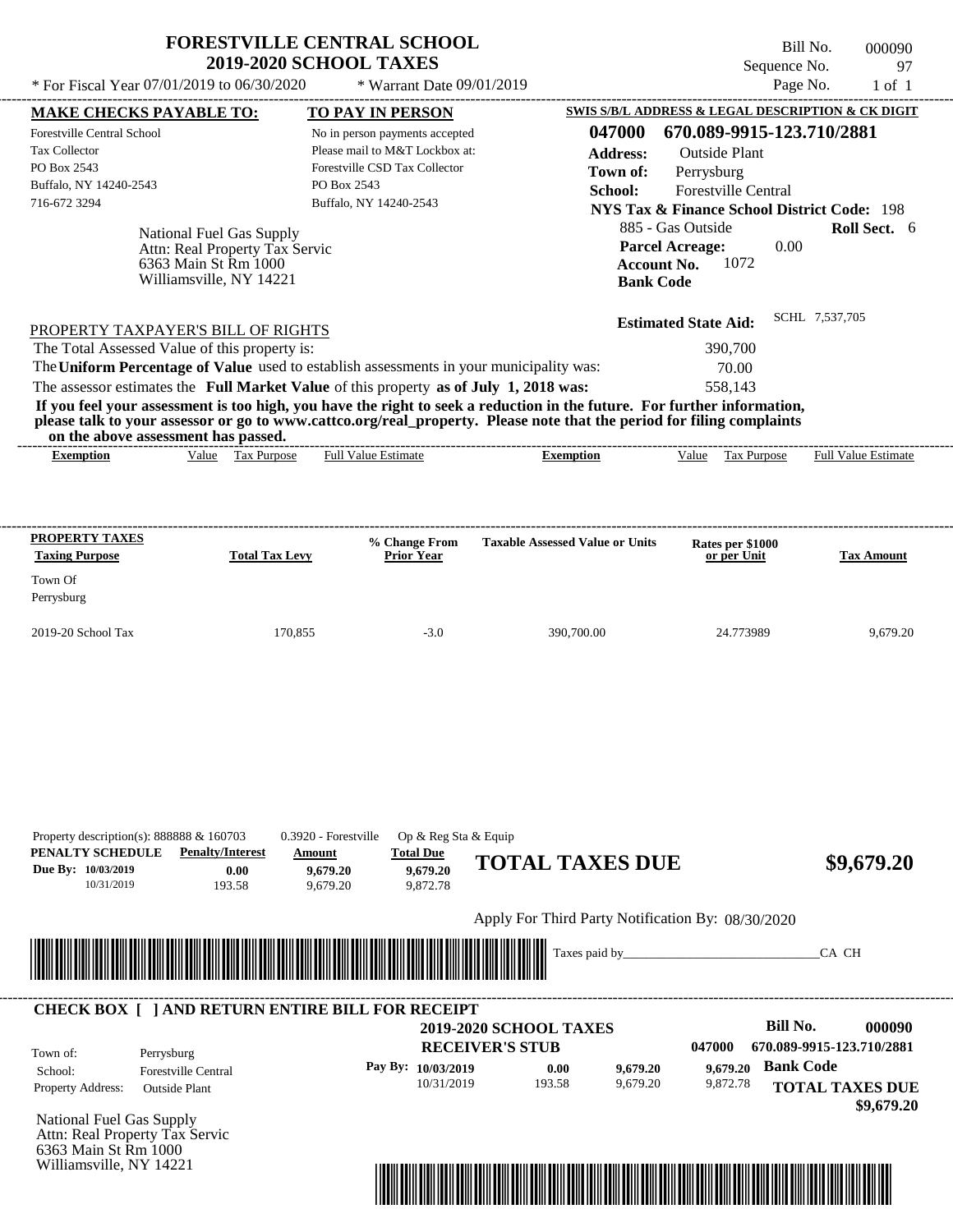|                                                                                                                                   | <b>FORESTVILLE CENTRAL SCHOOL</b><br><b>2019-2020 SCHOOL TAXES</b>                                                                         |                                                  | Sequence No.                                                                                                                                                                                            | Bill No.<br>000091<br>98   |
|-----------------------------------------------------------------------------------------------------------------------------------|--------------------------------------------------------------------------------------------------------------------------------------------|--------------------------------------------------|---------------------------------------------------------------------------------------------------------------------------------------------------------------------------------------------------------|----------------------------|
| * For Fiscal Year $07/01/2019$ to $06/30/2020$                                                                                    | * Warrant Date 09/01/2019                                                                                                                  |                                                  | Page No.                                                                                                                                                                                                | $1$ of $1$                 |
| <b>MAKE CHECKS PAYABLE TO:</b>                                                                                                    | <b>TO PAY IN PERSON</b>                                                                                                                    |                                                  | SWIS S/B/L ADDRESS & LEGAL DESCRIPTION & CK DIGIT                                                                                                                                                       |                            |
| Forestville Central School<br>Tax Collector<br>PO Box 2543<br>Buffalo, NY 14240-2543<br>716-672 3294<br>Niagara Mohawk Power Corp | No in person payments accepted<br>Please mail to M&T Lockbox at:<br>Forestville CSD Tax Collector<br>PO Box 2543<br>Buffalo, NY 14240-2543 | 047000<br><b>Address:</b><br>Town of:<br>School: | 670.089-9915-132.350/188<br><b>Outside Plant</b><br>Perrysburg<br>Forestville Central<br><b>NYS Tax &amp; Finance School District Code: 198</b><br>884 - Elec Dist Ou<br>0.00<br><b>Parcel Acreage:</b> | <b>Roll Sect.</b> 6        |
| 300 Erie Blvd West<br>Syracuse, NY 13202                                                                                          |                                                                                                                                            | <b>Bank Code</b>                                 | 0857<br><b>Account No.</b>                                                                                                                                                                              |                            |
| PROPERTY TAXPAYER'S BILL OF RIGHTS                                                                                                |                                                                                                                                            |                                                  | <b>Estimated State Aid:</b>                                                                                                                                                                             | SCHL 7.537.705             |
| The Total Assessed Value of this property is:                                                                                     |                                                                                                                                            |                                                  | 29,895                                                                                                                                                                                                  |                            |
| The Uniform Percentage of Value used to establish assessments in your municipality was:                                           |                                                                                                                                            |                                                  | 70.00                                                                                                                                                                                                   |                            |
| The assessor estimates the Full Market Value of this property as of July 1, 2018 was:                                             |                                                                                                                                            |                                                  | 42,707                                                                                                                                                                                                  |                            |
| please talk to your assessor or go to www.cattco.org/real_property. Please note that the period for filing complaints             |                                                                                                                                            |                                                  |                                                                                                                                                                                                         |                            |
| on the above assessment has passed.<br>Value Tax Purpose<br><b>Exemption</b>                                                      | <b>Full Value Estimate</b>                                                                                                                 | <b>Exemption</b>                                 | Value Tax Purpose                                                                                                                                                                                       | <b>Full Value Estimate</b> |
| <b>PROPERTY TAXES</b><br><b>Total Tax Levy</b><br><b>Taxing Purpose</b><br>Town Of                                                | <b>% Change From</b><br><b>Prior Year</b>                                                                                                  | <b>Taxable Assessed Value or Units</b>           | Rates per \$1000<br>or per Unit                                                                                                                                                                         | <b>Tax Amount</b>          |
| Perrysburg<br>2019-20 School Tax                                                                                                  | 170,855<br>$-3.0$                                                                                                                          | 29,895.00                                        | 24.773989                                                                                                                                                                                               | 740.62                     |

Apply For Third Party Notification By: 08/30/2020



## **RECEIVER'S STUB Bill No. 000091 2019-2020 SCHOOL TAXES Bank Code 0.00** Property Address: Outside Plant Perrysburg School: Forestville Central **TOTAL TAXES DUE \$740.62 047000 670.089-9915-132.350/188 Pay By: 10/03/2019** 10/31/2019 740.62 **740.62** 755.43 **740.62** Town of: **CHECK BOX [ ] AND RETURN ENTIRE BILL FOR RECEIPT**

Niagara Mohawk Power Corp 300 Erie Blvd West Syracuse, NY 13202

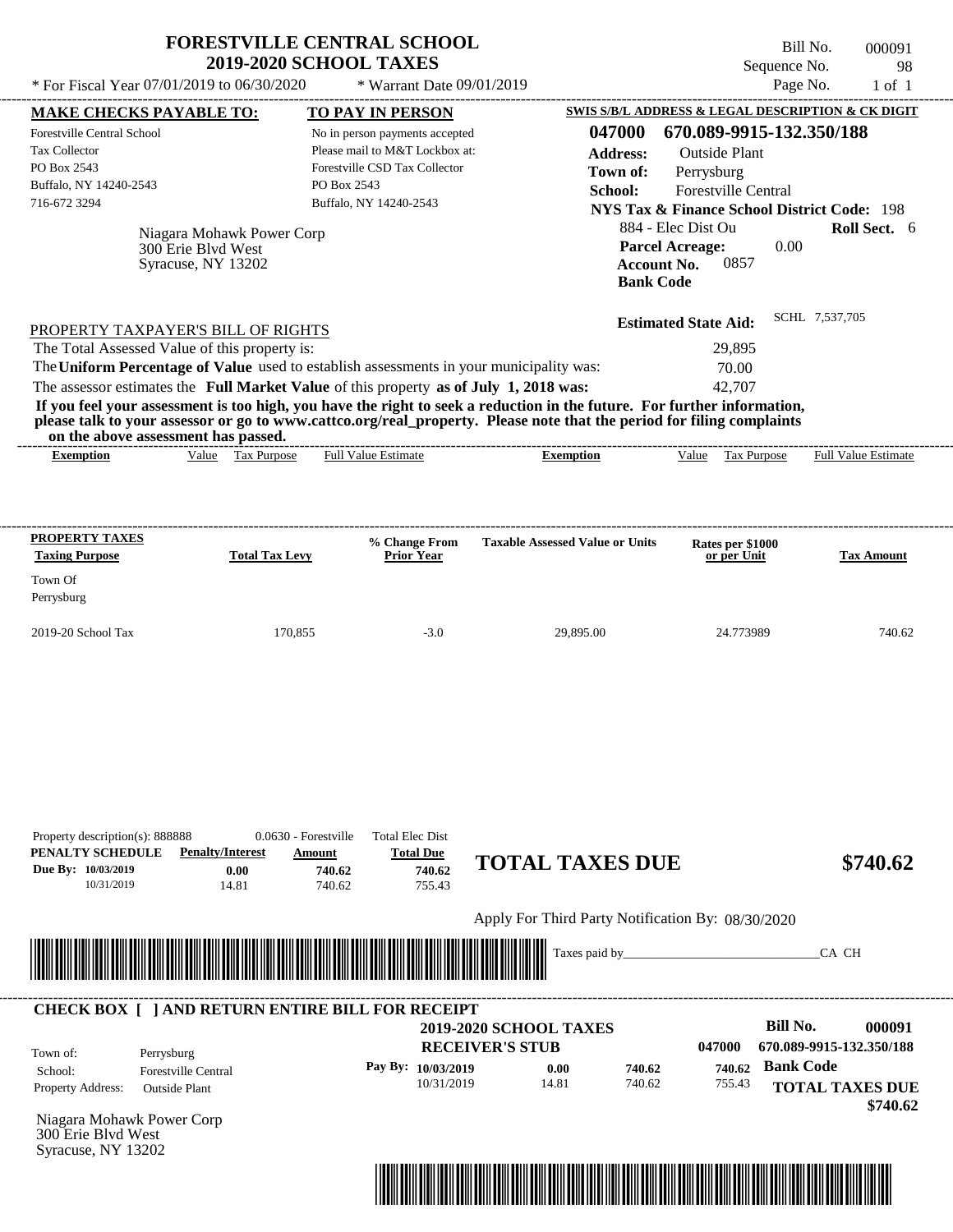|                                                           | * For Fiscal Year 07/01/2019 to 06/30/2020 | <b>2019-2020 SCHOOL TAXES</b><br>* Warrant Date 09/01/2019                                                                                                                                                                                       |                                        | Sequence No.<br>Page No.                               | 99<br>$1$ of $1$           |
|-----------------------------------------------------------|--------------------------------------------|--------------------------------------------------------------------------------------------------------------------------------------------------------------------------------------------------------------------------------------------------|----------------------------------------|--------------------------------------------------------|----------------------------|
| <b>MAKE CHECKS PAYABLE TO:</b>                            |                                            | <b>TO PAY IN PERSON</b>                                                                                                                                                                                                                          |                                        | SWIS S/B/L ADDRESS & LEGAL DESCRIPTION & CK DIGIT      |                            |
| <b>Forestville Central School</b>                         |                                            | No in person payments accepted                                                                                                                                                                                                                   | 047000                                 | 670.089-9915-131.600/188                               |                            |
| <b>Tax Collector</b>                                      |                                            | Please mail to M&T Lockbox at:                                                                                                                                                                                                                   | <b>Address:</b>                        | <b>Outside Plant</b>                                   |                            |
| PO Box 2543                                               |                                            | Forestville CSD Tax Collector                                                                                                                                                                                                                    | Town of:                               | Perrysburg                                             |                            |
| Buffalo, NY 14240-2543                                    |                                            | PO Box 2543                                                                                                                                                                                                                                      | School:                                | <b>Forestville Central</b>                             |                            |
| 716-672 3294                                              |                                            | Buffalo, NY 14240-2543                                                                                                                                                                                                                           |                                        | <b>NYS Tax &amp; Finance School District Code: 198</b> |                            |
|                                                           | Nys Electric & Gas Corp                    |                                                                                                                                                                                                                                                  |                                        | 884 - Elec Dist Ou                                     | Roll Sect. 6               |
|                                                           | 162 Canco Rd                               |                                                                                                                                                                                                                                                  |                                        | 0.00<br><b>Parcel Acreage:</b>                         |                            |
|                                                           | Portland, ME 04103                         |                                                                                                                                                                                                                                                  |                                        | 0858<br>Account No.                                    |                            |
|                                                           |                                            |                                                                                                                                                                                                                                                  | <b>Bank Code</b>                       |                                                        |                            |
|                                                           | PROPERTY TAXPAYER'S BILL OF RIGHTS         |                                                                                                                                                                                                                                                  |                                        | <b>Estimated State Aid:</b>                            | SCHL 7.537.705             |
|                                                           |                                            |                                                                                                                                                                                                                                                  |                                        |                                                        |                            |
|                                                           |                                            |                                                                                                                                                                                                                                                  |                                        | 17,100                                                 |                            |
| The Total Assessed Value of this property is:             |                                            | The Uniform Percentage of Value used to establish assessments in your municipality was:                                                                                                                                                          |                                        | 70.00                                                  |                            |
|                                                           |                                            | The assessor estimates the Full Market Value of this property as of July 1, 2018 was:                                                                                                                                                            |                                        | 24,429                                                 |                            |
|                                                           | on the above assessment has passed.        | If you feel your assessment is too high, you have the right to seek a reduction in the future. For further information,<br>please talk to your assessor or go to www.cattco.org/real property. Please note that the period for filing complaints |                                        |                                                        |                            |
| <b>Exemption</b>                                          | Tax Purpose<br>Value                       | <b>Full Value Estimate</b>                                                                                                                                                                                                                       | <b>Exemption</b>                       | Value<br><b>Tax Purpose</b>                            | <b>Full Value Estimate</b> |
| <b>PROPERTY TAXES</b><br><b>Taxing Purpose</b><br>Town Of | <b>Total Tax Levy</b>                      | % Change From<br><b>Prior Year</b>                                                                                                                                                                                                               | <b>Taxable Assessed Value or Units</b> | Rates per \$1000<br>or per Unit                        | <b>Tax Amount</b>          |
| Perrysburg                                                |                                            |                                                                                                                                                                                                                                                  |                                        |                                                        |                            |

| PENALTY SCHEDULE         | <b>Penalty/Interest</b>                                 | Amount                                                                                                                | <b>Total Due</b>   |                                                   |        |        |                          |                        |
|--------------------------|---------------------------------------------------------|-----------------------------------------------------------------------------------------------------------------------|--------------------|---------------------------------------------------|--------|--------|--------------------------|------------------------|
| Due By: 10/03/2019       | 0.00                                                    | 423.64                                                                                                                | 423.64             | <b>TOTAL TAXES DUE</b>                            |        |        |                          | \$423.64               |
| 10/31/2019               | 8.47                                                    | 423.64                                                                                                                | 432.11             |                                                   |        |        |                          |                        |
|                          |                                                         |                                                                                                                       |                    | Apply For Third Party Notification By: 08/30/2020 |        |        |                          |                        |
|                          |                                                         |                                                                                                                       |                    | Taxes paid by                                     |        |        |                          | CA CH                  |
|                          |                                                         | <u> Harry Harry Harry Harry Harry Harry Harry Harry Harry Harry Harry Harry Harry Harry Harry Harry Harry Harry H</u> |                    |                                                   |        |        |                          |                        |
|                          |                                                         |                                                                                                                       |                    |                                                   |        |        |                          |                        |
|                          | <b>CHECK BOX     AND RETURN ENTIRE BILL FOR RECEIPT</b> |                                                                                                                       |                    |                                                   |        |        |                          |                        |
|                          |                                                         |                                                                                                                       |                    | <b>2019-2020 SCHOOL TAXES</b>                     |        |        | Bill No.                 | 000092                 |
| Town of:                 | Perrysburg                                              |                                                                                                                       |                    | <b>RECEIVER'S STUB</b>                            |        | 047000 | 670.089-9915-131.600/188 |                        |
| School:                  | <b>Forestville Central</b>                              |                                                                                                                       | Pay By: 10/03/2019 | 0.00                                              | 423.64 | 423.64 | <b>Bank Code</b>         |                        |
| <b>Property Address:</b> | <b>Outside Plant</b>                                    |                                                                                                                       | 10/31/2019         | 8.47                                              | 423.64 | 432.11 |                          | <b>TOTAL TAXES DUE</b> |

Nys Electric & Gas Corp 162 Canco Rd Portland, ME 04103

Property description(s): 888888 0.1200 - Forestville Total Elec Dist



**TOTAL TAXES DUE**

 **\$423.64**